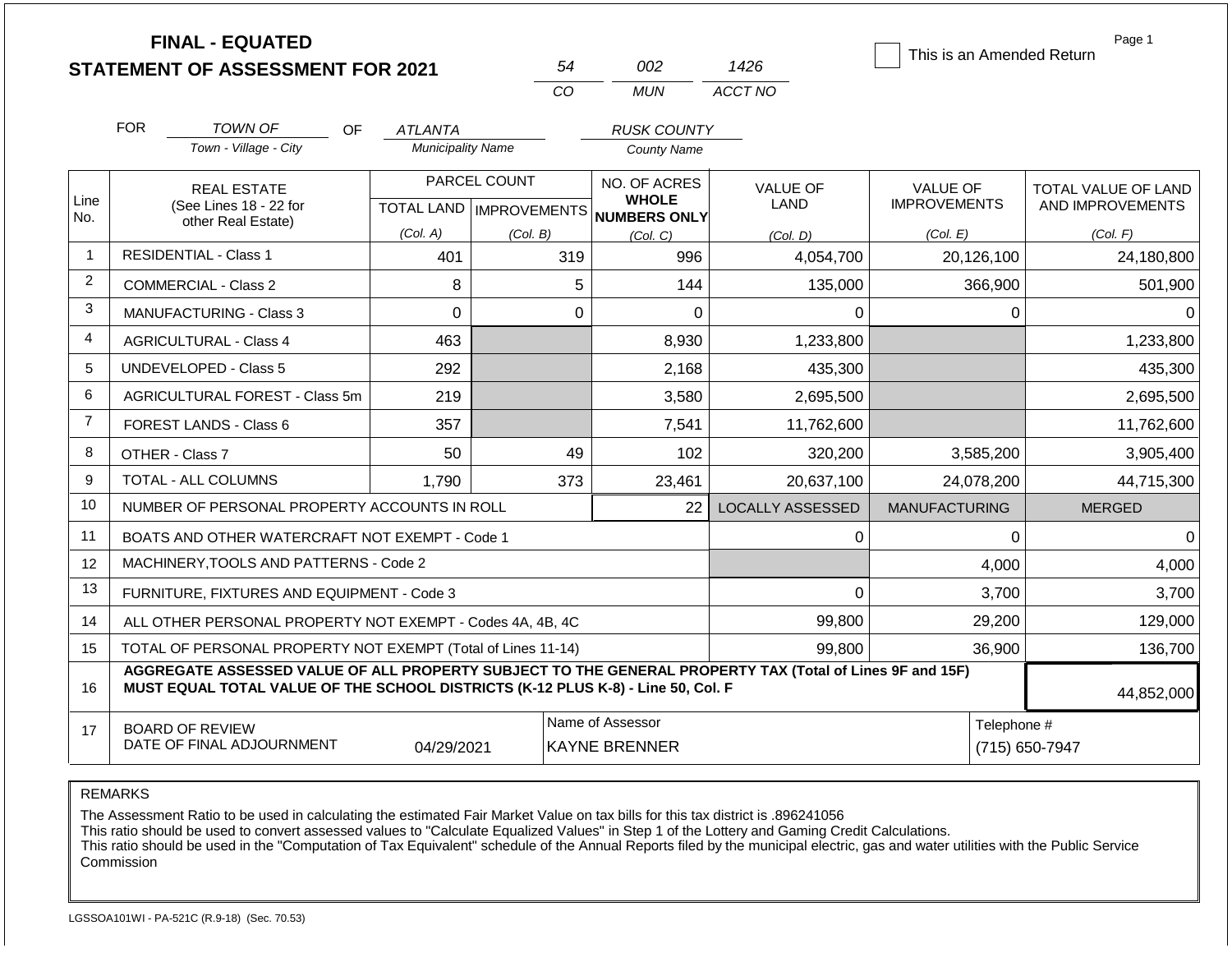2021 54 002 1426

FOREST LANDS (Line 7) and FOREST CROPS (in this section) - are **NOT** the same *YEAR CO MUN ACCT NO*

|    |                                  |                 |  | Private Forest Crop - Reg Class @ 10¢ per acre                                 |                                                               | Private Forest Crop - Reg Class @ \$2.52 per acre                            |                  |                                               |                                                                    |                    |  |
|----|----------------------------------|-----------------|--|--------------------------------------------------------------------------------|---------------------------------------------------------------|------------------------------------------------------------------------------|------------------|-----------------------------------------------|--------------------------------------------------------------------|--------------------|--|
| 18 | (a) PARCELS                      | (b) ACRES       |  | (c) ASSESSED VALUE                                                             |                                                               | (d) PARCELS                                                                  |                  | (e) ACRES                                     |                                                                    | (f) ASSESSED VALUE |  |
|    |                                  |                 |  |                                                                                |                                                               |                                                                              |                  |                                               |                                                                    |                    |  |
|    |                                  |                 |  | Private Forest Crop - Special Class @ 20¢ per acre                             |                                                               | Entered Before 2005 Managed Forest - Ferrous Mining CLOSED @ \$7.87 per acre |                  |                                               |                                                                    |                    |  |
| 19 | (a) PARCELS                      | (b) ACRES       |  | (c) ASSESSED VALUE                                                             |                                                               | (d) PARCELS                                                                  |                  | (e) ACRES                                     |                                                                    | (f) ASSESSED VALUE |  |
|    |                                  |                 |  |                                                                                |                                                               |                                                                              |                  |                                               |                                                                    |                    |  |
|    |                                  |                 |  |                                                                                |                                                               |                                                                              |                  |                                               |                                                                    |                    |  |
|    |                                  |                 |  | Entered Before 2005 Managed Forest - OPEN @ 74 ¢ per acre                      |                                                               |                                                                              |                  | Entered Before 2005 Managed Forest - CLOSED @ |                                                                    | \$1.75 per acre    |  |
| 20 | (a) PARCELS                      | (b) ACRES       |  | (c) ASSESSED VALUE                                                             |                                                               | (d) PARCELS                                                                  |                  | (e) ACRES                                     |                                                                    | (f) ASSESSED VALUE |  |
|    |                                  | 290.85          |  | 441,000                                                                        |                                                               | 28                                                                           |                  | 975.5                                         | 1,591,800                                                          |                    |  |
|    |                                  |                 |  | Entered After 2004 Managed Forest - OPEN @ \$2.04 per acre                     | Entered After 2004 Managed Forest - CLOSED @ \$10.20 per acre |                                                                              |                  |                                               |                                                                    |                    |  |
| 21 | (a) PARCELS                      | (b) ACRES       |  | (c) ASSESSED VALUE                                                             |                                                               | (d) PARCELS                                                                  |                  | (e) ACRES                                     |                                                                    | (f) ASSESSED VALUE |  |
|    |                                  |                 |  |                                                                                |                                                               |                                                                              |                  |                                               |                                                                    |                    |  |
|    | 22                               | 876.68          |  | 1,342,600                                                                      |                                                               | 36                                                                           |                  | 1,302.77                                      |                                                                    | 1,964,000          |  |
|    | (a) County Forest Cropland Acres |                 |  | (b) Federal Acres                                                              |                                                               | (c) State Acres                                                              |                  | (d) County (NOT FOREST CROP) Acres            |                                                                    | (e) Other Acres    |  |
| 22 |                                  |                 |  |                                                                                |                                                               |                                                                              |                  |                                               |                                                                    |                    |  |
|    | 4,922.84                         |                 |  |                                                                                |                                                               | 78.73<br>215.92                                                              |                  |                                               | 466.32                                                             |                    |  |
|    |                                  |                 |  | Assessed Value of Omitted Property From Prior Years (Sec. 70.44)               |                                                               |                                                                              |                  |                                               | Assessed Value of Sec. 70.43 Corrections of Errors by Assessors    |                    |  |
| 23 |                                  | (a) REAL ESTATE |  | (b) PERSONAL                                                                   |                                                               |                                                                              |                  | (c1) REAL ESTATE                              |                                                                    | (c2) PERSONAL      |  |
|    |                                  |                 |  |                                                                                |                                                               |                                                                              |                  |                                               |                                                                    |                    |  |
|    |                                  |                 |  | Manufacturing Equated Value of Omitted Property From Prior Years (Sec. 70.995) |                                                               |                                                                              |                  |                                               | Mfg. Equated Value of Sec.70.43 Corrections of Errors by Assessors |                    |  |
|    |                                  | (d) REAL ESTATE |  | (e) PERSONAL                                                                   |                                                               |                                                                              | (f1) REAL ESTATE |                                               | (f2) PERSONAL                                                      |                    |  |
|    |                                  |                 |  |                                                                                |                                                               |                                                                              |                  |                                               |                                                                    |                    |  |
|    |                                  |                 |  |                                                                                |                                                               |                                                                              |                  |                                               |                                                                    |                    |  |

## **SPECIAL DISTRICTS**

| Line<br>No. | Enter 6-digit<br>Special District | <b>Account</b><br><b>Number</b> | <b>Special District Name</b> | <b>Locally Assessed Value</b><br>of Real Estate and | Mfg Value of Real Estate<br>and Personal Property | <b>Merged Value of</b><br><b>Real Estate and</b> |
|-------------|-----------------------------------|---------------------------------|------------------------------|-----------------------------------------------------|---------------------------------------------------|--------------------------------------------------|
|             | Code (Col. A)                     | (Col. B)                        | (Col. C)                     | Personal Property (Col. D)                          | (Col. E)                                          | Personal Property (Col. F)                       |
| 24          |                                   |                                 |                              |                                                     |                                                   |                                                  |
| 25          |                                   |                                 |                              |                                                     |                                                   |                                                  |
| 26          |                                   |                                 |                              |                                                     |                                                   |                                                  |
| 27          |                                   |                                 |                              |                                                     |                                                   |                                                  |
| 28          |                                   |                                 |                              |                                                     |                                                   |                                                  |
| 29          |                                   |                                 |                              |                                                     |                                                   |                                                  |
| 30          |                                   |                                 |                              |                                                     |                                                   |                                                  |
| 31          |                                   |                                 |                              |                                                     |                                                   |                                                  |
| 32          |                                   |                                 |                              |                                                     |                                                   |                                                  |
| 33          |                                   |                                 |                              |                                                     |                                                   |                                                  |
| 34          |                                   |                                 |                              |                                                     |                                                   |                                                  |
| 35          |                                   |                                 |                              |                                                     |                                                   |                                                  |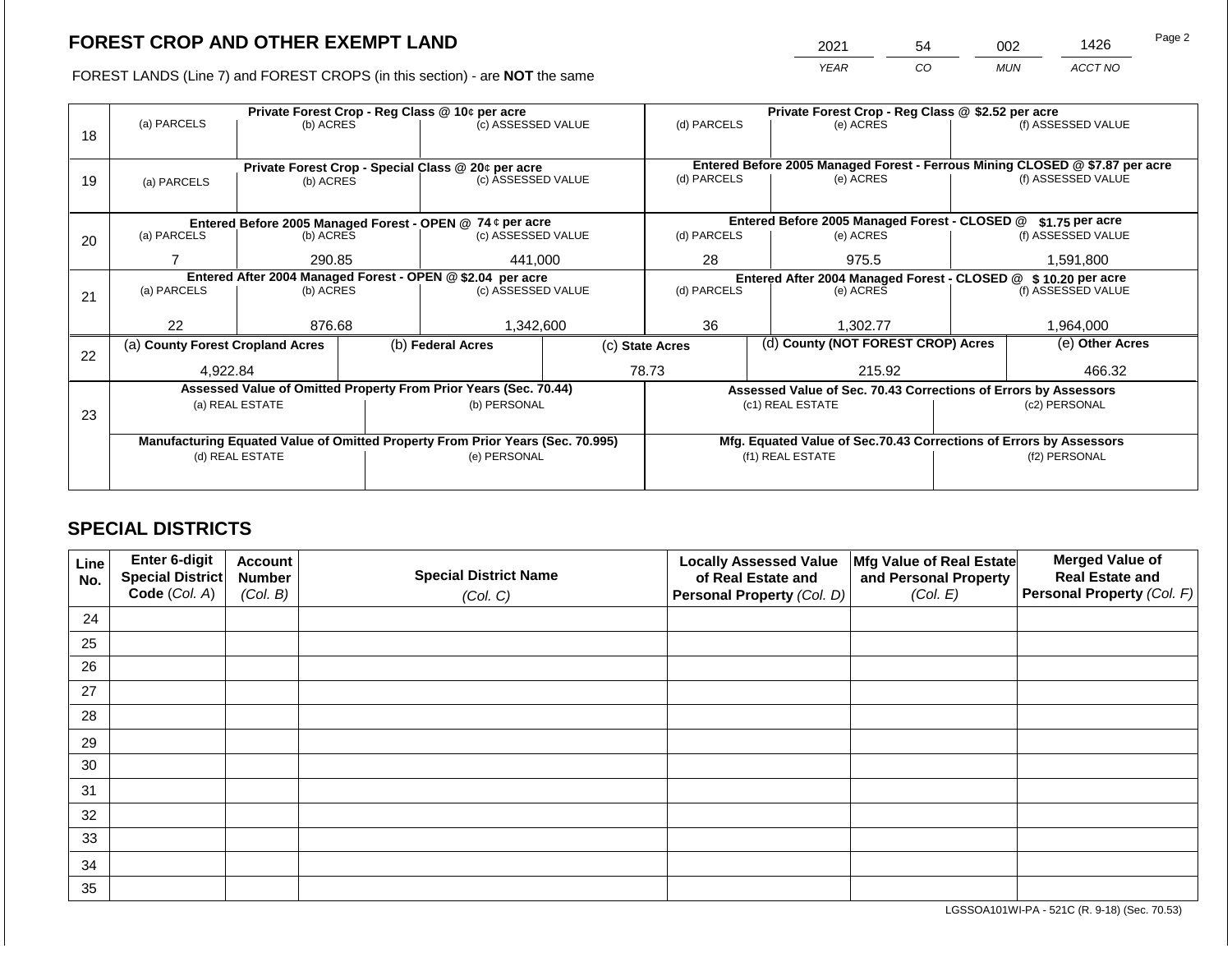#### *YEAR*  2021  $\overline{co}$ 54 *MUN*  002 *ACCT NO*  1426 **SCHOOL DISTRICTS Line No. Enter 6-digit School District Code** *(Col. A)* **Account Number** *(Col. B)* **School District Name** *(Col. C)* **Locally Assessed Value of Real Estate and Personal Property** *(Col. D)* **Mfg Value of Real Estate and Personal Property** *(Col. E)* **Merged Value of Real Estate and Personal Property** *(Col. F)* **A. SCHOOL DISTRICTS (K-8 and K-12)** 36 37 38 39 40 41 42 43 44 45 46 47 48 49 50 TOTAL ASSESSED VALUE OF SCHOOL DISTRICTS (K-8 and K-12) **B. UNION HIGH SCHOOL DISTRICTS** 51 52 53 54 55 **C. TECHNICAL COLLEGE DISTRICTS** 56 57 58 59 TOTAL ASSESSED VALUE OF TECHNICAL COLLEGES TOTAL ASSESSED VALUE OF UNION HIGH SCHOOLS 540735 0323 SCH D OF BRUCE 44,815,100 44,815,100 001700 | 0016 | NORTHWOOD TECHNICAL COLLEGE 44,815,100 36,900 44,852,000 36,900 44,852,000 36,900 44,852,000 44,815,100 36,900 44,852,000

 *I hereby certify, to the best of my knowledge and belief, this form is complete and correct.*

| Name                     |                         | Title | Submission date  |
|--------------------------|-------------------------|-------|------------------|
| REBECCA MCEATHRON KRAMER |                         |       | 19<br>2021<br>05 |
| Email address<br>Phone   |                         |       |                  |
| 715<br>$532 - 2143$      | REBECCA@RUSKCOUNTYWI.US |       |                  |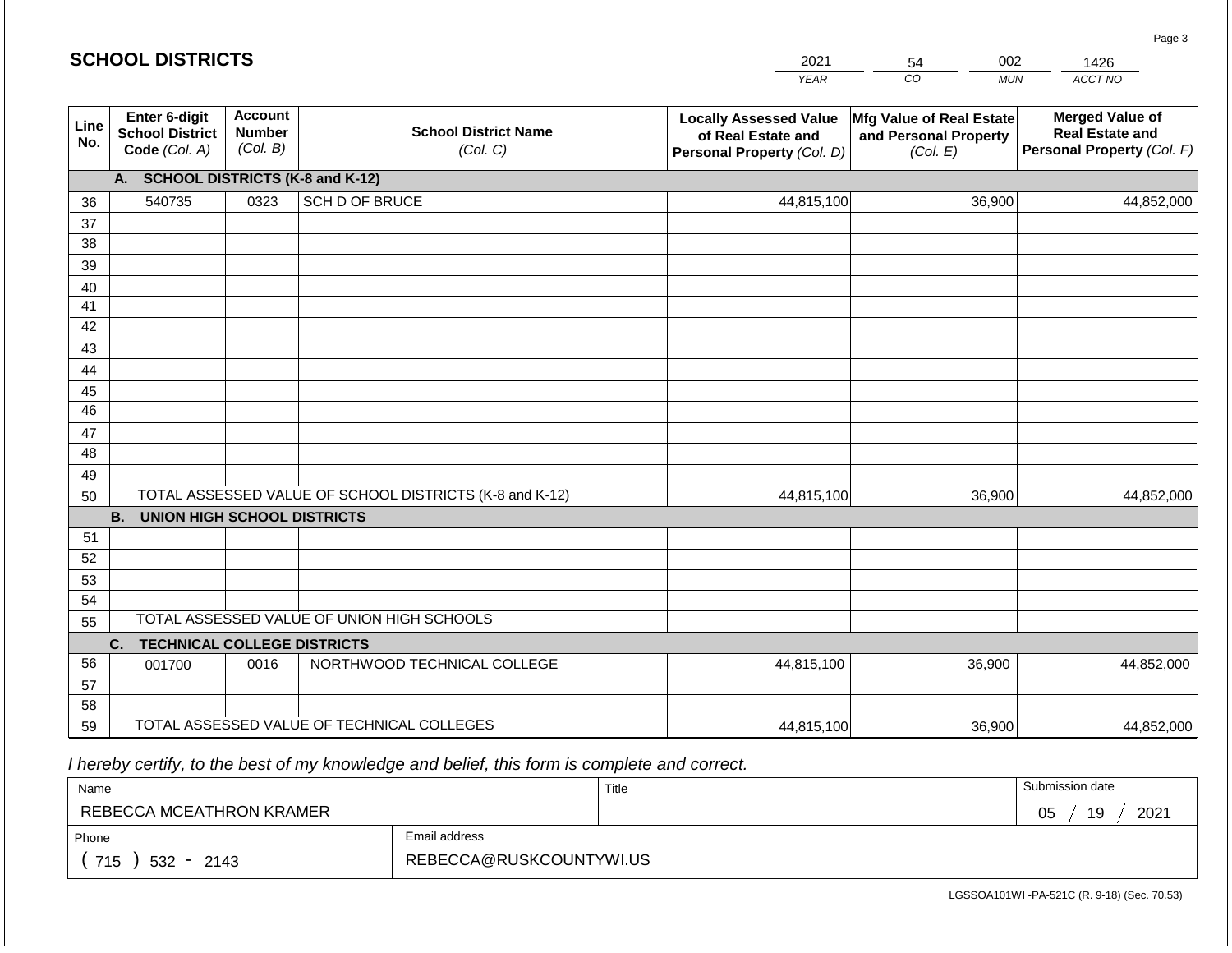- Each municipality's SOA is completed after the Board of Review and includes any changes made to the locally assessed values, under state law (sec. 70.53, Wis. Stats.)
- The Wisconsin Department of Revenue (DOR) merges the locally assessed values with the state assessed manufacturing values
- DOR provides the information regarding district names and codes. If a district is not listed, contact DOR.

Note: If you submit an amended SOA to DOR after your municipality's SOA is equated and posted to our website, we will process the SOA. However, DOR will not recalculate the *aggregate ratio or update the final SOA posted on our website. You should use the corrected values to calculate your tax rates.*

### **Page 1: Real Estate and Personal Property**

- Lines 1-9 assessed real estate values, parcel counts and acres by classification
- Lines 10-15 assessed personal property values and number of accounts by class
- Line 16 aggregate assessed value of all property subject to general property; use to calculate tax rates. Note: This line equals the total assessed value of K-8 and K-12 school districts (Line 50) and total assessed value of technical colleges (Line 59).
- Remarks assessment ratio used to calculate estimated fair market value on property tax bills

### **Page 2: Forest Crop, Other Exempt Land and Special Districts**

- Lines 18-21 private forest crop and managed forest lands assessed values
- Line  $22 -$  tax exempt land acres
- Line 23 prior years assessed value of omitted property under sec. 70.44 and correction of errors under sec. 70.43 shown by locally assessed or manufacturing real estate and personal property. Note: If there is an amount on this line, report the corresponding tax in the Statement of Taxes, Sections J or K.
- Lines 24-35 special district assessed values. These values are used to calculate tax rates for the special districts.

### **Page 3: School Districts**

- Lines 36-50 school districts (K-8 and K-12) assessed values. These values are used to calculate tax rates for school districts.
- Lines 51-55 union high school district assessed values. These values are used to calculate tax rates for union high school districts.
- Lines 56-59 technical college assessed values. These values are used to calculate tax rates for technical colleges.

If you have questions: Email: lgs@wisconsin.gov

 Phone: (608) 266-2569 or (608) 264-6892 Fax: (608) 264-6887

JOAN LEER<br>TOWN OF ATLANTA<br>N5840 COUNTY HWY O N5840 COUNTY HWY O TATLAT AT AD ZANOH 3RUCE, WI 54819 BRUCE, WI 54819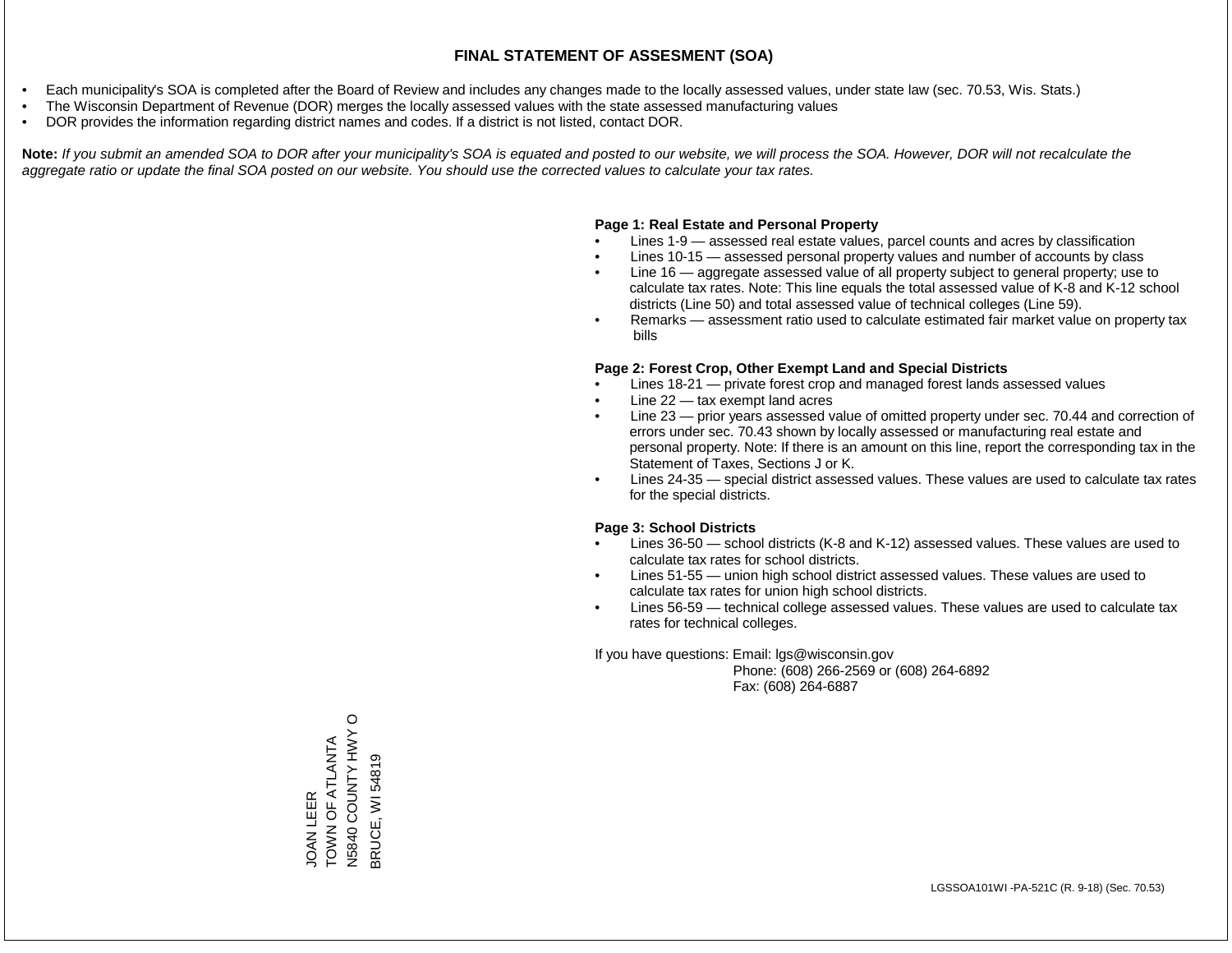|                |            | <b>FINAL - EQUATED</b><br><b>STATEMENT OF ASSESSMENT FOR 2021</b>                                                                                                                            |                                           |          | 54                                          | 004                                                 | 1427                    | This is an Amended Return              | Page 1                                  |  |  |
|----------------|------------|----------------------------------------------------------------------------------------------------------------------------------------------------------------------------------------------|-------------------------------------------|----------|---------------------------------------------|-----------------------------------------------------|-------------------------|----------------------------------------|-----------------------------------------|--|--|
|                |            |                                                                                                                                                                                              |                                           |          | CO                                          | <b>MUN</b>                                          | ACCT NO                 |                                        |                                         |  |  |
|                | <b>FOR</b> | TOWN OF<br>OF.                                                                                                                                                                               | <b>BIG BEND</b>                           |          |                                             | <b>RUSK COUNTY</b>                                  |                         |                                        |                                         |  |  |
|                |            | Town - Village - City                                                                                                                                                                        | <b>Municipality Name</b>                  |          |                                             | <b>County Name</b>                                  |                         |                                        |                                         |  |  |
| Line           |            | <b>REAL ESTATE</b><br>(See Lines 18 - 22 for                                                                                                                                                 | PARCEL COUNT<br>TOTAL LAND   IMPROVEMENTS |          |                                             | NO. OF ACRES<br><b>WHOLE</b><br><b>NUMBERS ONLY</b> | <b>VALUE OF</b><br>LAND | <b>VALUE OF</b><br><b>IMPROVEMENTS</b> | TOTAL VALUE OF LAND<br>AND IMPROVEMENTS |  |  |
| No.            |            | other Real Estate)                                                                                                                                                                           | (Col. A)                                  | (Col. B) |                                             | (Col. C)                                            | (Col, D)                | (Col. E)                               | (Col. F)                                |  |  |
| $\mathbf{1}$   |            | <b>RESIDENTIAL - Class 1</b>                                                                                                                                                                 | 780                                       |          | 563                                         | 1,204                                               | 47,127,500              | 49,264,300                             | 96,391,800                              |  |  |
| 2              |            | COMMERCIAL - Class 2                                                                                                                                                                         | 24                                        |          | 21                                          | 51                                                  | 1,264,100               | 1,778,300                              | 3,042,400                               |  |  |
| 3              |            | <b>MANUFACTURING - Class 3</b>                                                                                                                                                               | $\Omega$                                  |          | $\overline{0}$                              | $\overline{0}$                                      | 0                       | $\mathbf 0$                            | $\Omega$                                |  |  |
| 4              |            | <b>AGRICULTURAL - Class 4</b>                                                                                                                                                                | 219                                       |          |                                             | 5,024                                               | 549,200                 |                                        | 549,200                                 |  |  |
| 5              |            | <b>UNDEVELOPED - Class 5</b>                                                                                                                                                                 | 251                                       |          |                                             | 3,306                                               | 763,900                 |                                        | 763,900                                 |  |  |
| 6              |            | AGRICULTURAL FOREST - Class 5m                                                                                                                                                               | 70                                        |          |                                             | 1,223                                               | 1,003,600               |                                        | 1,003,600                               |  |  |
| $\overline{7}$ |            | <b>FOREST LANDS - Class 6</b>                                                                                                                                                                | 307                                       |          |                                             | 6,275                                               | 10,642,100              |                                        | 10,642,100                              |  |  |
| 8              |            | OTHER - Class 7                                                                                                                                                                              | 22                                        |          | 21                                          | 57                                                  | 175,200                 | 2,193,300                              | 2,368,500                               |  |  |
| 9              |            | TOTAL - ALL COLUMNS                                                                                                                                                                          | 1.673                                     |          | 605                                         | 17,140                                              | 61,525,600              | 53,235,900                             | 114,761,500                             |  |  |
| 10             |            | NUMBER OF PERSONAL PROPERTY ACCOUNTS IN ROLL                                                                                                                                                 |                                           |          |                                             | 46                                                  | <b>LOCALLY ASSESSED</b> | <b>MANUFACTURING</b>                   | <b>MERGED</b>                           |  |  |
| 11             |            | BOATS AND OTHER WATERCRAFT NOT EXEMPT - Code 1                                                                                                                                               |                                           |          |                                             |                                                     | 4,000                   | $\pmb{0}$                              | 4,000                                   |  |  |
| 12             |            | MACHINERY, TOOLS AND PATTERNS - Code 2                                                                                                                                                       |                                           |          |                                             |                                                     |                         | $\mathbf 0$                            | $\Omega$                                |  |  |
| 13             |            | FURNITURE, FIXTURES AND EQUIPMENT - Code 3                                                                                                                                                   |                                           |          |                                             |                                                     | 69,100                  | $\pmb{0}$                              | 69,100                                  |  |  |
| 14             |            | ALL OTHER PERSONAL PROPERTY NOT EXEMPT - Codes 4A, 4B, 4C                                                                                                                                    |                                           |          |                                             |                                                     | 282,100                 | $\overline{0}$                         | 282,100                                 |  |  |
| 15             |            | TOTAL OF PERSONAL PROPERTY NOT EXEMPT (Total of Lines 11-14)                                                                                                                                 |                                           |          |                                             | 355,200                                             | $\mathbf 0$             | 355,200                                |                                         |  |  |
| 16             |            | AGGREGATE ASSESSED VALUE OF ALL PROPERTY SUBJECT TO THE GENERAL PROPERTY TAX (Total of Lines 9F and 15F)<br>MUST EQUAL TOTAL VALUE OF THE SCHOOL DISTRICTS (K-12 PLUS K-8) - Line 50, Col. F |                                           |          |                                             |                                                     |                         | 115,116,700                            |                                         |  |  |
| 17             |            | <b>BOARD OF REVIEW</b><br>DATE OF FINAL ADJOURNMENT                                                                                                                                          | 05/08/2021                                |          | Name of Assessor<br><b>GENEVIEVE MARTIN</b> |                                                     |                         |                                        | Telephone #<br>(715) 829-9312           |  |  |

The Assessment Ratio to be used in calculating the estimated Fair Market Value on tax bills for this tax district is .817024433

This ratio should be used to convert assessed values to "Calculate Equalized Values" in Step 1 of the Lottery and Gaming Credit Calculations.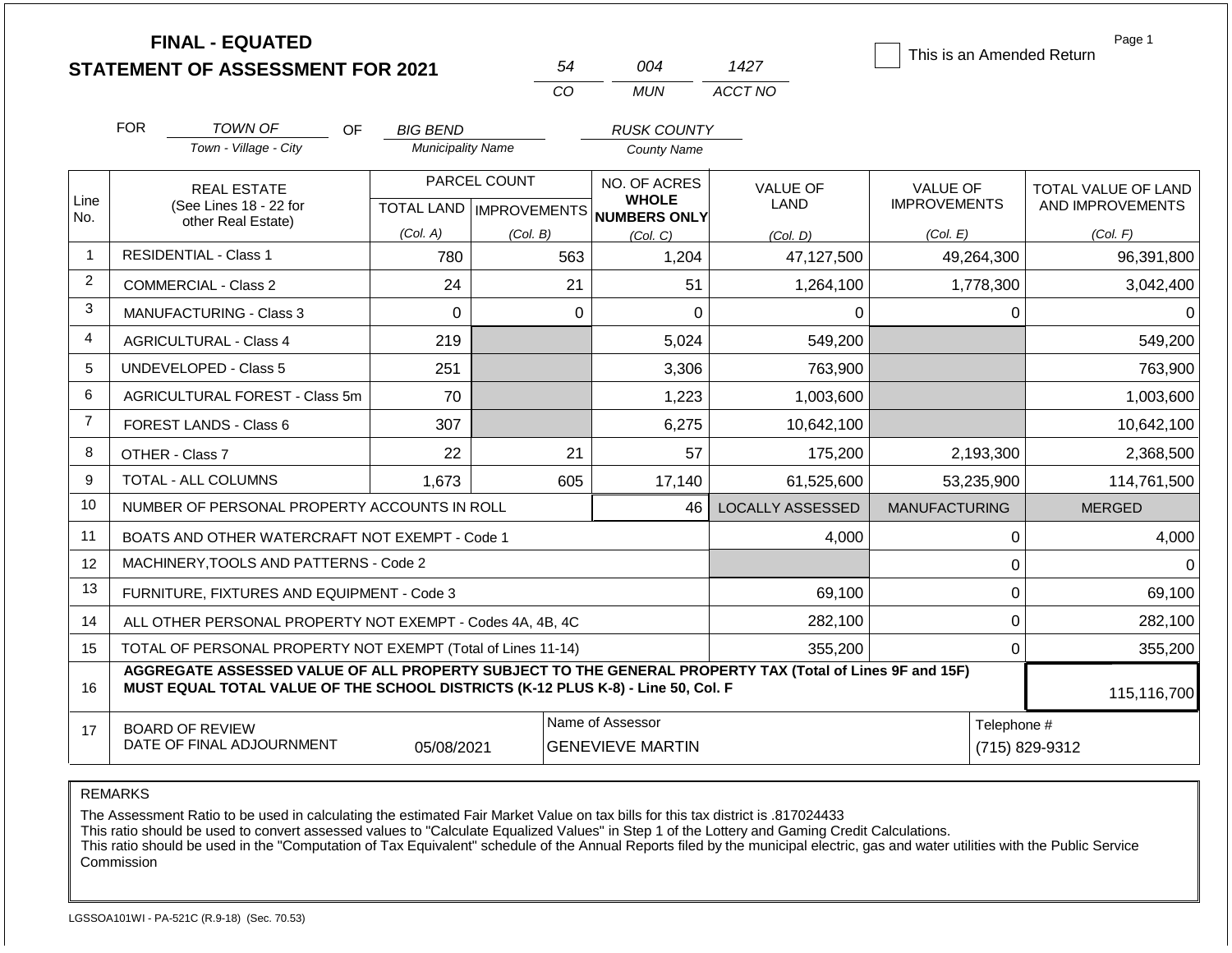2021 54 004 1427

FOREST LANDS (Line 7) and FOREST CROPS (in this section) - are **NOT** the same *YEAR CO MUN ACCT NO*

|    |                                                            |                 |  | Private Forest Crop - Reg Class @ 10¢ per acre                                 |                                                                | Private Forest Crop - Reg Class @ \$2.52 per acre |           |                                                                              |                                                                    |                    |  |
|----|------------------------------------------------------------|-----------------|--|--------------------------------------------------------------------------------|----------------------------------------------------------------|---------------------------------------------------|-----------|------------------------------------------------------------------------------|--------------------------------------------------------------------|--------------------|--|
| 18 | (a) PARCELS                                                | (b) ACRES       |  | (c) ASSESSED VALUE                                                             |                                                                | (d) PARCELS                                       |           | (e) ACRES                                                                    |                                                                    | (f) ASSESSED VALUE |  |
|    |                                                            |                 |  |                                                                                |                                                                |                                                   |           |                                                                              |                                                                    |                    |  |
|    |                                                            |                 |  | Private Forest Crop - Special Class @ 20¢ per acre                             |                                                                |                                                   |           | Entered Before 2005 Managed Forest - Ferrous Mining CLOSED @ \$7.87 per acre |                                                                    |                    |  |
| 19 | (a) PARCELS                                                | (b) ACRES       |  | (c) ASSESSED VALUE                                                             |                                                                | (d) PARCELS                                       |           | (e) ACRES                                                                    |                                                                    | (f) ASSESSED VALUE |  |
|    |                                                            |                 |  |                                                                                |                                                                |                                                   |           |                                                                              |                                                                    |                    |  |
|    |                                                            |                 |  |                                                                                |                                                                |                                                   |           |                                                                              |                                                                    |                    |  |
|    |                                                            |                 |  | Entered Before 2005 Managed Forest - OPEN @ 74 ¢ per acre                      |                                                                |                                                   |           | Entered Before 2005 Managed Forest - CLOSED @                                |                                                                    | $$1.75$ per acre   |  |
| 20 | (a) PARCELS                                                | (b) ACRES       |  | (c) ASSESSED VALUE                                                             |                                                                | (d) PARCELS                                       |           | (e) ACRES                                                                    |                                                                    | (f) ASSESSED VALUE |  |
|    |                                                            | 31              |  | 38,000                                                                         |                                                                | 22                                                |           | 667.37                                                                       |                                                                    | 1,095,800          |  |
|    | Entered After 2004 Managed Forest - OPEN @ \$2.04 per acre |                 |  |                                                                                | Entered After 2004 Managed Forest - CLOSED @ \$ 10.20 per acre |                                                   |           |                                                                              |                                                                    |                    |  |
| 21 | (a) PARCELS                                                | (b) ACRES       |  | (c) ASSESSED VALUE                                                             | (d) PARCELS                                                    |                                                   | (e) ACRES |                                                                              | (f) ASSESSED VALUE                                                 |                    |  |
|    |                                                            |                 |  |                                                                                |                                                                |                                                   |           |                                                                              |                                                                    |                    |  |
|    |                                                            |                 |  |                                                                                |                                                                | 40                                                |           | 994.02                                                                       |                                                                    | 1,657,400          |  |
|    | (a) County Forest Cropland Acres                           |                 |  | (b) Federal Acres                                                              |                                                                | (c) State Acres                                   |           | (d) County (NOT FOREST CROP) Acres                                           |                                                                    | (e) Other Acres    |  |
| 22 |                                                            |                 |  |                                                                                |                                                                |                                                   |           |                                                                              |                                                                    |                    |  |
|    | 1,320                                                      |                 |  |                                                                                |                                                                | 991                                               |           | 84.69                                                                        | 110.69                                                             |                    |  |
|    |                                                            |                 |  | Assessed Value of Omitted Property From Prior Years (Sec. 70.44)               |                                                                |                                                   |           |                                                                              | Assessed Value of Sec. 70.43 Corrections of Errors by Assessors    |                    |  |
| 23 |                                                            | (a) REAL ESTATE |  | (b) PERSONAL                                                                   |                                                                |                                                   |           | (c1) REAL ESTATE                                                             |                                                                    | (c2) PERSONAL      |  |
|    |                                                            |                 |  |                                                                                |                                                                |                                                   |           |                                                                              |                                                                    |                    |  |
|    |                                                            |                 |  | Manufacturing Equated Value of Omitted Property From Prior Years (Sec. 70.995) |                                                                |                                                   |           |                                                                              | Mfg. Equated Value of Sec.70.43 Corrections of Errors by Assessors |                    |  |
|    |                                                            | (d) REAL ESTATE |  | (e) PERSONAL                                                                   | (f1) REAL ESTATE                                               |                                                   |           | (f2) PERSONAL                                                                |                                                                    |                    |  |
|    |                                                            |                 |  |                                                                                |                                                                |                                                   |           |                                                                              |                                                                    |                    |  |
|    |                                                            |                 |  |                                                                                |                                                                |                                                   |           |                                                                              |                                                                    |                    |  |

## **SPECIAL DISTRICTS**

| Line<br>No. | Enter 6-digit<br>Special District<br>Code (Col. A) | <b>Account</b><br><b>Number</b><br>(Col. B) | <b>Special District Name</b><br>(Col. C) | <b>Locally Assessed Value</b><br>of Real Estate and<br><b>Personal Property (Col. D)</b> | Mfg Value of Real Estate<br>and Personal Property<br>(Col. E) | <b>Merged Value of</b><br><b>Real Estate and</b><br>Personal Property (Col. F) |
|-------------|----------------------------------------------------|---------------------------------------------|------------------------------------------|------------------------------------------------------------------------------------------|---------------------------------------------------------------|--------------------------------------------------------------------------------|
| 24          |                                                    |                                             |                                          |                                                                                          |                                                               |                                                                                |
| 25          |                                                    |                                             |                                          |                                                                                          |                                                               |                                                                                |
| 26          |                                                    |                                             |                                          |                                                                                          |                                                               |                                                                                |
| 27          |                                                    |                                             |                                          |                                                                                          |                                                               |                                                                                |
| 28          |                                                    |                                             |                                          |                                                                                          |                                                               |                                                                                |
| 29          |                                                    |                                             |                                          |                                                                                          |                                                               |                                                                                |
| 30          |                                                    |                                             |                                          |                                                                                          |                                                               |                                                                                |
| 31          |                                                    |                                             |                                          |                                                                                          |                                                               |                                                                                |
| 32          |                                                    |                                             |                                          |                                                                                          |                                                               |                                                                                |
| 33          |                                                    |                                             |                                          |                                                                                          |                                                               |                                                                                |
| 34          |                                                    |                                             |                                          |                                                                                          |                                                               |                                                                                |
| 35          |                                                    |                                             |                                          |                                                                                          |                                                               |                                                                                |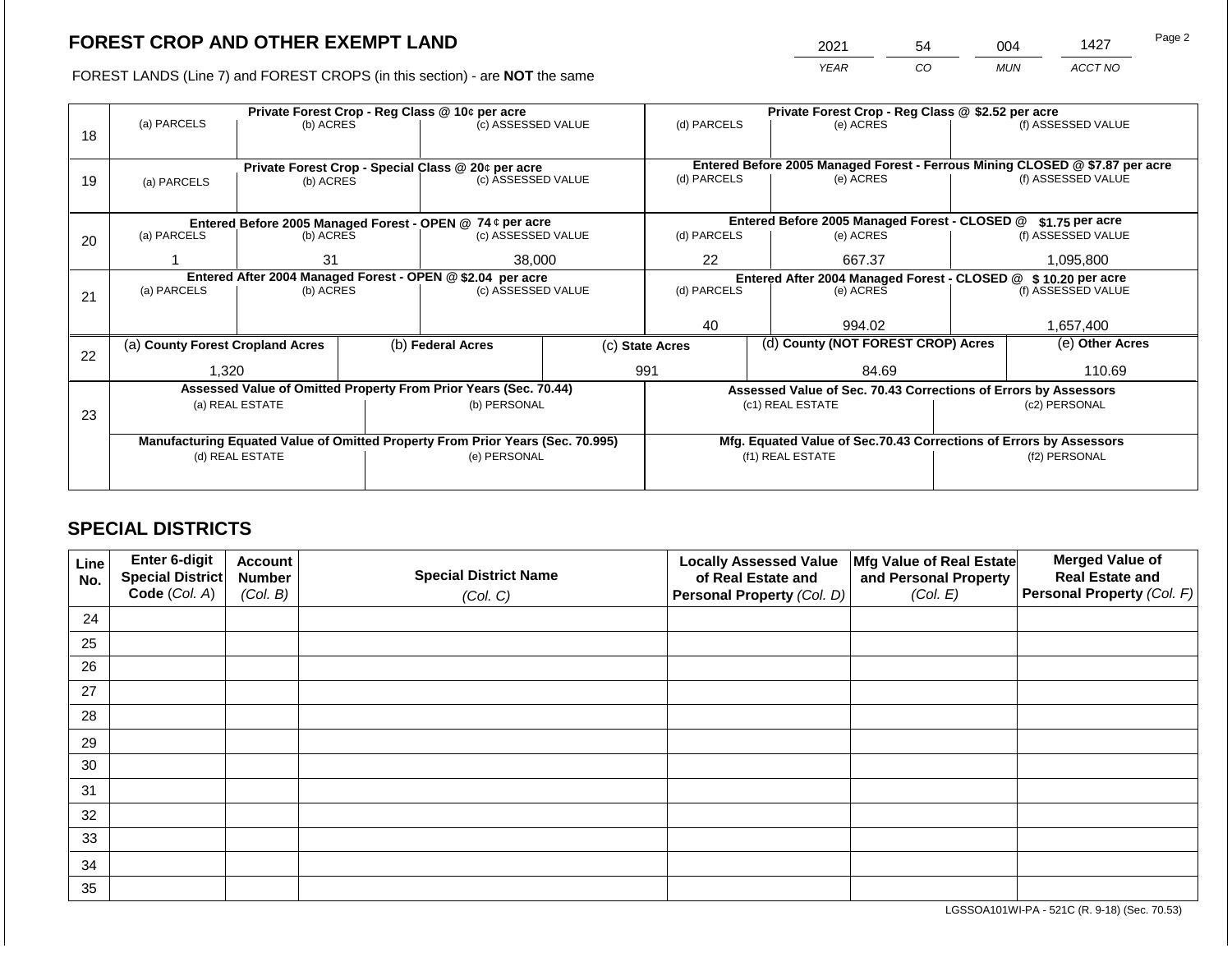|             | <b>SCHOOL DISTRICTS</b>                                  |                                             |                                                         | 2021                                                                              | 54                                                            | 004<br>1427                                                                    |
|-------------|----------------------------------------------------------|---------------------------------------------|---------------------------------------------------------|-----------------------------------------------------------------------------------|---------------------------------------------------------------|--------------------------------------------------------------------------------|
|             |                                                          |                                             |                                                         | <b>YEAR</b>                                                                       | CO                                                            | ACCT NO<br><b>MUN</b>                                                          |
| Line<br>No. | Enter 6-digit<br><b>School District</b><br>Code (Col. A) | <b>Account</b><br><b>Number</b><br>(Col. B) | <b>School District Name</b><br>(Col. C)                 | <b>Locally Assessed Value</b><br>of Real Estate and<br>Personal Property (Col. D) | Mfg Value of Real Estate<br>and Personal Property<br>(Col. E) | <b>Merged Value of</b><br><b>Real Estate and</b><br>Personal Property (Col. F) |
|             | A. SCHOOL DISTRICTS (K-8 and K-12)                       |                                             |                                                         |                                                                                   |                                                               |                                                                                |
| 36          | 031080                                                   | 0024                                        | SCH D OF CHETEK-WEYERHAEUSER AREA                       | 78,502,900                                                                        |                                                               | 78,502,900                                                                     |
| 37          | 092891                                                   | 0057                                        | SCH D OF LAKE HOLCOMBE                                  | 91,400                                                                            |                                                               | 91,400                                                                         |
| 38          | 540735                                                   | 0323                                        | SCH D OF BRUCE                                          | 36,522,400                                                                        |                                                               | 36,522,400                                                                     |
| 39          |                                                          |                                             |                                                         |                                                                                   |                                                               |                                                                                |
| 40          |                                                          |                                             |                                                         |                                                                                   |                                                               |                                                                                |
| 41          |                                                          |                                             |                                                         |                                                                                   |                                                               |                                                                                |
| 42          |                                                          |                                             |                                                         |                                                                                   |                                                               |                                                                                |
| 43          |                                                          |                                             |                                                         |                                                                                   |                                                               |                                                                                |
| 44          |                                                          |                                             |                                                         |                                                                                   |                                                               |                                                                                |
| 45          |                                                          |                                             |                                                         |                                                                                   |                                                               |                                                                                |
| 46          |                                                          |                                             |                                                         |                                                                                   |                                                               |                                                                                |
| 47          |                                                          |                                             |                                                         |                                                                                   |                                                               |                                                                                |
| 48          |                                                          |                                             |                                                         |                                                                                   |                                                               |                                                                                |
| 49          |                                                          |                                             |                                                         |                                                                                   |                                                               |                                                                                |
| 50          |                                                          |                                             | TOTAL ASSESSED VALUE OF SCHOOL DISTRICTS (K-8 and K-12) | 115,116,700                                                                       |                                                               | 115,116,700                                                                    |
|             | <b>B.</b><br><b>UNION HIGH SCHOOL DISTRICTS</b>          |                                             |                                                         |                                                                                   |                                                               |                                                                                |
| 51<br>52    |                                                          |                                             |                                                         |                                                                                   |                                                               |                                                                                |
| 53          |                                                          |                                             |                                                         |                                                                                   |                                                               |                                                                                |
| 54          |                                                          |                                             |                                                         |                                                                                   |                                                               |                                                                                |
| 55          |                                                          |                                             | TOTAL ASSESSED VALUE OF UNION HIGH SCHOOLS              |                                                                                   |                                                               |                                                                                |
|             | <b>TECHNICAL COLLEGE DISTRICTS</b><br>C.                 |                                             |                                                         |                                                                                   |                                                               |                                                                                |
| 56          | 001700                                                   | 0016                                        | NORTHWOOD TECHNICAL COLLEGE                             | 115,116,700                                                                       |                                                               | 115,116,700                                                                    |
| 57          |                                                          |                                             |                                                         |                                                                                   |                                                               |                                                                                |
| 58          |                                                          |                                             |                                                         |                                                                                   |                                                               |                                                                                |
| 59          |                                                          |                                             | TOTAL ASSESSED VALUE OF TECHNICAL COLLEGES              | 115,116,700                                                                       |                                                               | 115,116,700                                                                    |

**SCHOOL DISTRICTS**

| Name                     |                         | Title | Submission date  |
|--------------------------|-------------------------|-------|------------------|
| REBECCA MCEATHRON KRAMER |                         |       | 25<br>2021<br>05 |
| Email address<br>Phone   |                         |       |                  |
| 715<br>$532 -$<br>2143   | REBECCA@RUSKCOUNTYWI.US |       |                  |

Page 3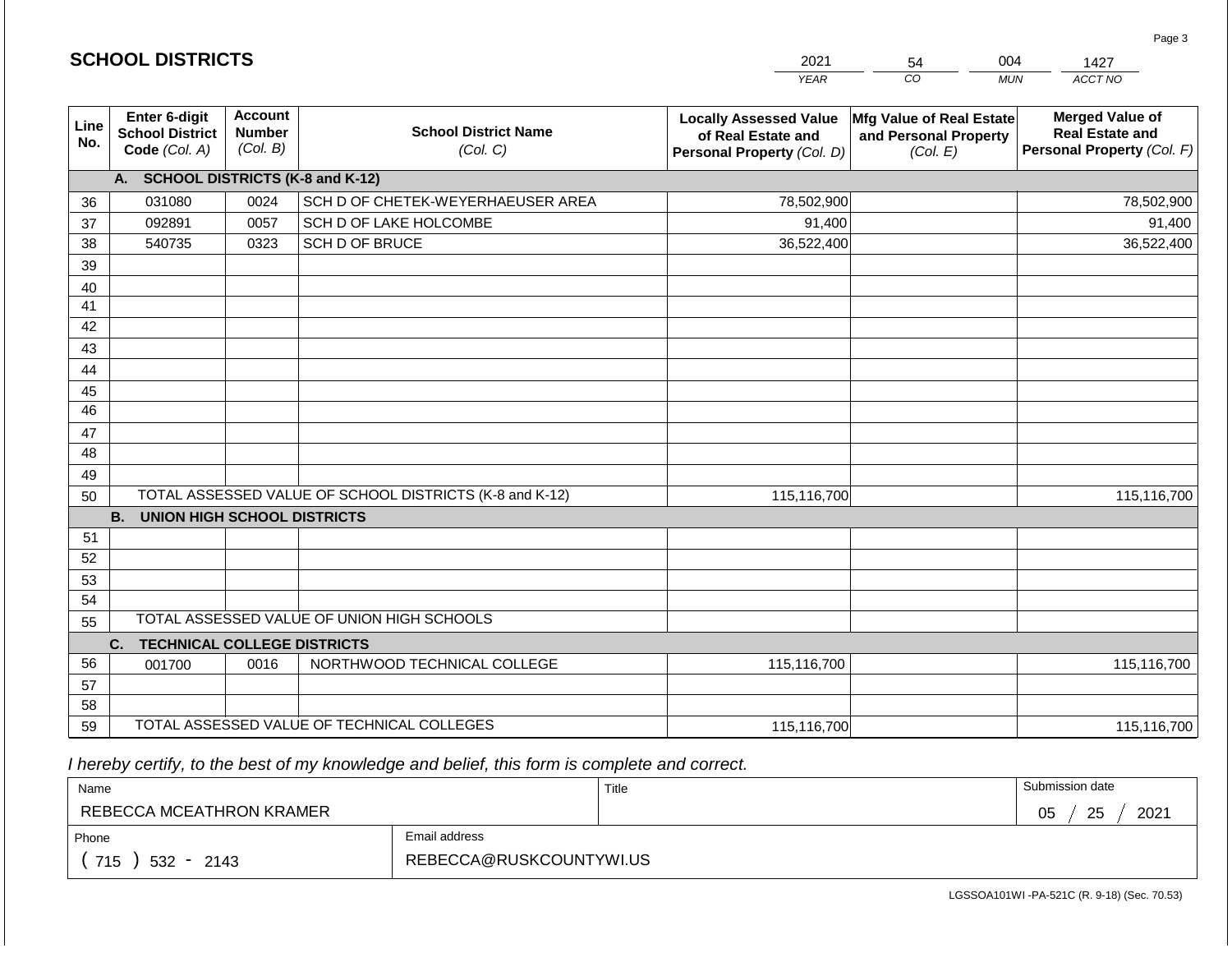- Each municipality's SOA is completed after the Board of Review and includes any changes made to the locally assessed values, under state law (sec. 70.53, Wis. Stats.)
- The Wisconsin Department of Revenue (DOR) merges the locally assessed values with the state assessed manufacturing values
- DOR provides the information regarding district names and codes. If a district is not listed, contact DOR.

Note: If you submit an amended SOA to DOR after your municipality's SOA is equated and posted to our website, we will process the SOA. However, DOR will not recalculate the *aggregate ratio or update the final SOA posted on our website. You should use the corrected values to calculate your tax rates.*

#### **Page 1: Real Estate and Personal Property**

- Lines 1-9 assessed real estate values, parcel counts and acres by classification
- Lines 10-15 assessed personal property values and number of accounts by class
- Line 16 aggregate assessed value of all property subject to general property; use to calculate tax rates. Note: This line equals the total assessed value of K-8 and K-12 school districts (Line 50) and total assessed value of technical colleges (Line 59).
- Remarks assessment ratio used to calculate estimated fair market value on property tax bills

#### **Page 2: Forest Crop, Other Exempt Land and Special Districts**

- Lines 18-21 private forest crop and managed forest lands assessed values
- Line  $22 -$  tax exempt land acres
- Line 23 prior years assessed value of omitted property under sec. 70.44 and correction of errors under sec. 70.43 shown by locally assessed or manufacturing real estate and personal property. Note: If there is an amount on this line, report the corresponding tax in the Statement of Taxes, Sections J or K.
- Lines 24-35 special district assessed values. These values are used to calculate tax rates for the special districts.

#### **Page 3: School Districts**

- Lines 36-50 school districts (K-8 and K-12) assessed values. These values are used to calculate tax rates for school districts.
- Lines 51-55 union high school district assessed values. These values are used to calculate tax rates for union high school districts.
- Lines 56-59 technical college assessed values. These values are used to calculate tax rates for technical colleges.

If you have questions: Email: lgs@wisconsin.gov

 Phone: (608) 266-2569 or (608) 264-6892 Fax: (608) 264-6887

**NEW AUBURN, WI 54757** NEW AUBURN, WI 54757TOWN OF BIG BEND SANDY RASSBACH<br>TOWN OF BIG BEND SANDY RASSBACH HWY 40 N1195 HWY 40 N1195<sup>1</sup>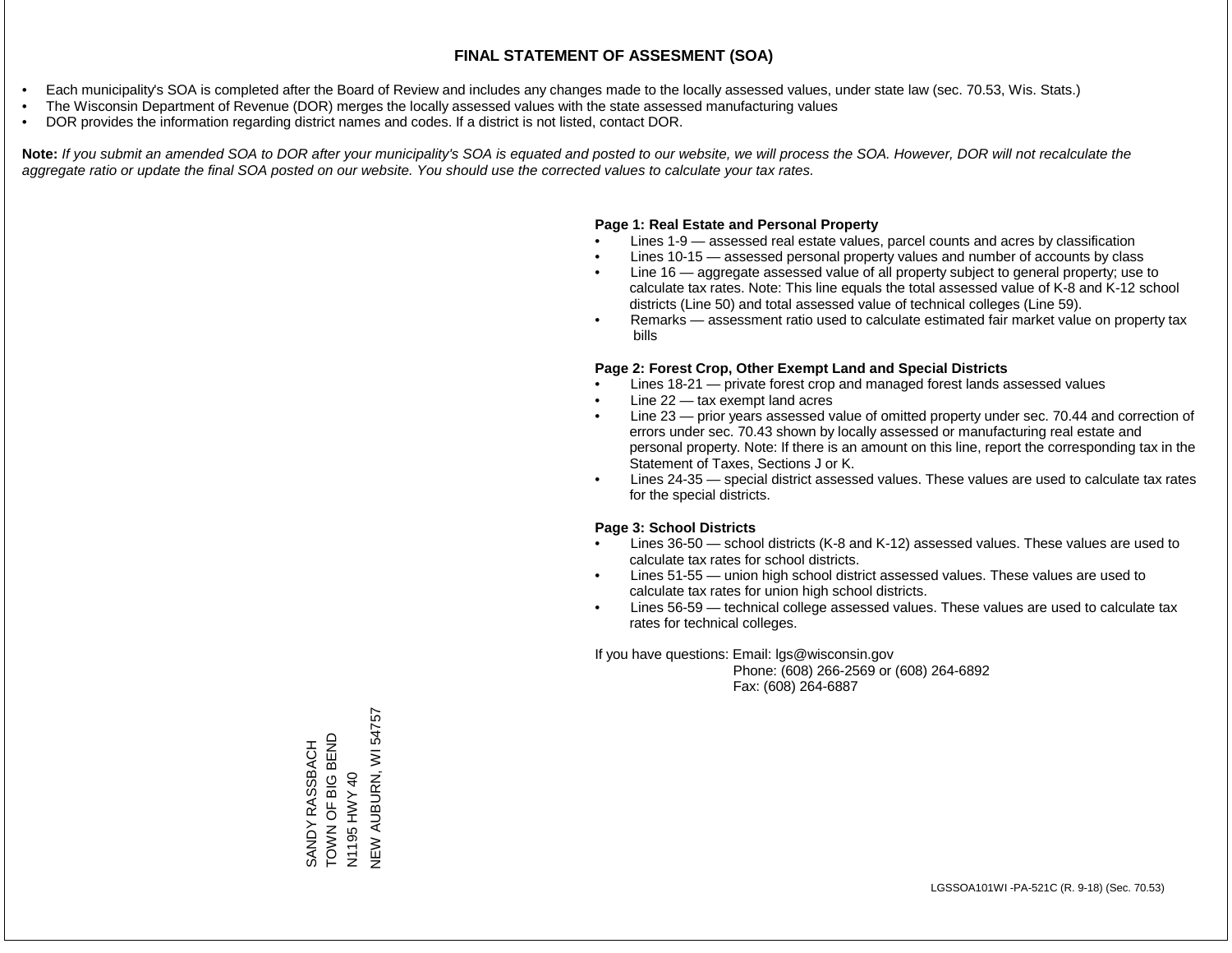|                |            | <b>FINAL - EQUATED</b><br><b>STATEMENT OF ASSESSMENT FOR 2021</b>                                                                                                                            |                          | 54                                        | 006                                          | 1428                    | This is an Amended Return              | Page 1                                  |
|----------------|------------|----------------------------------------------------------------------------------------------------------------------------------------------------------------------------------------------|--------------------------|-------------------------------------------|----------------------------------------------|-------------------------|----------------------------------------|-----------------------------------------|
|                |            |                                                                                                                                                                                              |                          | CO                                        | <b>MUN</b>                                   | ACCT NO                 |                                        |                                         |
|                | <b>FOR</b> | <b>TOWN OF</b><br><b>OF</b>                                                                                                                                                                  | <b>BIG FALLS</b>         |                                           | <b>RUSK COUNTY</b>                           |                         |                                        |                                         |
|                |            | Town - Village - City                                                                                                                                                                        | <b>Municipality Name</b> |                                           | <b>County Name</b>                           |                         |                                        |                                         |
| Line<br>No.    |            | <b>REAL ESTATE</b><br>(See Lines 18 - 22 for                                                                                                                                                 |                          | PARCEL COUNT<br>TOTAL LAND   IMPROVEMENTS | NO. OF ACRES<br><b>WHOLE</b><br>NUMBERS ONLY | <b>VALUE OF</b><br>LAND | <b>VALUE OF</b><br><b>IMPROVEMENTS</b> | TOTAL VALUE OF LAND<br>AND IMPROVEMENTS |
|                |            | other Real Estate)                                                                                                                                                                           | (Col. A)                 | (Col, B)                                  | (Col, C)                                     | (Col. D)                | (Col. E)                               | (Col. F)                                |
| $\overline{1}$ |            | <b>RESIDENTIAL - Class 1</b>                                                                                                                                                                 | 128                      | 116                                       | 257                                          | 632,600                 | 4,459,300                              | 5,091,900                               |
| 2              |            | <b>COMMERCIAL - Class 2</b>                                                                                                                                                                  | 1                        |                                           | 5<br>1                                       | 80,000                  | 161,300                                | 241,300                                 |
| 3              |            | <b>MANUFACTURING - Class 3</b>                                                                                                                                                               | $\Omega$                 |                                           | $\Omega$<br>$\Omega$                         | $\Omega$                | $\Omega$                               | $\Omega$                                |
| $\overline{4}$ |            | <b>AGRICULTURAL - Class 4</b>                                                                                                                                                                | 122                      |                                           | 3,404                                        | 309,100                 |                                        | 309,100                                 |
| 5              |            | <b>UNDEVELOPED - Class 5</b>                                                                                                                                                                 | 128                      |                                           | 1,882                                        | 692,400                 |                                        | 692,400                                 |
| 6              |            | AGRICULTURAL FOREST - Class 5m                                                                                                                                                               | 35                       |                                           | 795                                          | 407.900                 |                                        | 407,900                                 |
| $\overline{7}$ |            | FOREST LANDS - Class 6                                                                                                                                                                       | 235                      |                                           | 4,400                                        | 4,871,600               |                                        | 4,871,600                               |
| 8              |            | OTHER - Class 7                                                                                                                                                                              | 18                       | 18                                        | 21                                           | 48,600                  | 827,500                                | 876,100                                 |
| 9              |            | <b>TOTAL - ALL COLUMNS</b>                                                                                                                                                                   | 667                      | 135                                       | 10,764                                       | 7,042,200               | 5,448,100                              | 12,490,300                              |
| 10             |            | NUMBER OF PERSONAL PROPERTY ACCOUNTS IN ROLL                                                                                                                                                 |                          |                                           | 27                                           | <b>LOCALLY ASSESSED</b> | <b>MANUFACTURING</b>                   | <b>MERGED</b>                           |
| 11             |            | BOATS AND OTHER WATERCRAFT NOT EXEMPT - Code 1                                                                                                                                               |                          |                                           |                                              | 300                     | $\boldsymbol{0}$                       | 300                                     |
| 12             |            | MACHINERY, TOOLS AND PATTERNS - Code 2                                                                                                                                                       |                          |                                           |                                              |                         | $\pmb{0}$                              | $\Omega$                                |
| 13             |            | FURNITURE, FIXTURES AND EQUIPMENT - Code 3                                                                                                                                                   |                          |                                           |                                              | 4,200                   | $\mathbf 0$                            | 4,200                                   |
| 14             |            | ALL OTHER PERSONAL PROPERTY NOT EXEMPT - Codes 4A, 4B, 4C                                                                                                                                    |                          |                                           |                                              | 415,000                 | $\mathbf 0$                            | 415,000                                 |
| 15             |            | TOTAL OF PERSONAL PROPERTY NOT EXEMPT (Total of Lines 11-14)                                                                                                                                 |                          |                                           |                                              | 419,500                 | $\Omega$                               | 419,500                                 |
| 16             |            | AGGREGATE ASSESSED VALUE OF ALL PROPERTY SUBJECT TO THE GENERAL PROPERTY TAX (Total of Lines 9F and 15F)<br>MUST EQUAL TOTAL VALUE OF THE SCHOOL DISTRICTS (K-12 PLUS K-8) - Line 50, Col. F |                          |                                           |                                              |                         |                                        | 12,909,800                              |
| 17             |            | <b>BOARD OF REVIEW</b><br>DATE OF FINAL ADJOURNMENT                                                                                                                                          | 05/03/2021               |                                           | Name of Assessor<br><b>GENEVIEVE MARTIN</b>  |                         | Telephone #                            | (715) 829-9312                          |

The Assessment Ratio to be used in calculating the estimated Fair Market Value on tax bills for this tax district is .975967099

This ratio should be used to convert assessed values to "Calculate Equalized Values" in Step 1 of the Lottery and Gaming Credit Calculations.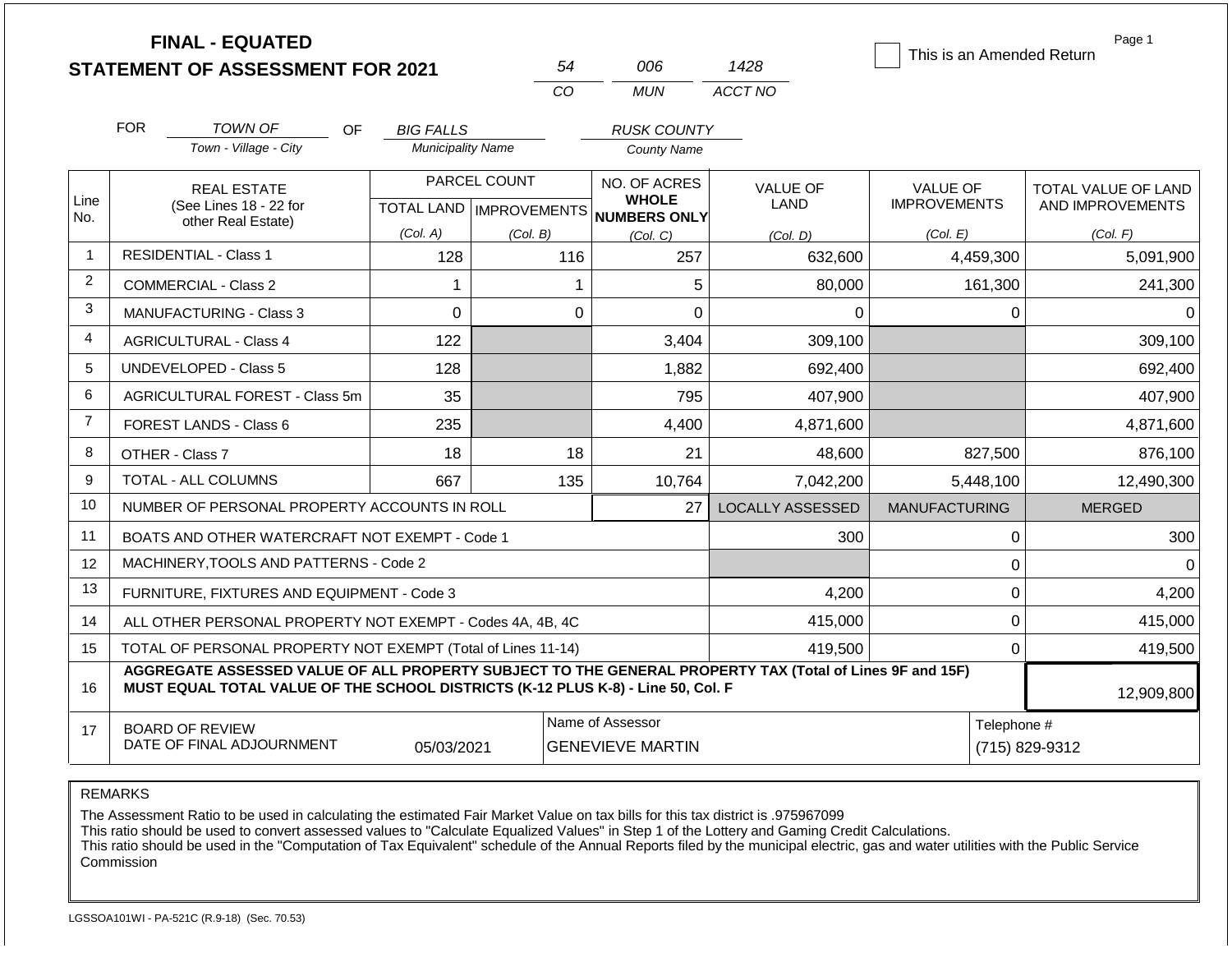FOREST LANDS (Line 7) and FOREST CROPS (in this section) - are **NOT** the same

| 2021 | 54 | 006        | 1428    | Page 2 |
|------|----|------------|---------|--------|
| YEAR | CO | <b>MUN</b> | ACCT NO |        |

|    |                                                                                |                 |  | Private Forest Crop - Reg Class @ 10¢ per acre                   |                                                                  | Private Forest Crop - Reg Class @ \$2.52 per acre                            |                  |                                               |               |                                                                    |  |
|----|--------------------------------------------------------------------------------|-----------------|--|------------------------------------------------------------------|------------------------------------------------------------------|------------------------------------------------------------------------------|------------------|-----------------------------------------------|---------------|--------------------------------------------------------------------|--|
|    | (a) PARCELS                                                                    | (b) ACRES       |  | (c) ASSESSED VALUE                                               |                                                                  | (d) PARCELS                                                                  |                  | (e) ACRES                                     |               | (f) ASSESSED VALUE                                                 |  |
| 18 |                                                                                |                 |  |                                                                  |                                                                  | 22                                                                           |                  | 879                                           |               | 763,000                                                            |  |
|    |                                                                                |                 |  | Private Forest Crop - Special Class @ 20¢ per acre               |                                                                  | Entered Before 2005 Managed Forest - Ferrous Mining CLOSED @ \$7.87 per acre |                  |                                               |               |                                                                    |  |
| 19 | (a) PARCELS                                                                    | (b) ACRES       |  | (c) ASSESSED VALUE                                               |                                                                  | (d) PARCELS                                                                  |                  | (e) ACRES                                     |               | (f) ASSESSED VALUE                                                 |  |
|    |                                                                                |                 |  |                                                                  |                                                                  |                                                                              |                  |                                               |               |                                                                    |  |
|    |                                                                                |                 |  | Entered Before 2005 Managed Forest - OPEN @ 74 ¢ per acre        |                                                                  |                                                                              |                  | Entered Before 2005 Managed Forest - CLOSED @ |               | \$1.75 per acre                                                    |  |
| 20 | (a) PARCELS                                                                    | (b) ACRES       |  | (c) ASSESSED VALUE                                               |                                                                  | (d) PARCELS                                                                  |                  | (e) ACRES                                     |               | (f) ASSESSED VALUE                                                 |  |
|    | 101                                                                            | 3.964.9         |  | 3,718,300                                                        |                                                                  | 49                                                                           |                  | 1,913.5                                       |               | 1,619,400                                                          |  |
|    |                                                                                |                 |  | Entered After 2004 Managed Forest - OPEN @ \$2.04 per acre       | Entered After 2004 Managed Forest - CLOSED @<br>\$10.20 per acre |                                                                              |                  |                                               |               |                                                                    |  |
| 21 | (a) PARCELS                                                                    | (b) ACRES       |  | (c) ASSESSED VALUE                                               |                                                                  | (d) PARCELS                                                                  |                  | (e) ACRES                                     |               | (f) ASSESSED VALUE                                                 |  |
|    |                                                                                |                 |  |                                                                  |                                                                  |                                                                              |                  |                                               |               |                                                                    |  |
|    | 38                                                                             | 1,392.88        |  | 1,492,800                                                        |                                                                  | 37                                                                           |                  | 1,363.43                                      |               | 1,483,100                                                          |  |
| 22 | (a) County Forest Cropland Acres                                               |                 |  | (b) Federal Acres                                                |                                                                  | (d) County (NOT FOREST CROP) Acres<br>(c) State Acres                        |                  |                                               |               | (e) Other Acres                                                    |  |
|    |                                                                                |                 |  |                                                                  |                                                                  | 1,808.81<br>10.2                                                             |                  |                                               | 734.15        |                                                                    |  |
|    |                                                                                |                 |  | Assessed Value of Omitted Property From Prior Years (Sec. 70.44) |                                                                  |                                                                              |                  |                                               |               | Assessed Value of Sec. 70.43 Corrections of Errors by Assessors    |  |
|    |                                                                                | (a) REAL ESTATE |  | (b) PERSONAL                                                     |                                                                  |                                                                              | (c1) REAL ESTATE |                                               | (c2) PERSONAL |                                                                    |  |
| 23 |                                                                                |                 |  |                                                                  |                                                                  |                                                                              |                  |                                               |               |                                                                    |  |
|    | Manufacturing Equated Value of Omitted Property From Prior Years (Sec. 70.995) |                 |  |                                                                  |                                                                  |                                                                              |                  |                                               |               | Mfg. Equated Value of Sec.70.43 Corrections of Errors by Assessors |  |
|    |                                                                                | (d) REAL ESTATE |  | (e) PERSONAL                                                     |                                                                  |                                                                              | (f1) REAL ESTATE |                                               | (f2) PERSONAL |                                                                    |  |
|    |                                                                                |                 |  |                                                                  |                                                                  |                                                                              |                  |                                               |               |                                                                    |  |
|    |                                                                                |                 |  |                                                                  |                                                                  |                                                                              |                  |                                               |               |                                                                    |  |

## **SPECIAL DISTRICTS**

| Line<br>No. | Enter 6-digit<br>Special District<br>Code (Col. A) | <b>Account</b><br><b>Special District Name</b><br><b>Number</b><br>(Col. B)<br>(Col. C) |  | Mfg Value of Real Estate<br><b>Locally Assessed Value</b><br>of Real Estate and<br>and Personal Property<br>(Col. E)<br>Personal Property (Col. D) |  | <b>Merged Value of</b><br><b>Real Estate and</b><br>Personal Property (Col. F) |
|-------------|----------------------------------------------------|-----------------------------------------------------------------------------------------|--|----------------------------------------------------------------------------------------------------------------------------------------------------|--|--------------------------------------------------------------------------------|
| 24          |                                                    |                                                                                         |  |                                                                                                                                                    |  |                                                                                |
| 25          |                                                    |                                                                                         |  |                                                                                                                                                    |  |                                                                                |
| 26          |                                                    |                                                                                         |  |                                                                                                                                                    |  |                                                                                |
| 27          |                                                    |                                                                                         |  |                                                                                                                                                    |  |                                                                                |
| 28          |                                                    |                                                                                         |  |                                                                                                                                                    |  |                                                                                |
| 29          |                                                    |                                                                                         |  |                                                                                                                                                    |  |                                                                                |
| 30          |                                                    |                                                                                         |  |                                                                                                                                                    |  |                                                                                |
| 31          |                                                    |                                                                                         |  |                                                                                                                                                    |  |                                                                                |
| 32          |                                                    |                                                                                         |  |                                                                                                                                                    |  |                                                                                |
| 33          |                                                    |                                                                                         |  |                                                                                                                                                    |  |                                                                                |
| 34          |                                                    |                                                                                         |  |                                                                                                                                                    |  |                                                                                |
| 35          |                                                    |                                                                                         |  |                                                                                                                                                    |  |                                                                                |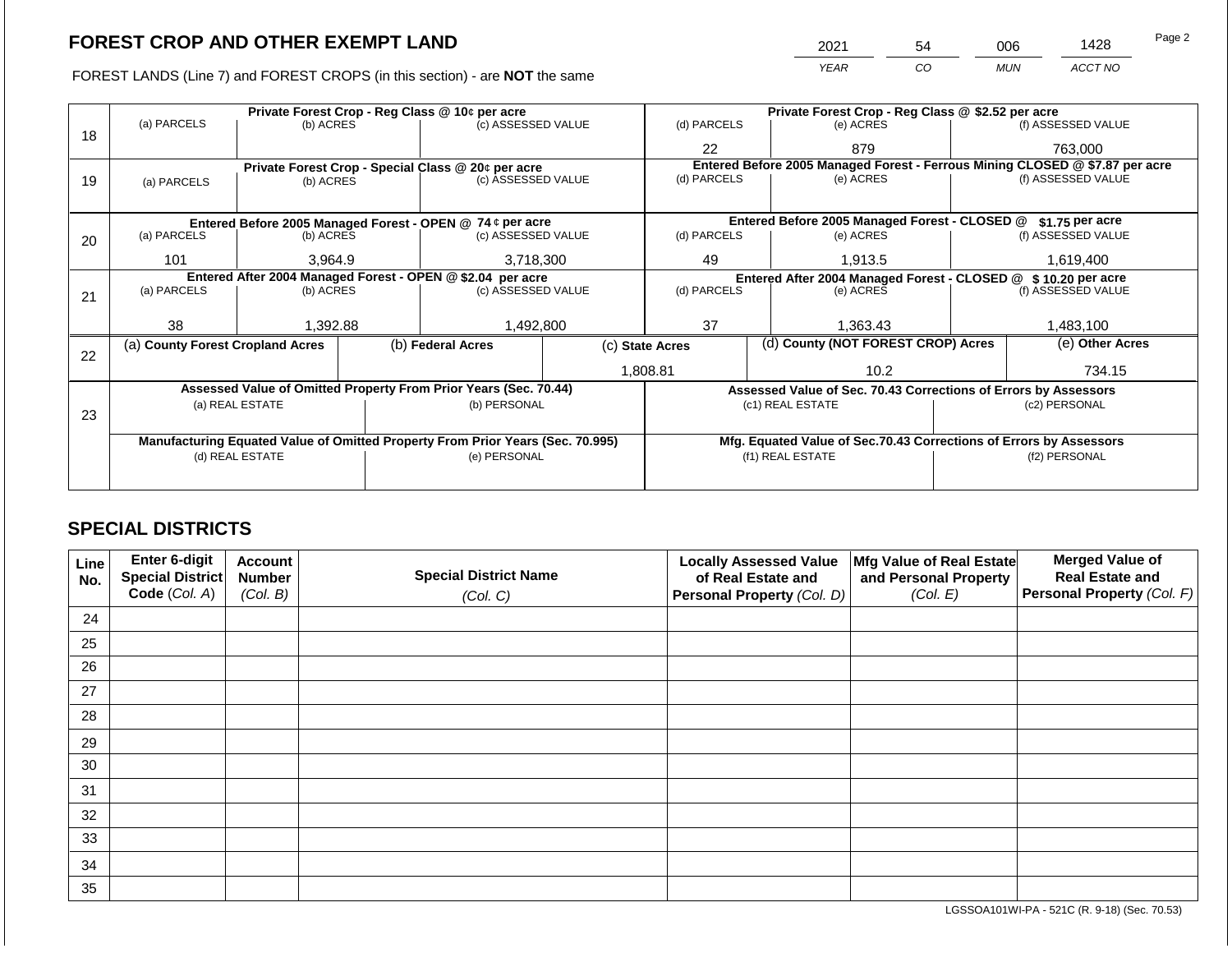|                 | <b>SCHOOL DISTRICTS</b>                                                                                                                            |      |                                                         | 2021                                                                              | 54                                                            | 006        | 1428                                                                           |  |
|-----------------|----------------------------------------------------------------------------------------------------------------------------------------------------|------|---------------------------------------------------------|-----------------------------------------------------------------------------------|---------------------------------------------------------------|------------|--------------------------------------------------------------------------------|--|
|                 |                                                                                                                                                    |      |                                                         | <b>YEAR</b>                                                                       | CO                                                            | <b>MUN</b> | ACCT NO                                                                        |  |
| Line<br>No.     | Enter 6-digit<br><b>Account</b><br><b>School District Name</b><br><b>Number</b><br><b>School District</b><br>(Col. B)<br>Code (Col. A)<br>(Col. C) |      |                                                         | <b>Locally Assessed Value</b><br>of Real Estate and<br>Personal Property (Col. D) | Mfg Value of Real Estate<br>and Personal Property<br>(Col. E) |            | <b>Merged Value of</b><br><b>Real Estate and</b><br>Personal Property (Col. F) |  |
|                 | A. SCHOOL DISTRICTS (K-8 and K-12)                                                                                                                 |      |                                                         |                                                                                   |                                                               |            |                                                                                |  |
| 36              | 545757                                                                                                                                             | 0325 | <b>SCH D OF FLAMBEAU</b>                                | 12,909,800                                                                        |                                                               |            | 12,909,800                                                                     |  |
| 37              |                                                                                                                                                    |      |                                                         |                                                                                   |                                                               |            |                                                                                |  |
| 38              |                                                                                                                                                    |      |                                                         |                                                                                   |                                                               |            |                                                                                |  |
| 39              |                                                                                                                                                    |      |                                                         |                                                                                   |                                                               |            |                                                                                |  |
| 40              |                                                                                                                                                    |      |                                                         |                                                                                   |                                                               |            |                                                                                |  |
| 41<br>42        |                                                                                                                                                    |      |                                                         |                                                                                   |                                                               |            |                                                                                |  |
| 43              |                                                                                                                                                    |      |                                                         |                                                                                   |                                                               |            |                                                                                |  |
| 44              |                                                                                                                                                    |      |                                                         |                                                                                   |                                                               |            |                                                                                |  |
| 45              |                                                                                                                                                    |      |                                                         |                                                                                   |                                                               |            |                                                                                |  |
| $\overline{46}$ |                                                                                                                                                    |      |                                                         |                                                                                   |                                                               |            |                                                                                |  |
| 47              |                                                                                                                                                    |      |                                                         |                                                                                   |                                                               |            |                                                                                |  |
| 48              |                                                                                                                                                    |      |                                                         |                                                                                   |                                                               |            |                                                                                |  |
| 49              |                                                                                                                                                    |      |                                                         |                                                                                   |                                                               |            |                                                                                |  |
| 50              |                                                                                                                                                    |      | TOTAL ASSESSED VALUE OF SCHOOL DISTRICTS (K-8 and K-12) | 12,909,800                                                                        |                                                               |            | 12,909,800                                                                     |  |
|                 | <b>B. UNION HIGH SCHOOL DISTRICTS</b>                                                                                                              |      |                                                         |                                                                                   |                                                               |            |                                                                                |  |
| 51              |                                                                                                                                                    |      |                                                         |                                                                                   |                                                               |            |                                                                                |  |
| 52<br>53        |                                                                                                                                                    |      |                                                         |                                                                                   |                                                               |            |                                                                                |  |
| 54              |                                                                                                                                                    |      |                                                         |                                                                                   |                                                               |            |                                                                                |  |
| 55              |                                                                                                                                                    |      | TOTAL ASSESSED VALUE OF UNION HIGH SCHOOLS              |                                                                                   |                                                               |            |                                                                                |  |
|                 | <b>TECHNICAL COLLEGE DISTRICTS</b><br>C.                                                                                                           |      |                                                         |                                                                                   |                                                               |            |                                                                                |  |
| 56              | 001700                                                                                                                                             | 0016 | NORTHWOOD TECHNICAL COLLEGE                             | 12,909,800                                                                        |                                                               |            | 12,909,800                                                                     |  |
| 57              |                                                                                                                                                    |      |                                                         |                                                                                   |                                                               |            |                                                                                |  |
| 58              |                                                                                                                                                    |      |                                                         |                                                                                   |                                                               |            |                                                                                |  |
| 59              |                                                                                                                                                    |      | TOTAL ASSESSED VALUE OF TECHNICAL COLLEGES              | 12,909,800                                                                        |                                                               |            | 12,909,800                                                                     |  |

**SCHOOL DISTRICTS**

| Name                         |                         | Title | Submission date  |
|------------------------------|-------------------------|-------|------------------|
| REBECCA MCEATHRON KRAMER     |                         |       | 20<br>2021<br>05 |
| Phone                        | Email address           |       |                  |
| 715<br>532<br>2143<br>$\sim$ | REBECCA@RUSKCOUNTYWI.US |       |                  |

Page 3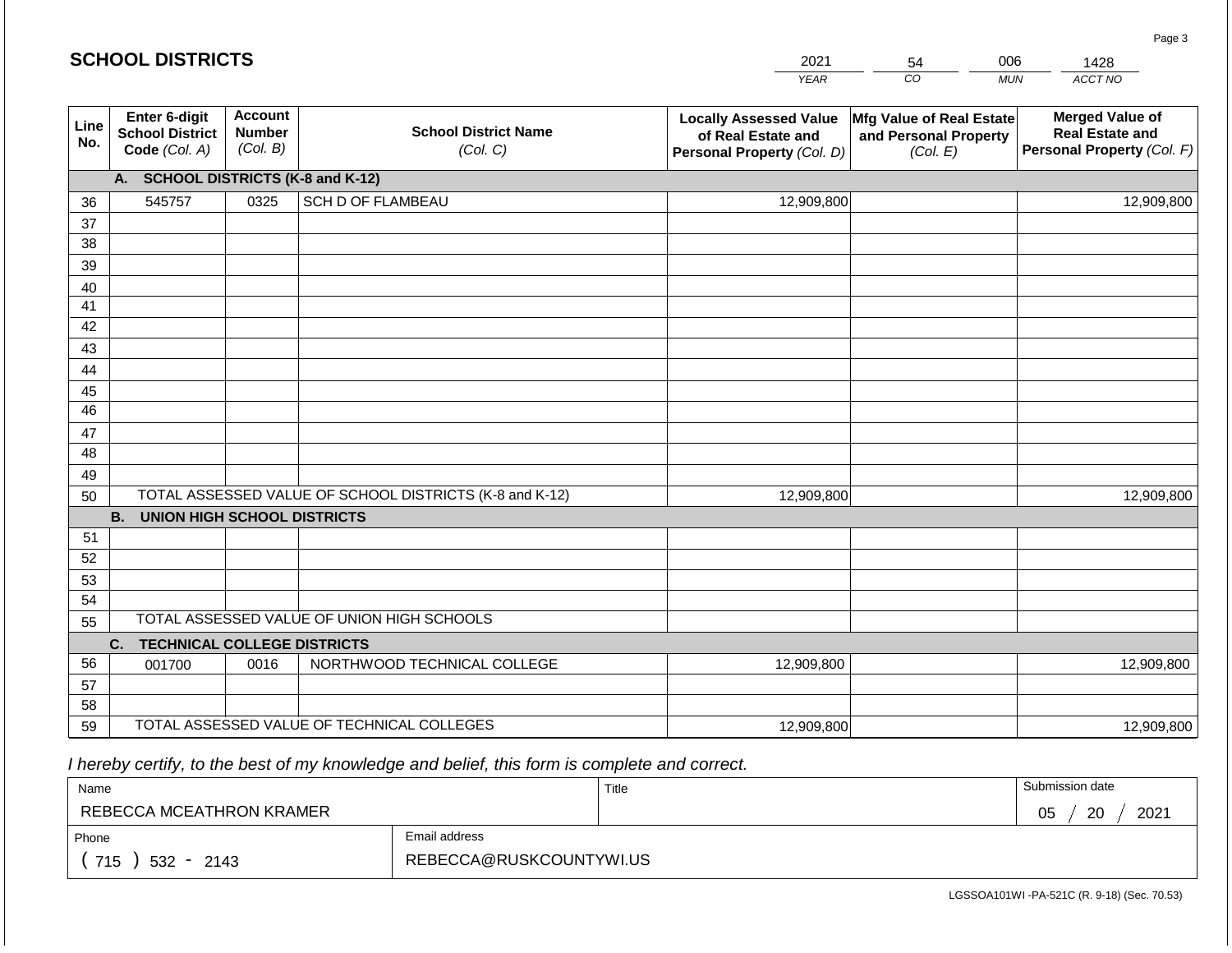- Each municipality's SOA is completed after the Board of Review and includes any changes made to the locally assessed values, under state law (sec. 70.53, Wis. Stats.)
- The Wisconsin Department of Revenue (DOR) merges the locally assessed values with the state assessed manufacturing values
- DOR provides the information regarding district names and codes. If a district is not listed, contact DOR.

Note: If you submit an amended SOA to DOR after your municipality's SOA is equated and posted to our website, we will process the SOA. However, DOR will not recalculate the *aggregate ratio or update the final SOA posted on our website. You should use the corrected values to calculate your tax rates.*

#### **Page 1: Real Estate and Personal Property**

- Lines 1-9 assessed real estate values, parcel counts and acres by classification
- Lines 10-15 assessed personal property values and number of accounts by class
- Line 16 aggregate assessed value of all property subject to general property; use to calculate tax rates. Note: This line equals the total assessed value of K-8 and K-12 school districts (Line 50) and total assessed value of technical colleges (Line 59).
- Remarks assessment ratio used to calculate estimated fair market value on property tax bills

#### **Page 2: Forest Crop, Other Exempt Land and Special Districts**

- Lines 18-21 private forest crop and managed forest lands assessed values
- Line  $22 -$  tax exempt land acres
- Line 23 prior years assessed value of omitted property under sec. 70.44 and correction of errors under sec. 70.43 shown by locally assessed or manufacturing real estate and personal property. Note: If there is an amount on this line, report the corresponding tax in the Statement of Taxes, Sections J or K.
- Lines 24-35 special district assessed values. These values are used to calculate tax rates for the special districts.

#### **Page 3: School Districts**

- Lines 36-50 school districts (K-8 and K-12) assessed values. These values are used to calculate tax rates for school districts.
- Lines 51-55 union high school district assessed values. These values are used to calculate tax rates for union high school districts.
- Lines 56-59 technical college assessed values. These values are used to calculate tax rates for technical colleges.

If you have questions: Email: lgs@wisconsin.gov

 Phone: (608) 266-2569 or (608) 264-6892 Fax: (608) 264-6887

LADYSMITH, WI 54848 TOWN OF BIG FALLS LADYSMITH, WI 54848JIM JENNERMAN<br>TOWN OF BIG FALLS N7910 FEDYN RD N7910 FEDYN RD JIM JENNERMAN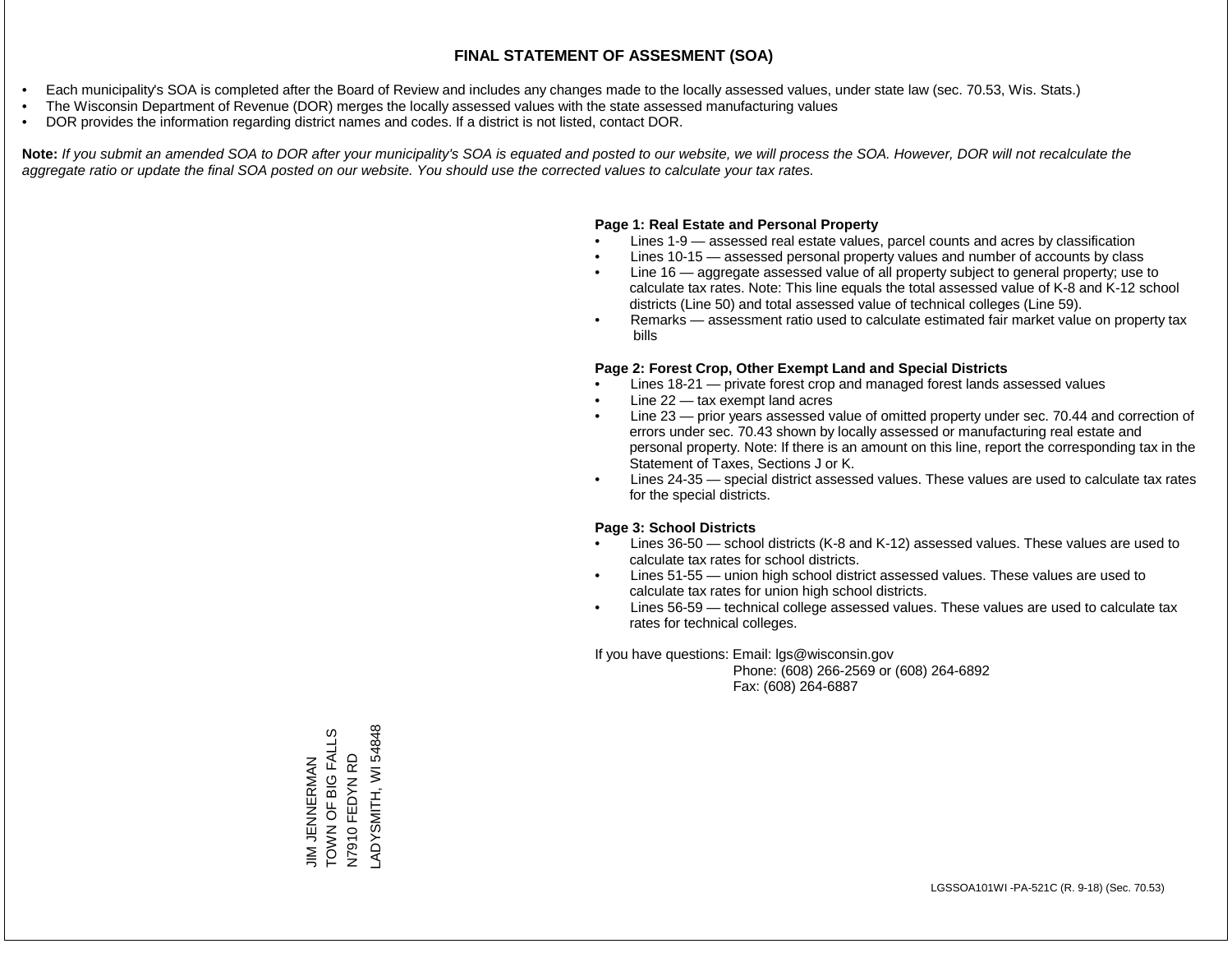|                |                                                                   | <b>FINAL - EQUATED</b><br><b>STATEMENT OF ASSESSMENT FOR 2021</b>                                                                                                                            |                           |              | 54             | 008                                          | 1429                           | Page 1<br>This is an Amended Return    |                                                |  |
|----------------|-------------------------------------------------------------------|----------------------------------------------------------------------------------------------------------------------------------------------------------------------------------------------|---------------------------|--------------|----------------|----------------------------------------------|--------------------------------|----------------------------------------|------------------------------------------------|--|
|                |                                                                   |                                                                                                                                                                                              |                           |              | CO             | <b>MUN</b>                                   | ACCT NO                        |                                        |                                                |  |
|                | <b>FOR</b>                                                        | <b>TOWN OF</b><br><b>OF</b>                                                                                                                                                                  | <b>CEDAR RAPIDS</b>       |              |                | <b>RUSK COUNTY</b>                           |                                |                                        |                                                |  |
|                |                                                                   | Town - Village - City                                                                                                                                                                        | <b>Municipality Name</b>  |              |                | <b>County Name</b>                           |                                |                                        |                                                |  |
| Line           |                                                                   | <b>REAL ESTATE</b><br>(See Lines 18 - 22 for                                                                                                                                                 | TOTAL LAND   IMPROVEMENTS | PARCEL COUNT |                | NO. OF ACRES<br><b>WHOLE</b><br>NUMBERS ONLY | <b>VALUE OF</b><br><b>LAND</b> | <b>VALUE OF</b><br><b>IMPROVEMENTS</b> | <b>TOTAL VALUE OF LAND</b><br>AND IMPROVEMENTS |  |
| No.            |                                                                   | other Real Estate)                                                                                                                                                                           | (Col. A)                  | (Col. B)     |                | (Col, C)                                     | (Col. D)                       | (Col. E)                               | (Col. F)                                       |  |
| $\mathbf{1}$   |                                                                   | <b>RESIDENTIAL - Class 1</b>                                                                                                                                                                 | 39                        |              | 37             | 50                                           | 103,800                        | 1,865,200                              | 1,969,000                                      |  |
| 2              |                                                                   | <b>COMMERCIAL - Class 2</b>                                                                                                                                                                  | 0                         |              | $\overline{0}$ | 0                                            | 0                              |                                        | $\mathsf 0$<br>$\Omega$                        |  |
| 3              |                                                                   | MANUFACTURING - Class 3                                                                                                                                                                      | 0                         |              | 0              | $\overline{0}$                               | 0                              |                                        | $\mathbf 0$<br>$\Omega$                        |  |
| 4              |                                                                   | <b>AGRICULTURAL - Class 4</b>                                                                                                                                                                | 34                        |              |                | 850                                          | 75,300                         |                                        | 75,300                                         |  |
| 5              |                                                                   | <b>UNDEVELOPED - Class 5</b>                                                                                                                                                                 | 33                        |              |                | 300                                          | 74,400                         |                                        | 74,400                                         |  |
| 6              |                                                                   | AGRICULTURAL FOREST - Class 5m                                                                                                                                                               | 10                        |              |                | 245                                          | 122,500                        |                                        | 122,500                                        |  |
| $\overline{7}$ |                                                                   | <b>FOREST LANDS - Class 6</b>                                                                                                                                                                | 58                        |              |                | 1,292                                        | 1,406,300                      |                                        | 1,406,300                                      |  |
| 8              |                                                                   | OTHER - Class 7                                                                                                                                                                              | 6                         |              | 6              | $\overline{7}$                               | 11,000                         | 159,500                                | 170,500                                        |  |
| 9              |                                                                   | TOTAL - ALL COLUMNS                                                                                                                                                                          | 180                       |              | 43             | 2,744                                        | 1,793,300                      | 2,024,700                              | 3,818,000                                      |  |
| 10             |                                                                   | NUMBER OF PERSONAL PROPERTY ACCOUNTS IN ROLL                                                                                                                                                 |                           |              |                | 6                                            | <b>LOCALLY ASSESSED</b>        | <b>MANUFACTURING</b>                   | <b>MERGED</b>                                  |  |
| 11             |                                                                   | BOATS AND OTHER WATERCRAFT NOT EXEMPT - Code 1                                                                                                                                               |                           |              |                |                                              | 0                              |                                        | $\mathbf{0}$<br>$\Omega$                       |  |
| 12             |                                                                   | MACHINERY, TOOLS AND PATTERNS - Code 2                                                                                                                                                       |                           |              |                |                                              |                                |                                        | $\mathbf 0$<br>$\Omega$                        |  |
| 13             |                                                                   | FURNITURE, FIXTURES AND EQUIPMENT - Code 3                                                                                                                                                   |                           |              |                |                                              | 400                            |                                        | $\mathbf 0$<br>400                             |  |
| 14             |                                                                   | ALL OTHER PERSONAL PROPERTY NOT EXEMPT - Codes 4A, 4B, 4C                                                                                                                                    |                           |              |                |                                              | 111,200                        |                                        | $\mathbf 0$<br>111,200                         |  |
| 15             | TOTAL OF PERSONAL PROPERTY NOT EXEMPT (Total of Lines 11-14)      |                                                                                                                                                                                              |                           |              |                |                                              | 111,600                        |                                        | 111,600<br>$\Omega$                            |  |
| 16             |                                                                   | AGGREGATE ASSESSED VALUE OF ALL PROPERTY SUBJECT TO THE GENERAL PROPERTY TAX (Total of Lines 9F and 15F)<br>MUST EQUAL TOTAL VALUE OF THE SCHOOL DISTRICTS (K-12 PLUS K-8) - Line 50, Col. F |                           |              |                |                                              |                                |                                        | 3,929,600                                      |  |
| 17             | <b>BOARD OF REVIEW</b><br>DATE OF FINAL ADJOURNMENT<br>05/03/2021 |                                                                                                                                                                                              |                           |              |                | Name of Assessor<br><b>GENEVIEVE MARTIN</b>  |                                |                                        | Telephone #<br>(715) 829-9312                  |  |

The Assessment Ratio to be used in calculating the estimated Fair Market Value on tax bills for this tax district is .979486029

This ratio should be used to convert assessed values to "Calculate Equalized Values" in Step 1 of the Lottery and Gaming Credit Calculations.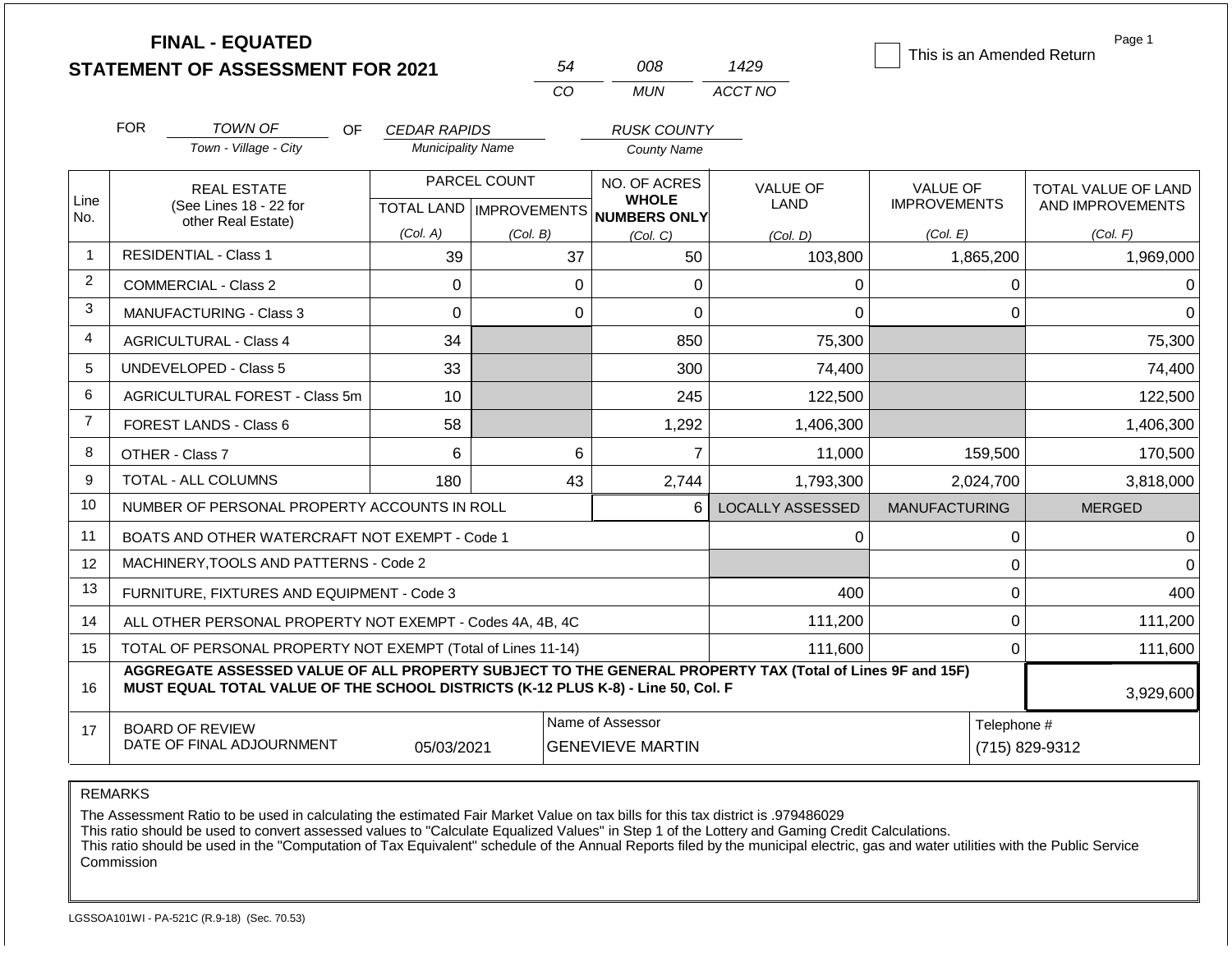2021 54 008 1429

FOREST LANDS (Line 7) and FOREST CROPS (in this section) - are **NOT** the same *YEAR CO MUN ACCT NO*

|    |                                                                                |           |  | Private Forest Crop - Reg Class @ 10¢ per acre                           |                                                               | Private Forest Crop - Reg Class @ \$2.52 per acre |  |                                                                    |                                                                              |                    |
|----|--------------------------------------------------------------------------------|-----------|--|--------------------------------------------------------------------------|---------------------------------------------------------------|---------------------------------------------------|--|--------------------------------------------------------------------|------------------------------------------------------------------------------|--------------------|
|    | (a) PARCELS                                                                    | (b) ACRES |  | (c) ASSESSED VALUE                                                       |                                                               | (d) PARCELS                                       |  | (e) ACRES                                                          |                                                                              | (f) ASSESSED VALUE |
| 18 |                                                                                |           |  |                                                                          |                                                               |                                                   |  |                                                                    |                                                                              |                    |
|    |                                                                                |           |  |                                                                          |                                                               |                                                   |  |                                                                    | Entered Before 2005 Managed Forest - Ferrous Mining CLOSED @ \$7.87 per acre |                    |
| 19 |                                                                                | (b) ACRES |  | Private Forest Crop - Special Class @ 20¢ per acre<br>(c) ASSESSED VALUE |                                                               | (d) PARCELS                                       |  | (e) ACRES                                                          | (f) ASSESSED VALUE                                                           |                    |
|    | (a) PARCELS                                                                    |           |  |                                                                          |                                                               |                                                   |  |                                                                    |                                                                              |                    |
|    |                                                                                |           |  |                                                                          |                                                               |                                                   |  |                                                                    |                                                                              |                    |
|    |                                                                                |           |  | Entered Before 2005 Managed Forest - OPEN @ 74 ¢ per acre                |                                                               |                                                   |  | Entered Before 2005 Managed Forest - CLOSED @                      |                                                                              | $$1.75$ per acre   |
| 20 | (a) PARCELS<br>(b) ACRES                                                       |           |  | (c) ASSESSED VALUE                                                       |                                                               | (d) PARCELS                                       |  | (e) ACRES                                                          |                                                                              | (f) ASSESSED VALUE |
|    |                                                                                |           |  |                                                                          |                                                               |                                                   |  |                                                                    |                                                                              |                    |
|    | 4                                                                              | 157       |  | 164.100                                                                  |                                                               | 6                                                 |  | 229.95                                                             |                                                                              | 286,900            |
|    |                                                                                |           |  | Entered After 2004 Managed Forest - OPEN @ \$2.04 per acre               | Entered After 2004 Managed Forest - CLOSED @ \$10.20 per acre |                                                   |  |                                                                    |                                                                              |                    |
| 21 | (a) PARCELS                                                                    | (b) ACRES |  | (c) ASSESSED VALUE                                                       |                                                               | (d) PARCELS                                       |  | (e) ACRES                                                          |                                                                              | (f) ASSESSED VALUE |
|    |                                                                                |           |  |                                                                          |                                                               |                                                   |  |                                                                    |                                                                              |                    |
|    | 14                                                                             | 534       |  | 548,200                                                                  |                                                               | 9                                                 |  | 362.85                                                             |                                                                              | 416,800            |
|    | (a) County Forest Cropland Acres                                               |           |  | (b) Federal Acres                                                        |                                                               | (c) State Acres                                   |  | (d) County (NOT FOREST CROP) Acres                                 |                                                                              | (e) Other Acres    |
| 22 |                                                                                |           |  |                                                                          |                                                               |                                                   |  |                                                                    |                                                                              |                    |
|    | 9.998.65                                                                       |           |  |                                                                          |                                                               | 8,440.36                                          |  | 3.1                                                                |                                                                              |                    |
|    |                                                                                |           |  | Assessed Value of Omitted Property From Prior Years (Sec. 70.44)         |                                                               |                                                   |  | Assessed Value of Sec. 70.43 Corrections of Errors by Assessors    |                                                                              |                    |
|    | (a) REAL ESTATE                                                                |           |  | (b) PERSONAL                                                             |                                                               |                                                   |  | (c1) REAL ESTATE                                                   |                                                                              | (c2) PERSONAL      |
| 23 |                                                                                |           |  |                                                                          |                                                               |                                                   |  |                                                                    |                                                                              |                    |
|    | Manufacturing Equated Value of Omitted Property From Prior Years (Sec. 70.995) |           |  |                                                                          |                                                               |                                                   |  | Mfg. Equated Value of Sec.70.43 Corrections of Errors by Assessors |                                                                              |                    |
|    | (d) REAL ESTATE                                                                |           |  | (e) PERSONAL                                                             |                                                               | (f1) REAL ESTATE                                  |  |                                                                    | (f2) PERSONAL                                                                |                    |
|    |                                                                                |           |  |                                                                          |                                                               |                                                   |  |                                                                    |                                                                              |                    |
|    |                                                                                |           |  |                                                                          |                                                               |                                                   |  |                                                                    |                                                                              |                    |

## **SPECIAL DISTRICTS**

| Line<br>No. | Enter 6-digit<br>Special District<br>Code (Col. A) | <b>Account</b><br><b>Special District Name</b><br><b>Number</b><br>(Col. B)<br>(Col. C) |  | <b>Locally Assessed Value</b><br>of Real Estate and<br><b>Personal Property (Col. D)</b> | Mfg Value of Real Estate<br>and Personal Property<br>(Col. E) | <b>Merged Value of</b><br><b>Real Estate and</b><br>Personal Property (Col. F) |
|-------------|----------------------------------------------------|-----------------------------------------------------------------------------------------|--|------------------------------------------------------------------------------------------|---------------------------------------------------------------|--------------------------------------------------------------------------------|
| 24          |                                                    |                                                                                         |  |                                                                                          |                                                               |                                                                                |
| 25          |                                                    |                                                                                         |  |                                                                                          |                                                               |                                                                                |
| 26          |                                                    |                                                                                         |  |                                                                                          |                                                               |                                                                                |
| 27          |                                                    |                                                                                         |  |                                                                                          |                                                               |                                                                                |
| 28          |                                                    |                                                                                         |  |                                                                                          |                                                               |                                                                                |
| 29          |                                                    |                                                                                         |  |                                                                                          |                                                               |                                                                                |
| 30          |                                                    |                                                                                         |  |                                                                                          |                                                               |                                                                                |
| 31          |                                                    |                                                                                         |  |                                                                                          |                                                               |                                                                                |
| 32          |                                                    |                                                                                         |  |                                                                                          |                                                               |                                                                                |
| 33          |                                                    |                                                                                         |  |                                                                                          |                                                               |                                                                                |
| 34          |                                                    |                                                                                         |  |                                                                                          |                                                               |                                                                                |
| 35          |                                                    |                                                                                         |  |                                                                                          |                                                               |                                                                                |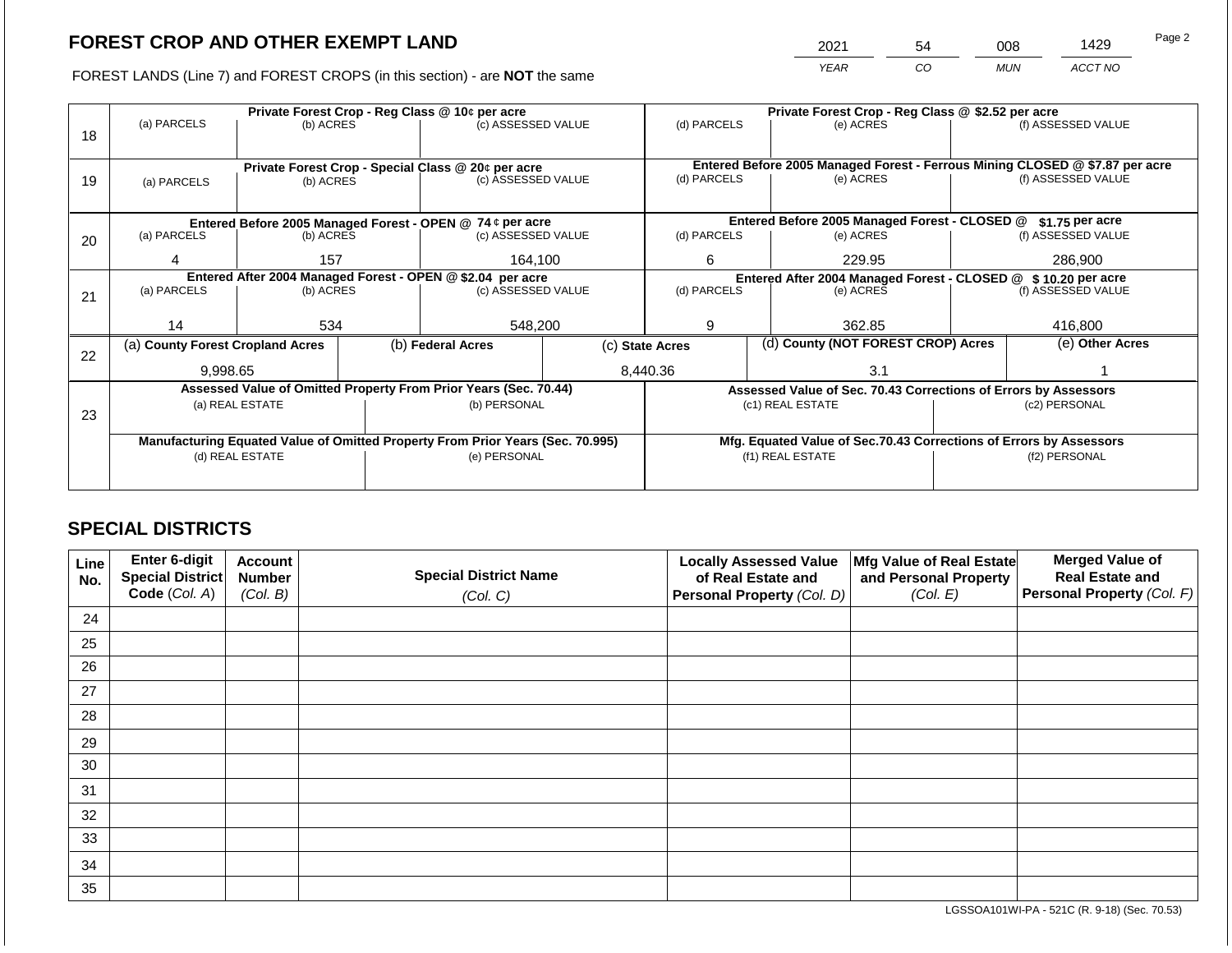|             | <b>SCHOOL DISTRICTS</b>                                  |                                             |                                                         | 2021                                                                              | 54                                                            | 008        | 1429                                                                           |
|-------------|----------------------------------------------------------|---------------------------------------------|---------------------------------------------------------|-----------------------------------------------------------------------------------|---------------------------------------------------------------|------------|--------------------------------------------------------------------------------|
|             |                                                          |                                             |                                                         | <b>YEAR</b>                                                                       | CO                                                            | <b>MUN</b> | ACCT NO                                                                        |
| Line<br>No. | Enter 6-digit<br><b>School District</b><br>Code (Col. A) | <b>Account</b><br><b>Number</b><br>(Col. B) | <b>School District Name</b><br>(Col. C)                 | <b>Locally Assessed Value</b><br>of Real Estate and<br>Personal Property (Col. D) | Mfg Value of Real Estate<br>and Personal Property<br>(Col. E) |            | <b>Merged Value of</b><br><b>Real Estate and</b><br>Personal Property (Col. F) |
|             | A. SCHOOL DISTRICTS (K-8 and K-12)                       |                                             |                                                         |                                                                                   |                                                               |            |                                                                                |
| 36          | 545757                                                   | 0325                                        | SCH D OF FLAMBEAU                                       | 3,929,600                                                                         |                                                               |            | 3,929,600                                                                      |
| 37          |                                                          |                                             |                                                         |                                                                                   |                                                               |            |                                                                                |
| 38          |                                                          |                                             |                                                         |                                                                                   |                                                               |            |                                                                                |
| 39          |                                                          |                                             |                                                         |                                                                                   |                                                               |            |                                                                                |
| 40<br>41    |                                                          |                                             |                                                         |                                                                                   |                                                               |            |                                                                                |
| 42          |                                                          |                                             |                                                         |                                                                                   |                                                               |            |                                                                                |
| 43          |                                                          |                                             |                                                         |                                                                                   |                                                               |            |                                                                                |
| 44          |                                                          |                                             |                                                         |                                                                                   |                                                               |            |                                                                                |
| 45          |                                                          |                                             |                                                         |                                                                                   |                                                               |            |                                                                                |
| 46          |                                                          |                                             |                                                         |                                                                                   |                                                               |            |                                                                                |
| 47          |                                                          |                                             |                                                         |                                                                                   |                                                               |            |                                                                                |
| 48          |                                                          |                                             |                                                         |                                                                                   |                                                               |            |                                                                                |
| 49          |                                                          |                                             |                                                         |                                                                                   |                                                               |            |                                                                                |
| 50          |                                                          |                                             | TOTAL ASSESSED VALUE OF SCHOOL DISTRICTS (K-8 and K-12) | 3,929,600                                                                         |                                                               |            | 3,929,600                                                                      |
| 51          | <b>B. UNION HIGH SCHOOL DISTRICTS</b>                    |                                             |                                                         |                                                                                   |                                                               |            |                                                                                |
| 52          |                                                          |                                             |                                                         |                                                                                   |                                                               |            |                                                                                |
| 53          |                                                          |                                             |                                                         |                                                                                   |                                                               |            |                                                                                |
| 54          |                                                          |                                             |                                                         |                                                                                   |                                                               |            |                                                                                |
| 55          |                                                          |                                             | TOTAL ASSESSED VALUE OF UNION HIGH SCHOOLS              |                                                                                   |                                                               |            |                                                                                |
|             | C.<br><b>TECHNICAL COLLEGE DISTRICTS</b>                 |                                             |                                                         |                                                                                   |                                                               |            |                                                                                |
| 56          | 001700                                                   | 0016                                        | NORTHWOOD TECHNICAL COLLEGE                             | 3,929,600                                                                         |                                                               |            | 3,929,600                                                                      |
| 57          |                                                          |                                             |                                                         |                                                                                   |                                                               |            |                                                                                |
| 58          |                                                          |                                             |                                                         |                                                                                   |                                                               |            |                                                                                |
| 59          |                                                          |                                             | TOTAL ASSESSED VALUE OF TECHNICAL COLLEGES              | 3,929,600                                                                         |                                                               |            | 3,929,600                                                                      |

| Name                     |                         | Title | Submission date       |
|--------------------------|-------------------------|-------|-----------------------|
| REBECCA MCEATHRON KRAMER |                         |       | 2021<br>20<br>∩ҕ<br>◡ |
| Phone                    | Email address           |       |                       |
| 715<br>$532 -$<br>2143   | REBECCA@RUSKCOUNTYWI.US |       |                       |

Page 3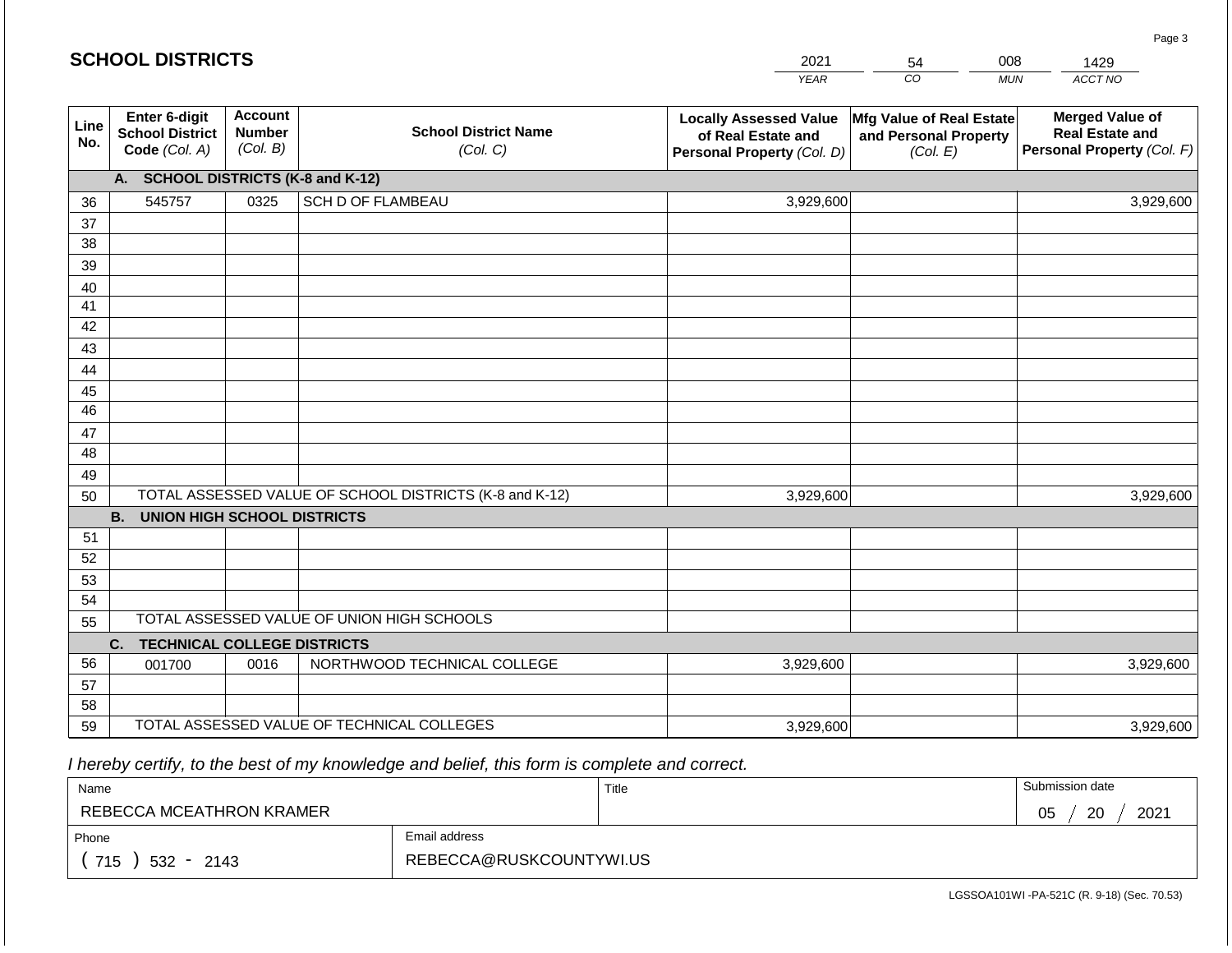- Each municipality's SOA is completed after the Board of Review and includes any changes made to the locally assessed values, under state law (sec. 70.53, Wis. Stats.)
- The Wisconsin Department of Revenue (DOR) merges the locally assessed values with the state assessed manufacturing values
- DOR provides the information regarding district names and codes. If a district is not listed, contact DOR.

Note: If you submit an amended SOA to DOR after your municipality's SOA is equated and posted to our website, we will process the SOA. However, DOR will not recalculate the *aggregate ratio or update the final SOA posted on our website. You should use the corrected values to calculate your tax rates.*

#### **Page 1: Real Estate and Personal Property**

- Lines 1-9 assessed real estate values, parcel counts and acres by classification
- Lines 10-15 assessed personal property values and number of accounts by class
- Line 16 aggregate assessed value of all property subject to general property; use to calculate tax rates. Note: This line equals the total assessed value of K-8 and K-12 school districts (Line 50) and total assessed value of technical colleges (Line 59).
- Remarks assessment ratio used to calculate estimated fair market value on property tax bills

#### **Page 2: Forest Crop, Other Exempt Land and Special Districts**

- Lines 18-21 private forest crop and managed forest lands assessed values
- Line  $22 -$  tax exempt land acres
- Line 23 prior years assessed value of omitted property under sec. 70.44 and correction of errors under sec. 70.43 shown by locally assessed or manufacturing real estate and personal property. Note: If there is an amount on this line, report the corresponding tax in the Statement of Taxes, Sections J or K.
- Lines 24-35 special district assessed values. These values are used to calculate tax rates for the special districts.

#### **Page 3: School Districts**

- Lines 36-50 school districts (K-8 and K-12) assessed values. These values are used to calculate tax rates for school districts.
- Lines 51-55 union high school district assessed values. These values are used to calculate tax rates for union high school districts.
- Lines 56-59 technical college assessed values. These values are used to calculate tax rates for technical colleges.

If you have questions: Email: lgs@wisconsin.gov

 Phone: (608) 266-2569 or (608) 264-6892 Fax: (608) 264-6887

FLORA, WI 54526 - 9617 GLEN FLORA, WI 54526 - 9617MARLENE HANSON<br>TOWN OF CEDAR RAPIDS TOWN OF CEDAR RAPIDS MARLENE HANSON HANSON LN N7 NOSNAH OLOLN N7610<sup>H</sup> **GLENF**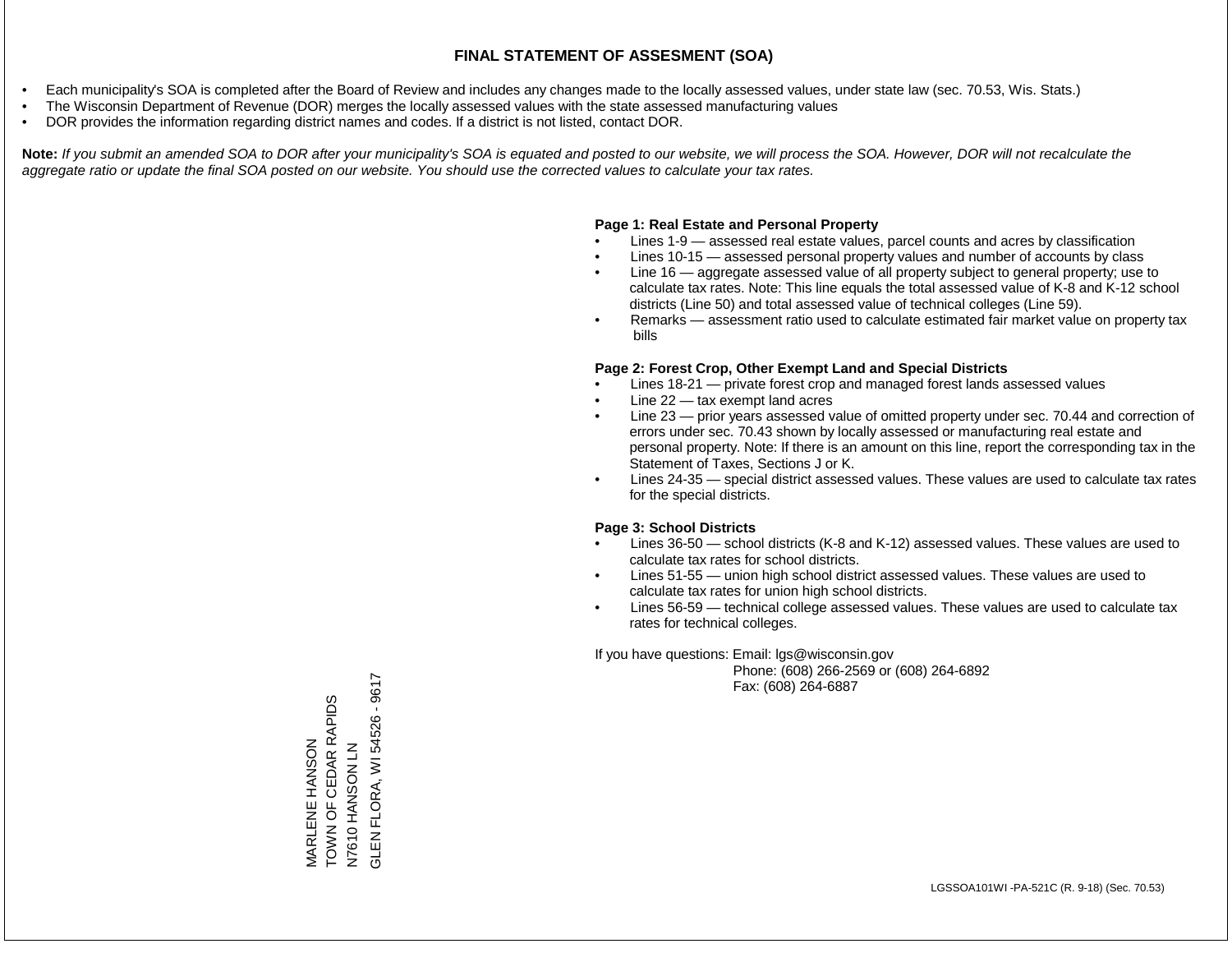|                |                                                                                                                                                                                              | <b>FINAL - EQUATED</b><br><b>STATEMENT OF ASSESSMENT FOR 2021</b> |                          | 54           | 010                                                 | 1430                    | This is an Amended Return | Page 1                        |  |
|----------------|----------------------------------------------------------------------------------------------------------------------------------------------------------------------------------------------|-------------------------------------------------------------------|--------------------------|--------------|-----------------------------------------------------|-------------------------|---------------------------|-------------------------------|--|
|                |                                                                                                                                                                                              |                                                                   |                          | CO           | <b>MUN</b>                                          | ACCT NO                 |                           |                               |  |
|                | <b>FOR</b>                                                                                                                                                                                   | TOWN OF<br>OF.                                                    | <b>DEWEY</b>             |              | <b>RUSK COUNTY</b>                                  |                         |                           |                               |  |
|                |                                                                                                                                                                                              | Town - Village - City                                             | <b>Municipality Name</b> |              | County Name                                         |                         |                           |                               |  |
|                |                                                                                                                                                                                              | <b>REAL ESTATE</b>                                                |                          | PARCEL COUNT | NO. OF ACRES                                        | <b>VALUE OF</b>         | <b>VALUE OF</b>           | TOTAL VALUE OF LAND           |  |
| Line<br>No.    |                                                                                                                                                                                              | (See Lines 18 - 22 for<br>other Real Estate)                      |                          |              | <b>WHOLE</b><br>TOTAL LAND MPROVEMENTS NUMBERS ONLY | LAND                    | <b>IMPROVEMENTS</b>       | AND IMPROVEMENTS              |  |
|                |                                                                                                                                                                                              |                                                                   | (Col. A)                 | (Col. B)     | (Col. C)                                            | (Col, D)                | (Col. E)                  | (Col. F)                      |  |
| $\mathbf{1}$   |                                                                                                                                                                                              | <b>RESIDENTIAL - Class 1</b>                                      | 728                      | 430          | 958                                                 | 23,573,200              | 34,444,100                | 58,017,300                    |  |
| $\overline{2}$ |                                                                                                                                                                                              | <b>COMMERCIAL - Class 2</b>                                       | 6                        |              | 5<br>18                                             | 210,800                 | 389,200                   | 600,000                       |  |
| 3              |                                                                                                                                                                                              | <b>MANUFACTURING - Class 3</b>                                    | $\mathbf 0$              |              | $\mathbf 0$<br>0                                    | 0                       | $\mathbf 0$               | 0                             |  |
| 4              |                                                                                                                                                                                              | <b>AGRICULTURAL - Class 4</b>                                     | 274                      |              | 6,687                                               | 859,000                 |                           | 859,000                       |  |
| 5              |                                                                                                                                                                                              | <b>UNDEVELOPED - Class 5</b>                                      | 249                      |              | 2,738                                               | 727,000                 |                           | 727,000                       |  |
| 6              |                                                                                                                                                                                              | <b>AGRICULTURAL FOREST - Class 5m</b>                             | 55                       |              | 790                                                 | 454,000                 |                           | 454,000                       |  |
| $\overline{7}$ |                                                                                                                                                                                              | <b>FOREST LANDS - Class 6</b>                                     | 228                      |              | 3,984                                               | 4,873,100               |                           | 4,873,100                     |  |
| 8              |                                                                                                                                                                                              | OTHER - Class 7                                                   | 43                       |              | 42<br>94                                            | 217,800                 | 2,963,900                 | 3,181,700                     |  |
| 9              |                                                                                                                                                                                              | <b>TOTAL - ALL COLUMNS</b>                                        | 1,583                    | 477          | 15,269                                              | 30,914,900              | 37,797,200                | 68,712,100                    |  |
| 10             |                                                                                                                                                                                              | NUMBER OF PERSONAL PROPERTY ACCOUNTS IN ROLL                      |                          |              | 21                                                  | <b>LOCALLY ASSESSED</b> | <b>MANUFACTURING</b>      | <b>MERGED</b>                 |  |
| 11             |                                                                                                                                                                                              | BOATS AND OTHER WATERCRAFT NOT EXEMPT - Code 1                    |                          |              |                                                     | 100                     | 0                         | 100                           |  |
| 12             |                                                                                                                                                                                              | MACHINERY, TOOLS AND PATTERNS - Code 2                            |                          |              |                                                     |                         | 0                         | $\Omega$                      |  |
| 13             |                                                                                                                                                                                              | FURNITURE, FIXTURES AND EQUIPMENT - Code 3                        |                          |              |                                                     | 14,700                  | 0                         | 14,700                        |  |
| 14             |                                                                                                                                                                                              | ALL OTHER PERSONAL PROPERTY NOT EXEMPT - Codes 4A, 4B, 4C         |                          |              |                                                     | 52,900                  | $\pmb{0}$                 | 52,900                        |  |
| 15             |                                                                                                                                                                                              | TOTAL OF PERSONAL PROPERTY NOT EXEMPT (Total of Lines 11-14)      |                          |              |                                                     | 67,700                  | $\Omega$                  | 67,700                        |  |
| 16             | AGGREGATE ASSESSED VALUE OF ALL PROPERTY SUBJECT TO THE GENERAL PROPERTY TAX (Total of Lines 9F and 15F)<br>MUST EQUAL TOTAL VALUE OF THE SCHOOL DISTRICTS (K-12 PLUS K-8) - Line 50, Col. F |                                                                   |                          |              |                                                     |                         |                           | 68,779,800                    |  |
| 17             | <b>BOARD OF REVIEW</b><br>DATE OF FINAL ADJOURNMENT<br>05/10/2021                                                                                                                            |                                                                   |                          |              | Name of Assessor<br><b>GENEVIEVE MARTIN</b>         |                         |                           | Telephone #<br>(715) 829-9312 |  |

The Assessment Ratio to be used in calculating the estimated Fair Market Value on tax bills for this tax district is .921200806

This ratio should be used to convert assessed values to "Calculate Equalized Values" in Step 1 of the Lottery and Gaming Credit Calculations.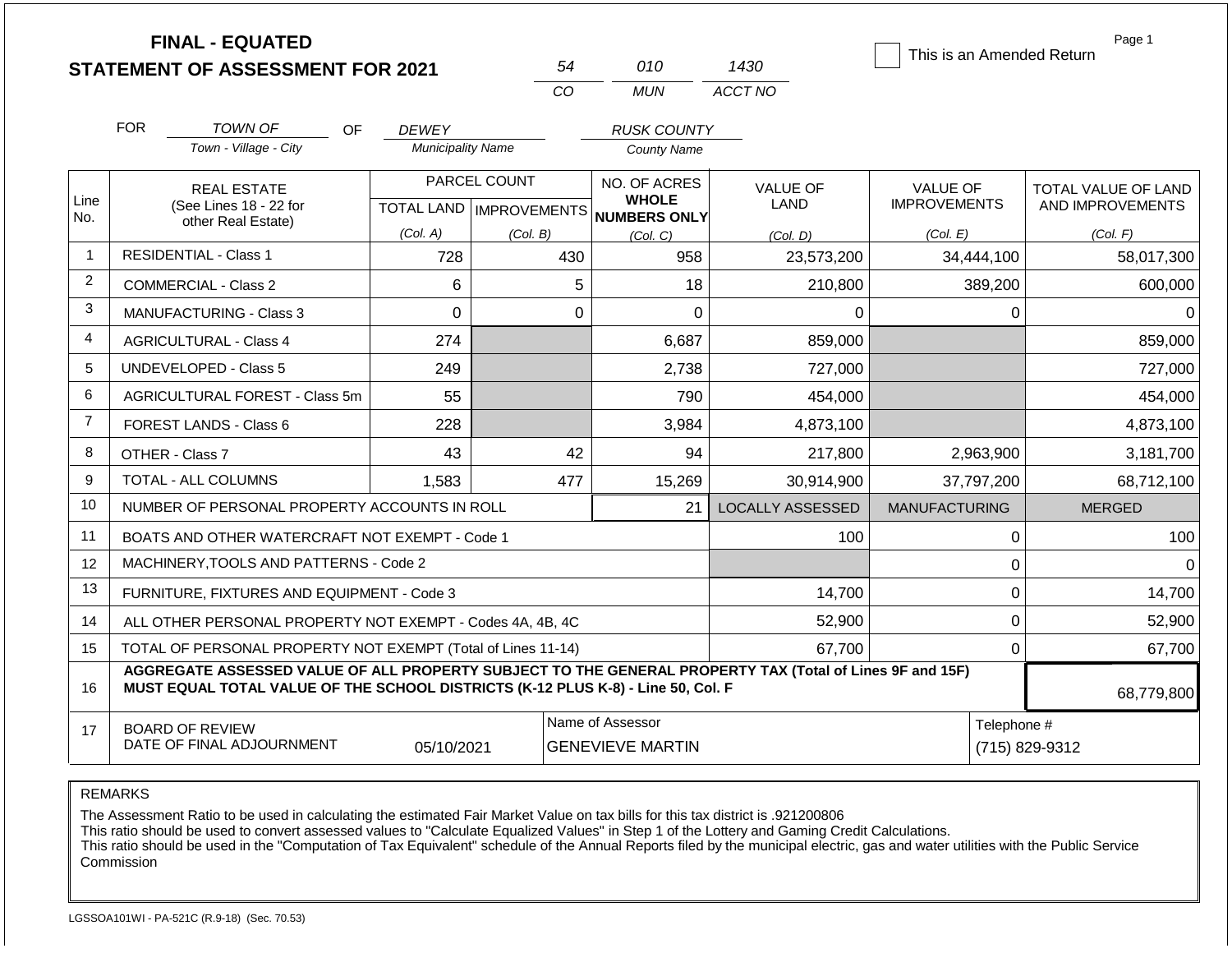2021 54 010 1430

FOREST LANDS (Line 7) and FOREST CROPS (in this section) - are **NOT** the same *YEAR CO MUN ACCT NO*

|    |                                                                                |           |  | Private Forest Crop - Reg Class @ 10¢ per acre            |                                                               | Private Forest Crop - Reg Class @ \$2.52 per acre     |  |                                                                    |               |                                                                              |  |  |
|----|--------------------------------------------------------------------------------|-----------|--|-----------------------------------------------------------|---------------------------------------------------------------|-------------------------------------------------------|--|--------------------------------------------------------------------|---------------|------------------------------------------------------------------------------|--|--|
|    | (a) PARCELS                                                                    | (b) ACRES |  | (c) ASSESSED VALUE                                        |                                                               | (d) PARCELS                                           |  | (e) ACRES                                                          |               | (f) ASSESSED VALUE                                                           |  |  |
| 18 |                                                                                |           |  |                                                           |                                                               |                                                       |  |                                                                    |               |                                                                              |  |  |
|    |                                                                                |           |  |                                                           |                                                               |                                                       |  |                                                                    |               |                                                                              |  |  |
|    |                                                                                |           |  | Private Forest Crop - Special Class @ 20¢ per acre        |                                                               |                                                       |  |                                                                    |               | Entered Before 2005 Managed Forest - Ferrous Mining CLOSED @ \$7.87 per acre |  |  |
| 19 | (a) PARCELS                                                                    | (b) ACRES |  | (c) ASSESSED VALUE                                        |                                                               | (d) PARCELS                                           |  | (e) ACRES                                                          |               | (f) ASSESSED VALUE                                                           |  |  |
|    |                                                                                |           |  |                                                           |                                                               |                                                       |  |                                                                    |               |                                                                              |  |  |
|    |                                                                                |           |  | Entered Before 2005 Managed Forest - OPEN @ 74 ¢ per acre |                                                               |                                                       |  | Entered Before 2005 Managed Forest - CLOSED @                      |               | \$1.75 per acre                                                              |  |  |
| 20 | (a) PARCELS<br>(b) ACRES                                                       |           |  | (c) ASSESSED VALUE                                        |                                                               | (d) PARCELS                                           |  | (e) ACRES                                                          |               | (f) ASSESSED VALUE                                                           |  |  |
|    |                                                                                |           |  |                                                           |                                                               |                                                       |  |                                                                    |               |                                                                              |  |  |
|    | 36                                                                             | 1,037.05  |  | 1,150,600                                                 |                                                               | 16                                                    |  | 584                                                                |               | 671,600                                                                      |  |  |
|    | Entered After 2004 Managed Forest - OPEN @ \$2.04 per acre                     |           |  |                                                           | Entered After 2004 Managed Forest - CLOSED @ \$10.20 per acre |                                                       |  |                                                                    |               |                                                                              |  |  |
| 21 | (a) PARCELS                                                                    | (b) ACRES |  | (c) ASSESSED VALUE                                        |                                                               | (d) PARCELS                                           |  | (e) ACRES                                                          |               | (f) ASSESSED VALUE                                                           |  |  |
|    |                                                                                |           |  |                                                           |                                                               |                                                       |  |                                                                    |               |                                                                              |  |  |
|    | 12                                                                             | 414.4     |  | 382,700                                                   |                                                               | 46                                                    |  | 1,477.17                                                           |               | 1,678,600                                                                    |  |  |
|    | (a) County Forest Cropland Acres                                               |           |  | (b) Federal Acres                                         |                                                               | (d) County (NOT FOREST CROP) Acres<br>(c) State Acres |  | (e) Other Acres                                                    |               |                                                                              |  |  |
| 22 |                                                                                |           |  |                                                           |                                                               |                                                       |  |                                                                    |               |                                                                              |  |  |
|    | 240                                                                            |           |  |                                                           |                                                               |                                                       |  | 505.27                                                             |               | 1,488.75                                                                     |  |  |
|    | Assessed Value of Omitted Property From Prior Years (Sec. 70.44)               |           |  |                                                           |                                                               |                                                       |  | Assessed Value of Sec. 70.43 Corrections of Errors by Assessors    |               |                                                                              |  |  |
|    | (a) REAL ESTATE                                                                |           |  | (b) PERSONAL                                              |                                                               | (c1) REAL ESTATE                                      |  |                                                                    | (c2) PERSONAL |                                                                              |  |  |
| 23 |                                                                                |           |  |                                                           |                                                               |                                                       |  |                                                                    |               |                                                                              |  |  |
|    | Manufacturing Equated Value of Omitted Property From Prior Years (Sec. 70.995) |           |  |                                                           |                                                               |                                                       |  | Mfg. Equated Value of Sec.70.43 Corrections of Errors by Assessors |               |                                                                              |  |  |
|    | (d) REAL ESTATE                                                                |           |  | (e) PERSONAL                                              |                                                               | (f1) REAL ESTATE                                      |  |                                                                    | (f2) PERSONAL |                                                                              |  |  |
|    |                                                                                |           |  |                                                           |                                                               |                                                       |  |                                                                    |               |                                                                              |  |  |
|    |                                                                                |           |  |                                                           |                                                               |                                                       |  |                                                                    |               |                                                                              |  |  |

## **SPECIAL DISTRICTS**

| Line<br>No. | <b>Enter 6-digit</b><br>Special District | <b>Account</b><br><b>Number</b> | <b>Special District Name</b> | <b>Locally Assessed Value</b><br>of Real Estate and | Mfg Value of Real Estate<br>and Personal Property | <b>Merged Value of</b><br><b>Real Estate and</b> |
|-------------|------------------------------------------|---------------------------------|------------------------------|-----------------------------------------------------|---------------------------------------------------|--------------------------------------------------|
|             | Code (Col. A)                            | (Col. B)                        | (Col. C)                     | Personal Property (Col. D)                          | (Col. E)                                          | Personal Property (Col. F)                       |
| 24          |                                          |                                 |                              |                                                     |                                                   |                                                  |
| 25          |                                          |                                 |                              |                                                     |                                                   |                                                  |
| 26          |                                          |                                 |                              |                                                     |                                                   |                                                  |
| 27          |                                          |                                 |                              |                                                     |                                                   |                                                  |
| 28          |                                          |                                 |                              |                                                     |                                                   |                                                  |
| 29          |                                          |                                 |                              |                                                     |                                                   |                                                  |
| 30          |                                          |                                 |                              |                                                     |                                                   |                                                  |
| 31          |                                          |                                 |                              |                                                     |                                                   |                                                  |
| 32          |                                          |                                 |                              |                                                     |                                                   |                                                  |
| 33          |                                          |                                 |                              |                                                     |                                                   |                                                  |
| 34          |                                          |                                 |                              |                                                     |                                                   |                                                  |
| 35          |                                          |                                 |                              |                                                     |                                                   |                                                  |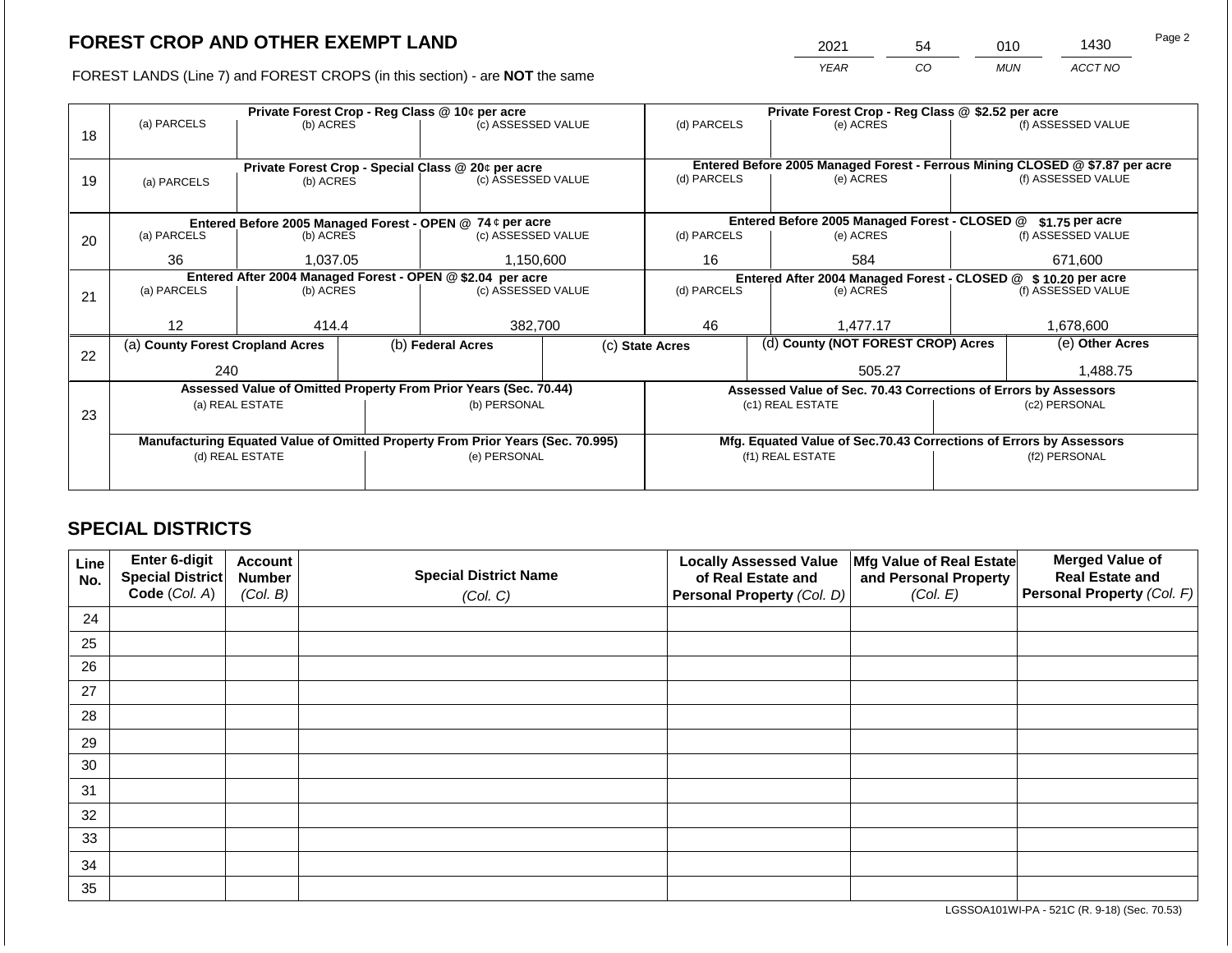|             | <b>SCHOOL DISTRICTS</b>                                         |                                             |                                                         | 2021                                                                              | 54                                                            | 010        | 1430                                                                           |
|-------------|-----------------------------------------------------------------|---------------------------------------------|---------------------------------------------------------|-----------------------------------------------------------------------------------|---------------------------------------------------------------|------------|--------------------------------------------------------------------------------|
|             |                                                                 |                                             |                                                         | <b>YEAR</b>                                                                       | CO                                                            | <b>MUN</b> | ACCT NO                                                                        |
| Line<br>No. | <b>Enter 6-digit</b><br><b>School District</b><br>Code (Col. A) | <b>Account</b><br><b>Number</b><br>(Col. B) | <b>School District Name</b><br>(Col. C)                 | <b>Locally Assessed Value</b><br>of Real Estate and<br>Personal Property (Col. D) | Mfg Value of Real Estate<br>and Personal Property<br>(Col. E) |            | <b>Merged Value of</b><br><b>Real Estate and</b><br>Personal Property (Col. F) |
|             | A. SCHOOL DISTRICTS (K-8 and K-12)                              |                                             |                                                         |                                                                                   |                                                               |            |                                                                                |
| 36          | 545757                                                          | 0325                                        | SCH D OF FLAMBEAU                                       | 68,779,800                                                                        |                                                               |            | 68,779,800                                                                     |
| 37          |                                                                 |                                             |                                                         |                                                                                   |                                                               |            |                                                                                |
| 38          |                                                                 |                                             |                                                         |                                                                                   |                                                               |            |                                                                                |
| 39          |                                                                 |                                             |                                                         |                                                                                   |                                                               |            |                                                                                |
| 40          |                                                                 |                                             |                                                         |                                                                                   |                                                               |            |                                                                                |
| 41<br>42    |                                                                 |                                             |                                                         |                                                                                   |                                                               |            |                                                                                |
| 43          |                                                                 |                                             |                                                         |                                                                                   |                                                               |            |                                                                                |
| 44          |                                                                 |                                             |                                                         |                                                                                   |                                                               |            |                                                                                |
| 45          |                                                                 |                                             |                                                         |                                                                                   |                                                               |            |                                                                                |
| 46          |                                                                 |                                             |                                                         |                                                                                   |                                                               |            |                                                                                |
| 47          |                                                                 |                                             |                                                         |                                                                                   |                                                               |            |                                                                                |
| 48          |                                                                 |                                             |                                                         |                                                                                   |                                                               |            |                                                                                |
| 49          |                                                                 |                                             |                                                         |                                                                                   |                                                               |            |                                                                                |
| 50          |                                                                 |                                             | TOTAL ASSESSED VALUE OF SCHOOL DISTRICTS (K-8 and K-12) | 68,779,800                                                                        |                                                               |            | 68,779,800                                                                     |
|             | <b>B. UNION HIGH SCHOOL DISTRICTS</b>                           |                                             |                                                         |                                                                                   |                                                               |            |                                                                                |
| 51<br>52    |                                                                 |                                             |                                                         |                                                                                   |                                                               |            |                                                                                |
| 53          |                                                                 |                                             |                                                         |                                                                                   |                                                               |            |                                                                                |
| 54          |                                                                 |                                             |                                                         |                                                                                   |                                                               |            |                                                                                |
| 55          |                                                                 |                                             | TOTAL ASSESSED VALUE OF UNION HIGH SCHOOLS              |                                                                                   |                                                               |            |                                                                                |
|             | <b>TECHNICAL COLLEGE DISTRICTS</b><br>C.                        |                                             |                                                         |                                                                                   |                                                               |            |                                                                                |
| 56          | 001700                                                          | 0016                                        | NORTHWOOD TECHNICAL COLLEGE                             | 68,779,800                                                                        |                                                               |            | 68,779,800                                                                     |
| 57          |                                                                 |                                             |                                                         |                                                                                   |                                                               |            |                                                                                |
| 58          |                                                                 |                                             |                                                         |                                                                                   |                                                               |            |                                                                                |
| 59          |                                                                 |                                             | TOTAL ASSESSED VALUE OF TECHNICAL COLLEGES              | 68,779,800                                                                        |                                                               |            | 68,779,800                                                                     |

| Name                         |                         | Title | Submission date  |
|------------------------------|-------------------------|-------|------------------|
| REBECCA MCEATHRON KRAMER     |                         |       | 25<br>2021<br>05 |
| Phone                        | Email address           |       |                  |
| 715<br>532<br>2143<br>$\sim$ | REBECCA@RUSKCOUNTYWI.US |       |                  |

Page 3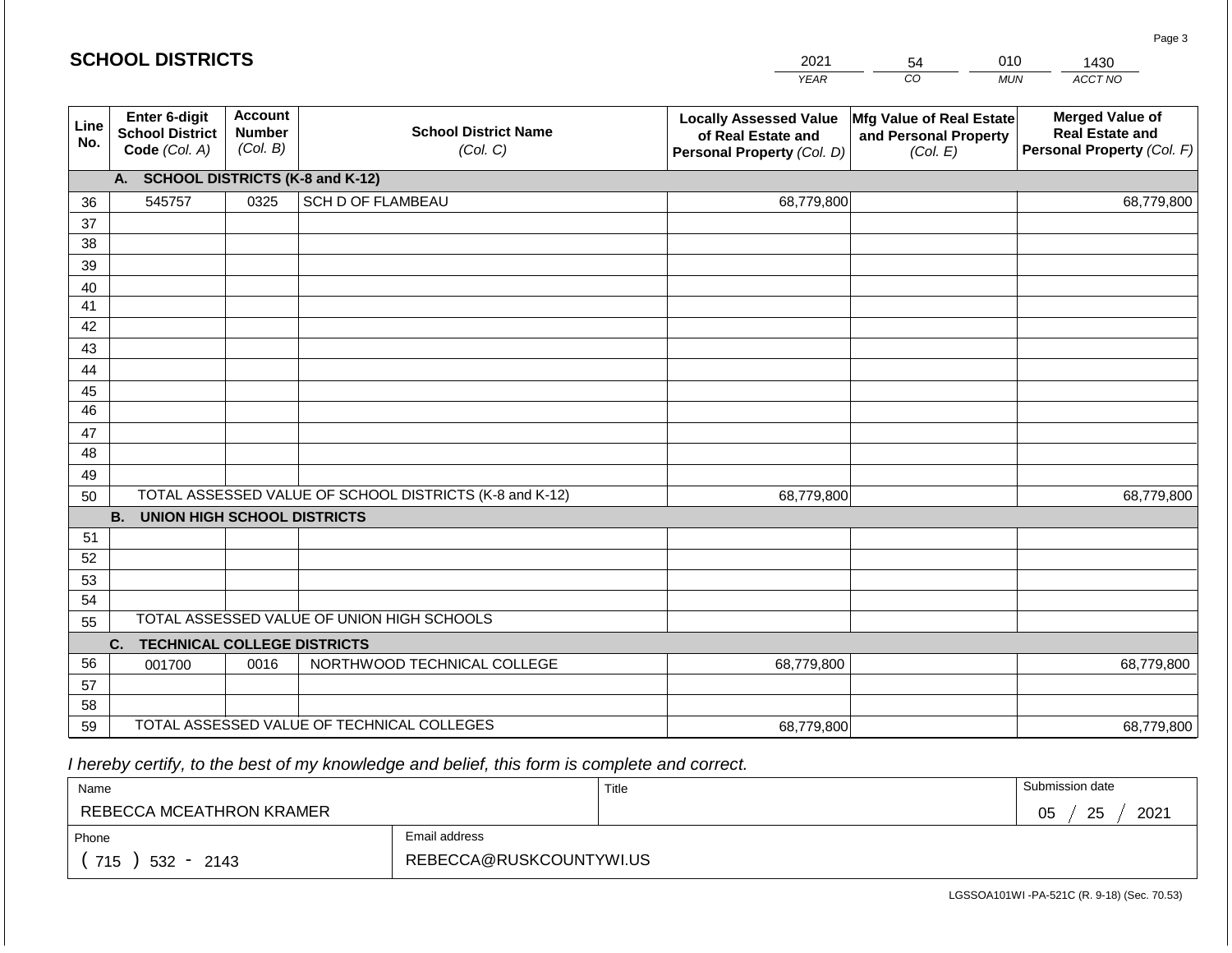- Each municipality's SOA is completed after the Board of Review and includes any changes made to the locally assessed values, under state law (sec. 70.53, Wis. Stats.)
- The Wisconsin Department of Revenue (DOR) merges the locally assessed values with the state assessed manufacturing values
- DOR provides the information regarding district names and codes. If a district is not listed, contact DOR.

Note: If you submit an amended SOA to DOR after your municipality's SOA is equated and posted to our website, we will process the SOA. However, DOR will not recalculate the *aggregate ratio or update the final SOA posted on our website. You should use the corrected values to calculate your tax rates.*

### **Page 1: Real Estate and Personal Property**

- Lines 1-9 assessed real estate values, parcel counts and acres by classification
- Lines 10-15 assessed personal property values and number of accounts by class
- Line 16 aggregate assessed value of all property subject to general property; use to calculate tax rates. Note: This line equals the total assessed value of K-8 and K-12 school districts (Line 50) and total assessed value of technical colleges (Line 59).
- Remarks assessment ratio used to calculate estimated fair market value on property tax bills

### **Page 2: Forest Crop, Other Exempt Land and Special Districts**

- Lines 18-21 private forest crop and managed forest lands assessed values
- Line  $22 -$  tax exempt land acres
- Line 23 prior years assessed value of omitted property under sec. 70.44 and correction of errors under sec. 70.43 shown by locally assessed or manufacturing real estate and personal property. Note: If there is an amount on this line, report the corresponding tax in the Statement of Taxes, Sections J or K.
- Lines 24-35 special district assessed values. These values are used to calculate tax rates for the special districts.

### **Page 3: School Districts**

- Lines 36-50 school districts (K-8 and K-12) assessed values. These values are used to calculate tax rates for school districts.
- Lines 51-55 union high school district assessed values. These values are used to calculate tax rates for union high school districts.
- Lines 56-59 technical college assessed values. These values are used to calculate tax rates for technical colleges.

If you have questions: Email: lgs@wisconsin.gov

 Phone: (608) 266-2569 or (608) 264-6892 Fax: (608) 264-6887

TONY, WI 54563 - 0003 TONY, WI 54563 - 0003MARY ANN METZGER<br>TOWN OF DEWEY MARY ANN METZGER TOWN OF DEWEY P.O. BOX 3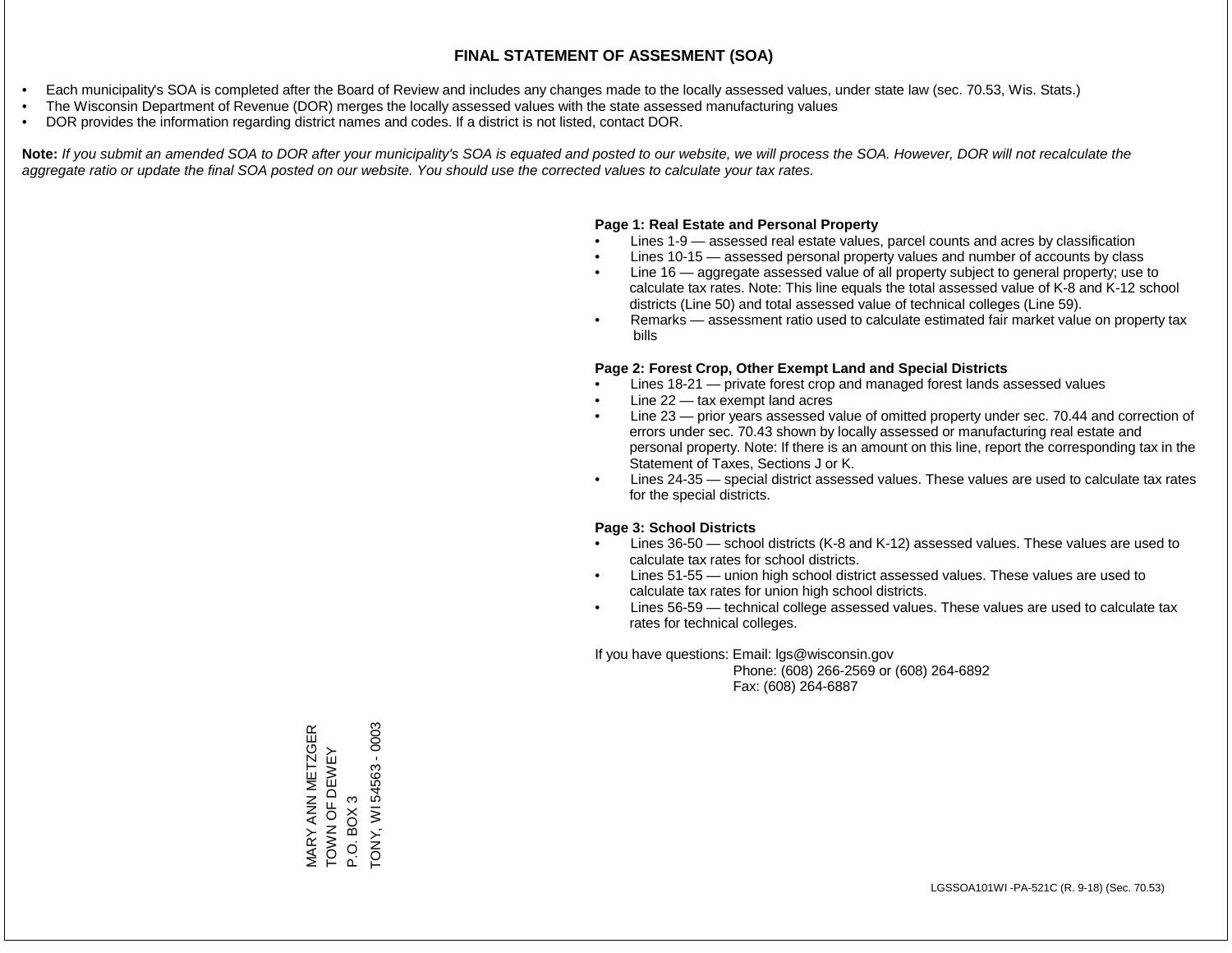|                |                                                                                                                                                                                              | <b>FINAL - EQUATED</b><br><b>STATEMENT OF ASSESSMENT FOR 2021</b> |                          | 54                                     | 012                                                  | 1431                    | This is an Amended Return | Page 1              |
|----------------|----------------------------------------------------------------------------------------------------------------------------------------------------------------------------------------------|-------------------------------------------------------------------|--------------------------|----------------------------------------|------------------------------------------------------|-------------------------|---------------------------|---------------------|
|                |                                                                                                                                                                                              |                                                                   |                          | CO                                     | <b>MUN</b>                                           | ACCT NO                 |                           |                     |
|                | <b>FOR</b>                                                                                                                                                                                   | <b>TOWN OF</b><br><b>OF</b>                                       | <b>FLAMBEAU</b>          |                                        | <b>RUSK COUNTY</b>                                   |                         |                           |                     |
|                |                                                                                                                                                                                              | Town - Village - City                                             | <b>Municipality Name</b> |                                        | County Name                                          |                         |                           |                     |
|                |                                                                                                                                                                                              | <b>REAL ESTATE</b>                                                |                          | PARCEL COUNT                           | NO. OF ACRES                                         | <b>VALUE OF</b>         | <b>VALUE OF</b>           | TOTAL VALUE OF LAND |
| Line<br>No.    |                                                                                                                                                                                              | (See Lines 18 - 22 for<br>other Real Estate)                      |                          |                                        | <b>WHOLE</b><br>TOTAL LAND IMPROVEMENTS NUMBERS ONLY | <b>LAND</b>             | <b>IMPROVEMENTS</b>       | AND IMPROVEMENTS    |
|                |                                                                                                                                                                                              |                                                                   | (Col. A)                 | (Col. B)                               | (Col, C)                                             | (Col, D)                | (Col. E)                  | (Col. F)            |
| 1              |                                                                                                                                                                                              | <b>RESIDENTIAL - Class 1</b>                                      | 723                      | 477                                    | 1,133                                                | 10,092,000              | 40,573,800                | 50,665,800          |
| 2              |                                                                                                                                                                                              | <b>COMMERCIAL - Class 2</b>                                       | 39                       | 21                                     | 80                                                   | 477,800                 | 2,950,000                 | 3,427,800           |
| 3              |                                                                                                                                                                                              | MANUFACTURING - Class 3                                           | 6                        | $\overline{\mathbf{4}}$                | 218                                                  | 549,500                 | 61,500                    | 611,000             |
| 4              |                                                                                                                                                                                              | <b>AGRICULTURAL - Class 4</b>                                     | 256                      |                                        | 3,976                                                | 653,000                 |                           | 653,000             |
| 5              |                                                                                                                                                                                              | UNDEVELOPED - Class 5                                             | 485                      |                                        | 4,164                                                | 2,106,100               |                           | 2,106,100           |
| 6              |                                                                                                                                                                                              | <b>AGRICULTURAL FOREST - Class 5m</b>                             | 135                      |                                        | 1,746                                                | 1,099,300               |                           | 1,099,300           |
| $\overline{7}$ |                                                                                                                                                                                              | <b>FOREST LANDS - Class 6</b>                                     | 466                      |                                        | 7,194                                                | 9,186,600               |                           | 9,186,600           |
| 8              |                                                                                                                                                                                              | OTHER - Class 7                                                   | 48                       | 48                                     | 99                                                   | 454,600                 | 3,086,000                 | 3,540,600           |
| 9              |                                                                                                                                                                                              | <b>TOTAL - ALL COLUMNS</b>                                        | 2.158                    | 550                                    | 18,610                                               | 24,618,900              | 46,671,300                | 71,290,200          |
| 10             |                                                                                                                                                                                              | NUMBER OF PERSONAL PROPERTY ACCOUNTS IN ROLL                      |                          |                                        | 21                                                   | <b>LOCALLY ASSESSED</b> | <b>MANUFACTURING</b>      | <b>MERGED</b>       |
| 11             |                                                                                                                                                                                              | BOATS AND OTHER WATERCRAFT NOT EXEMPT - Code 1                    |                          |                                        |                                                      | 0                       | 0                         | $\Omega$            |
| 12             |                                                                                                                                                                                              | MACHINERY, TOOLS AND PATTERNS - Code 2                            |                          |                                        |                                                      |                         | 38,400                    | 38,400              |
| 13             |                                                                                                                                                                                              | FURNITURE, FIXTURES AND EQUIPMENT - Code 3                        |                          |                                        |                                                      | 81,200                  | $\Omega$                  | 81,200              |
| 14             |                                                                                                                                                                                              | ALL OTHER PERSONAL PROPERTY NOT EXEMPT - Codes 4A, 4B, 4C         |                          |                                        |                                                      | 182,700                 | $\Omega$                  | 182,700             |
| 15             |                                                                                                                                                                                              | TOTAL OF PERSONAL PROPERTY NOT EXEMPT (Total of Lines 11-14)      |                          |                                        |                                                      | 263,900                 | 38,400                    | 302,300             |
| 16             | AGGREGATE ASSESSED VALUE OF ALL PROPERTY SUBJECT TO THE GENERAL PROPERTY TAX (Total of Lines 9F and 15F)<br>MUST EQUAL TOTAL VALUE OF THE SCHOOL DISTRICTS (K-12 PLUS K-8) - Line 50, Col. F |                                                                   |                          |                                        |                                                      |                         |                           | 71,592,500          |
| 17             |                                                                                                                                                                                              | <b>BOARD OF REVIEW</b><br>DATE OF FINAL ADJOURNMENT               | 05/11/2021               | Name of Assessor<br><b>ERIC KLEVEN</b> |                                                      | Telephone #             | (715) 529-1032            |                     |

The Assessment Ratio to be used in calculating the estimated Fair Market Value on tax bills for this tax district is .967472313

This ratio should be used to convert assessed values to "Calculate Equalized Values" in Step 1 of the Lottery and Gaming Credit Calculations.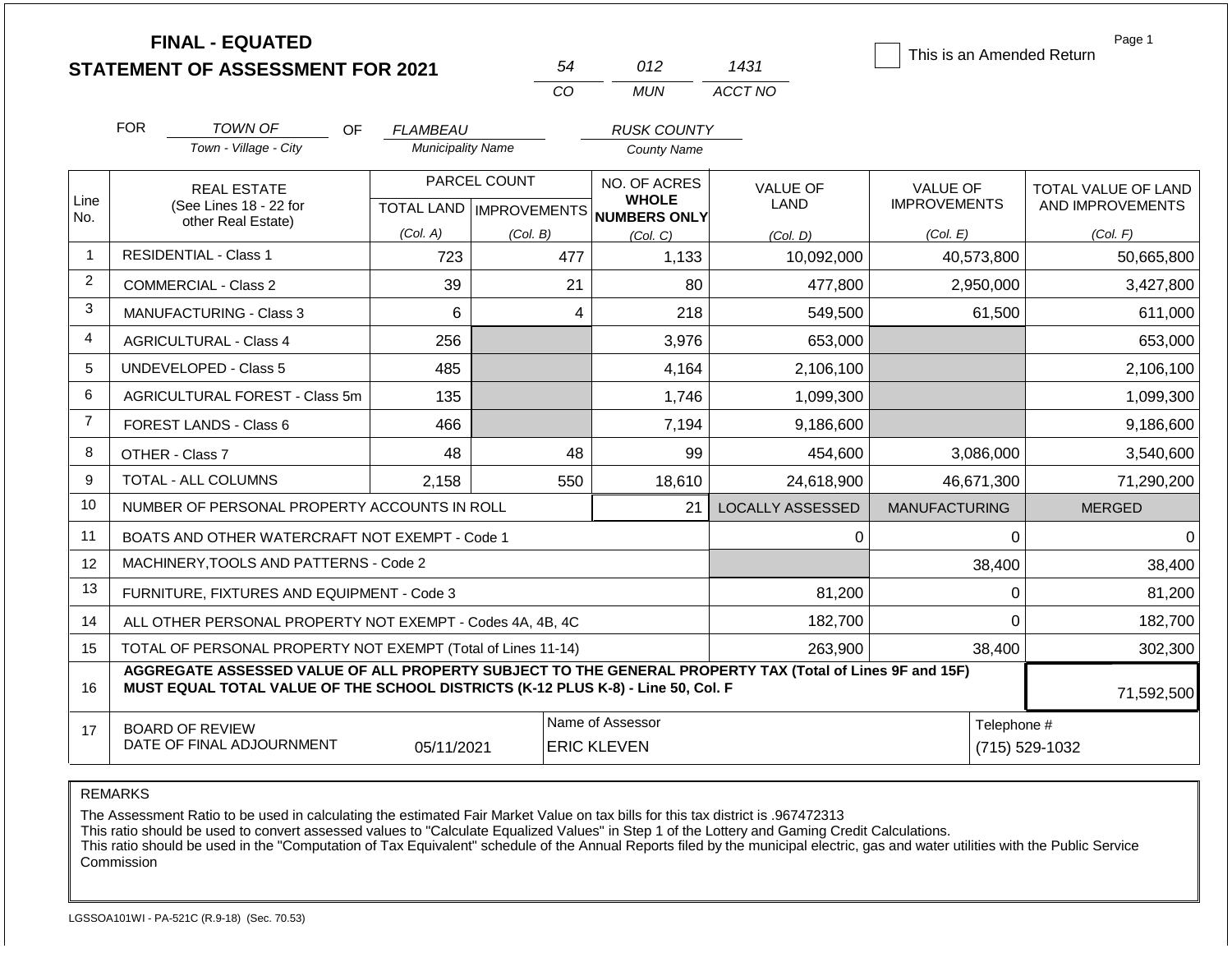2021 54 012 1431

FOREST LANDS (Line 7) and FOREST CROPS (in this section) - are **NOT** the same *YEAR CO MUN ACCT NO*

|    | Private Forest Crop - Reg Class @ 10¢ per acre             |                   |                                                    |                                                                                |                    | Private Forest Crop - Reg Class @ \$2.52 per acre                                           |        |                                                                    |               |                    |
|----|------------------------------------------------------------|-------------------|----------------------------------------------------|--------------------------------------------------------------------------------|--------------------|---------------------------------------------------------------------------------------------|--------|--------------------------------------------------------------------|---------------|--------------------|
|    | (a) PARCELS                                                | (b) ACRES         |                                                    | (c) ASSESSED VALUE                                                             |                    | (d) PARCELS                                                                                 |        | (e) ACRES                                                          |               | (f) ASSESSED VALUE |
| 18 |                                                            |                   |                                                    |                                                                                |                    |                                                                                             |        |                                                                    |               |                    |
|    |                                                            |                   |                                                    |                                                                                |                    |                                                                                             |        |                                                                    |               |                    |
| 19 |                                                            | (b) ACRES         | Private Forest Crop - Special Class @ 20¢ per acre |                                                                                | (c) ASSESSED VALUE | Entered Before 2005 Managed Forest - Ferrous Mining CLOSED @ \$7.87 per acre<br>(d) PARCELS |        | (e) ACRES                                                          |               | (f) ASSESSED VALUE |
|    | (a) PARCELS                                                |                   |                                                    |                                                                                |                    |                                                                                             |        |                                                                    |               |                    |
|    |                                                            |                   |                                                    |                                                                                |                    |                                                                                             |        |                                                                    |               |                    |
|    |                                                            |                   |                                                    | Entered Before 2005 Managed Forest - OPEN @ 74 ¢ per acre                      |                    |                                                                                             |        | Entered Before 2005 Managed Forest - CLOSED @                      |               | \$1.75 per acre    |
| 20 | (a) PARCELS                                                | (b) ACRES         |                                                    | (c) ASSESSED VALUE                                                             |                    | (d) PARCELS                                                                                 |        | (e) ACRES                                                          |               | (f) ASSESSED VALUE |
|    | 18                                                         | 937,100<br>733.86 |                                                    |                                                                                | 17                 |                                                                                             | 503.86 |                                                                    | 637,900       |                    |
|    |                                                            |                   |                                                    |                                                                                |                    |                                                                                             |        |                                                                    |               |                    |
|    | Entered After 2004 Managed Forest - OPEN @ \$2.04 per acre |                   |                                                    |                                                                                |                    | Entered After 2004 Managed Forest - CLOSED @ \$10.20 per acre                               |        |                                                                    |               |                    |
| 21 | (a) PARCELS                                                | (b) ACRES         |                                                    | (c) ASSESSED VALUE                                                             |                    | (d) PARCELS                                                                                 |        | (e) ACRES                                                          |               | (f) ASSESSED VALUE |
|    |                                                            |                   |                                                    |                                                                                |                    |                                                                                             |        |                                                                    |               |                    |
|    | 10                                                         | 400               |                                                    | 517,600                                                                        |                    | 45                                                                                          |        | 1,137.11                                                           |               | 1,365,400          |
|    | (a) County Forest Cropland Acres                           |                   |                                                    | (b) Federal Acres                                                              | (c) State Acres    |                                                                                             |        | (d) County (NOT FOREST CROP) Acres                                 |               | (e) Other Acres    |
| 22 |                                                            |                   |                                                    |                                                                                |                    |                                                                                             |        |                                                                    |               |                    |
|    |                                                            |                   |                                                    |                                                                                |                    | 1.46                                                                                        |        | 225.92                                                             |               | 248.42             |
|    |                                                            |                   |                                                    | Assessed Value of Omitted Property From Prior Years (Sec. 70.44)               |                    |                                                                                             |        | Assessed Value of Sec. 70.43 Corrections of Errors by Assessors    |               |                    |
|    |                                                            | (a) REAL ESTATE   |                                                    | (b) PERSONAL                                                                   |                    |                                                                                             |        | (c1) REAL ESTATE                                                   |               | (c2) PERSONAL      |
| 23 |                                                            |                   |                                                    |                                                                                |                    |                                                                                             |        |                                                                    |               |                    |
|    |                                                            |                   |                                                    | Manufacturing Equated Value of Omitted Property From Prior Years (Sec. 70.995) |                    |                                                                                             |        | Mfg. Equated Value of Sec.70.43 Corrections of Errors by Assessors |               |                    |
|    |                                                            | (d) REAL ESTATE   |                                                    | (e) PERSONAL                                                                   |                    |                                                                                             |        | (f1) REAL ESTATE                                                   | (f2) PERSONAL |                    |
|    |                                                            |                   |                                                    |                                                                                |                    |                                                                                             |        |                                                                    |               |                    |
|    |                                                            |                   |                                                    |                                                                                |                    |                                                                                             |        |                                                                    |               |                    |

## **SPECIAL DISTRICTS**

| Line<br>No. | <b>Enter 6-digit</b><br>Special District | <b>Account</b><br><b>Number</b> | <b>Special District Name</b> | <b>Locally Assessed Value</b><br>of Real Estate and | Mfg Value of Real Estate<br>and Personal Property | <b>Merged Value of</b><br><b>Real Estate and</b> |
|-------------|------------------------------------------|---------------------------------|------------------------------|-----------------------------------------------------|---------------------------------------------------|--------------------------------------------------|
|             | Code (Col. A)                            | (Col. B)                        | (Col. C)                     | Personal Property (Col. D)                          | (Col. E)                                          | Personal Property (Col. F)                       |
| 24          |                                          |                                 |                              |                                                     |                                                   |                                                  |
| 25          |                                          |                                 |                              |                                                     |                                                   |                                                  |
| 26          |                                          |                                 |                              |                                                     |                                                   |                                                  |
| 27          |                                          |                                 |                              |                                                     |                                                   |                                                  |
| 28          |                                          |                                 |                              |                                                     |                                                   |                                                  |
| 29          |                                          |                                 |                              |                                                     |                                                   |                                                  |
| 30          |                                          |                                 |                              |                                                     |                                                   |                                                  |
| 31          |                                          |                                 |                              |                                                     |                                                   |                                                  |
| 32          |                                          |                                 |                              |                                                     |                                                   |                                                  |
| 33          |                                          |                                 |                              |                                                     |                                                   |                                                  |
| 34          |                                          |                                 |                              |                                                     |                                                   |                                                  |
| 35          |                                          |                                 |                              |                                                     |                                                   |                                                  |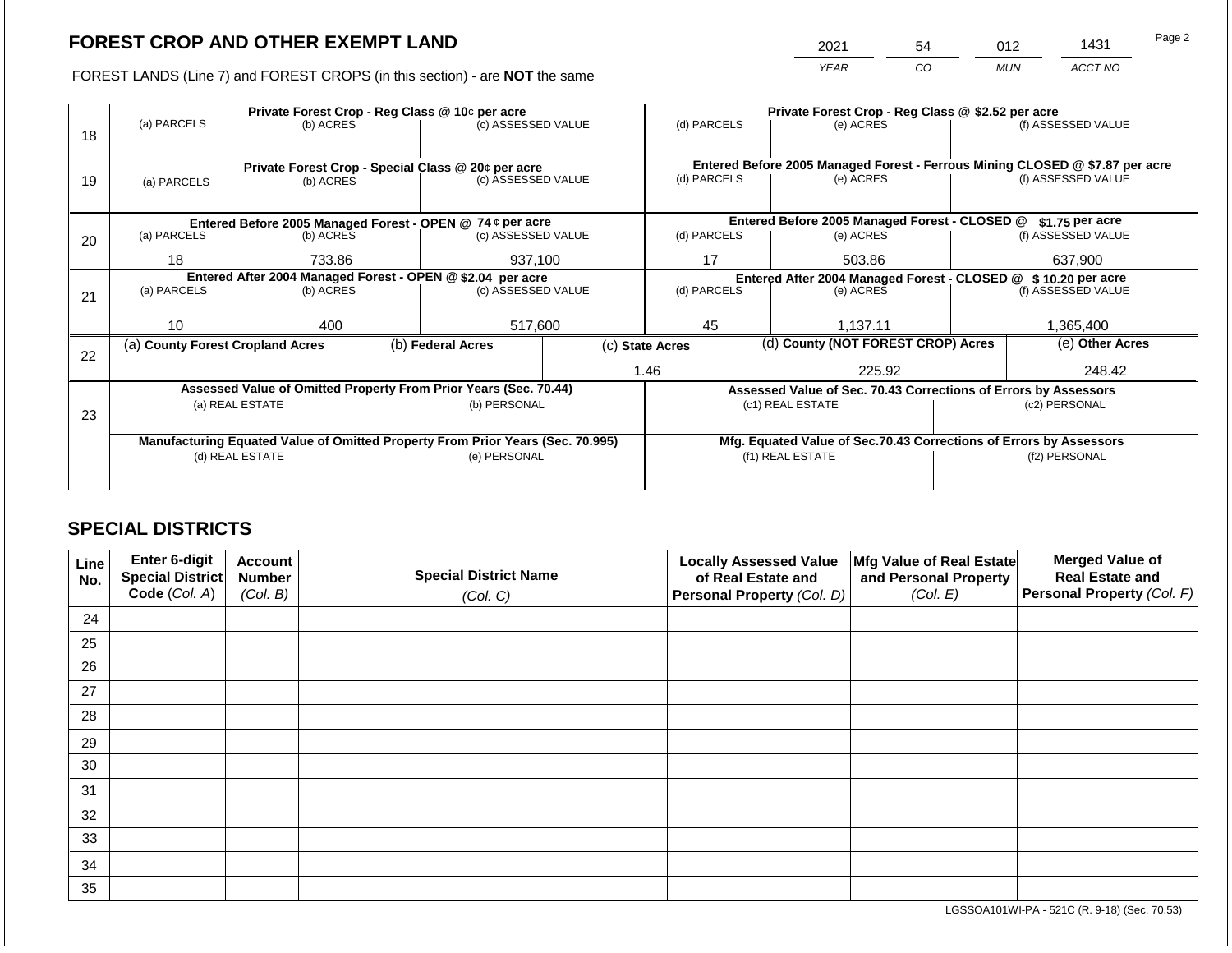|             | <b>SCHOOL DISTRICTS</b>                                  |                                                                                        |                                                         | 2021                                                                              | 012<br>54                                                     | 1431                                                                           |  |
|-------------|----------------------------------------------------------|----------------------------------------------------------------------------------------|---------------------------------------------------------|-----------------------------------------------------------------------------------|---------------------------------------------------------------|--------------------------------------------------------------------------------|--|
|             |                                                          |                                                                                        |                                                         | <b>YEAR</b>                                                                       | CO<br><b>MUN</b>                                              | ACCT NO                                                                        |  |
| Line<br>No. | Enter 6-digit<br><b>School District</b><br>Code (Col. A) | <b>Account</b><br><b>School District Name</b><br><b>Number</b><br>(Col. B)<br>(Col. C) |                                                         | <b>Locally Assessed Value</b><br>of Real Estate and<br>Personal Property (Col. D) | Mfg Value of Real Estate<br>and Personal Property<br>(Col. E) | <b>Merged Value of</b><br><b>Real Estate and</b><br>Personal Property (Col. F) |  |
|             | A. SCHOOL DISTRICTS (K-8 and K-12)                       |                                                                                        |                                                         |                                                                                   |                                                               |                                                                                |  |
| 36          | 542856                                                   | 0324                                                                                   | <b>SCH D OF LADYSMITH</b>                               | 63,284,500                                                                        | 649,400                                                       | 63,933,900                                                                     |  |
| 37          | 545757                                                   | 0325                                                                                   | <b>SCH D OF FLAMBEAU</b>                                | 7,658,600                                                                         |                                                               | 7,658,600                                                                      |  |
| 38          |                                                          |                                                                                        |                                                         |                                                                                   |                                                               |                                                                                |  |
| 39          |                                                          |                                                                                        |                                                         |                                                                                   |                                                               |                                                                                |  |
| 40          |                                                          |                                                                                        |                                                         |                                                                                   |                                                               |                                                                                |  |
| 41          |                                                          |                                                                                        |                                                         |                                                                                   |                                                               |                                                                                |  |
| 42          |                                                          |                                                                                        |                                                         |                                                                                   |                                                               |                                                                                |  |
| 43          |                                                          |                                                                                        |                                                         |                                                                                   |                                                               |                                                                                |  |
| 44          |                                                          |                                                                                        |                                                         |                                                                                   |                                                               |                                                                                |  |
| 45<br>46    |                                                          |                                                                                        |                                                         |                                                                                   |                                                               |                                                                                |  |
| 47          |                                                          |                                                                                        |                                                         |                                                                                   |                                                               |                                                                                |  |
| 48          |                                                          |                                                                                        |                                                         |                                                                                   |                                                               |                                                                                |  |
| 49          |                                                          |                                                                                        |                                                         |                                                                                   |                                                               |                                                                                |  |
| 50          |                                                          |                                                                                        | TOTAL ASSESSED VALUE OF SCHOOL DISTRICTS (K-8 and K-12) | 70,943,100                                                                        | 649,400                                                       | 71,592,500                                                                     |  |
|             | <b>B.</b><br><b>UNION HIGH SCHOOL DISTRICTS</b>          |                                                                                        |                                                         |                                                                                   |                                                               |                                                                                |  |
| 51          |                                                          |                                                                                        |                                                         |                                                                                   |                                                               |                                                                                |  |
| 52          |                                                          |                                                                                        |                                                         |                                                                                   |                                                               |                                                                                |  |
| 53          |                                                          |                                                                                        |                                                         |                                                                                   |                                                               |                                                                                |  |
| 54          |                                                          |                                                                                        |                                                         |                                                                                   |                                                               |                                                                                |  |
| 55          |                                                          |                                                                                        | TOTAL ASSESSED VALUE OF UNION HIGH SCHOOLS              |                                                                                   |                                                               |                                                                                |  |
|             | <b>TECHNICAL COLLEGE DISTRICTS</b><br>C.                 |                                                                                        |                                                         |                                                                                   |                                                               |                                                                                |  |
| 56          | 001700                                                   | 0016                                                                                   | NORTHWOOD TECHNICAL COLLEGE                             | 70,943,100                                                                        | 649,400                                                       | 71,592,500                                                                     |  |
| 57          |                                                          |                                                                                        |                                                         |                                                                                   |                                                               |                                                                                |  |
| 58          |                                                          |                                                                                        |                                                         |                                                                                   |                                                               |                                                                                |  |
| 59          |                                                          |                                                                                        | TOTAL ASSESSED VALUE OF TECHNICAL COLLEGES              | 70,943,100                                                                        | 649,400                                                       | 71,592,500                                                                     |  |

**SCHOOL DISTRICTS**

| Name                     |                         | Title | Submission date  |
|--------------------------|-------------------------|-------|------------------|
| REBECCA MCEATHRON KRAMER |                         |       | 25<br>2021<br>05 |
| Phone                    | Email address           |       |                  |
| 715<br>$532 -$<br>2143   | REBECCA@RUSKCOUNTYWI.US |       |                  |

LGSSOA101WI -PA-521C (R. 9-18) (Sec. 70.53)

Page 3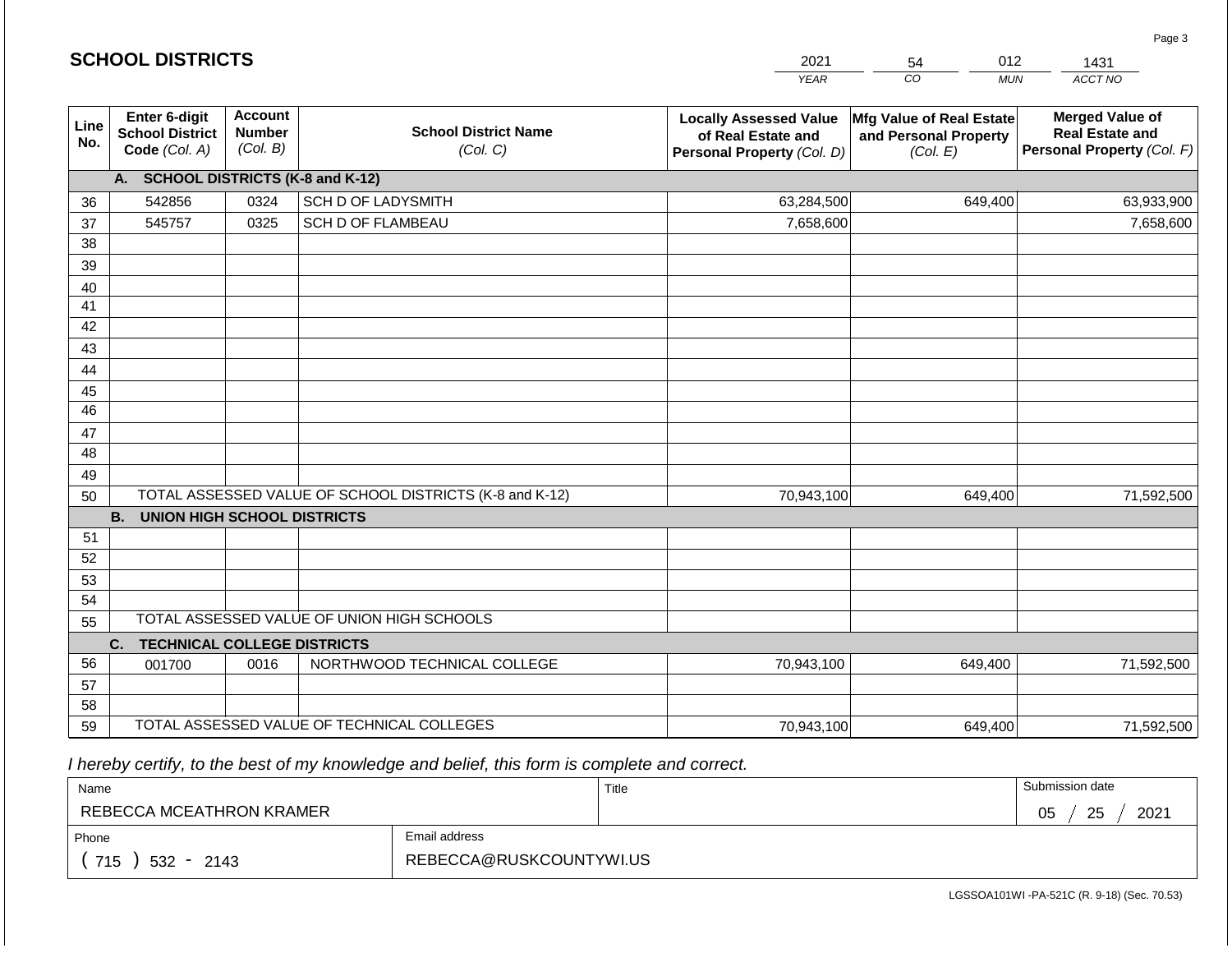- Each municipality's SOA is completed after the Board of Review and includes any changes made to the locally assessed values, under state law (sec. 70.53, Wis. Stats.)
- The Wisconsin Department of Revenue (DOR) merges the locally assessed values with the state assessed manufacturing values
- DOR provides the information regarding district names and codes. If a district is not listed, contact DOR.

Note: If you submit an amended SOA to DOR after your municipality's SOA is equated and posted to our website, we will process the SOA. However, DOR will not recalculate the *aggregate ratio or update the final SOA posted on our website. You should use the corrected values to calculate your tax rates.*

### **Page 1: Real Estate and Personal Property**

- Lines 1-9 assessed real estate values, parcel counts and acres by classification
- Lines 10-15 assessed personal property values and number of accounts by class
- Line 16 aggregate assessed value of all property subject to general property; use to calculate tax rates. Note: This line equals the total assessed value of K-8 and K-12 school districts (Line 50) and total assessed value of technical colleges (Line 59).
- Remarks assessment ratio used to calculate estimated fair market value on property tax bills

### **Page 2: Forest Crop, Other Exempt Land and Special Districts**

- Lines 18-21 private forest crop and managed forest lands assessed values
- Line  $22 -$  tax exempt land acres
- Line 23 prior years assessed value of omitted property under sec. 70.44 and correction of errors under sec. 70.43 shown by locally assessed or manufacturing real estate and personal property. Note: If there is an amount on this line, report the corresponding tax in the Statement of Taxes, Sections J or K.
- Lines 24-35 special district assessed values. These values are used to calculate tax rates for the special districts.

### **Page 3: School Districts**

- Lines 36-50 school districts (K-8 and K-12) assessed values. These values are used to calculate tax rates for school districts.
- Lines 51-55 union high school district assessed values. These values are used to calculate tax rates for union high school districts.
- Lines 56-59 technical college assessed values. These values are used to calculate tax rates for technical colleges.

If you have questions: Email: lgs@wisconsin.gov

 Phone: (608) 266-2569 or (608) 264-6892 Fax: (608) 264-6887

LINDA FLOHR<br>TOWN OF FLAMBEAU<br>N5283 COUNTY ROAD J N5283 COUNTY ROAD J TOWN OF FLAMBEAU 54848 LADYSMITH, WI 54848ADYSMITH, WI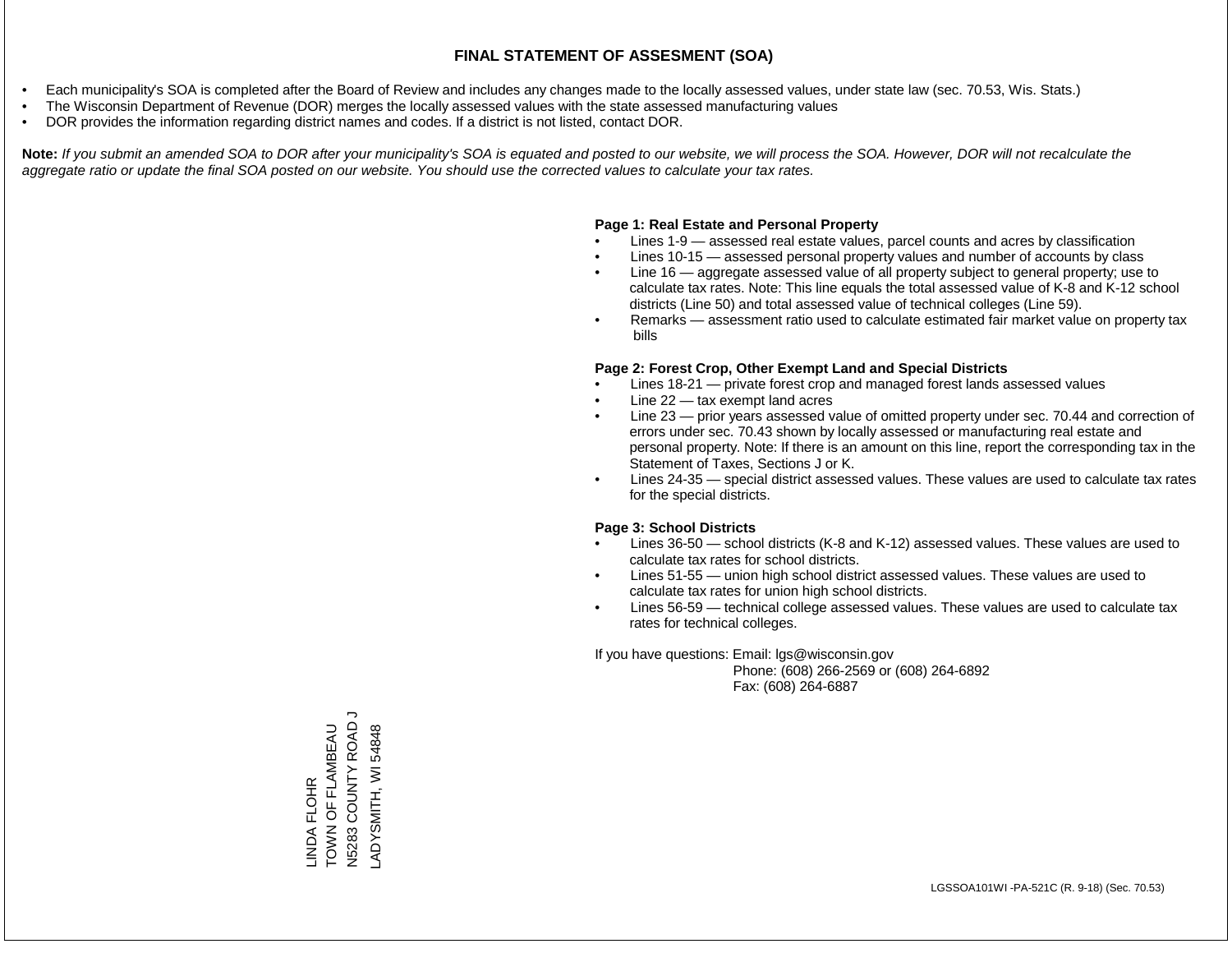|                |                                                                                                                                                                                              | <b>FINAL - EQUATED</b><br><b>STATEMENT OF ASSESSMENT FOR 2021</b> |                          | 54                        | 014                                         | 1432                    | This is an Amended Return | Page 1              |
|----------------|----------------------------------------------------------------------------------------------------------------------------------------------------------------------------------------------|-------------------------------------------------------------------|--------------------------|---------------------------|---------------------------------------------|-------------------------|---------------------------|---------------------|
|                |                                                                                                                                                                                              |                                                                   |                          | CO                        | <b>MUN</b>                                  | ACCT NO                 |                           |                     |
|                | <b>FOR</b>                                                                                                                                                                                   | TOWN OF<br>OF                                                     | GRANT                    |                           | <b>RUSK COUNTY</b>                          |                         |                           |                     |
|                |                                                                                                                                                                                              | Town - Village - City                                             | <b>Municipality Name</b> |                           | <b>County Name</b>                          |                         |                           |                     |
|                |                                                                                                                                                                                              | <b>REAL ESTATE</b>                                                |                          | PARCEL COUNT              | NO. OF ACRES                                | <b>VALUE OF</b>         | <b>VALUE OF</b>           | TOTAL VALUE OF LAND |
| Line<br>No.    |                                                                                                                                                                                              | (See Lines 18 - 22 for<br>other Real Estate)                      |                          | TOTAL LAND   IMPROVEMENTS | <b>WHOLE</b><br>NUMBERS ONLY                | LAND                    | <b>IMPROVEMENTS</b>       | AND IMPROVEMENTS    |
|                |                                                                                                                                                                                              |                                                                   | (Col. A)                 | (Col. B)                  | (Col. C)                                    | (Col. D)                | (Col. E)                  | (Col. F)            |
| -1             |                                                                                                                                                                                              | <b>RESIDENTIAL - Class 1</b>                                      | 638                      | 376                       | 1,275                                       | 4,492,700               | 28,767,900                | 33,260,600          |
| 2              |                                                                                                                                                                                              | <b>COMMERCIAL - Class 2</b>                                       | 35                       | 16                        | 137                                         | 538,800                 | 2,228,700                 | 2,767,500           |
| 3              |                                                                                                                                                                                              | <b>MANUFACTURING - Class 3</b>                                    | $\mathbf 1$              | -1                        | 12                                          | 33,900                  | 64,300                    | 98,200              |
| 4              |                                                                                                                                                                                              | <b>AGRICULTURAL - Class 4</b>                                     | 327                      |                           | 5,818                                       | 845,000                 |                           | 845,000             |
| 5              |                                                                                                                                                                                              | <b>UNDEVELOPED - Class 5</b>                                      | 383                      |                           | 3,255                                       | 957,300                 |                           | 957,300             |
| 6              |                                                                                                                                                                                              | <b>AGRICULTURAL FOREST - Class 5m</b>                             | 216                      |                           | 3,209                                       | 1,730,400               |                           | 1,730,400           |
| $\overline{7}$ |                                                                                                                                                                                              | <b>FOREST LANDS - Class 6</b>                                     | 253                      |                           | 5,410                                       | 6,011,700               |                           | 6,011,700           |
| 8              |                                                                                                                                                                                              | OTHER - Class 7                                                   | 46                       | 45                        | 82                                          | 192,300                 | 2,927,300                 | 3,119,600           |
| 9              |                                                                                                                                                                                              | TOTAL - ALL COLUMNS                                               | 1,899                    | 438                       | 19,198                                      | 14,802,100              | 33,988,200                | 48,790,300          |
| 10             |                                                                                                                                                                                              | NUMBER OF PERSONAL PROPERTY ACCOUNTS IN ROLL                      |                          |                           | 18                                          | <b>LOCALLY ASSESSED</b> | <b>MANUFACTURING</b>      | <b>MERGED</b>       |
| 11             |                                                                                                                                                                                              | BOATS AND OTHER WATERCRAFT NOT EXEMPT - Code 1                    |                          |                           |                                             | 0                       | $\Omega$                  | $\Omega$            |
| 12             |                                                                                                                                                                                              | MACHINERY, TOOLS AND PATTERNS - Code 2                            |                          |                           |                                             |                         | 21,400                    | 21,400              |
| 13             |                                                                                                                                                                                              | FURNITURE, FIXTURES AND EQUIPMENT - Code 3                        |                          |                           |                                             | 82,900                  | 0                         | 82,900              |
| 14             |                                                                                                                                                                                              | ALL OTHER PERSONAL PROPERTY NOT EXEMPT - Codes 4A, 4B, 4C         |                          |                           |                                             | 23,600                  | $\Omega$                  | 23,600              |
| 15             |                                                                                                                                                                                              | TOTAL OF PERSONAL PROPERTY NOT EXEMPT (Total of Lines 11-14)      |                          |                           |                                             | 106,500                 | 21,400                    | 127,900             |
| 16             | AGGREGATE ASSESSED VALUE OF ALL PROPERTY SUBJECT TO THE GENERAL PROPERTY TAX (Total of Lines 9F and 15F)<br>MUST EQUAL TOTAL VALUE OF THE SCHOOL DISTRICTS (K-12 PLUS K-8) - Line 50, Col. F |                                                                   |                          |                           |                                             |                         |                           |                     |
| 17             |                                                                                                                                                                                              | <b>BOARD OF REVIEW</b><br>DATE OF FINAL ADJOURNMENT               | 05/20/2021               |                           | Name of Assessor<br><b>BOWMAR APPRAISAL</b> |                         | Telephone #               | (715) 835-1141      |

The Assessment Ratio to be used in calculating the estimated Fair Market Value on tax bills for this tax district is .90329137

This ratio should be used to convert assessed values to "Calculate Equalized Values" in Step 1 of the Lottery and Gaming Credit Calculations.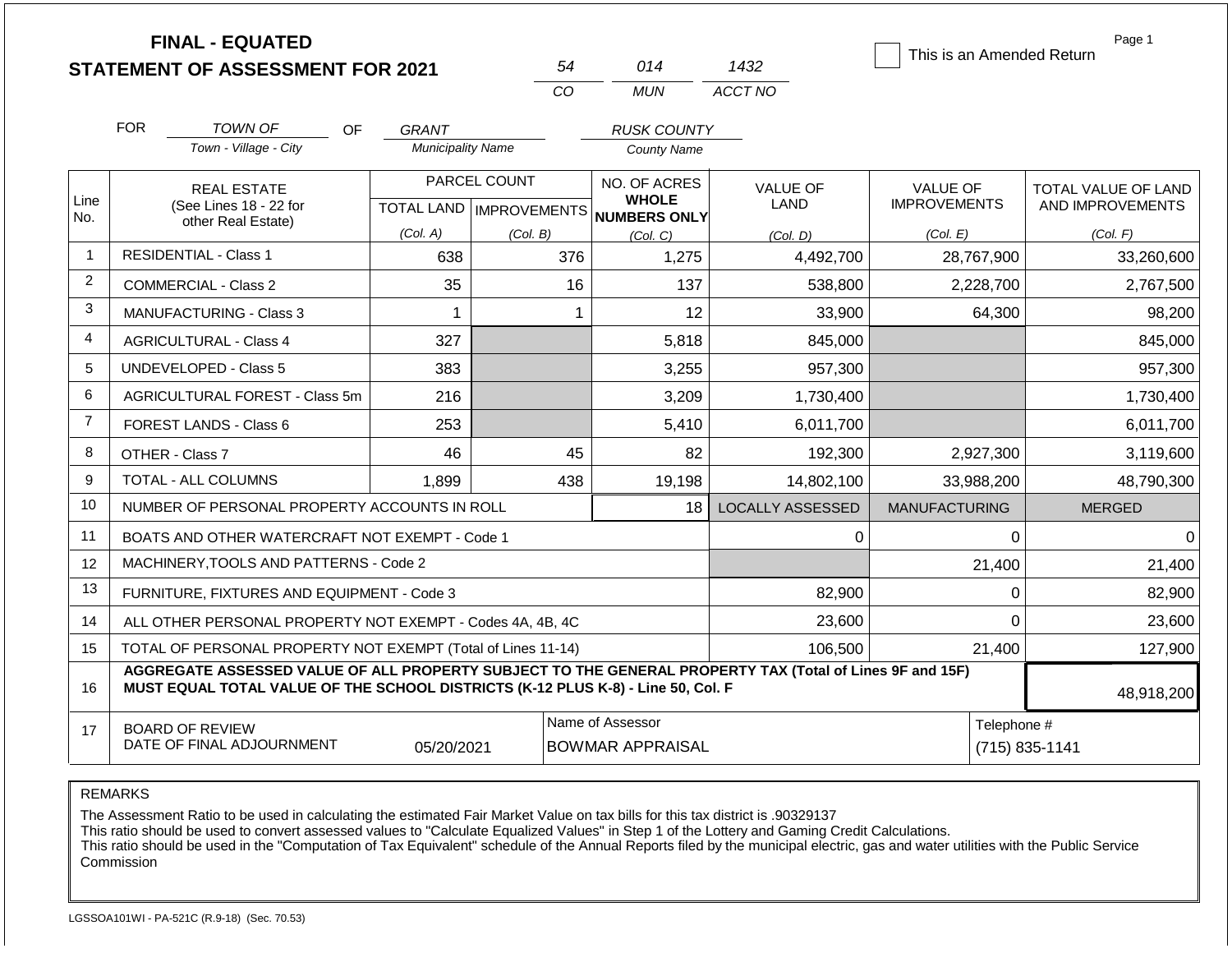2021 54 014 1432

FOREST LANDS (Line 7) and FOREST CROPS (in this section) - are **NOT** the same *YEAR CO MUN ACCT NO*

|    | Private Forest Crop - Reg Class @ 10¢ per acre             |                                                    |  |                                                                                |  | Private Forest Crop - Reg Class @ \$2.52 per acre     |                                                                |                                                                    |               |                                                                                                    |
|----|------------------------------------------------------------|----------------------------------------------------|--|--------------------------------------------------------------------------------|--|-------------------------------------------------------|----------------------------------------------------------------|--------------------------------------------------------------------|---------------|----------------------------------------------------------------------------------------------------|
|    | (a) PARCELS                                                | (b) ACRES                                          |  | (c) ASSESSED VALUE                                                             |  | (d) PARCELS                                           |                                                                | (e) ACRES                                                          |               | (f) ASSESSED VALUE                                                                                 |
| 18 |                                                            |                                                    |  |                                                                                |  |                                                       |                                                                |                                                                    |               |                                                                                                    |
|    |                                                            |                                                    |  |                                                                                |  |                                                       |                                                                |                                                                    |               |                                                                                                    |
|    |                                                            | Private Forest Crop - Special Class @ 20¢ per acre |  |                                                                                |  | (d) PARCELS                                           |                                                                | (e) ACRES                                                          |               | Entered Before 2005 Managed Forest - Ferrous Mining CLOSED @ \$7.87 per acre<br>(f) ASSESSED VALUE |
| 19 | (a) PARCELS                                                | (b) ACRES                                          |  | (c) ASSESSED VALUE                                                             |  |                                                       |                                                                |                                                                    |               |                                                                                                    |
|    |                                                            |                                                    |  |                                                                                |  |                                                       |                                                                |                                                                    |               |                                                                                                    |
|    |                                                            |                                                    |  | Entered Before 2005 Managed Forest - OPEN @ 74 ¢ per acre                      |  |                                                       |                                                                | Entered Before 2005 Managed Forest - CLOSED @                      |               | $$1.75$ per acre                                                                                   |
| 20 | (a) PARCELS                                                | (b) ACRES                                          |  | (c) ASSESSED VALUE                                                             |  | (d) PARCELS                                           |                                                                | (e) ACRES                                                          |               | (f) ASSESSED VALUE                                                                                 |
|    |                                                            |                                                    |  |                                                                                |  |                                                       |                                                                |                                                                    |               |                                                                                                    |
|    | 6                                                          | 240                                                |  | 268,900                                                                        |  | 14                                                    |                                                                | 530                                                                |               | 515,800                                                                                            |
|    | Entered After 2004 Managed Forest - OPEN @ \$2.04 per acre |                                                    |  |                                                                                |  |                                                       | Entered After 2004 Managed Forest - CLOSED @ \$ 10.20 per acre |                                                                    |               |                                                                                                    |
| 21 | (a) PARCELS                                                | (b) ACRES                                          |  | (c) ASSESSED VALUE                                                             |  | (d) PARCELS                                           |                                                                | (e) ACRES                                                          |               | (f) ASSESSED VALUE                                                                                 |
|    |                                                            |                                                    |  |                                                                                |  |                                                       |                                                                |                                                                    |               |                                                                                                    |
|    |                                                            | 192.2                                              |  | 234,400                                                                        |  | 16                                                    |                                                                | 557                                                                |               | 596,100                                                                                            |
|    | (a) County Forest Cropland Acres                           |                                                    |  | (b) Federal Acres                                                              |  | (d) County (NOT FOREST CROP) Acres<br>(c) State Acres |                                                                |                                                                    |               | (e) Other Acres                                                                                    |
| 22 |                                                            |                                                    |  |                                                                                |  |                                                       |                                                                |                                                                    |               |                                                                                                    |
|    |                                                            |                                                    |  | 40                                                                             |  | 4.36                                                  |                                                                | 53.41                                                              |               | 51.22                                                                                              |
|    |                                                            |                                                    |  | Assessed Value of Omitted Property From Prior Years (Sec. 70.44)               |  |                                                       |                                                                | Assessed Value of Sec. 70.43 Corrections of Errors by Assessors    |               |                                                                                                    |
|    |                                                            | (a) REAL ESTATE                                    |  | (b) PERSONAL                                                                   |  |                                                       |                                                                | (c1) REAL ESTATE                                                   |               | (c2) PERSONAL                                                                                      |
| 23 |                                                            |                                                    |  |                                                                                |  |                                                       |                                                                |                                                                    |               |                                                                                                    |
|    |                                                            |                                                    |  | Manufacturing Equated Value of Omitted Property From Prior Years (Sec. 70.995) |  |                                                       |                                                                | Mfg. Equated Value of Sec.70.43 Corrections of Errors by Assessors |               |                                                                                                    |
|    | (d) REAL ESTATE                                            |                                                    |  | (e) PERSONAL                                                                   |  |                                                       |                                                                | (f1) REAL ESTATE                                                   | (f2) PERSONAL |                                                                                                    |
|    |                                                            |                                                    |  |                                                                                |  |                                                       |                                                                |                                                                    |               |                                                                                                    |
|    |                                                            |                                                    |  |                                                                                |  |                                                       |                                                                |                                                                    |               |                                                                                                    |

## **SPECIAL DISTRICTS**

| Line<br>No. | Enter 6-digit<br>Special District<br>Code (Col. A) | <b>Account</b><br><b>Number</b><br>(Col. B) | <b>Special District Name</b><br>(Col. C) | <b>Locally Assessed Value</b><br>of Real Estate and<br><b>Personal Property (Col. D)</b> | Mfg Value of Real Estate<br>and Personal Property<br>(Col. E) | <b>Merged Value of</b><br><b>Real Estate and</b><br>Personal Property (Col. F) |
|-------------|----------------------------------------------------|---------------------------------------------|------------------------------------------|------------------------------------------------------------------------------------------|---------------------------------------------------------------|--------------------------------------------------------------------------------|
| 24          |                                                    |                                             |                                          |                                                                                          |                                                               |                                                                                |
| 25          |                                                    |                                             |                                          |                                                                                          |                                                               |                                                                                |
| 26          |                                                    |                                             |                                          |                                                                                          |                                                               |                                                                                |
| 27          |                                                    |                                             |                                          |                                                                                          |                                                               |                                                                                |
| 28          |                                                    |                                             |                                          |                                                                                          |                                                               |                                                                                |
| 29          |                                                    |                                             |                                          |                                                                                          |                                                               |                                                                                |
| 30          |                                                    |                                             |                                          |                                                                                          |                                                               |                                                                                |
| 31          |                                                    |                                             |                                          |                                                                                          |                                                               |                                                                                |
| 32          |                                                    |                                             |                                          |                                                                                          |                                                               |                                                                                |
| 33          |                                                    |                                             |                                          |                                                                                          |                                                               |                                                                                |
| 34          |                                                    |                                             |                                          |                                                                                          |                                                               |                                                                                |
| 35          |                                                    |                                             |                                          |                                                                                          |                                                               |                                                                                |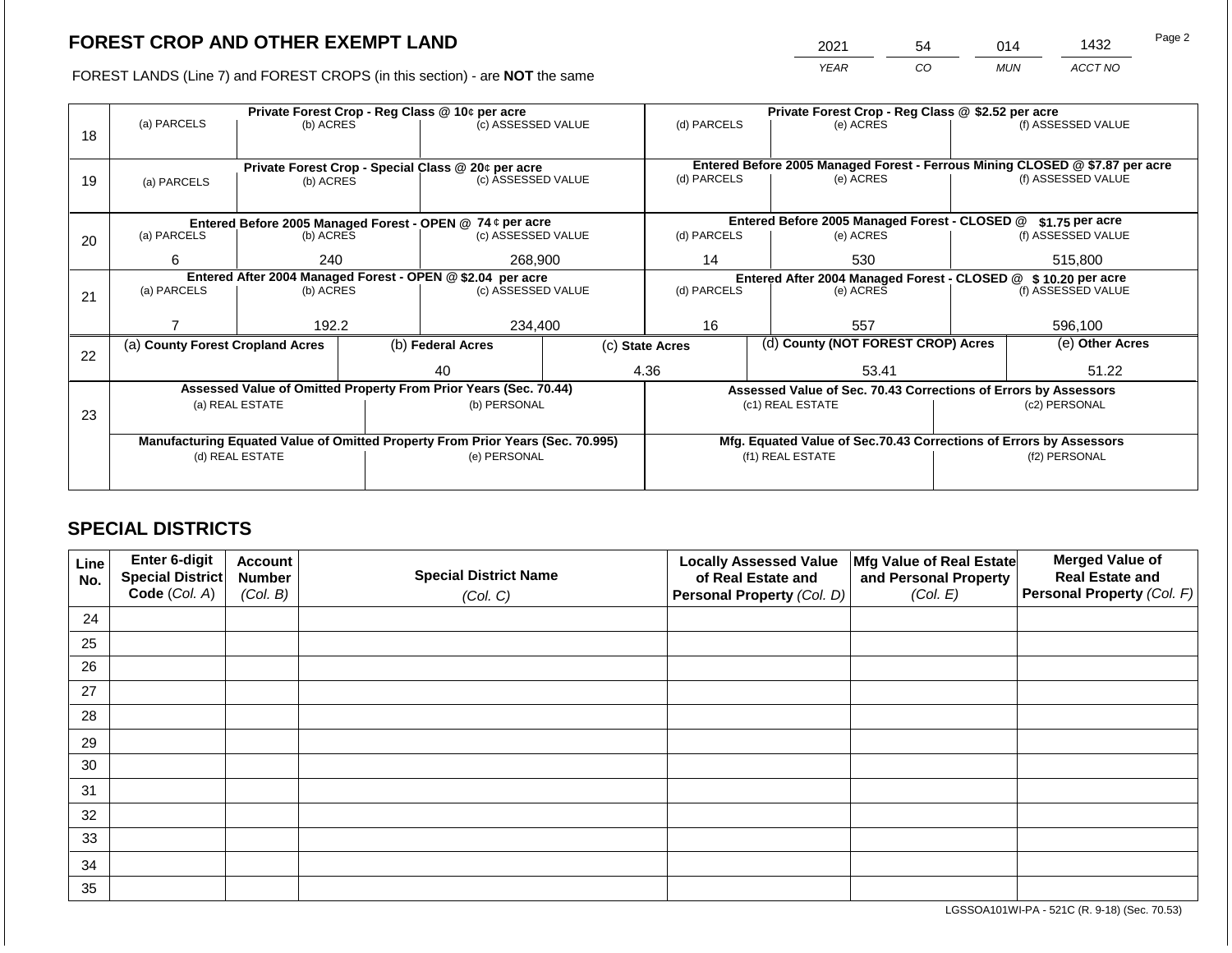|                 | <b>SCHOOL DISTRICTS</b>                                                                                                                            |      |                                                         | 2021                                                                              | 014<br>54                                                     | 1432                                                                           |  |
|-----------------|----------------------------------------------------------------------------------------------------------------------------------------------------|------|---------------------------------------------------------|-----------------------------------------------------------------------------------|---------------------------------------------------------------|--------------------------------------------------------------------------------|--|
|                 |                                                                                                                                                    |      |                                                         | <b>YEAR</b>                                                                       | CO<br><b>MUN</b>                                              | ACCT NO                                                                        |  |
| Line<br>No.     | Enter 6-digit<br><b>Account</b><br><b>School District Name</b><br><b>Number</b><br><b>School District</b><br>(Col. B)<br>Code (Col. A)<br>(Col. C) |      |                                                         | <b>Locally Assessed Value</b><br>of Real Estate and<br>Personal Property (Col. D) | Mfg Value of Real Estate<br>and Personal Property<br>(Col. E) | <b>Merged Value of</b><br><b>Real Estate and</b><br>Personal Property (Col. F) |  |
|                 | A. SCHOOL DISTRICTS (K-8 and K-12)                                                                                                                 |      |                                                         |                                                                                   |                                                               |                                                                                |  |
| 36              | 542856                                                                                                                                             | 0324 | <b>SCH D OF LADYSMITH</b>                               | 44,781,500                                                                        | 119,600                                                       | 44,901,100                                                                     |  |
| 37              | 545757                                                                                                                                             | 0325 | <b>SCH D OF FLAMBEAU</b>                                | 4,017,100                                                                         |                                                               | 4,017,100                                                                      |  |
| 38              |                                                                                                                                                    |      |                                                         |                                                                                   |                                                               |                                                                                |  |
| 39              |                                                                                                                                                    |      |                                                         |                                                                                   |                                                               |                                                                                |  |
| 40              |                                                                                                                                                    |      |                                                         |                                                                                   |                                                               |                                                                                |  |
| 41              |                                                                                                                                                    |      |                                                         |                                                                                   |                                                               |                                                                                |  |
| 42              |                                                                                                                                                    |      |                                                         |                                                                                   |                                                               |                                                                                |  |
| 43              |                                                                                                                                                    |      |                                                         |                                                                                   |                                                               |                                                                                |  |
| 44<br>45        |                                                                                                                                                    |      |                                                         |                                                                                   |                                                               |                                                                                |  |
| $\overline{46}$ |                                                                                                                                                    |      |                                                         |                                                                                   |                                                               |                                                                                |  |
| 47              |                                                                                                                                                    |      |                                                         |                                                                                   |                                                               |                                                                                |  |
| 48              |                                                                                                                                                    |      |                                                         |                                                                                   |                                                               |                                                                                |  |
| 49              |                                                                                                                                                    |      |                                                         |                                                                                   |                                                               |                                                                                |  |
| 50              |                                                                                                                                                    |      | TOTAL ASSESSED VALUE OF SCHOOL DISTRICTS (K-8 and K-12) | 48,798,600                                                                        | 119,600                                                       | 48,918,200                                                                     |  |
|                 | <b>B.</b><br><b>UNION HIGH SCHOOL DISTRICTS</b>                                                                                                    |      |                                                         |                                                                                   |                                                               |                                                                                |  |
| 51              |                                                                                                                                                    |      |                                                         |                                                                                   |                                                               |                                                                                |  |
| 52              |                                                                                                                                                    |      |                                                         |                                                                                   |                                                               |                                                                                |  |
| 53              |                                                                                                                                                    |      |                                                         |                                                                                   |                                                               |                                                                                |  |
| 54              |                                                                                                                                                    |      |                                                         |                                                                                   |                                                               |                                                                                |  |
| 55              |                                                                                                                                                    |      | TOTAL ASSESSED VALUE OF UNION HIGH SCHOOLS              |                                                                                   |                                                               |                                                                                |  |
|                 | <b>TECHNICAL COLLEGE DISTRICTS</b><br>C.                                                                                                           |      |                                                         |                                                                                   |                                                               |                                                                                |  |
| 56              | 001700                                                                                                                                             | 0016 | NORTHWOOD TECHNICAL COLLEGE                             | 48,798,600                                                                        | 119,600                                                       | 48,918,200                                                                     |  |
| 57              |                                                                                                                                                    |      |                                                         |                                                                                   |                                                               |                                                                                |  |
| 58              |                                                                                                                                                    |      | TOTAL ASSESSED VALUE OF TECHNICAL COLLEGES              |                                                                                   |                                                               |                                                                                |  |
| 59              |                                                                                                                                                    |      |                                                         | 48,798,600                                                                        | 119,600                                                       | 48,918,200                                                                     |  |

**SCHOOL DISTRICTS**

| Name                         |                         | Title | Submission date  |
|------------------------------|-------------------------|-------|------------------|
| REBECCA MCEATHRON KRAMER     |                         |       | 28<br>2021<br>05 |
| Phone                        | Email address           |       |                  |
| 715<br>532<br>2143<br>$\sim$ | REBECCA@RUSKCOUNTYWI.US |       |                  |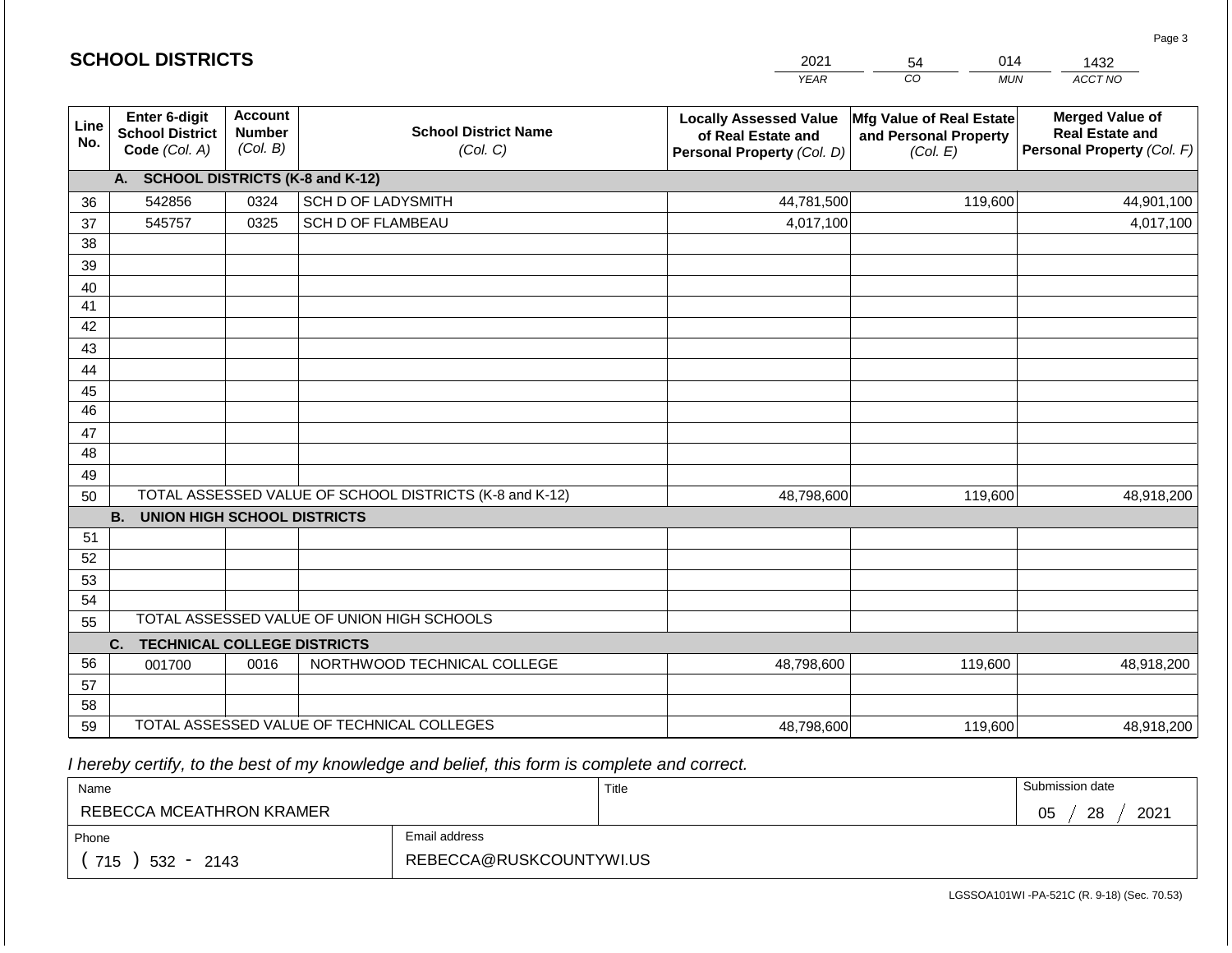- Each municipality's SOA is completed after the Board of Review and includes any changes made to the locally assessed values, under state law (sec. 70.53, Wis. Stats.)
- The Wisconsin Department of Revenue (DOR) merges the locally assessed values with the state assessed manufacturing values
- DOR provides the information regarding district names and codes. If a district is not listed, contact DOR.

Note: If you submit an amended SOA to DOR after your municipality's SOA is equated and posted to our website, we will process the SOA. However, DOR will not recalculate the *aggregate ratio or update the final SOA posted on our website. You should use the corrected values to calculate your tax rates.*

### **Page 1: Real Estate and Personal Property**

- Lines 1-9 assessed real estate values, parcel counts and acres by classification
- Lines 10-15 assessed personal property values and number of accounts by class
- Line 16 aggregate assessed value of all property subject to general property; use to calculate tax rates. Note: This line equals the total assessed value of K-8 and K-12 school districts (Line 50) and total assessed value of technical colleges (Line 59).
- Remarks assessment ratio used to calculate estimated fair market value on property tax bills

### **Page 2: Forest Crop, Other Exempt Land and Special Districts**

- Lines 18-21 private forest crop and managed forest lands assessed values
- Line  $22 -$  tax exempt land acres
- Line 23 prior years assessed value of omitted property under sec. 70.44 and correction of errors under sec. 70.43 shown by locally assessed or manufacturing real estate and personal property. Note: If there is an amount on this line, report the corresponding tax in the Statement of Taxes, Sections J or K.
- Lines 24-35 special district assessed values. These values are used to calculate tax rates for the special districts.

### **Page 3: School Districts**

- Lines 36-50 school districts (K-8 and K-12) assessed values. These values are used to calculate tax rates for school districts.
- Lines 51-55 union high school district assessed values. These values are used to calculate tax rates for union high school districts.
- Lines 56-59 technical college assessed values. These values are used to calculate tax rates for technical colleges.

If you have questions: Email: lgs@wisconsin.gov

 Phone: (608) 266-2569 or (608) 264-6892 Fax: (608) 264-6887

LADYSMITH, WI 54848 - 9367ADYSMITH, WI54848 - 9367 CONNIE MEYER<br>TOWN OF GRANT TOWN OF GRANT DICUS RD N2617 DICUS RD CONNIE MEYER N2617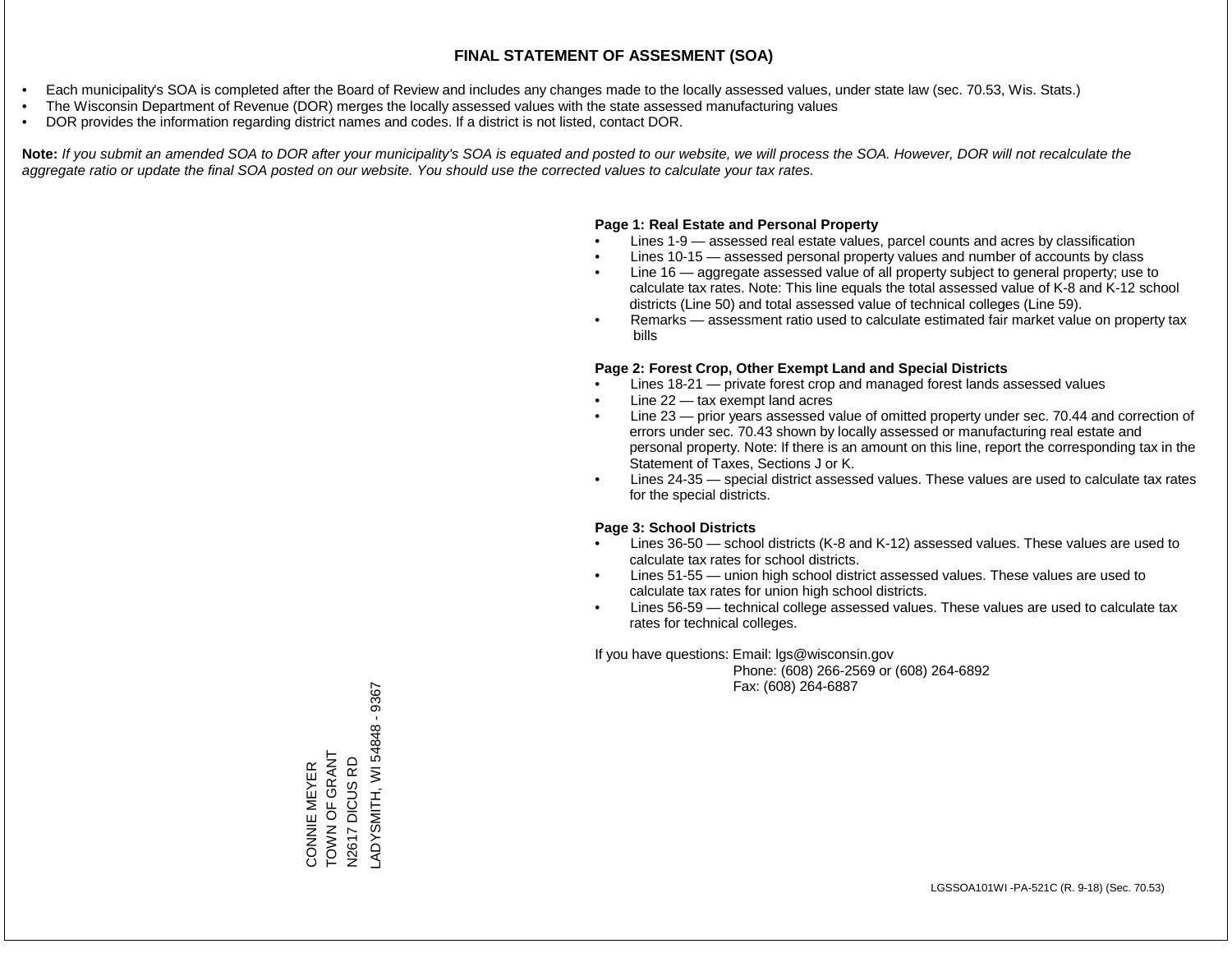| <b>FINAL - EQUATED</b>                  |  |      | This is an Amended Return |
|-----------------------------------------|--|------|---------------------------|
| <b>STATEMENT OF ASSESSMENT FOR 2021</b> |  | 1433 |                           |

| 54  | 016 | 1433    |
|-----|-----|---------|
| CO. | MUN | ACCT NO |

Page 1

|                | <b>FOR</b>                                                                                                                                                                                   | TOWN OF<br>OF                                             | <b>GROW</b>              |              | <b>RUSK COUNTY</b>                  |                         |                      |                            |  |
|----------------|----------------------------------------------------------------------------------------------------------------------------------------------------------------------------------------------|-----------------------------------------------------------|--------------------------|--------------|-------------------------------------|-------------------------|----------------------|----------------------------|--|
|                |                                                                                                                                                                                              | Town - Village - City                                     | <b>Municipality Name</b> |              | <b>County Name</b>                  |                         |                      |                            |  |
| Line           |                                                                                                                                                                                              | <b>REAL ESTATE</b>                                        |                          | PARCEL COUNT | NO. OF ACRES<br><b>WHOLE</b>        | <b>VALUE OF</b>         | <b>VALUE OF</b>      | <b>TOTAL VALUE OF LAND</b> |  |
| No.            |                                                                                                                                                                                              | (See Lines 18 - 22 for<br>other Real Estate)              |                          |              | TOTAL LAND MPROVEMENTS NUMBERS ONLY | <b>LAND</b>             | <b>IMPROVEMENTS</b>  | AND IMPROVEMENTS           |  |
|                |                                                                                                                                                                                              |                                                           | (Col. A)                 | (Col. B)     | (Col. C)                            | (Col, D)                | (Col. E)             | (Col. F)                   |  |
| $\overline{1}$ |                                                                                                                                                                                              | <b>RESIDENTIAL - Class 1</b>                              | 166                      | 157          | 255                                 | 746,100                 | 9,966,800            | 10,712,900                 |  |
| 2              |                                                                                                                                                                                              | <b>COMMERCIAL - Class 2</b>                               | 3                        | 3            | 12                                  | 16,800                  | 138,900              | 155,700                    |  |
| 3              |                                                                                                                                                                                              | <b>MANUFACTURING - Class 3</b>                            | $\Omega$                 | 0            | $\Omega$                            | 0                       | 0                    | $\Omega$                   |  |
| 4              |                                                                                                                                                                                              | <b>AGRICULTURAL - Class 4</b>                             | 463                      |              | 9,229                               | 1,533,500               |                      | 1,533,500                  |  |
| 5              |                                                                                                                                                                                              | <b>UNDEVELOPED - Class 5</b>                              | 563                      |              | 6,723                               | 1,668,300               |                      | 1,668,300                  |  |
| 6              |                                                                                                                                                                                              | AGRICULTURAL FOREST - Class 5m                            | 194                      |              | 2,158                               | 1,306,600               |                      | 1,306,600                  |  |
| $\overline{7}$ | <b>FOREST LANDS - Class 6</b>                                                                                                                                                                |                                                           | 149                      |              | 2,926                               | 3,571,200               |                      | 3,571,200                  |  |
| 8              |                                                                                                                                                                                              | OTHER - Class 7                                           | 59                       | 59           | 151                                 | 384,300                 | 4,983,500            | 5,367,800                  |  |
| 9              |                                                                                                                                                                                              | TOTAL - ALL COLUMNS                                       | 1,597                    | 219          | 21,454                              | 9,226,800               | 15,089,200           | 24,316,000                 |  |
| 10             |                                                                                                                                                                                              | NUMBER OF PERSONAL PROPERTY ACCOUNTS IN ROLL              |                          |              | $\overline{7}$                      | <b>LOCALLY ASSESSED</b> | <b>MANUFACTURING</b> | <b>MERGED</b>              |  |
| 11             |                                                                                                                                                                                              | BOATS AND OTHER WATERCRAFT NOT EXEMPT - Code 1            |                          |              |                                     | 0                       | 0                    | 0                          |  |
| 12             |                                                                                                                                                                                              | MACHINERY, TOOLS AND PATTERNS - Code 2                    |                          |              |                                     |                         | 0                    | 0                          |  |
| 13             |                                                                                                                                                                                              | FURNITURE, FIXTURES AND EQUIPMENT - Code 3                |                          |              |                                     | 43,200                  | 0                    | 43,200                     |  |
| 14             |                                                                                                                                                                                              | ALL OTHER PERSONAL PROPERTY NOT EXEMPT - Codes 4A, 4B, 4C |                          |              |                                     | 2,700                   | $\pmb{0}$            | 2,700                      |  |
| 15             | TOTAL OF PERSONAL PROPERTY NOT EXEMPT (Total of Lines 11-14)<br>45,900<br>0                                                                                                                  |                                                           |                          |              |                                     |                         |                      |                            |  |
| 16             | AGGREGATE ASSESSED VALUE OF ALL PROPERTY SUBJECT TO THE GENERAL PROPERTY TAX (Total of Lines 9F and 15F)<br>MUST EQUAL TOTAL VALUE OF THE SCHOOL DISTRICTS (K-12 PLUS K-8) - Line 50, Col. F |                                                           |                          |              |                                     |                         |                      | 24,361,900                 |  |
| 17             |                                                                                                                                                                                              | <b>BOARD OF REVIEW</b>                                    |                          |              | Name of Assessor                    |                         | Telephone #          |                            |  |
|                |                                                                                                                                                                                              | DATE OF FINAL ADJOURNMENT                                 | 05/17/2021               |              | <b>CINDY CHASE</b>                  |                         |                      | (715) 820-0541             |  |

REMARKS

The Assessment Ratio to be used in calculating the estimated Fair Market Value on tax bills for this tax district is .94274691

This ratio should be used to convert assessed values to "Calculate Equalized Values" in Step 1 of the Lottery and Gaming Credit Calculations.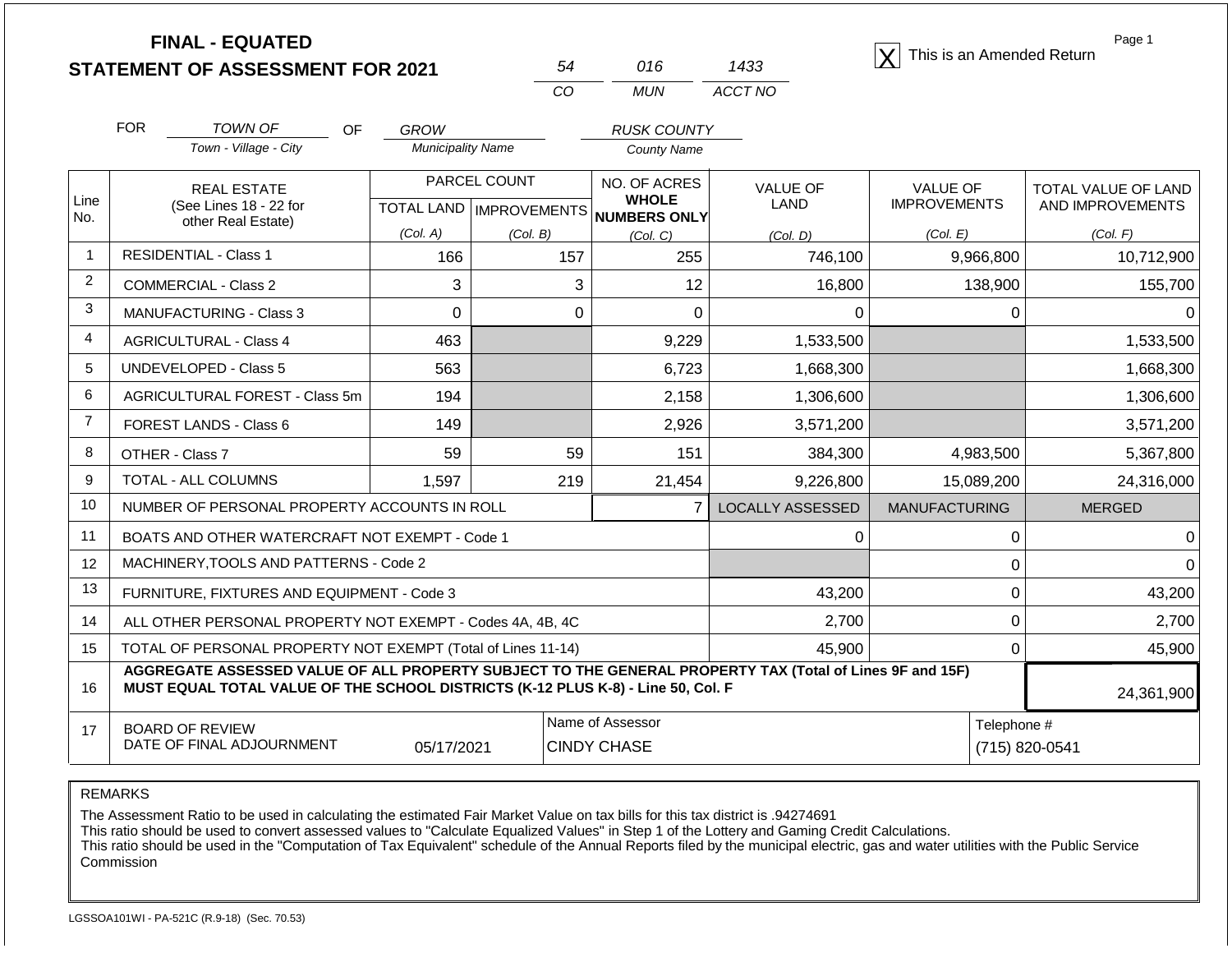2021 54 016 1433

FOREST LANDS (Line 7) and FOREST CROPS (in this section) - are **NOT** the same *YEAR CO MUN ACCT NO*

|    |                                                                                |                                                            | Private Forest Crop - Reg Class @ \$2.52 per acre |                                                                      |                                                                    |             |  |                                                                 |                    |                                                                              |
|----|--------------------------------------------------------------------------------|------------------------------------------------------------|---------------------------------------------------|----------------------------------------------------------------------|--------------------------------------------------------------------|-------------|--|-----------------------------------------------------------------|--------------------|------------------------------------------------------------------------------|
|    | (a) PARCELS                                                                    | (b) ACRES                                                  |                                                   | Private Forest Crop - Reg Class @ 10¢ per acre<br>(c) ASSESSED VALUE |                                                                    | (d) PARCELS |  | (e) ACRES                                                       |                    | (f) ASSESSED VALUE                                                           |
| 18 |                                                                                |                                                            |                                                   |                                                                      |                                                                    |             |  |                                                                 |                    |                                                                              |
|    |                                                                                |                                                            |                                                   |                                                                      |                                                                    |             |  |                                                                 |                    |                                                                              |
|    |                                                                                |                                                            |                                                   | Private Forest Crop - Special Class @ 20¢ per acre                   |                                                                    |             |  |                                                                 |                    | Entered Before 2005 Managed Forest - Ferrous Mining CLOSED @ \$7.87 per acre |
| 19 | (a) PARCELS                                                                    | (c) ASSESSED VALUE<br>(b) ACRES                            |                                                   | (d) PARCELS                                                          |                                                                    | (e) ACRES   |  | (f) ASSESSED VALUE                                              |                    |                                                                              |
|    |                                                                                |                                                            |                                                   |                                                                      |                                                                    |             |  |                                                                 |                    |                                                                              |
|    |                                                                                |                                                            |                                                   | Entered Before 2005 Managed Forest - OPEN @ 74 ¢ per acre            |                                                                    |             |  | Entered Before 2005 Managed Forest - CLOSED @                   |                    | \$1.75 per acre                                                              |
| 20 | (a) PARCELS                                                                    | (b) ACRES                                                  |                                                   | (c) ASSESSED VALUE                                                   |                                                                    | (d) PARCELS |  | (e) ACRES                                                       |                    | (f) ASSESSED VALUE                                                           |
|    |                                                                                |                                                            |                                                   |                                                                      |                                                                    |             |  |                                                                 |                    |                                                                              |
|    | 4                                                                              | 124                                                        |                                                   | 152,000                                                              |                                                                    | 4           |  | 157                                                             |                    | 92,300                                                                       |
|    |                                                                                | Entered After 2004 Managed Forest - OPEN @ \$2.04 per acre |                                                   |                                                                      | Entered After 2004 Managed Forest - CLOSED @ \$10.20 per acre      |             |  |                                                                 |                    |                                                                              |
| 21 | (a) PARCELS                                                                    | (b) ACRES                                                  |                                                   | (c) ASSESSED VALUE                                                   |                                                                    | (d) PARCELS |  | (e) ACRES                                                       | (f) ASSESSED VALUE |                                                                              |
|    |                                                                                |                                                            |                                                   |                                                                      |                                                                    |             |  |                                                                 |                    |                                                                              |
|    |                                                                                | 229.46                                                     |                                                   | 290,100                                                              |                                                                    | 9           |  | 331                                                             |                    | 265,900                                                                      |
|    | (a) County Forest Cropland Acres                                               |                                                            |                                                   | (b) Federal Acres                                                    | (c) State Acres                                                    |             |  | (d) County (NOT FOREST CROP) Acres                              |                    | (e) Other Acres                                                              |
| 22 |                                                                                |                                                            |                                                   |                                                                      |                                                                    |             |  |                                                                 |                    |                                                                              |
|    |                                                                                |                                                            |                                                   |                                                                      |                                                                    |             |  | 41.77                                                           |                    | 178.25                                                                       |
|    |                                                                                |                                                            |                                                   | Assessed Value of Omitted Property From Prior Years (Sec. 70.44)     |                                                                    |             |  | Assessed Value of Sec. 70.43 Corrections of Errors by Assessors |                    |                                                                              |
|    |                                                                                | (a) REAL ESTATE                                            |                                                   | (b) PERSONAL                                                         |                                                                    |             |  | (c1) REAL ESTATE                                                |                    | (c2) PERSONAL                                                                |
| 23 |                                                                                |                                                            |                                                   |                                                                      |                                                                    |             |  |                                                                 |                    |                                                                              |
|    | Manufacturing Equated Value of Omitted Property From Prior Years (Sec. 70.995) |                                                            |                                                   |                                                                      | Mfg. Equated Value of Sec.70.43 Corrections of Errors by Assessors |             |  |                                                                 |                    |                                                                              |
|    | (d) REAL ESTATE                                                                |                                                            |                                                   | (e) PERSONAL                                                         |                                                                    |             |  | (f1) REAL ESTATE                                                | (f2) PERSONAL      |                                                                              |
|    |                                                                                |                                                            |                                                   |                                                                      |                                                                    |             |  |                                                                 |                    |                                                                              |
|    |                                                                                |                                                            |                                                   |                                                                      |                                                                    |             |  |                                                                 |                    |                                                                              |

## **SPECIAL DISTRICTS**

| Line<br>No. | Enter 6-digit<br>Special District<br>Code (Col. A) | <b>Account</b><br><b>Number</b><br>(Col. B) | <b>Special District Name</b><br>(Col. C) | <b>Locally Assessed Value</b><br>of Real Estate and<br><b>Personal Property (Col. D)</b> | Mfg Value of Real Estate<br>and Personal Property<br>(Col. E) | <b>Merged Value of</b><br><b>Real Estate and</b><br>Personal Property (Col. F) |
|-------------|----------------------------------------------------|---------------------------------------------|------------------------------------------|------------------------------------------------------------------------------------------|---------------------------------------------------------------|--------------------------------------------------------------------------------|
| 24          |                                                    |                                             |                                          |                                                                                          |                                                               |                                                                                |
| 25          |                                                    |                                             |                                          |                                                                                          |                                                               |                                                                                |
| 26          |                                                    |                                             |                                          |                                                                                          |                                                               |                                                                                |
| 27          |                                                    |                                             |                                          |                                                                                          |                                                               |                                                                                |
| 28          |                                                    |                                             |                                          |                                                                                          |                                                               |                                                                                |
| 29          |                                                    |                                             |                                          |                                                                                          |                                                               |                                                                                |
| 30          |                                                    |                                             |                                          |                                                                                          |                                                               |                                                                                |
| 31          |                                                    |                                             |                                          |                                                                                          |                                                               |                                                                                |
| 32          |                                                    |                                             |                                          |                                                                                          |                                                               |                                                                                |
| 33          |                                                    |                                             |                                          |                                                                                          |                                                               |                                                                                |
| 34          |                                                    |                                             |                                          |                                                                                          |                                                               |                                                                                |
| 35          |                                                    |                                             |                                          |                                                                                          |                                                               |                                                                                |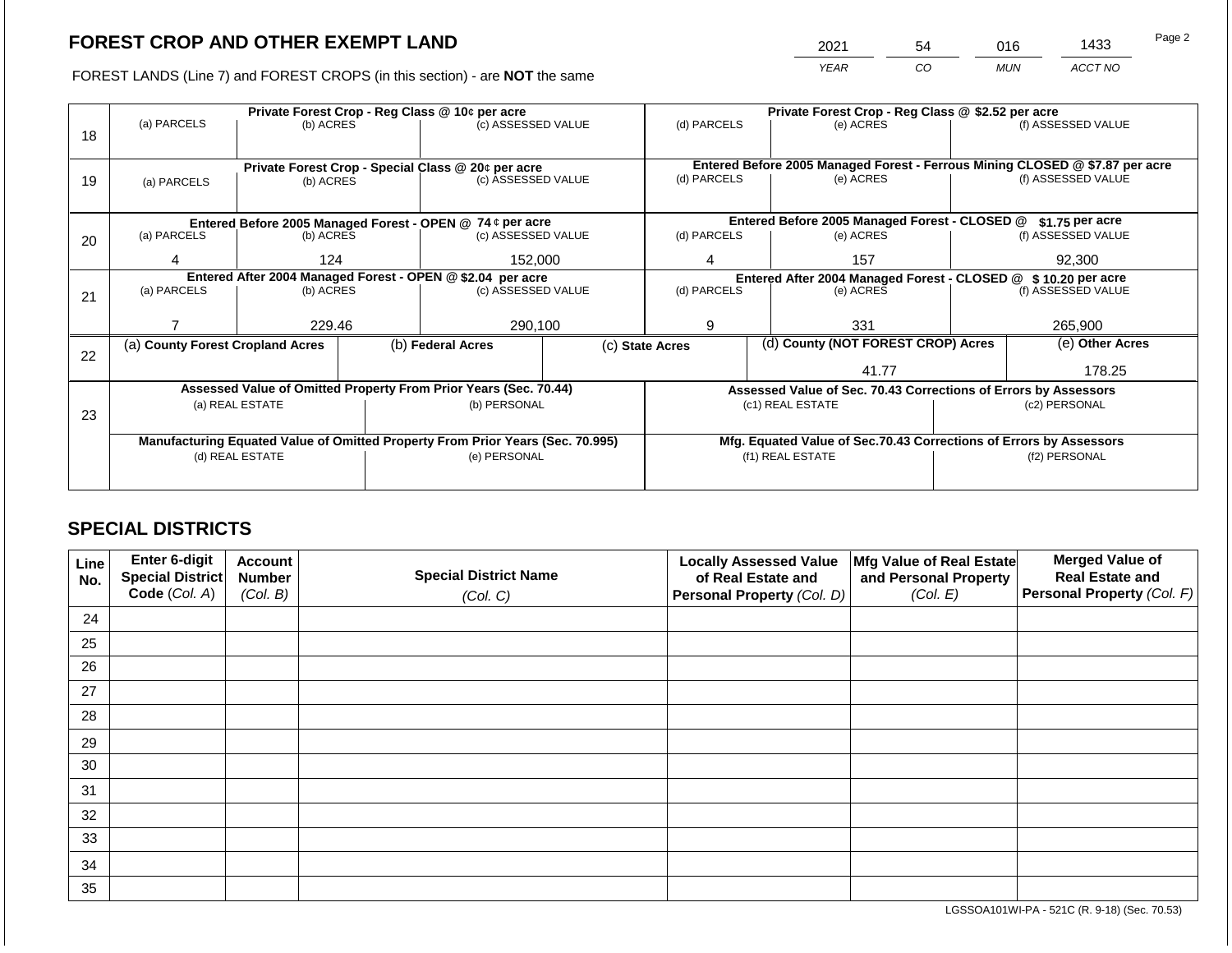|                       | <b>SCHOOL DISTRICTS</b>                                  |                                             |                                                         | 2021                                                                              | 54                                                            | 016<br>1433                                                                    |
|-----------------------|----------------------------------------------------------|---------------------------------------------|---------------------------------------------------------|-----------------------------------------------------------------------------------|---------------------------------------------------------------|--------------------------------------------------------------------------------|
|                       |                                                          |                                             |                                                         | <b>YEAR</b>                                                                       | CO                                                            | ACCT NO<br><b>MUN</b>                                                          |
| Line<br>No.           | Enter 6-digit<br><b>School District</b><br>Code (Col. A) | <b>Account</b><br><b>Number</b><br>(Col. B) | <b>School District Name</b><br>(Col. C)                 | <b>Locally Assessed Value</b><br>of Real Estate and<br>Personal Property (Col. D) | Mfg Value of Real Estate<br>and Personal Property<br>(Col. E) | <b>Merged Value of</b><br><b>Real Estate and</b><br>Personal Property (Col. F) |
|                       | A. SCHOOL DISTRICTS (K-8 and K-12)                       |                                             |                                                         |                                                                                   |                                                               |                                                                                |
| 36                    | 542856                                                   | 0324                                        | <b>SCH D OF LADYSMITH</b>                               | 3,191,500                                                                         |                                                               | 3,191,500                                                                      |
| 37                    | 545757                                                   | 0325                                        | <b>SCH D OF FLAMBEAU</b>                                | 21,170,400                                                                        |                                                               | 21,170,400                                                                     |
| 38                    |                                                          |                                             |                                                         |                                                                                   |                                                               |                                                                                |
| 39                    |                                                          |                                             |                                                         |                                                                                   |                                                               |                                                                                |
| 40                    |                                                          |                                             |                                                         |                                                                                   |                                                               |                                                                                |
| 41                    |                                                          |                                             |                                                         |                                                                                   |                                                               |                                                                                |
| 42                    |                                                          |                                             |                                                         |                                                                                   |                                                               |                                                                                |
| 43                    |                                                          |                                             |                                                         |                                                                                   |                                                               |                                                                                |
| 44                    |                                                          |                                             |                                                         |                                                                                   |                                                               |                                                                                |
| 45<br>$\overline{46}$ |                                                          |                                             |                                                         |                                                                                   |                                                               |                                                                                |
|                       |                                                          |                                             |                                                         |                                                                                   |                                                               |                                                                                |
| 47<br>48              |                                                          |                                             |                                                         |                                                                                   |                                                               |                                                                                |
| 49                    |                                                          |                                             |                                                         |                                                                                   |                                                               |                                                                                |
| 50                    |                                                          |                                             | TOTAL ASSESSED VALUE OF SCHOOL DISTRICTS (K-8 and K-12) | 24,361,900                                                                        |                                                               | 24,361,900                                                                     |
|                       | <b>B.</b><br><b>UNION HIGH SCHOOL DISTRICTS</b>          |                                             |                                                         |                                                                                   |                                                               |                                                                                |
| 51                    |                                                          |                                             |                                                         |                                                                                   |                                                               |                                                                                |
| 52                    |                                                          |                                             |                                                         |                                                                                   |                                                               |                                                                                |
| 53                    |                                                          |                                             |                                                         |                                                                                   |                                                               |                                                                                |
| 54                    |                                                          |                                             |                                                         |                                                                                   |                                                               |                                                                                |
| 55                    |                                                          |                                             | TOTAL ASSESSED VALUE OF UNION HIGH SCHOOLS              |                                                                                   |                                                               |                                                                                |
|                       | <b>TECHNICAL COLLEGE DISTRICTS</b><br>C.                 |                                             |                                                         |                                                                                   |                                                               |                                                                                |
| 56                    | 001700                                                   | 0016                                        | NORTHWOOD TECHNICAL COLLEGE                             | 24,361,900                                                                        |                                                               | 24,361,900                                                                     |
| 57                    |                                                          |                                             |                                                         |                                                                                   |                                                               |                                                                                |
| 58                    |                                                          |                                             |                                                         |                                                                                   |                                                               |                                                                                |
| 59                    |                                                          |                                             | TOTAL ASSESSED VALUE OF TECHNICAL COLLEGES              | 24,361,900                                                                        |                                                               | 24,361,900                                                                     |

**SCHOOL DISTRICTS**

| Name                     |                         | Title | Submission date        |
|--------------------------|-------------------------|-------|------------------------|
| REBECCA MCEATHRON KRAMER |                         |       | $\Omega$<br>2021<br>07 |
| Phone                    | Email address           |       |                        |
| 715<br>$532 -$<br>2143   | REBECCA@RUSKCOUNTYWI.US |       |                        |

Page 3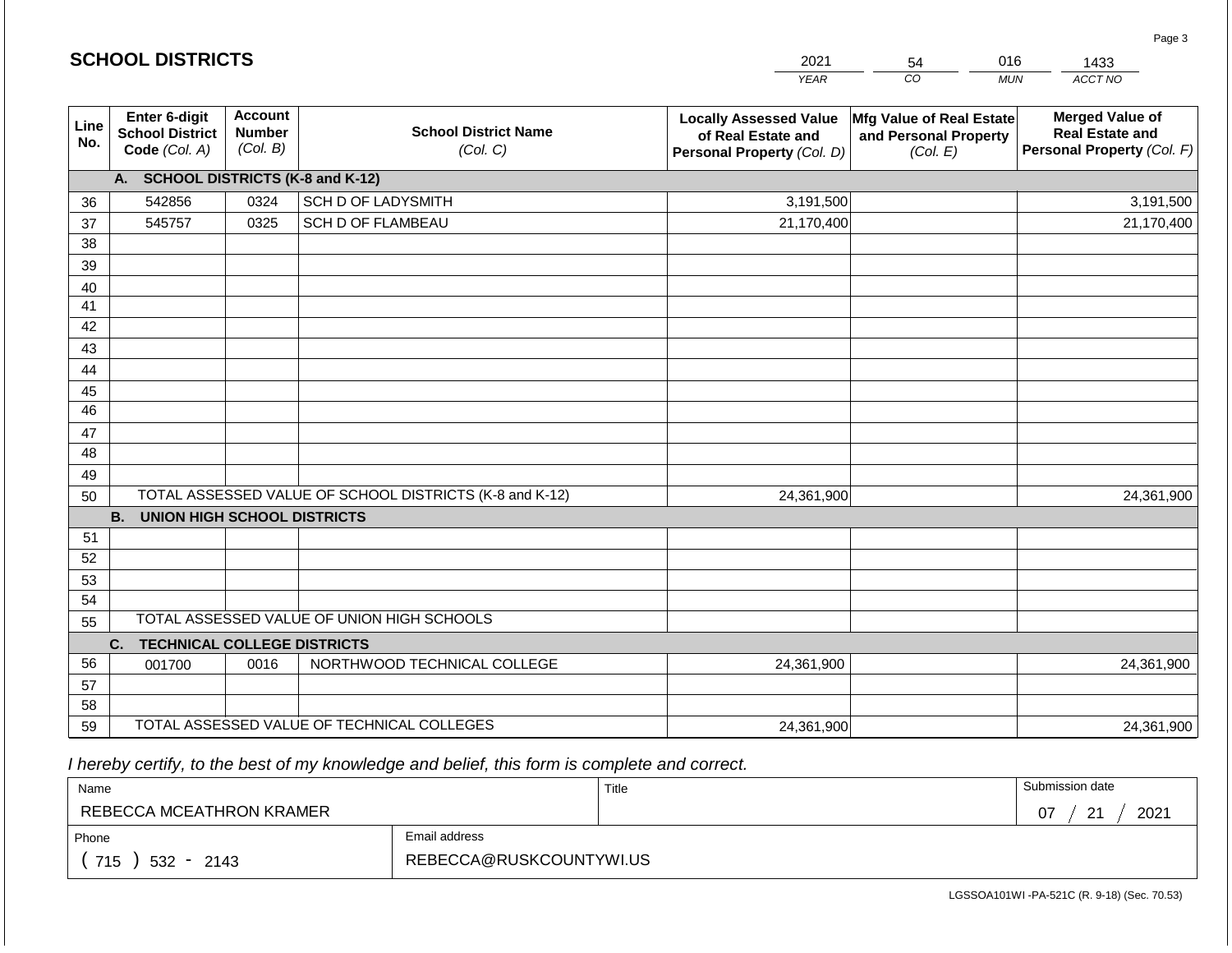- Each municipality's SOA is completed after the Board of Review and includes any changes made to the locally assessed values, under state law (sec. 70.53, Wis. Stats.)
- The Wisconsin Department of Revenue (DOR) merges the locally assessed values with the state assessed manufacturing values
- DOR provides the information regarding district names and codes. If a district is not listed, contact DOR.

Note: If you submit an amended SOA to DOR after your municipality's SOA is equated and posted to our website, we will process the SOA. However, DOR will not recalculate the *aggregate ratio or update the final SOA posted on our website. You should use the corrected values to calculate your tax rates.*

#### **Page 1: Real Estate and Personal Property**

- Lines 1-9 assessed real estate values, parcel counts and acres by classification
- Lines 10-15 assessed personal property values and number of accounts by class
- Line 16 aggregate assessed value of all property subject to general property; use to calculate tax rates. Note: This line equals the total assessed value of K-8 and K-12 school districts (Line 50) and total assessed value of technical colleges (Line 59).
- Remarks assessment ratio used to calculate estimated fair market value on property tax bills

#### **Page 2: Forest Crop, Other Exempt Land and Special Districts**

- Lines 18-21 private forest crop and managed forest lands assessed values
- Line  $22 -$  tax exempt land acres
- Line 23 prior years assessed value of omitted property under sec. 70.44 and correction of errors under sec. 70.43 shown by locally assessed or manufacturing real estate and personal property. Note: If there is an amount on this line, report the corresponding tax in the Statement of Taxes, Sections J or K.
- Lines 24-35 special district assessed values. These values are used to calculate tax rates for the special districts.

#### **Page 3: School Districts**

- Lines 36-50 school districts (K-8 and K-12) assessed values. These values are used to calculate tax rates for school districts.
- Lines 51-55 union high school district assessed values. These values are used to calculate tax rates for union high school districts.
- Lines 56-59 technical college assessed values. These values are used to calculate tax rates for technical colleges.

If you have questions: Email: lgs@wisconsin.gov

 Phone: (608) 266-2569 or (608) 264-6892 Fax: (608) 264-6887

STEFFANI UNTERSCHUETZ<br>TOWN OF GROW<br>W6126 HRABAN RD STEFFANI UNTERSCHUETZ W6126 HRABAN RD TOWN OF GROW TONY, WI 54563 TONY, WI 54563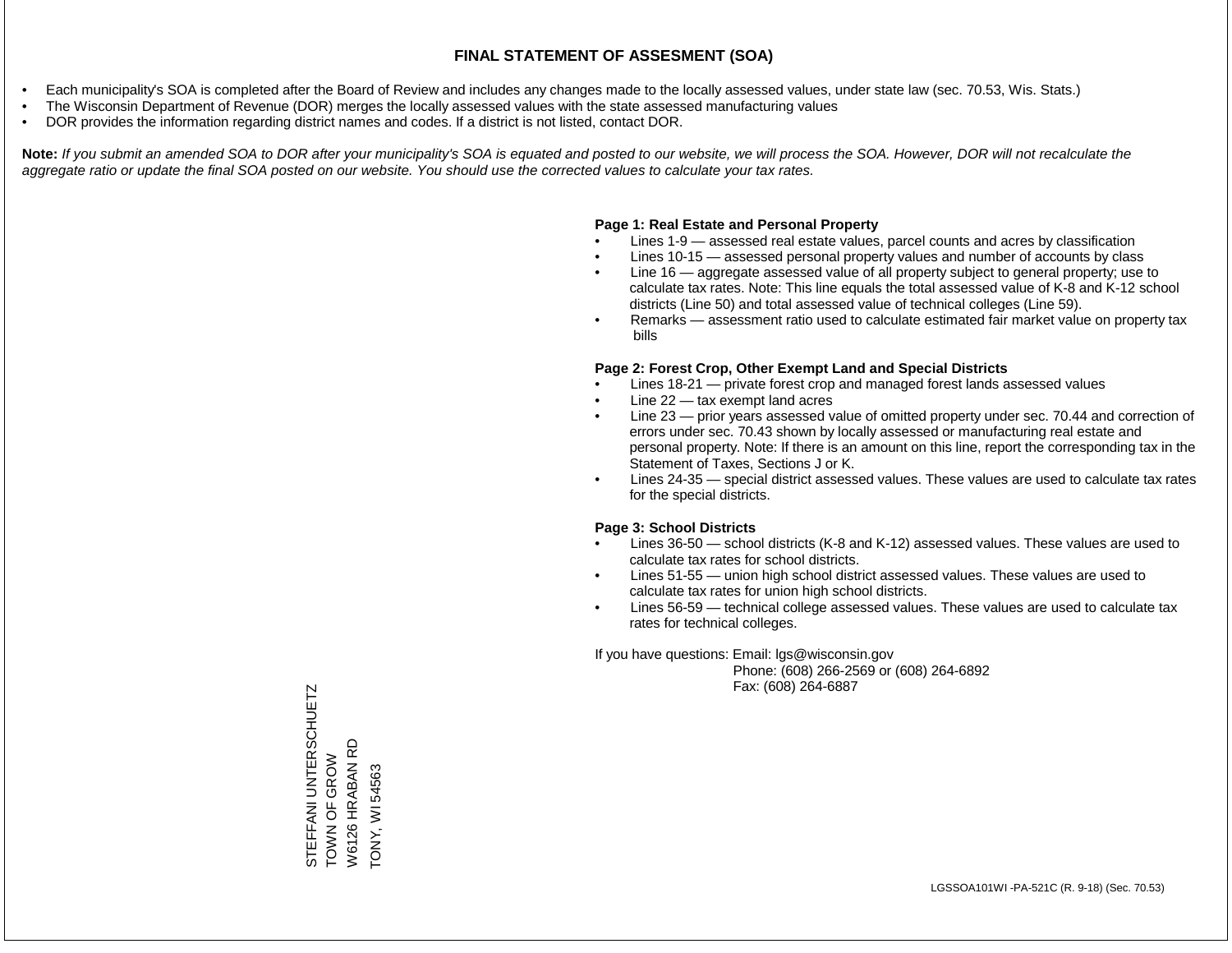|                |            | <b>FINAL - EQUATED</b><br><b>STATEMENT OF ASSESSMENT FOR 2021</b>                                                                                                                            |                          |              | 54          | 018                                                  | 1434                    | This is an Amended Return | Page 1                        |
|----------------|------------|----------------------------------------------------------------------------------------------------------------------------------------------------------------------------------------------|--------------------------|--------------|-------------|------------------------------------------------------|-------------------------|---------------------------|-------------------------------|
|                |            |                                                                                                                                                                                              |                          |              | CO          | <b>MUN</b>                                           | ACCT NO                 |                           |                               |
|                | <b>FOR</b> | <b>TOWN OF</b><br>OF.                                                                                                                                                                        | <b>HAWKINS</b>           |              |             | <b>RUSK COUNTY</b>                                   |                         |                           |                               |
|                |            | Town - Village - City                                                                                                                                                                        | <b>Municipality Name</b> |              |             | <b>County Name</b>                                   |                         |                           |                               |
|                |            | <b>REAL ESTATE</b>                                                                                                                                                                           |                          | PARCEL COUNT |             | NO. OF ACRES                                         | <b>VALUE OF</b>         | VALUE OF                  | TOTAL VALUE OF LAND           |
| Line<br>No.    |            | (See Lines 18 - 22 for<br>other Real Estate)                                                                                                                                                 |                          |              |             | <b>WHOLE</b><br>TOTAL LAND IMPROVEMENTS NUMBERS ONLY | LAND                    | <b>IMPROVEMENTS</b>       | AND IMPROVEMENTS              |
|                |            |                                                                                                                                                                                              | (Col. A)                 | (Col. B)     |             | (Col, C)                                             | (Col, D)                | (Col. E)                  | (Col. F)                      |
| -1             |            | <b>RESIDENTIAL - Class 1</b>                                                                                                                                                                 | 153                      |              | 134         | 235                                                  | 784,800                 | 5,606,200                 | 6,391,000                     |
| 2              |            | <b>COMMERCIAL - Class 2</b>                                                                                                                                                                  | 3                        |              | $\mathbf 0$ | 39                                                   | 52,800                  | $\mathbf 0$               | 52,800                        |
| 3              |            | <b>MANUFACTURING - Class 3</b>                                                                                                                                                               | $\mathbf 0$              |              | $\mathbf 0$ | 0                                                    | 0                       | 0                         | $\Omega$                      |
| 4              |            | <b>AGRICULTURAL - Class 4</b>                                                                                                                                                                | 182                      |              |             | 2,963                                                | 476,600                 |                           | 476,600                       |
| 5              |            | UNDEVELOPED - Class 5                                                                                                                                                                        | 182                      |              |             | 1,348                                                | 596,500                 |                           | 596,500                       |
| 6              |            | <b>AGRICULTURAL FOREST - Class 5m</b>                                                                                                                                                        | 128                      |              |             | 2,604                                                | 1,542,800               |                           | 1,542,800                     |
| $\overline{7}$ |            | FOREST LANDS - Class 6                                                                                                                                                                       | 247                      |              |             | 5,408                                                | 6,221,200               |                           | 6,221,200                     |
| 8              |            | OTHER - Class 7                                                                                                                                                                              | 36                       |              | 36          | 66                                                   | 116,100                 | 1,678,900                 | 1,795,000                     |
| 9              |            | <b>TOTAL - ALL COLUMNS</b>                                                                                                                                                                   | 931                      |              | 170         | 12,663                                               | 9.790.800               | 7,285,100                 | 17,075,900                    |
| 10             |            | NUMBER OF PERSONAL PROPERTY ACCOUNTS IN ROLL                                                                                                                                                 |                          |              |             | 13                                                   | <b>LOCALLY ASSESSED</b> | <b>MANUFACTURING</b>      | <b>MERGED</b>                 |
| 11             |            | BOATS AND OTHER WATERCRAFT NOT EXEMPT - Code 1                                                                                                                                               |                          |              |             |                                                      | 0                       | $\pmb{0}$                 | $\Omega$                      |
| 12             |            | MACHINERY, TOOLS AND PATTERNS - Code 2                                                                                                                                                       |                          |              |             |                                                      |                         | 0                         | $\Omega$                      |
| 13             |            | FURNITURE, FIXTURES AND EQUIPMENT - Code 3                                                                                                                                                   |                          |              |             |                                                      | 900                     | $\mathbf 0$               | 900                           |
| 14             |            | ALL OTHER PERSONAL PROPERTY NOT EXEMPT - Codes 4A, 4B, 4C                                                                                                                                    |                          |              |             |                                                      | 186,400                 | $\mathbf 0$               | 186,400                       |
| 15             |            | TOTAL OF PERSONAL PROPERTY NOT EXEMPT (Total of Lines 11-14)                                                                                                                                 |                          |              | 187,300     |                                                      |                         | $\mathbf 0$               | 187,300                       |
| 16             |            | AGGREGATE ASSESSED VALUE OF ALL PROPERTY SUBJECT TO THE GENERAL PROPERTY TAX (Total of Lines 9F and 15F)<br>MUST EQUAL TOTAL VALUE OF THE SCHOOL DISTRICTS (K-12 PLUS K-8) - Line 50, Col. F |                          |              |             |                                                      |                         |                           | 17,263,200                    |
| 17             |            | <b>BOARD OF REVIEW</b><br>DATE OF FINAL ADJOURNMENT                                                                                                                                          | 06/03/2021               |              |             | Name of Assessor<br><b>ERIC KLEVEN</b>               |                         |                           | Telephone #<br>(715) 529-1032 |

The Assessment Ratio to be used in calculating the estimated Fair Market Value on tax bills for this tax district is 1.030965022

This ratio should be used to convert assessed values to "Calculate Equalized Values" in Step 1 of the Lottery and Gaming Credit Calculations.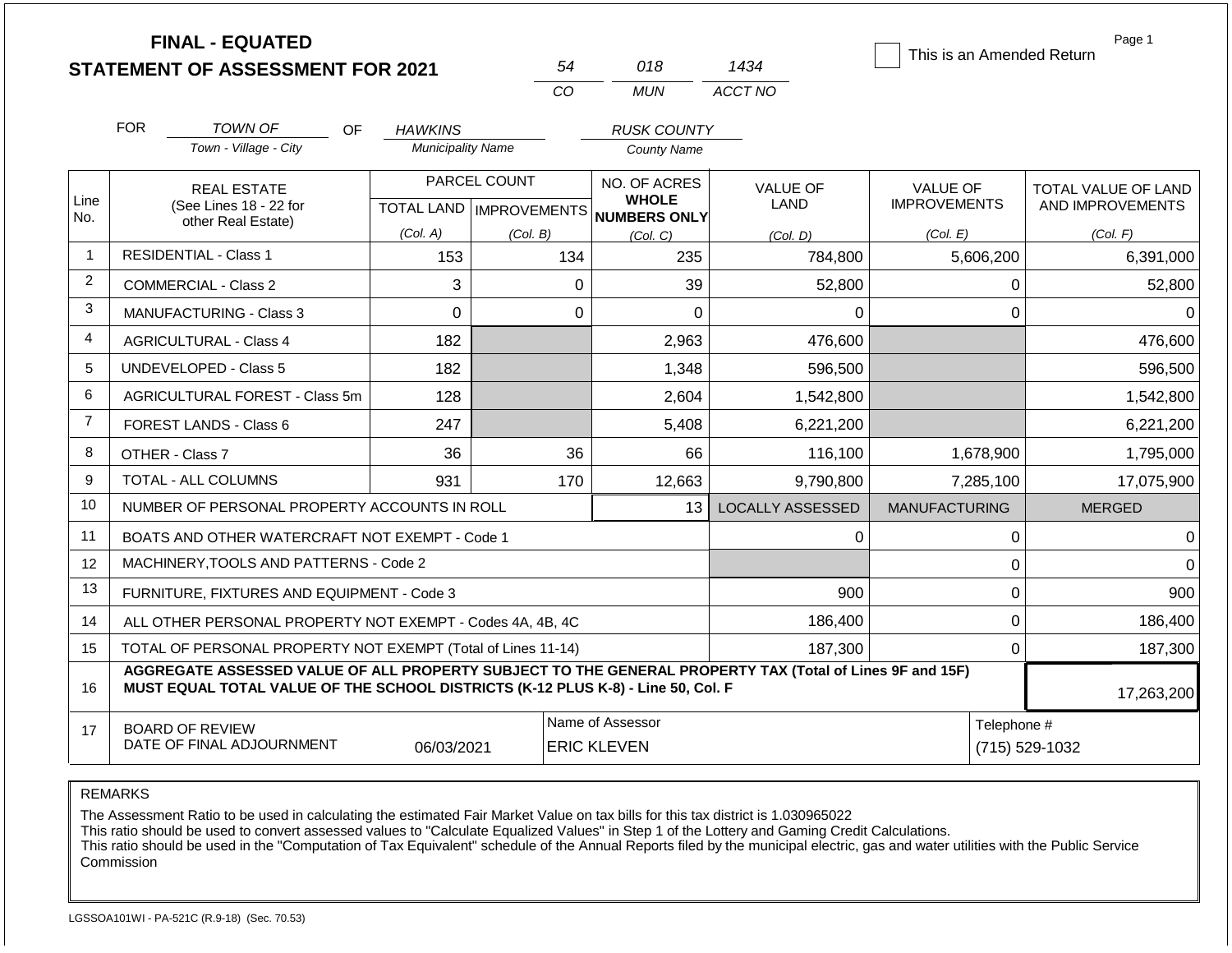2021 54 018 1434

FOREST LANDS (Line 7) and FOREST CROPS (in this section) - are **NOT** the same *YEAR CO MUN ACCT NO*

|    |                                                                                |                                                            | Private Forest Crop - Reg Class @ \$2.52 per acre |                                                                  |                 |                                                                  |                                                                              |                                                                    |               |                    |
|----|--------------------------------------------------------------------------------|------------------------------------------------------------|---------------------------------------------------|------------------------------------------------------------------|-----------------|------------------------------------------------------------------|------------------------------------------------------------------------------|--------------------------------------------------------------------|---------------|--------------------|
| 18 | (a) PARCELS                                                                    | (b) ACRES                                                  |                                                   | (c) ASSESSED VALUE                                               |                 | (d) PARCELS                                                      |                                                                              | (e) ACRES                                                          |               | (f) ASSESSED VALUE |
|    |                                                                                |                                                            |                                                   |                                                                  |                 |                                                                  |                                                                              | 40                                                                 |               | 46,000             |
|    |                                                                                |                                                            |                                                   | Private Forest Crop - Special Class @ 20¢ per acre               |                 |                                                                  | Entered Before 2005 Managed Forest - Ferrous Mining CLOSED @ \$7.87 per acre |                                                                    |               |                    |
| 19 | (a) PARCELS                                                                    | (b) ACRES                                                  |                                                   | (c) ASSESSED VALUE                                               |                 | (d) PARCELS                                                      |                                                                              | (e) ACRES                                                          |               | (f) ASSESSED VALUE |
|    |                                                                                |                                                            |                                                   |                                                                  |                 |                                                                  |                                                                              |                                                                    |               |                    |
|    |                                                                                |                                                            |                                                   | Entered Before 2005 Managed Forest - OPEN @ 74 ¢ per acre        |                 |                                                                  |                                                                              | Entered Before 2005 Managed Forest - CLOSED @                      |               | \$1.75 per acre    |
| 20 | (a) PARCELS                                                                    | (b) ACRES                                                  |                                                   | (c) ASSESSED VALUE                                               |                 | (d) PARCELS                                                      |                                                                              | (e) ACRES                                                          |               | (f) ASSESSED VALUE |
|    | 289                                                                            | 11,505.26                                                  |                                                   | 13,232,500                                                       |                 | 50                                                               |                                                                              | 1,780.25                                                           |               | 2,024,200          |
|    |                                                                                | Entered After 2004 Managed Forest - OPEN @ \$2.04 per acre |                                                   |                                                                  |                 | Entered After 2004 Managed Forest - CLOSED @<br>\$10.20 per acre |                                                                              |                                                                    |               |                    |
| 21 | (a) PARCELS                                                                    | (b) ACRES                                                  |                                                   | (c) ASSESSED VALUE                                               |                 | (d) PARCELS<br>(e) ACRES                                         |                                                                              | (f) ASSESSED VALUE                                                 |               |                    |
|    |                                                                                |                                                            |                                                   |                                                                  |                 |                                                                  |                                                                              |                                                                    |               |                    |
|    | 20                                                                             | 748.46                                                     |                                                   | 867,500                                                          | 60              |                                                                  |                                                                              | 2,127.98                                                           |               | 2,402,900          |
| 22 | (a) County Forest Cropland Acres                                               |                                                            |                                                   | (b) Federal Acres                                                | (c) State Acres |                                                                  |                                                                              | (d) County (NOT FOREST CROP) Acres                                 |               | (e) Other Acres    |
|    |                                                                                |                                                            |                                                   |                                                                  |                 | 48.75                                                            |                                                                              | 119                                                                |               | 92.23              |
|    |                                                                                |                                                            |                                                   | Assessed Value of Omitted Property From Prior Years (Sec. 70.44) |                 |                                                                  |                                                                              | Assessed Value of Sec. 70.43 Corrections of Errors by Assessors    |               |                    |
|    |                                                                                | (a) REAL ESTATE                                            |                                                   | (b) PERSONAL                                                     |                 |                                                                  |                                                                              | (c1) REAL ESTATE                                                   |               | (c2) PERSONAL      |
| 23 |                                                                                |                                                            |                                                   |                                                                  |                 |                                                                  |                                                                              |                                                                    |               |                    |
|    | Manufacturing Equated Value of Omitted Property From Prior Years (Sec. 70.995) |                                                            |                                                   |                                                                  |                 |                                                                  |                                                                              | Mfg. Equated Value of Sec.70.43 Corrections of Errors by Assessors |               |                    |
|    | (d) REAL ESTATE                                                                |                                                            |                                                   | (e) PERSONAL                                                     |                 | (f1) REAL ESTATE                                                 |                                                                              |                                                                    | (f2) PERSONAL |                    |
|    |                                                                                |                                                            |                                                   |                                                                  |                 |                                                                  |                                                                              |                                                                    |               |                    |
|    |                                                                                |                                                            |                                                   |                                                                  |                 |                                                                  |                                                                              |                                                                    |               |                    |

## **SPECIAL DISTRICTS**

| Line<br>No. | Enter 6-digit<br>Special District | <b>Account</b><br><b>Number</b> | <b>Special District Name</b> | <b>Locally Assessed Value</b><br>of Real Estate and | Mfg Value of Real Estate<br>and Personal Property | <b>Merged Value of</b><br><b>Real Estate and</b> |
|-------------|-----------------------------------|---------------------------------|------------------------------|-----------------------------------------------------|---------------------------------------------------|--------------------------------------------------|
|             | Code (Col. A)                     | (Col. B)                        | (Col. C)                     | Personal Property (Col. D)                          | (Col. E)                                          | Personal Property (Col. F)                       |
| 24          |                                   |                                 |                              |                                                     |                                                   |                                                  |
| 25          |                                   |                                 |                              |                                                     |                                                   |                                                  |
| 26          |                                   |                                 |                              |                                                     |                                                   |                                                  |
| 27          |                                   |                                 |                              |                                                     |                                                   |                                                  |
| 28          |                                   |                                 |                              |                                                     |                                                   |                                                  |
| 29          |                                   |                                 |                              |                                                     |                                                   |                                                  |
| 30          |                                   |                                 |                              |                                                     |                                                   |                                                  |
| 31          |                                   |                                 |                              |                                                     |                                                   |                                                  |
| 32          |                                   |                                 |                              |                                                     |                                                   |                                                  |
| 33          |                                   |                                 |                              |                                                     |                                                   |                                                  |
| 34          |                                   |                                 |                              |                                                     |                                                   |                                                  |
| 35          |                                   |                                 |                              |                                                     |                                                   |                                                  |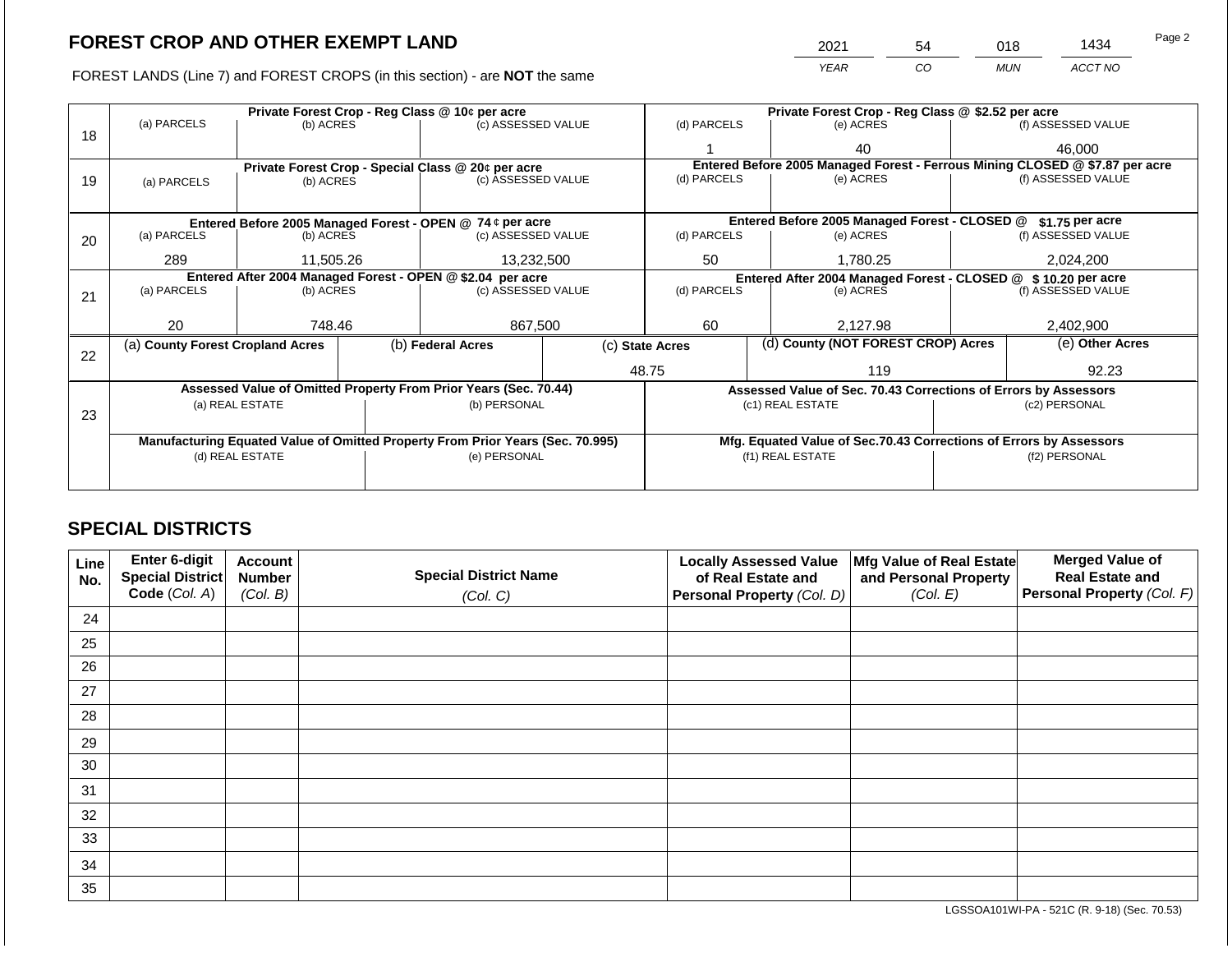|             | <b>SCHOOL DISTRICTS</b>                                  |                                             |                                                         | 2021                                                                              | 54                                                            | 018<br>1434                                                                    |
|-------------|----------------------------------------------------------|---------------------------------------------|---------------------------------------------------------|-----------------------------------------------------------------------------------|---------------------------------------------------------------|--------------------------------------------------------------------------------|
|             |                                                          |                                             |                                                         | <b>YEAR</b>                                                                       | CO                                                            | ACCT NO<br><b>MUN</b>                                                          |
| Line<br>No. | Enter 6-digit<br><b>School District</b><br>Code (Col. A) | <b>Account</b><br><b>Number</b><br>(Col. B) | <b>School District Name</b><br>(Col. C)                 | <b>Locally Assessed Value</b><br>of Real Estate and<br>Personal Property (Col. D) | Mfg Value of Real Estate<br>and Personal Property<br>(Col. E) | <b>Merged Value of</b><br><b>Real Estate and</b><br>Personal Property (Col. F) |
|             | A. SCHOOL DISTRICTS (K-8 and K-12)                       |                                             |                                                         |                                                                                   |                                                               |                                                                                |
| 36          | 545757                                                   | 0325                                        | <b>SCH D OF FLAMBEAU</b>                                | 15,565,000                                                                        |                                                               | 15,565,000                                                                     |
| 37          | 602135                                                   | 0355                                        | SCH D OF GILMAN                                         | 1,698,200                                                                         |                                                               | 1,698,200                                                                      |
| 38          |                                                          |                                             |                                                         |                                                                                   |                                                               |                                                                                |
| 39          |                                                          |                                             |                                                         |                                                                                   |                                                               |                                                                                |
| 40          |                                                          |                                             |                                                         |                                                                                   |                                                               |                                                                                |
| 41          |                                                          |                                             |                                                         |                                                                                   |                                                               |                                                                                |
| 42          |                                                          |                                             |                                                         |                                                                                   |                                                               |                                                                                |
| 43          |                                                          |                                             |                                                         |                                                                                   |                                                               |                                                                                |
| 44<br>45    |                                                          |                                             |                                                         |                                                                                   |                                                               |                                                                                |
| 46          |                                                          |                                             |                                                         |                                                                                   |                                                               |                                                                                |
| 47          |                                                          |                                             |                                                         |                                                                                   |                                                               |                                                                                |
| 48          |                                                          |                                             |                                                         |                                                                                   |                                                               |                                                                                |
| 49          |                                                          |                                             |                                                         |                                                                                   |                                                               |                                                                                |
| 50          |                                                          |                                             | TOTAL ASSESSED VALUE OF SCHOOL DISTRICTS (K-8 and K-12) | 17,263,200                                                                        |                                                               | 17,263,200                                                                     |
|             | <b>B. UNION HIGH SCHOOL DISTRICTS</b>                    |                                             |                                                         |                                                                                   |                                                               |                                                                                |
| 51          |                                                          |                                             |                                                         |                                                                                   |                                                               |                                                                                |
| 52          |                                                          |                                             |                                                         |                                                                                   |                                                               |                                                                                |
| 53          |                                                          |                                             |                                                         |                                                                                   |                                                               |                                                                                |
| 54          |                                                          |                                             |                                                         |                                                                                   |                                                               |                                                                                |
| 55          |                                                          |                                             | TOTAL ASSESSED VALUE OF UNION HIGH SCHOOLS              |                                                                                   |                                                               |                                                                                |
|             | C.<br><b>TECHNICAL COLLEGE DISTRICTS</b>                 |                                             |                                                         |                                                                                   |                                                               |                                                                                |
| 56          | 001700                                                   | 0016                                        | NORTHWOOD TECHNICAL COLLEGE                             | 17,263,200                                                                        |                                                               | 17,263,200                                                                     |
| 57          |                                                          |                                             |                                                         |                                                                                   |                                                               |                                                                                |
| 58<br>59    |                                                          |                                             | TOTAL ASSESSED VALUE OF TECHNICAL COLLEGES              |                                                                                   |                                                               |                                                                                |
|             |                                                          |                                             |                                                         | 17,263,200                                                                        |                                                               | 17,263,200                                                                     |

**SCHOOL DISTRICTS**

| Name                     |                         | Title | Submission date |
|--------------------------|-------------------------|-------|-----------------|
| REBECCA MCEATHRON KRAMER |                         |       | 2021<br>06      |
| Phone                    | Email address           |       |                 |
| 715<br>$532 -$<br>2143   | REBECCA@RUSKCOUNTYWI.US |       |                 |

LGSSOA101WI -PA-521C (R. 9-18) (Sec. 70.53)

Page 3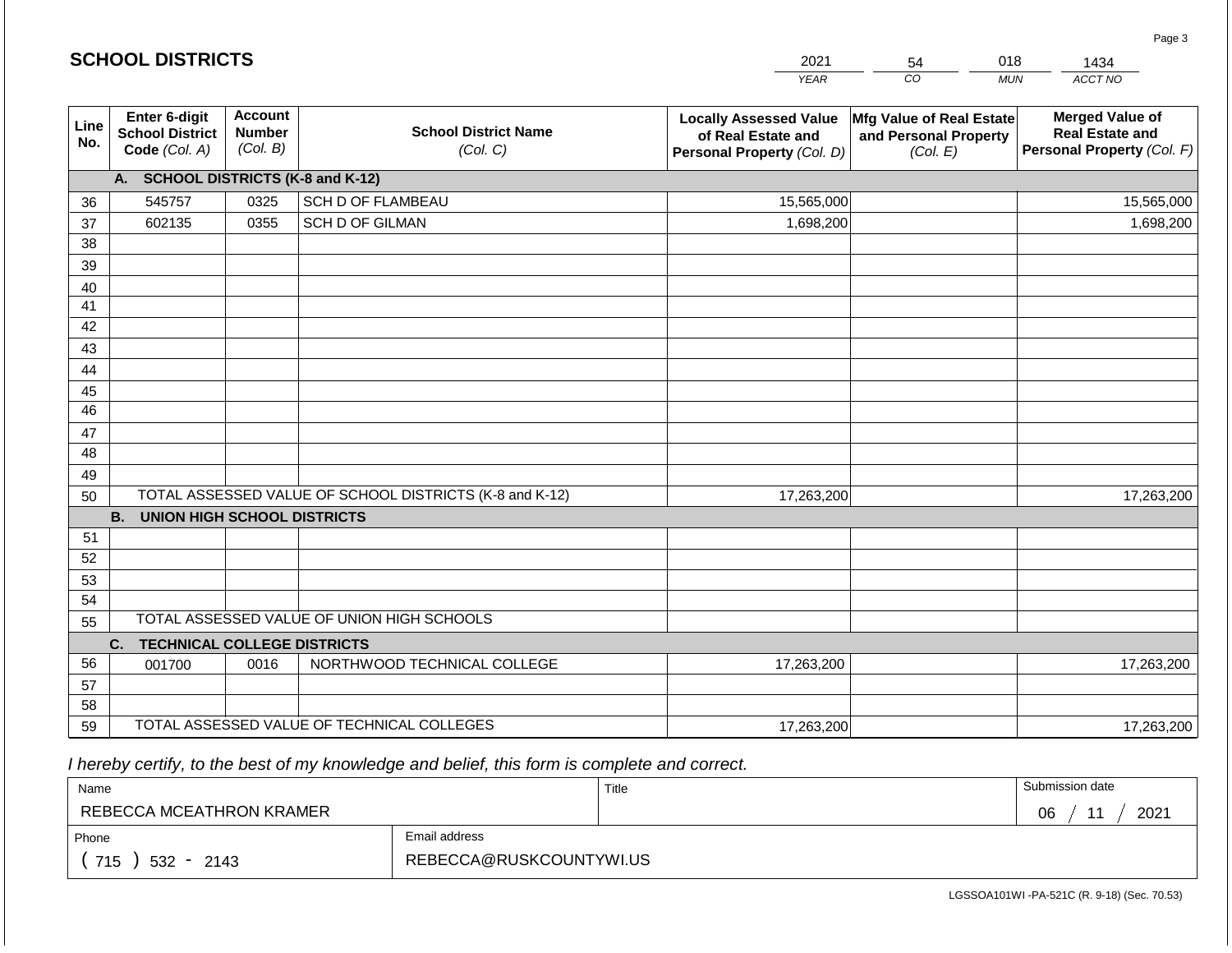- Each municipality's SOA is completed after the Board of Review and includes any changes made to the locally assessed values, under state law (sec. 70.53, Wis. Stats.)
- The Wisconsin Department of Revenue (DOR) merges the locally assessed values with the state assessed manufacturing values
- DOR provides the information regarding district names and codes. If a district is not listed, contact DOR.

Note: If you submit an amended SOA to DOR after your municipality's SOA is equated and posted to our website, we will process the SOA. However, DOR will not recalculate the *aggregate ratio or update the final SOA posted on our website. You should use the corrected values to calculate your tax rates.*

### **Page 1: Real Estate and Personal Property**

- Lines 1-9 assessed real estate values, parcel counts and acres by classification
- Lines 10-15 assessed personal property values and number of accounts by class
- Line 16 aggregate assessed value of all property subject to general property; use to calculate tax rates. Note: This line equals the total assessed value of K-8 and K-12 school districts (Line 50) and total assessed value of technical colleges (Line 59).
- Remarks assessment ratio used to calculate estimated fair market value on property tax bills

### **Page 2: Forest Crop, Other Exempt Land and Special Districts**

- Lines 18-21 private forest crop and managed forest lands assessed values
- Line  $22 -$  tax exempt land acres
- Line 23 prior years assessed value of omitted property under sec. 70.44 and correction of errors under sec. 70.43 shown by locally assessed or manufacturing real estate and personal property. Note: If there is an amount on this line, report the corresponding tax in the Statement of Taxes, Sections J or K.
- Lines 24-35 special district assessed values. These values are used to calculate tax rates for the special districts.

### **Page 3: School Districts**

- Lines 36-50 school districts (K-8 and K-12) assessed values. These values are used to calculate tax rates for school districts.
- Lines 51-55 union high school district assessed values. These values are used to calculate tax rates for union high school districts.
- Lines 56-59 technical college assessed values. These values are used to calculate tax rates for technical colleges.

If you have questions: Email: lgs@wisconsin.gov

 Phone: (608) 266-2569 or (608) 264-6892 Fax: (608) 264-6887

SHIRLEY SEVERSON<br>TOWN OF HAWKINS<br>N5529 MORGAN CREEK RD N5529 MORGAN CREEK RD HAWKINS, WI 54530 - 9762 HAWKINS, WI 54530 - 9762SHIRLEY SEVERSON TOWN OF HAWKINS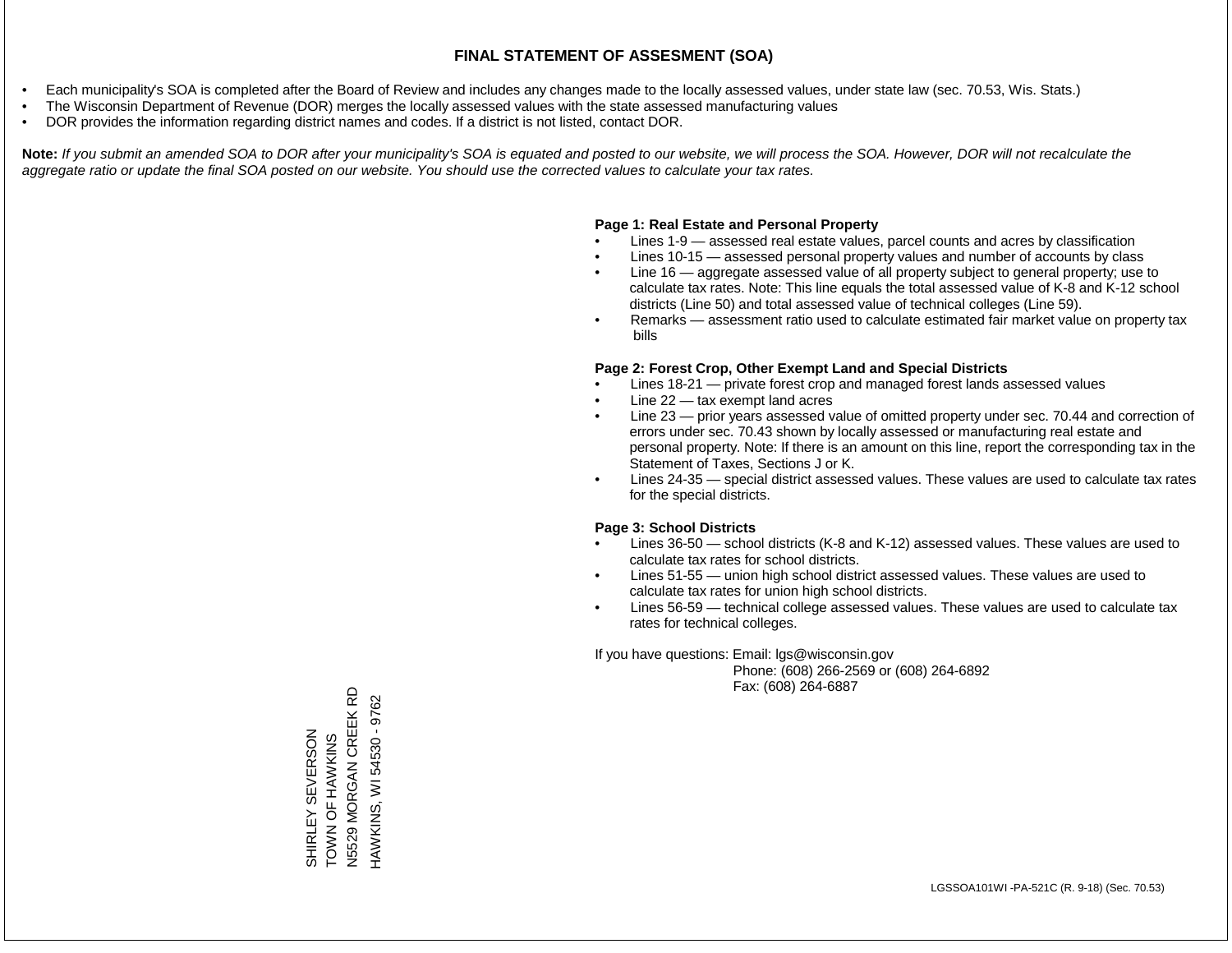|                |                                                                                                                                                                                              | <b>FINAL - EQUATED</b><br><b>STATEMENT OF ASSESSMENT FOR 2021</b> |                                |              | 54                                                   | 020                | 1435                    | This is an Amended Return | Page 1              |
|----------------|----------------------------------------------------------------------------------------------------------------------------------------------------------------------------------------------|-------------------------------------------------------------------|--------------------------------|--------------|------------------------------------------------------|--------------------|-------------------------|---------------------------|---------------------|
|                |                                                                                                                                                                                              |                                                                   |                                | CO           |                                                      | <b>MUN</b>         | ACCT NO                 |                           |                     |
|                | <b>FOR</b>                                                                                                                                                                                   | <b>TOWN OF</b><br>OF.                                             | HUBBARD                        |              |                                                      | <b>RUSK COUNTY</b> |                         |                           |                     |
|                |                                                                                                                                                                                              | Town - Village - City                                             | <b>Municipality Name</b>       |              |                                                      | <b>County Name</b> |                         |                           |                     |
|                |                                                                                                                                                                                              | <b>REAL ESTATE</b>                                                |                                | PARCEL COUNT | NO. OF ACRES                                         |                    | <b>VALUE OF</b>         | <b>VALUE OF</b>           | TOTAL VALUE OF LAND |
| Line<br>No.    | (See Lines 18 - 22 for                                                                                                                                                                       |                                                                   |                                |              | <b>WHOLE</b><br>TOTAL LAND IMPROVEMENTS NUMBERS ONLY |                    | LAND                    | <b>IMPROVEMENTS</b>       | AND IMPROVEMENTS    |
|                | other Real Estate)                                                                                                                                                                           |                                                                   | (Col. A)                       | (Col. B)     |                                                      | (Col, C)           | (Col, D)                | (Col. E)                  | (Col. F)            |
| 1              |                                                                                                                                                                                              | <b>RESIDENTIAL - Class 1</b>                                      | 160<br>200<br>554<br>2,311,600 |              | 7,107,900                                            | 9,419,500          |                         |                           |                     |
| $\overline{2}$ | <b>COMMERCIAL - Class 2</b>                                                                                                                                                                  |                                                                   | 1                              |              | 1                                                    | 10                 | 15,600                  | 80,900                    | 96,500              |
| 3              | $\mathbf 0$<br><b>MANUFACTURING - Class 3</b>                                                                                                                                                |                                                                   |                                | $\mathbf 0$  | 0                                                    | 0                  | $\mathbf 0$             | 0                         |                     |
| 4              | 143<br><b>AGRICULTURAL - Class 4</b>                                                                                                                                                         |                                                                   |                                |              | 2,454                                                | 262,300            |                         | 262,300                   |                     |
| 5              |                                                                                                                                                                                              | UNDEVELOPED - Class 5                                             | 377                            |              |                                                      | 4,818              | 1,227,600               |                           | 1,227,600           |
| 6              |                                                                                                                                                                                              | AGRICULTURAL FOREST - Class 5m                                    | 56                             |              |                                                      | 787                | 544,200                 |                           | 544,200             |
| $\overline{7}$ |                                                                                                                                                                                              | <b>FOREST LANDS - Class 6</b>                                     | 244                            |              |                                                      | 3,942              | 5,054,700               |                           | 5,054,700           |
| 8              |                                                                                                                                                                                              | OTHER - Class 7                                                   | 21                             |              | 21                                                   | 49                 | 158,300                 | 1,333,800                 | 1,492,100           |
| 9              |                                                                                                                                                                                              | <b>TOTAL - ALL COLUMNS</b>                                        | 1,042                          |              | 182                                                  | 12,614             | 9,574,300               | 8,522,600                 | 18,096,900          |
| 10             |                                                                                                                                                                                              | NUMBER OF PERSONAL PROPERTY ACCOUNTS IN ROLL                      |                                |              |                                                      | 10                 | <b>LOCALLY ASSESSED</b> | <b>MANUFACTURING</b>      | <b>MERGED</b>       |
| 11             |                                                                                                                                                                                              | BOATS AND OTHER WATERCRAFT NOT EXEMPT - Code 1                    |                                |              |                                                      |                    | 0                       | $\mathsf 0$               | 0                   |
| 12             |                                                                                                                                                                                              | MACHINERY, TOOLS AND PATTERNS - Code 2                            |                                |              |                                                      |                    |                         | 0                         | $\Omega$            |
| 13             |                                                                                                                                                                                              | FURNITURE, FIXTURES AND EQUIPMENT - Code 3                        |                                |              |                                                      |                    | 2,700                   | $\mathbf{0}$              | 2,700               |
| 14             |                                                                                                                                                                                              | ALL OTHER PERSONAL PROPERTY NOT EXEMPT - Codes 4A, 4B, 4C         |                                |              |                                                      |                    | 188,900                 | $\mathbf 0$               | 188,900             |
| 15             | TOTAL OF PERSONAL PROPERTY NOT EXEMPT (Total of Lines 11-14)                                                                                                                                 |                                                                   |                                |              |                                                      |                    | 191,600                 | $\mathbf 0$               | 191,600             |
| 16             | AGGREGATE ASSESSED VALUE OF ALL PROPERTY SUBJECT TO THE GENERAL PROPERTY TAX (Total of Lines 9F and 15F)<br>MUST EQUAL TOTAL VALUE OF THE SCHOOL DISTRICTS (K-12 PLUS K-8) - Line 50, Col. F |                                                                   |                                |              |                                                      |                    |                         |                           | 18,288,500          |
| 17             | Name of Assessor<br>Telephone #<br><b>BOARD OF REVIEW</b><br>DATE OF FINAL ADJOURNMENT<br>05/06/2021<br><b>BARRETT BRENNER</b>                                                               |                                                                   |                                |              |                                                      |                    |                         | (715) 926-3199            |                     |

The Assessment Ratio to be used in calculating the estimated Fair Market Value on tax bills for this tax district is .885881886

This ratio should be used to convert assessed values to "Calculate Equalized Values" in Step 1 of the Lottery and Gaming Credit Calculations.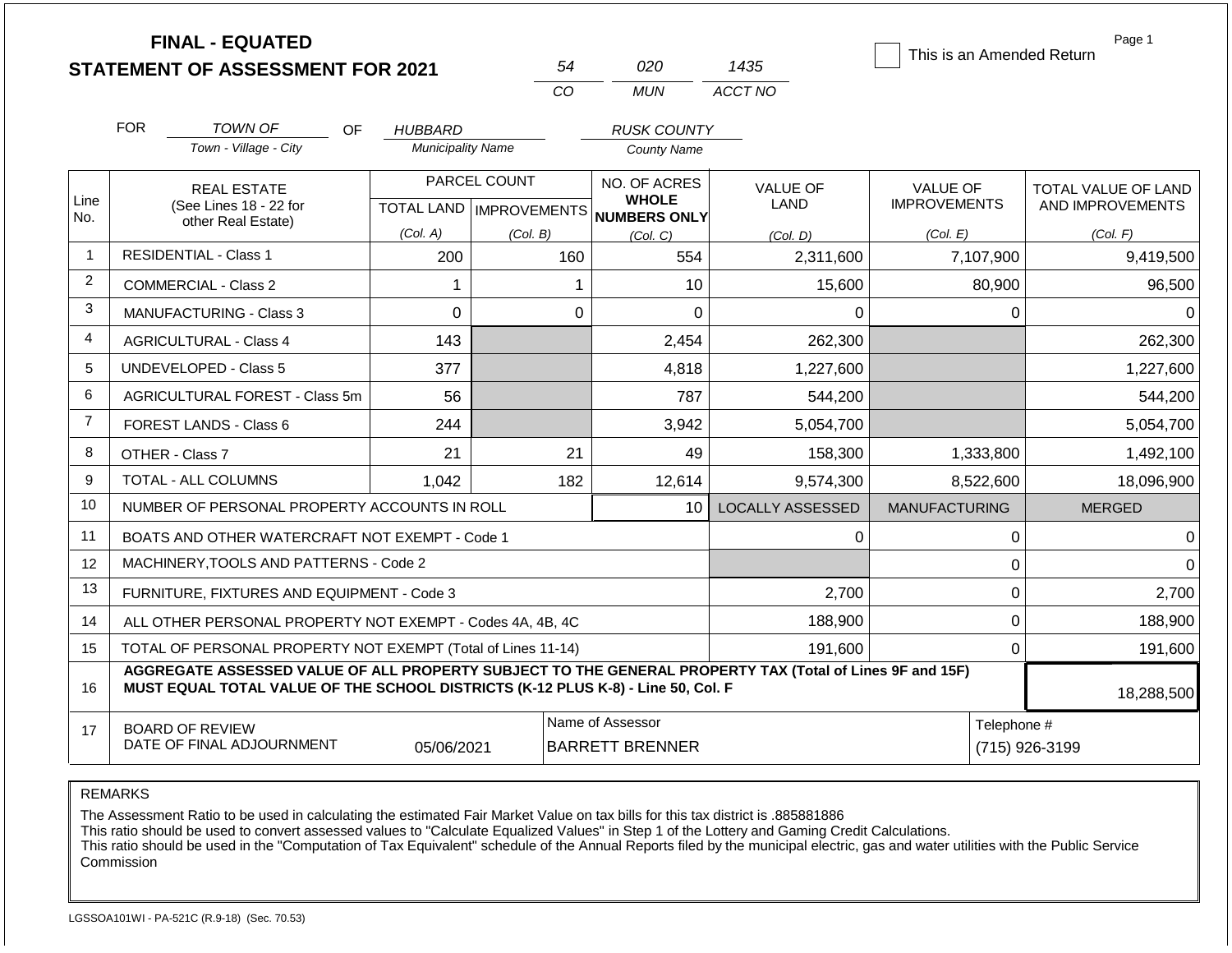FOREST LANDS (Line 7) and FOREST CROPS (in this section) - are **NOT** the same

| 2021 | 54 |     | 1435    | Page 2 |
|------|----|-----|---------|--------|
| YFAR | 30 | MUN | ACCT NO |        |

|    | Private Forest Crop - Reg Class @ 10¢ per acre             |                     |  |                                                                                |  | Private Forest Crop - Reg Class @ \$2.52 per acre                            |                                                                    |               |                    |  |
|----|------------------------------------------------------------|---------------------|--|--------------------------------------------------------------------------------|--|------------------------------------------------------------------------------|--------------------------------------------------------------------|---------------|--------------------|--|
|    | (a) PARCELS                                                | (b) ACRES           |  | (c) ASSESSED VALUE                                                             |  | (d) PARCELS                                                                  | (e) ACRES                                                          |               | (f) ASSESSED VALUE |  |
| 18 |                                                            |                     |  |                                                                                |  |                                                                              | 40                                                                 |               | 21,400             |  |
|    |                                                            |                     |  | Private Forest Crop - Special Class @ 20¢ per acre                             |  | Entered Before 2005 Managed Forest - Ferrous Mining CLOSED @ \$7.87 per acre |                                                                    |               |                    |  |
| 19 | (a) PARCELS                                                | (b) ACRES           |  | (c) ASSESSED VALUE                                                             |  | (d) PARCELS                                                                  | (e) ACRES                                                          |               | (f) ASSESSED VALUE |  |
|    |                                                            |                     |  |                                                                                |  |                                                                              |                                                                    |               |                    |  |
|    |                                                            |                     |  | Entered Before 2005 Managed Forest - OPEN @ 74 ¢ per acre                      |  |                                                                              | Entered Before 2005 Managed Forest - CLOSED @                      |               | \$1.75 per acre    |  |
| 20 | (a) PARCELS<br>(b) ACRES                                   |                     |  | (c) ASSESSED VALUE                                                             |  | (d) PARCELS                                                                  | (e) ACRES                                                          |               | (f) ASSESSED VALUE |  |
|    |                                                            |                     |  |                                                                                |  |                                                                              |                                                                    |               |                    |  |
|    |                                                            | 180,300<br>6<br>170 |  |                                                                                |  | 28<br>973.1                                                                  |                                                                    | 1,037,200     |                    |  |
|    | Entered After 2004 Managed Forest - OPEN @ \$2.04 per acre |                     |  |                                                                                |  | Entered After 2004 Managed Forest - CLOSED @ \$10.20 per acre                |                                                                    |               |                    |  |
| 21 | (a) PARCELS                                                | (b) ACRES           |  | (c) ASSESSED VALUE                                                             |  | (d) PARCELS                                                                  | (e) ACRES                                                          |               | (f) ASSESSED VALUE |  |
|    |                                                            |                     |  |                                                                                |  |                                                                              |                                                                    |               |                    |  |
|    | 76                                                         | 2,572.6             |  | 2,430,300                                                                      |  | 106                                                                          | 3.491.08                                                           |               | 3,451,000          |  |
| 22 | (a) County Forest Cropland Acres                           |                     |  | (b) Federal Acres                                                              |  | (d) County (NOT FOREST CROP) Acres<br>(c) State Acres                        |                                                                    |               | (e) Other Acres    |  |
|    |                                                            |                     |  |                                                                                |  |                                                                              |                                                                    |               |                    |  |
|    | 8,505.16                                                   |                     |  |                                                                                |  | 23.5                                                                         | 175.62                                                             |               | 30.91              |  |
|    |                                                            |                     |  | Assessed Value of Omitted Property From Prior Years (Sec. 70.44)               |  |                                                                              | Assessed Value of Sec. 70.43 Corrections of Errors by Assessors    |               |                    |  |
| 23 |                                                            | (a) REAL ESTATE     |  | (b) PERSONAL                                                                   |  |                                                                              | (c1) REAL ESTATE                                                   |               | (c2) PERSONAL      |  |
|    |                                                            |                     |  |                                                                                |  |                                                                              |                                                                    |               |                    |  |
|    |                                                            |                     |  | Manufacturing Equated Value of Omitted Property From Prior Years (Sec. 70.995) |  |                                                                              | Mfg. Equated Value of Sec.70.43 Corrections of Errors by Assessors |               |                    |  |
|    |                                                            | (d) REAL ESTATE     |  | (e) PERSONAL                                                                   |  |                                                                              | (f1) REAL ESTATE                                                   | (f2) PERSONAL |                    |  |
|    |                                                            |                     |  |                                                                                |  |                                                                              |                                                                    |               |                    |  |
|    |                                                            |                     |  |                                                                                |  |                                                                              |                                                                    |               |                    |  |

## **SPECIAL DISTRICTS**

| <b>Line</b><br>No. | Enter 6-digit<br>Special District | <b>Account</b><br><b>Number</b> | <b>Special District Name</b> | <b>Locally Assessed Value</b><br>of Real Estate and | Mfg Value of Real Estate<br>and Personal Property | <b>Merged Value of</b><br><b>Real Estate and</b> |
|--------------------|-----------------------------------|---------------------------------|------------------------------|-----------------------------------------------------|---------------------------------------------------|--------------------------------------------------|
|                    | Code (Col. A)                     | (Col. B)                        | (Col. C)                     | Personal Property (Col. D)                          | (Col. E)                                          | Personal Property (Col. F)                       |
| 24                 |                                   |                                 |                              |                                                     |                                                   |                                                  |
| 25                 |                                   |                                 |                              |                                                     |                                                   |                                                  |
| 26                 |                                   |                                 |                              |                                                     |                                                   |                                                  |
| 27                 |                                   |                                 |                              |                                                     |                                                   |                                                  |
| 28                 |                                   |                                 |                              |                                                     |                                                   |                                                  |
| 29                 |                                   |                                 |                              |                                                     |                                                   |                                                  |
| 30                 |                                   |                                 |                              |                                                     |                                                   |                                                  |
| 31                 |                                   |                                 |                              |                                                     |                                                   |                                                  |
| 32                 |                                   |                                 |                              |                                                     |                                                   |                                                  |
| 33                 |                                   |                                 |                              |                                                     |                                                   |                                                  |
| 34                 |                                   |                                 |                              |                                                     |                                                   |                                                  |
| 35                 |                                   |                                 |                              |                                                     |                                                   |                                                  |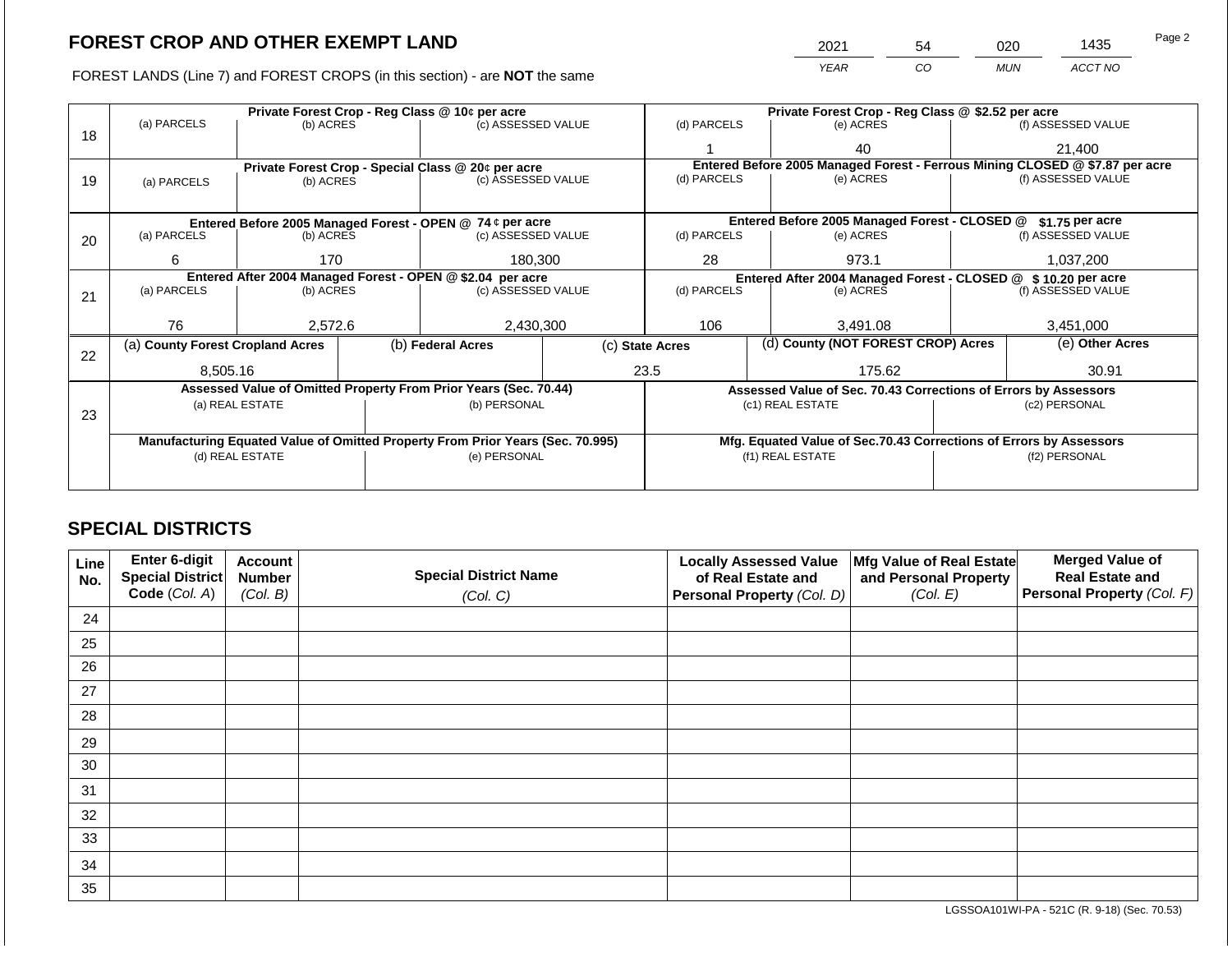| <b>SCHOOL DISTRICTS</b><br>2021<br>020<br>54 |                                                                 |                                             |                                                         |                                                                                   | 1435                                                          |                                                                                |
|----------------------------------------------|-----------------------------------------------------------------|---------------------------------------------|---------------------------------------------------------|-----------------------------------------------------------------------------------|---------------------------------------------------------------|--------------------------------------------------------------------------------|
|                                              |                                                                 |                                             |                                                         | <b>YEAR</b>                                                                       | CO<br><b>MUN</b>                                              | ACCT NO                                                                        |
| Line<br>No.                                  | <b>Enter 6-digit</b><br><b>School District</b><br>Code (Col. A) | <b>Account</b><br><b>Number</b><br>(Col. B) | <b>School District Name</b><br>(Col. C)                 | <b>Locally Assessed Value</b><br>of Real Estate and<br>Personal Property (Col. D) | Mfg Value of Real Estate<br>and Personal Property<br>(Col. E) | <b>Merged Value of</b><br><b>Real Estate and</b><br>Personal Property (Col. F) |
|                                              | A. SCHOOL DISTRICTS (K-8 and K-12)                              |                                             |                                                         |                                                                                   |                                                               |                                                                                |
| 36                                           | 540735                                                          | 0323                                        | SCH D OF BRUCE                                          | 4,867,700                                                                         |                                                               | 4,867,700                                                                      |
| 37                                           | 542856                                                          | 0324                                        | SCH D OF LADYSMITH                                      | 12,425,200                                                                        |                                                               | 12,425,200                                                                     |
| 38                                           | 576615                                                          | 0340                                        | SCH D OF WINTER                                         | 995,600                                                                           |                                                               | 995,600                                                                        |
| 39                                           |                                                                 |                                             |                                                         |                                                                                   |                                                               |                                                                                |
| 40                                           |                                                                 |                                             |                                                         |                                                                                   |                                                               |                                                                                |
| 41                                           |                                                                 |                                             |                                                         |                                                                                   |                                                               |                                                                                |
| 42                                           |                                                                 |                                             |                                                         |                                                                                   |                                                               |                                                                                |
| 43                                           |                                                                 |                                             |                                                         |                                                                                   |                                                               |                                                                                |
| 44                                           |                                                                 |                                             |                                                         |                                                                                   |                                                               |                                                                                |
| 45<br>46                                     |                                                                 |                                             |                                                         |                                                                                   |                                                               |                                                                                |
| 47                                           |                                                                 |                                             |                                                         |                                                                                   |                                                               |                                                                                |
| 48                                           |                                                                 |                                             |                                                         |                                                                                   |                                                               |                                                                                |
| 49                                           |                                                                 |                                             |                                                         |                                                                                   |                                                               |                                                                                |
| 50                                           |                                                                 |                                             | TOTAL ASSESSED VALUE OF SCHOOL DISTRICTS (K-8 and K-12) | 18,288,500                                                                        |                                                               | 18,288,500                                                                     |
|                                              | <b>B.</b><br><b>UNION HIGH SCHOOL DISTRICTS</b>                 |                                             |                                                         |                                                                                   |                                                               |                                                                                |
| 51                                           |                                                                 |                                             |                                                         |                                                                                   |                                                               |                                                                                |
| 52                                           |                                                                 |                                             |                                                         |                                                                                   |                                                               |                                                                                |
| 53                                           |                                                                 |                                             |                                                         |                                                                                   |                                                               |                                                                                |
| 54                                           |                                                                 |                                             |                                                         |                                                                                   |                                                               |                                                                                |
| 55                                           |                                                                 |                                             | TOTAL ASSESSED VALUE OF UNION HIGH SCHOOLS              |                                                                                   |                                                               |                                                                                |
|                                              | C.<br><b>TECHNICAL COLLEGE DISTRICTS</b>                        |                                             |                                                         |                                                                                   |                                                               |                                                                                |
| 56                                           | 001700                                                          | 0016                                        | NORTHWOOD TECHNICAL COLLEGE                             | 18,288,500                                                                        |                                                               | 18,288,500                                                                     |
| 57                                           |                                                                 |                                             |                                                         |                                                                                   |                                                               |                                                                                |
| 58                                           |                                                                 |                                             |                                                         |                                                                                   |                                                               |                                                                                |
| 59                                           |                                                                 |                                             | TOTAL ASSESSED VALUE OF TECHNICAL COLLEGES              | 18,288,500                                                                        |                                                               | 18,288,500                                                                     |

| Name                     |                         | Title | Submission date  |
|--------------------------|-------------------------|-------|------------------|
| REBECCA MCEATHRON KRAMER |                         |       | 2021<br>03<br>06 |
| Phone                    | Email address           |       |                  |
| 715<br>$532 - 2143$      | REBECCA@RUSKCOUNTYWI.US |       |                  |

Page 3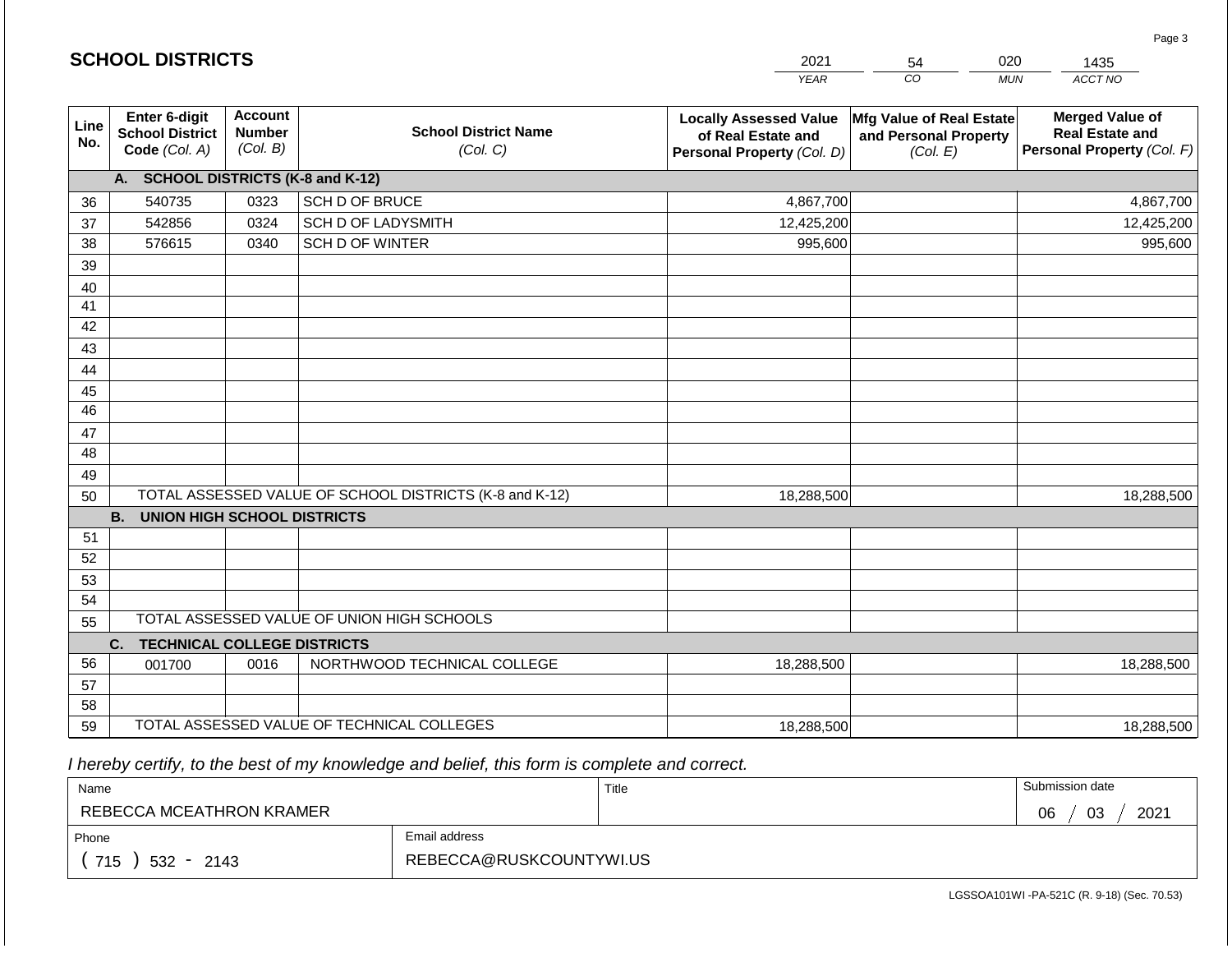- Each municipality's SOA is completed after the Board of Review and includes any changes made to the locally assessed values, under state law (sec. 70.53, Wis. Stats.)
- The Wisconsin Department of Revenue (DOR) merges the locally assessed values with the state assessed manufacturing values
- DOR provides the information regarding district names and codes. If a district is not listed, contact DOR.

Note: If you submit an amended SOA to DOR after your municipality's SOA is equated and posted to our website, we will process the SOA. However, DOR will not recalculate the *aggregate ratio or update the final SOA posted on our website. You should use the corrected values to calculate your tax rates.*

### **Page 1: Real Estate and Personal Property**

- Lines 1-9 assessed real estate values, parcel counts and acres by classification
- Lines 10-15 assessed personal property values and number of accounts by class
- Line 16 aggregate assessed value of all property subject to general property; use to calculate tax rates. Note: This line equals the total assessed value of K-8 and K-12 school districts (Line 50) and total assessed value of technical colleges (Line 59).
- Remarks assessment ratio used to calculate estimated fair market value on property tax bills

### **Page 2: Forest Crop, Other Exempt Land and Special Districts**

- Lines 18-21 private forest crop and managed forest lands assessed values
- Line  $22 -$  tax exempt land acres
- Line 23 prior years assessed value of omitted property under sec. 70.44 and correction of errors under sec. 70.43 shown by locally assessed or manufacturing real estate and personal property. Note: If there is an amount on this line, report the corresponding tax in the Statement of Taxes, Sections J or K.
- Lines 24-35 special district assessed values. These values are used to calculate tax rates for the special districts.

### **Page 3: School Districts**

- Lines 36-50 school districts (K-8 and K-12) assessed values. These values are used to calculate tax rates for school districts.
- Lines 51-55 union high school district assessed values. These values are used to calculate tax rates for union high school districts.
- Lines 56-59 technical college assessed values. These values are used to calculate tax rates for technical colleges.

If you have questions: Email: lgs@wisconsin.gov

 Phone: (608) 266-2569 or (608) 264-6892 Fax: (608) 264-6887

9719 LADYSMITH, WI 54848 - 9719-ADYSMITH, WI 54848 W9533 COUNTY RD J TOWN OF HUBBARD W9533 COUNTY RD J JOLENE ZEMAN<br>TOWN OF HUBBARD JOLENE ZEMAN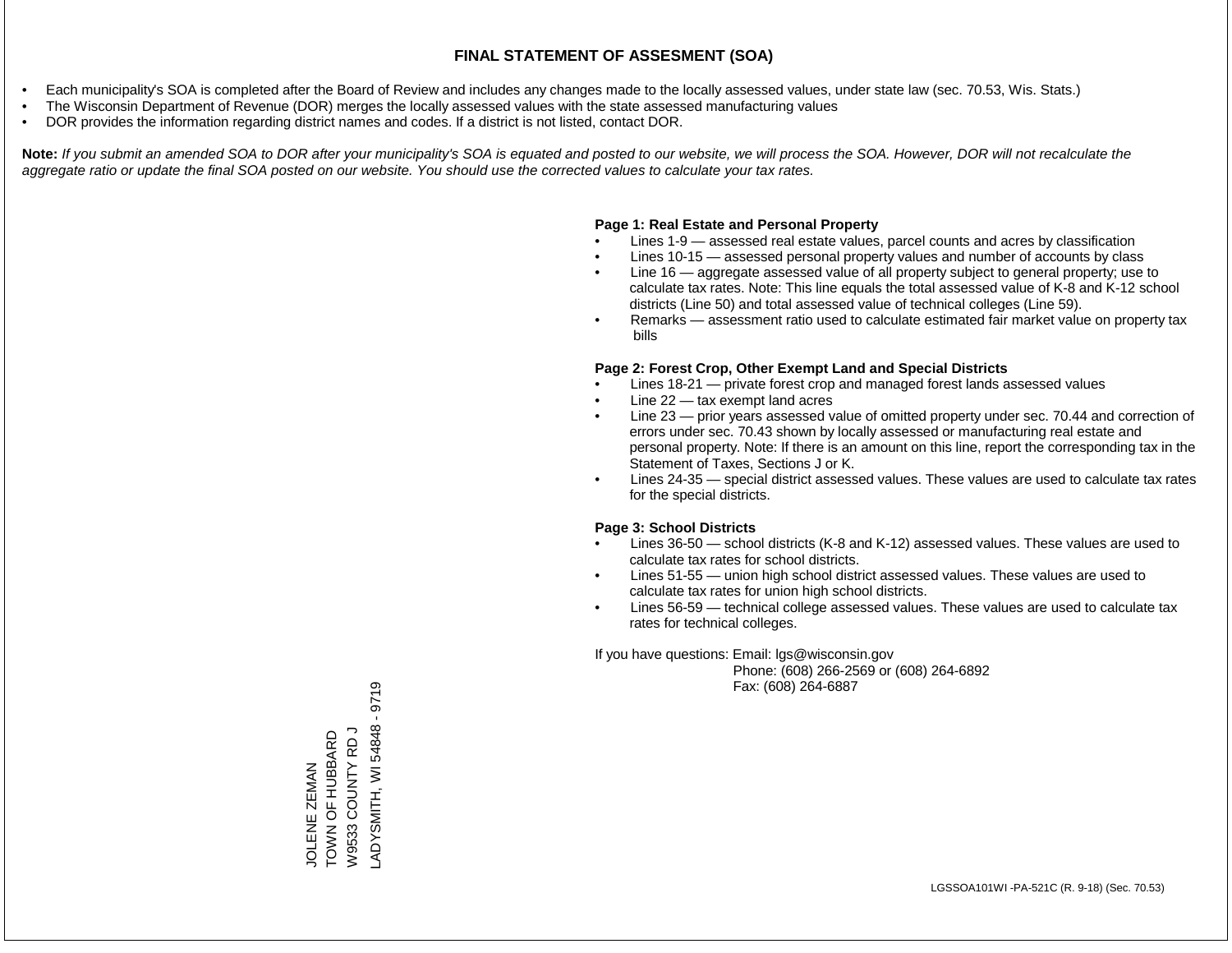|                |                                                                                                               | <b>FINAL - EQUATED</b><br><b>STATEMENT OF ASSESSMENT FOR 2021</b>                                                                                                                            |                          |                                           | 54             | 022                                                 | 1436                    | This is an Amended Return              | Page 1                                  |
|----------------|---------------------------------------------------------------------------------------------------------------|----------------------------------------------------------------------------------------------------------------------------------------------------------------------------------------------|--------------------------|-------------------------------------------|----------------|-----------------------------------------------------|-------------------------|----------------------------------------|-----------------------------------------|
|                |                                                                                                               |                                                                                                                                                                                              |                          |                                           | CO             | <b>MUN</b>                                          | ACCT NO                 |                                        |                                         |
|                | <b>FOR</b>                                                                                                    | TOWN OF<br>OF.                                                                                                                                                                               | LAWRENCE                 |                                           |                | <b>RUSK COUNTY</b>                                  |                         |                                        |                                         |
|                |                                                                                                               | Town - Village - City                                                                                                                                                                        | <b>Municipality Name</b> |                                           |                | <b>County Name</b>                                  |                         |                                        |                                         |
| Line           |                                                                                                               | <b>REAL ESTATE</b><br>(See Lines 18 - 22 for                                                                                                                                                 |                          | PARCEL COUNT<br>TOTAL LAND   IMPROVEMENTS |                | NO. OF ACRES<br><b>WHOLE</b><br><b>NUMBERS ONLY</b> | <b>VALUE OF</b><br>LAND | <b>VALUE OF</b><br><b>IMPROVEMENTS</b> | TOTAL VALUE OF LAND<br>AND IMPROVEMENTS |
| No.            |                                                                                                               | other Real Estate)                                                                                                                                                                           | (Col. A)                 | (Col. B)                                  |                | (Col. C)                                            | (Col, D)                | (Col. E)                               | (Col. F)                                |
| $\mathbf{1}$   |                                                                                                               | <b>RESIDENTIAL - Class 1</b>                                                                                                                                                                 | 171                      |                                           | 160            | 204                                                 | 518,000                 | 7,140,400                              | 7,658,400                               |
| 2              |                                                                                                               | COMMERCIAL - Class 2                                                                                                                                                                         | 6                        |                                           | $\overline{2}$ | 24                                                  | 26,600                  | 162,700                                | 189,300                                 |
| 3              |                                                                                                               | <b>MANUFACTURING - Class 3</b>                                                                                                                                                               | $\Omega$                 |                                           | $\mathbf 0$    | $\Omega$                                            | $\Omega$                | $\mathbf 0$                            | $\Omega$                                |
| 4              |                                                                                                               | <b>AGRICULTURAL - Class 4</b>                                                                                                                                                                | 232                      |                                           |                | 5,503                                               | 649,500                 |                                        | 649,500                                 |
| 5              |                                                                                                               | <b>UNDEVELOPED - Class 5</b>                                                                                                                                                                 | 182                      |                                           |                | 2,221                                               | 656,100                 |                                        | 656,100                                 |
| 6              |                                                                                                               | AGRICULTURAL FOREST - Class 5m                                                                                                                                                               | 86                       |                                           |                | 1,586                                               | 822,800                 |                                        | 822,800                                 |
| $\overline{7}$ |                                                                                                               | <b>FOREST LANDS - Class 6</b>                                                                                                                                                                | 368                      |                                           |                | 9,182                                               | 9,198,700               |                                        | 9,198,700                               |
| 8              |                                                                                                               | OTHER - Class 7                                                                                                                                                                              | 27                       |                                           | 25             | 46                                                  | 118,000                 | 1,035,700                              | 1,153,700                               |
| 9              |                                                                                                               | TOTAL - ALL COLUMNS                                                                                                                                                                          | 1,072                    |                                           | 187            | 18,766                                              | 11,989,700              | 8,338,800                              | 20,328,500                              |
| 10             |                                                                                                               | NUMBER OF PERSONAL PROPERTY ACCOUNTS IN ROLL                                                                                                                                                 |                          |                                           |                | $\overline{7}$                                      | <b>LOCALLY ASSESSED</b> | <b>MANUFACTURING</b>                   | <b>MERGED</b>                           |
| 11             |                                                                                                               | BOATS AND OTHER WATERCRAFT NOT EXEMPT - Code 1                                                                                                                                               |                          |                                           |                |                                                     | $\mathbf 0$             | $\pmb{0}$                              | $\Omega$                                |
| 12             |                                                                                                               | MACHINERY, TOOLS AND PATTERNS - Code 2                                                                                                                                                       |                          |                                           |                |                                                     |                         | $\mathbf 0$                            | $\Omega$                                |
| 13             |                                                                                                               | FURNITURE, FIXTURES AND EQUIPMENT - Code 3                                                                                                                                                   |                          |                                           |                |                                                     | 3,000                   | $\pmb{0}$                              | 3,000                                   |
| 14             |                                                                                                               | ALL OTHER PERSONAL PROPERTY NOT EXEMPT - Codes 4A, 4B, 4C                                                                                                                                    |                          |                                           |                |                                                     | 63,200                  | $\overline{0}$                         | 63,200                                  |
| 15             |                                                                                                               | TOTAL OF PERSONAL PROPERTY NOT EXEMPT (Total of Lines 11-14)                                                                                                                                 |                          |                                           |                |                                                     | 66,200                  | $\mathbf 0$                            | 66,200                                  |
| 16             |                                                                                                               | AGGREGATE ASSESSED VALUE OF ALL PROPERTY SUBJECT TO THE GENERAL PROPERTY TAX (Total of Lines 9F and 15F)<br>MUST EQUAL TOTAL VALUE OF THE SCHOOL DISTRICTS (K-12 PLUS K-8) - Line 50, Col. F |                          |                                           |                |                                                     |                         |                                        | 20,394,700                              |
| 17             | Name of Assessor<br><b>BOARD OF REVIEW</b><br>DATE OF FINAL ADJOURNMENT<br>05/04/2021<br><b>STEVE KUESTER</b> |                                                                                                                                                                                              |                          |                                           |                |                                                     |                         | Telephone #                            | (715) 379-3453                          |

The Assessment Ratio to be used in calculating the estimated Fair Market Value on tax bills for this tax district is .946917077

This ratio should be used to convert assessed values to "Calculate Equalized Values" in Step 1 of the Lottery and Gaming Credit Calculations.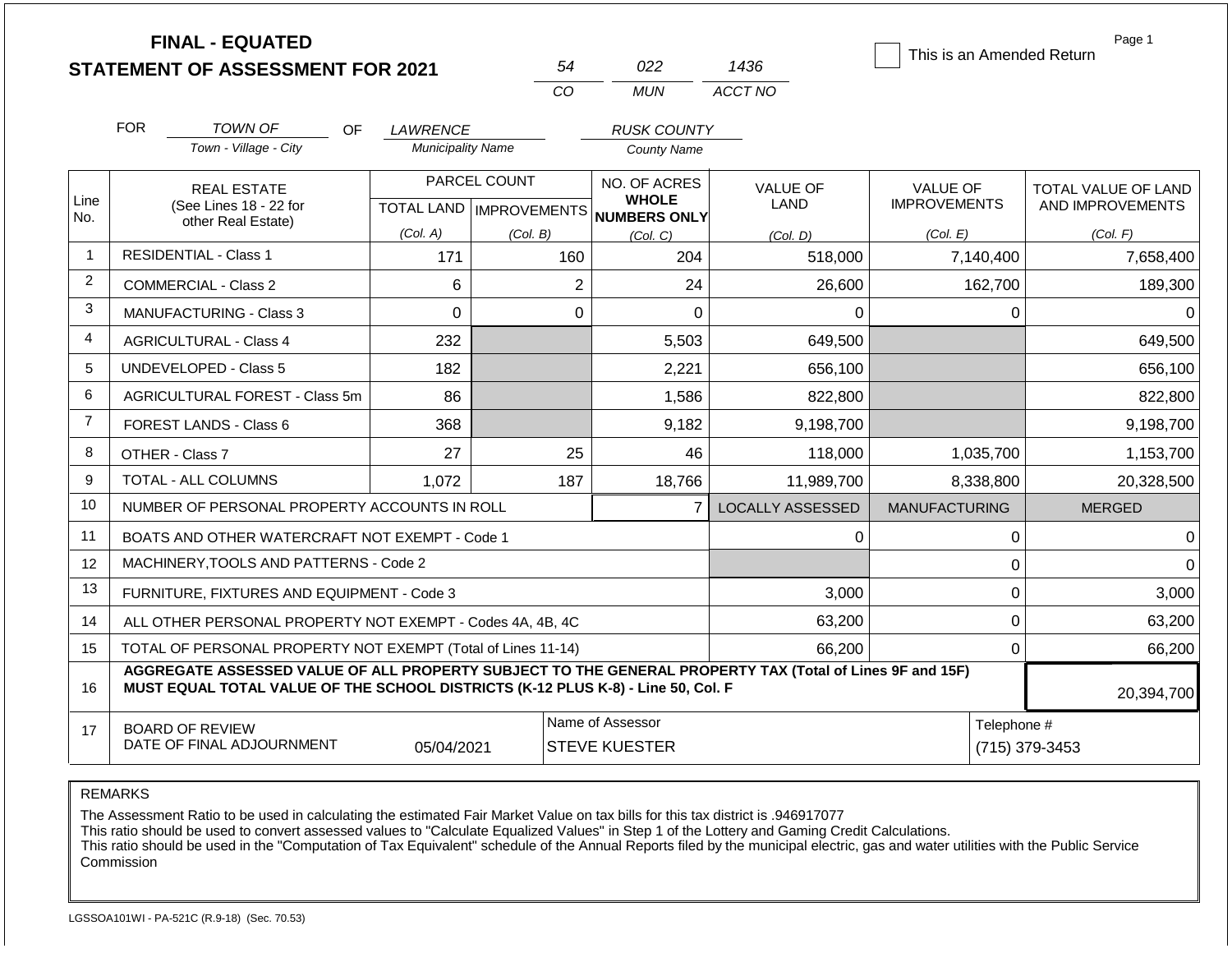FOREST LANDS (Line 7) and FOREST CROPS (in this section) - are **NOT** the same

| 2021 | 54 | ገጋጋ        | 1436    | Page 2 |
|------|----|------------|---------|--------|
| YFAR | 20 | <b>MUN</b> | ACCT NO |        |

|    | Private Forest Crop - Reg Class @ 10¢ per acre             |                                 |  |                                                                                |                    | Private Forest Crop - Reg Class @ \$2.52 per acre             |                                                                              |  |                    |  |
|----|------------------------------------------------------------|---------------------------------|--|--------------------------------------------------------------------------------|--------------------|---------------------------------------------------------------|------------------------------------------------------------------------------|--|--------------------|--|
| 18 | (a) PARCELS                                                | (b) ACRES                       |  | (c) ASSESSED VALUE                                                             |                    | (d) PARCELS                                                   | (e) ACRES                                                                    |  | (f) ASSESSED VALUE |  |
|    |                                                            |                                 |  |                                                                                |                    | 131                                                           | 5,214.36                                                                     |  | 5,279,100          |  |
|    |                                                            |                                 |  | Private Forest Crop - Special Class $@20¢$ per acre                            |                    |                                                               | Entered Before 2005 Managed Forest - Ferrous Mining CLOSED @ \$7.87 per acre |  |                    |  |
| 19 | (a) PARCELS                                                | (b) ACRES                       |  | (c) ASSESSED VALUE                                                             |                    | (d) PARCELS                                                   | (e) ACRES                                                                    |  | (f) ASSESSED VALUE |  |
|    |                                                            |                                 |  |                                                                                |                    |                                                               |                                                                              |  |                    |  |
|    | Entered Before 2005 Managed Forest - OPEN @ 74 ¢ per acre  |                                 |  |                                                                                |                    |                                                               | Entered Before 2005 Managed Forest - CLOSED @                                |  | \$1.75 per acre    |  |
| 20 | (a) PARCELS                                                | (c) ASSESSED VALUE<br>(b) ACRES |  | (d) PARCELS                                                                    | (e) ACRES          |                                                               | (f) ASSESSED VALUE                                                           |  |                    |  |
|    |                                                            |                                 |  |                                                                                |                    |                                                               |                                                                              |  |                    |  |
|    | 35                                                         | 1.322.15                        |  | 1,399,600                                                                      |                    | 45                                                            | 1.526.22                                                                     |  | 1,587,700          |  |
|    | Entered After 2004 Managed Forest - OPEN @ \$2.04 per acre |                                 |  |                                                                                |                    | Entered After 2004 Managed Forest - CLOSED @ \$10.20 per acre |                                                                              |  |                    |  |
| 21 | (a) PARCELS                                                | (b) ACRES                       |  |                                                                                | (c) ASSESSED VALUE |                                                               | (e) ACRES                                                                    |  | (f) ASSESSED VALUE |  |
|    |                                                            |                                 |  |                                                                                |                    |                                                               |                                                                              |  |                    |  |
|    | 13                                                         | 520.7                           |  | 515,400                                                                        |                    | 84                                                            | 2,984.74                                                                     |  | 3,030,200          |  |
|    | (a) County Forest Cropland Acres                           |                                 |  | (b) Federal Acres                                                              |                    | (d) County (NOT FOREST CROP) Acres<br>(c) State Acres         |                                                                              |  | (e) Other Acres    |  |
| 22 |                                                            |                                 |  |                                                                                |                    |                                                               |                                                                              |  |                    |  |
|    |                                                            |                                 |  |                                                                                |                    | 85.91                                                         | .88                                                                          |  | 41.53              |  |
|    |                                                            |                                 |  | Assessed Value of Omitted Property From Prior Years (Sec. 70.44)               |                    |                                                               | Assessed Value of Sec. 70.43 Corrections of Errors by Assessors              |  |                    |  |
|    |                                                            | (a) REAL ESTATE                 |  | (b) PERSONAL                                                                   |                    |                                                               | (c1) REAL ESTATE                                                             |  | (c2) PERSONAL      |  |
| 23 |                                                            |                                 |  |                                                                                |                    |                                                               |                                                                              |  |                    |  |
|    |                                                            |                                 |  | Manufacturing Equated Value of Omitted Property From Prior Years (Sec. 70.995) |                    |                                                               | Mfg. Equated Value of Sec.70.43 Corrections of Errors by Assessors           |  |                    |  |
|    |                                                            | (d) REAL ESTATE                 |  | (e) PERSONAL                                                                   |                    |                                                               | (f1) REAL ESTATE                                                             |  | (f2) PERSONAL      |  |
|    |                                                            |                                 |  |                                                                                |                    |                                                               |                                                                              |  |                    |  |
|    |                                                            |                                 |  |                                                                                |                    |                                                               |                                                                              |  |                    |  |

## **SPECIAL DISTRICTS**

| <b>Line</b><br>No. | Enter 6-digit<br>Special District | <b>Account</b><br><b>Number</b> | <b>Special District Name</b> | <b>Locally Assessed Value</b><br>of Real Estate and | Mfg Value of Real Estate<br>and Personal Property | <b>Merged Value of</b><br><b>Real Estate and</b> |
|--------------------|-----------------------------------|---------------------------------|------------------------------|-----------------------------------------------------|---------------------------------------------------|--------------------------------------------------|
|                    | Code (Col. A)                     | (Col. B)                        | (Col. C)                     | Personal Property (Col. D)                          | (Col. E)                                          | Personal Property (Col. F)                       |
| 24                 |                                   |                                 |                              |                                                     |                                                   |                                                  |
| 25                 |                                   |                                 |                              |                                                     |                                                   |                                                  |
| 26                 |                                   |                                 |                              |                                                     |                                                   |                                                  |
| 27                 |                                   |                                 |                              |                                                     |                                                   |                                                  |
| 28                 |                                   |                                 |                              |                                                     |                                                   |                                                  |
| 29                 |                                   |                                 |                              |                                                     |                                                   |                                                  |
| 30                 |                                   |                                 |                              |                                                     |                                                   |                                                  |
| 31                 |                                   |                                 |                              |                                                     |                                                   |                                                  |
| 32                 |                                   |                                 |                              |                                                     |                                                   |                                                  |
| 33                 |                                   |                                 |                              |                                                     |                                                   |                                                  |
| 34                 |                                   |                                 |                              |                                                     |                                                   |                                                  |
| 35                 |                                   |                                 |                              |                                                     |                                                   |                                                  |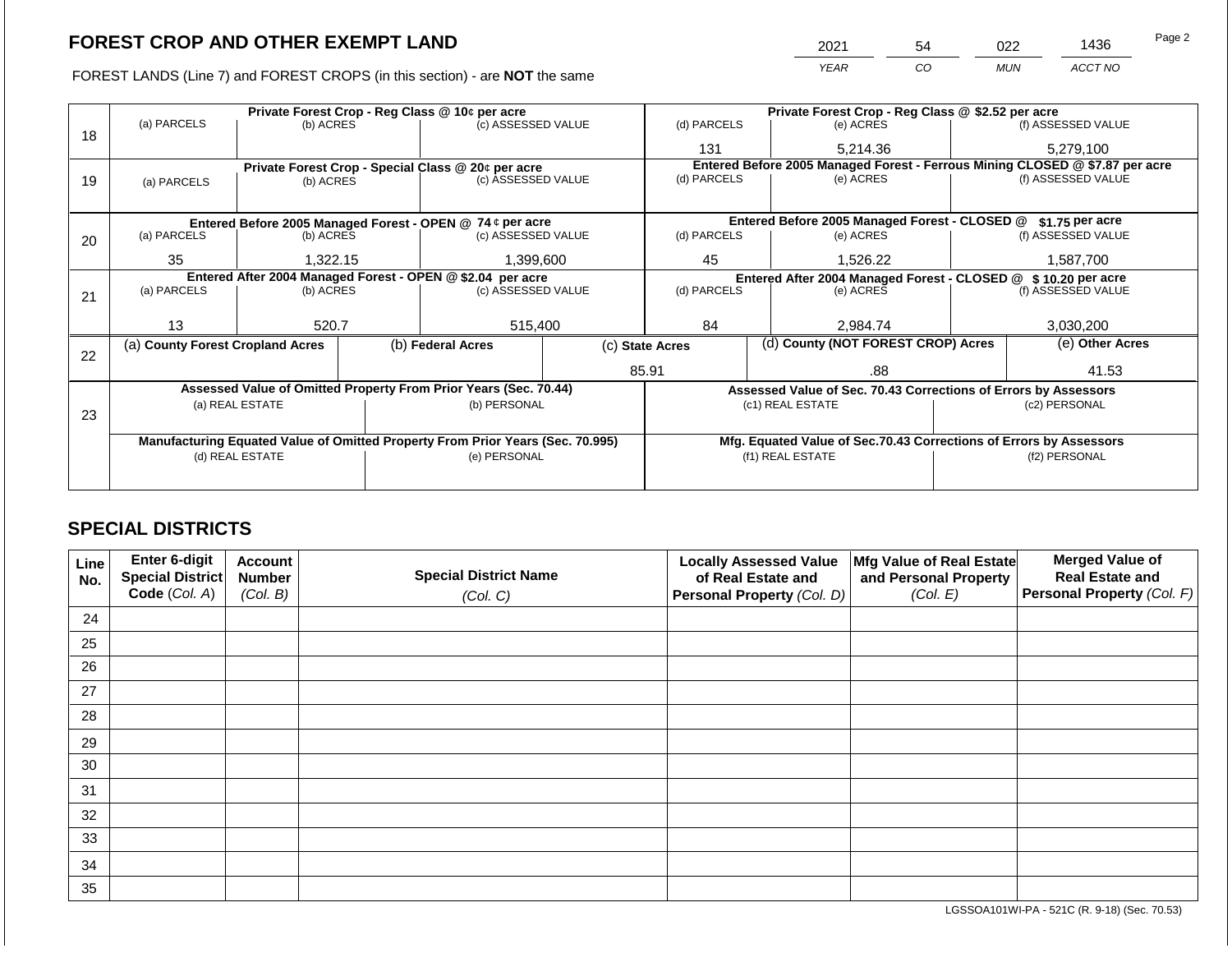|             | <b>SCHOOL DISTRICTS</b><br>2021<br>022<br>54             |                                             |                                                         | 1436                                                                              |                                                               |                                                                                |
|-------------|----------------------------------------------------------|---------------------------------------------|---------------------------------------------------------|-----------------------------------------------------------------------------------|---------------------------------------------------------------|--------------------------------------------------------------------------------|
|             |                                                          |                                             |                                                         | <b>YEAR</b>                                                                       | CO                                                            | ACCT NO<br><b>MUN</b>                                                          |
| Line<br>No. | Enter 6-digit<br><b>School District</b><br>Code (Col. A) | <b>Account</b><br><b>Number</b><br>(Col. B) | <b>School District Name</b><br>(Col. C)                 | <b>Locally Assessed Value</b><br>of Real Estate and<br>Personal Property (Col. D) | Mfg Value of Real Estate<br>and Personal Property<br>(Col. E) | <b>Merged Value of</b><br><b>Real Estate and</b><br>Personal Property (Col. F) |
|             | A. SCHOOL DISTRICTS (K-8 and K-12)                       |                                             |                                                         |                                                                                   |                                                               |                                                                                |
| 36          | 545757                                                   | 0325                                        | <b>SCH D OF FLAMBEAU</b>                                | 19,164,000                                                                        |                                                               | 19,164,000                                                                     |
| 37          | 602135                                                   | 0355                                        | SCH D OF GILMAN                                         | 1,230,700                                                                         |                                                               | 1,230,700                                                                      |
| 38          |                                                          |                                             |                                                         |                                                                                   |                                                               |                                                                                |
| 39          |                                                          |                                             |                                                         |                                                                                   |                                                               |                                                                                |
| 40          |                                                          |                                             |                                                         |                                                                                   |                                                               |                                                                                |
| 41          |                                                          |                                             |                                                         |                                                                                   |                                                               |                                                                                |
| 42          |                                                          |                                             |                                                         |                                                                                   |                                                               |                                                                                |
| 43          |                                                          |                                             |                                                         |                                                                                   |                                                               |                                                                                |
| 44<br>45    |                                                          |                                             |                                                         |                                                                                   |                                                               |                                                                                |
| 46          |                                                          |                                             |                                                         |                                                                                   |                                                               |                                                                                |
| 47          |                                                          |                                             |                                                         |                                                                                   |                                                               |                                                                                |
| 48          |                                                          |                                             |                                                         |                                                                                   |                                                               |                                                                                |
| 49          |                                                          |                                             |                                                         |                                                                                   |                                                               |                                                                                |
| 50          |                                                          |                                             | TOTAL ASSESSED VALUE OF SCHOOL DISTRICTS (K-8 and K-12) | 20,394,700                                                                        |                                                               | 20,394,700                                                                     |
|             | <b>B.</b><br><b>UNION HIGH SCHOOL DISTRICTS</b>          |                                             |                                                         |                                                                                   |                                                               |                                                                                |
| 51          |                                                          |                                             |                                                         |                                                                                   |                                                               |                                                                                |
| 52          |                                                          |                                             |                                                         |                                                                                   |                                                               |                                                                                |
| 53          |                                                          |                                             |                                                         |                                                                                   |                                                               |                                                                                |
| 54          |                                                          |                                             |                                                         |                                                                                   |                                                               |                                                                                |
| 55          |                                                          |                                             | TOTAL ASSESSED VALUE OF UNION HIGH SCHOOLS              |                                                                                   |                                                               |                                                                                |
|             | <b>TECHNICAL COLLEGE DISTRICTS</b><br>C.                 |                                             |                                                         |                                                                                   |                                                               |                                                                                |
| 56          | 001700                                                   | 0016                                        | NORTHWOOD TECHNICAL COLLEGE                             | 20,394,700                                                                        |                                                               | 20,394,700                                                                     |
| 57<br>58    |                                                          |                                             |                                                         |                                                                                   |                                                               |                                                                                |
| 59          |                                                          |                                             | TOTAL ASSESSED VALUE OF TECHNICAL COLLEGES              | 20,394,700                                                                        |                                                               | 20,394,700                                                                     |
|             |                                                          |                                             |                                                         |                                                                                   |                                                               |                                                                                |

**SCHOOL DISTRICTS**

| Name                     |                         | Title | Submission date  |
|--------------------------|-------------------------|-------|------------------|
| REBECCA MCEATHRON KRAMER |                         |       | 18<br>2021<br>05 |
| Phone                    | Email address           |       |                  |
| 715<br>$532 -$<br>2143   | REBECCA@RUSKCOUNTYWI.US |       |                  |

LGSSOA101WI -PA-521C (R. 9-18) (Sec. 70.53)

Page 3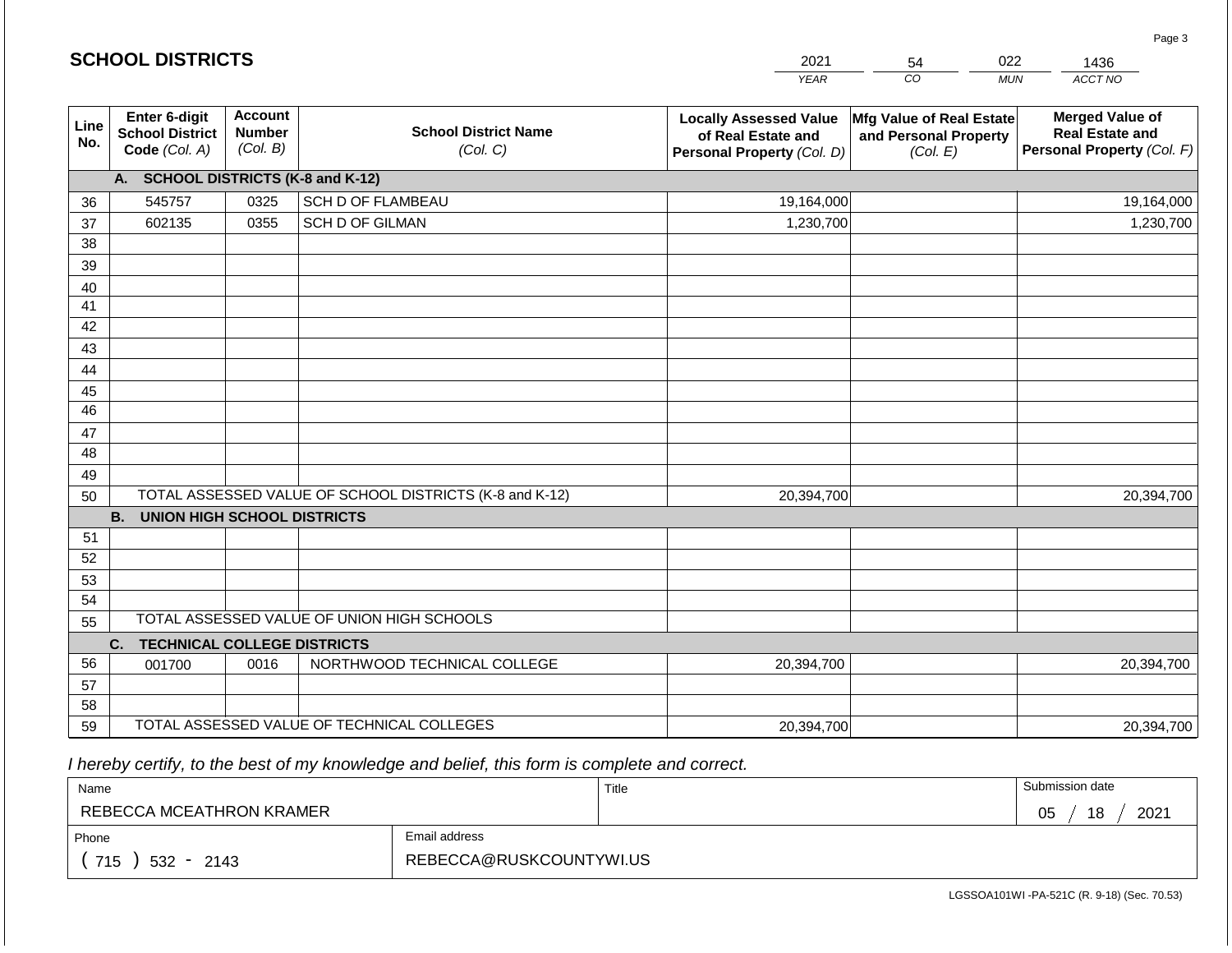- Each municipality's SOA is completed after the Board of Review and includes any changes made to the locally assessed values, under state law (sec. 70.53, Wis. Stats.)
- The Wisconsin Department of Revenue (DOR) merges the locally assessed values with the state assessed manufacturing values
- DOR provides the information regarding district names and codes. If a district is not listed, contact DOR.

Note: If you submit an amended SOA to DOR after your municipality's SOA is equated and posted to our website, we will process the SOA. However, DOR will not recalculate the *aggregate ratio or update the final SOA posted on our website. You should use the corrected values to calculate your tax rates.*

### **Page 1: Real Estate and Personal Property**

- Lines 1-9 assessed real estate values, parcel counts and acres by classification
- Lines 10-15 assessed personal property values and number of accounts by class
- Line 16 aggregate assessed value of all property subject to general property; use to calculate tax rates. Note: This line equals the total assessed value of K-8 and K-12 school districts (Line 50) and total assessed value of technical colleges (Line 59).
- Remarks assessment ratio used to calculate estimated fair market value on property tax bills

#### **Page 2: Forest Crop, Other Exempt Land and Special Districts**

- Lines 18-21 private forest crop and managed forest lands assessed values
- Line  $22 -$  tax exempt land acres
- Line 23 prior years assessed value of omitted property under sec. 70.44 and correction of errors under sec. 70.43 shown by locally assessed or manufacturing real estate and personal property. Note: If there is an amount on this line, report the corresponding tax in the Statement of Taxes, Sections J or K.
- Lines 24-35 special district assessed values. These values are used to calculate tax rates for the special districts.

### **Page 3: School Districts**

- Lines 36-50 school districts (K-8 and K-12) assessed values. These values are used to calculate tax rates for school districts.
- Lines 51-55 union high school district assessed values. These values are used to calculate tax rates for union high school districts.
- Lines 56-59 technical college assessed values. These values are used to calculate tax rates for technical colleges.

If you have questions: Email: lgs@wisconsin.gov

 Phone: (608) 266-2569 or (608) 264-6892 Fax: (608) 264-6887

CHARIDY LUDESCHER<br>TOWN OF LAWRENCE<br>N2587 STATE ROAD 73 TOWN OF LAWRENCE N2587 STATE ROAD 73 CHARIDY LUDESCHER 54766 SHELDON, WI 54766SHELDON, WI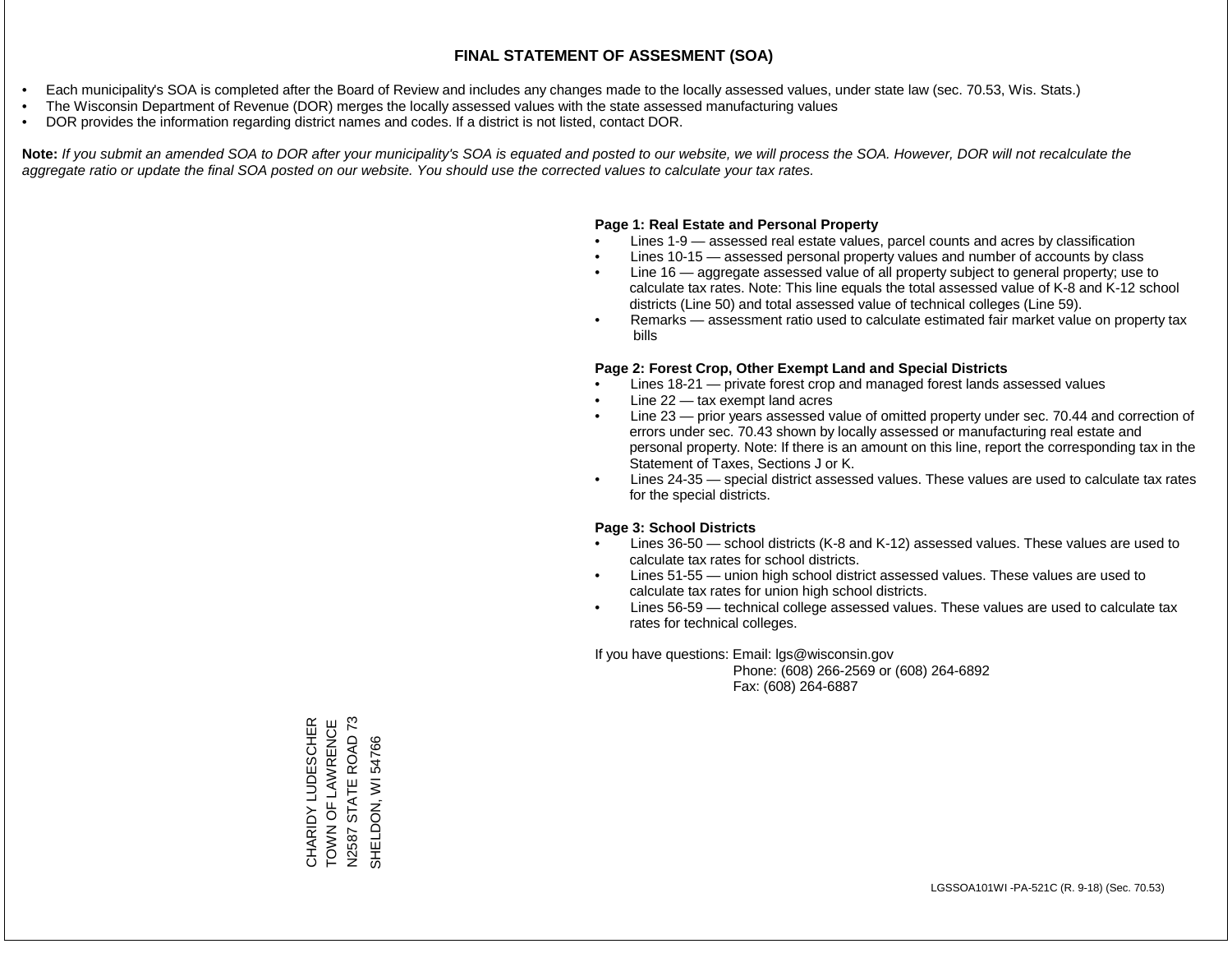|                | <b>FINAL - EQUATED</b><br><b>STATEMENT OF ASSESSMENT FOR 2021</b>                                                                                                                            |                          | 54           | 024                                                                 | 1437                    | This is an Amended Return              | Page 1                                         |
|----------------|----------------------------------------------------------------------------------------------------------------------------------------------------------------------------------------------|--------------------------|--------------|---------------------------------------------------------------------|-------------------------|----------------------------------------|------------------------------------------------|
|                |                                                                                                                                                                                              |                          | CO           | <b>MUN</b>                                                          | ACCT NO                 |                                        |                                                |
|                | <b>FOR</b><br><b>TOWN OF</b><br>OF.                                                                                                                                                          | <i>MARSHALL</i>          |              | <b>RUSK COUNTY</b>                                                  |                         |                                        |                                                |
|                | Town - Village - City                                                                                                                                                                        | <b>Municipality Name</b> |              | <b>County Name</b>                                                  |                         |                                        |                                                |
| Line           | <b>REAL ESTATE</b><br>(See Lines 18 - 22 for                                                                                                                                                 |                          | PARCEL COUNT | NO. OF ACRES<br><b>WHOLE</b><br>TOTAL LAND MPROVEMENTS NUMBERS ONLY | <b>VALUE OF</b><br>LAND | <b>VALUE OF</b><br><b>IMPROVEMENTS</b> | <b>TOTAL VALUE OF LAND</b><br>AND IMPROVEMENTS |
| No.            | other Real Estate)                                                                                                                                                                           | (Col. A)                 | (Col. B)     | (Col. C)                                                            | (Col, D)                | (Col. E)                               | (Col. F)                                       |
| $\overline{1}$ | <b>RESIDENTIAL - Class 1</b>                                                                                                                                                                 | 149                      | 139          | 277                                                                 | 948,700                 | 11,219,900                             | 12,168,600                                     |
| $\overline{2}$ | COMMERCIAL - Class 2                                                                                                                                                                         | 10                       |              | $\overline{7}$<br>39                                                | 100,500                 | 419,900                                | 520,400                                        |
| 3              | <b>MANUFACTURING - Class 3</b><br>$\Omega$                                                                                                                                                   |                          |              | $\mathbf 0$<br>$\overline{0}$                                       | 0                       | 0                                      | $\Omega$                                       |
| 4              | <b>AGRICULTURAL - Class 4</b>                                                                                                                                                                | 643                      |              | 14,542                                                              | 2,089,300               |                                        | 2,089,300                                      |
| 5              | <b>UNDEVELOPED - Class 5</b>                                                                                                                                                                 | 435                      |              | 1,748                                                               | 779,000                 |                                        | 779,000                                        |
| 6              | AGRICULTURAL FOREST - Class 5m                                                                                                                                                               | 295                      |              | 3,664                                                               | 2,496,600               |                                        | 2,496,600                                      |
| $\overline{7}$ | FOREST LANDS - Class 6                                                                                                                                                                       | 86                       |              | 1,484                                                               | 2,019,500               |                                        | 2,019,500                                      |
| 8              | OTHER - Class 7                                                                                                                                                                              | 123                      | 123          | 345                                                                 | 716,000                 | 9,067,800                              | 9,783,800                                      |
| 9              | <b>TOTAL - ALL COLUMNS</b>                                                                                                                                                                   | 1,741                    | 269          | 22,099                                                              | 9,149,600               | 20,707,600                             | 29,857,200                                     |
| 10             | NUMBER OF PERSONAL PROPERTY ACCOUNTS IN ROLL                                                                                                                                                 |                          |              | 10                                                                  | LOCALLY ASSESSED        | <b>MANUFACTURING</b>                   | <b>MERGED</b>                                  |
| 11             | BOATS AND OTHER WATERCRAFT NOT EXEMPT - Code 1                                                                                                                                               |                          |              |                                                                     | 0                       | $\mathbf 0$                            | $\Omega$                                       |
| 12             | MACHINERY, TOOLS AND PATTERNS - Code 2                                                                                                                                                       |                          |              |                                                                     |                         | $\mathbf 0$                            | $\Omega$                                       |
| 13             | FURNITURE, FIXTURES AND EQUIPMENT - Code 3                                                                                                                                                   |                          |              |                                                                     | 7,000                   | $\mathbf 0$                            | 7,000                                          |
| 14             | ALL OTHER PERSONAL PROPERTY NOT EXEMPT - Codes 4A, 4B, 4C                                                                                                                                    |                          |              |                                                                     | 34,900                  | 100                                    | 35,000                                         |
| 15             | TOTAL OF PERSONAL PROPERTY NOT EXEMPT (Total of Lines 11-14)                                                                                                                                 |                          |              |                                                                     | 41,900                  | 100                                    | 42,000                                         |
| 16             | AGGREGATE ASSESSED VALUE OF ALL PROPERTY SUBJECT TO THE GENERAL PROPERTY TAX (Total of Lines 9F and 15F)<br>MUST EQUAL TOTAL VALUE OF THE SCHOOL DISTRICTS (K-12 PLUS K-8) - Line 50, Col. F |                          |              |                                                                     |                         |                                        | 29,899,200                                     |
| 17             | <b>BOARD OF REVIEW</b><br>DATE OF FINAL ADJOURNMENT                                                                                                                                          | 05/08/2021               |              | Name of Assessor<br><b>ERIC KLEVEN</b>                              |                         | Telephone #                            | (715) 529-1032                                 |

The Assessment Ratio to be used in calculating the estimated Fair Market Value on tax bills for this tax district is .976042177

This ratio should be used to convert assessed values to "Calculate Equalized Values" in Step 1 of the Lottery and Gaming Credit Calculations.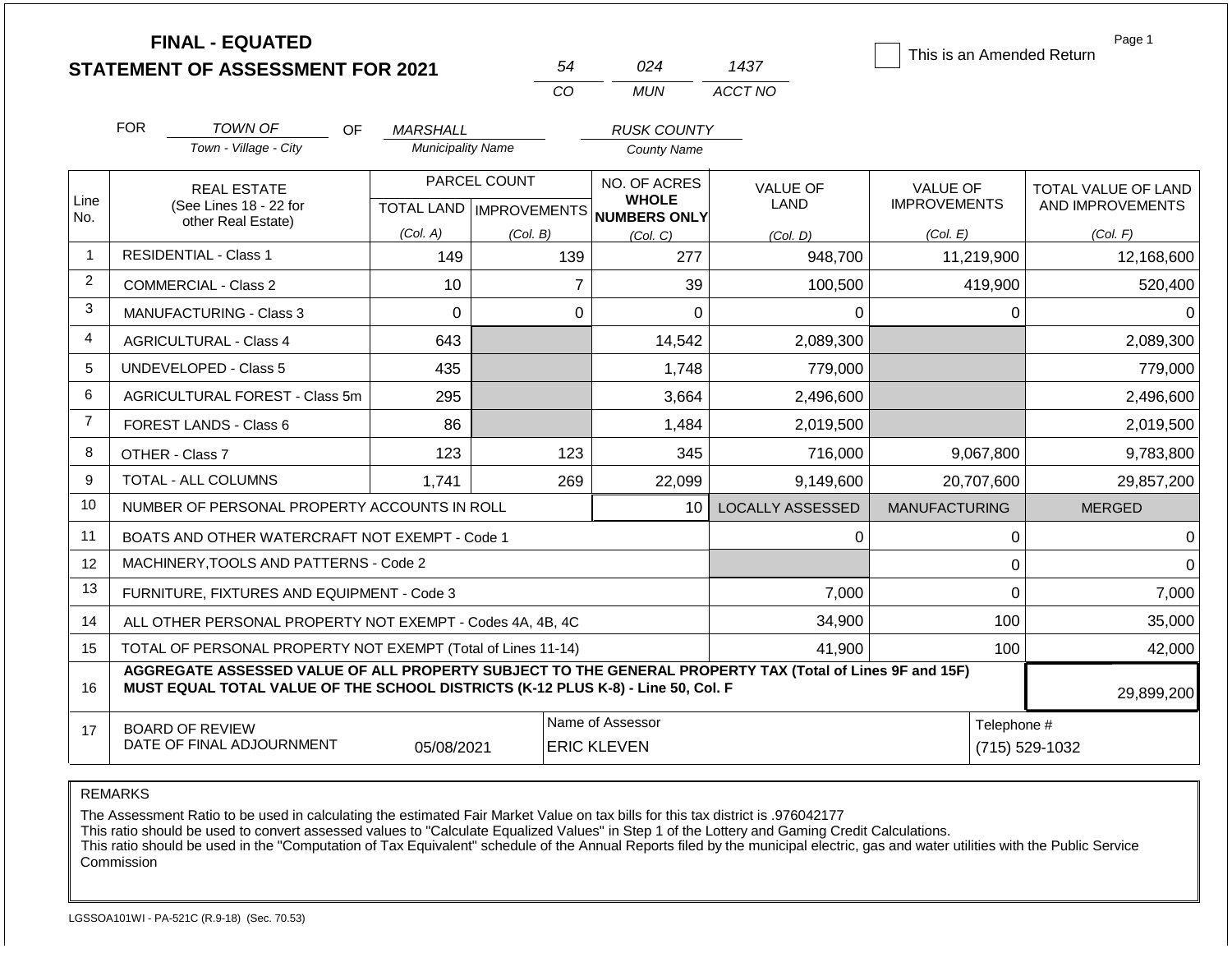2021 54 024 1437

FOREST LANDS (Line 7) and FOREST CROPS (in this section) - are **NOT** the same *YEAR CO MUN ACCT NO*

|    |                                                            |                 |  | Private Forest Crop - Reg Class @ 10¢ per acre                                 |           |                                                                              | Private Forest Crop - Reg Class @ \$2.52 per acre                  |  |                    |  |
|----|------------------------------------------------------------|-----------------|--|--------------------------------------------------------------------------------|-----------|------------------------------------------------------------------------------|--------------------------------------------------------------------|--|--------------------|--|
| 18 | (a) PARCELS                                                | (b) ACRES       |  | (c) ASSESSED VALUE                                                             |           | (d) PARCELS                                                                  | (e) ACRES                                                          |  | (f) ASSESSED VALUE |  |
|    |                                                            |                 |  |                                                                                |           |                                                                              | 40                                                                 |  | 54.000             |  |
|    |                                                            |                 |  | Private Forest Crop - Special Class @ 20¢ per acre                             |           | Entered Before 2005 Managed Forest - Ferrous Mining CLOSED @ \$7.87 per acre |                                                                    |  |                    |  |
| 19 | (a) PARCELS                                                | (b) ACRES       |  | (c) ASSESSED VALUE                                                             |           | (d) PARCELS                                                                  | (e) ACRES                                                          |  | (f) ASSESSED VALUE |  |
|    |                                                            |                 |  |                                                                                |           |                                                                              |                                                                    |  |                    |  |
|    |                                                            |                 |  | Entered Before 2005 Managed Forest - OPEN @ 74 ¢ per acre                      |           |                                                                              | Entered Before 2005 Managed Forest - CLOSED @                      |  | $$1.75$ per acre   |  |
| 20 | (a) PARCELS<br>(b) ACRES<br>(c) ASSESSED VALUE             |                 |  | (d) PARCELS                                                                    | (e) ACRES |                                                                              | (f) ASSESSED VALUE                                                 |  |                    |  |
|    |                                                            | 123             |  | 166,100                                                                        |           | 4                                                                            | 80                                                                 |  | 108.000            |  |
|    | Entered After 2004 Managed Forest - OPEN @ \$2.04 per acre |                 |  |                                                                                |           |                                                                              | Entered After 2004 Managed Forest - CLOSED @ \$ 10.20 per acre     |  |                    |  |
| 21 | (a) PARCELS                                                | (b) ACRES       |  | (c) ASSESSED VALUE                                                             |           | (d) PARCELS                                                                  | (e) ACRES                                                          |  | (f) ASSESSED VALUE |  |
|    |                                                            |                 |  |                                                                                |           |                                                                              |                                                                    |  |                    |  |
|    |                                                            |                 |  |                                                                                |           | 5                                                                            | 163                                                                |  |                    |  |
|    | (a) County Forest Cropland Acres                           |                 |  | (b) Federal Acres                                                              |           | (d) County (NOT FOREST CROP) Acres<br>(c) State Acres                        |                                                                    |  | (e) Other Acres    |  |
| 22 |                                                            |                 |  |                                                                                |           |                                                                              | 18.04                                                              |  | 54.39              |  |
|    |                                                            |                 |  |                                                                                |           |                                                                              |                                                                    |  |                    |  |
|    |                                                            |                 |  | Assessed Value of Omitted Property From Prior Years (Sec. 70.44)               |           |                                                                              | Assessed Value of Sec. 70.43 Corrections of Errors by Assessors    |  |                    |  |
| 23 |                                                            | (a) REAL ESTATE |  | (b) PERSONAL                                                                   |           |                                                                              | (c1) REAL ESTATE                                                   |  | (c2) PERSONAL      |  |
|    |                                                            |                 |  |                                                                                |           |                                                                              |                                                                    |  |                    |  |
|    |                                                            |                 |  | Manufacturing Equated Value of Omitted Property From Prior Years (Sec. 70.995) |           |                                                                              | Mfg. Equated Value of Sec.70.43 Corrections of Errors by Assessors |  |                    |  |
|    |                                                            | (d) REAL ESTATE |  | (e) PERSONAL                                                                   |           |                                                                              | (f1) REAL ESTATE                                                   |  | (f2) PERSONAL      |  |
|    |                                                            |                 |  |                                                                                |           |                                                                              |                                                                    |  |                    |  |
|    |                                                            |                 |  |                                                                                |           |                                                                              |                                                                    |  |                    |  |

## **SPECIAL DISTRICTS**

| Line<br>No. | Enter 6-digit<br>Special District | <b>Account</b><br><b>Number</b> | <b>Special District Name</b> | <b>Locally Assessed Value</b><br>of Real Estate and | Mfg Value of Real Estate<br>and Personal Property | <b>Merged Value of</b><br><b>Real Estate and</b> |
|-------------|-----------------------------------|---------------------------------|------------------------------|-----------------------------------------------------|---------------------------------------------------|--------------------------------------------------|
|             | Code (Col. A)                     | (Col. B)                        | (Col. C)                     | Personal Property (Col. D)                          | (Col. E)                                          | Personal Property (Col. F)                       |
| 24          |                                   |                                 |                              |                                                     |                                                   |                                                  |
| 25          |                                   |                                 |                              |                                                     |                                                   |                                                  |
| 26          |                                   |                                 |                              |                                                     |                                                   |                                                  |
| 27          |                                   |                                 |                              |                                                     |                                                   |                                                  |
| 28          |                                   |                                 |                              |                                                     |                                                   |                                                  |
| 29          |                                   |                                 |                              |                                                     |                                                   |                                                  |
| 30          |                                   |                                 |                              |                                                     |                                                   |                                                  |
| 31          |                                   |                                 |                              |                                                     |                                                   |                                                  |
| 32          |                                   |                                 |                              |                                                     |                                                   |                                                  |
| 33          |                                   |                                 |                              |                                                     |                                                   |                                                  |
| 34          |                                   |                                 |                              |                                                     |                                                   |                                                  |
| 35          |                                   |                                 |                              |                                                     |                                                   |                                                  |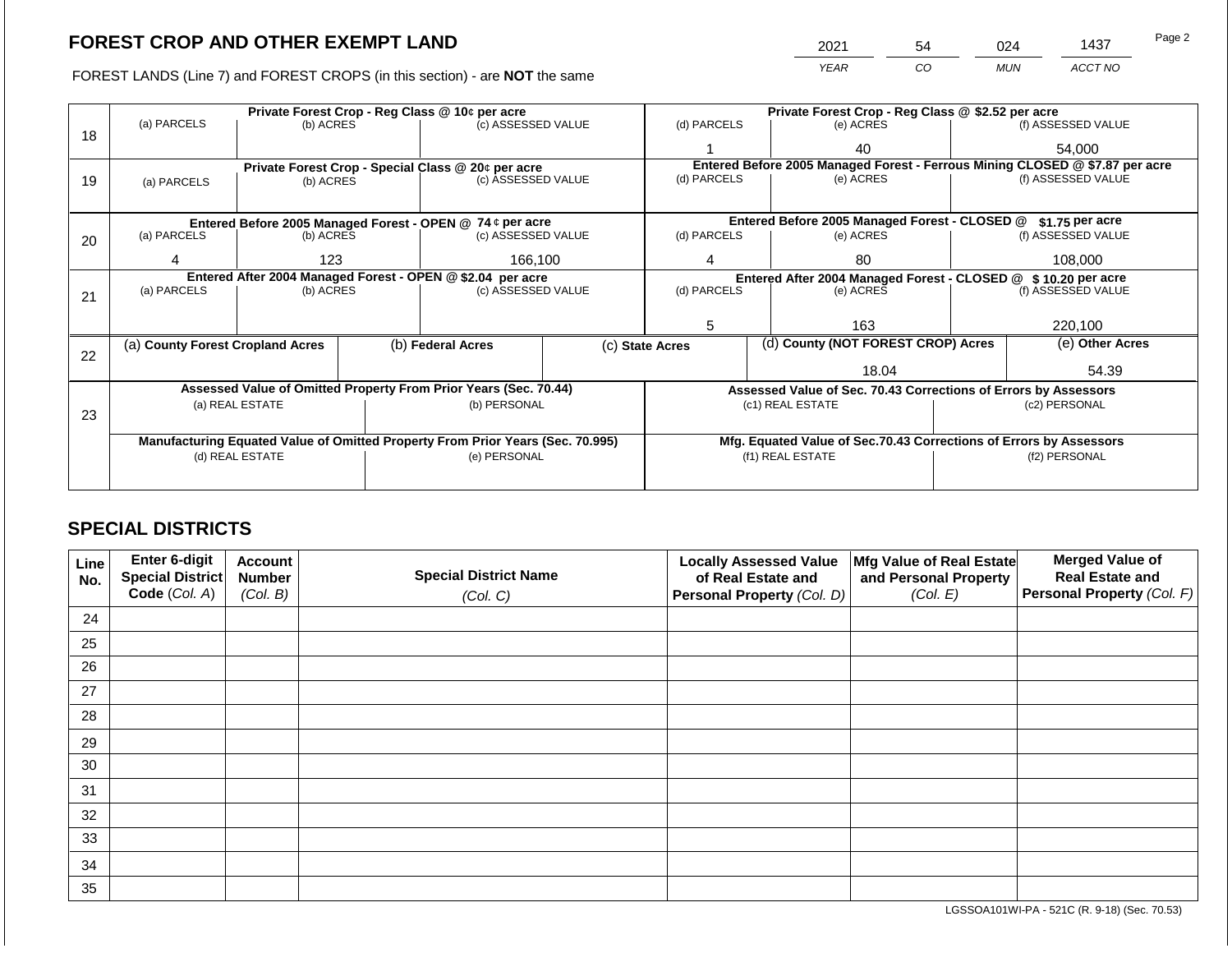|                       | <b>SCHOOL DISTRICTS</b>                                  |                                             |                                                         | 2021                                                                              | 024<br>54                                                     | 1437                                                                           |
|-----------------------|----------------------------------------------------------|---------------------------------------------|---------------------------------------------------------|-----------------------------------------------------------------------------------|---------------------------------------------------------------|--------------------------------------------------------------------------------|
|                       |                                                          |                                             |                                                         | <b>YEAR</b>                                                                       | CO<br><b>MUN</b>                                              | ACCT NO                                                                        |
| Line<br>No.           | Enter 6-digit<br><b>School District</b><br>Code (Col. A) | <b>Account</b><br><b>Number</b><br>(Col. B) | <b>School District Name</b><br>(Col. C)                 | <b>Locally Assessed Value</b><br>of Real Estate and<br>Personal Property (Col. D) | Mfg Value of Real Estate<br>and Personal Property<br>(Col. E) | <b>Merged Value of</b><br><b>Real Estate and</b><br>Personal Property (Col. F) |
|                       | A. SCHOOL DISTRICTS (K-8 and K-12)                       |                                             |                                                         |                                                                                   |                                                               |                                                                                |
| 36                    | 092891                                                   | 0057                                        | SCH D OF LAKE HOLCOMBE                                  | 381,000                                                                           |                                                               | 381,000                                                                        |
| 37                    | 545757                                                   | 0325                                        | <b>SCH D OF FLAMBEAU</b>                                | 29,518,100                                                                        | 100                                                           | 29,518,200                                                                     |
| 38                    |                                                          |                                             |                                                         |                                                                                   |                                                               |                                                                                |
| 39                    |                                                          |                                             |                                                         |                                                                                   |                                                               |                                                                                |
| 40                    |                                                          |                                             |                                                         |                                                                                   |                                                               |                                                                                |
| 41                    |                                                          |                                             |                                                         |                                                                                   |                                                               |                                                                                |
| 42                    |                                                          |                                             |                                                         |                                                                                   |                                                               |                                                                                |
| 43                    |                                                          |                                             |                                                         |                                                                                   |                                                               |                                                                                |
| 44                    |                                                          |                                             |                                                         |                                                                                   |                                                               |                                                                                |
| 45<br>$\overline{46}$ |                                                          |                                             |                                                         |                                                                                   |                                                               |                                                                                |
| 47                    |                                                          |                                             |                                                         |                                                                                   |                                                               |                                                                                |
| 48                    |                                                          |                                             |                                                         |                                                                                   |                                                               |                                                                                |
| 49                    |                                                          |                                             |                                                         |                                                                                   |                                                               |                                                                                |
| 50                    |                                                          |                                             | TOTAL ASSESSED VALUE OF SCHOOL DISTRICTS (K-8 and K-12) | 29,899,100                                                                        | 100                                                           | 29,899,200                                                                     |
|                       | <b>B. UNION HIGH SCHOOL DISTRICTS</b>                    |                                             |                                                         |                                                                                   |                                                               |                                                                                |
| 51                    |                                                          |                                             |                                                         |                                                                                   |                                                               |                                                                                |
| 52                    |                                                          |                                             |                                                         |                                                                                   |                                                               |                                                                                |
| 53                    |                                                          |                                             |                                                         |                                                                                   |                                                               |                                                                                |
| 54                    |                                                          |                                             |                                                         |                                                                                   |                                                               |                                                                                |
| 55                    |                                                          |                                             | TOTAL ASSESSED VALUE OF UNION HIGH SCHOOLS              |                                                                                   |                                                               |                                                                                |
|                       | C.<br><b>TECHNICAL COLLEGE DISTRICTS</b>                 |                                             |                                                         |                                                                                   |                                                               |                                                                                |
| 56                    | 001700                                                   | 0016                                        | NORTHWOOD TECHNICAL COLLEGE                             | 29,899,100                                                                        | 100                                                           | 29,899,200                                                                     |
| 57                    |                                                          |                                             |                                                         |                                                                                   |                                                               |                                                                                |
| 58                    |                                                          |                                             |                                                         |                                                                                   |                                                               |                                                                                |
| 59                    |                                                          |                                             | TOTAL ASSESSED VALUE OF TECHNICAL COLLEGES              | 29,899,100                                                                        | 100                                                           | 29,899,200                                                                     |

**SCHOOL DISTRICTS**

| Name                     |                         | Title | Submission date            |
|--------------------------|-------------------------|-------|----------------------------|
| REBECCA MCEATHRON KRAMER |                         |       | 2021<br>$\sim$<br>∩ҕ<br>◡◡ |
| Phone                    | Email address           |       |                            |
| 715<br>$532 -$<br>2143   | REBECCA@RUSKCOUNTYWI.US |       |                            |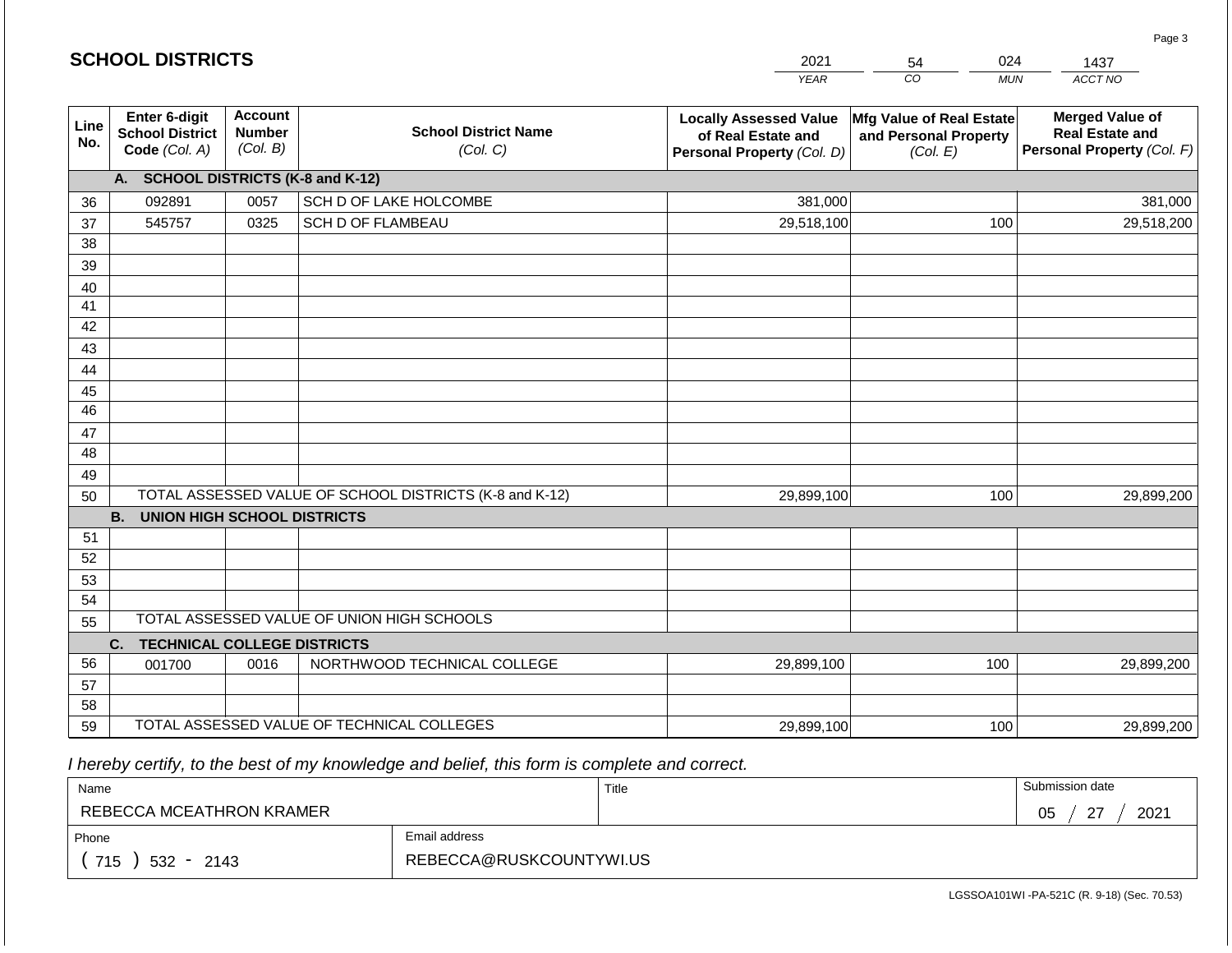- Each municipality's SOA is completed after the Board of Review and includes any changes made to the locally assessed values, under state law (sec. 70.53, Wis. Stats.)
- The Wisconsin Department of Revenue (DOR) merges the locally assessed values with the state assessed manufacturing values
- DOR provides the information regarding district names and codes. If a district is not listed, contact DOR.

Note: If you submit an amended SOA to DOR after your municipality's SOA is equated and posted to our website, we will process the SOA. However, DOR will not recalculate the *aggregate ratio or update the final SOA posted on our website. You should use the corrected values to calculate your tax rates.*

### **Page 1: Real Estate and Personal Property**

- Lines 1-9 assessed real estate values, parcel counts and acres by classification
- Lines 10-15 assessed personal property values and number of accounts by class
- Line 16 aggregate assessed value of all property subject to general property; use to calculate tax rates. Note: This line equals the total assessed value of K-8 and K-12 school districts (Line 50) and total assessed value of technical colleges (Line 59).
- Remarks assessment ratio used to calculate estimated fair market value on property tax bills

### **Page 2: Forest Crop, Other Exempt Land and Special Districts**

- Lines 18-21 private forest crop and managed forest lands assessed values
- Line  $22 -$  tax exempt land acres
- Line 23 prior years assessed value of omitted property under sec. 70.44 and correction of errors under sec. 70.43 shown by locally assessed or manufacturing real estate and personal property. Note: If there is an amount on this line, report the corresponding tax in the Statement of Taxes, Sections J or K.
- Lines 24-35 special district assessed values. These values are used to calculate tax rates for the special districts.

### **Page 3: School Districts**

- Lines 36-50 school districts (K-8 and K-12) assessed values. These values are used to calculate tax rates for school districts.
- Lines 51-55 union high school district assessed values. These values are used to calculate tax rates for union high school districts.
- Lines 56-59 technical college assessed values. These values are used to calculate tax rates for technical colleges.

If you have questions: Email: lgs@wisconsin.gov

 Phone: (608) 266-2569 or (608) 264-6892 Fax: (608) 264-6887

W5688 COUNTY RD VV W5688 COUNTY RD VV CAROL LUCE<br>TOWN OF MARSHALL TOWN OF MARSHALL SHELDON, WI 54766 SHELDON, WI 54766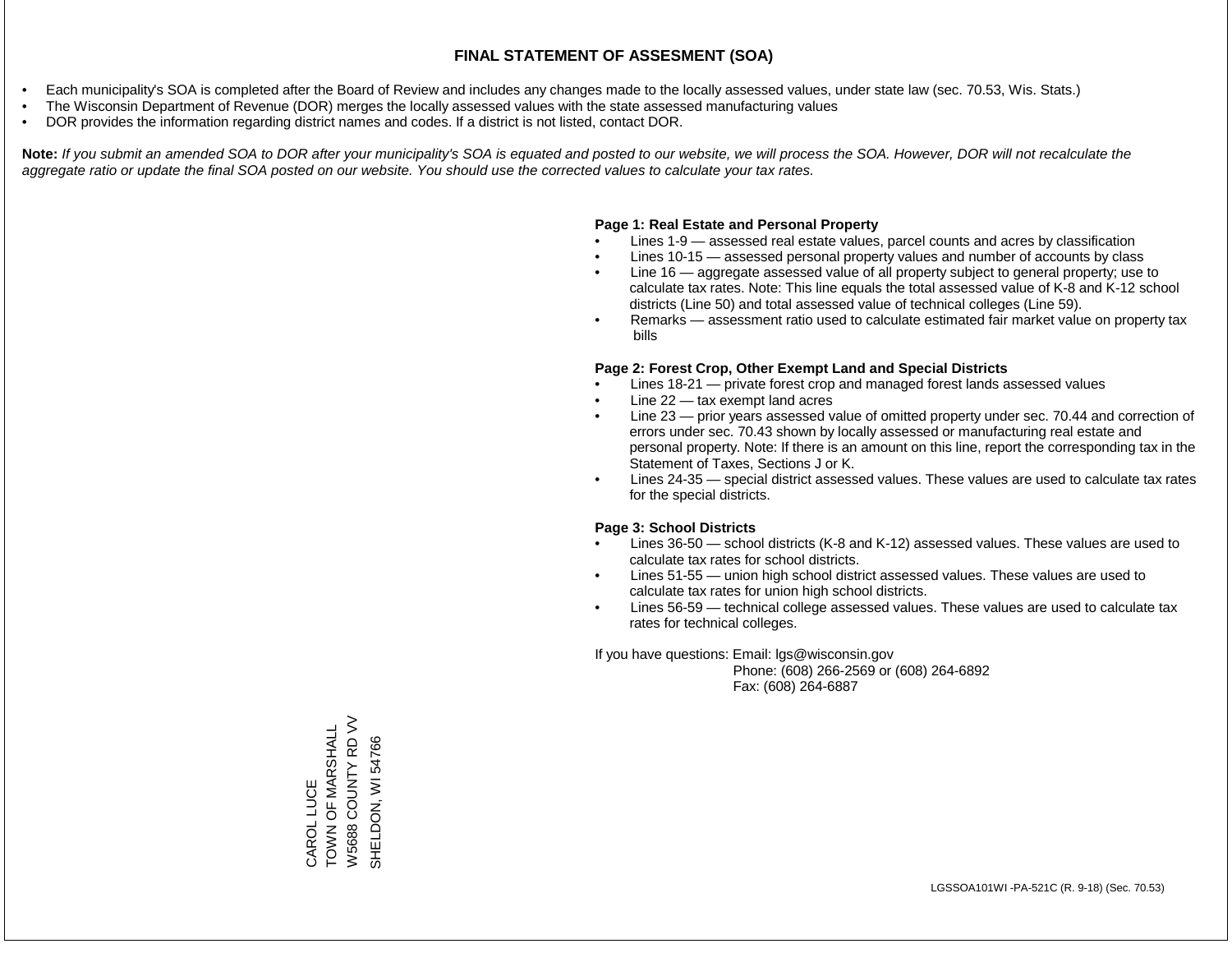|                |            | <b>FINAL - EQUATED</b><br><b>STATEMENT OF ASSESSMENT FOR 2021</b>                                                                                                                            |                          | 54           | 026                                                                 | 1438                    | This is an Amended Return              | Page 1                                         |
|----------------|------------|----------------------------------------------------------------------------------------------------------------------------------------------------------------------------------------------|--------------------------|--------------|---------------------------------------------------------------------|-------------------------|----------------------------------------|------------------------------------------------|
|                |            |                                                                                                                                                                                              |                          | CO           | <b>MUN</b>                                                          | ACCT NO                 |                                        |                                                |
|                | <b>FOR</b> | <b>TOWN OF</b><br>OF.                                                                                                                                                                        | <b>MURRY</b>             |              | <b>RUSK COUNTY</b>                                                  |                         |                                        |                                                |
|                |            | Town - Village - City                                                                                                                                                                        | <b>Municipality Name</b> |              | <b>County Name</b>                                                  |                         |                                        |                                                |
| Line<br>No.    |            | <b>REAL ESTATE</b><br>(See Lines 18 - 22 for                                                                                                                                                 |                          | PARCEL COUNT | NO. OF ACRES<br><b>WHOLE</b><br>TOTAL LAND MPROVEMENTS NUMBERS ONLY | <b>VALUE OF</b><br>LAND | <b>VALUE OF</b><br><b>IMPROVEMENTS</b> | <b>TOTAL VALUE OF LAND</b><br>AND IMPROVEMENTS |
|                |            | other Real Estate)                                                                                                                                                                           | (Col. A)                 | (Col. B)     | (Col. C)                                                            | (Col, D)                | (Col. E)                               | (Col. F)                                       |
| $\mathbf{1}$   |            | <b>RESIDENTIAL - Class 1</b>                                                                                                                                                                 | 205                      | 153          | 414                                                                 | 1,640,200               | 8,445,400                              | 10,085,600                                     |
| 2              |            | COMMERCIAL - Class 2                                                                                                                                                                         | 4                        |              | 3<br>23                                                             | 43,000                  | 99,000                                 | 142,000                                        |
| 3              |            | MANUFACTURING - Class 3                                                                                                                                                                      | 0                        |              | $\overline{0}$<br>$\Omega$                                          | $\Omega$                | $\mathbf 0$                            | $\Omega$                                       |
| 4              |            | <b>AGRICULTURAL - Class 4</b>                                                                                                                                                                | 226                      |              | 5,231                                                               | 603,900                 |                                        | 603,900                                        |
| 5              |            | <b>UNDEVELOPED - Class 5</b>                                                                                                                                                                 | 122                      |              | 1,043                                                               | 210,900                 |                                        | 210,900                                        |
| 6              |            | AGRICULTURAL FOREST - Class 5m                                                                                                                                                               | 78                       |              | 1,633                                                               | 1,193,500               |                                        | 1,193,500                                      |
| $\overline{7}$ |            | <b>FOREST LANDS - Class 6</b>                                                                                                                                                                | 242                      |              | 7,063                                                               | 10,071,200              |                                        | 10,071,200                                     |
| 8              |            | OTHER - Class 7                                                                                                                                                                              | 39                       | 37           | 74                                                                  | 287,800                 | 2,459,800                              | 2,747,600                                      |
| 9              |            | <b>TOTAL - ALL COLUMNS</b>                                                                                                                                                                   | 916                      | 193          | 15,481                                                              | 14,050,500              | 11,004,200                             | 25,054,700                                     |
| 10             |            | NUMBER OF PERSONAL PROPERTY ACCOUNTS IN ROLL                                                                                                                                                 |                          |              | 23                                                                  | <b>LOCALLY ASSESSED</b> | <b>MANUFACTURING</b>                   | <b>MERGED</b>                                  |
| 11             |            | BOATS AND OTHER WATERCRAFT NOT EXEMPT - Code 1                                                                                                                                               |                          |              |                                                                     | 0                       | $\pmb{0}$                              | $\Omega$                                       |
| 12             |            | MACHINERY.TOOLS AND PATTERNS - Code 2                                                                                                                                                        |                          |              |                                                                     |                         | $\mathbf 0$                            | $\Omega$                                       |
| 13             |            | FURNITURE, FIXTURES AND EQUIPMENT - Code 3                                                                                                                                                   |                          |              |                                                                     | 1,500                   | $\pmb{0}$                              | 1,500                                          |
| 14             |            | ALL OTHER PERSONAL PROPERTY NOT EXEMPT - Codes 4A, 4B, 4C                                                                                                                                    |                          |              |                                                                     | 133,200                 | $\mathbf 0$                            | 133,200                                        |
| 15             |            | TOTAL OF PERSONAL PROPERTY NOT EXEMPT (Total of Lines 11-14)                                                                                                                                 |                          |              |                                                                     | 134,700                 | $\mathbf 0$                            | 134,700                                        |
| 16             |            | AGGREGATE ASSESSED VALUE OF ALL PROPERTY SUBJECT TO THE GENERAL PROPERTY TAX (Total of Lines 9F and 15F)<br>MUST EQUAL TOTAL VALUE OF THE SCHOOL DISTRICTS (K-12 PLUS K-8) - Line 50, Col. F |                          |              |                                                                     |                         |                                        | 25,189,400                                     |
| 17             |            | <b>BOARD OF REVIEW</b><br>DATE OF FINAL ADJOURNMENT                                                                                                                                          | 04/27/2021               |              | Name of Assessor<br><b>STEVE KUESTER</b>                            |                         | Telephone #                            | (715) 379-3453                                 |

The Assessment Ratio to be used in calculating the estimated Fair Market Value on tax bills for this tax district is .938075837

This ratio should be used to convert assessed values to "Calculate Equalized Values" in Step 1 of the Lottery and Gaming Credit Calculations.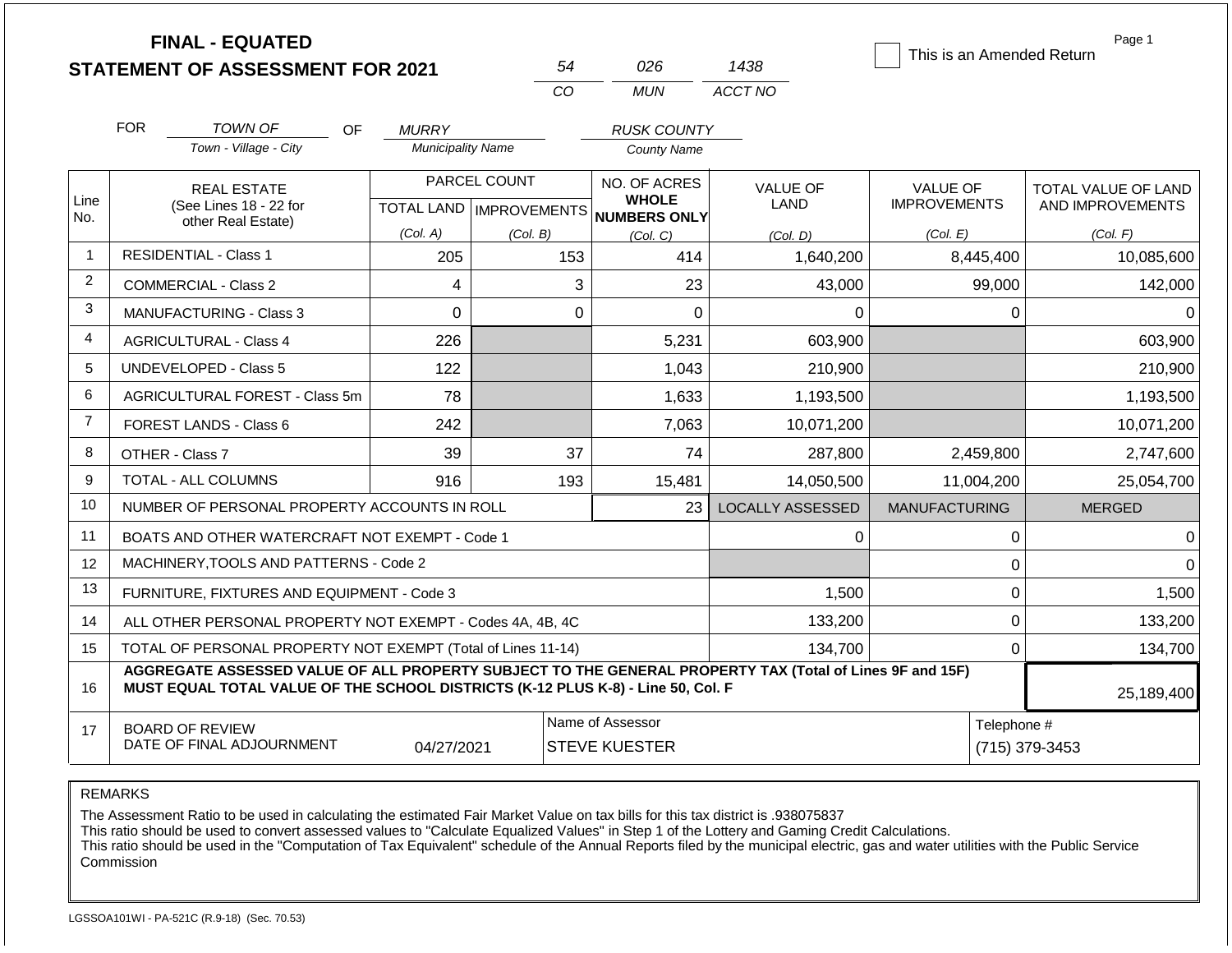FOREST LANDS (Line 7) and FOREST CROPS (in this section) - are **NOT** the same

| 2021 | 54 | ว26 | 1438    | Page 2 |
|------|----|-----|---------|--------|
| YFAR | ာဝ | MUN | ACCT NO |        |

|    |                                                |                 | Private Forest Crop - Reg Class @ 10¢ per acre                                 |           | Private Forest Crop - Reg Class @ \$2.52 per acre                            |                                                                    |  |                    |  |
|----|------------------------------------------------|-----------------|--------------------------------------------------------------------------------|-----------|------------------------------------------------------------------------------|--------------------------------------------------------------------|--|--------------------|--|
| 18 | (a) PARCELS                                    | (b) ACRES       | (c) ASSESSED VALUE                                                             |           | (d) PARCELS                                                                  | (e) ACRES                                                          |  | (f) ASSESSED VALUE |  |
|    |                                                |                 |                                                                                |           | 3                                                                            | 120                                                                |  | 150,000            |  |
|    |                                                |                 | Private Forest Crop - Special Class @ 20¢ per acre                             |           | Entered Before 2005 Managed Forest - Ferrous Mining CLOSED @ \$7.87 per acre |                                                                    |  |                    |  |
| 19 | (a) PARCELS                                    | (b) ACRES       | (c) ASSESSED VALUE                                                             |           | (d) PARCELS                                                                  | (e) ACRES                                                          |  | (f) ASSESSED VALUE |  |
|    |                                                |                 |                                                                                |           |                                                                              |                                                                    |  |                    |  |
|    |                                                |                 | Entered Before 2005 Managed Forest - OPEN @ 74 ¢ per acre                      |           |                                                                              | Entered Before 2005 Managed Forest - CLOSED @                      |  | \$1.75 per acre    |  |
| 20 | (c) ASSESSED VALUE<br>(a) PARCELS<br>(b) ACRES |                 | (d) PARCELS                                                                    | (e) ACRES |                                                                              | (f) ASSESSED VALUE                                                 |  |                    |  |
|    |                                                |                 |                                                                                |           |                                                                              |                                                                    |  |                    |  |
|    | 18                                             | 720             | 900,000                                                                        |           | 27                                                                           | 878.14                                                             |  | 1,209,300          |  |
|    |                                                |                 | Entered After 2004 Managed Forest - OPEN @ \$2.04 per acre                     |           |                                                                              | Entered After 2004 Managed Forest - CLOSED @ \$10.20 per acre      |  |                    |  |
| 21 | (a) PARCELS                                    | (b) ACRES       | (c) ASSESSED VALUE                                                             |           | (d) PARCELS                                                                  | (e) ACRES                                                          |  | (f) ASSESSED VALUE |  |
|    |                                                |                 |                                                                                |           |                                                                              |                                                                    |  |                    |  |
|    | 68                                             | 2,653.78        | 3,449,000                                                                      |           | 26<br>887.7                                                                  |                                                                    |  | 1,412,200          |  |
| 22 | (a) County Forest Cropland Acres               |                 | (b) Federal Acres                                                              |           | (c) State Acres                                                              | (d) County (NOT FOREST CROP) Acres                                 |  | (e) Other Acres    |  |
|    | 18,885,86                                      |                 |                                                                                |           | 212.39                                                                       | 6.19                                                               |  | 174.73             |  |
|    |                                                |                 | Assessed Value of Omitted Property From Prior Years (Sec. 70.44)               |           |                                                                              | Assessed Value of Sec. 70.43 Corrections of Errors by Assessors    |  |                    |  |
|    |                                                | (a) REAL ESTATE | (b) PERSONAL                                                                   |           |                                                                              | (c1) REAL ESTATE                                                   |  | (c2) PERSONAL      |  |
| 23 |                                                |                 |                                                                                |           |                                                                              |                                                                    |  |                    |  |
|    |                                                |                 | Manufacturing Equated Value of Omitted Property From Prior Years (Sec. 70.995) |           |                                                                              | Mfg. Equated Value of Sec.70.43 Corrections of Errors by Assessors |  |                    |  |
|    |                                                | (d) REAL ESTATE | (e) PERSONAL                                                                   |           |                                                                              | (f1) REAL ESTATE                                                   |  | (f2) PERSONAL      |  |
|    |                                                |                 |                                                                                |           |                                                                              |                                                                    |  |                    |  |
|    |                                                |                 |                                                                                |           |                                                                              |                                                                    |  |                    |  |

## **SPECIAL DISTRICTS**

| Line<br>No. | Enter 6-digit<br><b>Special District</b> | <b>Account</b><br><b>Number</b> | <b>Special District Name</b> | <b>Locally Assessed Value</b><br>of Real Estate and | Mfg Value of Real Estate<br>and Personal Property | <b>Merged Value of</b><br><b>Real Estate and</b> |
|-------------|------------------------------------------|---------------------------------|------------------------------|-----------------------------------------------------|---------------------------------------------------|--------------------------------------------------|
|             | Code (Col. A)                            | (Col. B)                        | (Col. C)                     | Personal Property (Col. D)                          | (Col. E)                                          | Personal Property (Col. F)                       |
| 24          |                                          |                                 |                              |                                                     |                                                   |                                                  |
| 25          |                                          |                                 |                              |                                                     |                                                   |                                                  |
| 26          |                                          |                                 |                              |                                                     |                                                   |                                                  |
| 27          |                                          |                                 |                              |                                                     |                                                   |                                                  |
| 28          |                                          |                                 |                              |                                                     |                                                   |                                                  |
| 29          |                                          |                                 |                              |                                                     |                                                   |                                                  |
| 30          |                                          |                                 |                              |                                                     |                                                   |                                                  |
| 31          |                                          |                                 |                              |                                                     |                                                   |                                                  |
| 32          |                                          |                                 |                              |                                                     |                                                   |                                                  |
| 33          |                                          |                                 |                              |                                                     |                                                   |                                                  |
| 34          |                                          |                                 |                              |                                                     |                                                   |                                                  |
| 35          |                                          |                                 |                              |                                                     |                                                   |                                                  |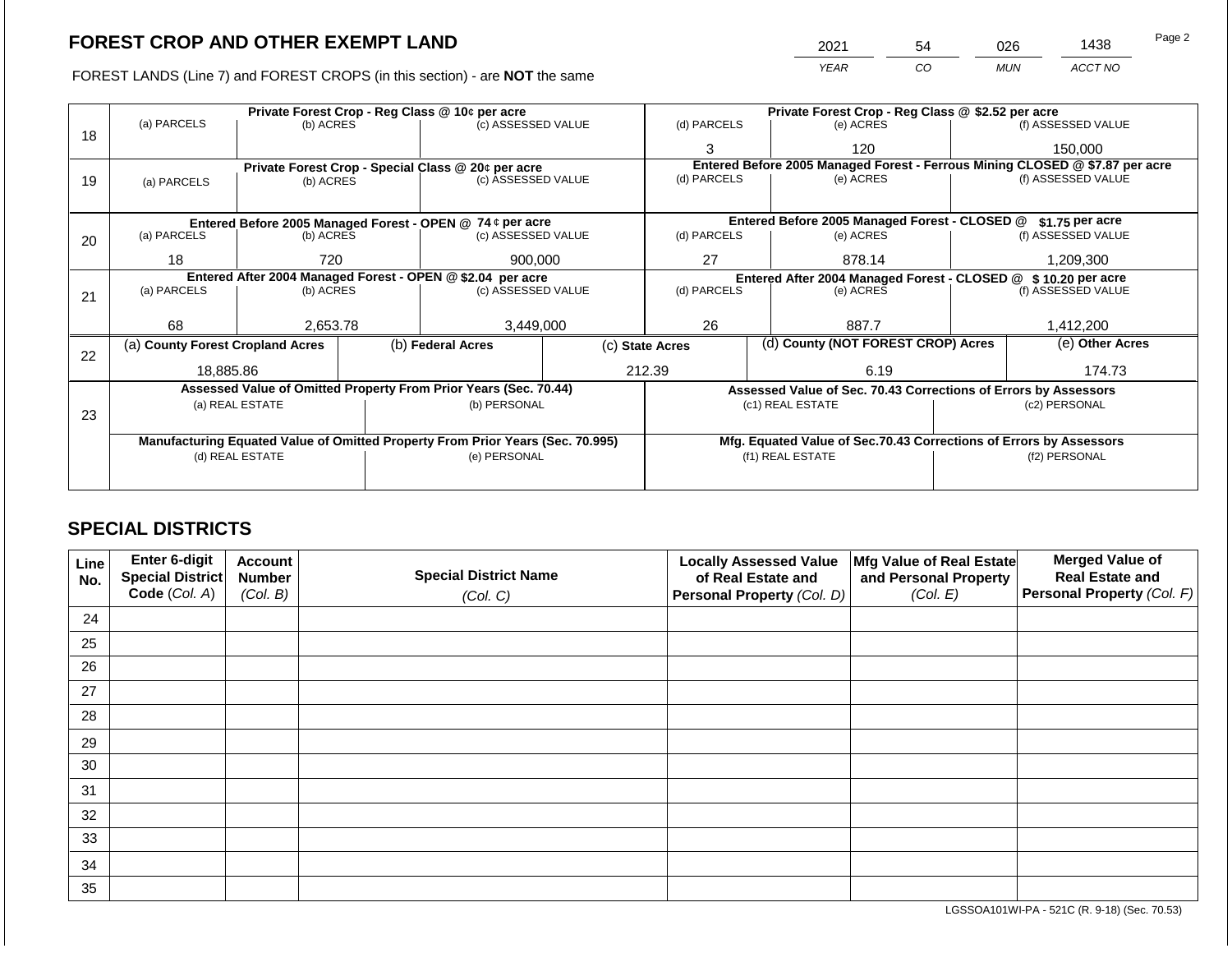|             | <b>SCHOOL DISTRICTS</b>                                  |                                             |                                                         | 2021                                                                              | 54                                                            | 026        | 1438                                                                           |
|-------------|----------------------------------------------------------|---------------------------------------------|---------------------------------------------------------|-----------------------------------------------------------------------------------|---------------------------------------------------------------|------------|--------------------------------------------------------------------------------|
|             |                                                          |                                             |                                                         | <b>YEAR</b>                                                                       | CO                                                            | <b>MUN</b> | ACCT NO                                                                        |
| Line<br>No. | Enter 6-digit<br><b>School District</b><br>Code (Col. A) | <b>Account</b><br><b>Number</b><br>(Col. B) | <b>School District Name</b><br>(Col. C)                 | <b>Locally Assessed Value</b><br>of Real Estate and<br>Personal Property (Col. D) | Mfg Value of Real Estate<br>and Personal Property<br>(Col. E) |            | <b>Merged Value of</b><br><b>Real Estate and</b><br>Personal Property (Col. F) |
|             | A. SCHOOL DISTRICTS (K-8 and K-12)                       |                                             |                                                         |                                                                                   |                                                               |            |                                                                                |
| 36          | 540735                                                   | 0323                                        | SCH D OF BRUCE                                          | 25,189,400                                                                        |                                                               |            | 25,189,400                                                                     |
| 37          |                                                          |                                             |                                                         |                                                                                   |                                                               |            |                                                                                |
| 38          |                                                          |                                             |                                                         |                                                                                   |                                                               |            |                                                                                |
| 39          |                                                          |                                             |                                                         |                                                                                   |                                                               |            |                                                                                |
| 40<br>41    |                                                          |                                             |                                                         |                                                                                   |                                                               |            |                                                                                |
| 42          |                                                          |                                             |                                                         |                                                                                   |                                                               |            |                                                                                |
| 43          |                                                          |                                             |                                                         |                                                                                   |                                                               |            |                                                                                |
| 44          |                                                          |                                             |                                                         |                                                                                   |                                                               |            |                                                                                |
| 45          |                                                          |                                             |                                                         |                                                                                   |                                                               |            |                                                                                |
| 46          |                                                          |                                             |                                                         |                                                                                   |                                                               |            |                                                                                |
| 47          |                                                          |                                             |                                                         |                                                                                   |                                                               |            |                                                                                |
| 48          |                                                          |                                             |                                                         |                                                                                   |                                                               |            |                                                                                |
| 49          |                                                          |                                             |                                                         |                                                                                   |                                                               |            |                                                                                |
| 50          |                                                          |                                             | TOTAL ASSESSED VALUE OF SCHOOL DISTRICTS (K-8 and K-12) | 25,189,400                                                                        |                                                               |            | 25,189,400                                                                     |
|             | <b>B. UNION HIGH SCHOOL DISTRICTS</b>                    |                                             |                                                         |                                                                                   |                                                               |            |                                                                                |
| 51<br>52    |                                                          |                                             |                                                         |                                                                                   |                                                               |            |                                                                                |
| 53          |                                                          |                                             |                                                         |                                                                                   |                                                               |            |                                                                                |
| 54          |                                                          |                                             |                                                         |                                                                                   |                                                               |            |                                                                                |
| 55          |                                                          |                                             | TOTAL ASSESSED VALUE OF UNION HIGH SCHOOLS              |                                                                                   |                                                               |            |                                                                                |
|             | <b>TECHNICAL COLLEGE DISTRICTS</b><br>C.                 |                                             |                                                         |                                                                                   |                                                               |            |                                                                                |
| 56          | 001700                                                   | 0016                                        | NORTHWOOD TECHNICAL COLLEGE                             | 25,189,400                                                                        |                                                               |            | 25,189,400                                                                     |
| 57          |                                                          |                                             |                                                         |                                                                                   |                                                               |            |                                                                                |
| 58          |                                                          |                                             |                                                         |                                                                                   |                                                               |            |                                                                                |
| 59          |                                                          |                                             | TOTAL ASSESSED VALUE OF TECHNICAL COLLEGES              | 25,189,400                                                                        |                                                               |            | 25,189,400                                                                     |

| Name                     |                         | Title | Submission date  |
|--------------------------|-------------------------|-------|------------------|
| REBECCA MCEATHRON KRAMER |                         |       | 19<br>2021<br>05 |
| Phone                    | Email address           |       |                  |
| 715<br>$532 - 2143$      | REBECCA@RUSKCOUNTYWI.US |       |                  |

Page 3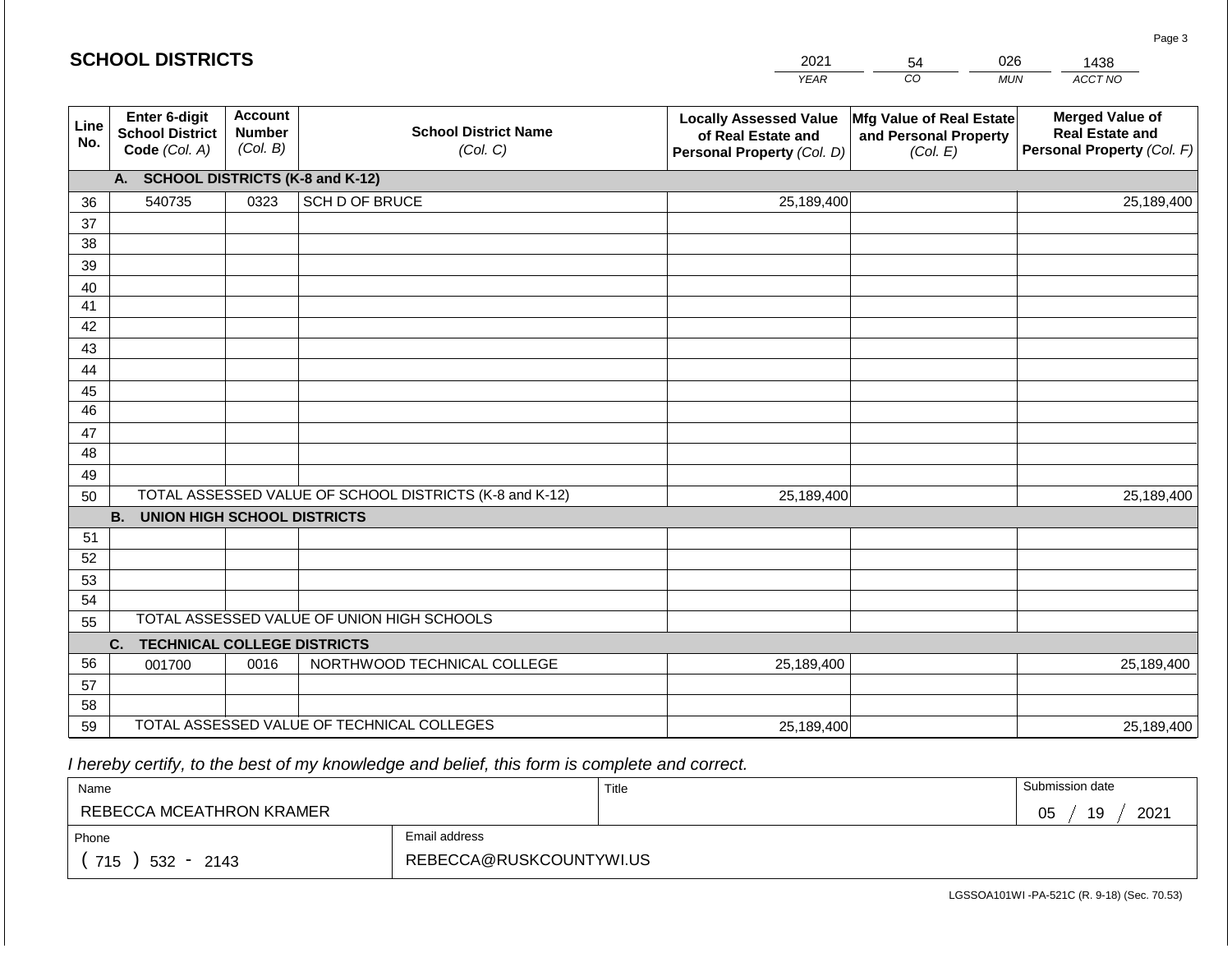- Each municipality's SOA is completed after the Board of Review and includes any changes made to the locally assessed values, under state law (sec. 70.53, Wis. Stats.)
- The Wisconsin Department of Revenue (DOR) merges the locally assessed values with the state assessed manufacturing values
- DOR provides the information regarding district names and codes. If a district is not listed, contact DOR.

Note: If you submit an amended SOA to DOR after your municipality's SOA is equated and posted to our website, we will process the SOA. However, DOR will not recalculate the *aggregate ratio or update the final SOA posted on our website. You should use the corrected values to calculate your tax rates.*

### **Page 1: Real Estate and Personal Property**

- Lines 1-9 assessed real estate values, parcel counts and acres by classification
- Lines 10-15 assessed personal property values and number of accounts by class
- Line 16 aggregate assessed value of all property subject to general property; use to calculate tax rates. Note: This line equals the total assessed value of K-8 and K-12 school districts (Line 50) and total assessed value of technical colleges (Line 59).
- Remarks assessment ratio used to calculate estimated fair market value on property tax bills

### **Page 2: Forest Crop, Other Exempt Land and Special Districts**

- Lines 18-21 private forest crop and managed forest lands assessed values
- Line  $22 -$  tax exempt land acres
- Line 23 prior years assessed value of omitted property under sec. 70.44 and correction of errors under sec. 70.43 shown by locally assessed or manufacturing real estate and personal property. Note: If there is an amount on this line, report the corresponding tax in the Statement of Taxes, Sections J or K.
- Lines 24-35 special district assessed values. These values are used to calculate tax rates for the special districts.

### **Page 3: School Districts**

- Lines 36-50 school districts (K-8 and K-12) assessed values. These values are used to calculate tax rates for school districts.
- Lines 51-55 union high school district assessed values. These values are used to calculate tax rates for union high school districts.
- Lines 56-59 technical college assessed values. These values are used to calculate tax rates for technical colleges.

If you have questions: Email: lgs@wisconsin.gov

 Phone: (608) 266-2569 or (608) 264-6892 Fax: (608) 264-6887

REICHEL ROAD N8429 REICHEL ROAD CATHY THORMAN<br>TOWN OF MURRY<br>N8429 REICHEL RO TOWN OF MURRY CATHY THORMAN 3RUCE, WI 54819 BRUCE, WI 54819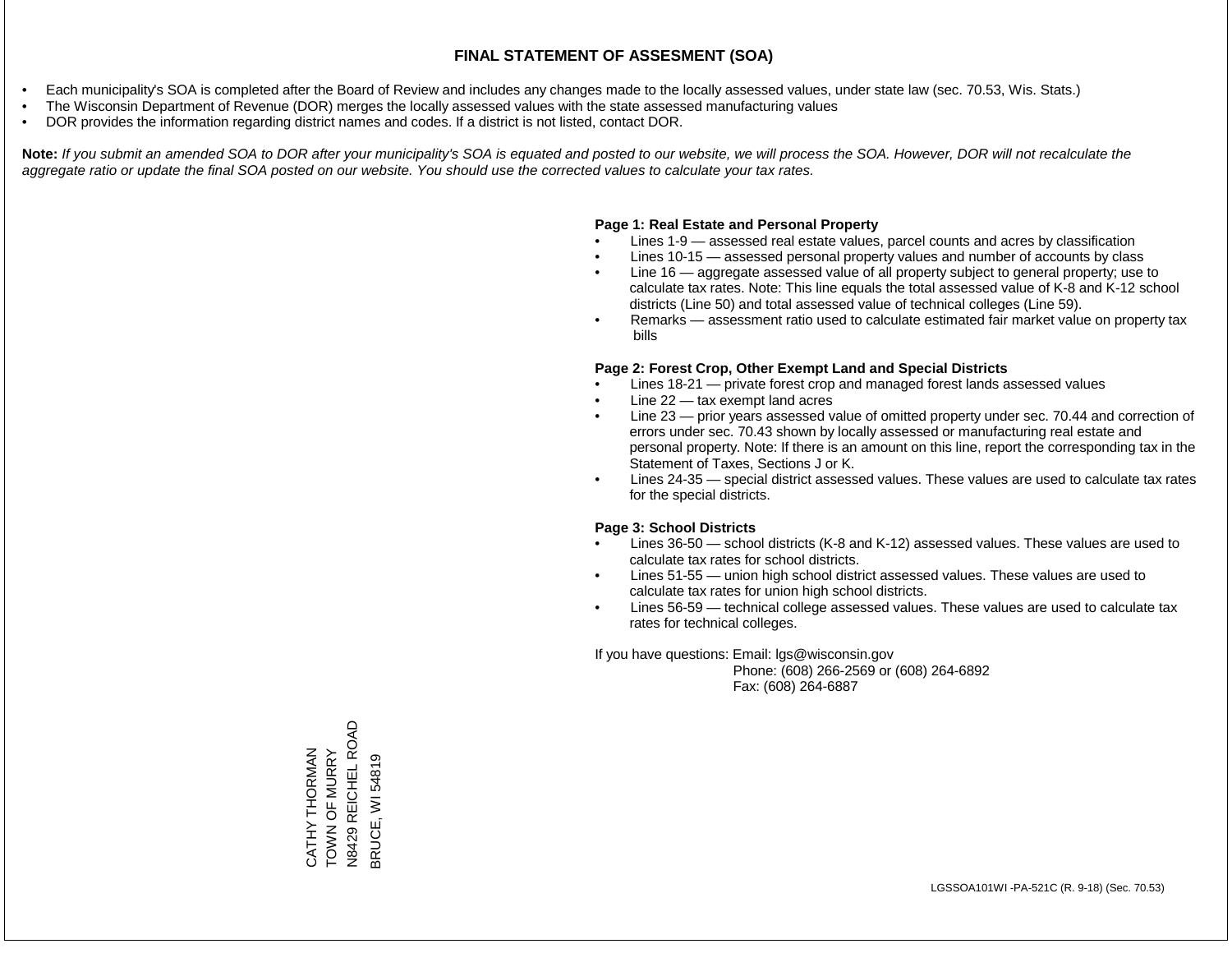|                |            | <b>FINAL - EQUATED</b><br><b>STATEMENT OF ASSESSMENT FOR 2021</b>                                                                                                                            |                          | 54                                        | 028                                                 | 1439                    | This is an Amended Return              | Page 1                                         |
|----------------|------------|----------------------------------------------------------------------------------------------------------------------------------------------------------------------------------------------|--------------------------|-------------------------------------------|-----------------------------------------------------|-------------------------|----------------------------------------|------------------------------------------------|
|                |            |                                                                                                                                                                                              |                          | CO                                        | <b>MUN</b>                                          | ACCT NO                 |                                        |                                                |
|                | <b>FOR</b> | TOWN OF<br>OF.                                                                                                                                                                               | <b>RICHLAND</b>          |                                           | <b>RUSK COUNTY</b>                                  |                         |                                        |                                                |
|                |            | Town - Village - City                                                                                                                                                                        | <b>Municipality Name</b> |                                           | <b>County Name</b>                                  |                         |                                        |                                                |
| Line<br>No.    |            | <b>REAL ESTATE</b><br>(See Lines 18 - 22 for                                                                                                                                                 |                          | PARCEL COUNT<br>TOTAL LAND   IMPROVEMENTS | NO. OF ACRES<br><b>WHOLE</b><br><b>NUMBERS ONLY</b> | <b>VALUE OF</b><br>LAND | <b>VALUE OF</b><br><b>IMPROVEMENTS</b> | <b>TOTAL VALUE OF LAND</b><br>AND IMPROVEMENTS |
|                |            | other Real Estate)                                                                                                                                                                           | (Col. A)                 | (Col. B)                                  | (Col, C)                                            | (Col. D)                | (Col. E)                               | (Col. F)                                       |
| $\mathbf 1$    |            | <b>RESIDENTIAL - Class 1</b>                                                                                                                                                                 | 284                      | 200                                       | 470                                                 | 4,034,200               | 8,080,200                              | 12,114,400                                     |
| $\overline{2}$ |            | <b>COMMERCIAL - Class 2</b>                                                                                                                                                                  | 6                        |                                           | 3<br>20                                             | 31.600                  | 62,200                                 | 93,800                                         |
| 3              |            | <b>MANUFACTURING - Class 3</b>                                                                                                                                                               | $\Omega$                 |                                           | $\Omega$<br>$\Omega$                                | 0                       | $\Omega$                               | $\Omega$                                       |
| 4              |            | <b>AGRICULTURAL - Class 4</b>                                                                                                                                                                | 131                      |                                           | 2,658                                               | 353,400                 |                                        | 353,400                                        |
| 5              |            | <b>UNDEVELOPED - Class 5</b>                                                                                                                                                                 | 235                      |                                           | 2,707                                               | 574,200                 |                                        | 574,200                                        |
| 6              |            | AGRICULTURAL FOREST - Class 5m                                                                                                                                                               | 66                       |                                           | 1,006                                               | 540,300                 |                                        | 540,300                                        |
| $\overline{7}$ |            | <b>FOREST LANDS - Class 6</b>                                                                                                                                                                | 293                      |                                           | 5,315                                               | 5,486,800               |                                        | 5,486,800                                      |
| 8              |            | OTHER - Class 7                                                                                                                                                                              | 13                       | 13                                        | 24                                                  | 83,000                  | 951,600                                | 1,034,600                                      |
| 9              |            | <b>TOTAL - ALL COLUMNS</b>                                                                                                                                                                   | 1,028                    | 216                                       | 12,200                                              | 11,103,500              | 9,094,000                              | 20,197,500                                     |
| 10             |            | NUMBER OF PERSONAL PROPERTY ACCOUNTS IN ROLL                                                                                                                                                 |                          |                                           | $\overline{7}$                                      | LOCALLY ASSESSED        | <b>MANUFACTURING</b>                   | <b>MERGED</b>                                  |
| 11             |            | BOATS AND OTHER WATERCRAFT NOT EXEMPT - Code 1                                                                                                                                               |                          |                                           |                                                     | 0                       | 0                                      | $\Omega$                                       |
| 12             |            | MACHINERY, TOOLS AND PATTERNS - Code 2                                                                                                                                                       |                          |                                           |                                                     |                         | $\mathbf 0$                            | $\Omega$                                       |
| 13             |            | FURNITURE, FIXTURES AND EQUIPMENT - Code 3                                                                                                                                                   |                          |                                           |                                                     | 6,100                   | $\mathbf 0$                            | 6,100                                          |
| 14             |            | ALL OTHER PERSONAL PROPERTY NOT EXEMPT - Codes 4A, 4B, 4C                                                                                                                                    |                          |                                           |                                                     | 89,900                  | $\mathbf 0$                            | 89,900                                         |
| 15             |            | TOTAL OF PERSONAL PROPERTY NOT EXEMPT (Total of Lines 11-14)                                                                                                                                 |                          |                                           |                                                     | 96,000                  | $\mathbf 0$                            | 96,000                                         |
| 16             |            | AGGREGATE ASSESSED VALUE OF ALL PROPERTY SUBJECT TO THE GENERAL PROPERTY TAX (Total of Lines 9F and 15F)<br>MUST EQUAL TOTAL VALUE OF THE SCHOOL DISTRICTS (K-12 PLUS K-8) - Line 50, Col. F |                          |                                           |                                                     |                         |                                        | 20,293,500                                     |
| 17             |            | <b>BOARD OF REVIEW</b><br>DATE OF FINAL ADJOURNMENT                                                                                                                                          | 06/02/2021               |                                           | Name of Assessor<br><b>CINDY CHASE</b>              |                         | Telephone #                            | (715) 820-0541                                 |

The Assessment Ratio to be used in calculating the estimated Fair Market Value on tax bills for this tax district is .982655181

This ratio should be used to convert assessed values to "Calculate Equalized Values" in Step 1 of the Lottery and Gaming Credit Calculations.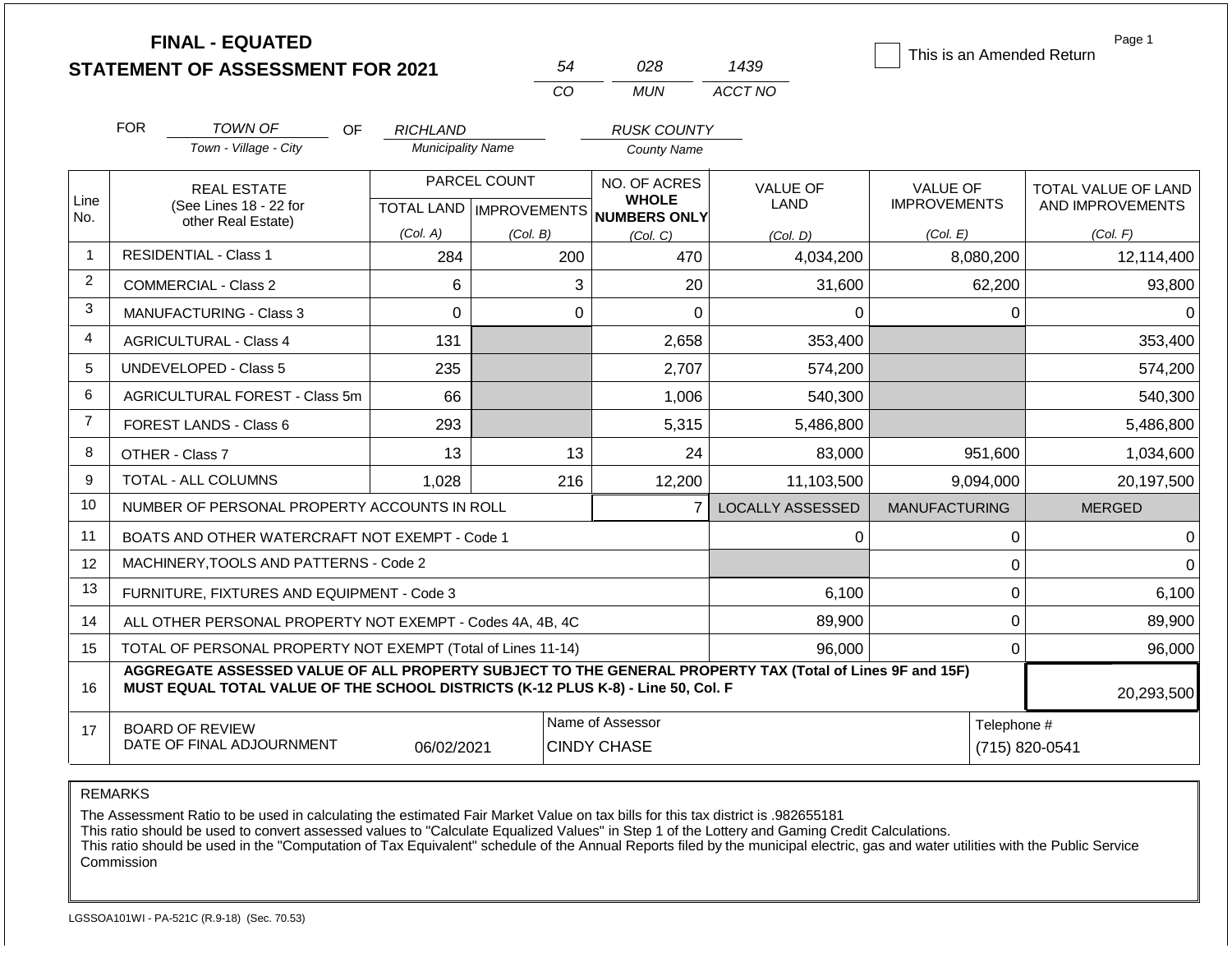2021 54 028 1439

FOREST LANDS (Line 7) and FOREST CROPS (in this section) - are **NOT** the same *YEAR CO MUN ACCT NO*

|    |                                                                                |                 |  | Private Forest Crop - Reg Class @ 10¢ per acre                           |                                                               | Private Forest Crop - Reg Class @ \$2.52 per acre |  |                                                                    |                                                                              |                    |
|----|--------------------------------------------------------------------------------|-----------------|--|--------------------------------------------------------------------------|---------------------------------------------------------------|---------------------------------------------------|--|--------------------------------------------------------------------|------------------------------------------------------------------------------|--------------------|
|    | (a) PARCELS                                                                    | (b) ACRES       |  | (c) ASSESSED VALUE                                                       |                                                               | (d) PARCELS                                       |  | (e) ACRES                                                          |                                                                              | (f) ASSESSED VALUE |
| 18 |                                                                                |                 |  |                                                                          |                                                               |                                                   |  |                                                                    |                                                                              |                    |
|    |                                                                                |                 |  |                                                                          |                                                               |                                                   |  |                                                                    | Entered Before 2005 Managed Forest - Ferrous Mining CLOSED @ \$7.87 per acre |                    |
| 19 | (a) PARCELS                                                                    | (b) ACRES       |  | Private Forest Crop - Special Class @ 20¢ per acre<br>(c) ASSESSED VALUE |                                                               | (d) PARCELS                                       |  | (e) ACRES                                                          |                                                                              | (f) ASSESSED VALUE |
|    |                                                                                |                 |  |                                                                          |                                                               |                                                   |  |                                                                    |                                                                              |                    |
|    |                                                                                |                 |  |                                                                          |                                                               |                                                   |  |                                                                    |                                                                              |                    |
|    |                                                                                |                 |  | Entered Before 2005 Managed Forest - OPEN @ 74 ¢ per acre                |                                                               |                                                   |  | Entered Before 2005 Managed Forest - CLOSED @                      |                                                                              | \$1.75 per acre    |
| 20 | (a) PARCELS                                                                    | (b) ACRES       |  | (c) ASSESSED VALUE                                                       |                                                               | (d) PARCELS                                       |  | (e) ACRES                                                          |                                                                              | (f) ASSESSED VALUE |
|    | 4                                                                              | 129             |  | 169,600                                                                  |                                                               | 27                                                |  | 871.9                                                              |                                                                              | 1,236,600          |
|    |                                                                                |                 |  |                                                                          |                                                               |                                                   |  |                                                                    |                                                                              |                    |
|    |                                                                                |                 |  | Entered After 2004 Managed Forest - OPEN @ \$2.04 per acre               | Entered After 2004 Managed Forest - CLOSED @ \$10.20 per acre |                                                   |  |                                                                    |                                                                              |                    |
| 21 | (a) PARCELS                                                                    | (b) ACRES       |  | (c) ASSESSED VALUE                                                       |                                                               | (d) PARCELS                                       |  | (e) ACRES                                                          |                                                                              | (f) ASSESSED VALUE |
|    |                                                                                |                 |  |                                                                          |                                                               |                                                   |  |                                                                    |                                                                              |                    |
|    | 11                                                                             | 422             |  | 564,800                                                                  |                                                               | 32                                                |  | 896                                                                |                                                                              | 980,600            |
|    | (a) County Forest Cropland Acres                                               |                 |  | (b) Federal Acres                                                        |                                                               | (c) State Acres                                   |  | (d) County (NOT FOREST CROP) Acres                                 |                                                                              | (e) Other Acres    |
| 22 |                                                                                |                 |  |                                                                          |                                                               |                                                   |  |                                                                    |                                                                              |                    |
|    |                                                                                |                 |  | 51                                                                       |                                                               | 47.37<br>50                                       |  |                                                                    | 46.73                                                                        |                    |
|    |                                                                                |                 |  | Assessed Value of Omitted Property From Prior Years (Sec. 70.44)         |                                                               |                                                   |  | Assessed Value of Sec. 70.43 Corrections of Errors by Assessors    |                                                                              |                    |
|    |                                                                                | (a) REAL ESTATE |  | (b) PERSONAL                                                             |                                                               |                                                   |  | (c1) REAL ESTATE                                                   | (c2) PERSONAL                                                                |                    |
| 23 | 208.600                                                                        |                 |  |                                                                          |                                                               |                                                   |  |                                                                    |                                                                              |                    |
|    | Manufacturing Equated Value of Omitted Property From Prior Years (Sec. 70.995) |                 |  |                                                                          |                                                               |                                                   |  | Mfg. Equated Value of Sec.70.43 Corrections of Errors by Assessors |                                                                              |                    |
|    | (d) REAL ESTATE                                                                |                 |  | (e) PERSONAL                                                             | (f1) REAL ESTATE                                              |                                                   |  | (f2) PERSONAL                                                      |                                                                              |                    |
|    |                                                                                |                 |  |                                                                          |                                                               |                                                   |  |                                                                    |                                                                              |                    |
|    |                                                                                |                 |  |                                                                          |                                                               |                                                   |  |                                                                    |                                                                              |                    |

## **SPECIAL DISTRICTS**

| Line<br>No. | Enter 6-digit<br>Special District<br>Code (Col. A) | <b>Account</b><br><b>Number</b><br>(Col. B) | <b>Special District Name</b><br>(Col. C) | <b>Locally Assessed Value</b><br>of Real Estate and<br><b>Personal Property (Col. D)</b> | Mfg Value of Real Estate<br>and Personal Property<br>(Col. E) | <b>Merged Value of</b><br><b>Real Estate and</b><br>Personal Property (Col. F) |
|-------------|----------------------------------------------------|---------------------------------------------|------------------------------------------|------------------------------------------------------------------------------------------|---------------------------------------------------------------|--------------------------------------------------------------------------------|
| 24          |                                                    |                                             |                                          |                                                                                          |                                                               |                                                                                |
| 25          |                                                    |                                             |                                          |                                                                                          |                                                               |                                                                                |
| 26          |                                                    |                                             |                                          |                                                                                          |                                                               |                                                                                |
| 27          |                                                    |                                             |                                          |                                                                                          |                                                               |                                                                                |
| 28          |                                                    |                                             |                                          |                                                                                          |                                                               |                                                                                |
| 29          |                                                    |                                             |                                          |                                                                                          |                                                               |                                                                                |
| 30          |                                                    |                                             |                                          |                                                                                          |                                                               |                                                                                |
| 31          |                                                    |                                             |                                          |                                                                                          |                                                               |                                                                                |
| 32          |                                                    |                                             |                                          |                                                                                          |                                                               |                                                                                |
| 33          |                                                    |                                             |                                          |                                                                                          |                                                               |                                                                                |
| 34          |                                                    |                                             |                                          |                                                                                          |                                                               |                                                                                |
| 35          |                                                    |                                             |                                          |                                                                                          |                                                               |                                                                                |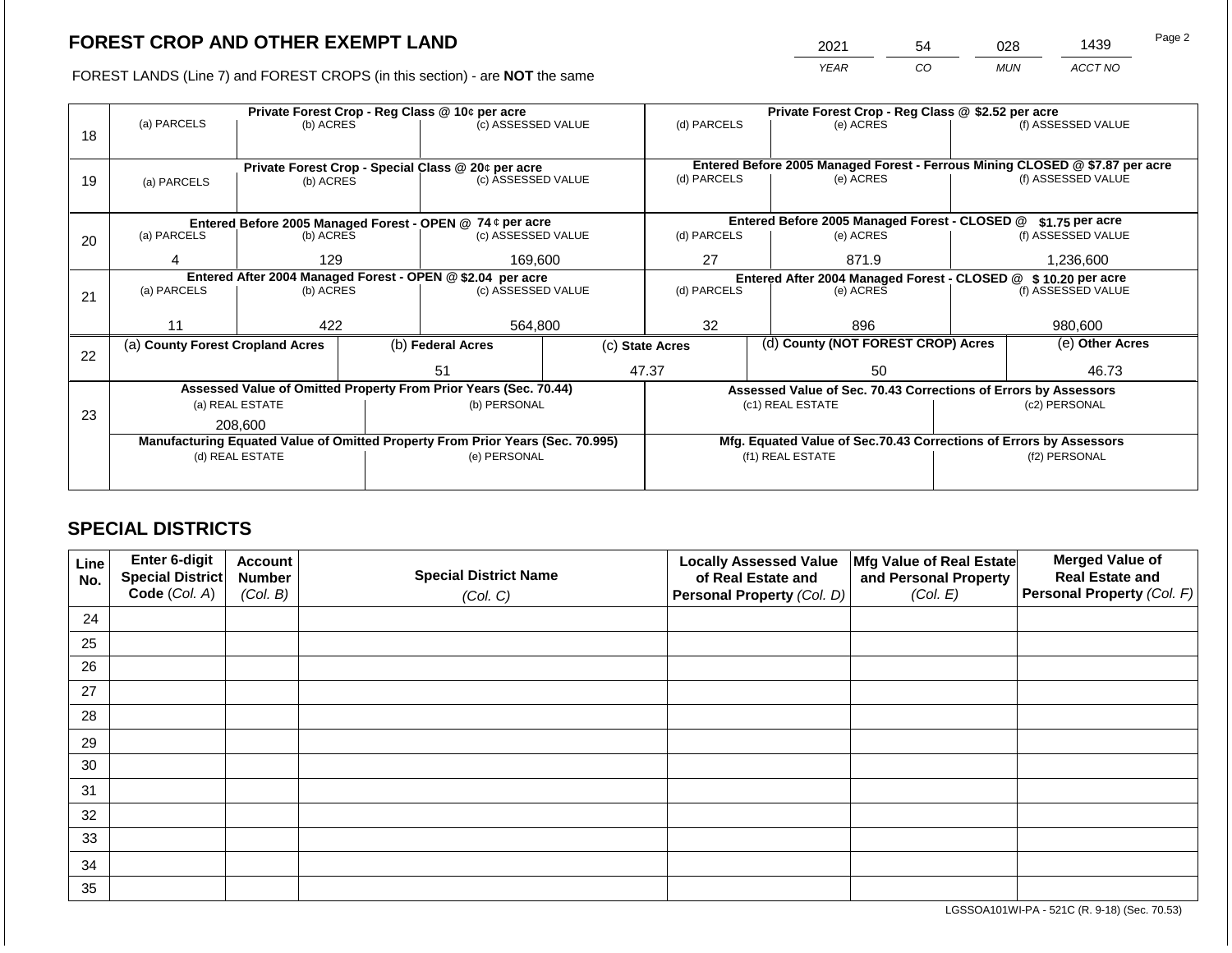|             | <b>SCHOOL DISTRICTS</b>                                         |                                             |                                                         | 2021                                                                              | 54                                                            | 028        | 1439                                                                           |
|-------------|-----------------------------------------------------------------|---------------------------------------------|---------------------------------------------------------|-----------------------------------------------------------------------------------|---------------------------------------------------------------|------------|--------------------------------------------------------------------------------|
|             |                                                                 |                                             |                                                         | <b>YEAR</b>                                                                       | CO                                                            | <b>MUN</b> | ACCT NO                                                                        |
| Line<br>No. | <b>Enter 6-digit</b><br><b>School District</b><br>Code (Col. A) | <b>Account</b><br><b>Number</b><br>(Col. B) | <b>School District Name</b><br>(Col. C)                 | <b>Locally Assessed Value</b><br>of Real Estate and<br>Personal Property (Col. D) | Mfg Value of Real Estate<br>and Personal Property<br>(Col. E) |            | <b>Merged Value of</b><br><b>Real Estate and</b><br>Personal Property (Col. F) |
|             | A. SCHOOL DISTRICTS (K-8 and K-12)                              |                                             |                                                         |                                                                                   |                                                               |            |                                                                                |
| 36          | 545757                                                          | 0325                                        | SCH D OF FLAMBEAU                                       | 20,293,500                                                                        |                                                               |            | 20,293,500                                                                     |
| 37          |                                                                 |                                             |                                                         |                                                                                   |                                                               |            |                                                                                |
| 38          |                                                                 |                                             |                                                         |                                                                                   |                                                               |            |                                                                                |
| 39          |                                                                 |                                             |                                                         |                                                                                   |                                                               |            |                                                                                |
| 40          |                                                                 |                                             |                                                         |                                                                                   |                                                               |            |                                                                                |
| 41          |                                                                 |                                             |                                                         |                                                                                   |                                                               |            |                                                                                |
| 42          |                                                                 |                                             |                                                         |                                                                                   |                                                               |            |                                                                                |
| 43          |                                                                 |                                             |                                                         |                                                                                   |                                                               |            |                                                                                |
| 44<br>45    |                                                                 |                                             |                                                         |                                                                                   |                                                               |            |                                                                                |
| 46          |                                                                 |                                             |                                                         |                                                                                   |                                                               |            |                                                                                |
| 47          |                                                                 |                                             |                                                         |                                                                                   |                                                               |            |                                                                                |
| 48          |                                                                 |                                             |                                                         |                                                                                   |                                                               |            |                                                                                |
| 49          |                                                                 |                                             |                                                         |                                                                                   |                                                               |            |                                                                                |
| 50          |                                                                 |                                             | TOTAL ASSESSED VALUE OF SCHOOL DISTRICTS (K-8 and K-12) | 20,293,500                                                                        |                                                               |            | 20,293,500                                                                     |
|             | <b>B.</b><br><b>UNION HIGH SCHOOL DISTRICTS</b>                 |                                             |                                                         |                                                                                   |                                                               |            |                                                                                |
| 51          |                                                                 |                                             |                                                         |                                                                                   |                                                               |            |                                                                                |
| 52          |                                                                 |                                             |                                                         |                                                                                   |                                                               |            |                                                                                |
| 53          |                                                                 |                                             |                                                         |                                                                                   |                                                               |            |                                                                                |
| 54          |                                                                 |                                             |                                                         |                                                                                   |                                                               |            |                                                                                |
| 55          |                                                                 |                                             | TOTAL ASSESSED VALUE OF UNION HIGH SCHOOLS              |                                                                                   |                                                               |            |                                                                                |
|             | C.<br><b>TECHNICAL COLLEGE DISTRICTS</b>                        |                                             |                                                         |                                                                                   |                                                               |            |                                                                                |
| 56          | 001700                                                          | 0016                                        | NORTHWOOD TECHNICAL COLLEGE                             | 20,293,500                                                                        |                                                               |            | 20,293,500                                                                     |
| 57          |                                                                 |                                             |                                                         |                                                                                   |                                                               |            |                                                                                |
| 58          |                                                                 |                                             | TOTAL ASSESSED VALUE OF TECHNICAL COLLEGES              |                                                                                   |                                                               |            |                                                                                |
| 59          |                                                                 |                                             |                                                         | 20,293,500                                                                        |                                                               |            | 20,293,500                                                                     |

**SCHOOL DISTRICTS**

| Name                     |                         | Title | Submission date  |
|--------------------------|-------------------------|-------|------------------|
| REBECCA MCEATHRON KRAMER |                         |       | 09<br>2021<br>06 |
| Phone                    | Email address           |       |                  |
| 715<br>$532 -$<br>2143   | REBECCA@RUSKCOUNTYWI.US |       |                  |

Page 3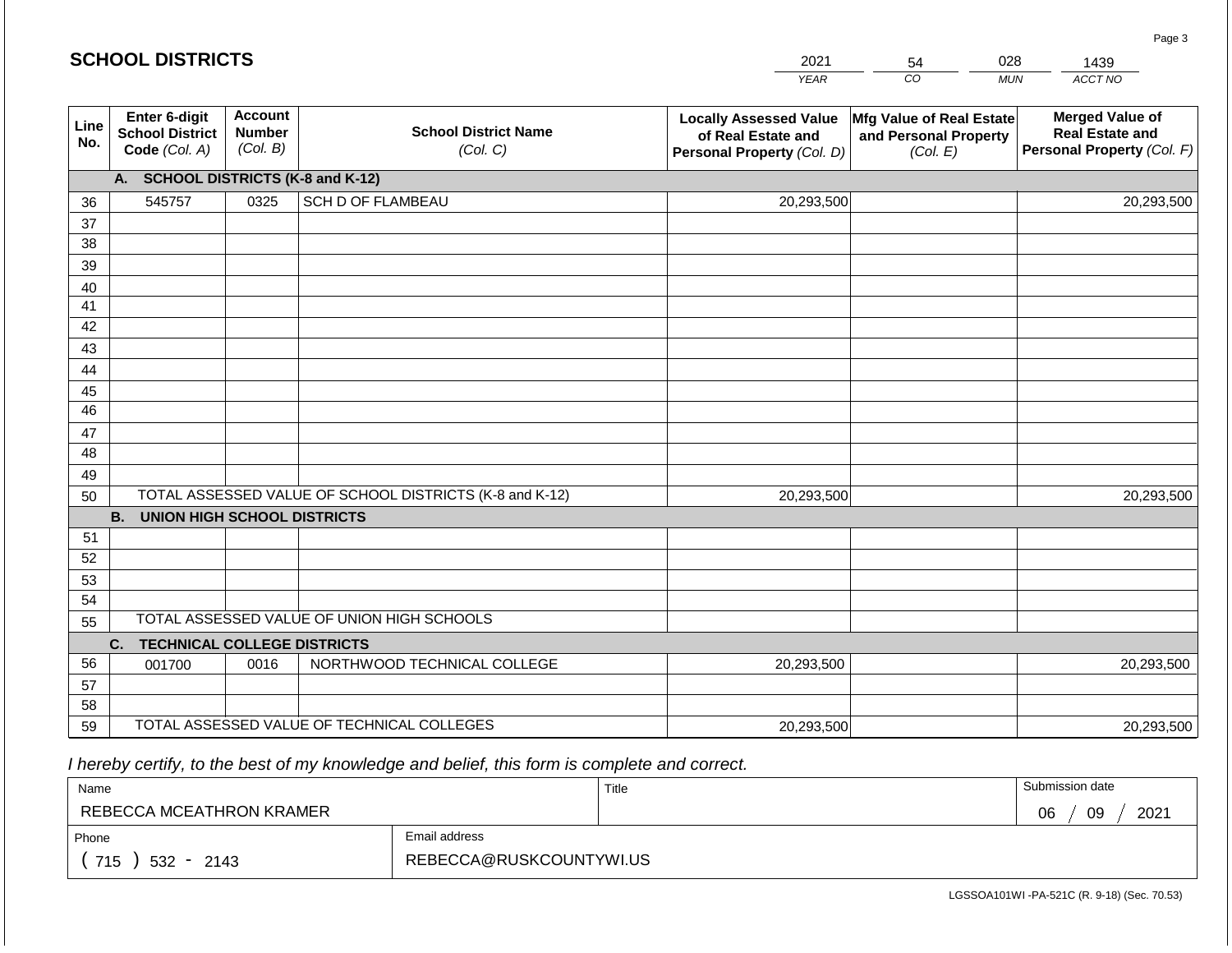- Each municipality's SOA is completed after the Board of Review and includes any changes made to the locally assessed values, under state law (sec. 70.53, Wis. Stats.)
- The Wisconsin Department of Revenue (DOR) merges the locally assessed values with the state assessed manufacturing values
- DOR provides the information regarding district names and codes. If a district is not listed, contact DOR.

Note: If you submit an amended SOA to DOR after your municipality's SOA is equated and posted to our website, we will process the SOA. However, DOR will not recalculate the *aggregate ratio or update the final SOA posted on our website. You should use the corrected values to calculate your tax rates.*

### **Page 1: Real Estate and Personal Property**

- Lines 1-9 assessed real estate values, parcel counts and acres by classification
- Lines 10-15 assessed personal property values and number of accounts by class
- Line 16 aggregate assessed value of all property subject to general property; use to calculate tax rates. Note: This line equals the total assessed value of K-8 and K-12 school districts (Line 50) and total assessed value of technical colleges (Line 59).
- Remarks assessment ratio used to calculate estimated fair market value on property tax bills

### **Page 2: Forest Crop, Other Exempt Land and Special Districts**

- Lines 18-21 private forest crop and managed forest lands assessed values
- Line  $22 -$  tax exempt land acres
- Line 23 prior years assessed value of omitted property under sec. 70.44 and correction of errors under sec. 70.43 shown by locally assessed or manufacturing real estate and personal property. Note: If there is an amount on this line, report the corresponding tax in the Statement of Taxes, Sections J or K.
- Lines 24-35 special district assessed values. These values are used to calculate tax rates for the special districts.

### **Page 3: School Districts**

- Lines 36-50 school districts (K-8 and K-12) assessed values. These values are used to calculate tax rates for school districts.
- Lines 51-55 union high school district assessed values. These values are used to calculate tax rates for union high school districts.
- Lines 56-59 technical college assessed values. These values are used to calculate tax rates for technical colleges.

If you have questions: Email: lgs@wisconsin.gov

 Phone: (608) 266-2569 or (608) 264-6892 Fax: (608) 264-6887

GLEN FLORA, WI 54526 GLEN FLORA, WI 54526TOWN OF RICHLAND TOWN OF RICHLAND W2787 LESSARD RD W2787 LESSARD RD ALLISON GRUBBA ALLISON GRUBBA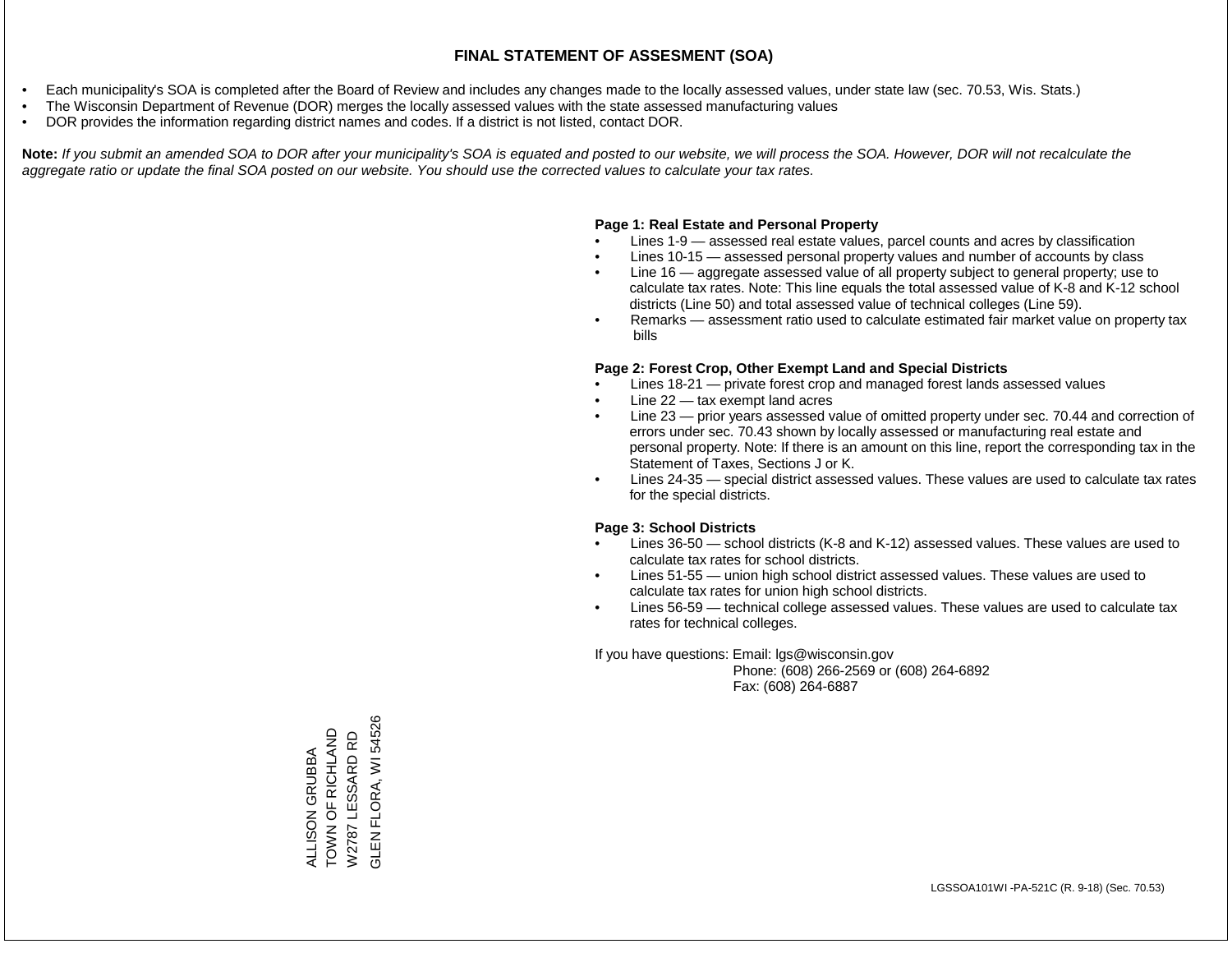|                |            | <b>FINAL - EQUATED</b><br><b>STATEMENT OF ASSESSMENT FOR 2021</b>                                                                                                                            |                          | 54           | 030                                                                  | 1440                    | This is an Amended Return              | Page 1                                         |
|----------------|------------|----------------------------------------------------------------------------------------------------------------------------------------------------------------------------------------------|--------------------------|--------------|----------------------------------------------------------------------|-------------------------|----------------------------------------|------------------------------------------------|
|                |            |                                                                                                                                                                                              |                          | CO           | <b>MUN</b>                                                           | ACCT NO                 |                                        |                                                |
|                | <b>FOR</b> | <b>TOWN OF</b><br>OF.                                                                                                                                                                        | <b>RUSK</b>              |              | <b>RUSK COUNTY</b>                                                   |                         |                                        |                                                |
|                |            | Town - Village - City                                                                                                                                                                        | <b>Municipality Name</b> |              | <b>County Name</b>                                                   |                         |                                        |                                                |
| Line           |            | <b>REAL ESTATE</b><br>(See Lines 18 - 22 for                                                                                                                                                 |                          | PARCEL COUNT | NO. OF ACRES<br><b>WHOLE</b><br>TOTAL LAND IMPROVEMENTS NUMBERS ONLY | <b>VALUE OF</b><br>LAND | <b>VALUE OF</b><br><b>IMPROVEMENTS</b> | <b>TOTAL VALUE OF LAND</b><br>AND IMPROVEMENTS |
| No.            |            | other Real Estate)                                                                                                                                                                           | (Col. A)                 | (Col. B)     | (Col, C)                                                             | (Col. D)                | (Col. E)                               | (Col. F)                                       |
| $\mathbf 1$    |            | <b>RESIDENTIAL - Class 1</b>                                                                                                                                                                 | 743                      | 579          | 1,469                                                                | 46,899,400              | 58,861,600                             | 105,761,000                                    |
| $\overline{2}$ |            | <b>COMMERCIAL - Class 2</b>                                                                                                                                                                  | 25                       | 19           | 93                                                                   | 2,048,300               | 4,337,600                              | 6,385,900                                      |
| 3              |            | <b>MANUFACTURING - Class 3</b>                                                                                                                                                               | $\Omega$                 | $\Omega$     | $\Omega$                                                             | $\Omega$                | $\Omega$                               | $\Omega$                                       |
| 4              |            | <b>AGRICULTURAL - Class 4</b>                                                                                                                                                                | 262                      |              | 4,622                                                                | 709,300                 |                                        | 709,300                                        |
| 5              |            | <b>UNDEVELOPED - Class 5</b>                                                                                                                                                                 | 435                      |              | 3,419                                                                | 779,700                 |                                        | 779,700                                        |
| 6              |            | AGRICULTURAL FOREST - Class 5m                                                                                                                                                               | 190                      |              | 2,848                                                                | 2,387,900               |                                        | 2,387,900                                      |
| $\overline{7}$ |            | FOREST LANDS - Class 6                                                                                                                                                                       | 276                      |              | 5,767                                                                | 10,339,000              |                                        | 10,339,000                                     |
| 8              |            | OTHER - Class 7                                                                                                                                                                              | 53                       | 49           | 110                                                                  | 375,700                 | 3,184,300                              | 3,560,000                                      |
| 9              |            | <b>TOTAL - ALL COLUMNS</b>                                                                                                                                                                   | 1,984                    | 647          | 18,328                                                               | 63,539,300              | 66,383,500                             | 129,922,800                                    |
| 10             |            | NUMBER OF PERSONAL PROPERTY ACCOUNTS IN ROLL                                                                                                                                                 |                          |              | 24                                                                   | <b>LOCALLY ASSESSED</b> | <b>MANUFACTURING</b>                   | <b>MERGED</b>                                  |
| 11             |            | BOATS AND OTHER WATERCRAFT NOT EXEMPT - Code 1                                                                                                                                               |                          |              |                                                                      | 6,200                   | 0                                      | 6,200                                          |
| 12             |            | MACHINERY, TOOLS AND PATTERNS - Code 2                                                                                                                                                       |                          |              |                                                                      |                         | $\mathbf 0$                            | $\Omega$                                       |
| 13             |            | FURNITURE, FIXTURES AND EQUIPMENT - Code 3                                                                                                                                                   |                          |              |                                                                      | 61,800                  | $\mathbf 0$                            | 61,800                                         |
| 14             |            | ALL OTHER PERSONAL PROPERTY NOT EXEMPT - Codes 4A, 4B, 4C                                                                                                                                    |                          |              |                                                                      | 139,600                 | $\mathbf 0$                            | 139,600                                        |
| 15             |            | TOTAL OF PERSONAL PROPERTY NOT EXEMPT (Total of Lines 11-14)                                                                                                                                 |                          |              |                                                                      | 207,600                 | $\mathbf 0$                            | 207,600                                        |
| 16             |            | AGGREGATE ASSESSED VALUE OF ALL PROPERTY SUBJECT TO THE GENERAL PROPERTY TAX (Total of Lines 9F and 15F)<br>MUST EQUAL TOTAL VALUE OF THE SCHOOL DISTRICTS (K-12 PLUS K-8) - Line 50, Col. F |                          |              |                                                                      |                         |                                        | 130,130,400                                    |
| 17             |            | <b>BOARD OF REVIEW</b><br>DATE OF FINAL ADJOURNMENT                                                                                                                                          |                          | Telephone #  | (715) 829-9312                                                       |                         |                                        |                                                |

The Assessment Ratio to be used in calculating the estimated Fair Market Value on tax bills for this tax district is .92006236

This ratio should be used to convert assessed values to "Calculate Equalized Values" in Step 1 of the Lottery and Gaming Credit Calculations.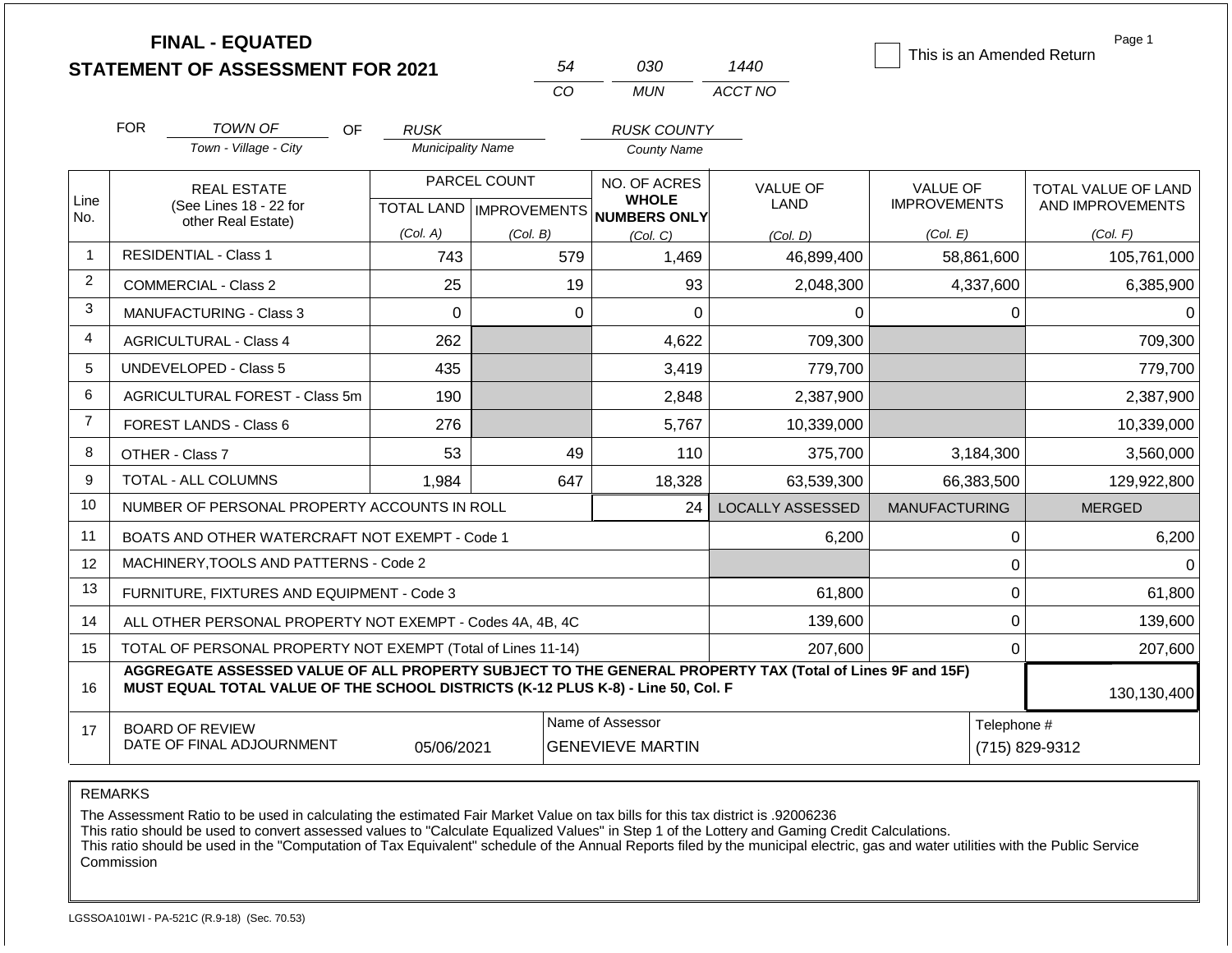2021 54 030 1440

FOREST LANDS (Line 7) and FOREST CROPS (in this section) - are **NOT** the same *YEAR CO MUN ACCT NO*

|    |                                                                                |                 |  | Private Forest Crop - Reg Class @ 10¢ per acre                           |  | Private Forest Crop - Reg Class @ \$2.52 per acre             |                  |                                                                                           |               |                    |
|----|--------------------------------------------------------------------------------|-----------------|--|--------------------------------------------------------------------------|--|---------------------------------------------------------------|------------------|-------------------------------------------------------------------------------------------|---------------|--------------------|
|    | (a) PARCELS                                                                    | (b) ACRES       |  | (c) ASSESSED VALUE                                                       |  | (d) PARCELS                                                   |                  | (e) ACRES                                                                                 |               | (f) ASSESSED VALUE |
| 18 |                                                                                |                 |  |                                                                          |  |                                                               |                  |                                                                                           |               |                    |
|    |                                                                                |                 |  |                                                                          |  |                                                               |                  |                                                                                           |               |                    |
| 19 |                                                                                | (b) ACRES       |  | Private Forest Crop - Special Class @ 20¢ per acre<br>(c) ASSESSED VALUE |  | (d) PARCELS                                                   |                  | Entered Before 2005 Managed Forest - Ferrous Mining CLOSED @ \$7.87 per acre<br>(e) ACRES |               | (f) ASSESSED VALUE |
|    | (a) PARCELS                                                                    |                 |  |                                                                          |  |                                                               |                  |                                                                                           |               |                    |
|    |                                                                                |                 |  |                                                                          |  |                                                               |                  |                                                                                           |               |                    |
|    |                                                                                |                 |  | Entered Before 2005 Managed Forest - OPEN @ 74 ¢ per acre                |  |                                                               |                  | Entered Before 2005 Managed Forest - CLOSED @                                             |               | $$1.75$ per acre   |
| 20 | (a) PARCELS                                                                    | (b) ACRES       |  | (c) ASSESSED VALUE                                                       |  | (d) PARCELS                                                   |                  | (e) ACRES                                                                                 |               | (f) ASSESSED VALUE |
|    | 16                                                                             | 489.46          |  | 801,700                                                                  |  | 25                                                            |                  | 795.3                                                                                     |               | 1,363,500          |
|    |                                                                                |                 |  |                                                                          |  |                                                               |                  |                                                                                           |               |                    |
|    |                                                                                |                 |  | Entered After 2004 Managed Forest - OPEN @ \$2.04 per acre               |  | Entered After 2004 Managed Forest - CLOSED @ \$10.20 per acre |                  |                                                                                           |               |                    |
| 21 | (a) PARCELS                                                                    | (b) ACRES       |  | (c) ASSESSED VALUE                                                       |  | (d) PARCELS                                                   |                  | (e) ACRES                                                                                 |               | (f) ASSESSED VALUE |
|    |                                                                                |                 |  |                                                                          |  |                                                               |                  |                                                                                           |               |                    |
|    | 13                                                                             | 296.86          |  | 690,000                                                                  |  | 47                                                            |                  | 1.380                                                                                     |               | 2,375,100          |
|    | (a) County Forest Cropland Acres                                               |                 |  | (b) Federal Acres                                                        |  | (d) County (NOT FOREST CROP) Acres<br>(c) State Acres         |                  | (e) Other Acres                                                                           |               |                    |
| 22 |                                                                                |                 |  |                                                                          |  |                                                               |                  |                                                                                           |               |                    |
|    |                                                                                |                 |  |                                                                          |  | 520.2                                                         |                  | 194.11                                                                                    |               | 117.61             |
|    |                                                                                |                 |  | Assessed Value of Omitted Property From Prior Years (Sec. 70.44)         |  |                                                               |                  | Assessed Value of Sec. 70.43 Corrections of Errors by Assessors                           |               |                    |
|    | (a) REAL ESTATE                                                                |                 |  | (b) PERSONAL                                                             |  |                                                               |                  | (c1) REAL ESTATE                                                                          | (c2) PERSONAL |                    |
| 23 |                                                                                |                 |  |                                                                          |  |                                                               |                  |                                                                                           |               |                    |
|    | Manufacturing Equated Value of Omitted Property From Prior Years (Sec. 70.995) |                 |  |                                                                          |  |                                                               |                  | Mfg. Equated Value of Sec.70.43 Corrections of Errors by Assessors                        |               |                    |
|    |                                                                                | (d) REAL ESTATE |  | (e) PERSONAL                                                             |  |                                                               | (f1) REAL ESTATE | (f2) PERSONAL                                                                             |               |                    |
|    |                                                                                |                 |  |                                                                          |  |                                                               |                  |                                                                                           |               |                    |
|    |                                                                                |                 |  |                                                                          |  |                                                               |                  |                                                                                           |               |                    |

## **SPECIAL DISTRICTS**

| Line<br>No. | <b>Enter 6-digit</b><br>Special District | <b>Account</b><br><b>Number</b> | <b>Special District Name</b> | <b>Locally Assessed Value</b><br>of Real Estate and | Mfg Value of Real Estate<br>and Personal Property | <b>Merged Value of</b><br><b>Real Estate and</b> |
|-------------|------------------------------------------|---------------------------------|------------------------------|-----------------------------------------------------|---------------------------------------------------|--------------------------------------------------|
|             | Code (Col. A)                            | (Col. B)                        | (Col. C)                     | Personal Property (Col. D)                          | (Col. E)                                          | Personal Property (Col. F)                       |
| 24          |                                          |                                 |                              |                                                     |                                                   |                                                  |
| 25          |                                          |                                 |                              |                                                     |                                                   |                                                  |
| 26          |                                          |                                 |                              |                                                     |                                                   |                                                  |
| 27          |                                          |                                 |                              |                                                     |                                                   |                                                  |
| 28          |                                          |                                 |                              |                                                     |                                                   |                                                  |
| 29          |                                          |                                 |                              |                                                     |                                                   |                                                  |
| 30          |                                          |                                 |                              |                                                     |                                                   |                                                  |
| 31          |                                          |                                 |                              |                                                     |                                                   |                                                  |
| 32          |                                          |                                 |                              |                                                     |                                                   |                                                  |
| 33          |                                          |                                 |                              |                                                     |                                                   |                                                  |
| 34          |                                          |                                 |                              |                                                     |                                                   |                                                  |
| 35          |                                          |                                 |                              |                                                     |                                                   |                                                  |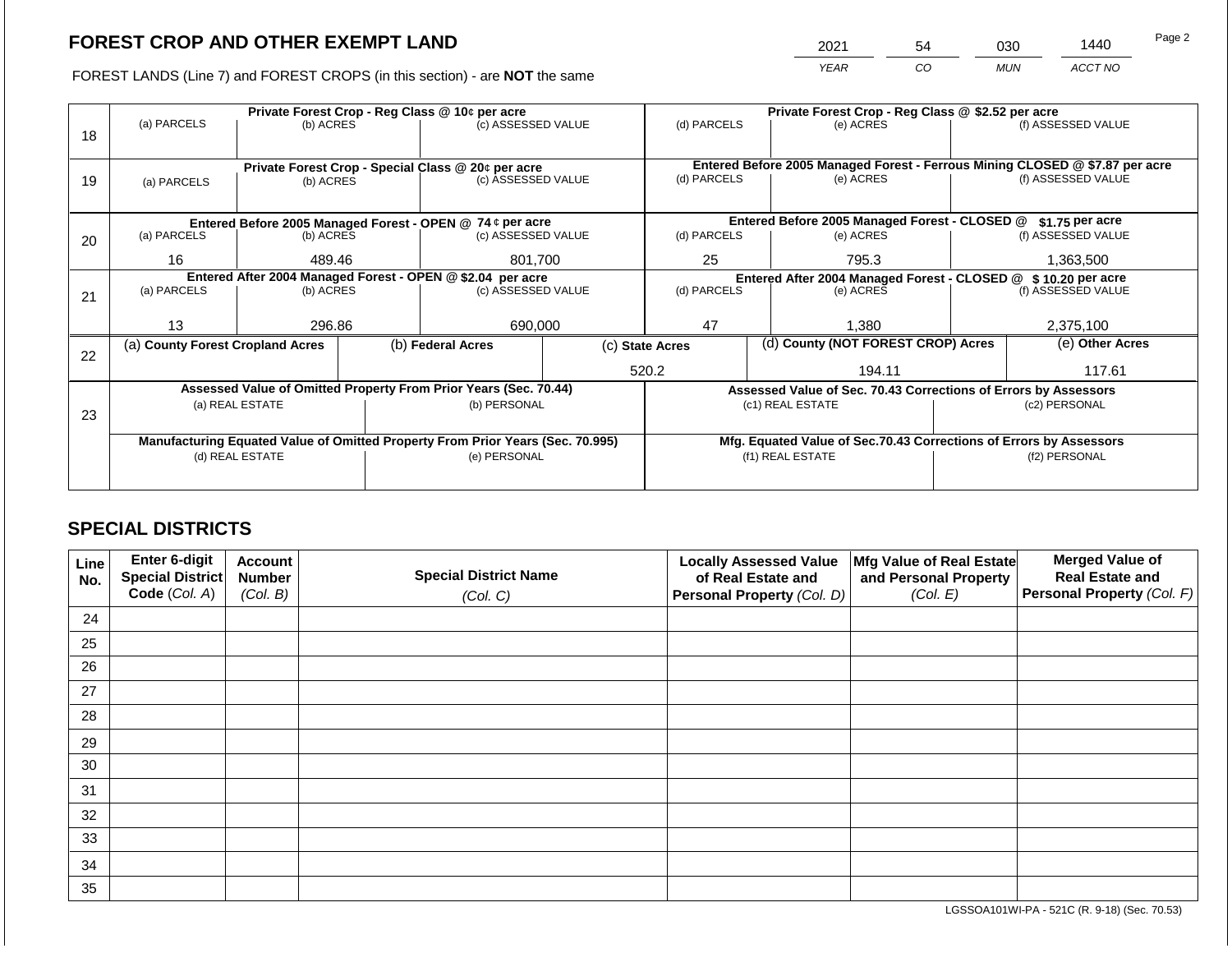|                       | <b>SCHOOL DISTRICTS</b>                                  |                                             |                                                         | 2021                                                                              | 54                                                            | 030<br>1440                                                                    |
|-----------------------|----------------------------------------------------------|---------------------------------------------|---------------------------------------------------------|-----------------------------------------------------------------------------------|---------------------------------------------------------------|--------------------------------------------------------------------------------|
|                       |                                                          |                                             |                                                         | <b>YEAR</b>                                                                       | CO                                                            | ACCT NO<br><b>MUN</b>                                                          |
| Line<br>No.           | Enter 6-digit<br><b>School District</b><br>Code (Col. A) | <b>Account</b><br><b>Number</b><br>(Col. B) | <b>School District Name</b><br>(Col. C)                 | <b>Locally Assessed Value</b><br>of Real Estate and<br>Personal Property (Col. D) | Mfg Value of Real Estate<br>and Personal Property<br>(Col. E) | <b>Merged Value of</b><br><b>Real Estate and</b><br>Personal Property (Col. F) |
|                       | A. SCHOOL DISTRICTS (K-8 and K-12)                       |                                             |                                                         |                                                                                   |                                                               |                                                                                |
| 36                    | 031080                                                   | 0024                                        | SCH D OF CHETEK-WEYERHAEUSER AREA                       | 110,590,600                                                                       |                                                               | 110,590,600                                                                    |
| 37                    | 093920                                                   | 0058                                        | SCH D OF NEW AUBURN                                     | 19,539,800                                                                        |                                                               | 19,539,800                                                                     |
| 38                    |                                                          |                                             |                                                         |                                                                                   |                                                               |                                                                                |
| 39                    |                                                          |                                             |                                                         |                                                                                   |                                                               |                                                                                |
| 40                    |                                                          |                                             |                                                         |                                                                                   |                                                               |                                                                                |
| 41                    |                                                          |                                             |                                                         |                                                                                   |                                                               |                                                                                |
| 42                    |                                                          |                                             |                                                         |                                                                                   |                                                               |                                                                                |
| 43                    |                                                          |                                             |                                                         |                                                                                   |                                                               |                                                                                |
| 44                    |                                                          |                                             |                                                         |                                                                                   |                                                               |                                                                                |
| 45<br>$\overline{46}$ |                                                          |                                             |                                                         |                                                                                   |                                                               |                                                                                |
| 47                    |                                                          |                                             |                                                         |                                                                                   |                                                               |                                                                                |
| 48                    |                                                          |                                             |                                                         |                                                                                   |                                                               |                                                                                |
| 49                    |                                                          |                                             |                                                         |                                                                                   |                                                               |                                                                                |
| 50                    |                                                          |                                             | TOTAL ASSESSED VALUE OF SCHOOL DISTRICTS (K-8 and K-12) | 130,130,400                                                                       |                                                               | 130,130,400                                                                    |
|                       | <b>B. UNION HIGH SCHOOL DISTRICTS</b>                    |                                             |                                                         |                                                                                   |                                                               |                                                                                |
| 51                    |                                                          |                                             |                                                         |                                                                                   |                                                               |                                                                                |
| 52                    |                                                          |                                             |                                                         |                                                                                   |                                                               |                                                                                |
| 53                    |                                                          |                                             |                                                         |                                                                                   |                                                               |                                                                                |
| 54                    |                                                          |                                             |                                                         |                                                                                   |                                                               |                                                                                |
| 55                    |                                                          |                                             | TOTAL ASSESSED VALUE OF UNION HIGH SCHOOLS              |                                                                                   |                                                               |                                                                                |
|                       | C.<br><b>TECHNICAL COLLEGE DISTRICTS</b>                 |                                             |                                                         |                                                                                   |                                                               |                                                                                |
| 56                    | 001700                                                   | 0016                                        | NORTHWOOD TECHNICAL COLLEGE                             | 130,130,400                                                                       |                                                               | 130,130,400                                                                    |
| 57                    |                                                          |                                             |                                                         |                                                                                   |                                                               |                                                                                |
| 58                    |                                                          |                                             |                                                         |                                                                                   |                                                               |                                                                                |
| 59                    |                                                          |                                             | TOTAL ASSESSED VALUE OF TECHNICAL COLLEGES              | 130,130,400                                                                       |                                                               | 130,130,400                                                                    |

**SCHOOL DISTRICTS**

| Name                     |                         | Title | Submission date  |
|--------------------------|-------------------------|-------|------------------|
| REBECCA MCEATHRON KRAMER |                         |       | 25<br>2021<br>05 |
| Phone                    | Email address           |       |                  |
| 715<br>532 -<br>2143     | REBECCA@RUSKCOUNTYWI.US |       |                  |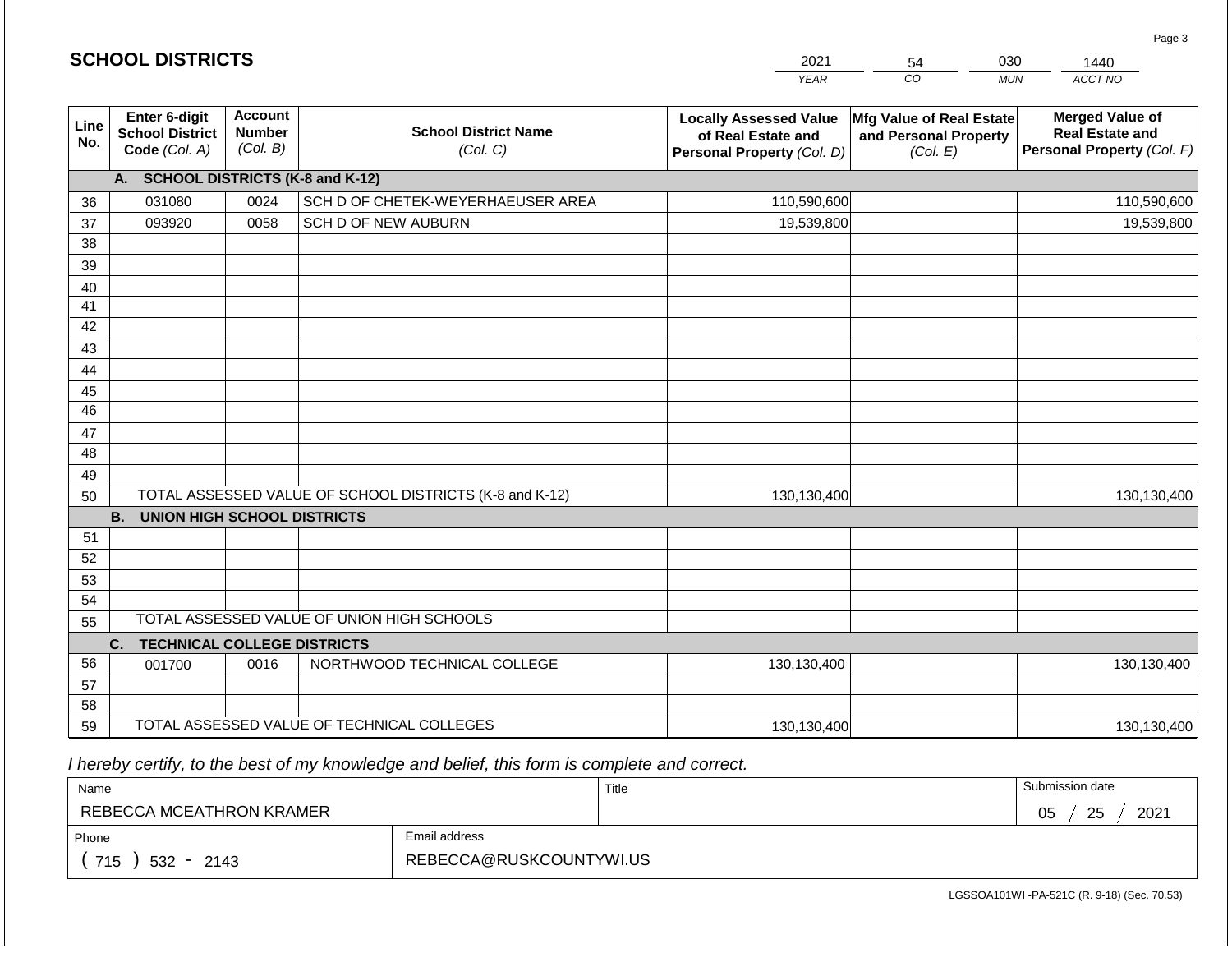- Each municipality's SOA is completed after the Board of Review and includes any changes made to the locally assessed values, under state law (sec. 70.53, Wis. Stats.)
- The Wisconsin Department of Revenue (DOR) merges the locally assessed values with the state assessed manufacturing values
- DOR provides the information regarding district names and codes. If a district is not listed, contact DOR.

Note: If you submit an amended SOA to DOR after your municipality's SOA is equated and posted to our website, we will process the SOA. However, DOR will not recalculate the *aggregate ratio or update the final SOA posted on our website. You should use the corrected values to calculate your tax rates.*

#### **Page 1: Real Estate and Personal Property**

- Lines 1-9 assessed real estate values, parcel counts and acres by classification
- Lines 10-15 assessed personal property values and number of accounts by class
- Line 16 aggregate assessed value of all property subject to general property; use to calculate tax rates. Note: This line equals the total assessed value of K-8 and K-12 school districts (Line 50) and total assessed value of technical colleges (Line 59).
- Remarks assessment ratio used to calculate estimated fair market value on property tax bills

#### **Page 2: Forest Crop, Other Exempt Land and Special Districts**

- Lines 18-21 private forest crop and managed forest lands assessed values
- Line  $22 -$  tax exempt land acres
- Line 23 prior years assessed value of omitted property under sec. 70.44 and correction of errors under sec. 70.43 shown by locally assessed or manufacturing real estate and personal property. Note: If there is an amount on this line, report the corresponding tax in the Statement of Taxes, Sections J or K.
- Lines 24-35 special district assessed values. These values are used to calculate tax rates for the special districts.

#### **Page 3: School Districts**

- Lines 36-50 school districts (K-8 and K-12) assessed values. These values are used to calculate tax rates for school districts.
- Lines 51-55 union high school district assessed values. These values are used to calculate tax rates for union high school districts.
- Lines 56-59 technical college assessed values. These values are used to calculate tax rates for technical colleges.

If you have questions: Email: lgs@wisconsin.gov

 Phone: (608) 266-2569 or (608) 264-6892 Fax: (608) 264-6887

CHETEK, WI 54728 - 0061 CHETEK, WI 54728 - 0061ANNE KONVICKA<br>TOWN OF RUSK ANNE KONVICKA TOWN OF RUSK P.O. BOX 61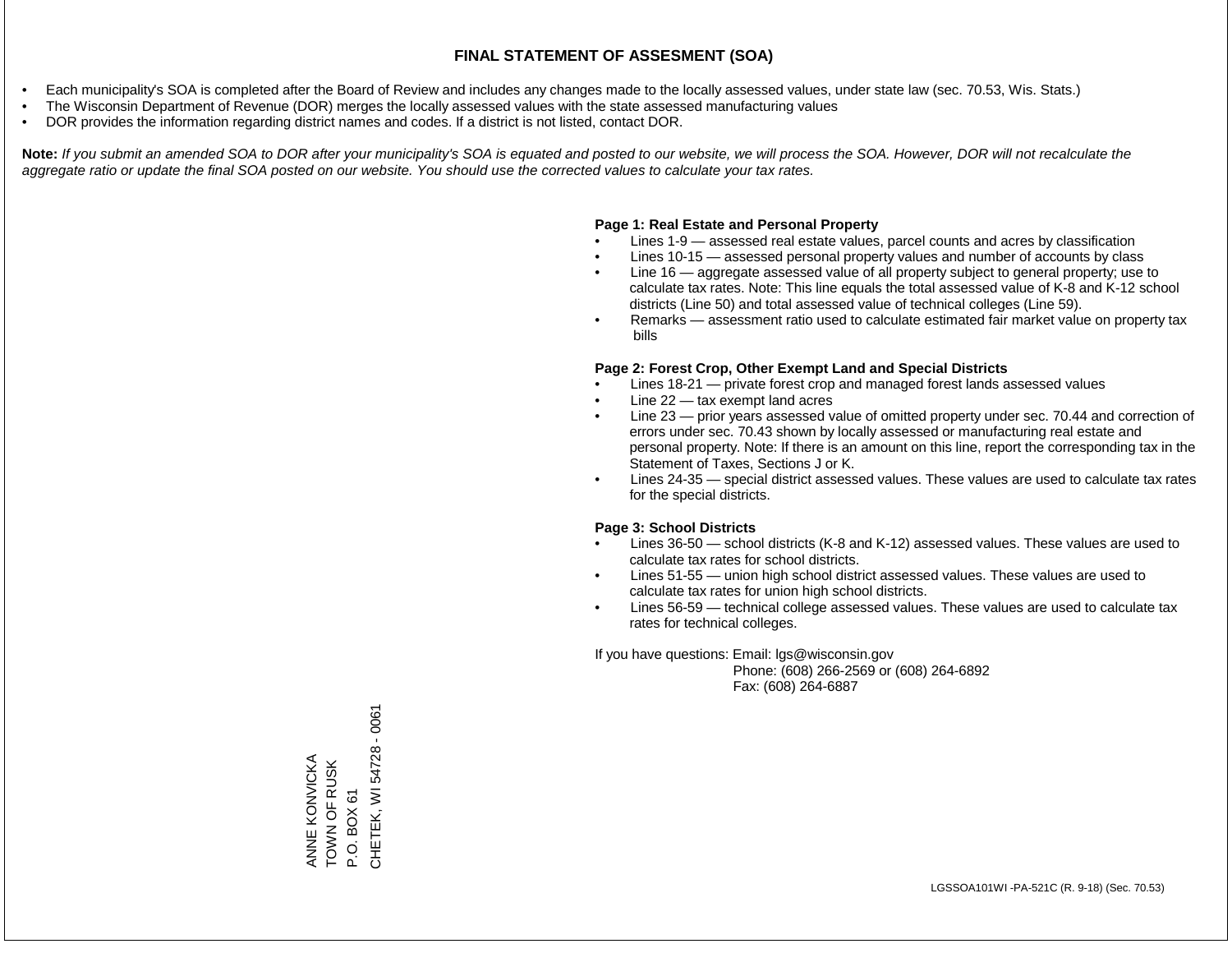|                |            | <b>FINAL - EQUATED</b><br><b>STATEMENT OF ASSESSMENT FOR 2021</b>                                                                                                                            |                                  |              | 54                                          | 032                                          | 1441                           | This is an Amended Return              | Page 1                                  |  |  |
|----------------|------------|----------------------------------------------------------------------------------------------------------------------------------------------------------------------------------------------|----------------------------------|--------------|---------------------------------------------|----------------------------------------------|--------------------------------|----------------------------------------|-----------------------------------------|--|--|
|                |            |                                                                                                                                                                                              |                                  |              | CO.                                         | <b>MUN</b>                                   | ACCT NO                        |                                        |                                         |  |  |
|                | <b>FOR</b> | <b>TOWN OF</b><br>OF.                                                                                                                                                                        | <b>SOUTH FORK</b>                |              |                                             | <b>RUSK COUNTY</b>                           |                                |                                        |                                         |  |  |
|                |            | Town - Village - City                                                                                                                                                                        | <b>Municipality Name</b>         |              |                                             | <b>County Name</b>                           |                                |                                        |                                         |  |  |
| Line           |            | <b>REAL ESTATE</b><br>(See Lines 18 - 22 for                                                                                                                                                 | <b>TOTAL LAND   IMPROVEMENTS</b> | PARCEL COUNT |                                             | NO. OF ACRES<br><b>WHOLE</b><br>NUMBERS ONLY | <b>VALUE OF</b><br><b>LAND</b> | <b>VALUE OF</b><br><b>IMPROVEMENTS</b> | TOTAL VALUE OF LAND<br>AND IMPROVEMENTS |  |  |
| No.            |            | other Real Estate)                                                                                                                                                                           | (Col. A)                         | (Col. B)     |                                             | (Col, C)                                     | (Col, D)                       | (Col. E)                               | (Col. F)                                |  |  |
| $\mathbf{1}$   |            | <b>RESIDENTIAL - Class 1</b>                                                                                                                                                                 | 144                              |              | 130                                         | 219                                          | 800,900                        | 5,375,600                              | 6,176,500                               |  |  |
| $\overline{2}$ |            | <b>COMMERCIAL - Class 2</b>                                                                                                                                                                  | $\Omega$                         |              | $\Omega$                                    | 0                                            | 0                              | 0                                      | 0                                       |  |  |
| 3              |            | MANUFACTURING - Class 3                                                                                                                                                                      | $\Omega$                         |              | $\mathbf 0$                                 | 0                                            | 0                              | $\mathbf 0$                            | $\Omega$                                |  |  |
| 4              |            | <b>AGRICULTURAL - Class 4</b>                                                                                                                                                                | 114                              |              |                                             | 2,349                                        | 293,500                        |                                        | 293,500                                 |  |  |
| 5              |            | UNDEVELOPED - Class 5                                                                                                                                                                        | 121                              |              |                                             | 1,541                                        | 402,800                        |                                        | 402,800                                 |  |  |
| 6              |            | AGRICULTURAL FOREST - Class 5m                                                                                                                                                               | 49                               |              |                                             | 923                                          | 559,900                        |                                        | 559,900                                 |  |  |
| $\overline{7}$ |            | <b>FOREST LANDS - Class 6</b>                                                                                                                                                                | 133                              |              |                                             | 2,486                                        | 3,002,000                      |                                        | 3,002,000                               |  |  |
| 8              |            | OTHER - Class 7                                                                                                                                                                              | 21                               |              | 21                                          | 48                                           | 92,100                         | 951,200                                | 1,043,300                               |  |  |
| 9              |            | TOTAL - ALL COLUMNS                                                                                                                                                                          | 582                              |              | 151                                         | 7,566                                        | 5,151,200                      | 6,326,800                              | 11,478,000                              |  |  |
| 10             |            | NUMBER OF PERSONAL PROPERTY ACCOUNTS IN ROLL                                                                                                                                                 |                                  |              |                                             | 8                                            | <b>LOCALLY ASSESSED</b>        | <b>MANUFACTURING</b>                   | <b>MERGED</b>                           |  |  |
| 11             |            | BOATS AND OTHER WATERCRAFT NOT EXEMPT - Code 1                                                                                                                                               |                                  |              |                                             |                                              | 0                              | $\mathbf 0$                            | 0                                       |  |  |
| 12             |            | MACHINERY.TOOLS AND PATTERNS - Code 2                                                                                                                                                        |                                  |              |                                             |                                              |                                | $\pmb{0}$                              | $\Omega$                                |  |  |
| 13             |            | FURNITURE, FIXTURES AND EQUIPMENT - Code 3                                                                                                                                                   |                                  |              |                                             |                                              | 1,500                          | $\mathbf 0$                            | 1,500                                   |  |  |
| 14             |            | ALL OTHER PERSONAL PROPERTY NOT EXEMPT - Codes 4A, 4B, 4C                                                                                                                                    |                                  |              |                                             |                                              | 84,400                         | $\pmb{0}$                              | 84,400                                  |  |  |
| 15             |            | TOTAL OF PERSONAL PROPERTY NOT EXEMPT (Total of Lines 11-14)                                                                                                                                 |                                  |              |                                             |                                              | 85.900                         | $\Omega$                               | 85,900                                  |  |  |
| 16             |            | AGGREGATE ASSESSED VALUE OF ALL PROPERTY SUBJECT TO THE GENERAL PROPERTY TAX (Total of Lines 9F and 15F)<br>MUST EQUAL TOTAL VALUE OF THE SCHOOL DISTRICTS (K-12 PLUS K-8) - Line 50, Col. F |                                  |              |                                             |                                              |                                |                                        | 11,563,900                              |  |  |
| 17             |            | <b>BOARD OF REVIEW</b><br>DATE OF FINAL ADJOURNMENT                                                                                                                                          | 04/28/2021                       |              | Name of Assessor<br><b>GENEVIEVE MARTIN</b> |                                              |                                |                                        | Telephone #<br>(715) 829-9312           |  |  |

The Assessment Ratio to be used in calculating the estimated Fair Market Value on tax bills for this tax district is .941348377

This ratio should be used to convert assessed values to "Calculate Equalized Values" in Step 1 of the Lottery and Gaming Credit Calculations.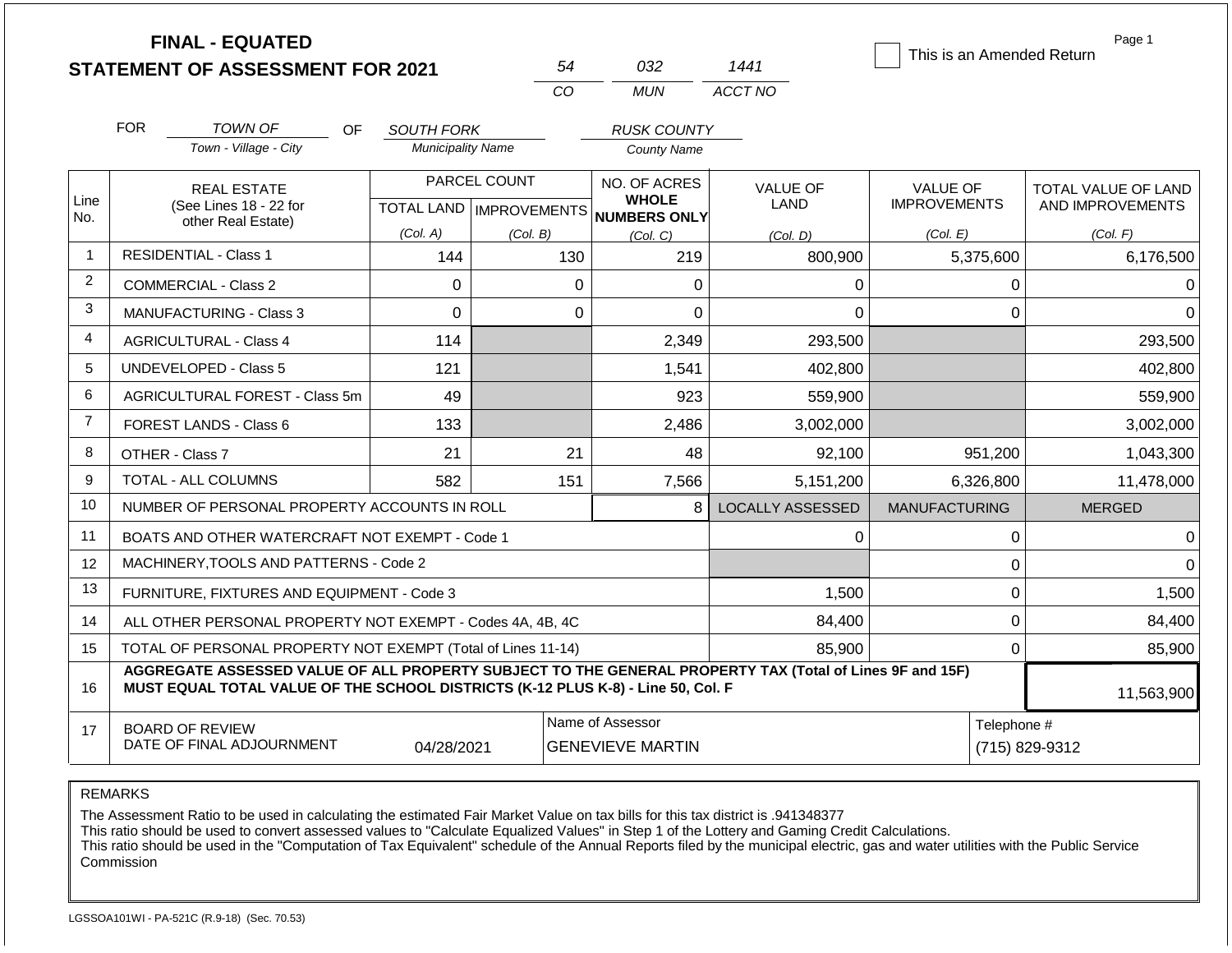FOREST LANDS (Line 7) and FOREST CROPS (in this section) - are **NOT** the same

| 2021 | 54 | 032        | 1441    | Page 2 |
|------|----|------------|---------|--------|
| YEAR | CO | <b>MUN</b> | ACCT NO |        |

|    |                                                                                |                 |  | Private Forest Crop - Reg Class @ 10¢ per acre                   |  | Private Forest Crop - Reg Class @ \$2.52 per acre                            |                                                                    |           |                    |  |
|----|--------------------------------------------------------------------------------|-----------------|--|------------------------------------------------------------------|--|------------------------------------------------------------------------------|--------------------------------------------------------------------|-----------|--------------------|--|
|    | (a) PARCELS                                                                    | (b) ACRES       |  | (c) ASSESSED VALUE                                               |  | (d) PARCELS                                                                  | (e) ACRES                                                          |           | (f) ASSESSED VALUE |  |
| 18 |                                                                                |                 |  |                                                                  |  | Λ                                                                            | 157.31                                                             |           | 188,800            |  |
|    |                                                                                |                 |  | Private Forest Crop - Special Class @ 20¢ per acre               |  | Entered Before 2005 Managed Forest - Ferrous Mining CLOSED @ \$7.87 per acre |                                                                    |           |                    |  |
| 19 | (a) PARCELS                                                                    | (b) ACRES       |  | (c) ASSESSED VALUE                                               |  | (d) PARCELS                                                                  |                                                                    | (e) ACRES |                    |  |
|    |                                                                                |                 |  |                                                                  |  |                                                                              |                                                                    |           |                    |  |
|    |                                                                                |                 |  | Entered Before 2005 Managed Forest - OPEN @ 74 ¢ per acre        |  |                                                                              | Entered Before 2005 Managed Forest - CLOSED @                      |           | \$1.75 per acre    |  |
| 20 | (a) PARCELS                                                                    | (b) ACRES       |  | (c) ASSESSED VALUE                                               |  | (d) PARCELS                                                                  | (e) ACRES                                                          |           | (f) ASSESSED VALUE |  |
|    | 5                                                                              | 180             |  | 216,000                                                          |  | 8                                                                            | 258                                                                |           | 293,800            |  |
|    | Entered After 2004 Managed Forest - OPEN @ \$2.04 per acre                     |                 |  |                                                                  |  | Entered After 2004 Managed Forest - CLOSED @                                 |                                                                    |           | \$10.20 per acre   |  |
| 21 | (a) PARCELS                                                                    | (b) ACRES       |  | (c) ASSESSED VALUE                                               |  | (d) PARCELS                                                                  | (e) ACRES                                                          |           | (f) ASSESSED VALUE |  |
|    |                                                                                |                 |  |                                                                  |  |                                                                              |                                                                    |           |                    |  |
|    | 19                                                                             | 712.84          |  | 852,700                                                          |  | 27                                                                           | 993                                                                |           | 1,131,600          |  |
| 22 | (a) County Forest Cropland Acres                                               |                 |  | (b) Federal Acres                                                |  | (d) County (NOT FOREST CROP) Acres<br>(c) State Acres                        |                                                                    |           | (e) Other Acres    |  |
|    | 6,795.73                                                                       |                 |  |                                                                  |  | 6,089.31                                                                     | 1.51                                                               |           | 23.48              |  |
|    |                                                                                |                 |  | Assessed Value of Omitted Property From Prior Years (Sec. 70.44) |  |                                                                              | Assessed Value of Sec. 70.43 Corrections of Errors by Assessors    |           |                    |  |
|    |                                                                                | (a) REAL ESTATE |  | (b) PERSONAL                                                     |  |                                                                              | (c1) REAL ESTATE                                                   |           | (c2) PERSONAL      |  |
| 23 | 24,000                                                                         |                 |  |                                                                  |  |                                                                              |                                                                    |           |                    |  |
|    | Manufacturing Equated Value of Omitted Property From Prior Years (Sec. 70.995) |                 |  |                                                                  |  |                                                                              | Mfg. Equated Value of Sec.70.43 Corrections of Errors by Assessors |           |                    |  |
|    |                                                                                | (d) REAL ESTATE |  | (e) PERSONAL                                                     |  |                                                                              | (f1) REAL ESTATE                                                   |           | (f2) PERSONAL      |  |
|    |                                                                                |                 |  |                                                                  |  |                                                                              |                                                                    |           |                    |  |
|    |                                                                                |                 |  |                                                                  |  |                                                                              |                                                                    |           |                    |  |

## **SPECIAL DISTRICTS**

| Line<br>No. | Enter 6-digit<br>Special District | <b>Account</b><br><b>Number</b> | <b>Locally Assessed Value</b><br>Mfg Value of Real Estate<br><b>Special District Name</b><br>of Real Estate and<br>and Personal Property |                            | <b>Merged Value of</b><br><b>Real Estate and</b> |                            |
|-------------|-----------------------------------|---------------------------------|------------------------------------------------------------------------------------------------------------------------------------------|----------------------------|--------------------------------------------------|----------------------------|
|             | Code (Col. A)                     | (Col. B)                        | (Col. C)                                                                                                                                 | Personal Property (Col. D) | (Col. E)                                         | Personal Property (Col. F) |
| 24          |                                   |                                 |                                                                                                                                          |                            |                                                  |                            |
| 25          |                                   |                                 |                                                                                                                                          |                            |                                                  |                            |
| 26          |                                   |                                 |                                                                                                                                          |                            |                                                  |                            |
| 27          |                                   |                                 |                                                                                                                                          |                            |                                                  |                            |
| 28          |                                   |                                 |                                                                                                                                          |                            |                                                  |                            |
| 29          |                                   |                                 |                                                                                                                                          |                            |                                                  |                            |
| 30          |                                   |                                 |                                                                                                                                          |                            |                                                  |                            |
| 31          |                                   |                                 |                                                                                                                                          |                            |                                                  |                            |
| 32          |                                   |                                 |                                                                                                                                          |                            |                                                  |                            |
| 33          |                                   |                                 |                                                                                                                                          |                            |                                                  |                            |
| 34          |                                   |                                 |                                                                                                                                          |                            |                                                  |                            |
| 35          |                                   |                                 |                                                                                                                                          |                            |                                                  |                            |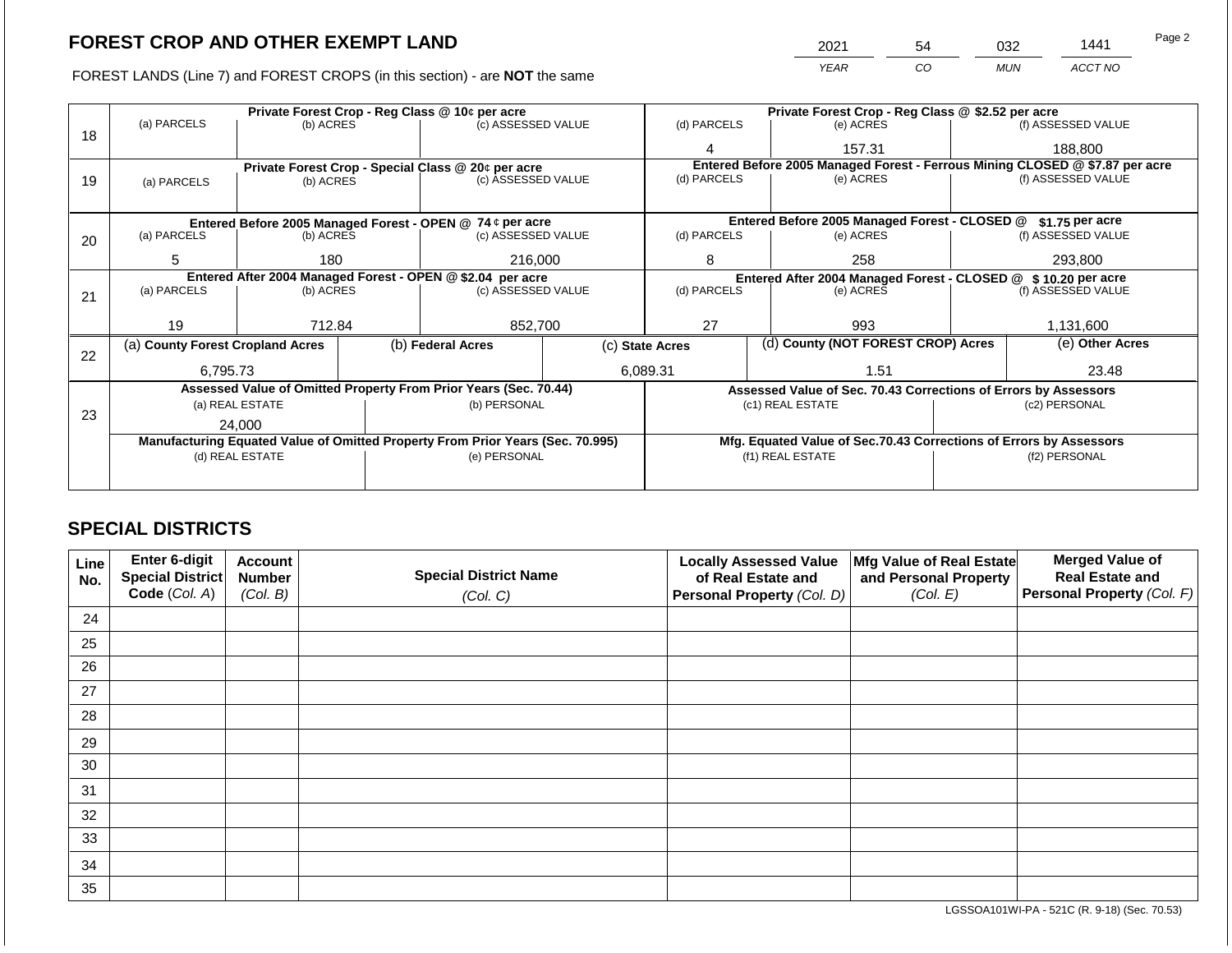|             | <b>SCHOOL DISTRICTS</b>                                  |                                             |                                                         | 2021                                                                              | 54                                                            | 032        | 1441                                                                           |
|-------------|----------------------------------------------------------|---------------------------------------------|---------------------------------------------------------|-----------------------------------------------------------------------------------|---------------------------------------------------------------|------------|--------------------------------------------------------------------------------|
|             |                                                          |                                             |                                                         | <b>YEAR</b>                                                                       | CO                                                            | <b>MUN</b> | ACCT NO                                                                        |
| Line<br>No. | Enter 6-digit<br><b>School District</b><br>Code (Col. A) | <b>Account</b><br><b>Number</b><br>(Col. B) | <b>School District Name</b><br>(Col. C)                 | <b>Locally Assessed Value</b><br>of Real Estate and<br>Personal Property (Col. D) | Mfg Value of Real Estate<br>and Personal Property<br>(Col. E) |            | <b>Merged Value of</b><br><b>Real Estate and</b><br>Personal Property (Col. F) |
|             | A. SCHOOL DISTRICTS (K-8 and K-12)                       |                                             |                                                         |                                                                                   |                                                               |            |                                                                                |
| 36          | 545757                                                   | 0325                                        | SCH D OF FLAMBEAU                                       | 11,563,900                                                                        |                                                               |            | 11,563,900                                                                     |
| 37          |                                                          |                                             |                                                         |                                                                                   |                                                               |            |                                                                                |
| 38          |                                                          |                                             |                                                         |                                                                                   |                                                               |            |                                                                                |
| 39          |                                                          |                                             |                                                         |                                                                                   |                                                               |            |                                                                                |
| 40          |                                                          |                                             |                                                         |                                                                                   |                                                               |            |                                                                                |
| 41<br>42    |                                                          |                                             |                                                         |                                                                                   |                                                               |            |                                                                                |
| 43          |                                                          |                                             |                                                         |                                                                                   |                                                               |            |                                                                                |
| 44          |                                                          |                                             |                                                         |                                                                                   |                                                               |            |                                                                                |
| 45          |                                                          |                                             |                                                         |                                                                                   |                                                               |            |                                                                                |
| 46          |                                                          |                                             |                                                         |                                                                                   |                                                               |            |                                                                                |
| 47          |                                                          |                                             |                                                         |                                                                                   |                                                               |            |                                                                                |
| 48          |                                                          |                                             |                                                         |                                                                                   |                                                               |            |                                                                                |
| 49          |                                                          |                                             |                                                         |                                                                                   |                                                               |            |                                                                                |
| 50          |                                                          |                                             | TOTAL ASSESSED VALUE OF SCHOOL DISTRICTS (K-8 and K-12) | 11,563,900                                                                        |                                                               |            | 11,563,900                                                                     |
|             | <b>B. UNION HIGH SCHOOL DISTRICTS</b>                    |                                             |                                                         |                                                                                   |                                                               |            |                                                                                |
| 51<br>52    |                                                          |                                             |                                                         |                                                                                   |                                                               |            |                                                                                |
| 53          |                                                          |                                             |                                                         |                                                                                   |                                                               |            |                                                                                |
| 54          |                                                          |                                             |                                                         |                                                                                   |                                                               |            |                                                                                |
| 55          |                                                          |                                             | TOTAL ASSESSED VALUE OF UNION HIGH SCHOOLS              |                                                                                   |                                                               |            |                                                                                |
|             | C.<br><b>TECHNICAL COLLEGE DISTRICTS</b>                 |                                             |                                                         |                                                                                   |                                                               |            |                                                                                |
| 56          | 001700                                                   | 0016                                        | NORTHWOOD TECHNICAL COLLEGE                             | 11,563,900                                                                        |                                                               |            | 11,563,900                                                                     |
| 57          |                                                          |                                             |                                                         |                                                                                   |                                                               |            |                                                                                |
| 58          |                                                          |                                             |                                                         |                                                                                   |                                                               |            |                                                                                |
| 59          |                                                          |                                             | TOTAL ASSESSED VALUE OF TECHNICAL COLLEGES              | 11,563,900                                                                        |                                                               |            | 11,563,900                                                                     |

| Name                     |                         | Title | Submission date  |
|--------------------------|-------------------------|-------|------------------|
| REBECCA MCEATHRON KRAMER |                         |       | 20<br>2021<br>05 |
| Phone                    | Email address           |       |                  |
| 715<br>$532 -$<br>2143   | REBECCA@RUSKCOUNTYWI.US |       |                  |

LGSSOA101WI -PA-521C (R. 9-18) (Sec. 70.53)

Page 3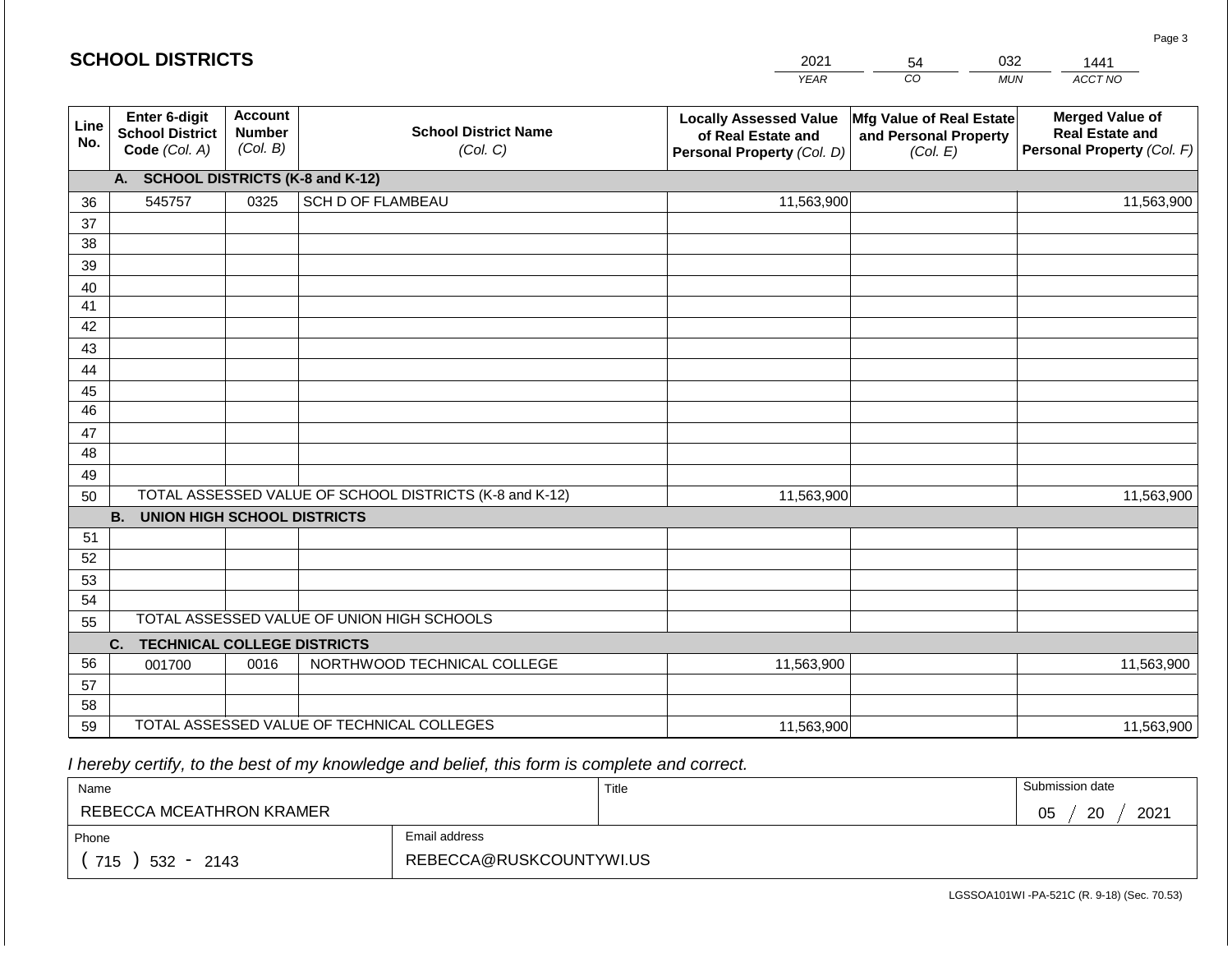- Each municipality's SOA is completed after the Board of Review and includes any changes made to the locally assessed values, under state law (sec. 70.53, Wis. Stats.)
- The Wisconsin Department of Revenue (DOR) merges the locally assessed values with the state assessed manufacturing values
- DOR provides the information regarding district names and codes. If a district is not listed, contact DOR.

Note: If you submit an amended SOA to DOR after your municipality's SOA is equated and posted to our website, we will process the SOA. However, DOR will not recalculate the *aggregate ratio or update the final SOA posted on our website. You should use the corrected values to calculate your tax rates.*

#### **Page 1: Real Estate and Personal Property**

- Lines 1-9 assessed real estate values, parcel counts and acres by classification
- Lines 10-15 assessed personal property values and number of accounts by class
- Line 16 aggregate assessed value of all property subject to general property; use to calculate tax rates. Note: This line equals the total assessed value of K-8 and K-12 school districts (Line 50) and total assessed value of technical colleges (Line 59).
- Remarks assessment ratio used to calculate estimated fair market value on property tax bills

#### **Page 2: Forest Crop, Other Exempt Land and Special Districts**

- Lines 18-21 private forest crop and managed forest lands assessed values
- Line  $22 -$  tax exempt land acres
- Line 23 prior years assessed value of omitted property under sec. 70.44 and correction of errors under sec. 70.43 shown by locally assessed or manufacturing real estate and personal property. Note: If there is an amount on this line, report the corresponding tax in the Statement of Taxes, Sections J or K.
- Lines 24-35 special district assessed values. These values are used to calculate tax rates for the special districts.

#### **Page 3: School Districts**

- Lines 36-50 school districts (K-8 and K-12) assessed values. These values are used to calculate tax rates for school districts.
- Lines 51-55 union high school district assessed values. These values are used to calculate tax rates for union high school districts.
- Lines 56-59 technical college assessed values. These values are used to calculate tax rates for technical colleges.

If you have questions: Email: lgs@wisconsin.gov

 Phone: (608) 266-2569 or (608) 264-6892 Fax: (608) 264-6887

TOWN OF SOUTH FORK APRIL ECKES<br>TOWN OF SOUTH FORK HAWKINS, WI 54530 HAWKINS, WI 54530520 MAPLE AVE. 520 MAPLE AVE.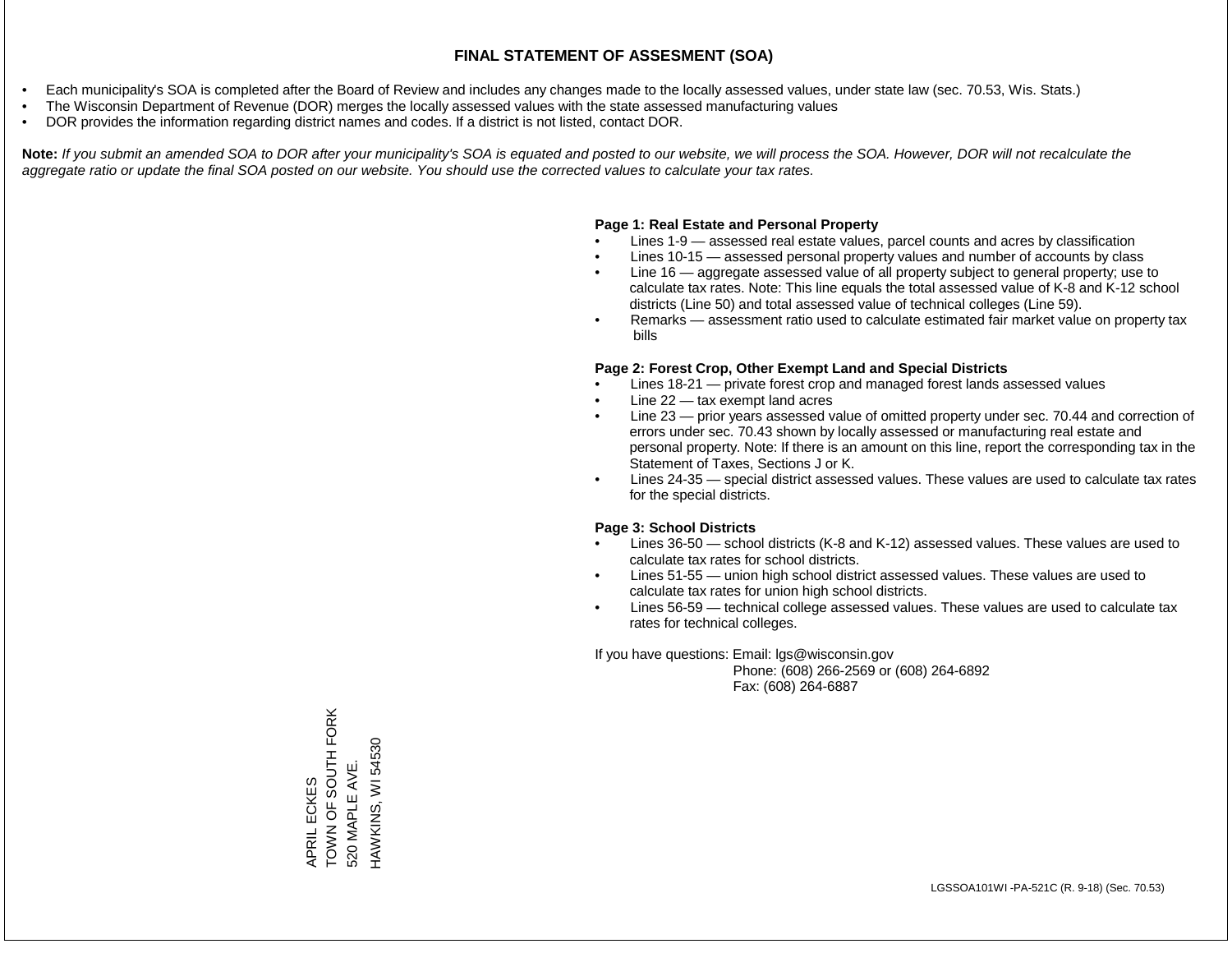|                |                                                                                                                                                                                              | <b>FINAL - EQUATED</b><br><b>STATEMENT OF ASSESSMENT FOR 2021</b> |                                           |          | 54                                     | 034                             | 1442                    | This is an Amended Return              | Page 1                                         |  |
|----------------|----------------------------------------------------------------------------------------------------------------------------------------------------------------------------------------------|-------------------------------------------------------------------|-------------------------------------------|----------|----------------------------------------|---------------------------------|-------------------------|----------------------------------------|------------------------------------------------|--|
|                |                                                                                                                                                                                              |                                                                   |                                           | CO       |                                        | <b>MUN</b>                      | ACCT NO                 |                                        |                                                |  |
|                | <b>FOR</b>                                                                                                                                                                                   | TOWN OF<br>OF.                                                    | <b>STRICKLAND</b>                         |          |                                        | <b>RUSK COUNTY</b>              |                         |                                        |                                                |  |
|                |                                                                                                                                                                                              | Town - Village - City                                             | <b>Municipality Name</b>                  |          |                                        | <b>County Name</b>              |                         |                                        |                                                |  |
| Line           |                                                                                                                                                                                              | <b>REAL ESTATE</b><br>(See Lines 18 - 22 for                      | PARCEL COUNT<br>TOTAL LAND   IMPROVEMENTS |          |                                        | NO. OF ACRES<br><b>WHOLE</b>    | <b>VALUE OF</b><br>LAND | <b>VALUE OF</b><br><b>IMPROVEMENTS</b> | <b>TOTAL VALUE OF LAND</b><br>AND IMPROVEMENTS |  |
| No.            | other Real Estate)                                                                                                                                                                           |                                                                   | (Col. A)                                  | (Col. B) |                                        | <b>NUMBERS ONLY</b><br>(Col, C) | (Col. D)                | (Col. E)                               | (Col. F)                                       |  |
| $\mathbf 1$    |                                                                                                                                                                                              | <b>RESIDENTIAL - Class 1</b>                                      | 207                                       |          | 191                                    | 296                             | 2,262,700               | 15,735,300                             | 17,998,000                                     |  |
| $\overline{2}$ |                                                                                                                                                                                              | <b>COMMERCIAL - Class 2</b>                                       | 12                                        |          | $\overline{7}$                         | 25                              | 181,800                 | 823,900                                | 1,005,700                                      |  |
| 3              |                                                                                                                                                                                              | <b>MANUFACTURING - Class 3</b>                                    | $\overline{4}$                            |          | 1                                      | 84                              | 247,600                 | 393,500                                | 641,100                                        |  |
| 4              |                                                                                                                                                                                              | <b>AGRICULTURAL - Class 4</b>                                     | 259                                       |          |                                        | 4,458                           | 535,600                 |                                        | 535,600                                        |  |
| 5              |                                                                                                                                                                                              | <b>UNDEVELOPED - Class 5</b>                                      | 401                                       |          |                                        | 4,784                           | 1,161,300               |                                        | 1,161,300                                      |  |
| 6              |                                                                                                                                                                                              | AGRICULTURAL FOREST - Class 5m                                    | 134                                       |          |                                        | 1,728                           | 1,482,000               |                                        | 1,482,000                                      |  |
| $\overline{7}$ |                                                                                                                                                                                              | <b>FOREST LANDS - Class 6</b>                                     | 248                                       |          |                                        | 4,824                           | 8,012,000               |                                        | 8,012,000                                      |  |
| 8              |                                                                                                                                                                                              | OTHER - Class 7                                                   | 24                                        |          | 24                                     | 56                              | 218,900                 | 2,436,400                              | 2,655,300                                      |  |
| 9              |                                                                                                                                                                                              | <b>TOTAL - ALL COLUMNS</b>                                        | 1,289                                     |          | 223                                    | 16,255                          | 14,101,900              | 19,389,100                             | 33,491,000                                     |  |
| 10             |                                                                                                                                                                                              | NUMBER OF PERSONAL PROPERTY ACCOUNTS IN ROLL                      |                                           |          |                                        | 22                              | LOCALLY ASSESSED        | <b>MANUFACTURING</b>                   | <b>MERGED</b>                                  |  |
| 11             |                                                                                                                                                                                              | BOATS AND OTHER WATERCRAFT NOT EXEMPT - Code 1                    |                                           |          |                                        |                                 | 0                       | $\Omega$                               | $\Omega$                                       |  |
| 12             |                                                                                                                                                                                              | MACHINERY, TOOLS AND PATTERNS - Code 2                            |                                           |          |                                        |                                 |                         | 68,700                                 | 68,700                                         |  |
| 13             |                                                                                                                                                                                              | FURNITURE, FIXTURES AND EQUIPMENT - Code 3                        |                                           |          |                                        |                                 | 32,600                  | 3,000                                  | 35,600                                         |  |
| 14             |                                                                                                                                                                                              | ALL OTHER PERSONAL PROPERTY NOT EXEMPT - Codes 4A, 4B, 4C         |                                           |          |                                        |                                 | 119,800                 | 1,300                                  | 121,100                                        |  |
| 15             | TOTAL OF PERSONAL PROPERTY NOT EXEMPT (Total of Lines 11-14)                                                                                                                                 |                                                                   |                                           |          |                                        |                                 | 152,400                 | 73,000                                 | 225,400                                        |  |
| 16             | AGGREGATE ASSESSED VALUE OF ALL PROPERTY SUBJECT TO THE GENERAL PROPERTY TAX (Total of Lines 9F and 15F)<br>MUST EQUAL TOTAL VALUE OF THE SCHOOL DISTRICTS (K-12 PLUS K-8) - Line 50, Col. F |                                                                   |                                           |          |                                        |                                 |                         |                                        | 33,716,400                                     |  |
| 17             | <b>BOARD OF REVIEW</b><br>DATE OF FINAL ADJOURNMENT<br>09/23/2021                                                                                                                            |                                                                   |                                           |          | Name of Assessor<br><b>CINDY CHASE</b> |                                 |                         |                                        | Telephone #<br>(715) 820-0541                  |  |

The Assessment Ratio to be used in calculating the estimated Fair Market Value on tax bills for this tax district is 1.014406644

This ratio should be used to convert assessed values to "Calculate Equalized Values" in Step 1 of the Lottery and Gaming Credit Calculations.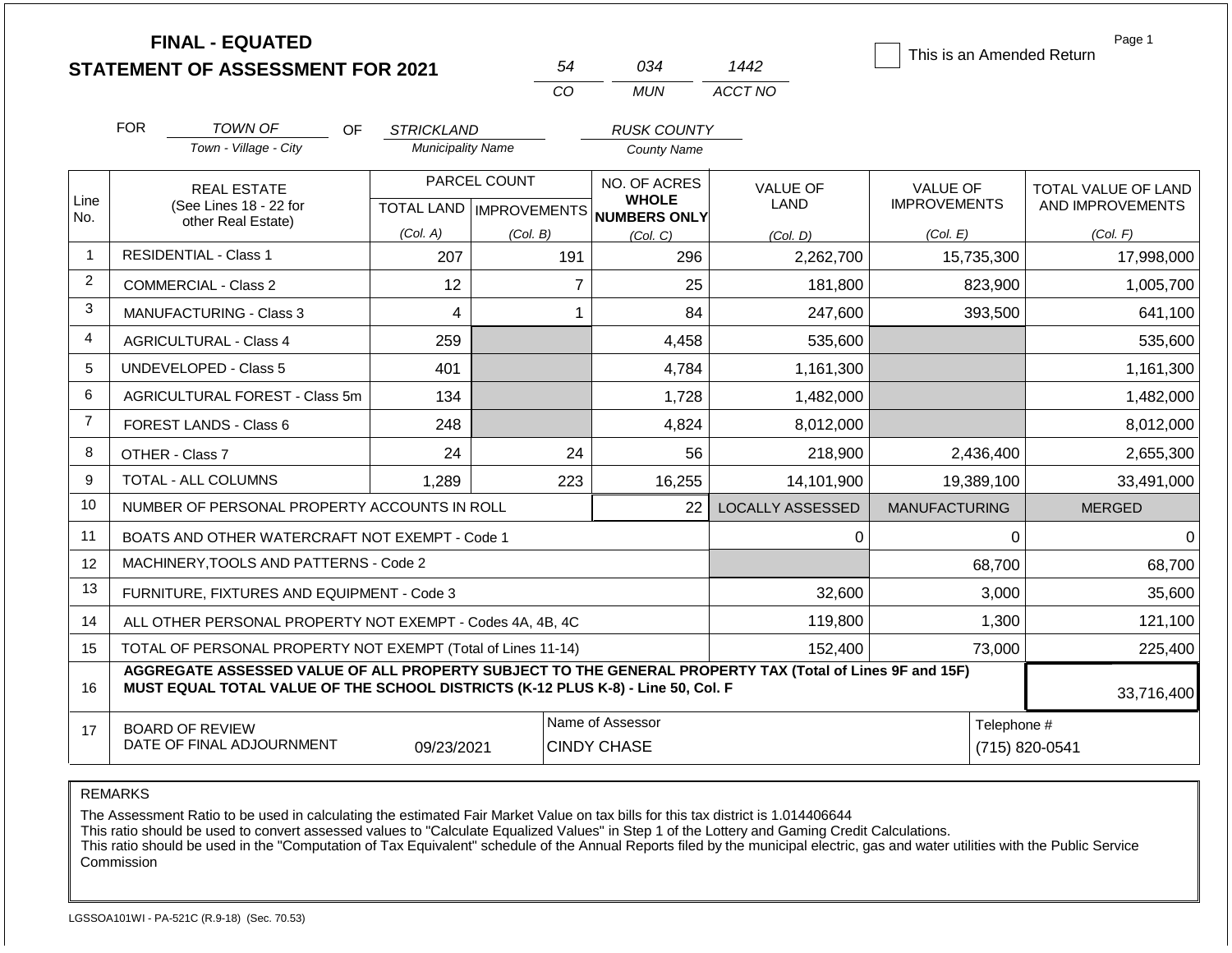2021 54 034 1442

FOREST LANDS (Line 7) and FOREST CROPS (in this section) - are **NOT** the same *YEAR CO MUN ACCT NO*

|    |                                                                                |                                                            |  | Private Forest Crop - Reg Class @ 10¢ per acre                   |  |                                                                              |                                                               | Private Forest Crop - Reg Class @ \$2.52 per acre                  |        |                    |  |  |
|----|--------------------------------------------------------------------------------|------------------------------------------------------------|--|------------------------------------------------------------------|--|------------------------------------------------------------------------------|---------------------------------------------------------------|--------------------------------------------------------------------|--------|--------------------|--|--|
| 18 | (a) PARCELS                                                                    | (b) ACRES                                                  |  | (c) ASSESSED VALUE                                               |  | (d) PARCELS                                                                  |                                                               | (e) ACRES                                                          |        | (f) ASSESSED VALUE |  |  |
|    |                                                                                |                                                            |  |                                                                  |  |                                                                              |                                                               | 40                                                                 |        | 46.800             |  |  |
|    |                                                                                |                                                            |  | Private Forest Crop - Special Class @ 20¢ per acre               |  | Entered Before 2005 Managed Forest - Ferrous Mining CLOSED @ \$7.87 per acre |                                                               |                                                                    |        |                    |  |  |
| 19 | (a) PARCELS                                                                    | (b) ACRES                                                  |  | (c) ASSESSED VALUE                                               |  | (d) PARCELS                                                                  |                                                               | (e) ACRES                                                          |        | (f) ASSESSED VALUE |  |  |
|    |                                                                                |                                                            |  |                                                                  |  |                                                                              |                                                               |                                                                    |        |                    |  |  |
|    |                                                                                |                                                            |  | Entered Before 2005 Managed Forest - OPEN @ 74 ¢ per acre        |  |                                                                              |                                                               | Entered Before 2005 Managed Forest - CLOSED @                      |        | \$1.75 per acre    |  |  |
| 20 | (a) PARCELS<br>(b) ACRES                                                       |                                                            |  | (c) ASSESSED VALUE                                               |  | (d) PARCELS                                                                  |                                                               | (e) ACRES                                                          |        | (f) ASSESSED VALUE |  |  |
|    | 11                                                                             | 379                                                        |  | 577,300                                                          |  | 16                                                                           |                                                               | 512.16                                                             |        | 833,900            |  |  |
|    |                                                                                | Entered After 2004 Managed Forest - OPEN @ \$2.04 per acre |  |                                                                  |  |                                                                              | Entered After 2004 Managed Forest - CLOSED @ \$10.20 per acre |                                                                    |        |                    |  |  |
| 21 | (a) PARCELS                                                                    | (b) ACRES                                                  |  | (c) ASSESSED VALUE                                               |  | (d) PARCELS                                                                  |                                                               | (e) ACRES                                                          |        | (f) ASSESSED VALUE |  |  |
|    |                                                                                |                                                            |  |                                                                  |  |                                                                              |                                                               |                                                                    |        |                    |  |  |
|    | 24                                                                             | 865.31                                                     |  | 1,290,200                                                        |  | 11                                                                           |                                                               | 397.42                                                             |        | 464,800            |  |  |
| 22 | (a) County Forest Cropland Acres                                               |                                                            |  | (b) Federal Acres                                                |  | (c) State Acres                                                              |                                                               | (d) County (NOT FOREST CROP) Acres                                 |        | (e) Other Acres    |  |  |
|    | 3,830.75                                                                       |                                                            |  |                                                                  |  | 17.18                                                                        |                                                               |                                                                    | 304.76 |                    |  |  |
|    |                                                                                |                                                            |  | Assessed Value of Omitted Property From Prior Years (Sec. 70.44) |  |                                                                              |                                                               | Assessed Value of Sec. 70.43 Corrections of Errors by Assessors    |        |                    |  |  |
|    | (a) REAL ESTATE                                                                |                                                            |  | (b) PERSONAL                                                     |  |                                                                              |                                                               | (c1) REAL ESTATE                                                   |        | (c2) PERSONAL      |  |  |
| 23 |                                                                                |                                                            |  |                                                                  |  |                                                                              |                                                               |                                                                    |        |                    |  |  |
|    | Manufacturing Equated Value of Omitted Property From Prior Years (Sec. 70.995) |                                                            |  |                                                                  |  |                                                                              |                                                               | Mfg. Equated Value of Sec.70.43 Corrections of Errors by Assessors |        |                    |  |  |
|    |                                                                                | (d) REAL ESTATE                                            |  | (e) PERSONAL                                                     |  | (f1) REAL ESTATE                                                             |                                                               |                                                                    |        | (f2) PERSONAL      |  |  |
|    |                                                                                |                                                            |  |                                                                  |  |                                                                              |                                                               |                                                                    |        |                    |  |  |
|    |                                                                                |                                                            |  |                                                                  |  |                                                                              |                                                               |                                                                    |        |                    |  |  |

## **SPECIAL DISTRICTS**

| <b>Line</b><br>No. | Enter 6-digit<br><b>Special District</b> | <b>Account</b><br><b>Number</b> | <b>Special District Name</b> | <b>Locally Assessed Value</b><br>Mfg Value of Real Estate<br>of Real Estate and<br>and Personal Property |          | <b>Merged Value of</b><br><b>Real Estate and</b> |
|--------------------|------------------------------------------|---------------------------------|------------------------------|----------------------------------------------------------------------------------------------------------|----------|--------------------------------------------------|
|                    | Code (Col. A)                            | (Col. B)                        | (Col. C)                     | Personal Property (Col. D)                                                                               | (Col. E) | Personal Property (Col. F)                       |
| 24                 |                                          |                                 |                              |                                                                                                          |          |                                                  |
| 25                 |                                          |                                 |                              |                                                                                                          |          |                                                  |
| 26                 |                                          |                                 |                              |                                                                                                          |          |                                                  |
| 27                 |                                          |                                 |                              |                                                                                                          |          |                                                  |
| 28                 |                                          |                                 |                              |                                                                                                          |          |                                                  |
| 29                 |                                          |                                 |                              |                                                                                                          |          |                                                  |
| 30                 |                                          |                                 |                              |                                                                                                          |          |                                                  |
| 31                 |                                          |                                 |                              |                                                                                                          |          |                                                  |
| 32                 |                                          |                                 |                              |                                                                                                          |          |                                                  |
| 33                 |                                          |                                 |                              |                                                                                                          |          |                                                  |
| 34                 |                                          |                                 |                              |                                                                                                          |          |                                                  |
| 35                 |                                          |                                 |                              |                                                                                                          |          |                                                  |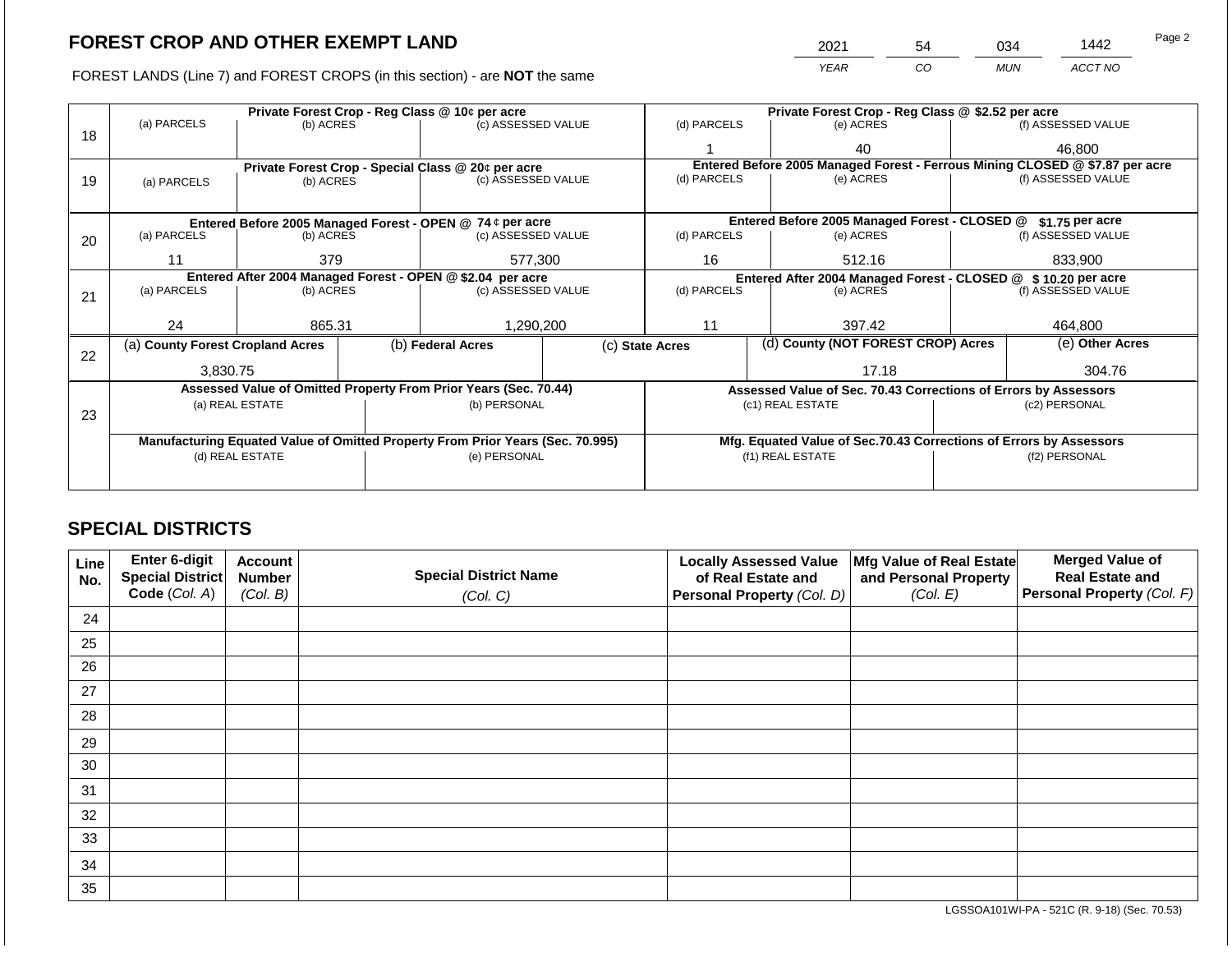|             | <b>SCHOOL DISTRICTS</b>                                                                                                                            |      |                                                         | 2021                                                                              | 034<br>54                                                     | 1442                                                                           |
|-------------|----------------------------------------------------------------------------------------------------------------------------------------------------|------|---------------------------------------------------------|-----------------------------------------------------------------------------------|---------------------------------------------------------------|--------------------------------------------------------------------------------|
|             |                                                                                                                                                    |      |                                                         | <b>YEAR</b>                                                                       | CO<br><b>MUN</b>                                              | ACCT NO                                                                        |
| Line<br>No. | <b>Account</b><br>Enter 6-digit<br><b>School District Name</b><br><b>School District</b><br><b>Number</b><br>(Col. B)<br>Code (Col. A)<br>(Col. C) |      |                                                         | <b>Locally Assessed Value</b><br>of Real Estate and<br>Personal Property (Col. D) | Mfg Value of Real Estate<br>and Personal Property<br>(Col. E) | <b>Merged Value of</b><br><b>Real Estate and</b><br>Personal Property (Col. F) |
|             | A. SCHOOL DISTRICTS (K-8 and K-12)                                                                                                                 |      |                                                         |                                                                                   |                                                               |                                                                                |
| 36          | 031080                                                                                                                                             | 0024 | SCH D OF CHETEK-WEYERHAEUSER AREA                       | 33,002,300                                                                        | 714,100                                                       | 33,716,400                                                                     |
| 37          |                                                                                                                                                    |      |                                                         |                                                                                   |                                                               |                                                                                |
| 38          |                                                                                                                                                    |      |                                                         |                                                                                   |                                                               |                                                                                |
| 39          |                                                                                                                                                    |      |                                                         |                                                                                   |                                                               |                                                                                |
| 40          |                                                                                                                                                    |      |                                                         |                                                                                   |                                                               |                                                                                |
| 41          |                                                                                                                                                    |      |                                                         |                                                                                   |                                                               |                                                                                |
| 42          |                                                                                                                                                    |      |                                                         |                                                                                   |                                                               |                                                                                |
| 43          |                                                                                                                                                    |      |                                                         |                                                                                   |                                                               |                                                                                |
| 44<br>45    |                                                                                                                                                    |      |                                                         |                                                                                   |                                                               |                                                                                |
| 46          |                                                                                                                                                    |      |                                                         |                                                                                   |                                                               |                                                                                |
| 47          |                                                                                                                                                    |      |                                                         |                                                                                   |                                                               |                                                                                |
| 48          |                                                                                                                                                    |      |                                                         |                                                                                   |                                                               |                                                                                |
| 49          |                                                                                                                                                    |      |                                                         |                                                                                   |                                                               |                                                                                |
| 50          |                                                                                                                                                    |      | TOTAL ASSESSED VALUE OF SCHOOL DISTRICTS (K-8 and K-12) | 33,002,300                                                                        | 714,100                                                       | 33,716,400                                                                     |
|             | <b>B.</b><br><b>UNION HIGH SCHOOL DISTRICTS</b>                                                                                                    |      |                                                         |                                                                                   |                                                               |                                                                                |
| 51          |                                                                                                                                                    |      |                                                         |                                                                                   |                                                               |                                                                                |
| 52          |                                                                                                                                                    |      |                                                         |                                                                                   |                                                               |                                                                                |
| 53          |                                                                                                                                                    |      |                                                         |                                                                                   |                                                               |                                                                                |
| 54          |                                                                                                                                                    |      |                                                         |                                                                                   |                                                               |                                                                                |
| 55          |                                                                                                                                                    |      | TOTAL ASSESSED VALUE OF UNION HIGH SCHOOLS              |                                                                                   |                                                               |                                                                                |
|             | C.<br><b>TECHNICAL COLLEGE DISTRICTS</b>                                                                                                           |      |                                                         |                                                                                   |                                                               |                                                                                |
| 56          | 001700                                                                                                                                             | 0016 | NORTHWOOD TECHNICAL COLLEGE                             | 33,002,300                                                                        | 714,100                                                       | 33,716,400                                                                     |
| 57          |                                                                                                                                                    |      |                                                         |                                                                                   |                                                               |                                                                                |
| 58<br>59    |                                                                                                                                                    |      | TOTAL ASSESSED VALUE OF TECHNICAL COLLEGES              |                                                                                   |                                                               |                                                                                |
|             |                                                                                                                                                    |      |                                                         | 33,002,300                                                                        | 714,100                                                       | 33,716,400                                                                     |

| Name                     |                         | Title | Submission date      |
|--------------------------|-------------------------|-------|----------------------|
| REBECCA MCEATHRON KRAMER |                         |       | $\sim$<br>2021<br>09 |
| Phone                    | Email address           |       |                      |
| 715<br>$532 -$<br>2143   | REBECCA@RUSKCOUNTYWI.US |       |                      |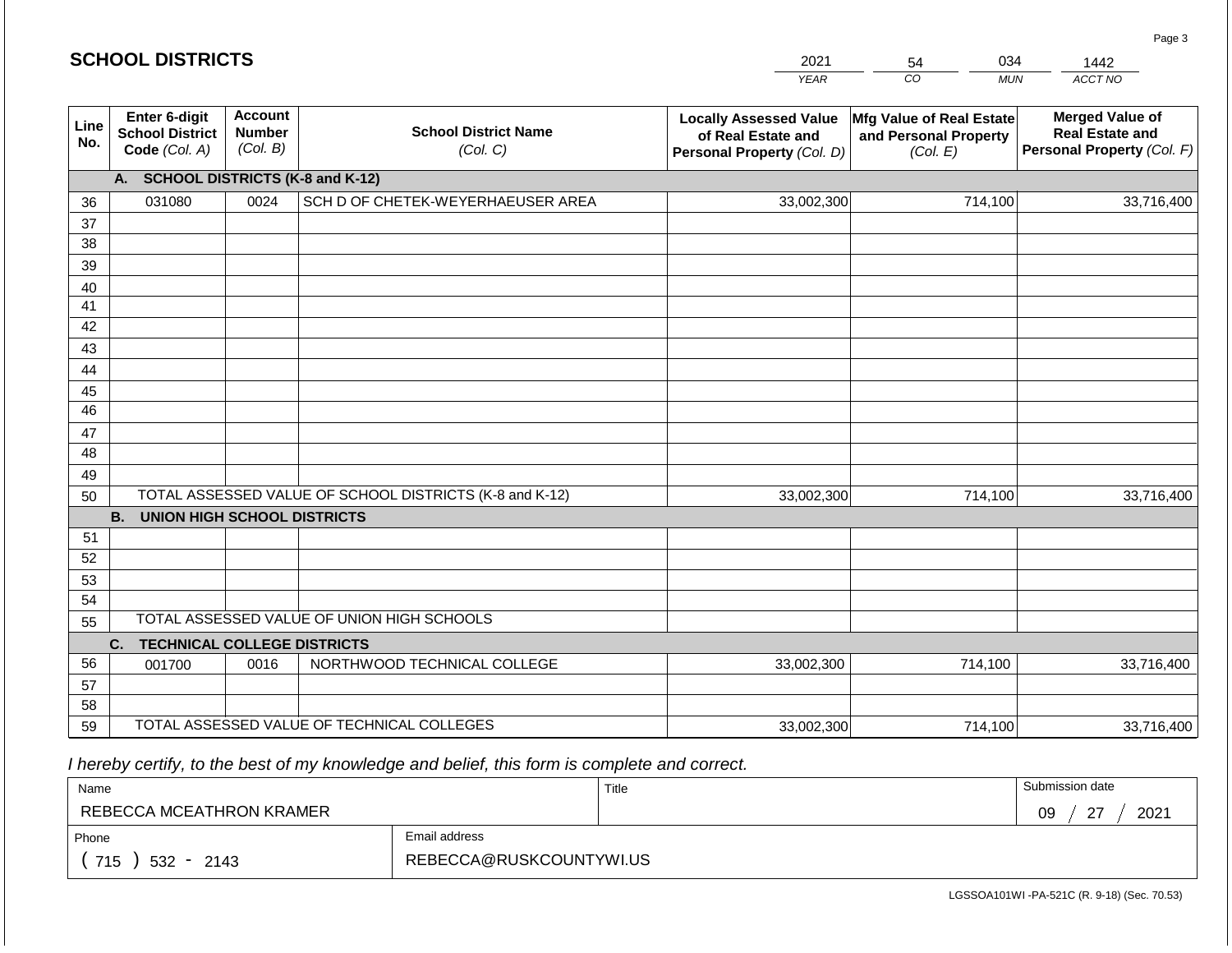- Each municipality's SOA is completed after the Board of Review and includes any changes made to the locally assessed values, under state law (sec. 70.53, Wis. Stats.)
- The Wisconsin Department of Revenue (DOR) merges the locally assessed values with the state assessed manufacturing values
- DOR provides the information regarding district names and codes. If a district is not listed, contact DOR.

Note: If you submit an amended SOA to DOR after your municipality's SOA is equated and posted to our website, we will process the SOA. However, DOR will not recalculate the *aggregate ratio or update the final SOA posted on our website. You should use the corrected values to calculate your tax rates.*

### **Page 1: Real Estate and Personal Property**

- Lines 1-9 assessed real estate values, parcel counts and acres by classification
- Lines 10-15 assessed personal property values and number of accounts by class
- Line 16 aggregate assessed value of all property subject to general property; use to calculate tax rates. Note: This line equals the total assessed value of K-8 and K-12 school districts (Line 50) and total assessed value of technical colleges (Line 59).
- Remarks assessment ratio used to calculate estimated fair market value on property tax bills

### **Page 2: Forest Crop, Other Exempt Land and Special Districts**

- Lines 18-21 private forest crop and managed forest lands assessed values
- Line  $22 -$  tax exempt land acres
- Line 23 prior years assessed value of omitted property under sec. 70.44 and correction of errors under sec. 70.43 shown by locally assessed or manufacturing real estate and personal property. Note: If there is an amount on this line, report the corresponding tax in the Statement of Taxes, Sections J or K.
- Lines 24-35 special district assessed values. These values are used to calculate tax rates for the special districts.

### **Page 3: School Districts**

- Lines 36-50 school districts (K-8 and K-12) assessed values. These values are used to calculate tax rates for school districts.
- Lines 51-55 union high school district assessed values. These values are used to calculate tax rates for union high school districts.
- Lines 56-59 technical college assessed values. These values are used to calculate tax rates for technical colleges.

If you have questions: Email: lgs@wisconsin.gov

 Phone: (608) 266-2569 or (608) 264-6892 Fax: (608) 264-6887

WEYERHAEUSER, WI 54895 - 0120VEYERHAEUSER, WI 54895 - 0120 TOWN OF STRICKLAND TOWN OF STRICKLAND CAROL LYNN ARNDT CAROL LYNN ARNDT PO BOX 120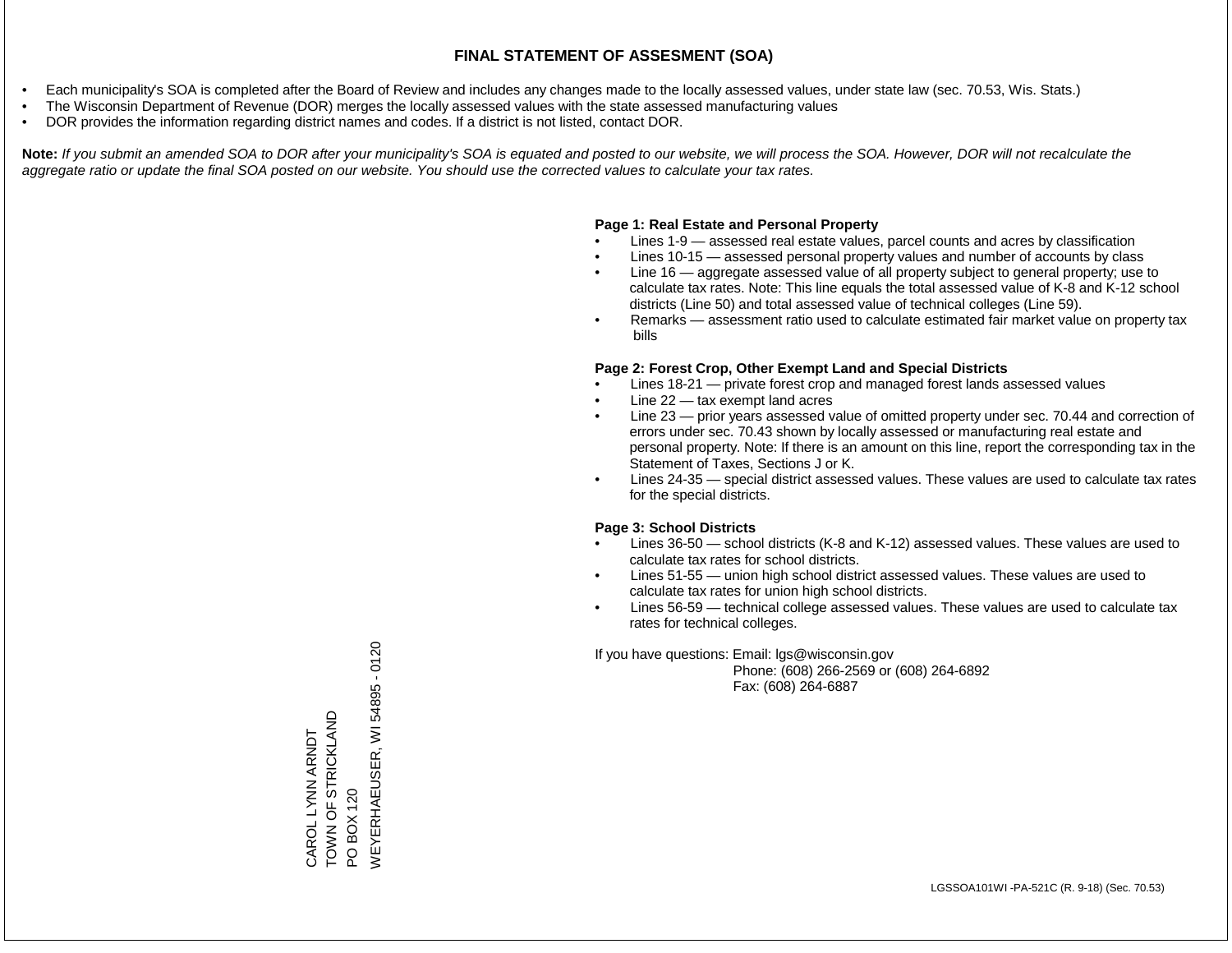|                   |                                                                                                                                                                                              | <b>FINAL - EQUATED</b><br><b>STATEMENT OF ASSESSMENT FOR 2021</b> |                          | 54                                        | 036                                          | 1443                    | This is an Amended Return              | Page 1                                  |  |
|-------------------|----------------------------------------------------------------------------------------------------------------------------------------------------------------------------------------------|-------------------------------------------------------------------|--------------------------|-------------------------------------------|----------------------------------------------|-------------------------|----------------------------------------|-----------------------------------------|--|
|                   |                                                                                                                                                                                              |                                                                   |                          | CO                                        | <b>MUN</b>                                   | ACCT NO                 |                                        |                                         |  |
|                   | <b>FOR</b>                                                                                                                                                                                   | <b>TOWN OF</b><br>OF                                              | <b>STUBBS</b>            |                                           | <b>RUSK COUNTY</b>                           |                         |                                        |                                         |  |
|                   |                                                                                                                                                                                              | Town - Village - City                                             | <b>Municipality Name</b> |                                           | <b>County Name</b>                           |                         |                                        |                                         |  |
| Line              |                                                                                                                                                                                              | <b>REAL ESTATE</b><br>(See Lines 18 - 22 for                      |                          | PARCEL COUNT<br>TOTAL LAND   IMPROVEMENTS | NO. OF ACRES<br><b>WHOLE</b><br>NUMBERS ONLY | VALUE OF<br><b>LAND</b> | <b>VALUE OF</b><br><b>IMPROVEMENTS</b> | TOTAL VALUE OF LAND<br>AND IMPROVEMENTS |  |
| No.               |                                                                                                                                                                                              | other Real Estate)                                                | (Col. A)                 | (Col. B)                                  | (Col. C)                                     | (Col, D)                | (Col. E)                               | (Col. F)                                |  |
|                   |                                                                                                                                                                                              | <b>RESIDENTIAL - Class 1</b>                                      | 441                      | 313                                       | 811                                          | 10,963,300              | 23,038,500                             | 34,001,800                              |  |
| 2                 |                                                                                                                                                                                              | <b>COMMERCIAL - Class 2</b>                                       | 26                       | 16                                        | 332                                          | 3,855,500               | 1,901,400                              | 5,756,900                               |  |
| 3                 |                                                                                                                                                                                              | <b>MANUFACTURING - Class 3</b>                                    | $\mathbf 0$              |                                           | $\Omega$<br>$\Omega$                         | 0                       | 0                                      | 0                                       |  |
| 4                 |                                                                                                                                                                                              | <b>AGRICULTURAL - Class 4</b>                                     | 425                      |                                           | 11,314                                       | 1,326,200               |                                        | 1,326,200                               |  |
| 5                 |                                                                                                                                                                                              | <b>UNDEVELOPED - Class 5</b>                                      | 315                      |                                           | 2,817                                        | 868,900                 |                                        | 868,900                                 |  |
| 6                 |                                                                                                                                                                                              | AGRICULTURAL FOREST - Class 5m                                    | 88                       |                                           | 1,655                                        | 1,216,300               |                                        | 1,216,300                               |  |
| $\overline{7}$    |                                                                                                                                                                                              | FOREST LANDS - Class 6                                            | 223                      |                                           | 4,929                                        | 7,094,400               |                                        | 7,094,400                               |  |
| 8                 |                                                                                                                                                                                              | OTHER - Class 7                                                   | 66                       | 64                                        | 178                                          | 575,600                 | 4,166,800                              | 4,742,400                               |  |
| 9                 |                                                                                                                                                                                              | <b>TOTAL - ALL COLUMNS</b>                                        | 1,584                    | 393                                       | 22,036                                       | 25,900,200              | 29,106,700                             | 55,006,900                              |  |
| 10                |                                                                                                                                                                                              | NUMBER OF PERSONAL PROPERTY ACCOUNTS IN ROLL                      |                          |                                           | 21                                           | <b>LOCALLY ASSESSED</b> | <b>MANUFACTURING</b>                   | <b>MERGED</b>                           |  |
| 11                |                                                                                                                                                                                              | BOATS AND OTHER WATERCRAFT NOT EXEMPT - Code 1                    |                          |                                           |                                              | 0                       | $\Omega$                               | 0                                       |  |
| $12 \overline{ }$ |                                                                                                                                                                                              | MACHINERY, TOOLS AND PATTERNS - Code 2                            |                          |                                           |                                              |                         | 16,600                                 | 16,600                                  |  |
| 13                |                                                                                                                                                                                              | FURNITURE, FIXTURES AND EQUIPMENT - Code 3                        |                          |                                           |                                              | 6,300                   | $\mathbf 0$                            | 6,300                                   |  |
| 14                |                                                                                                                                                                                              | ALL OTHER PERSONAL PROPERTY NOT EXEMPT - Codes 4A, 4B, 4C         |                          |                                           |                                              | 58,100                  | 300                                    | 58,400                                  |  |
| 15                | TOTAL OF PERSONAL PROPERTY NOT EXEMPT (Total of Lines 11-14)                                                                                                                                 |                                                                   |                          |                                           |                                              | 64,400                  | 16,900                                 | 81,300                                  |  |
| 16                | AGGREGATE ASSESSED VALUE OF ALL PROPERTY SUBJECT TO THE GENERAL PROPERTY TAX (Total of Lines 9F and 15F)<br>MUST EQUAL TOTAL VALUE OF THE SCHOOL DISTRICTS (K-12 PLUS K-8) - Line 50, Col. F |                                                                   |                          |                                           |                                              |                         |                                        | 55,088,200                              |  |
| 17                |                                                                                                                                                                                              | <b>BOARD OF REVIEW</b>                                            |                          |                                           | Name of Assessor                             |                         | Telephone #                            |                                         |  |
|                   | DATE OF FINAL ADJOURNMENT                                                                                                                                                                    |                                                                   | 05/06/2021               |                                           | <b>STEVE KUESTER</b>                         |                         |                                        | (715) 379-3453                          |  |

The Assessment Ratio to be used in calculating the estimated Fair Market Value on tax bills for this tax district is .907047529

This ratio should be used to convert assessed values to "Calculate Equalized Values" in Step 1 of the Lottery and Gaming Credit Calculations.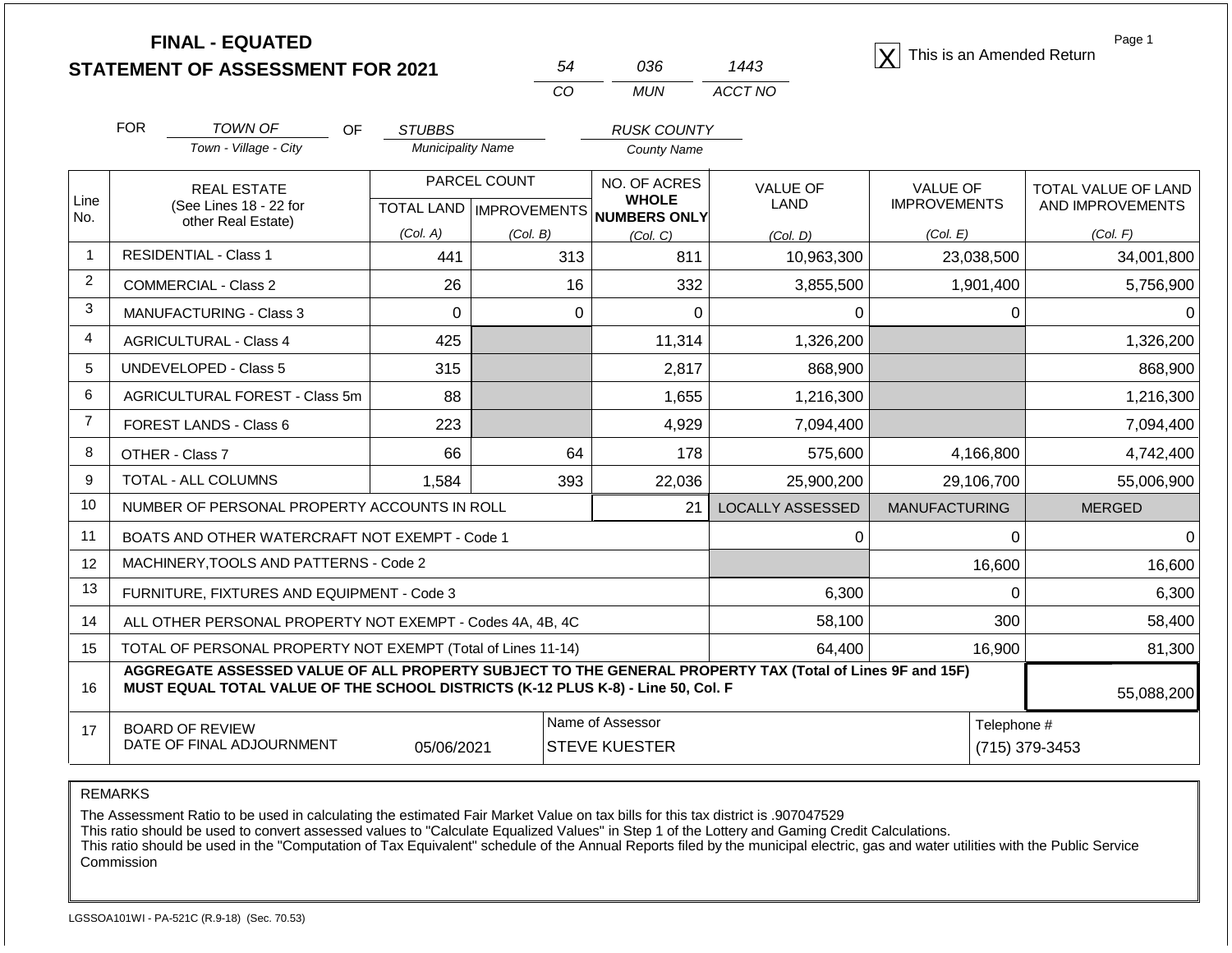2021 54 036 1443

FOREST LANDS (Line 7) and FOREST CROPS (in this section) - are **NOT** the same *YEAR CO MUN ACCT NO*

|    |                                                                                |                 |  | Private Forest Crop - Reg Class @ 10¢ per acre                   |                                                               | Private Forest Crop - Reg Class @ \$2.52 per acre |  |                                                                    |                                                                                                    |                    |  |
|----|--------------------------------------------------------------------------------|-----------------|--|------------------------------------------------------------------|---------------------------------------------------------------|---------------------------------------------------|--|--------------------------------------------------------------------|----------------------------------------------------------------------------------------------------|--------------------|--|
|    | (a) PARCELS                                                                    | (b) ACRES       |  | (c) ASSESSED VALUE                                               |                                                               | (d) PARCELS                                       |  | (e) ACRES                                                          |                                                                                                    | (f) ASSESSED VALUE |  |
| 18 |                                                                                |                 |  |                                                                  |                                                               |                                                   |  |                                                                    |                                                                                                    |                    |  |
|    |                                                                                |                 |  |                                                                  |                                                               |                                                   |  |                                                                    |                                                                                                    |                    |  |
|    |                                                                                |                 |  | Private Forest Crop - Special Class @ 20¢ per acre               |                                                               | (d) PARCELS                                       |  | (e) ACRES                                                          | Entered Before 2005 Managed Forest - Ferrous Mining CLOSED @ \$7.87 per acre<br>(f) ASSESSED VALUE |                    |  |
| 19 | (a) PARCELS                                                                    | (b) ACRES       |  | (c) ASSESSED VALUE                                               |                                                               |                                                   |  |                                                                    |                                                                                                    |                    |  |
|    |                                                                                |                 |  |                                                                  |                                                               |                                                   |  |                                                                    |                                                                                                    |                    |  |
|    |                                                                                |                 |  | Entered Before 2005 Managed Forest - OPEN @ 74 ¢ per acre        |                                                               |                                                   |  | Entered Before 2005 Managed Forest - CLOSED @                      |                                                                                                    | \$1.75 per acre    |  |
| 20 | (a) PARCELS                                                                    | (b) ACRES       |  | (c) ASSESSED VALUE                                               |                                                               | (d) PARCELS                                       |  | (e) ACRES                                                          |                                                                                                    | (f) ASSESSED VALUE |  |
|    |                                                                                |                 |  |                                                                  |                                                               |                                                   |  |                                                                    |                                                                                                    |                    |  |
|    | 5                                                                              | 200             |  | 344,000                                                          |                                                               | 3                                                 |  | 95                                                                 |                                                                                                    | 160,300            |  |
|    |                                                                                |                 |  | Entered After 2004 Managed Forest - OPEN @ \$2.04 per acre       | Entered After 2004 Managed Forest - CLOSED @ \$10.20 per acre |                                                   |  |                                                                    |                                                                                                    |                    |  |
| 21 | (a) PARCELS                                                                    | (b) ACRES       |  | (c) ASSESSED VALUE                                               |                                                               | (d) PARCELS                                       |  | (e) ACRES                                                          |                                                                                                    | (f) ASSESSED VALUE |  |
|    |                                                                                |                 |  |                                                                  |                                                               |                                                   |  |                                                                    |                                                                                                    |                    |  |
|    | っ                                                                              | 50              |  | 60,600                                                           |                                                               | 14                                                |  | 353                                                                |                                                                                                    | 584,100            |  |
|    | (a) County Forest Cropland Acres                                               |                 |  | (b) Federal Acres                                                |                                                               | (c) State Acres                                   |  | (d) County (NOT FOREST CROP) Acres                                 | (e) Other Acres                                                                                    |                    |  |
| 22 |                                                                                |                 |  |                                                                  |                                                               |                                                   |  |                                                                    |                                                                                                    |                    |  |
|    |                                                                                |                 |  |                                                                  |                                                               | 21.87                                             |  | 7.55                                                               |                                                                                                    | 239.09             |  |
|    |                                                                                |                 |  | Assessed Value of Omitted Property From Prior Years (Sec. 70.44) |                                                               |                                                   |  | Assessed Value of Sec. 70.43 Corrections of Errors by Assessors    |                                                                                                    |                    |  |
|    |                                                                                | (a) REAL ESTATE |  | (b) PERSONAL                                                     |                                                               |                                                   |  | (c1) REAL ESTATE                                                   |                                                                                                    | (c2) PERSONAL      |  |
| 23 |                                                                                |                 |  |                                                                  |                                                               |                                                   |  |                                                                    |                                                                                                    |                    |  |
|    | Manufacturing Equated Value of Omitted Property From Prior Years (Sec. 70.995) |                 |  |                                                                  |                                                               |                                                   |  | Mfg. Equated Value of Sec.70.43 Corrections of Errors by Assessors |                                                                                                    |                    |  |
|    |                                                                                | (d) REAL ESTATE |  |                                                                  |                                                               |                                                   |  | (f1) REAL ESTATE                                                   |                                                                                                    | (f2) PERSONAL      |  |
|    |                                                                                |                 |  | (e) PERSONAL                                                     |                                                               |                                                   |  |                                                                    |                                                                                                    |                    |  |
|    |                                                                                |                 |  |                                                                  |                                                               |                                                   |  |                                                                    |                                                                                                    |                    |  |

## **SPECIAL DISTRICTS**

| Line<br>No. | <b>Enter 6-digit</b><br>Special District | <b>Account</b><br><b>Number</b> | <b>Special District Name</b> | <b>Locally Assessed Value</b><br>of Real Estate and | Mfg Value of Real Estate<br>and Personal Property | <b>Merged Value of</b><br><b>Real Estate and</b> |
|-------------|------------------------------------------|---------------------------------|------------------------------|-----------------------------------------------------|---------------------------------------------------|--------------------------------------------------|
|             | Code (Col. A)                            | (Col. B)                        | (Col. C)                     | Personal Property (Col. D)                          | (Col. E)                                          | Personal Property (Col. F)                       |
| 24          |                                          |                                 |                              |                                                     |                                                   |                                                  |
| 25          |                                          |                                 |                              |                                                     |                                                   |                                                  |
| 26          |                                          |                                 |                              |                                                     |                                                   |                                                  |
| 27          |                                          |                                 |                              |                                                     |                                                   |                                                  |
| 28          |                                          |                                 |                              |                                                     |                                                   |                                                  |
| 29          |                                          |                                 |                              |                                                     |                                                   |                                                  |
| 30          |                                          |                                 |                              |                                                     |                                                   |                                                  |
| 31          |                                          |                                 |                              |                                                     |                                                   |                                                  |
| 32          |                                          |                                 |                              |                                                     |                                                   |                                                  |
| 33          |                                          |                                 |                              |                                                     |                                                   |                                                  |
| 34          |                                          |                                 |                              |                                                     |                                                   |                                                  |
| 35          |                                          |                                 |                              |                                                     |                                                   |                                                  |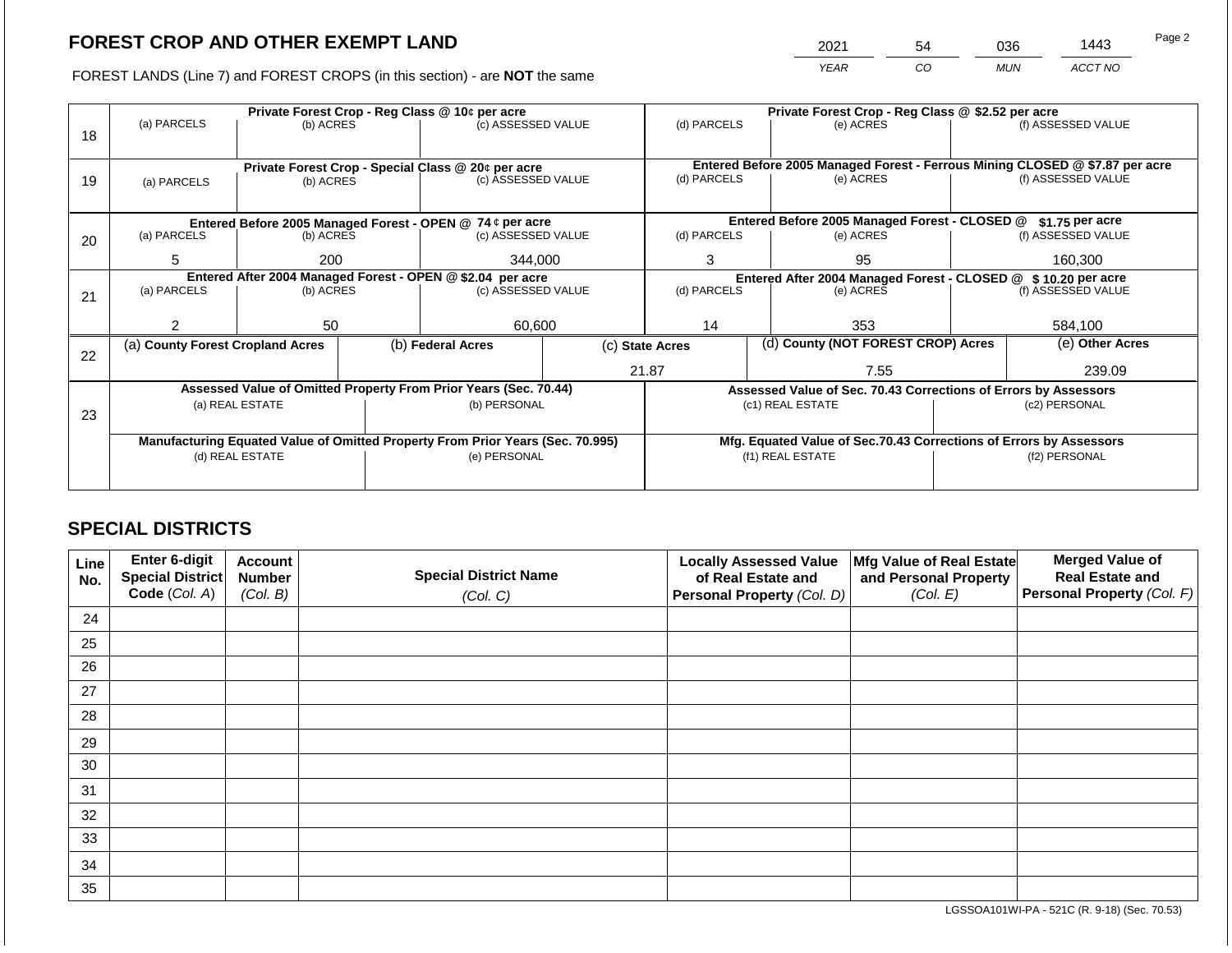|             | <b>SCHOOL DISTRICTS</b>                                  |                                             |                                                         | 2021                                                                              | 036<br>54                                                     | 1443                                                                           |
|-------------|----------------------------------------------------------|---------------------------------------------|---------------------------------------------------------|-----------------------------------------------------------------------------------|---------------------------------------------------------------|--------------------------------------------------------------------------------|
|             |                                                          |                                             |                                                         | <b>YEAR</b>                                                                       | CO<br><b>MUN</b>                                              | ACCT NO                                                                        |
| Line<br>No. | Enter 6-digit<br><b>School District</b><br>Code (Col. A) | <b>Account</b><br><b>Number</b><br>(Col. B) | <b>School District Name</b><br>(Col. C)                 | <b>Locally Assessed Value</b><br>of Real Estate and<br>Personal Property (Col. D) | Mfg Value of Real Estate<br>and Personal Property<br>(Col. E) | <b>Merged Value of</b><br><b>Real Estate and</b><br>Personal Property (Col. F) |
|             | A. SCHOOL DISTRICTS (K-8 and K-12)                       |                                             |                                                         |                                                                                   |                                                               |                                                                                |
| 36          | 031080                                                   | 0024                                        | SCH D OF CHETEK-WEYERHAEUSER AREA                       | 16,157,100                                                                        |                                                               | 16, 157, 100                                                                   |
| 37          | 540735                                                   | 0323                                        | SCH D OF BRUCE                                          | 38,914,200                                                                        | 16,900                                                        | 38,931,100                                                                     |
| 38          |                                                          |                                             |                                                         |                                                                                   |                                                               |                                                                                |
| 39          |                                                          |                                             |                                                         |                                                                                   |                                                               |                                                                                |
| 40          |                                                          |                                             |                                                         |                                                                                   |                                                               |                                                                                |
| 41          |                                                          |                                             |                                                         |                                                                                   |                                                               |                                                                                |
| 42          |                                                          |                                             |                                                         |                                                                                   |                                                               |                                                                                |
| 43          |                                                          |                                             |                                                         |                                                                                   |                                                               |                                                                                |
| 44<br>45    |                                                          |                                             |                                                         |                                                                                   |                                                               |                                                                                |
| 46          |                                                          |                                             |                                                         |                                                                                   |                                                               |                                                                                |
| 47          |                                                          |                                             |                                                         |                                                                                   |                                                               |                                                                                |
| 48          |                                                          |                                             |                                                         |                                                                                   |                                                               |                                                                                |
| 49          |                                                          |                                             |                                                         |                                                                                   |                                                               |                                                                                |
| 50          |                                                          |                                             | TOTAL ASSESSED VALUE OF SCHOOL DISTRICTS (K-8 and K-12) | 55,071,300                                                                        | 16,900                                                        | 55,088,200                                                                     |
|             | <b>B.</b><br><b>UNION HIGH SCHOOL DISTRICTS</b>          |                                             |                                                         |                                                                                   |                                                               |                                                                                |
| 51          |                                                          |                                             |                                                         |                                                                                   |                                                               |                                                                                |
| 52          |                                                          |                                             |                                                         |                                                                                   |                                                               |                                                                                |
| 53          |                                                          |                                             |                                                         |                                                                                   |                                                               |                                                                                |
| 54          |                                                          |                                             |                                                         |                                                                                   |                                                               |                                                                                |
| 55          |                                                          |                                             | TOTAL ASSESSED VALUE OF UNION HIGH SCHOOLS              |                                                                                   |                                                               |                                                                                |
|             | C.<br><b>TECHNICAL COLLEGE DISTRICTS</b>                 |                                             |                                                         |                                                                                   |                                                               |                                                                                |
| 56          | 001700                                                   | 0016                                        | NORTHWOOD TECHNICAL COLLEGE                             | 55,071,300                                                                        | 16,900                                                        | 55,088,200                                                                     |
| 57          |                                                          |                                             |                                                         |                                                                                   |                                                               |                                                                                |
| 58          |                                                          |                                             |                                                         |                                                                                   |                                                               |                                                                                |
| 59          |                                                          |                                             | TOTAL ASSESSED VALUE OF TECHNICAL COLLEGES              | 55,071,300                                                                        | 16,900                                                        | 55,088,200                                                                     |

| Name                         |                         | Title | Submission date  |
|------------------------------|-------------------------|-------|------------------|
| REBECCA MCEATHRON KRAMER     |                         |       | 2021<br>06<br>04 |
| Phone                        | Email address           |       |                  |
| 715<br>532<br>2143<br>$\sim$ | REBECCA@RUSKCOUNTYWI.US |       |                  |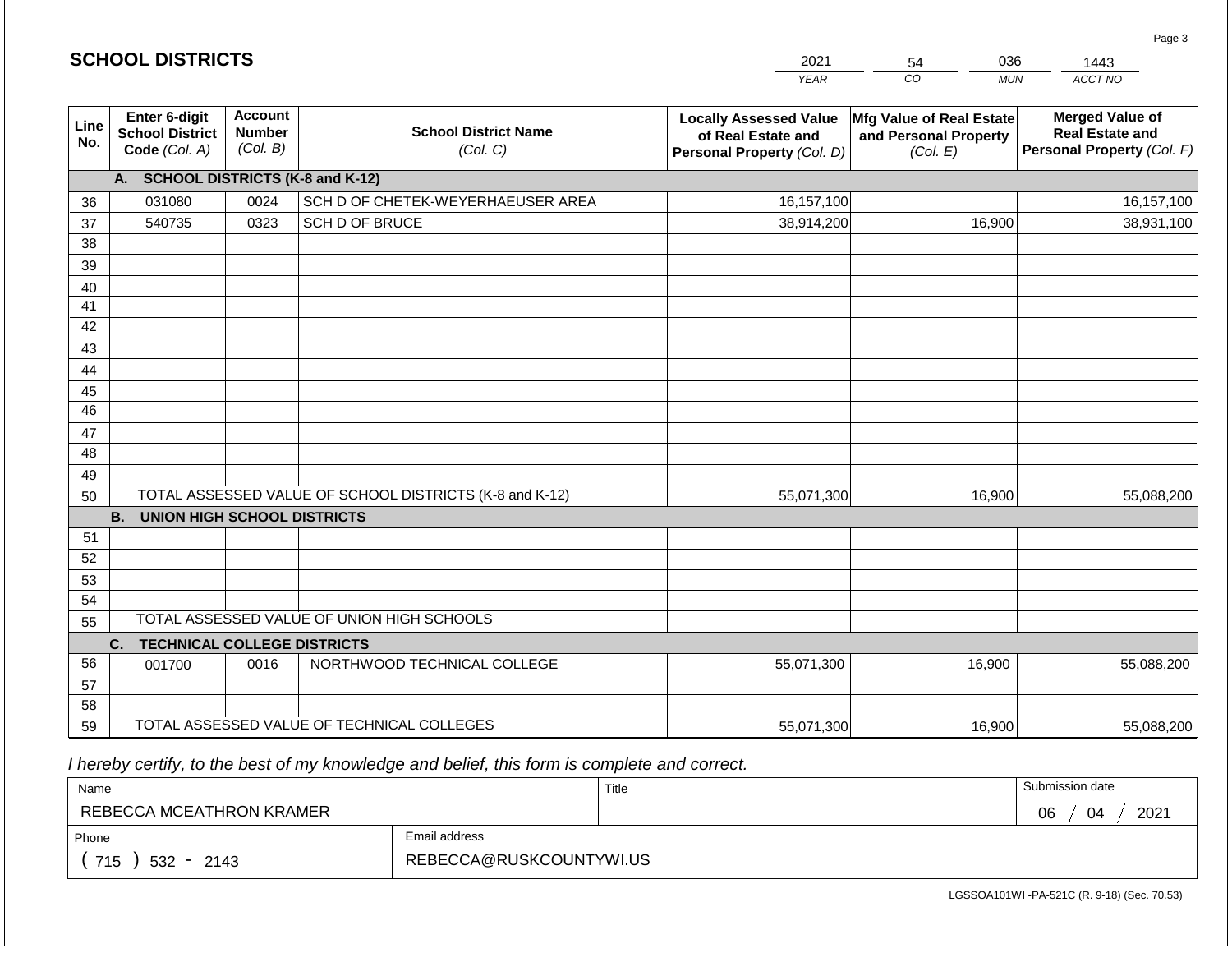- Each municipality's SOA is completed after the Board of Review and includes any changes made to the locally assessed values, under state law (sec. 70.53, Wis. Stats.)
- The Wisconsin Department of Revenue (DOR) merges the locally assessed values with the state assessed manufacturing values
- DOR provides the information regarding district names and codes. If a district is not listed, contact DOR.

Note: If you submit an amended SOA to DOR after your municipality's SOA is equated and posted to our website, we will process the SOA. However, DOR will not recalculate the *aggregate ratio or update the final SOA posted on our website. You should use the corrected values to calculate your tax rates.*

#### **Page 1: Real Estate and Personal Property**

- Lines 1-9 assessed real estate values, parcel counts and acres by classification
- Lines 10-15 assessed personal property values and number of accounts by class
- Line 16 aggregate assessed value of all property subject to general property; use to calculate tax rates. Note: This line equals the total assessed value of K-8 and K-12 school districts (Line 50) and total assessed value of technical colleges (Line 59).
- Remarks assessment ratio used to calculate estimated fair market value on property tax bills

#### **Page 2: Forest Crop, Other Exempt Land and Special Districts**

- Lines 18-21 private forest crop and managed forest lands assessed values
- Line  $22 -$  tax exempt land acres
- Line 23 prior years assessed value of omitted property under sec. 70.44 and correction of errors under sec. 70.43 shown by locally assessed or manufacturing real estate and personal property. Note: If there is an amount on this line, report the corresponding tax in the Statement of Taxes, Sections J or K.
- Lines 24-35 special district assessed values. These values are used to calculate tax rates for the special districts.

#### **Page 3: School Districts**

- Lines 36-50 school districts (K-8 and K-12) assessed values. These values are used to calculate tax rates for school districts.
- Lines 51-55 union high school district assessed values. These values are used to calculate tax rates for union high school districts.
- Lines 56-59 technical college assessed values. These values are used to calculate tax rates for technical colleges.

If you have questions: Email: lgs@wisconsin.gov

 Phone: (608) 266-2569 or (608) 264-6892 Fax: (608) 264-6887

윤 N3305 S HUTCHINSON RD N3305 S HUTCHINSON TOWN OF STUBBS CLERK<br>TOWN OF STUBBS 3RUCE, WI 54819 BRUCE, WI 54819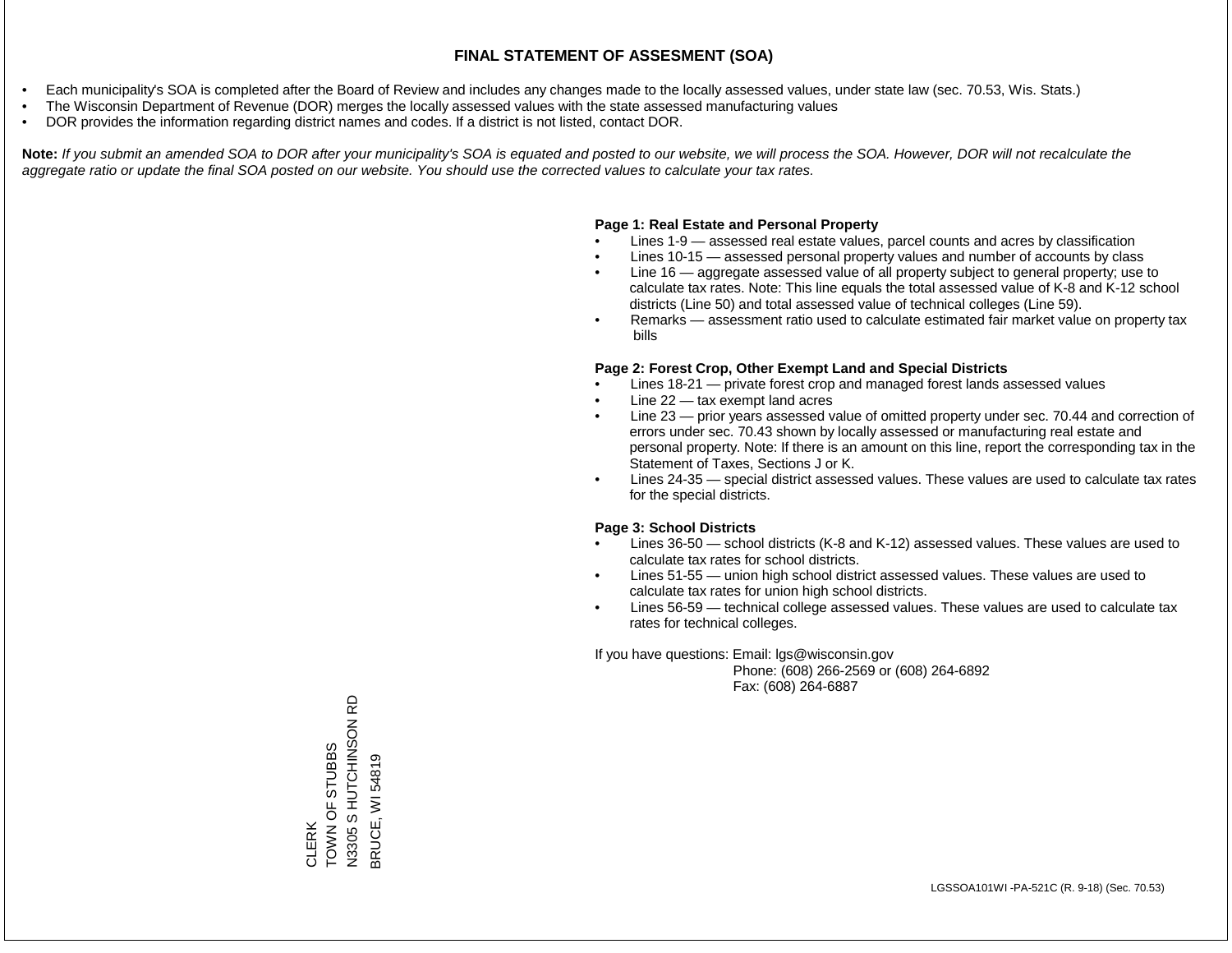|                |            | <b>FINAL - EQUATED</b><br><b>STATEMENT OF ASSESSMENT FOR 2021</b>                                                                                                                            |                          | 54                        |                        | 038                          | 1444                    |                      |              | Page 1<br>This is an Amended Return |  |
|----------------|------------|----------------------------------------------------------------------------------------------------------------------------------------------------------------------------------------------|--------------------------|---------------------------|------------------------|------------------------------|-------------------------|----------------------|--------------|-------------------------------------|--|
|                |            |                                                                                                                                                                                              |                          | CO                        |                        | <b>MUN</b>                   | ACCT NO                 |                      |              |                                     |  |
|                | <b>FOR</b> | TOWN OF<br><b>OF</b>                                                                                                                                                                         | <b>THORNAPPLE</b>        |                           |                        | <b>RUSK COUNTY</b>           |                         |                      |              |                                     |  |
|                |            | Town - Village - City                                                                                                                                                                        | <b>Municipality Name</b> |                           | <b>County Name</b>     |                              |                         |                      |              |                                     |  |
|                |            | <b>REAL ESTATE</b>                                                                                                                                                                           |                          | PARCEL COUNT              |                        | NO. OF ACRES                 | <b>VALUE OF</b>         | <b>VALUE OF</b>      |              | TOTAL VALUE OF LAND                 |  |
| Line<br>No.    |            | (See Lines 18 - 22 for<br>other Real Estate)                                                                                                                                                 |                          | TOTAL LAND   IMPROVEMENTS |                        | <b>WHOLE</b><br>NUMBERS ONLY | <b>LAND</b>             | <b>IMPROVEMENTS</b>  |              | AND IMPROVEMENTS                    |  |
|                |            |                                                                                                                                                                                              | (Col. A)                 | (Col. B)                  |                        | (Col, C)                     | (Col. D)                | (Col. E)             |              | (Col. F)                            |  |
| $\mathbf{1}$   |            | <b>RESIDENTIAL - Class 1</b>                                                                                                                                                                 | 531                      |                           | 466                    | 1,144                        | 9,351,300               |                      | 33,222,100   | 42,573,400                          |  |
| 2              |            | <b>COMMERCIAL - Class 2</b>                                                                                                                                                                  | $\overline{7}$           |                           | $\overline{7}$         | 28                           | 128,200                 |                      | 613,500      | 741,700                             |  |
| 3              |            | MANUFACTURING - Class 3                                                                                                                                                                      | 0                        |                           | 0                      | $\Omega$                     | 0                       |                      | $\mathbf{0}$ | $\Omega$                            |  |
| 4              |            | <b>AGRICULTURAL - Class 4</b>                                                                                                                                                                | 418                      |                           |                        | 7,242                        | 895,300                 |                      |              | 895,300                             |  |
| 5              |            | <b>UNDEVELOPED - Class 5</b>                                                                                                                                                                 | 783                      |                           |                        | 9,249                        | 2,467,950               |                      |              | 2,467,950                           |  |
| 6              |            | AGRICULTURAL FOREST - Class 5m                                                                                                                                                               | 178                      |                           |                        | 2,288                        | 1,491,500               |                      |              | 1,491,500                           |  |
| $\overline{7}$ |            | <b>FOREST LANDS - Class 6</b>                                                                                                                                                                | 472                      |                           |                        | 7,059                        | 9,013,900               |                      |              | 9,013,900                           |  |
| 8              |            | OTHER - Class 7                                                                                                                                                                              | 31                       |                           | 29                     | 63                           | 229,500                 |                      | 2,094,900    | 2,324,400                           |  |
| 9              |            | TOTAL - ALL COLUMNS                                                                                                                                                                          | 2,420                    |                           | 502                    | 27,073                       | 23,577,650              |                      | 35,930,500   | 59,508,150                          |  |
| 10             |            | NUMBER OF PERSONAL PROPERTY ACCOUNTS IN ROLL                                                                                                                                                 |                          |                           |                        | 25                           | <b>LOCALLY ASSESSED</b> | <b>MANUFACTURING</b> |              | <b>MERGED</b>                       |  |
| 11             |            | BOATS AND OTHER WATERCRAFT NOT EXEMPT - Code 1                                                                                                                                               |                          |                           |                        |                              | 0                       |                      | $\mathbf{0}$ | $\Omega$                            |  |
| 12             |            | MACHINERY, TOOLS AND PATTERNS - Code 2                                                                                                                                                       |                          |                           |                        |                              |                         |                      | $\mathbf 0$  | $\Omega$                            |  |
| 13             |            | FURNITURE, FIXTURES AND EQUIPMENT - Code 3                                                                                                                                                   |                          |                           |                        |                              | 3,300                   |                      | $\mathbf 0$  | 3,300                               |  |
| 14             |            | ALL OTHER PERSONAL PROPERTY NOT EXEMPT - Codes 4A, 4B, 4C                                                                                                                                    |                          |                           |                        |                              | 237,900                 |                      | $\mathbf 0$  | 237,900                             |  |
| 15             |            | TOTAL OF PERSONAL PROPERTY NOT EXEMPT (Total of Lines 11-14)                                                                                                                                 |                          |                           |                        |                              | 241,200                 |                      | $\mathbf{0}$ | 241,200                             |  |
| 16             |            | AGGREGATE ASSESSED VALUE OF ALL PROPERTY SUBJECT TO THE GENERAL PROPERTY TAX (Total of Lines 9F and 15F)<br>MUST EQUAL TOTAL VALUE OF THE SCHOOL DISTRICTS (K-12 PLUS K-8) - Line 50, Col. F |                          |                           |                        |                              |                         |                      |              | 59,749,350                          |  |
| 17             |            | <b>BOARD OF REVIEW</b>                                                                                                                                                                       |                          |                           | Name of Assessor       |                              |                         |                      |              | Telephone #                         |  |
|                |            | DATE OF FINAL ADJOURNMENT                                                                                                                                                                    | 05/06/2021               |                           | <b>BARRETT BRENNER</b> |                              |                         |                      |              | (715) 926-3199                      |  |

The Assessment Ratio to be used in calculating the estimated Fair Market Value on tax bills for this tax district is .865358212

This ratio should be used to convert assessed values to "Calculate Equalized Values" in Step 1 of the Lottery and Gaming Credit Calculations.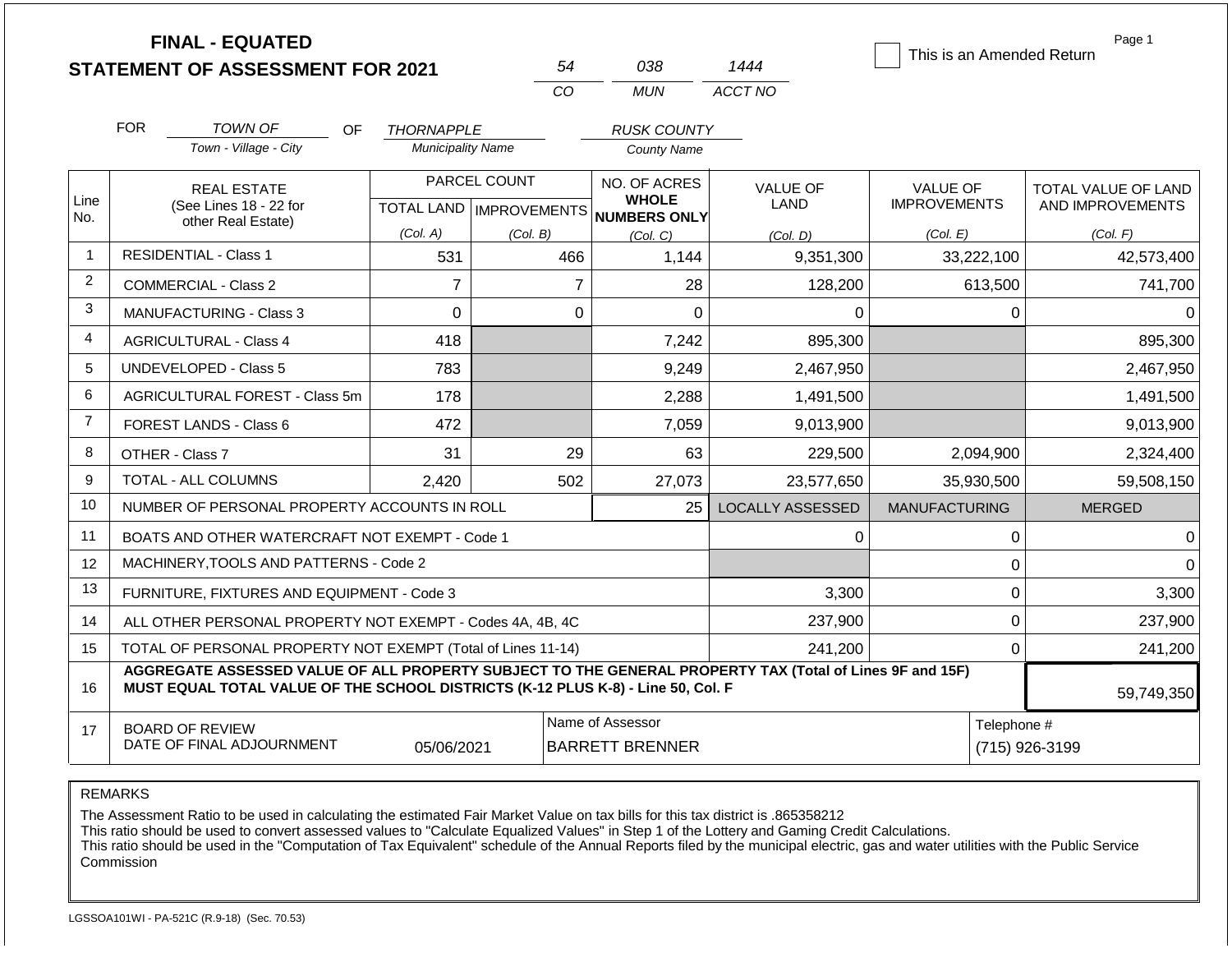2021 54 038 1444

FOREST LANDS (Line 7) and FOREST CROPS (in this section) - are **NOT** the same *YEAR CO MUN ACCT NO*

|    |                                                                                                   |                 |  | Private Forest Crop - Reg Class @ 10¢ per acre                           | Private Forest Crop - Reg Class @ \$2.52 per acre |                 |                  |                                                                                           |                                                                    |                    |  |
|----|---------------------------------------------------------------------------------------------------|-----------------|--|--------------------------------------------------------------------------|---------------------------------------------------|-----------------|------------------|-------------------------------------------------------------------------------------------|--------------------------------------------------------------------|--------------------|--|
|    | (a) PARCELS                                                                                       | (b) ACRES       |  | (c) ASSESSED VALUE                                                       |                                                   | (d) PARCELS     |                  | (e) ACRES                                                                                 |                                                                    | (f) ASSESSED VALUE |  |
| 18 |                                                                                                   |                 |  |                                                                          |                                                   |                 |                  |                                                                                           |                                                                    |                    |  |
|    |                                                                                                   |                 |  |                                                                          |                                                   |                 |                  |                                                                                           |                                                                    |                    |  |
|    |                                                                                                   |                 |  | Private Forest Crop - Special Class @ 20¢ per acre<br>(c) ASSESSED VALUE |                                                   | (d) PARCELS     |                  | Entered Before 2005 Managed Forest - Ferrous Mining CLOSED @ \$7.87 per acre<br>(e) ACRES |                                                                    | (f) ASSESSED VALUE |  |
| 19 | (a) PARCELS                                                                                       | (b) ACRES       |  |                                                                          |                                                   |                 |                  |                                                                                           |                                                                    |                    |  |
|    |                                                                                                   |                 |  |                                                                          |                                                   |                 |                  |                                                                                           |                                                                    |                    |  |
|    |                                                                                                   |                 |  | Entered Before 2005 Managed Forest - OPEN @ 74 ¢ per acre                |                                                   |                 |                  | Entered Before 2005 Managed Forest - CLOSED @                                             |                                                                    | \$1.75 per acre    |  |
| 20 | (a) PARCELS                                                                                       | (b) ACRES       |  | (c) ASSESSED VALUE                                                       |                                                   | (d) PARCELS     |                  | (e) ACRES                                                                                 |                                                                    | (f) ASSESSED VALUE |  |
|    |                                                                                                   |                 |  |                                                                          |                                                   |                 |                  |                                                                                           |                                                                    |                    |  |
|    | 34<br>1,337.72                                                                                    |                 |  | 1,334,100                                                                |                                                   | 16<br>420       |                  |                                                                                           |                                                                    | 368,100            |  |
|    | Entered After 2004 Managed Forest - OPEN @ \$2.04 per acre                                        |                 |  |                                                                          |                                                   |                 |                  | Entered After 2004 Managed Forest - CLOSED @ \$10.20 per acre                             |                                                                    |                    |  |
| 21 | (a) PARCELS<br>(b) ACRES                                                                          |                 |  | (c) ASSESSED VALUE                                                       |                                                   | (d) PARCELS     |                  | (e) ACRES                                                                                 |                                                                    | (f) ASSESSED VALUE |  |
|    |                                                                                                   |                 |  |                                                                          |                                                   |                 |                  |                                                                                           |                                                                    |                    |  |
|    | 12                                                                                                | 441.32          |  | 446,400                                                                  |                                                   | 65              |                  | 1,839.93                                                                                  |                                                                    | 1,899,100          |  |
|    | (a) County Forest Cropland Acres                                                                  |                 |  | (b) Federal Acres                                                        |                                                   | (c) State Acres |                  | (d) County (NOT FOREST CROP) Acres                                                        |                                                                    | (e) Other Acres    |  |
| 22 |                                                                                                   |                 |  |                                                                          |                                                   |                 |                  |                                                                                           |                                                                    |                    |  |
|    | 441.68                                                                                            |                 |  |                                                                          |                                                   | 75.2<br>197.04  |                  |                                                                                           | 885.49                                                             |                    |  |
|    |                                                                                                   |                 |  | Assessed Value of Omitted Property From Prior Years (Sec. 70.44)         |                                                   |                 |                  |                                                                                           | Assessed Value of Sec. 70.43 Corrections of Errors by Assessors    |                    |  |
|    |                                                                                                   | (a) REAL ESTATE |  | (b) PERSONAL                                                             |                                                   |                 |                  | (c1) REAL ESTATE                                                                          | (c2) PERSONAL                                                      |                    |  |
| 23 |                                                                                                   |                 |  |                                                                          |                                                   |                 |                  |                                                                                           |                                                                    |                    |  |
|    |                                                                                                   |                 |  |                                                                          |                                                   |                 |                  |                                                                                           | Mfg. Equated Value of Sec.70.43 Corrections of Errors by Assessors |                    |  |
|    | Manufacturing Equated Value of Omitted Property From Prior Years (Sec. 70.995)<br>(d) REAL ESTATE |                 |  | (e) PERSONAL                                                             |                                                   |                 | (f1) REAL ESTATE |                                                                                           | (f2) PERSONAL                                                      |                    |  |
|    |                                                                                                   |                 |  |                                                                          |                                                   |                 |                  |                                                                                           |                                                                    |                    |  |
|    |                                                                                                   |                 |  |                                                                          |                                                   |                 |                  |                                                                                           |                                                                    |                    |  |

## **SPECIAL DISTRICTS**

| Line<br>No. | <b>Enter 6-digit</b><br>Special District | <b>Account</b><br><b>Number</b> | <b>Special District Name</b> | <b>Locally Assessed Value</b><br>of Real Estate and | Mfg Value of Real Estate<br>and Personal Property | <b>Merged Value of</b><br><b>Real Estate and</b> |
|-------------|------------------------------------------|---------------------------------|------------------------------|-----------------------------------------------------|---------------------------------------------------|--------------------------------------------------|
|             | Code (Col. A)                            | (Col. B)                        | (Col. C)                     | Personal Property (Col. D)                          | (Col. E)                                          | Personal Property (Col. F)                       |
| 24          |                                          |                                 |                              |                                                     |                                                   |                                                  |
| 25          |                                          |                                 |                              |                                                     |                                                   |                                                  |
| 26          |                                          |                                 |                              |                                                     |                                                   |                                                  |
| 27          |                                          |                                 |                              |                                                     |                                                   |                                                  |
| 28          |                                          |                                 |                              |                                                     |                                                   |                                                  |
| 29          |                                          |                                 |                              |                                                     |                                                   |                                                  |
| 30          |                                          |                                 |                              |                                                     |                                                   |                                                  |
| 31          |                                          |                                 |                              |                                                     |                                                   |                                                  |
| 32          |                                          |                                 |                              |                                                     |                                                   |                                                  |
| 33          |                                          |                                 |                              |                                                     |                                                   |                                                  |
| 34          |                                          |                                 |                              |                                                     |                                                   |                                                  |
| 35          |                                          |                                 |                              |                                                     |                                                   |                                                  |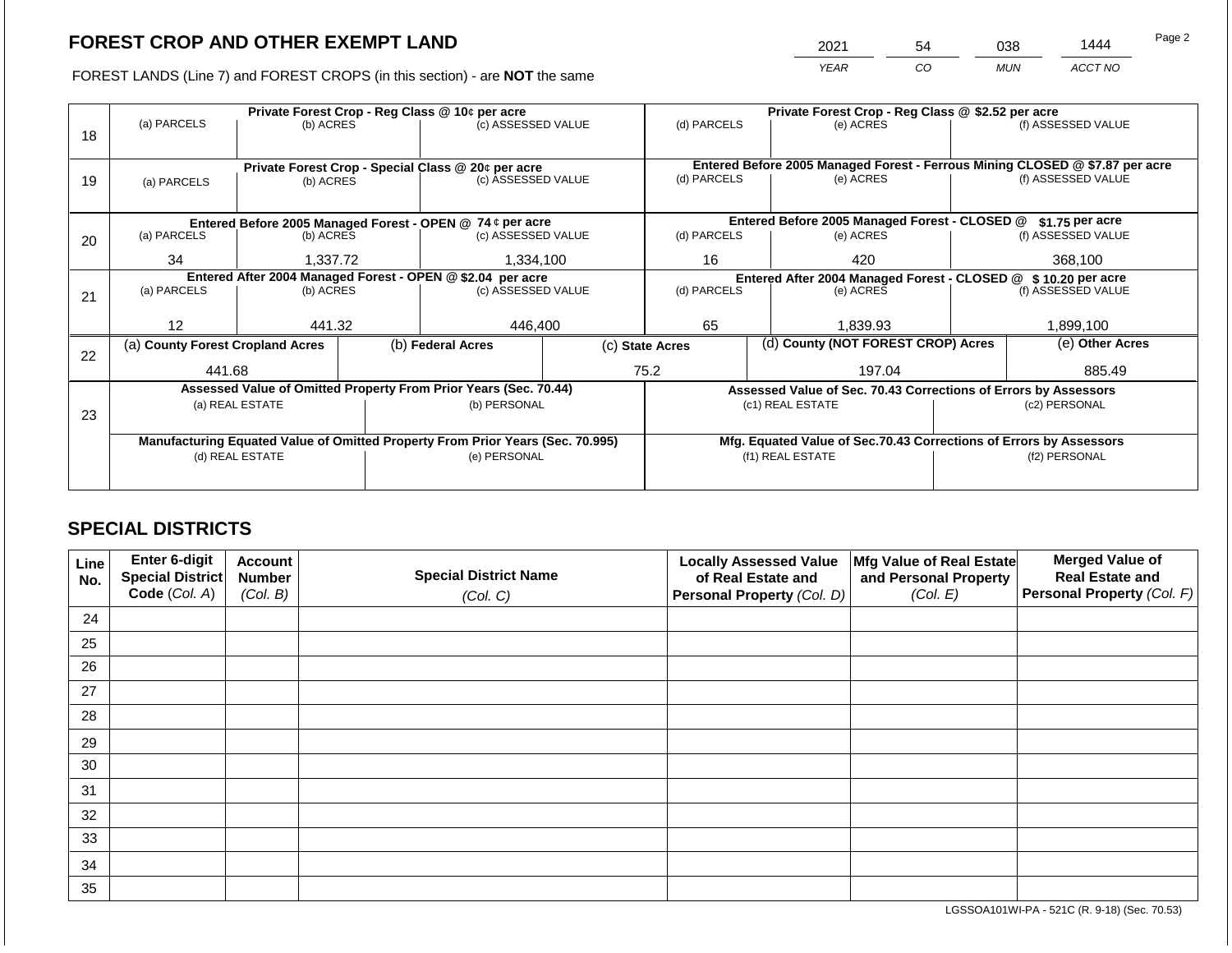|             | <b>SCHOOL DISTRICTS</b>                                  |                                             |                                                         | 2021                                                                              | 54                                                            | 038<br>1444                                                                    |
|-------------|----------------------------------------------------------|---------------------------------------------|---------------------------------------------------------|-----------------------------------------------------------------------------------|---------------------------------------------------------------|--------------------------------------------------------------------------------|
|             |                                                          |                                             |                                                         | <b>YEAR</b>                                                                       | CO                                                            | ACCT NO<br><b>MUN</b>                                                          |
| Line<br>No. | Enter 6-digit<br><b>School District</b><br>Code (Col. A) | <b>Account</b><br><b>Number</b><br>(Col. B) | <b>School District Name</b><br>(Col. C)                 | <b>Locally Assessed Value</b><br>of Real Estate and<br>Personal Property (Col. D) | Mfg Value of Real Estate<br>and Personal Property<br>(Col. E) | <b>Merged Value of</b><br><b>Real Estate and</b><br>Personal Property (Col. F) |
|             | A. SCHOOL DISTRICTS (K-8 and K-12)                       |                                             |                                                         |                                                                                   |                                                               |                                                                                |
| 36          | 540735                                                   | 0323                                        | SCH D OF BRUCE                                          | 52,820,800                                                                        |                                                               | 52,820,800                                                                     |
| 37          | 542856                                                   | 0324                                        | SCH D OF LADYSMITH                                      | 6,928,550                                                                         |                                                               | 6,928,550                                                                      |
| 38          |                                                          |                                             |                                                         |                                                                                   |                                                               |                                                                                |
| 39          |                                                          |                                             |                                                         |                                                                                   |                                                               |                                                                                |
| 40          |                                                          |                                             |                                                         |                                                                                   |                                                               |                                                                                |
| 41<br>42    |                                                          |                                             |                                                         |                                                                                   |                                                               |                                                                                |
| 43          |                                                          |                                             |                                                         |                                                                                   |                                                               |                                                                                |
| 44          |                                                          |                                             |                                                         |                                                                                   |                                                               |                                                                                |
| 45          |                                                          |                                             |                                                         |                                                                                   |                                                               |                                                                                |
| 46          |                                                          |                                             |                                                         |                                                                                   |                                                               |                                                                                |
| 47          |                                                          |                                             |                                                         |                                                                                   |                                                               |                                                                                |
| 48          |                                                          |                                             |                                                         |                                                                                   |                                                               |                                                                                |
| 49          |                                                          |                                             |                                                         |                                                                                   |                                                               |                                                                                |
| 50          |                                                          |                                             | TOTAL ASSESSED VALUE OF SCHOOL DISTRICTS (K-8 and K-12) | 59,749,350                                                                        |                                                               | 59,749,350                                                                     |
|             | <b>B.</b><br><b>UNION HIGH SCHOOL DISTRICTS</b>          |                                             |                                                         |                                                                                   |                                                               |                                                                                |
| 51<br>52    |                                                          |                                             |                                                         |                                                                                   |                                                               |                                                                                |
| 53          |                                                          |                                             |                                                         |                                                                                   |                                                               |                                                                                |
| 54          |                                                          |                                             |                                                         |                                                                                   |                                                               |                                                                                |
| 55          |                                                          |                                             | TOTAL ASSESSED VALUE OF UNION HIGH SCHOOLS              |                                                                                   |                                                               |                                                                                |
|             | <b>TECHNICAL COLLEGE DISTRICTS</b><br>C.                 |                                             |                                                         |                                                                                   |                                                               |                                                                                |
| 56          | 001700                                                   | 0016                                        | NORTHWOOD TECHNICAL COLLEGE                             | 59,749,350                                                                        |                                                               | 59,749,350                                                                     |
| 57          |                                                          |                                             |                                                         |                                                                                   |                                                               |                                                                                |
| 58          |                                                          |                                             |                                                         |                                                                                   |                                                               |                                                                                |
| 59          |                                                          |                                             | TOTAL ASSESSED VALUE OF TECHNICAL COLLEGES              | 59,749,350                                                                        |                                                               | 59,749,350                                                                     |

**SCHOOL DISTRICTS**

| Name                     |                         | Title | Submission date  |
|--------------------------|-------------------------|-------|------------------|
| REBECCA MCEATHRON KRAMER |                         |       | 09<br>2021<br>06 |
| Phone                    | Email address           |       |                  |
| 715<br>$532 -$<br>2143   | REBECCA@RUSKCOUNTYWI.US |       |                  |

Page 3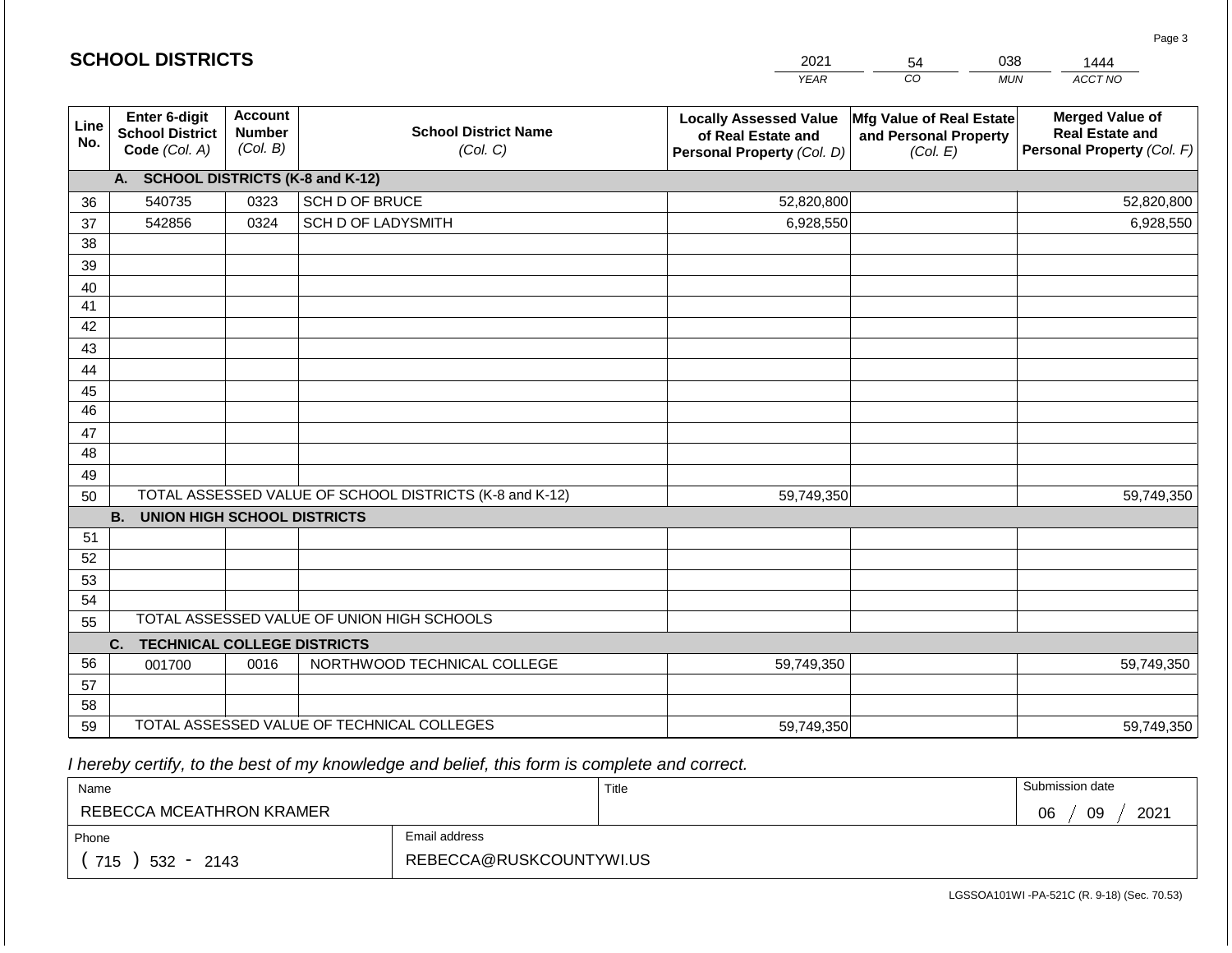- Each municipality's SOA is completed after the Board of Review and includes any changes made to the locally assessed values, under state law (sec. 70.53, Wis. Stats.)
- The Wisconsin Department of Revenue (DOR) merges the locally assessed values with the state assessed manufacturing values
- DOR provides the information regarding district names and codes. If a district is not listed, contact DOR.

Note: If you submit an amended SOA to DOR after your municipality's SOA is equated and posted to our website, we will process the SOA. However, DOR will not recalculate the *aggregate ratio or update the final SOA posted on our website. You should use the corrected values to calculate your tax rates.*

### **Page 1: Real Estate and Personal Property**

- Lines 1-9 assessed real estate values, parcel counts and acres by classification
- Lines 10-15 assessed personal property values and number of accounts by class
- Line 16 aggregate assessed value of all property subject to general property; use to calculate tax rates. Note: This line equals the total assessed value of K-8 and K-12 school districts (Line 50) and total assessed value of technical colleges (Line 59).
- Remarks assessment ratio used to calculate estimated fair market value on property tax bills

### **Page 2: Forest Crop, Other Exempt Land and Special Districts**

- Lines 18-21 private forest crop and managed forest lands assessed values
- Line  $22 -$  tax exempt land acres
- Line 23 prior years assessed value of omitted property under sec. 70.44 and correction of errors under sec. 70.43 shown by locally assessed or manufacturing real estate and personal property. Note: If there is an amount on this line, report the corresponding tax in the Statement of Taxes, Sections J or K.
- Lines 24-35 special district assessed values. These values are used to calculate tax rates for the special districts.

### **Page 3: School Districts**

- Lines 36-50 school districts (K-8 and K-12) assessed values. These values are used to calculate tax rates for school districts.
- Lines 51-55 union high school district assessed values. These values are used to calculate tax rates for union high school districts.
- Lines 56-59 technical college assessed values. These values are used to calculate tax rates for technical colleges.

If you have questions: Email: lgs@wisconsin.gov

 Phone: (608) 266-2569 or (608) 264-6892 Fax: (608) 264-6887

RONDA PARKER<br>TOWN OF THORNAPPLE<br>PO BOX 83 TOWN OF THORNAPPLE WI54848 LADYSMITH, WI 54848RONDA PARKER ADYSMITH,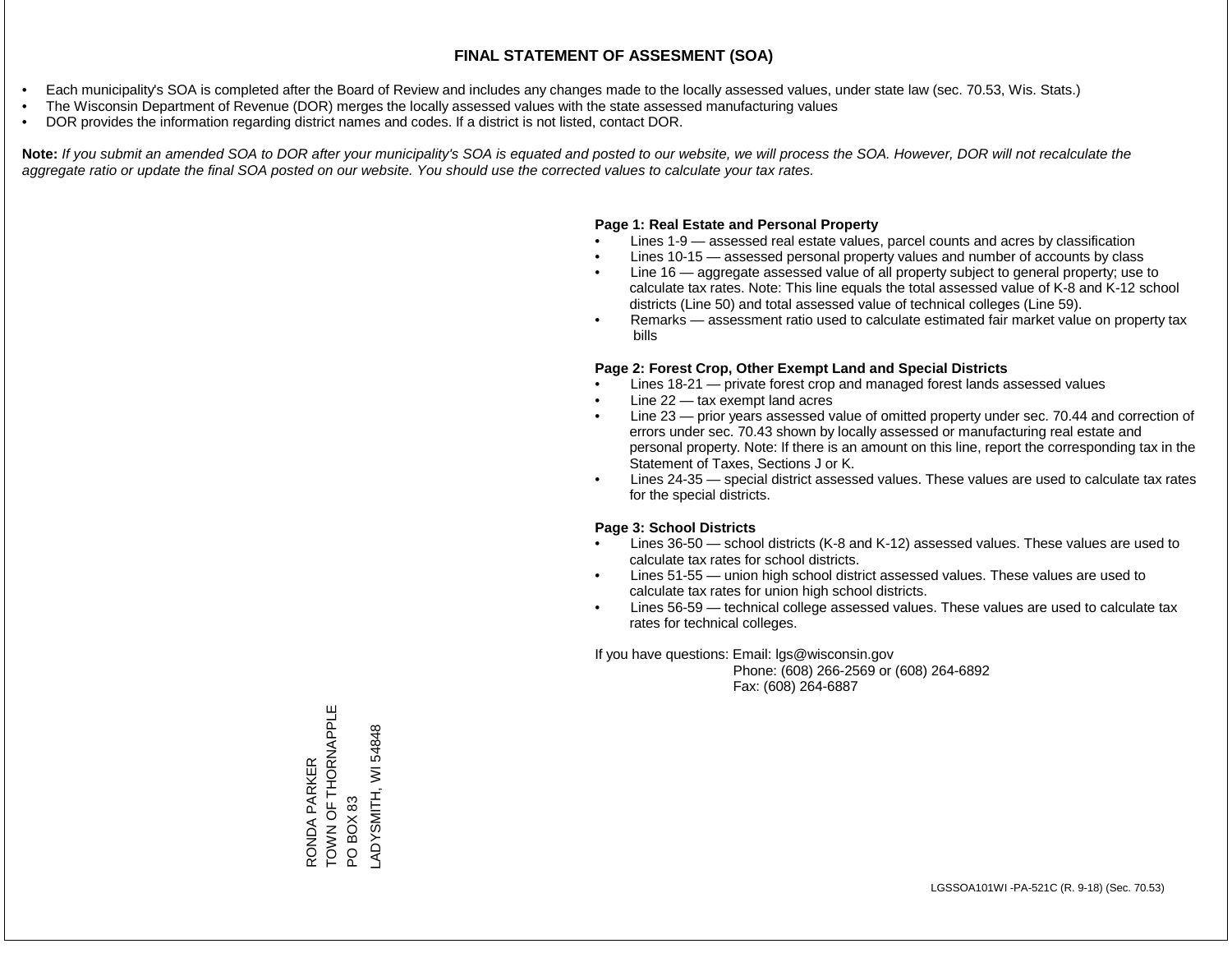|                |            | <b>FINAL - EQUATED</b><br><b>STATEMENT OF ASSESSMENT FOR 2021</b>                                                                                                                            |                          | 54                                        | 040                                                 | 1445                    | This is an Amended Return              | Page 1                                         |
|----------------|------------|----------------------------------------------------------------------------------------------------------------------------------------------------------------------------------------------|--------------------------|-------------------------------------------|-----------------------------------------------------|-------------------------|----------------------------------------|------------------------------------------------|
|                |            |                                                                                                                                                                                              |                          | CO                                        | MUN                                                 | ACCT NO                 |                                        |                                                |
|                | <b>FOR</b> | TOWN OF<br>OF.                                                                                                                                                                               | <b>TRUE</b>              |                                           | <b>RUSK COUNTY</b>                                  |                         |                                        |                                                |
|                |            | Town - Village - City                                                                                                                                                                        | <b>Municipality Name</b> |                                           | <b>County Name</b>                                  |                         |                                        |                                                |
| Line<br>No.    |            | <b>REAL ESTATE</b><br>(See Lines 18 - 22 for                                                                                                                                                 |                          | PARCEL COUNT<br>TOTAL LAND   IMPROVEMENTS | NO. OF ACRES<br><b>WHOLE</b><br><b>NUMBERS ONLY</b> | <b>VALUE OF</b><br>LAND | <b>VALUE OF</b><br><b>IMPROVEMENTS</b> | <b>TOTAL VALUE OF LAND</b><br>AND IMPROVEMENTS |
|                |            | other Real Estate)                                                                                                                                                                           | (Col. A)                 | (Col. B)                                  | (Col, C)                                            | (Col. D)                | (Col. E)                               | (Col. F)                                       |
| $\mathbf 1$    |            | <b>RESIDENTIAL - Class 1</b>                                                                                                                                                                 | 142                      | 135                                       | 186                                                 | 355,300                 | 7,814,700                              | 8,170,000                                      |
| $\overline{2}$ |            | <b>COMMERCIAL - Class 2</b>                                                                                                                                                                  | 11                       |                                           | 4<br>55                                             | 68,300                  | 166,700                                | 235,000                                        |
| 3              |            | <b>MANUFACTURING - Class 3</b>                                                                                                                                                               | $\Omega$                 |                                           | $\Omega$<br>$\Omega$                                | $\Omega$                | $\Omega$                               | $\Omega$                                       |
| 4              |            | <b>AGRICULTURAL - Class 4</b>                                                                                                                                                                | 270                      |                                           | 4,945                                               | 780,700                 |                                        | 780,700                                        |
| 5              |            | <b>UNDEVELOPED - Class 5</b>                                                                                                                                                                 | 334                      |                                           | 3,993                                               | 987,000                 |                                        | 987,000                                        |
| 6              |            | AGRICULTURAL FOREST - Class 5m                                                                                                                                                               | 127                      |                                           | 1,407                                               | 735,200                 |                                        | 735,200                                        |
| $\overline{7}$ |            | <b>FOREST LANDS - Class 6</b>                                                                                                                                                                | 125                      |                                           | 2,258                                               | 2,245,400               |                                        | 2,245,400                                      |
| 8              |            | OTHER - Class 7                                                                                                                                                                              | 27                       | 27                                        | 69                                                  | 191,600                 | 2,754,400                              | 2,946,000                                      |
| 9              |            | <b>TOTAL - ALL COLUMNS</b>                                                                                                                                                                   | 1,036                    | 166                                       | 12,913                                              | 5,363,500               | 10,735,800                             | 16,099,300                                     |
| 10             |            | NUMBER OF PERSONAL PROPERTY ACCOUNTS IN ROLL                                                                                                                                                 |                          |                                           | 12 <sup>°</sup>                                     | <b>LOCALLY ASSESSED</b> | <b>MANUFACTURING</b>                   | <b>MERGED</b>                                  |
| 11             |            | BOATS AND OTHER WATERCRAFT NOT EXEMPT - Code 1                                                                                                                                               |                          |                                           |                                                     | 0                       | 0                                      | $\Omega$                                       |
| 12             |            | MACHINERY, TOOLS AND PATTERNS - Code 2                                                                                                                                                       |                          |                                           |                                                     |                         | $\mathbf 0$                            | $\Omega$                                       |
| 13             |            | FURNITURE, FIXTURES AND EQUIPMENT - Code 3                                                                                                                                                   |                          |                                           |                                                     | 5,600                   | $\mathbf 0$                            | 5,600                                          |
| 14             |            | ALL OTHER PERSONAL PROPERTY NOT EXEMPT - Codes 4A, 4B, 4C                                                                                                                                    |                          |                                           |                                                     | 83,700                  | $\mathbf 0$                            | 83,700                                         |
| 15             |            | TOTAL OF PERSONAL PROPERTY NOT EXEMPT (Total of Lines 11-14)                                                                                                                                 |                          |                                           |                                                     | 89,300                  | $\mathbf 0$                            | 89,300                                         |
| 16             |            | AGGREGATE ASSESSED VALUE OF ALL PROPERTY SUBJECT TO THE GENERAL PROPERTY TAX (Total of Lines 9F and 15F)<br>MUST EQUAL TOTAL VALUE OF THE SCHOOL DISTRICTS (K-12 PLUS K-8) - Line 50, Col. F |                          |                                           |                                                     |                         |                                        | 16,188,600                                     |
| 17             |            | <b>BOARD OF REVIEW</b><br>DATE OF FINAL ADJOURNMENT                                                                                                                                          | 05/28/2021               |                                           | Name of Assessor<br><b>CINDY CHASE</b>              |                         | Telephone #<br>(715) 820-0541          |                                                |

The Assessment Ratio to be used in calculating the estimated Fair Market Value on tax bills for this tax district is .940771046

This ratio should be used to convert assessed values to "Calculate Equalized Values" in Step 1 of the Lottery and Gaming Credit Calculations.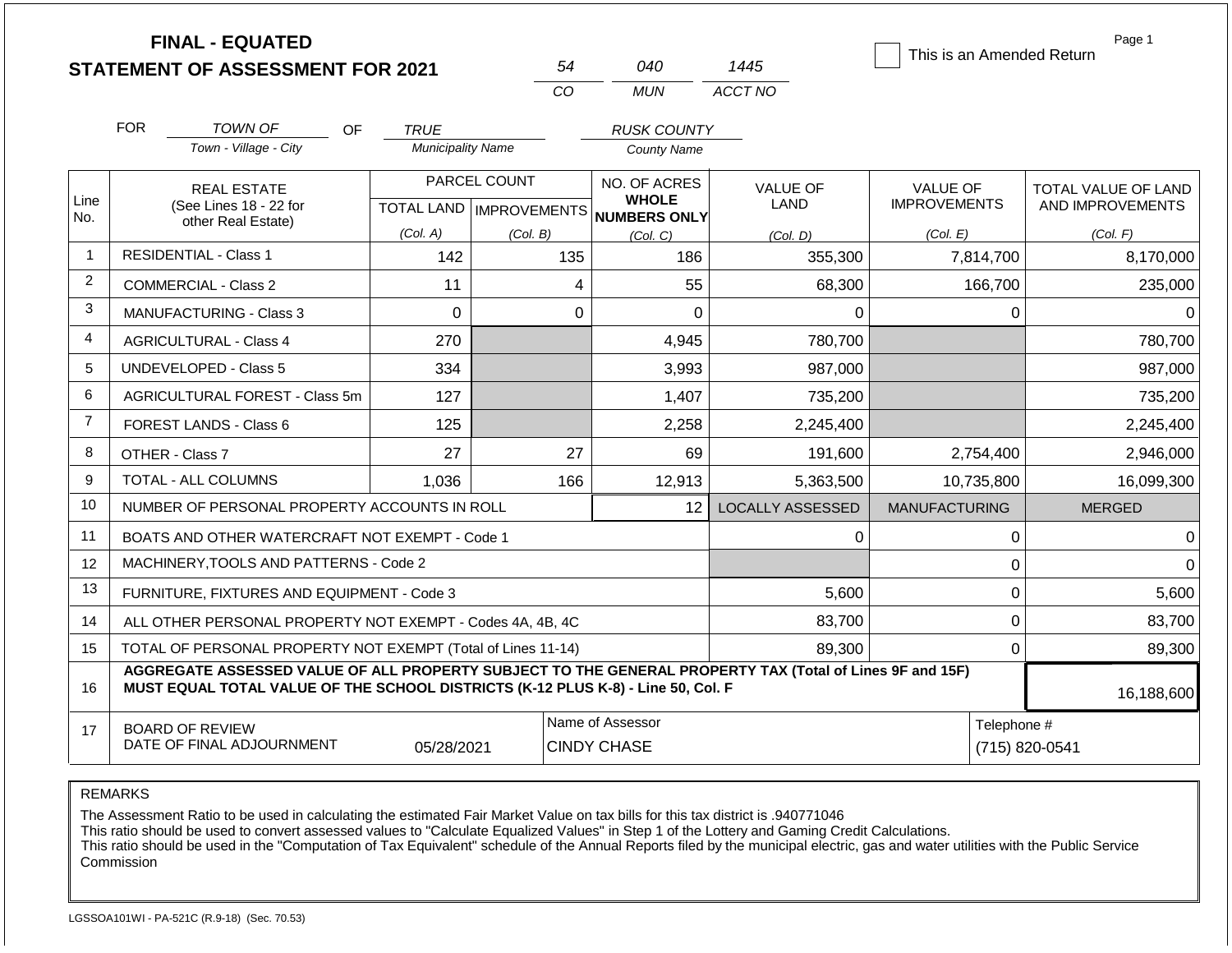2021 54 040 1445

FOREST LANDS (Line 7) and FOREST CROPS (in this section) - are **NOT** the same *YEAR CO MUN ACCT NO*

|    |                                                                                |                          |  | Private Forest Crop - Reg Class @ 10¢ per acre                   | Private Forest Crop - Reg Class @ \$2.52 per acre             |                 |  |                                                                              |               |                    |
|----|--------------------------------------------------------------------------------|--------------------------|--|------------------------------------------------------------------|---------------------------------------------------------------|-----------------|--|------------------------------------------------------------------------------|---------------|--------------------|
|    | (a) PARCELS                                                                    | (b) ACRES                |  | (c) ASSESSED VALUE                                               |                                                               | (d) PARCELS     |  | (e) ACRES                                                                    |               | (f) ASSESSED VALUE |
| 18 |                                                                                |                          |  |                                                                  |                                                               |                 |  |                                                                              |               |                    |
|    |                                                                                |                          |  |                                                                  |                                                               |                 |  |                                                                              |               |                    |
|    |                                                                                |                          |  | Private Forest Crop - Special Class @ 20¢ per acre               |                                                               |                 |  | Entered Before 2005 Managed Forest - Ferrous Mining CLOSED @ \$7.87 per acre |               |                    |
| 19 | (a) PARCELS                                                                    | (b) ACRES                |  | (c) ASSESSED VALUE                                               |                                                               | (d) PARCELS     |  | (e) ACRES                                                                    |               | (f) ASSESSED VALUE |
|    |                                                                                |                          |  |                                                                  |                                                               |                 |  |                                                                              |               |                    |
|    | Entered Before 2005 Managed Forest - OPEN @ 74 ¢ per acre                      |                          |  |                                                                  |                                                               |                 |  | Entered Before 2005 Managed Forest - CLOSED @                                |               | \$1.75 per acre    |
| 20 | (a) PARCELS                                                                    | (b) ACRES                |  | (c) ASSESSED VALUE                                               |                                                               | (d) PARCELS     |  | (e) ACRES                                                                    |               | (f) ASSESSED VALUE |
|    |                                                                                |                          |  |                                                                  |                                                               |                 |  |                                                                              |               |                    |
|    | 6<br>218.75                                                                    |                          |  | 221,100                                                          |                                                               | 10              |  | 302.82                                                                       |               | 316,400            |
|    | Entered After 2004 Managed Forest - OPEN @ \$2.04 per acre                     |                          |  |                                                                  | Entered After 2004 Managed Forest - CLOSED @ \$10.20 per acre |                 |  |                                                                              |               |                    |
| 21 |                                                                                | (a) PARCELS<br>(b) ACRES |  | (c) ASSESSED VALUE                                               |                                                               | (d) PARCELS     |  | (e) ACRES                                                                    |               | (f) ASSESSED VALUE |
|    |                                                                                |                          |  |                                                                  |                                                               |                 |  |                                                                              |               |                    |
|    |                                                                                | 361.6                    |  | 335,500                                                          |                                                               | 9               |  | 289.8                                                                        |               | 289,900            |
|    | (a) County Forest Cropland Acres                                               |                          |  | (b) Federal Acres                                                |                                                               | (c) State Acres |  | (d) County (NOT FOREST CROP) Acres                                           |               | (e) Other Acres    |
| 22 |                                                                                |                          |  |                                                                  |                                                               |                 |  |                                                                              |               |                    |
|    | 669.14                                                                         |                          |  | 3.02                                                             |                                                               | 40              |  |                                                                              | 135.41        |                    |
|    |                                                                                |                          |  | Assessed Value of Omitted Property From Prior Years (Sec. 70.44) |                                                               |                 |  | Assessed Value of Sec. 70.43 Corrections of Errors by Assessors              |               |                    |
|    | (a) REAL ESTATE                                                                |                          |  | (b) PERSONAL                                                     |                                                               |                 |  | (c1) REAL ESTATE                                                             | (c2) PERSONAL |                    |
| 23 |                                                                                |                          |  |                                                                  |                                                               |                 |  |                                                                              |               |                    |
|    | Manufacturing Equated Value of Omitted Property From Prior Years (Sec. 70.995) |                          |  |                                                                  |                                                               |                 |  | Mfg. Equated Value of Sec.70.43 Corrections of Errors by Assessors           |               |                    |
|    | (d) REAL ESTATE                                                                |                          |  | (e) PERSONAL                                                     |                                                               |                 |  | (f1) REAL ESTATE                                                             |               | (f2) PERSONAL      |
|    |                                                                                |                          |  |                                                                  |                                                               |                 |  |                                                                              |               |                    |
|    |                                                                                |                          |  |                                                                  |                                                               |                 |  |                                                                              |               |                    |

## **SPECIAL DISTRICTS**

| Line<br>No. | <b>Enter 6-digit</b><br>Special District | <b>Account</b><br><b>Number</b> | <b>Special District Name</b> | <b>Locally Assessed Value</b><br>of Real Estate and | Mfg Value of Real Estate<br>and Personal Property | <b>Merged Value of</b><br><b>Real Estate and</b> |
|-------------|------------------------------------------|---------------------------------|------------------------------|-----------------------------------------------------|---------------------------------------------------|--------------------------------------------------|
|             | Code (Col. A)                            | (Col. B)                        | (Col. C)                     | Personal Property (Col. D)                          | (Col. E)                                          | Personal Property (Col. F)                       |
| 24          |                                          |                                 |                              |                                                     |                                                   |                                                  |
| 25          |                                          |                                 |                              |                                                     |                                                   |                                                  |
| 26          |                                          |                                 |                              |                                                     |                                                   |                                                  |
| 27          |                                          |                                 |                              |                                                     |                                                   |                                                  |
| 28          |                                          |                                 |                              |                                                     |                                                   |                                                  |
| 29          |                                          |                                 |                              |                                                     |                                                   |                                                  |
| 30          |                                          |                                 |                              |                                                     |                                                   |                                                  |
| 31          |                                          |                                 |                              |                                                     |                                                   |                                                  |
| 32          |                                          |                                 |                              |                                                     |                                                   |                                                  |
| 33          |                                          |                                 |                              |                                                     |                                                   |                                                  |
| 34          |                                          |                                 |                              |                                                     |                                                   |                                                  |
| 35          |                                          |                                 |                              |                                                     |                                                   |                                                  |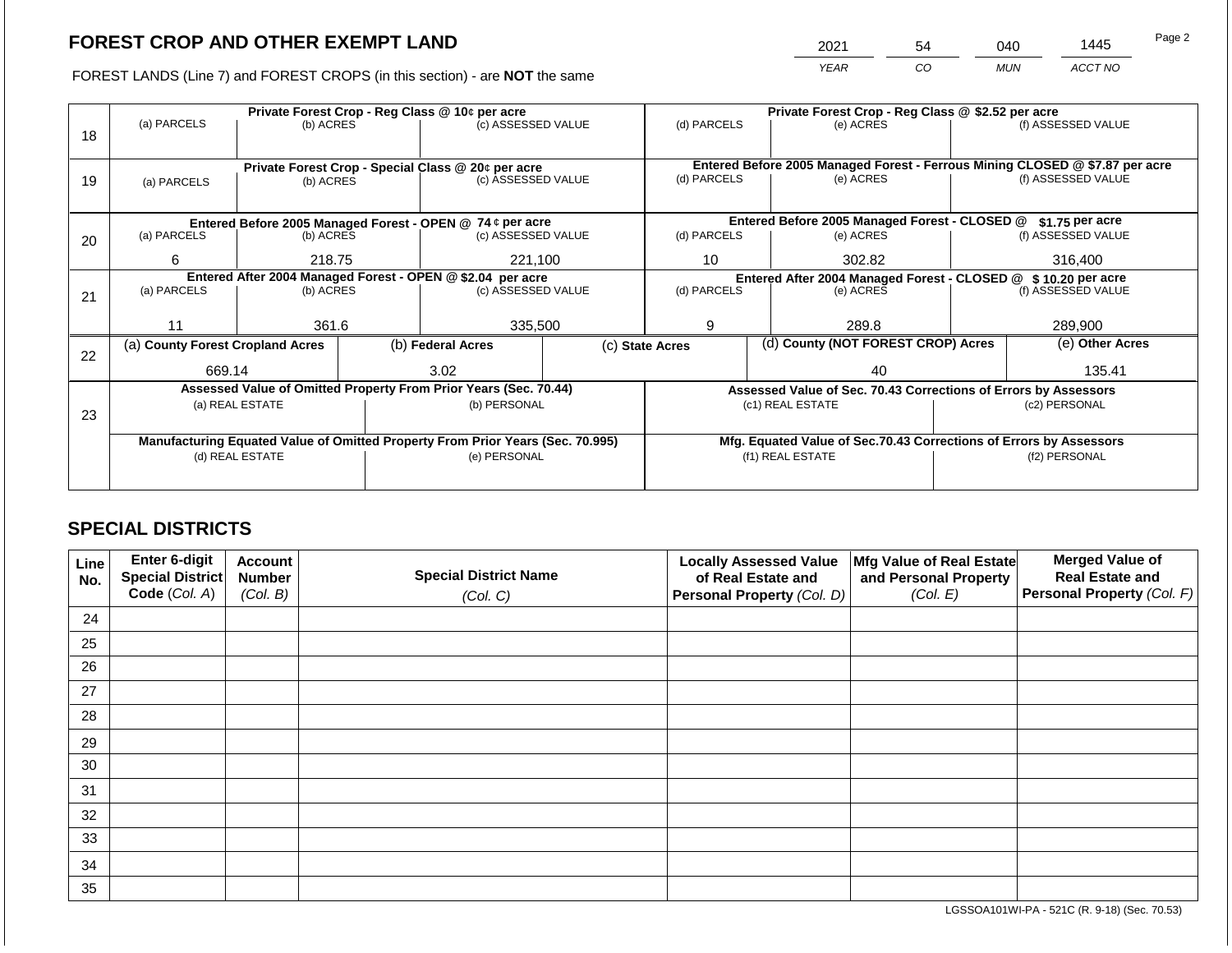|             | <b>SCHOOL DISTRICTS</b>                                  |                                             |                                                         | 2021                                                                              | 54                                                            | 040        | 1445                                                                           |
|-------------|----------------------------------------------------------|---------------------------------------------|---------------------------------------------------------|-----------------------------------------------------------------------------------|---------------------------------------------------------------|------------|--------------------------------------------------------------------------------|
|             |                                                          |                                             |                                                         | <b>YEAR</b>                                                                       | CO                                                            | <b>MUN</b> | ACCT NO                                                                        |
| Line<br>No. | Enter 6-digit<br><b>School District</b><br>Code (Col. A) | <b>Account</b><br><b>Number</b><br>(Col. B) | <b>School District Name</b><br>(Col. C)                 | <b>Locally Assessed Value</b><br>of Real Estate and<br>Personal Property (Col. D) | Mfg Value of Real Estate<br>and Personal Property<br>(Col. E) |            | <b>Merged Value of</b><br><b>Real Estate and</b><br>Personal Property (Col. F) |
|             | A. SCHOOL DISTRICTS (K-8 and K-12)                       |                                             |                                                         |                                                                                   |                                                               |            |                                                                                |
| 36          | 545757                                                   | 0325                                        | SCH D OF FLAMBEAU                                       | 16,188,600                                                                        |                                                               |            | 16,188,600                                                                     |
| 37          |                                                          |                                             |                                                         |                                                                                   |                                                               |            |                                                                                |
| 38          |                                                          |                                             |                                                         |                                                                                   |                                                               |            |                                                                                |
| 39          |                                                          |                                             |                                                         |                                                                                   |                                                               |            |                                                                                |
| 40          |                                                          |                                             |                                                         |                                                                                   |                                                               |            |                                                                                |
| 41<br>42    |                                                          |                                             |                                                         |                                                                                   |                                                               |            |                                                                                |
| 43          |                                                          |                                             |                                                         |                                                                                   |                                                               |            |                                                                                |
| 44          |                                                          |                                             |                                                         |                                                                                   |                                                               |            |                                                                                |
| 45          |                                                          |                                             |                                                         |                                                                                   |                                                               |            |                                                                                |
| 46          |                                                          |                                             |                                                         |                                                                                   |                                                               |            |                                                                                |
| 47          |                                                          |                                             |                                                         |                                                                                   |                                                               |            |                                                                                |
| 48          |                                                          |                                             |                                                         |                                                                                   |                                                               |            |                                                                                |
| 49          |                                                          |                                             |                                                         |                                                                                   |                                                               |            |                                                                                |
| 50          |                                                          |                                             | TOTAL ASSESSED VALUE OF SCHOOL DISTRICTS (K-8 and K-12) | 16,188,600                                                                        |                                                               |            | 16,188,600                                                                     |
|             | <b>B. UNION HIGH SCHOOL DISTRICTS</b>                    |                                             |                                                         |                                                                                   |                                                               |            |                                                                                |
| 51          |                                                          |                                             |                                                         |                                                                                   |                                                               |            |                                                                                |
| 52<br>53    |                                                          |                                             |                                                         |                                                                                   |                                                               |            |                                                                                |
| 54          |                                                          |                                             |                                                         |                                                                                   |                                                               |            |                                                                                |
| 55          |                                                          |                                             | TOTAL ASSESSED VALUE OF UNION HIGH SCHOOLS              |                                                                                   |                                                               |            |                                                                                |
|             | C.<br><b>TECHNICAL COLLEGE DISTRICTS</b>                 |                                             |                                                         |                                                                                   |                                                               |            |                                                                                |
| 56          | 001700                                                   | 0016                                        | NORTHWOOD TECHNICAL COLLEGE                             | 16,188,600                                                                        |                                                               |            | 16,188,600                                                                     |
| 57          |                                                          |                                             |                                                         |                                                                                   |                                                               |            |                                                                                |
| 58          |                                                          |                                             |                                                         |                                                                                   |                                                               |            |                                                                                |
| 59          |                                                          |                                             | TOTAL ASSESSED VALUE OF TECHNICAL COLLEGES              | 16,188,600                                                                        |                                                               |            | 16,188,600                                                                     |

| Name                     |                         | Title | Submission date  |
|--------------------------|-------------------------|-------|------------------|
| REBECCA MCEATHRON KRAMER |                         |       | 03<br>2021<br>06 |
| Phone                    | Email address           |       |                  |
| 715<br>$532 -$<br>2143   | REBECCA@RUSKCOUNTYWI.US |       |                  |

LGSSOA101WI -PA-521C (R. 9-18) (Sec. 70.53)

Page 3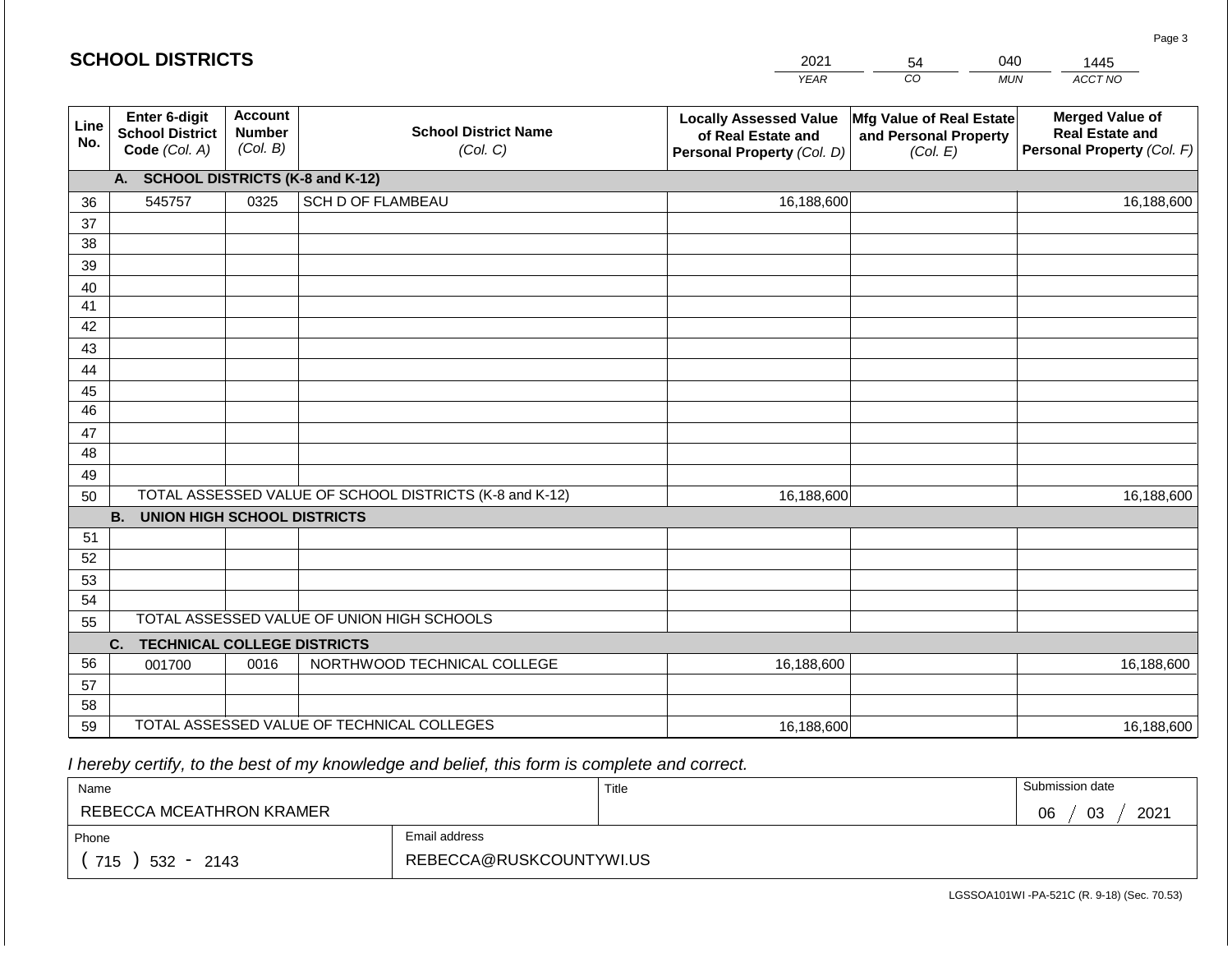- Each municipality's SOA is completed after the Board of Review and includes any changes made to the locally assessed values, under state law (sec. 70.53, Wis. Stats.)
- The Wisconsin Department of Revenue (DOR) merges the locally assessed values with the state assessed manufacturing values
- DOR provides the information regarding district names and codes. If a district is not listed, contact DOR.

Note: If you submit an amended SOA to DOR after your municipality's SOA is equated and posted to our website, we will process the SOA. However, DOR will not recalculate the *aggregate ratio or update the final SOA posted on our website. You should use the corrected values to calculate your tax rates.*

#### **Page 1: Real Estate and Personal Property**

- Lines 1-9 assessed real estate values, parcel counts and acres by classification
- Lines 10-15 assessed personal property values and number of accounts by class
- Line 16 aggregate assessed value of all property subject to general property; use to calculate tax rates. Note: This line equals the total assessed value of K-8 and K-12 school districts (Line 50) and total assessed value of technical colleges (Line 59).
- Remarks assessment ratio used to calculate estimated fair market value on property tax bills

#### **Page 2: Forest Crop, Other Exempt Land and Special Districts**

- Lines 18-21 private forest crop and managed forest lands assessed values
- Line  $22 -$  tax exempt land acres
- Line 23 prior years assessed value of omitted property under sec. 70.44 and correction of errors under sec. 70.43 shown by locally assessed or manufacturing real estate and personal property. Note: If there is an amount on this line, report the corresponding tax in the Statement of Taxes, Sections J or K.
- Lines 24-35 special district assessed values. These values are used to calculate tax rates for the special districts.

#### **Page 3: School Districts**

- Lines 36-50 school districts (K-8 and K-12) assessed values. These values are used to calculate tax rates for school districts.
- Lines 51-55 union high school district assessed values. These values are used to calculate tax rates for union high school districts.
- Lines 56-59 technical college assessed values. These values are used to calculate tax rates for technical colleges.

If you have questions: Email: lgs@wisconsin.gov

 Phone: (608) 266-2569 or (608) 264-6892 Fax: (608) 264-6887

PO BOX 152 N5744 CEDAR STREET, PO BOX 152 STREET, FLORA, WI 54526 GLEN FLORA, WI 54526**LUCAS MIKKELSEN** LUCAS MIKKELSEN TOWN OF TRUE TOWN OF TRUE CEDAR<sub>S</sub> N5744 GLEN<sub>i</sub>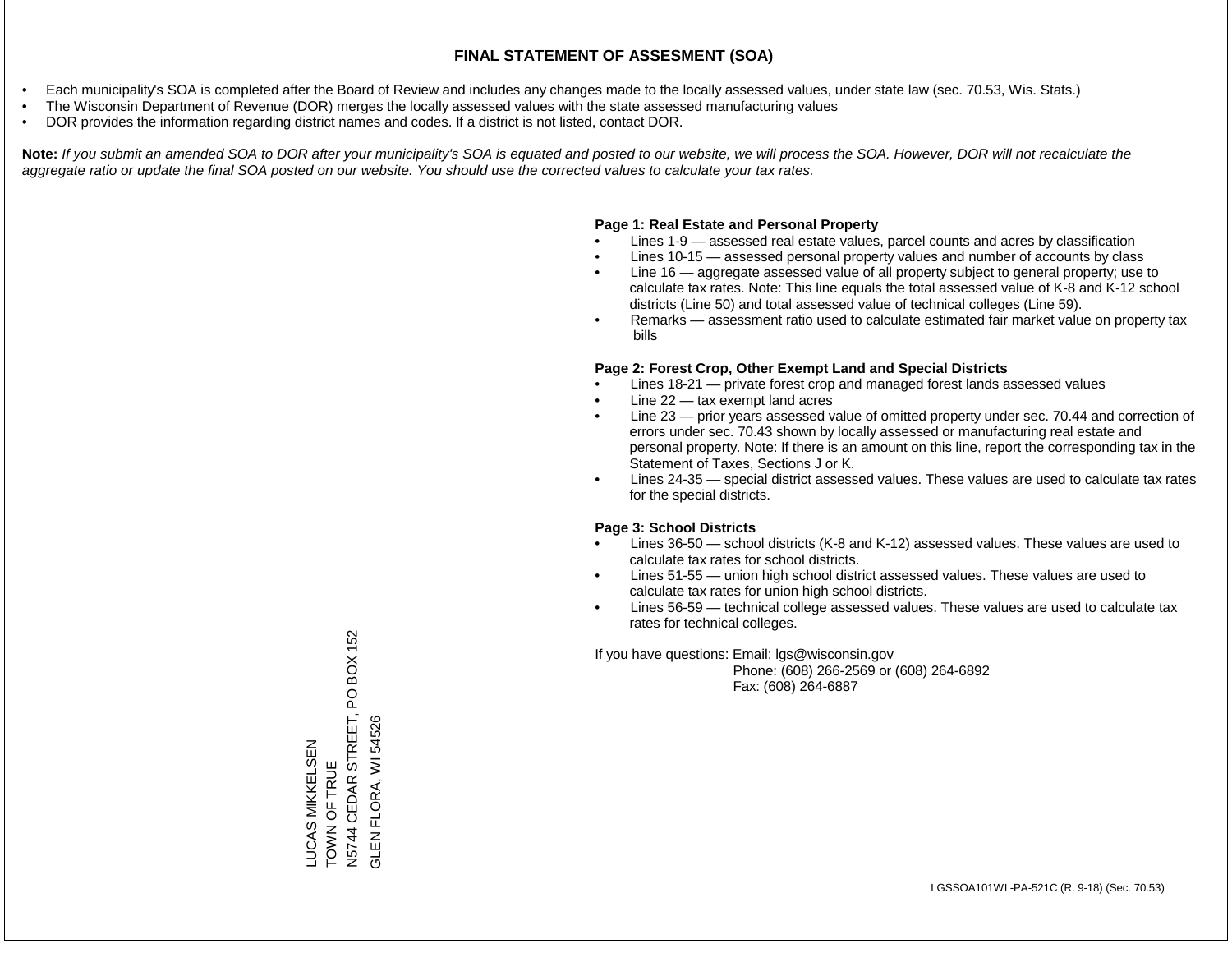|                |            | <b>FINAL - EQUATED</b><br><b>STATEMENT OF ASSESSMENT FOR 2021</b>                                                                                                                            |                           |              | 54           | 042                                         | 1446                          | This is an Amended Return | Page 1              |
|----------------|------------|----------------------------------------------------------------------------------------------------------------------------------------------------------------------------------------------|---------------------------|--------------|--------------|---------------------------------------------|-------------------------------|---------------------------|---------------------|
|                |            |                                                                                                                                                                                              |                           |              | CO           | <b>MUN</b>                                  | ACCT NO                       |                           |                     |
|                | <b>FOR</b> | <b>TOWN OF</b><br><b>OF</b>                                                                                                                                                                  | <b>WASHINGTON</b>         |              |              | <b>RUSK COUNTY</b>                          |                               |                           |                     |
|                |            | Town - Village - City                                                                                                                                                                        | <b>Municipality Name</b>  |              |              | <b>County Name</b>                          |                               |                           |                     |
|                |            | <b>REAL ESTATE</b>                                                                                                                                                                           |                           | PARCEL COUNT | NO. OF ACRES |                                             | <b>VALUE OF</b>               | VALUE OF                  | TOTAL VALUE OF LAND |
| Line<br>No.    |            | (See Lines 18 - 22 for                                                                                                                                                                       | TOTAL LAND   IMPROVEMENTS |              |              | <b>WHOLE</b><br>NUMBERS ONLY                | LAND                          | <b>IMPROVEMENTS</b>       | AND IMPROVEMENTS    |
|                |            | other Real Estate)                                                                                                                                                                           | (Col. A)                  | (Col. B)     |              | (Col. C)                                    | (Col. D)                      | (Col. E)                  | (Col. F)            |
| $\mathbf{1}$   |            | <b>RESIDENTIAL - Class 1</b>                                                                                                                                                                 | 635                       |              | 462          | 1,158                                       | 20,016,600                    | 33,040,000                | 53,056,600          |
| $\overline{2}$ |            | <b>COMMERCIAL - Class 2</b>                                                                                                                                                                  | 12                        |              | 10           | 55                                          | 669,500                       | 1,194,000                 | 1,863,500           |
| 3              |            | <b>MANUFACTURING - Class 3</b>                                                                                                                                                               | $\mathbf 0$               |              | $\mathbf 0$  | $\mathbf 0$                                 | 0                             | 0                         | 0                   |
| $\overline{4}$ |            | <b>AGRICULTURAL - Class 4</b>                                                                                                                                                                | 238                       |              |              | 4,611                                       | 620,100                       |                           | 620,100             |
| 5              |            | <b>UNDEVELOPED - Class 5</b>                                                                                                                                                                 | 259                       |              |              | 3,687                                       | 989,500                       |                           | 989,500             |
| 6              |            | AGRICULTURAL FOREST - Class 5m                                                                                                                                                               | 90                        |              |              | 1,259                                       | 1,040,800                     |                           | 1,040,800           |
| $\overline{7}$ |            | <b>FOREST LANDS - Class 6</b>                                                                                                                                                                | 315                       |              |              | 5,512                                       | 8,640,000                     |                           | 8,640,000           |
| 8              |            | OTHER - Class 7                                                                                                                                                                              | 19                        |              | 19           | 41                                          | 138,300                       | 1,381,600                 | 1,519,900           |
| 9              |            | TOTAL - ALL COLUMNS                                                                                                                                                                          | 1,568                     |              | 491          | 16,323                                      | 32,114,800                    | 35,615,600                | 67,730,400          |
| 10             |            | NUMBER OF PERSONAL PROPERTY ACCOUNTS IN ROLL                                                                                                                                                 |                           |              |              | 70                                          | <b>LOCALLY ASSESSED</b>       | <b>MANUFACTURING</b>      | <b>MERGED</b>       |
| 11             |            | BOATS AND OTHER WATERCRAFT NOT EXEMPT - Code 1                                                                                                                                               |                           |              |              |                                             | $\Omega$                      | 0                         | $\mathbf 0$         |
| 12             |            | MACHINERY, TOOLS AND PATTERNS - Code 2                                                                                                                                                       |                           |              |              |                                             |                               | 0                         | $\overline{0}$      |
| 13             |            | FURNITURE, FIXTURES AND EQUIPMENT - Code 3                                                                                                                                                   |                           |              |              |                                             | 68,300                        | 0                         | 68,300              |
| 14             |            | ALL OTHER PERSONAL PROPERTY NOT EXEMPT - Codes 4A, 4B, 4C                                                                                                                                    |                           |              |              |                                             | 487,500                       | $\mathbf 0$               | 487,500             |
| 15             |            | TOTAL OF PERSONAL PROPERTY NOT EXEMPT (Total of Lines 11-14)                                                                                                                                 |                           |              |              |                                             | 555,800                       | $\Omega$                  | 555,800             |
| 16             |            | AGGREGATE ASSESSED VALUE OF ALL PROPERTY SUBJECT TO THE GENERAL PROPERTY TAX (Total of Lines 9F and 15F)<br>MUST EQUAL TOTAL VALUE OF THE SCHOOL DISTRICTS (K-12 PLUS K-8) - Line 50, Col. F |                           |              |              |                                             |                               |                           | 68,286,200          |
| 17             |            | <b>BOARD OF REVIEW</b><br>DATE OF FINAL ADJOURNMENT                                                                                                                                          | 05/04/2021                |              |              | Name of Assessor<br><b>GENEVIEVE MARTIN</b> | Telephone #<br>(715) 829-9312 |                           |                     |

The Assessment Ratio to be used in calculating the estimated Fair Market Value on tax bills for this tax district is .881806325

This ratio should be used to convert assessed values to "Calculate Equalized Values" in Step 1 of the Lottery and Gaming Credit Calculations.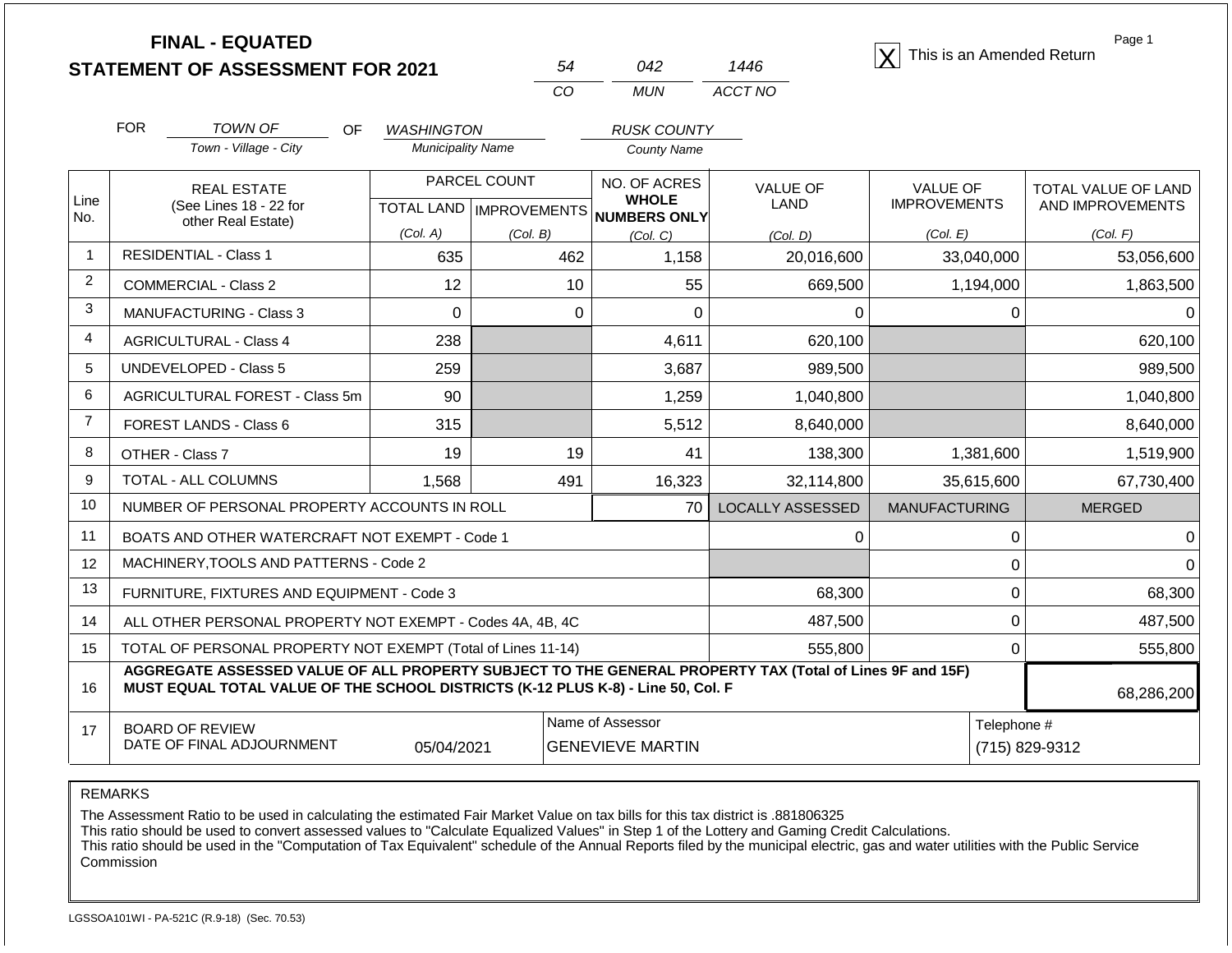2021 54 042 1446

FOREST LANDS (Line 7) and FOREST CROPS (in this section) - are **NOT** the same *YEAR CO MUN ACCT NO*

|    |                                                                                |                          |  | Private Forest Crop - Reg Class @ 10¢ per acre                           |                                                               |                  |                                                                              | Private Forest Crop - Reg Class @ \$2.52 per acre                  |               |                    |  |
|----|--------------------------------------------------------------------------------|--------------------------|--|--------------------------------------------------------------------------|---------------------------------------------------------------|------------------|------------------------------------------------------------------------------|--------------------------------------------------------------------|---------------|--------------------|--|
|    | (a) PARCELS                                                                    | (b) ACRES                |  | (c) ASSESSED VALUE                                                       |                                                               | (d) PARCELS      |                                                                              | (e) ACRES                                                          |               | (f) ASSESSED VALUE |  |
| 18 |                                                                                |                          |  |                                                                          |                                                               |                  |                                                                              |                                                                    |               |                    |  |
|    |                                                                                |                          |  |                                                                          |                                                               |                  | Entered Before 2005 Managed Forest - Ferrous Mining CLOSED @ \$7.87 per acre |                                                                    |               |                    |  |
|    |                                                                                |                          |  | Private Forest Crop - Special Class @ 20¢ per acre<br>(c) ASSESSED VALUE |                                                               |                  |                                                                              |                                                                    |               | (f) ASSESSED VALUE |  |
| 19 | (a) PARCELS                                                                    | (b) ACRES                |  |                                                                          |                                                               | (d) PARCELS      |                                                                              | (e) ACRES                                                          |               |                    |  |
|    |                                                                                |                          |  |                                                                          |                                                               |                  |                                                                              |                                                                    |               |                    |  |
|    |                                                                                |                          |  | Entered Before 2005 Managed Forest - OPEN @ 74 ¢ per acre                |                                                               |                  |                                                                              | Entered Before 2005 Managed Forest - CLOSED @                      |               | $$1.75$ per acre   |  |
| 20 | (a) PARCELS                                                                    | (b) ACRES                |  | (c) ASSESSED VALUE                                                       |                                                               | (d) PARCELS      |                                                                              | (e) ACRES                                                          |               | (f) ASSESSED VALUE |  |
|    |                                                                                |                          |  |                                                                          |                                                               |                  |                                                                              |                                                                    |               |                    |  |
|    | 35<br>1,399.55                                                                 |                          |  | 1,215,000                                                                |                                                               | 48<br>1,894.79   |                                                                              |                                                                    |               | 1,977,400          |  |
|    | Entered After 2004 Managed Forest - OPEN @ \$2.04 per acre                     |                          |  |                                                                          | Entered After 2004 Managed Forest - CLOSED @ \$10.20 per acre |                  |                                                                              |                                                                    |               |                    |  |
| 21 |                                                                                | (a) PARCELS<br>(b) ACRES |  | (c) ASSESSED VALUE                                                       |                                                               | (d) PARCELS      |                                                                              | (e) ACRES                                                          |               | (f) ASSESSED VALUE |  |
|    |                                                                                |                          |  |                                                                          |                                                               |                  |                                                                              |                                                                    |               |                    |  |
|    |                                                                                |                          |  |                                                                          |                                                               | 36               |                                                                              | 1,057.16                                                           |               | 1,341,800          |  |
|    | (a) County Forest Cropland Acres                                               |                          |  | (b) Federal Acres                                                        |                                                               | (c) State Acres  |                                                                              | (d) County (NOT FOREST CROP) Acres                                 |               | (e) Other Acres    |  |
| 22 |                                                                                |                          |  |                                                                          |                                                               |                  |                                                                              |                                                                    |               |                    |  |
|    |                                                                                |                          |  |                                                                          |                                                               | 520.59<br>78     |                                                                              |                                                                    | 112.17        |                    |  |
|    |                                                                                |                          |  | Assessed Value of Omitted Property From Prior Years (Sec. 70.44)         |                                                               |                  |                                                                              | Assessed Value of Sec. 70.43 Corrections of Errors by Assessors    |               |                    |  |
|    | (a) REAL ESTATE                                                                |                          |  | (b) PERSONAL                                                             |                                                               | (c1) REAL ESTATE |                                                                              |                                                                    | (c2) PERSONAL |                    |  |
| 23 | 70.000                                                                         |                          |  |                                                                          |                                                               |                  |                                                                              |                                                                    |               |                    |  |
|    | Manufacturing Equated Value of Omitted Property From Prior Years (Sec. 70.995) |                          |  |                                                                          |                                                               |                  |                                                                              | Mfg. Equated Value of Sec.70.43 Corrections of Errors by Assessors |               |                    |  |
|    | (d) REAL ESTATE                                                                |                          |  | (e) PERSONAL                                                             |                                                               |                  |                                                                              | (f1) REAL ESTATE                                                   |               | (f2) PERSONAL      |  |
|    |                                                                                |                          |  |                                                                          |                                                               |                  |                                                                              |                                                                    |               |                    |  |
|    |                                                                                |                          |  |                                                                          |                                                               |                  |                                                                              |                                                                    |               |                    |  |

## **SPECIAL DISTRICTS**

| Line<br>No. | Enter 6-digit<br>Special District<br>Code (Col. A) | <b>Account</b><br><b>Number</b><br>(Col. B) | <b>Special District Name</b><br>(Col. C) | <b>Locally Assessed Value</b><br>of Real Estate and<br><b>Personal Property (Col. D)</b> | Mfg Value of Real Estate<br>and Personal Property<br>(Col. E) | <b>Merged Value of</b><br><b>Real Estate and</b><br>Personal Property (Col. F) |
|-------------|----------------------------------------------------|---------------------------------------------|------------------------------------------|------------------------------------------------------------------------------------------|---------------------------------------------------------------|--------------------------------------------------------------------------------|
| 24          |                                                    |                                             |                                          |                                                                                          |                                                               |                                                                                |
| 25          |                                                    |                                             |                                          |                                                                                          |                                                               |                                                                                |
| 26          |                                                    |                                             |                                          |                                                                                          |                                                               |                                                                                |
| 27          |                                                    |                                             |                                          |                                                                                          |                                                               |                                                                                |
| 28          |                                                    |                                             |                                          |                                                                                          |                                                               |                                                                                |
| 29          |                                                    |                                             |                                          |                                                                                          |                                                               |                                                                                |
| 30          |                                                    |                                             |                                          |                                                                                          |                                                               |                                                                                |
| 31          |                                                    |                                             |                                          |                                                                                          |                                                               |                                                                                |
| 32          |                                                    |                                             |                                          |                                                                                          |                                                               |                                                                                |
| 33          |                                                    |                                             |                                          |                                                                                          |                                                               |                                                                                |
| 34          |                                                    |                                             |                                          |                                                                                          |                                                               |                                                                                |
| 35          |                                                    |                                             |                                          |                                                                                          |                                                               |                                                                                |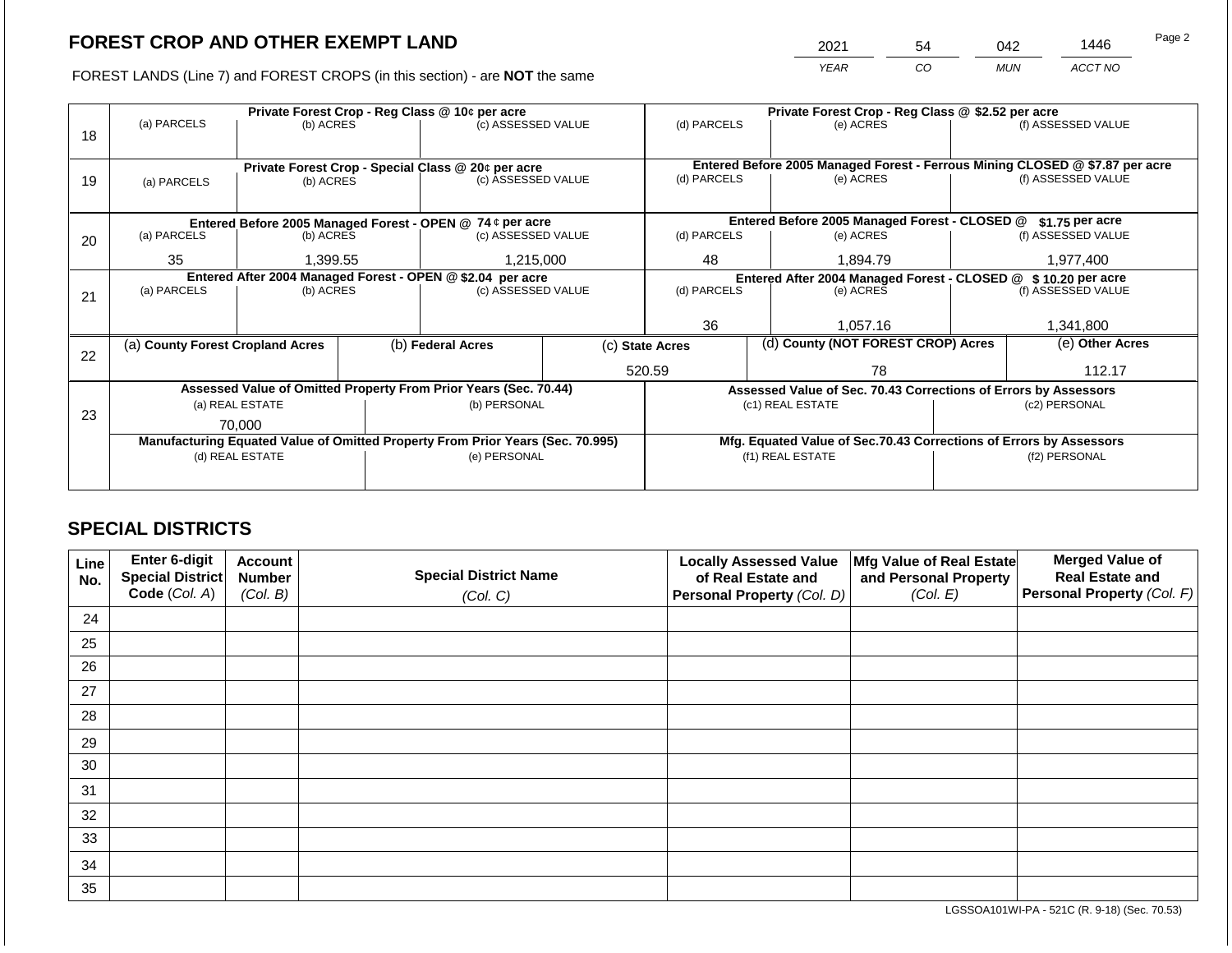|             | <b>SCHOOL DISTRICTS</b>                                         |                                             |                                                         | 2021                                                                              | 54                                                            | 042<br>1446                                                                    |
|-------------|-----------------------------------------------------------------|---------------------------------------------|---------------------------------------------------------|-----------------------------------------------------------------------------------|---------------------------------------------------------------|--------------------------------------------------------------------------------|
|             |                                                                 |                                             |                                                         | <b>YEAR</b>                                                                       | CO                                                            | ACCT NO<br><b>MUN</b>                                                          |
| Line<br>No. | <b>Enter 6-digit</b><br><b>School District</b><br>Code (Col. A) | <b>Account</b><br><b>Number</b><br>(Col. B) | <b>School District Name</b><br>(Col. C)                 | <b>Locally Assessed Value</b><br>of Real Estate and<br>Personal Property (Col. D) | Mfg Value of Real Estate<br>and Personal Property<br>(Col. E) | <b>Merged Value of</b><br><b>Real Estate and</b><br>Personal Property (Col. F) |
|             | A. SCHOOL DISTRICTS (K-8 and K-12)                              |                                             |                                                         |                                                                                   |                                                               |                                                                                |
| 36          | 092891                                                          | 0057                                        | SCH D OF LAKE HOLCOMBE                                  | 27,913,800                                                                        |                                                               | 27,913,800                                                                     |
| 37          | 540735                                                          | 0323                                        | SCH D OF BRUCE                                          | 40,372,400                                                                        |                                                               | 40,372,400                                                                     |
| 38          |                                                                 |                                             |                                                         |                                                                                   |                                                               |                                                                                |
| 39          |                                                                 |                                             |                                                         |                                                                                   |                                                               |                                                                                |
| 40          |                                                                 |                                             |                                                         |                                                                                   |                                                               |                                                                                |
| 41          |                                                                 |                                             |                                                         |                                                                                   |                                                               |                                                                                |
| 42          |                                                                 |                                             |                                                         |                                                                                   |                                                               |                                                                                |
| 43          |                                                                 |                                             |                                                         |                                                                                   |                                                               |                                                                                |
| 44          |                                                                 |                                             |                                                         |                                                                                   |                                                               |                                                                                |
| 45<br>46    |                                                                 |                                             |                                                         |                                                                                   |                                                               |                                                                                |
| 47          |                                                                 |                                             |                                                         |                                                                                   |                                                               |                                                                                |
| 48          |                                                                 |                                             |                                                         |                                                                                   |                                                               |                                                                                |
| 49          |                                                                 |                                             |                                                         |                                                                                   |                                                               |                                                                                |
| 50          |                                                                 |                                             | TOTAL ASSESSED VALUE OF SCHOOL DISTRICTS (K-8 and K-12) | 68,286,200                                                                        |                                                               | 68,286,200                                                                     |
|             | <b>B. UNION HIGH SCHOOL DISTRICTS</b>                           |                                             |                                                         |                                                                                   |                                                               |                                                                                |
| 51          |                                                                 |                                             |                                                         |                                                                                   |                                                               |                                                                                |
| 52          |                                                                 |                                             |                                                         |                                                                                   |                                                               |                                                                                |
| 53          |                                                                 |                                             |                                                         |                                                                                   |                                                               |                                                                                |
| 54          |                                                                 |                                             |                                                         |                                                                                   |                                                               |                                                                                |
| 55          |                                                                 |                                             | TOTAL ASSESSED VALUE OF UNION HIGH SCHOOLS              |                                                                                   |                                                               |                                                                                |
|             | C.<br><b>TECHNICAL COLLEGE DISTRICTS</b>                        |                                             |                                                         |                                                                                   |                                                               |                                                                                |
| 56          | 001700                                                          | 0016                                        | NORTHWOOD TECHNICAL COLLEGE                             | 68,286,200                                                                        |                                                               | 68,286,200                                                                     |
| 57          |                                                                 |                                             |                                                         |                                                                                   |                                                               |                                                                                |
| 58          |                                                                 |                                             |                                                         |                                                                                   |                                                               |                                                                                |
| 59          |                                                                 |                                             | TOTAL ASSESSED VALUE OF TECHNICAL COLLEGES              | 68,286,200                                                                        |                                                               | 68,286,200                                                                     |

| Name                     |                         | Title | Submission date  |
|--------------------------|-------------------------|-------|------------------|
| REBECCA MCEATHRON KRAMER |                         |       | 18<br>2021<br>06 |
| Phone                    | Email address           |       |                  |
| 715<br>$532 -$<br>2143   | REBECCA@RUSKCOUNTYWI.US |       |                  |

Page 3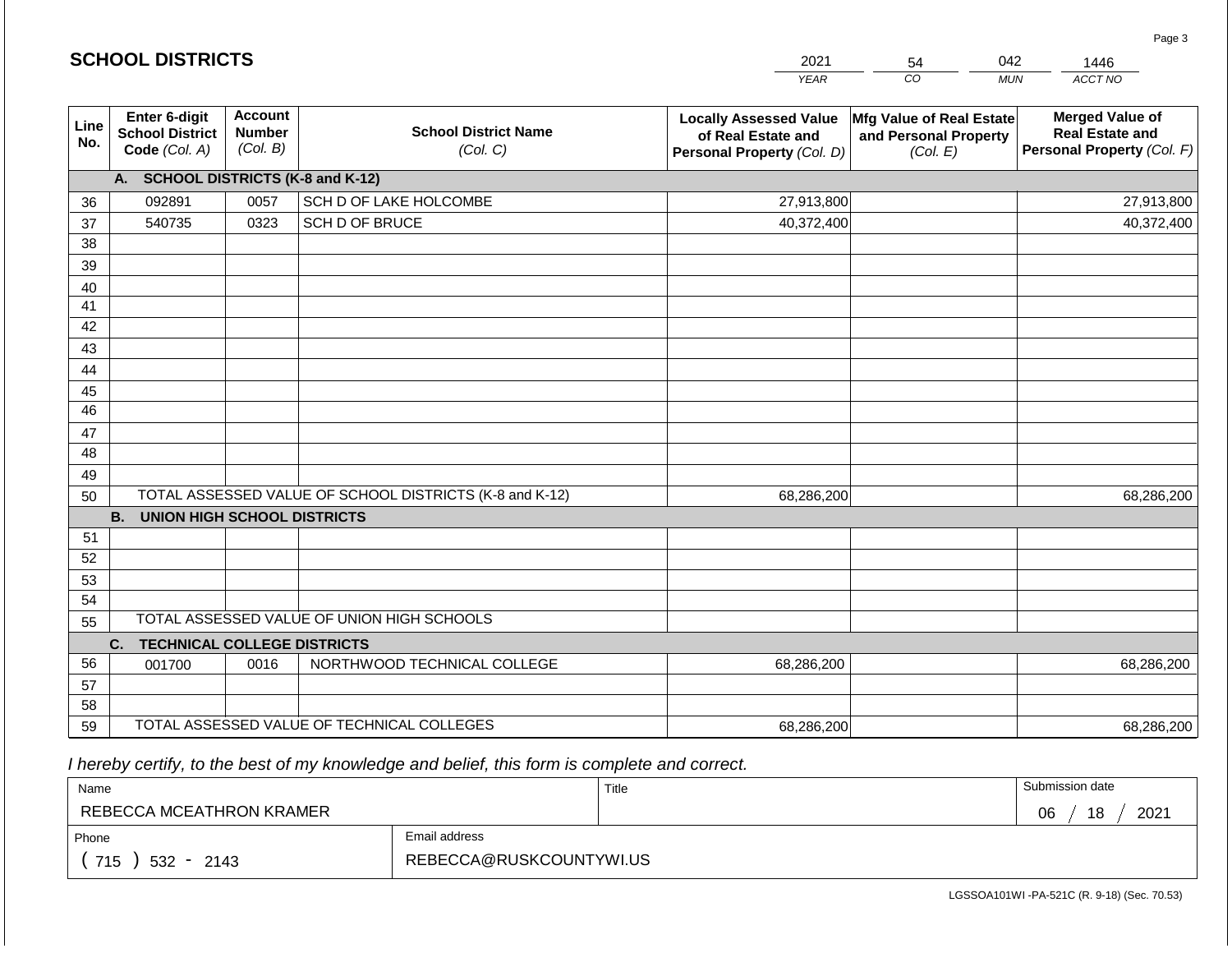- Each municipality's SOA is completed after the Board of Review and includes any changes made to the locally assessed values, under state law (sec. 70.53, Wis. Stats.)
- The Wisconsin Department of Revenue (DOR) merges the locally assessed values with the state assessed manufacturing values
- DOR provides the information regarding district names and codes. If a district is not listed, contact DOR.

Note: If you submit an amended SOA to DOR after your municipality's SOA is equated and posted to our website, we will process the SOA. However, DOR will not recalculate the *aggregate ratio or update the final SOA posted on our website. You should use the corrected values to calculate your tax rates.*

### **Page 1: Real Estate and Personal Property**

- Lines 1-9 assessed real estate values, parcel counts and acres by classification
- Lines 10-15 assessed personal property values and number of accounts by class
- Line 16 aggregate assessed value of all property subject to general property; use to calculate tax rates. Note: This line equals the total assessed value of K-8 and K-12 school districts (Line 50) and total assessed value of technical colleges (Line 59).
- Remarks assessment ratio used to calculate estimated fair market value on property tax bills

### **Page 2: Forest Crop, Other Exempt Land and Special Districts**

- Lines 18-21 private forest crop and managed forest lands assessed values
- Line  $22 -$  tax exempt land acres
- Line 23 prior years assessed value of omitted property under sec. 70.44 and correction of errors under sec. 70.43 shown by locally assessed or manufacturing real estate and personal property. Note: If there is an amount on this line, report the corresponding tax in the Statement of Taxes, Sections J or K.
- Lines 24-35 special district assessed values. These values are used to calculate tax rates for the special districts.

### **Page 3: School Districts**

- Lines 36-50 school districts (K-8 and K-12) assessed values. These values are used to calculate tax rates for school districts.
- Lines 51-55 union high school district assessed values. These values are used to calculate tax rates for union high school districts.
- Lines 56-59 technical college assessed values. These values are used to calculate tax rates for technical colleges.

If you have questions: Email: lgs@wisconsin.gov

 Phone: (608) 266-2569 or (608) 264-6892 Fax: (608) 264-6887

ZOLUNIHSYN LONNOL DEBRA KLUND<br>TOWN OF WASHINGTON SAWDUST RD N1310 SAWDUST RD BRUCE, WI 54819 BRUCE, WI 54819N1310 \$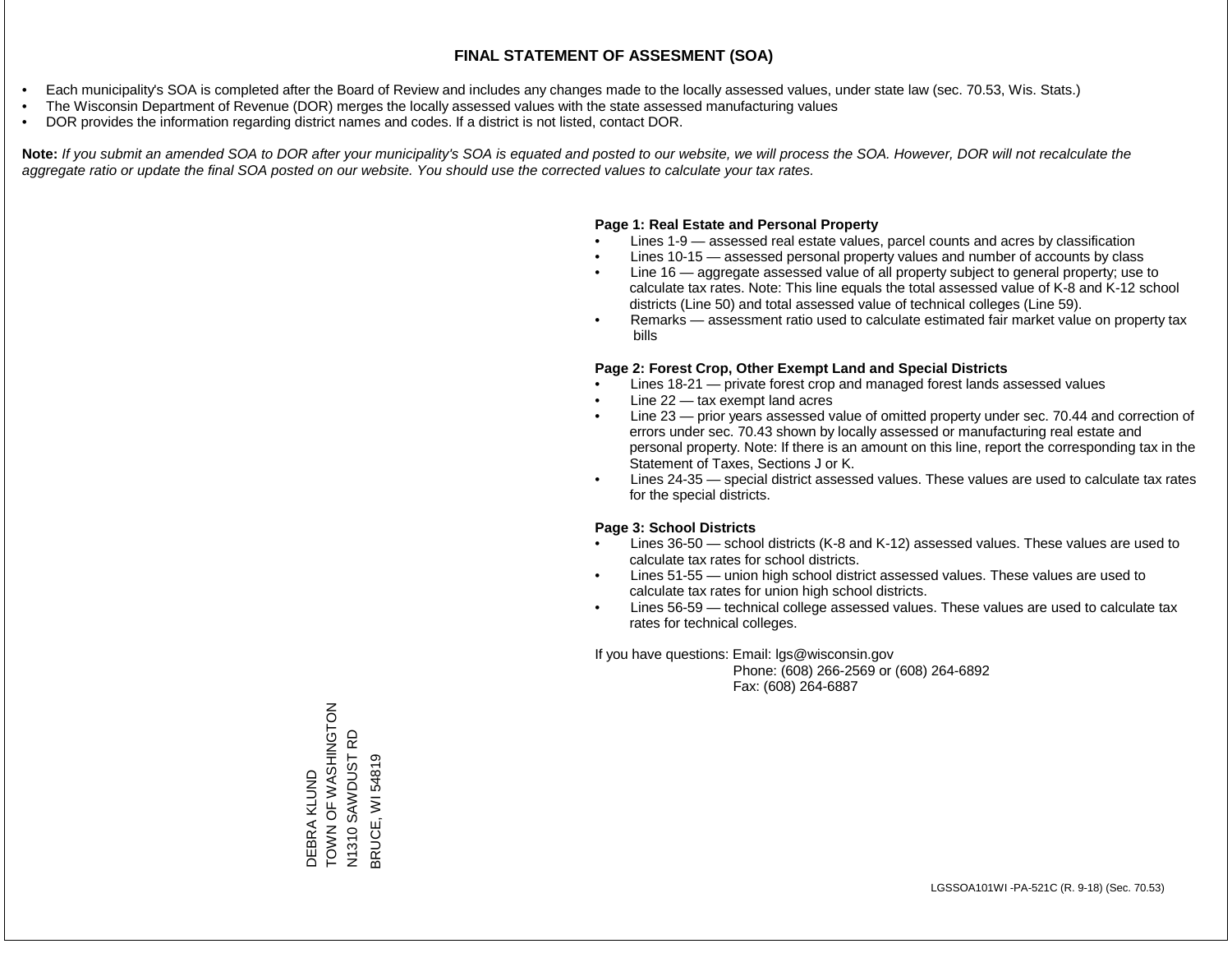|                | <b>FINAL - EQUATED</b><br><b>STATEMENT OF ASSESSMENT FOR 2021</b>                                                                                                                                         |                               | 54                                        | 044                                                 | 1447                    | This is an Amended Return              | Page 1                                  |  |
|----------------|-----------------------------------------------------------------------------------------------------------------------------------------------------------------------------------------------------------|-------------------------------|-------------------------------------------|-----------------------------------------------------|-------------------------|----------------------------------------|-----------------------------------------|--|
|                |                                                                                                                                                                                                           |                               | CO                                        | <b>MUN</b>                                          | ACCT NO                 |                                        |                                         |  |
|                | <b>FOR</b><br>TOWN OF<br>OF.                                                                                                                                                                              | <b>WILKINSON</b>              |                                           | <b>RUSK COUNTY</b>                                  |                         |                                        |                                         |  |
|                | Town - Village - City                                                                                                                                                                                     | <b>Municipality Name</b>      |                                           | <b>County Name</b>                                  |                         |                                        |                                         |  |
| Line<br>No.    | <b>REAL ESTATE</b><br>(See Lines 18 - 22 for<br>other Real Estate)                                                                                                                                        |                               | PARCEL COUNT<br>TOTAL LAND   IMPROVEMENTS | NO. OF ACRES<br><b>WHOLE</b><br><b>NUMBERS ONLY</b> | <b>VALUE OF</b><br>LAND | <b>VALUE OF</b><br><b>IMPROVEMENTS</b> | TOTAL VALUE OF LAND<br>AND IMPROVEMENTS |  |
|                |                                                                                                                                                                                                           | (Col. A)                      | (Col. B)                                  | (Col, C)                                            | (Col, D)                | (Col. E)                               | (Col. F)                                |  |
| $\overline{1}$ | <b>RESIDENTIAL - Class 1</b>                                                                                                                                                                              | 73                            | 62                                        | 119                                                 | 559,200                 | 2,527,600                              | 3,086,800                               |  |
| 2              | <b>COMMERCIAL - Class 2</b>                                                                                                                                                                               | 6                             | 3                                         | 9                                                   | 27,000                  | 181,000                                | 208,000                                 |  |
| 3              | MANUFACTURING - Class 3                                                                                                                                                                                   | 0                             | $\overline{0}$                            | 0                                                   | 0                       | $\mathbf{0}$                           | $\Omega$                                |  |
| 4              | <b>AGRICULTURAL - Class 4</b>                                                                                                                                                                             | 21                            |                                           | 358                                                 | 44,300                  |                                        | 44,300                                  |  |
| 5              | <b>UNDEVELOPED - Class 5</b>                                                                                                                                                                              | 11                            |                                           | 165                                                 | 30,500                  |                                        | 30,500                                  |  |
| 6              | AGRICULTURAL FOREST - Class 5m                                                                                                                                                                            | 9                             |                                           | 184                                                 | 156,000                 |                                        | 156,000                                 |  |
| $\overline{7}$ | <b>FOREST LANDS - Class 6</b>                                                                                                                                                                             | 104                           |                                           | 2,113                                               | 3,201,900               |                                        | 3,201,900                               |  |
| 8              | OTHER - Class 7                                                                                                                                                                                           | 3                             | 3                                         | $\overline{7}$                                      | 27,500                  | 185,000                                | 212,500                                 |  |
| 9              | TOTAL - ALL COLUMNS                                                                                                                                                                                       | 227                           | 68                                        | 2,955                                               | 4,046,400               | 2,893,600                              | 6,940,000                               |  |
| 10             | NUMBER OF PERSONAL PROPERTY ACCOUNTS IN ROLL                                                                                                                                                              |                               |                                           | 11                                                  | <b>LOCALLY ASSESSED</b> | <b>MANUFACTURING</b>                   | <b>MERGED</b>                           |  |
| 11             | BOATS AND OTHER WATERCRAFT NOT EXEMPT - Code 1                                                                                                                                                            |                               |                                           |                                                     | 0                       | 0                                      | $\Omega$                                |  |
| 12             | MACHINERY, TOOLS AND PATTERNS - Code 2                                                                                                                                                                    |                               |                                           |                                                     |                         | $\mathbf 0$                            | $\Omega$                                |  |
| 13             | FURNITURE, FIXTURES AND EQUIPMENT - Code 3                                                                                                                                                                |                               |                                           |                                                     | $\Omega$                | $\mathbf 0$                            | $\Omega$                                |  |
| 14             | ALL OTHER PERSONAL PROPERTY NOT EXEMPT - Codes 4A, 4B, 4C                                                                                                                                                 |                               |                                           |                                                     | 21,200                  | $\mathbf 0$                            | 21,200                                  |  |
| 15             | TOTAL OF PERSONAL PROPERTY NOT EXEMPT (Total of Lines 11-14)                                                                                                                                              | 21,200                        | $\mathbf 0$                               | 21,200                                              |                         |                                        |                                         |  |
| 16             | AGGREGATE ASSESSED VALUE OF ALL PROPERTY SUBJECT TO THE GENERAL PROPERTY TAX (Total of Lines 9F and 15F)<br>MUST EQUAL TOTAL VALUE OF THE SCHOOL DISTRICTS (K-12 PLUS K-8) - Line 50, Col. F<br>6,961,200 |                               |                                           |                                                     |                         |                                        |                                         |  |
| 17             | <b>BOARD OF REVIEW</b><br>DATE OF FINAL ADJOURNMENT                                                                                                                                                       | Telephone #<br>(715) 379-3453 |                                           |                                                     |                         |                                        |                                         |  |

The Assessment Ratio to be used in calculating the estimated Fair Market Value on tax bills for this tax district is .974862408

This ratio should be used to convert assessed values to "Calculate Equalized Values" in Step 1 of the Lottery and Gaming Credit Calculations.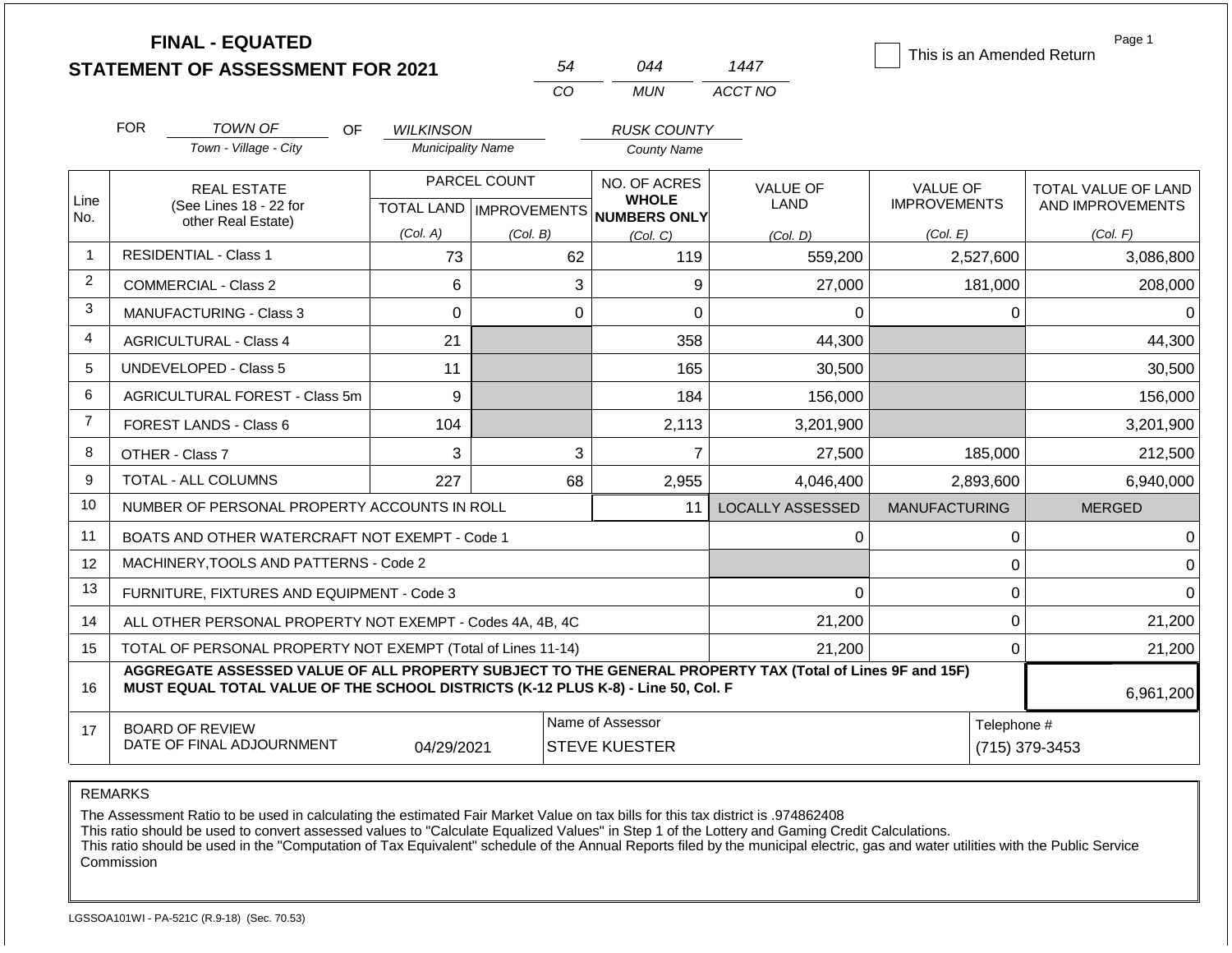2021 54 044 1447

FOREST LANDS (Line 7) and FOREST CROPS (in this section) - are **NOT** the same *YEAR CO MUN ACCT NO*

|    |                                                                                |                 |                                                            | Private Forest Crop - Reg Class @ 10¢ per acre                   |                                                                    | Private Forest Crop - Reg Class @ \$2.52 per acre             |                  |                                                                 |               |                                                                              |
|----|--------------------------------------------------------------------------------|-----------------|------------------------------------------------------------|------------------------------------------------------------------|--------------------------------------------------------------------|---------------------------------------------------------------|------------------|-----------------------------------------------------------------|---------------|------------------------------------------------------------------------------|
|    | (a) PARCELS                                                                    | (b) ACRES       |                                                            | (c) ASSESSED VALUE                                               |                                                                    | (d) PARCELS                                                   |                  | (e) ACRES                                                       |               | (f) ASSESSED VALUE                                                           |
| 18 |                                                                                |                 |                                                            |                                                                  |                                                                    |                                                               |                  |                                                                 |               |                                                                              |
|    |                                                                                |                 |                                                            |                                                                  |                                                                    |                                                               |                  |                                                                 |               |                                                                              |
|    |                                                                                |                 |                                                            | Private Forest Crop - Special Class @ 20¢ per acre               |                                                                    |                                                               |                  |                                                                 |               | Entered Before 2005 Managed Forest - Ferrous Mining CLOSED @ \$7.87 per acre |
| 19 | (a) PARCELS                                                                    | (b) ACRES       |                                                            | (c) ASSESSED VALUE                                               |                                                                    | (d) PARCELS                                                   |                  | (e) ACRES                                                       |               | (f) ASSESSED VALUE                                                           |
|    |                                                                                |                 |                                                            |                                                                  |                                                                    |                                                               |                  |                                                                 |               |                                                                              |
|    |                                                                                |                 |                                                            | Entered Before 2005 Managed Forest - OPEN @ 74 ¢ per acre        |                                                                    |                                                               |                  | Entered Before 2005 Managed Forest - CLOSED @                   |               | \$1.75 per acre                                                              |
| 20 | (a) PARCELS                                                                    | (b) ACRES       |                                                            | (c) ASSESSED VALUE                                               |                                                                    | (d) PARCELS                                                   |                  | (e) ACRES                                                       |               | (f) ASSESSED VALUE                                                           |
|    |                                                                                |                 |                                                            |                                                                  |                                                                    |                                                               |                  |                                                                 |               |                                                                              |
|    | $12 \overline{ }$                                                              | 449.43          |                                                            | 652,500                                                          |                                                                    | 14                                                            |                  | 503.22                                                          |               | 758,000                                                                      |
|    |                                                                                |                 | Entered After 2004 Managed Forest - OPEN @ \$2.04 per acre |                                                                  |                                                                    | Entered After 2004 Managed Forest - CLOSED @ \$10.20 per acre |                  |                                                                 |               |                                                                              |
| 21 | (a) PARCELS                                                                    | (b) ACRES       |                                                            | (c) ASSESSED VALUE                                               |                                                                    | (d) PARCELS                                                   |                  | (e) ACRES                                                       |               | (f) ASSESSED VALUE                                                           |
|    |                                                                                |                 |                                                            |                                                                  |                                                                    |                                                               |                  |                                                                 |               |                                                                              |
|    | 31                                                                             | 1,187.34        |                                                            | 1,727,000                                                        |                                                                    | 6                                                             |                  | 146.89                                                          |               | 182,500                                                                      |
|    | (a) County Forest Cropland Acres                                               |                 |                                                            | (b) Federal Acres                                                |                                                                    | (c) State Acres                                               |                  | (d) County (NOT FOREST CROP) Acres                              |               | (e) Other Acres                                                              |
| 22 |                                                                                |                 |                                                            |                                                                  |                                                                    |                                                               |                  |                                                                 |               |                                                                              |
|    | 17.611.53                                                                      |                 |                                                            |                                                                  |                                                                    |                                                               |                  | 16.56                                                           |               | 121                                                                          |
|    |                                                                                |                 |                                                            | Assessed Value of Omitted Property From Prior Years (Sec. 70.44) |                                                                    |                                                               |                  | Assessed Value of Sec. 70.43 Corrections of Errors by Assessors |               |                                                                              |
|    |                                                                                | (a) REAL ESTATE |                                                            | (b) PERSONAL                                                     |                                                                    |                                                               |                  | (c1) REAL ESTATE                                                | (c2) PERSONAL |                                                                              |
| 23 |                                                                                |                 |                                                            |                                                                  |                                                                    |                                                               |                  |                                                                 |               |                                                                              |
|    | Manufacturing Equated Value of Omitted Property From Prior Years (Sec. 70.995) |                 |                                                            |                                                                  | Mfg. Equated Value of Sec.70.43 Corrections of Errors by Assessors |                                                               |                  |                                                                 |               |                                                                              |
|    | (d) REAL ESTATE                                                                |                 | (e) PERSONAL                                               |                                                                  |                                                                    |                                                               | (f1) REAL ESTATE | (f2) PERSONAL                                                   |               |                                                                              |
|    |                                                                                |                 |                                                            |                                                                  |                                                                    |                                                               |                  |                                                                 |               |                                                                              |
|    |                                                                                |                 |                                                            |                                                                  |                                                                    |                                                               |                  |                                                                 |               |                                                                              |

## **SPECIAL DISTRICTS**

| Line<br>No. | Enter 6-digit<br>Special District<br>Code (Col. A) | <b>Account</b><br><b>Number</b><br>(Col. B) | <b>Special District Name</b><br>(Col. C) | <b>Locally Assessed Value</b><br>of Real Estate and<br><b>Personal Property (Col. D)</b> | Mfg Value of Real Estate<br>and Personal Property<br>(Col. E) | <b>Merged Value of</b><br><b>Real Estate and</b><br>Personal Property (Col. F) |
|-------------|----------------------------------------------------|---------------------------------------------|------------------------------------------|------------------------------------------------------------------------------------------|---------------------------------------------------------------|--------------------------------------------------------------------------------|
| 24          |                                                    |                                             |                                          |                                                                                          |                                                               |                                                                                |
| 25          |                                                    |                                             |                                          |                                                                                          |                                                               |                                                                                |
| 26          |                                                    |                                             |                                          |                                                                                          |                                                               |                                                                                |
| 27          |                                                    |                                             |                                          |                                                                                          |                                                               |                                                                                |
| 28          |                                                    |                                             |                                          |                                                                                          |                                                               |                                                                                |
| 29          |                                                    |                                             |                                          |                                                                                          |                                                               |                                                                                |
| 30          |                                                    |                                             |                                          |                                                                                          |                                                               |                                                                                |
| 31          |                                                    |                                             |                                          |                                                                                          |                                                               |                                                                                |
| 32          |                                                    |                                             |                                          |                                                                                          |                                                               |                                                                                |
| 33          |                                                    |                                             |                                          |                                                                                          |                                                               |                                                                                |
| 34          |                                                    |                                             |                                          |                                                                                          |                                                               |                                                                                |
| 35          |                                                    |                                             |                                          |                                                                                          |                                                               |                                                                                |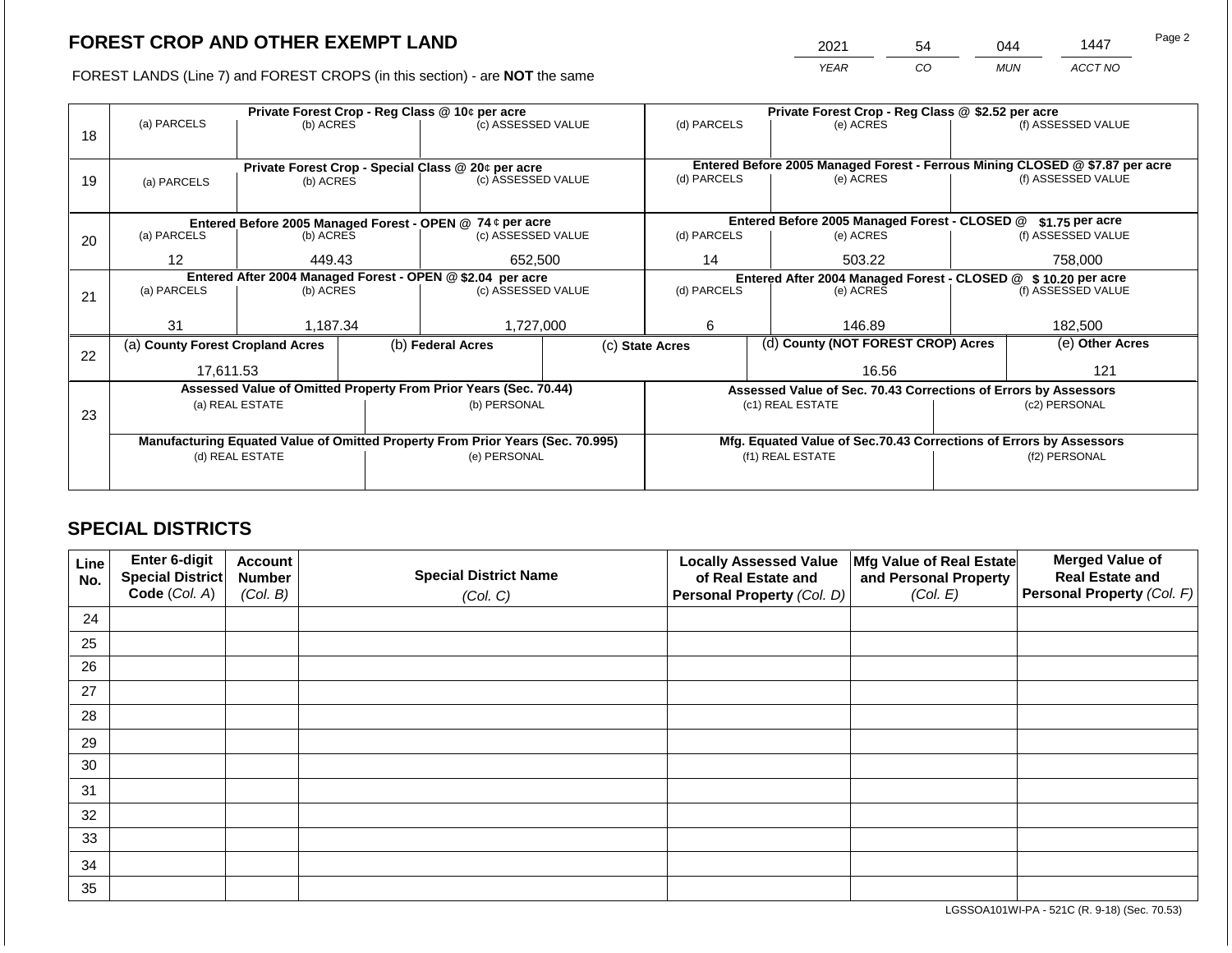|                 | <b>SCHOOL DISTRICTS</b>                                                                                        |      |                                                         | 2021                                                                              | 54                                                            | 044        | 1447                                                                           |  |
|-----------------|----------------------------------------------------------------------------------------------------------------|------|---------------------------------------------------------|-----------------------------------------------------------------------------------|---------------------------------------------------------------|------------|--------------------------------------------------------------------------------|--|
|                 |                                                                                                                |      |                                                         | <b>YEAR</b>                                                                       | CO                                                            | <b>MUN</b> | ACCT NO                                                                        |  |
| Line<br>No.     | <b>Account</b><br><b>Enter 6-digit</b><br><b>Number</b><br><b>School District</b><br>(Col. B)<br>Code (Col. A) |      | <b>School District Name</b><br>(Col. C)                 | <b>Locally Assessed Value</b><br>of Real Estate and<br>Personal Property (Col. D) | Mfg Value of Real Estate<br>and Personal Property<br>(Col. E) |            | <b>Merged Value of</b><br><b>Real Estate and</b><br>Personal Property (Col. F) |  |
|                 | A. SCHOOL DISTRICTS (K-8 and K-12)                                                                             |      |                                                         |                                                                                   |                                                               |            |                                                                                |  |
| 36              | 650441                                                                                                         | 0390 | SCH D OF BIRCHWOOD                                      | 6,961,200                                                                         |                                                               |            | 6,961,200                                                                      |  |
| 37              |                                                                                                                |      |                                                         |                                                                                   |                                                               |            |                                                                                |  |
| 38              |                                                                                                                |      |                                                         |                                                                                   |                                                               |            |                                                                                |  |
| 39              |                                                                                                                |      |                                                         |                                                                                   |                                                               |            |                                                                                |  |
| 40              |                                                                                                                |      |                                                         |                                                                                   |                                                               |            |                                                                                |  |
| 41              |                                                                                                                |      |                                                         |                                                                                   |                                                               |            |                                                                                |  |
| 42              |                                                                                                                |      |                                                         |                                                                                   |                                                               |            |                                                                                |  |
| 43              |                                                                                                                |      |                                                         |                                                                                   |                                                               |            |                                                                                |  |
| 44<br>45        |                                                                                                                |      |                                                         |                                                                                   |                                                               |            |                                                                                |  |
| $\overline{46}$ |                                                                                                                |      |                                                         |                                                                                   |                                                               |            |                                                                                |  |
| 47              |                                                                                                                |      |                                                         |                                                                                   |                                                               |            |                                                                                |  |
| 48              |                                                                                                                |      |                                                         |                                                                                   |                                                               |            |                                                                                |  |
| 49              |                                                                                                                |      |                                                         |                                                                                   |                                                               |            |                                                                                |  |
| 50              |                                                                                                                |      | TOTAL ASSESSED VALUE OF SCHOOL DISTRICTS (K-8 and K-12) | 6,961,200                                                                         |                                                               |            | 6,961,200                                                                      |  |
|                 | <b>B.</b><br><b>UNION HIGH SCHOOL DISTRICTS</b>                                                                |      |                                                         |                                                                                   |                                                               |            |                                                                                |  |
| 51              |                                                                                                                |      |                                                         |                                                                                   |                                                               |            |                                                                                |  |
| 52              |                                                                                                                |      |                                                         |                                                                                   |                                                               |            |                                                                                |  |
| 53              |                                                                                                                |      |                                                         |                                                                                   |                                                               |            |                                                                                |  |
| 54              |                                                                                                                |      |                                                         |                                                                                   |                                                               |            |                                                                                |  |
| 55              |                                                                                                                |      | TOTAL ASSESSED VALUE OF UNION HIGH SCHOOLS              |                                                                                   |                                                               |            |                                                                                |  |
|                 | <b>TECHNICAL COLLEGE DISTRICTS</b><br>C.                                                                       |      |                                                         |                                                                                   |                                                               |            |                                                                                |  |
| 56              | 001700                                                                                                         | 0016 | NORTHWOOD TECHNICAL COLLEGE                             | 6,961,200                                                                         |                                                               |            | 6,961,200                                                                      |  |
| 57              |                                                                                                                |      |                                                         |                                                                                   |                                                               |            |                                                                                |  |
| 58<br>59        |                                                                                                                |      | TOTAL ASSESSED VALUE OF TECHNICAL COLLEGES              |                                                                                   |                                                               |            |                                                                                |  |
|                 |                                                                                                                |      |                                                         | 6,961,200                                                                         |                                                               |            | 6,961,200                                                                      |  |

**SCHOOL DISTRICTS**

| Name                     |                         | Title | Submission date  |
|--------------------------|-------------------------|-------|------------------|
| REBECCA MCEATHRON KRAMER |                         |       | 19<br>2021<br>05 |
| Phone                    | Email address           |       |                  |
| 715<br>$532 -$<br>2143   | REBECCA@RUSKCOUNTYWI.US |       |                  |

Page 3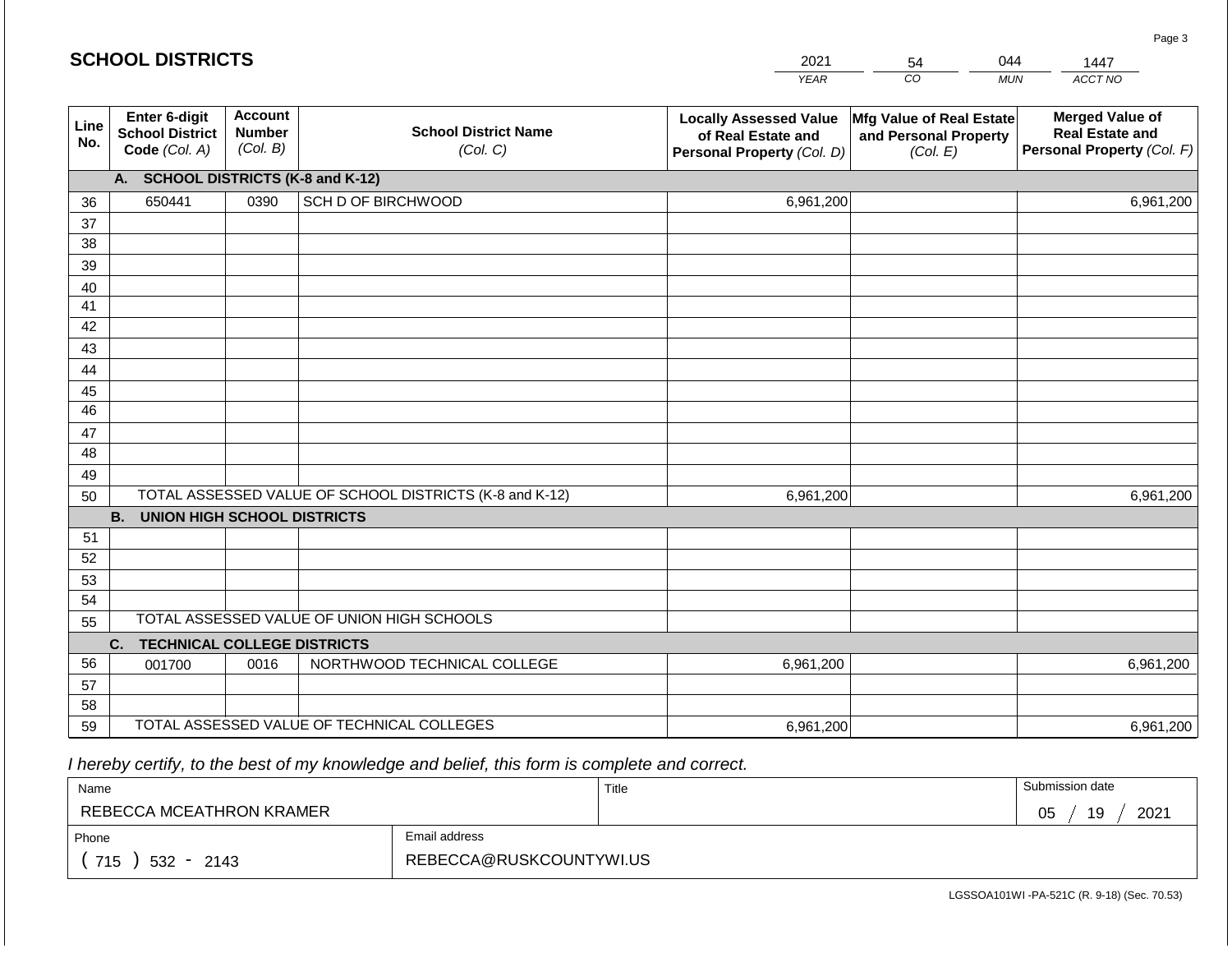- Each municipality's SOA is completed after the Board of Review and includes any changes made to the locally assessed values, under state law (sec. 70.53, Wis. Stats.)
- The Wisconsin Department of Revenue (DOR) merges the locally assessed values with the state assessed manufacturing values
- DOR provides the information regarding district names and codes. If a district is not listed, contact DOR.

Note: If you submit an amended SOA to DOR after your municipality's SOA is equated and posted to our website, we will process the SOA. However, DOR will not recalculate the *aggregate ratio or update the final SOA posted on our website. You should use the corrected values to calculate your tax rates.*

### **Page 1: Real Estate and Personal Property**

- Lines 1-9 assessed real estate values, parcel counts and acres by classification
- Lines 10-15 assessed personal property values and number of accounts by class
- Line 16 aggregate assessed value of all property subject to general property; use to calculate tax rates. Note: This line equals the total assessed value of K-8 and K-12 school districts (Line 50) and total assessed value of technical colleges (Line 59).
- Remarks assessment ratio used to calculate estimated fair market value on property tax bills

### **Page 2: Forest Crop, Other Exempt Land and Special Districts**

- Lines 18-21 private forest crop and managed forest lands assessed values
- Line  $22 -$  tax exempt land acres
- Line 23 prior years assessed value of omitted property under sec. 70.44 and correction of errors under sec. 70.43 shown by locally assessed or manufacturing real estate and personal property. Note: If there is an amount on this line, report the corresponding tax in the Statement of Taxes, Sections J or K.
- Lines 24-35 special district assessed values. These values are used to calculate tax rates for the special districts.

### **Page 3: School Districts**

- Lines 36-50 school districts (K-8 and K-12) assessed values. These values are used to calculate tax rates for school districts.
- Lines 51-55 union high school district assessed values. These values are used to calculate tax rates for union high school districts.
- Lines 56-59 technical college assessed values. These values are used to calculate tax rates for technical colleges.

If you have questions: Email: lgs@wisconsin.gov

 Phone: (608) 266-2569 or (608) 264-6892 Fax: (608) 264-6887

**NEYERHAEUSER, WI 54895** WEYERHAEUSER, WI 54895COLLEEN GORDON<br>TOWN OF WILKINSON W15599 COUNTY RD F ZOSNININ LO NNOL W15599 COUNTY RD F COLLEEN GORDON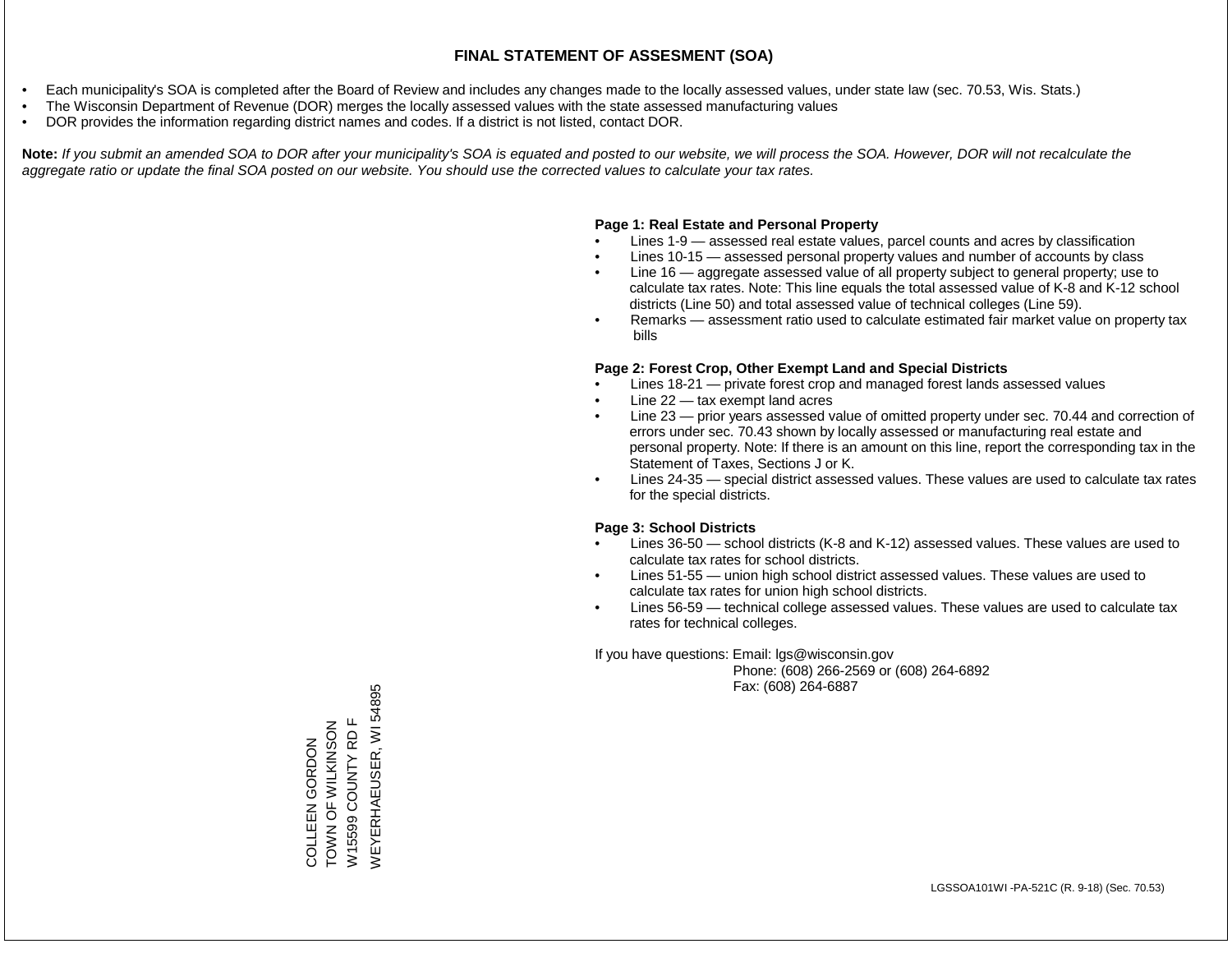|                |                                                                                                                                                                                              | <b>FINAL - EQUATED</b><br><b>STATEMENT OF ASSESSMENT FOR 2021</b> |                          | 54           | 046                                                                 | 1448                    | This is an Amended Return              | Page 1                                  |  |
|----------------|----------------------------------------------------------------------------------------------------------------------------------------------------------------------------------------------|-------------------------------------------------------------------|--------------------------|--------------|---------------------------------------------------------------------|-------------------------|----------------------------------------|-----------------------------------------|--|
|                |                                                                                                                                                                                              |                                                                   |                          | CO           | <b>MUN</b>                                                          | ACCT NO                 |                                        |                                         |  |
|                | <b>FOR</b>                                                                                                                                                                                   | TOWN OF<br><b>OF</b>                                              | <b>WILLARD</b>           |              | <b>RUSK COUNTY</b>                                                  |                         |                                        |                                         |  |
|                |                                                                                                                                                                                              | Town - Village - City                                             | <b>Municipality Name</b> |              | <b>County Name</b>                                                  |                         |                                        |                                         |  |
| Line           |                                                                                                                                                                                              | <b>REAL ESTATE</b><br>(See Lines 18 - 22 for                      |                          | PARCEL COUNT | NO. OF ACRES<br><b>WHOLE</b><br>TOTAL LAND MPROVEMENTS NUMBERS ONLY | <b>VALUE OF</b><br>LAND | <b>VALUE OF</b><br><b>IMPROVEMENTS</b> | TOTAL VALUE OF LAND<br>AND IMPROVEMENTS |  |
| No.            | other Real Estate)                                                                                                                                                                           |                                                                   | (Col. A)                 | (Col. B)     | (Col. C)                                                            | (Col. D)                | (Col. E)                               | (Col. F)                                |  |
| $\overline{1}$ |                                                                                                                                                                                              | <b>RESIDENTIAL - Class 1</b>                                      | 534                      | 423          | 740                                                                 | 21,704,100              | 33,326,900                             | 55,031,000                              |  |
| $\overline{2}$ |                                                                                                                                                                                              | COMMERCIAL - Class 2                                              | 12                       | 11           | 92                                                                  | 141,300                 | 866,200                                | 1,007,500                               |  |
| 3              |                                                                                                                                                                                              | <b>MANUFACTURING - Class 3</b>                                    | $\Omega$                 |              | $\Omega$<br>$\Omega$                                                | $\Omega$                | $\mathbf{0}$                           | $\Omega$                                |  |
| $\overline{4}$ |                                                                                                                                                                                              | <b>AGRICULTURAL - Class 4</b>                                     | 232                      |              | 3,816                                                               | 441,900                 |                                        | 441,900                                 |  |
| 5              |                                                                                                                                                                                              | <b>UNDEVELOPED - Class 5</b>                                      | 463                      |              | 4,974                                                               | 1,410,150               |                                        | 1,410,150                               |  |
| 6              |                                                                                                                                                                                              | AGRICULTURAL FOREST - Class 5m                                    | 132                      |              | 1,667                                                               | 918,800                 |                                        | 918,800                                 |  |
| $\overline{7}$ |                                                                                                                                                                                              | FOREST LANDS - Class 6                                            | 353                      |              | 5,969                                                               | 6,567,000               |                                        | 6,567,000                               |  |
| 8              |                                                                                                                                                                                              | OTHER - Class 7                                                   | 35                       | 35           | 58                                                                  | 191,500                 | 2,297,300                              | 2,488,800                               |  |
| 9              |                                                                                                                                                                                              | <b>TOTAL - ALL COLUMNS</b>                                        | 1,761                    | 469          | 17,316                                                              | 31,374,750              | 36,490,400                             | 67,865,150                              |  |
| 10             |                                                                                                                                                                                              | NUMBER OF PERSONAL PROPERTY ACCOUNTS IN ROLL                      |                          |              | 24                                                                  | LOCALLY ASSESSED        | <b>MANUFACTURING</b>                   | <b>MERGED</b>                           |  |
| 11             |                                                                                                                                                                                              | BOATS AND OTHER WATERCRAFT NOT EXEMPT - Code 1                    |                          |              |                                                                     | 0                       | 0                                      | $\Omega$                                |  |
| 12             |                                                                                                                                                                                              | MACHINERY, TOOLS AND PATTERNS - Code 2                            |                          |              |                                                                     |                         | $\mathsf 0$                            | $\Omega$                                |  |
| 13             |                                                                                                                                                                                              | FURNITURE, FIXTURES AND EQUIPMENT - Code 3                        |                          |              |                                                                     | 41,000                  | $\mathbf 0$                            | 41,000                                  |  |
| 14             |                                                                                                                                                                                              | ALL OTHER PERSONAL PROPERTY NOT EXEMPT - Codes 4A, 4B, 4C         |                          |              |                                                                     | 52,100                  | $\mathbf 0$                            | 52,100                                  |  |
| 15             |                                                                                                                                                                                              | TOTAL OF PERSONAL PROPERTY NOT EXEMPT (Total of Lines 11-14)      |                          |              |                                                                     | 93.100                  | $\Omega$                               | 93,100                                  |  |
| 16             | AGGREGATE ASSESSED VALUE OF ALL PROPERTY SUBJECT TO THE GENERAL PROPERTY TAX (Total of Lines 9F and 15F)<br>MUST EQUAL TOTAL VALUE OF THE SCHOOL DISTRICTS (K-12 PLUS K-8) - Line 50, Col. F |                                                                   |                          |              |                                                                     |                         |                                        | 67,958,250                              |  |
| 17             |                                                                                                                                                                                              | <b>BOARD OF REVIEW</b><br>DATE OF FINAL ADJOURNMENT               | 05/10/2021               |              | Name of Assessor<br><b>JERRY KINS</b>                               |                         |                                        | Telephone #<br>(715) 861-3964           |  |

The Assessment Ratio to be used in calculating the estimated Fair Market Value on tax bills for this tax district is .855528853

This ratio should be used to convert assessed values to "Calculate Equalized Values" in Step 1 of the Lottery and Gaming Credit Calculations.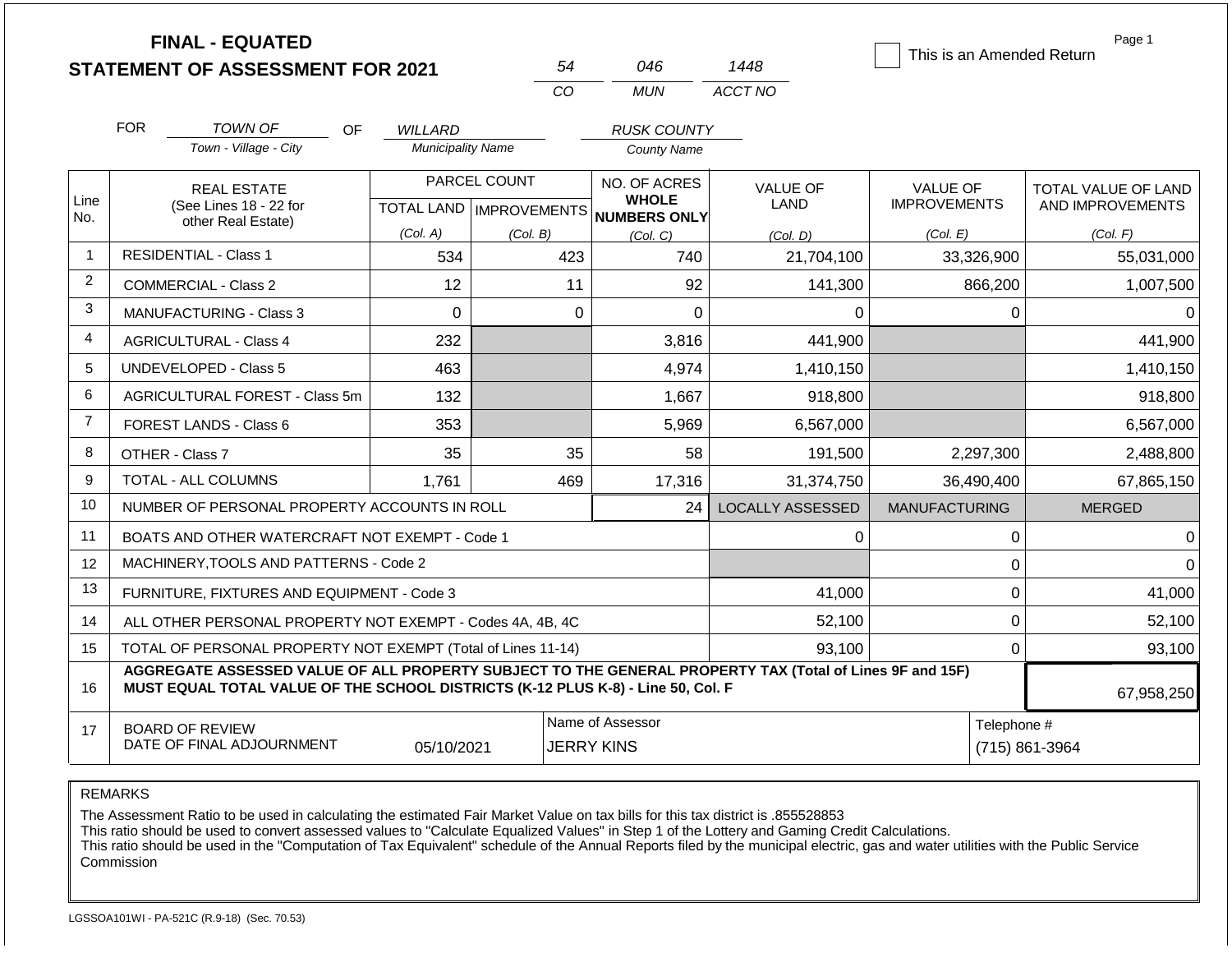2021 54 046 1448

FOREST LANDS (Line 7) and FOREST CROPS (in this section) - are **NOT** the same *YEAR CO MUN ACCT NO*

|    |                                                                                |                 |  | Private Forest Crop - Reg Class @ 10¢ per acre                           |                                                                    | Private Forest Crop - Reg Class @ \$2.52 per acre             |  |                                                                              |               |                    |
|----|--------------------------------------------------------------------------------|-----------------|--|--------------------------------------------------------------------------|--------------------------------------------------------------------|---------------------------------------------------------------|--|------------------------------------------------------------------------------|---------------|--------------------|
|    | (a) PARCELS                                                                    | (b) ACRES       |  | (c) ASSESSED VALUE                                                       |                                                                    | (d) PARCELS                                                   |  | (e) ACRES                                                                    |               | (f) ASSESSED VALUE |
| 18 |                                                                                |                 |  |                                                                          |                                                                    |                                                               |  |                                                                              |               |                    |
|    |                                                                                |                 |  |                                                                          |                                                                    |                                                               |  | Entered Before 2005 Managed Forest - Ferrous Mining CLOSED @ \$7.87 per acre |               |                    |
|    |                                                                                |                 |  | Private Forest Crop - Special Class @ 20¢ per acre<br>(c) ASSESSED VALUE |                                                                    | (d) PARCELS                                                   |  | (e) ACRES                                                                    |               | (f) ASSESSED VALUE |
| 19 | (a) PARCELS                                                                    | (b) ACRES       |  |                                                                          |                                                                    |                                                               |  |                                                                              |               |                    |
|    |                                                                                |                 |  |                                                                          |                                                                    |                                                               |  |                                                                              |               |                    |
|    |                                                                                |                 |  | Entered Before 2005 Managed Forest - OPEN @ 74 ¢ per acre                |                                                                    |                                                               |  | Entered Before 2005 Managed Forest - CLOSED @                                |               | $$1.75$ per acre   |
| 20 | (a) PARCELS                                                                    | (b) ACRES       |  | (c) ASSESSED VALUE                                                       |                                                                    | (d) PARCELS                                                   |  | (e) ACRES                                                                    |               | (f) ASSESSED VALUE |
|    |                                                                                |                 |  |                                                                          |                                                                    |                                                               |  |                                                                              |               |                    |
|    | 54                                                                             | 2,206.19        |  | 2,027,700                                                                |                                                                    | 14                                                            |  | 512                                                                          |               | 470,900            |
|    | Entered After 2004 Managed Forest - OPEN @ \$2.04 per acre                     |                 |  |                                                                          |                                                                    | Entered After 2004 Managed Forest - CLOSED @ \$10.20 per acre |  |                                                                              |               |                    |
| 21 | (a) PARCELS                                                                    | (b) ACRES       |  | (c) ASSESSED VALUE                                                       |                                                                    | (d) PARCELS                                                   |  | (e) ACRES                                                                    |               | (f) ASSESSED VALUE |
|    |                                                                                |                 |  |                                                                          |                                                                    |                                                               |  |                                                                              |               |                    |
|    | 13                                                                             | 513             |  | 515,800                                                                  |                                                                    | 51                                                            |  | 1,664.72                                                                     |               | 1,579,400          |
|    | (a) County Forest Cropland Acres                                               |                 |  | (b) Federal Acres                                                        |                                                                    | (c) State Acres                                               |  | (d) County (NOT FOREST CROP) Acres                                           |               | (e) Other Acres    |
| 22 |                                                                                |                 |  |                                                                          |                                                                    |                                                               |  |                                                                              |               |                    |
|    |                                                                                |                 |  |                                                                          |                                                                    | 1.88                                                          |  | 4.51                                                                         |               | 628.09             |
|    |                                                                                |                 |  | Assessed Value of Omitted Property From Prior Years (Sec. 70.44)         |                                                                    |                                                               |  | Assessed Value of Sec. 70.43 Corrections of Errors by Assessors              |               |                    |
|    |                                                                                | (a) REAL ESTATE |  | (b) PERSONAL                                                             |                                                                    |                                                               |  | (c1) REAL ESTATE                                                             |               | (c2) PERSONAL      |
| 23 |                                                                                |                 |  |                                                                          |                                                                    |                                                               |  |                                                                              |               |                    |
|    | Manufacturing Equated Value of Omitted Property From Prior Years (Sec. 70.995) |                 |  |                                                                          | Mfg. Equated Value of Sec.70.43 Corrections of Errors by Assessors |                                                               |  |                                                                              |               |                    |
|    |                                                                                | (d) REAL ESTATE |  | (e) PERSONAL                                                             |                                                                    |                                                               |  | (f1) REAL ESTATE                                                             | (f2) PERSONAL |                    |
|    |                                                                                |                 |  |                                                                          |                                                                    |                                                               |  |                                                                              |               |                    |
|    |                                                                                |                 |  |                                                                          |                                                                    |                                                               |  |                                                                              |               |                    |

## **SPECIAL DISTRICTS**

| Line<br>No. | Enter 6-digit<br>Special District<br>Code (Col. A) | <b>Account</b><br><b>Number</b><br>(Col. B) | <b>Special District Name</b><br>(Col. C) | <b>Locally Assessed Value</b><br>of Real Estate and<br><b>Personal Property (Col. D)</b> | Mfg Value of Real Estate<br>and Personal Property<br>(Col. E) | <b>Merged Value of</b><br><b>Real Estate and</b><br>Personal Property (Col. F) |
|-------------|----------------------------------------------------|---------------------------------------------|------------------------------------------|------------------------------------------------------------------------------------------|---------------------------------------------------------------|--------------------------------------------------------------------------------|
| 24          |                                                    |                                             |                                          |                                                                                          |                                                               |                                                                                |
| 25          |                                                    |                                             |                                          |                                                                                          |                                                               |                                                                                |
| 26          |                                                    |                                             |                                          |                                                                                          |                                                               |                                                                                |
| 27          |                                                    |                                             |                                          |                                                                                          |                                                               |                                                                                |
| 28          |                                                    |                                             |                                          |                                                                                          |                                                               |                                                                                |
| 29          |                                                    |                                             |                                          |                                                                                          |                                                               |                                                                                |
| 30          |                                                    |                                             |                                          |                                                                                          |                                                               |                                                                                |
| 31          |                                                    |                                             |                                          |                                                                                          |                                                               |                                                                                |
| 32          |                                                    |                                             |                                          |                                                                                          |                                                               |                                                                                |
| 33          |                                                    |                                             |                                          |                                                                                          |                                                               |                                                                                |
| 34          |                                                    |                                             |                                          |                                                                                          |                                                               |                                                                                |
| 35          |                                                    |                                             |                                          |                                                                                          |                                                               |                                                                                |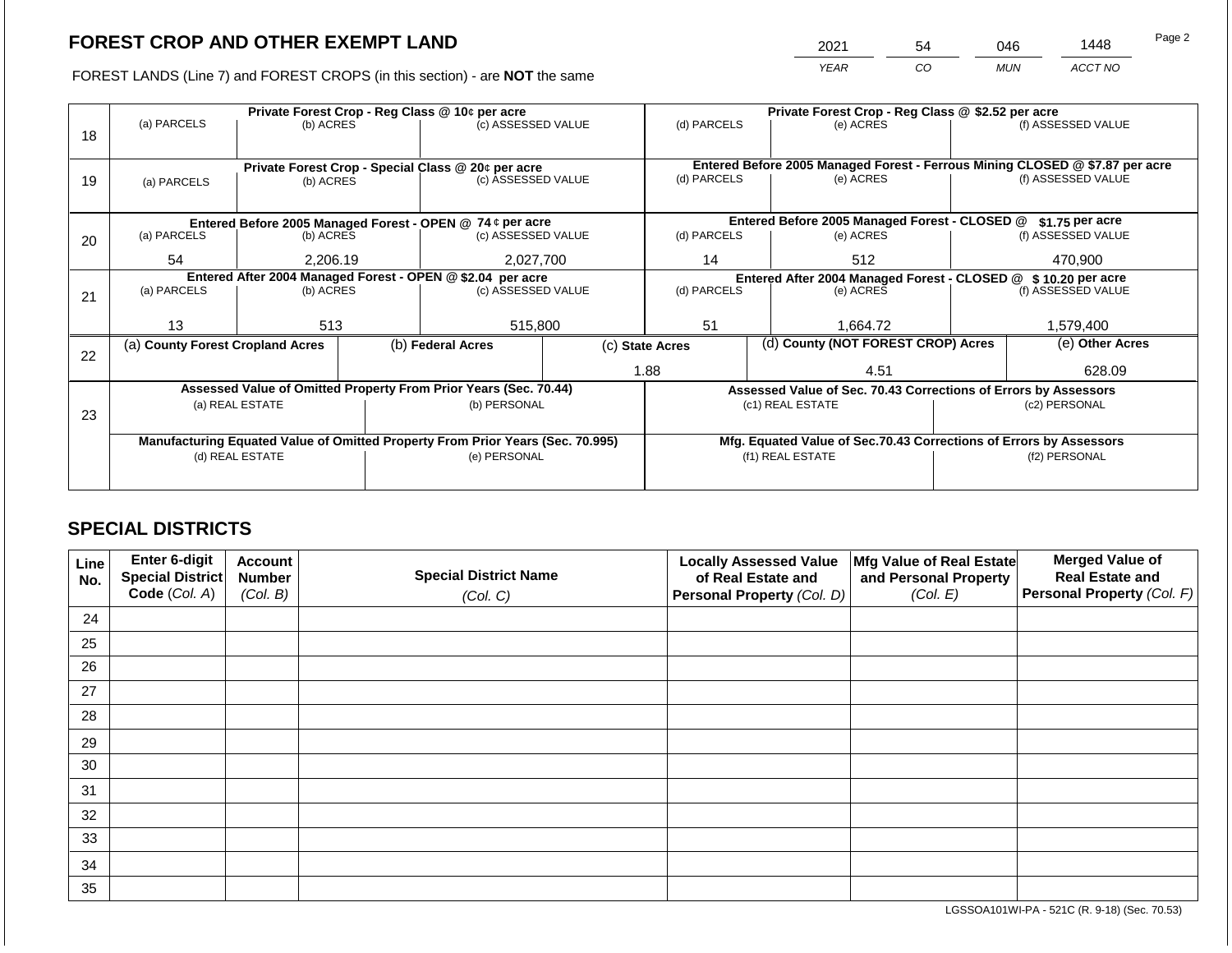|             | <b>SCHOOL DISTRICTS</b>                                         |                                             |                                                         | 2021                                                                              | 046<br>54                                                     | 1448                                                                           |
|-------------|-----------------------------------------------------------------|---------------------------------------------|---------------------------------------------------------|-----------------------------------------------------------------------------------|---------------------------------------------------------------|--------------------------------------------------------------------------------|
|             |                                                                 |                                             |                                                         | <b>YEAR</b>                                                                       | CO<br><b>MUN</b>                                              | ACCT NO                                                                        |
| Line<br>No. | <b>Enter 6-digit</b><br><b>School District</b><br>Code (Col. A) | <b>Account</b><br><b>Number</b><br>(Col. B) | <b>School District Name</b><br>(Col. C)                 | <b>Locally Assessed Value</b><br>of Real Estate and<br>Personal Property (Col. D) | Mfg Value of Real Estate<br>and Personal Property<br>(Col. E) | <b>Merged Value of</b><br><b>Real Estate and</b><br>Personal Property (Col. F) |
|             | A. SCHOOL DISTRICTS (K-8 and K-12)                              |                                             |                                                         |                                                                                   |                                                               |                                                                                |
| 36          | 092891                                                          | 0057                                        | SCH D OF LAKE HOLCOMBE                                  | 65,975,900                                                                        |                                                               | 65,975,900                                                                     |
| 37          | 542856                                                          | 0324                                        | <b>SCH D OF LADYSMITH</b>                               | 433,400                                                                           |                                                               | 433,400                                                                        |
| 38          | 545757                                                          | 0325                                        | <b>SCH D OF FLAMBEAU</b>                                | 1,548,950                                                                         |                                                               | 1,548,950                                                                      |
| 39          |                                                                 |                                             |                                                         |                                                                                   |                                                               |                                                                                |
| 40          |                                                                 |                                             |                                                         |                                                                                   |                                                               |                                                                                |
| 41          |                                                                 |                                             |                                                         |                                                                                   |                                                               |                                                                                |
| 42          |                                                                 |                                             |                                                         |                                                                                   |                                                               |                                                                                |
| 43          |                                                                 |                                             |                                                         |                                                                                   |                                                               |                                                                                |
| 44          |                                                                 |                                             |                                                         |                                                                                   |                                                               |                                                                                |
| 45<br>46    |                                                                 |                                             |                                                         |                                                                                   |                                                               |                                                                                |
| 47          |                                                                 |                                             |                                                         |                                                                                   |                                                               |                                                                                |
| 48          |                                                                 |                                             |                                                         |                                                                                   |                                                               |                                                                                |
| 49          |                                                                 |                                             |                                                         |                                                                                   |                                                               |                                                                                |
| 50          |                                                                 |                                             | TOTAL ASSESSED VALUE OF SCHOOL DISTRICTS (K-8 and K-12) | 67,958,250                                                                        |                                                               | 67,958,250                                                                     |
|             | <b>B.</b><br><b>UNION HIGH SCHOOL DISTRICTS</b>                 |                                             |                                                         |                                                                                   |                                                               |                                                                                |
| 51          |                                                                 |                                             |                                                         |                                                                                   |                                                               |                                                                                |
| 52          |                                                                 |                                             |                                                         |                                                                                   |                                                               |                                                                                |
| 53          |                                                                 |                                             |                                                         |                                                                                   |                                                               |                                                                                |
| 54          |                                                                 |                                             |                                                         |                                                                                   |                                                               |                                                                                |
| 55          |                                                                 |                                             | TOTAL ASSESSED VALUE OF UNION HIGH SCHOOLS              |                                                                                   |                                                               |                                                                                |
|             | C.<br><b>TECHNICAL COLLEGE DISTRICTS</b>                        |                                             |                                                         |                                                                                   |                                                               |                                                                                |
| 56          | 001700                                                          | 0016                                        | NORTHWOOD TECHNICAL COLLEGE                             | 67,958,250                                                                        |                                                               | 67,958,250                                                                     |
| 57          |                                                                 |                                             |                                                         |                                                                                   |                                                               |                                                                                |
| 58          |                                                                 |                                             |                                                         |                                                                                   |                                                               |                                                                                |
| 59          |                                                                 |                                             | TOTAL ASSESSED VALUE OF TECHNICAL COLLEGES              | 67,958,250                                                                        |                                                               | 67,958,250                                                                     |

| Name                     |                         | Title | Submission date  |
|--------------------------|-------------------------|-------|------------------|
| REBECCA MCEATHRON KRAMER |                         |       | 19<br>2021<br>05 |
| Phone                    | Email address           |       |                  |
| 715<br>$532 -$<br>2143   | REBECCA@RUSKCOUNTYWI.US |       |                  |

Page 3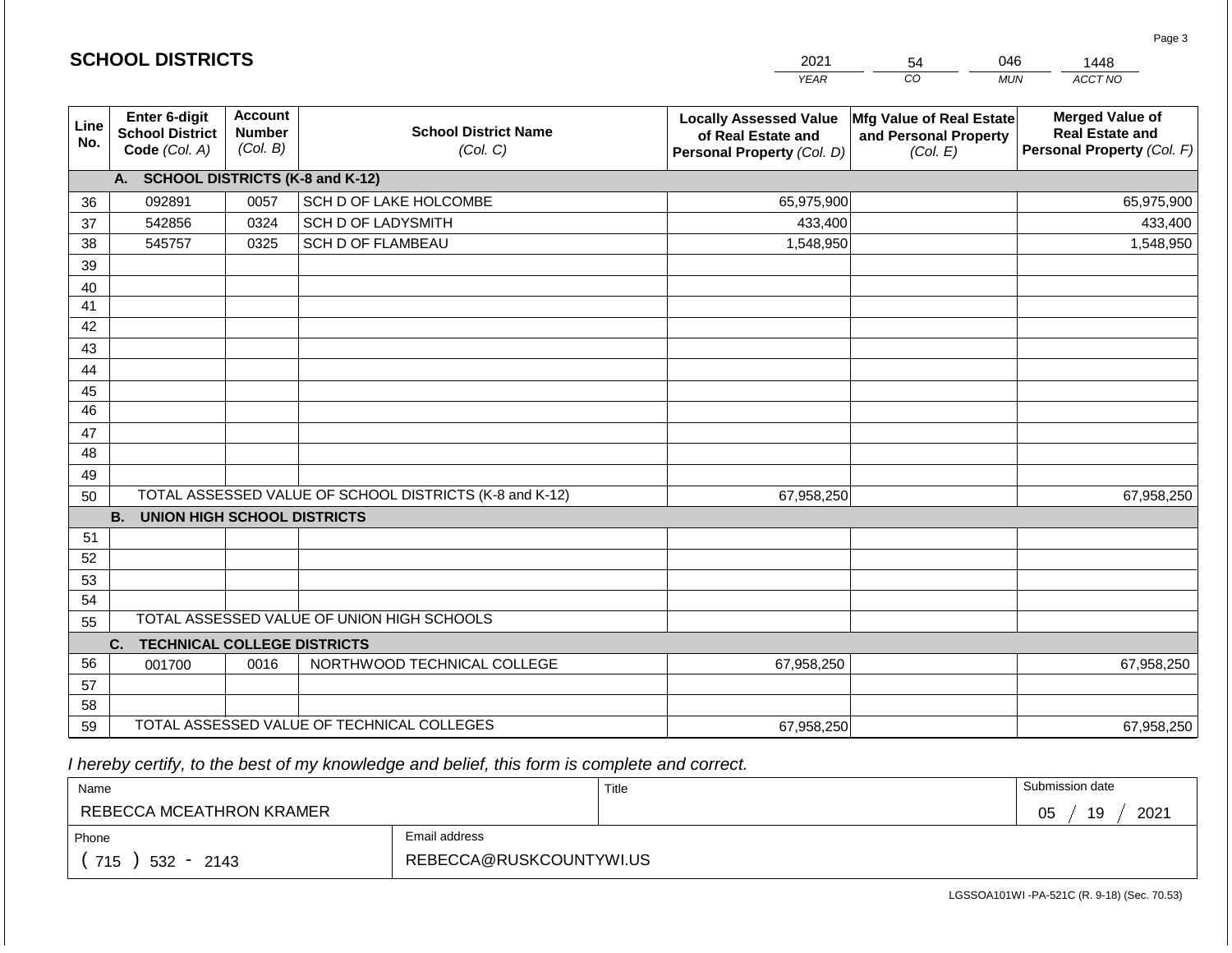- Each municipality's SOA is completed after the Board of Review and includes any changes made to the locally assessed values, under state law (sec. 70.53, Wis. Stats.)
- The Wisconsin Department of Revenue (DOR) merges the locally assessed values with the state assessed manufacturing values
- DOR provides the information regarding district names and codes. If a district is not listed, contact DOR.

Note: If you submit an amended SOA to DOR after your municipality's SOA is equated and posted to our website, we will process the SOA. However, DOR will not recalculate the *aggregate ratio or update the final SOA posted on our website. You should use the corrected values to calculate your tax rates.*

### **Page 1: Real Estate and Personal Property**

- Lines 1-9 assessed real estate values, parcel counts and acres by classification
- Lines 10-15 assessed personal property values and number of accounts by class
- Line 16 aggregate assessed value of all property subject to general property; use to calculate tax rates. Note: This line equals the total assessed value of K-8 and K-12 school districts (Line 50) and total assessed value of technical colleges (Line 59).
- Remarks assessment ratio used to calculate estimated fair market value on property tax bills

### **Page 2: Forest Crop, Other Exempt Land and Special Districts**

- Lines 18-21 private forest crop and managed forest lands assessed values
- Line  $22 -$  tax exempt land acres
- Line 23 prior years assessed value of omitted property under sec. 70.44 and correction of errors under sec. 70.43 shown by locally assessed or manufacturing real estate and personal property. Note: If there is an amount on this line, report the corresponding tax in the Statement of Taxes, Sections J or K.
- Lines 24-35 special district assessed values. These values are used to calculate tax rates for the special districts.

### **Page 3: School Districts**

- Lines 36-50 school districts (K-8 and K-12) assessed values. These values are used to calculate tax rates for school districts.
- Lines 51-55 union high school district assessed values. These values are used to calculate tax rates for union high school districts.
- Lines 56-59 technical college assessed values. These values are used to calculate tax rates for technical colleges.

If you have questions: Email: lgs@wisconsin.gov

 Phone: (608) 266-2569 or (608) 264-6892 Fax: (608) 264-6887

HOLCOMBE, WI 54745 - 9413 HOLCOMBE, WI 54745 - 9413W9486 WOODLAWN DR W9486 WOODLAWN DR MARY JANE NELSON<br>TOWN OF WILLARD MARY JANE NELSON TOWN OF WILLARD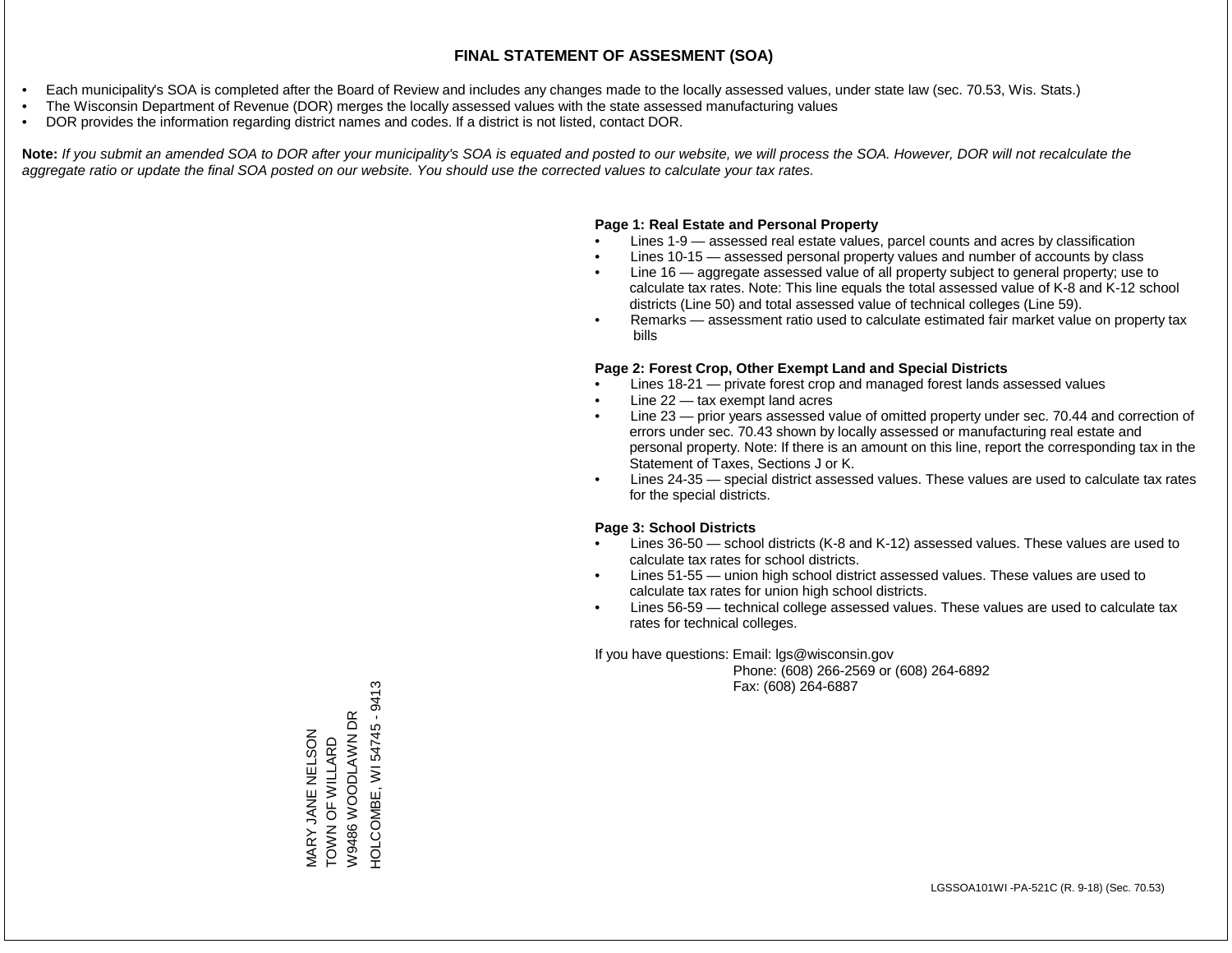|                | <b>FINAL - EQUATED</b><br>54<br><b>STATEMENT OF ASSESSMENT FOR 2021</b>                                                                                                                      |                                                |                   |              |                | 048                                                                 | 1449                           | This is an Amended Return              |             | Page 1                                  |
|----------------|----------------------------------------------------------------------------------------------------------------------------------------------------------------------------------------------|------------------------------------------------|-------------------|--------------|----------------|---------------------------------------------------------------------|--------------------------------|----------------------------------------|-------------|-----------------------------------------|
|                |                                                                                                                                                                                              |                                                |                   |              | CO.            | <b>MUN</b>                                                          | ACCT NO                        |                                        |             |                                         |
|                | <b>FOR</b>                                                                                                                                                                                   | <b>TOWN OF</b><br><b>OF</b>                    | <b>WILSON</b>     |              |                | <b>RUSK COUNTY</b>                                                  |                                |                                        |             |                                         |
|                |                                                                                                                                                                                              | Town - Village - City                          | Municipality Name |              |                | <b>County Name</b>                                                  |                                |                                        |             |                                         |
| Line<br>No.    |                                                                                                                                                                                              | <b>REAL ESTATE</b><br>(See Lines 18 - 22 for   |                   | PARCEL COUNT |                | NO. OF ACRES<br><b>WHOLE</b><br>TOTAL LAND MPROVEMENTS NUMBERS ONLY | <b>VALUE OF</b><br><b>LAND</b> | <b>VALUE OF</b><br><b>IMPROVEMENTS</b> |             | TOTAL VALUE OF LAND<br>AND IMPROVEMENTS |
|                |                                                                                                                                                                                              | other Real Estate)                             | (Col, A)          | (Col. B)     |                | (Col, C)                                                            | (Col. D)                       | (Col. E)                               |             | (Col. F)                                |
| $\overline{1}$ |                                                                                                                                                                                              | <b>RESIDENTIAL - Class 1</b>                   | 80                |              | 64             | 223                                                                 | 569,100                        | 4,629,600                              |             | 5,198,700                               |
| 2              |                                                                                                                                                                                              | <b>COMMERCIAL - Class 2</b>                    | 3                 |              | $\overline{2}$ | 21                                                                  | 40,000                         |                                        | 119,000     | 159,000                                 |
| 3              |                                                                                                                                                                                              | <b>MANUFACTURING - Class 3</b>                 | 0                 |              | $\Omega$       | $\Omega$                                                            | 0                              |                                        | $\Omega$    | $\Omega$                                |
| $\overline{4}$ |                                                                                                                                                                                              | <b>AGRICULTURAL - Class 4</b>                  | 65                |              |                | 1,729                                                               | 168,300                        |                                        |             | 168,300                                 |
| 5              |                                                                                                                                                                                              | UNDEVELOPED - Class 5                          | 63                |              |                | 527                                                                 | 120,100                        |                                        |             | 120,100                                 |
| 6              |                                                                                                                                                                                              | AGRICULTURAL FOREST - Class 5m                 | 12                |              |                | 296                                                                 | 253,500                        |                                        |             | 253,500                                 |
| $\overline{7}$ |                                                                                                                                                                                              | FOREST LANDS - Class 6                         | 102               |              |                | 2,246                                                               | 3,473,800                      |                                        |             | 3,473,800                               |
| 8              |                                                                                                                                                                                              | OTHER - Class 7                                | 12                |              | 12             | 23                                                                  | 51,600                         |                                        | 637,100     | 688,700                                 |
| 9              |                                                                                                                                                                                              | <b>TOTAL - ALL COLUMNS</b>                     | 337               |              | 78             | 5,065                                                               | 4,676,400                      | 5,385,700                              |             | 10,062,100                              |
| 10             |                                                                                                                                                                                              | NUMBER OF PERSONAL PROPERTY ACCOUNTS IN ROLL   |                   |              |                | 9                                                                   | <b>LOCALLY ASSESSED</b>        | <b>MANUFACTURING</b>                   |             | <b>MERGED</b>                           |
| 11             |                                                                                                                                                                                              | BOATS AND OTHER WATERCRAFT NOT EXEMPT - Code 1 |                   |              |                |                                                                     | 0                              |                                        | 0           | $\Omega$                                |
| 12             |                                                                                                                                                                                              | MACHINERY, TOOLS AND PATTERNS - Code 2         |                   |              |                |                                                                     |                                |                                        | $\mathbf 0$ | $\Omega$                                |
| 13             |                                                                                                                                                                                              | FURNITURE, FIXTURES AND EQUIPMENT - Code 3     |                   |              |                |                                                                     | 1,000                          |                                        | $\mathbf 0$ | 1,000                                   |
| 14             | ALL OTHER PERSONAL PROPERTY NOT EXEMPT - Codes 4A, 4B, 4C                                                                                                                                    |                                                |                   |              |                | 88,200                                                              |                                | $\mathbf 0$                            | 88,200      |                                         |
| 15             | TOTAL OF PERSONAL PROPERTY NOT EXEMPT (Total of Lines 11-14)                                                                                                                                 |                                                |                   |              |                | 89,200                                                              |                                | $\mathbf 0$                            | 89,200      |                                         |
| 16             | AGGREGATE ASSESSED VALUE OF ALL PROPERTY SUBJECT TO THE GENERAL PROPERTY TAX (Total of Lines 9F and 15F)<br>MUST EQUAL TOTAL VALUE OF THE SCHOOL DISTRICTS (K-12 PLUS K-8) - Line 50, Col. F |                                                |                   |              |                |                                                                     |                                |                                        | 10,151,300  |                                         |
| 17             |                                                                                                                                                                                              | <b>BOARD OF REVIEW</b>                         |                   |              |                | Name of Assessor                                                    |                                |                                        | Telephone # |                                         |
|                |                                                                                                                                                                                              | DATE OF FINAL ADJOURNMENT                      | 05/11/2021        |              |                | <b>STEVE KUESTER</b>                                                |                                |                                        |             | (715) 379-3453                          |

The Assessment Ratio to be used in calculating the estimated Fair Market Value on tax bills for this tax district is .866388434

This ratio should be used to convert assessed values to "Calculate Equalized Values" in Step 1 of the Lottery and Gaming Credit Calculations.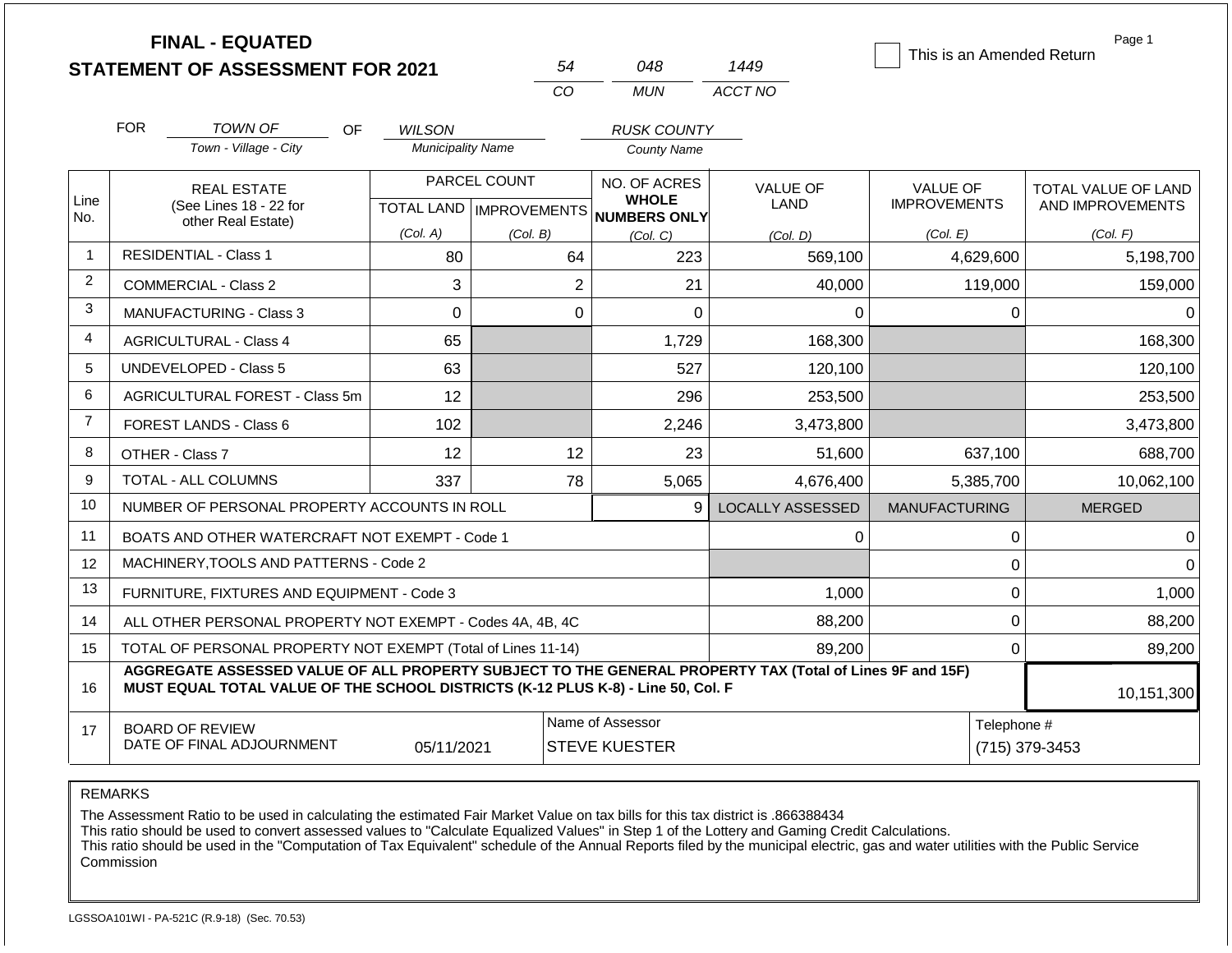2021 54 048 1449

FOREST LANDS (Line 7) and FOREST CROPS (in this section) - are **NOT** the same *YEAR CO MUN ACCT NO*

|    | Private Forest Crop - Reg Class @ 10¢ per acre |                 |  |                                                                                |  | Private Forest Crop - Reg Class @ \$2.52 per acre |                                                                              |                                                                    |                    |                    |
|----|------------------------------------------------|-----------------|--|--------------------------------------------------------------------------------|--|---------------------------------------------------|------------------------------------------------------------------------------|--------------------------------------------------------------------|--------------------|--------------------|
| 18 | (a) PARCELS                                    | (b) ACRES       |  | (c) ASSESSED VALUE                                                             |  | (d) PARCELS                                       |                                                                              | (e) ACRES                                                          |                    | (f) ASSESSED VALUE |
|    |                                                |                 |  |                                                                                |  |                                                   |                                                                              |                                                                    |                    |                    |
|    |                                                |                 |  |                                                                                |  |                                                   | Entered Before 2005 Managed Forest - Ferrous Mining CLOSED @ \$7.87 per acre |                                                                    |                    |                    |
| 19 | (a) PARCELS                                    | (b) ACRES       |  | Private Forest Crop - Special Class @ 20¢ per acre<br>(c) ASSESSED VALUE       |  | (d) PARCELS                                       |                                                                              | (e) ACRES                                                          |                    | (f) ASSESSED VALUE |
|    |                                                |                 |  |                                                                                |  |                                                   |                                                                              |                                                                    |                    |                    |
|    |                                                |                 |  |                                                                                |  |                                                   |                                                                              |                                                                    |                    |                    |
|    |                                                |                 |  | Entered Before 2005 Managed Forest - OPEN @ 74 ¢ per acre                      |  |                                                   |                                                                              | Entered Before 2005 Managed Forest - CLOSED @                      |                    | $$1.75$ per acre   |
| 20 | (a) PARCELS                                    | (b) ACRES       |  | (c) ASSESSED VALUE                                                             |  | (d) PARCELS                                       |                                                                              | (e) ACRES                                                          |                    | (f) ASSESSED VALUE |
|    |                                                | 221             |  | 296,800                                                                        |  |                                                   |                                                                              |                                                                    |                    |                    |
|    |                                                |                 |  |                                                                                |  |                                                   |                                                                              |                                                                    |                    |                    |
|    |                                                |                 |  | Entered After 2004 Managed Forest - OPEN @ \$2.04 per acre                     |  |                                                   | Entered After 2004 Managed Forest - CLOSED @ \$10.20 per acre                |                                                                    |                    |                    |
| 21 | (a) PARCELS                                    | (b) ACRES       |  | (c) ASSESSED VALUE                                                             |  | (d) PARCELS                                       | (e) ACRES                                                                    |                                                                    | (f) ASSESSED VALUE |                    |
|    |                                                |                 |  |                                                                                |  |                                                   |                                                                              |                                                                    |                    |                    |
|    | 23                                             | 913.83          |  | 1,395,000                                                                      |  | 9                                                 |                                                                              | 340                                                                |                    | 371,500            |
|    | (a) County Forest Cropland Acres               |                 |  | (b) Federal Acres                                                              |  | (c) State Acres                                   |                                                                              | (d) County (NOT FOREST CROP) Acres                                 |                    | (e) Other Acres    |
| 22 |                                                |                 |  |                                                                                |  |                                                   |                                                                              |                                                                    |                    |                    |
|    | 16.033.75                                      |                 |  |                                                                                |  |                                                   |                                                                              | 51.34                                                              |                    | 11.81              |
|    |                                                |                 |  | Assessed Value of Omitted Property From Prior Years (Sec. 70.44)               |  |                                                   |                                                                              | Assessed Value of Sec. 70.43 Corrections of Errors by Assessors    |                    |                    |
|    |                                                | (a) REAL ESTATE |  | (b) PERSONAL                                                                   |  |                                                   |                                                                              | (c1) REAL ESTATE                                                   | (c2) PERSONAL      |                    |
| 23 |                                                |                 |  |                                                                                |  |                                                   |                                                                              |                                                                    |                    |                    |
|    |                                                |                 |  | Manufacturing Equated Value of Omitted Property From Prior Years (Sec. 70.995) |  |                                                   |                                                                              | Mfg. Equated Value of Sec.70.43 Corrections of Errors by Assessors |                    |                    |
|    |                                                | (d) REAL ESTATE |  | (e) PERSONAL                                                                   |  | (f1) REAL ESTATE                                  |                                                                              |                                                                    | (f2) PERSONAL      |                    |
|    |                                                |                 |  |                                                                                |  |                                                   |                                                                              |                                                                    |                    |                    |
|    |                                                |                 |  |                                                                                |  |                                                   |                                                                              |                                                                    |                    |                    |

## **SPECIAL DISTRICTS**

| Line<br>No. | Enter 6-digit<br>Special District | <b>Account</b><br><b>Number</b> | <b>Special District Name</b> | <b>Locally Assessed Value</b><br>of Real Estate and | Mfg Value of Real Estate<br>and Personal Property | <b>Merged Value of</b><br><b>Real Estate and</b> |
|-------------|-----------------------------------|---------------------------------|------------------------------|-----------------------------------------------------|---------------------------------------------------|--------------------------------------------------|
|             | Code (Col. A)                     | (Col. B)                        | (Col. C)                     | Personal Property (Col. D)                          | (Col. E)                                          | Personal Property (Col. F)                       |
| 24          |                                   |                                 |                              |                                                     |                                                   |                                                  |
| 25          |                                   |                                 |                              |                                                     |                                                   |                                                  |
| 26          |                                   |                                 |                              |                                                     |                                                   |                                                  |
| 27          |                                   |                                 |                              |                                                     |                                                   |                                                  |
| 28          |                                   |                                 |                              |                                                     |                                                   |                                                  |
| 29          |                                   |                                 |                              |                                                     |                                                   |                                                  |
| 30          |                                   |                                 |                              |                                                     |                                                   |                                                  |
| 31          |                                   |                                 |                              |                                                     |                                                   |                                                  |
| 32          |                                   |                                 |                              |                                                     |                                                   |                                                  |
| 33          |                                   |                                 |                              |                                                     |                                                   |                                                  |
| 34          |                                   |                                 |                              |                                                     |                                                   |                                                  |
| 35          |                                   |                                 |                              |                                                     |                                                   |                                                  |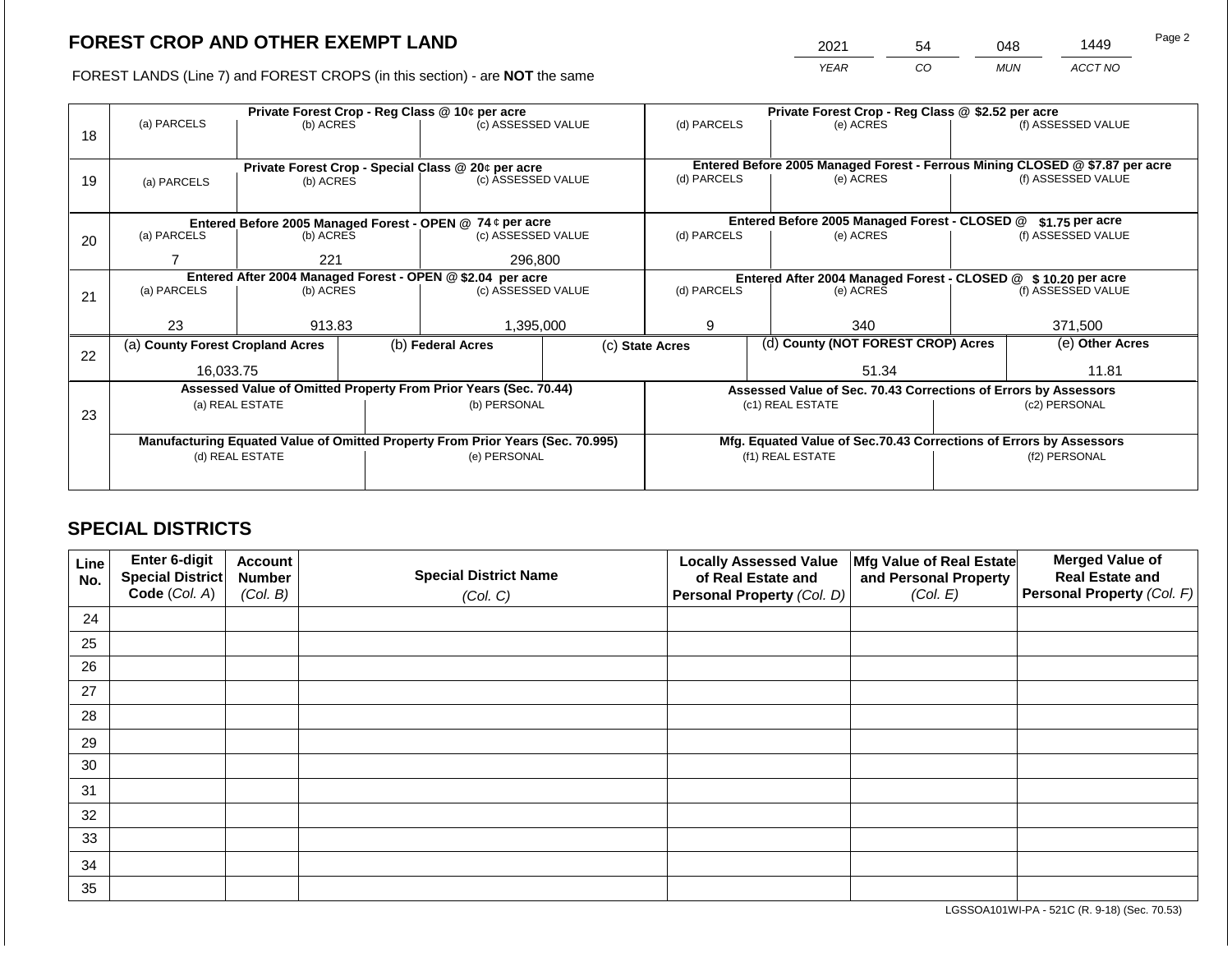|             | <b>SCHOOL DISTRICTS</b>                                  |                                             |                                                         | 2021                                                                              | 54                                                            | 048        | 1449                                                                           |
|-------------|----------------------------------------------------------|---------------------------------------------|---------------------------------------------------------|-----------------------------------------------------------------------------------|---------------------------------------------------------------|------------|--------------------------------------------------------------------------------|
|             |                                                          |                                             |                                                         | <b>YEAR</b>                                                                       | CO                                                            | <b>MUN</b> | ACCT NO                                                                        |
| Line<br>No. | Enter 6-digit<br><b>School District</b><br>Code (Col. A) | <b>Account</b><br><b>Number</b><br>(Col. B) | <b>School District Name</b><br>(Col. C)                 | <b>Locally Assessed Value</b><br>of Real Estate and<br>Personal Property (Col. D) | Mfg Value of Real Estate<br>and Personal Property<br>(Col. E) |            | <b>Merged Value of</b><br><b>Real Estate and</b><br>Personal Property (Col. F) |
|             | A. SCHOOL DISTRICTS (K-8 and K-12)                       |                                             |                                                         |                                                                                   |                                                               |            |                                                                                |
| 36          | 650441                                                   | 0390                                        | SCH D OF BIRCHWOOD                                      | 10,151,300                                                                        |                                                               |            | 10,151,300                                                                     |
| 37          |                                                          |                                             |                                                         |                                                                                   |                                                               |            |                                                                                |
| 38          |                                                          |                                             |                                                         |                                                                                   |                                                               |            |                                                                                |
| 39          |                                                          |                                             |                                                         |                                                                                   |                                                               |            |                                                                                |
| 40          |                                                          |                                             |                                                         |                                                                                   |                                                               |            |                                                                                |
| 41<br>42    |                                                          |                                             |                                                         |                                                                                   |                                                               |            |                                                                                |
| 43          |                                                          |                                             |                                                         |                                                                                   |                                                               |            |                                                                                |
| 44          |                                                          |                                             |                                                         |                                                                                   |                                                               |            |                                                                                |
| 45          |                                                          |                                             |                                                         |                                                                                   |                                                               |            |                                                                                |
| 46          |                                                          |                                             |                                                         |                                                                                   |                                                               |            |                                                                                |
| 47          |                                                          |                                             |                                                         |                                                                                   |                                                               |            |                                                                                |
| 48          |                                                          |                                             |                                                         |                                                                                   |                                                               |            |                                                                                |
| 49          |                                                          |                                             |                                                         |                                                                                   |                                                               |            |                                                                                |
| 50          |                                                          |                                             | TOTAL ASSESSED VALUE OF SCHOOL DISTRICTS (K-8 and K-12) | 10,151,300                                                                        |                                                               |            | 10,151,300                                                                     |
|             | <b>B.</b><br><b>UNION HIGH SCHOOL DISTRICTS</b>          |                                             |                                                         |                                                                                   |                                                               |            |                                                                                |
| 51<br>52    |                                                          |                                             |                                                         |                                                                                   |                                                               |            |                                                                                |
| 53          |                                                          |                                             |                                                         |                                                                                   |                                                               |            |                                                                                |
| 54          |                                                          |                                             |                                                         |                                                                                   |                                                               |            |                                                                                |
| 55          |                                                          |                                             | TOTAL ASSESSED VALUE OF UNION HIGH SCHOOLS              |                                                                                   |                                                               |            |                                                                                |
|             | <b>TECHNICAL COLLEGE DISTRICTS</b><br>C.                 |                                             |                                                         |                                                                                   |                                                               |            |                                                                                |
| 56          | 001700                                                   | 0016                                        | NORTHWOOD TECHNICAL COLLEGE                             | 10,151,300                                                                        |                                                               |            | 10,151,300                                                                     |
| 57          |                                                          |                                             |                                                         |                                                                                   |                                                               |            |                                                                                |
| 58          |                                                          |                                             |                                                         |                                                                                   |                                                               |            |                                                                                |
| 59          |                                                          |                                             | TOTAL ASSESSED VALUE OF TECHNICAL COLLEGES              | 10,151,300                                                                        |                                                               |            | 10,151,300                                                                     |

**SCHOOL DISTRICTS**

| Name                         |                         | Title | Submission date  |
|------------------------------|-------------------------|-------|------------------|
| REBECCA MCEATHRON KRAMER     |                         |       | 20<br>2021<br>05 |
| Phone                        | Email address           |       |                  |
| 715<br>532<br>2143<br>$\sim$ | REBECCA@RUSKCOUNTYWI.US |       |                  |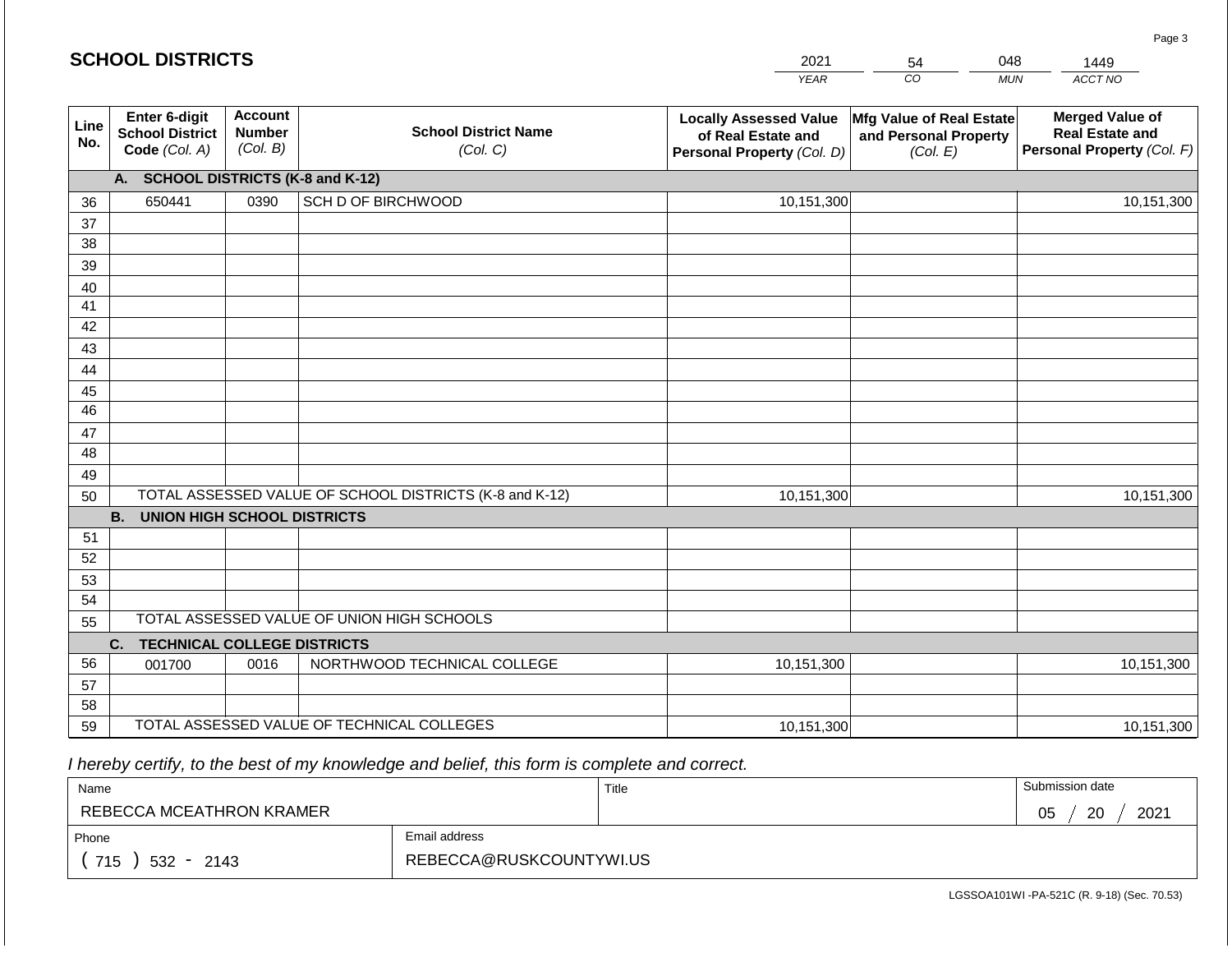- Each municipality's SOA is completed after the Board of Review and includes any changes made to the locally assessed values, under state law (sec. 70.53, Wis. Stats.)
- The Wisconsin Department of Revenue (DOR) merges the locally assessed values with the state assessed manufacturing values
- DOR provides the information regarding district names and codes. If a district is not listed, contact DOR.

Note: If you submit an amended SOA to DOR after your municipality's SOA is equated and posted to our website, we will process the SOA. However, DOR will not recalculate the *aggregate ratio or update the final SOA posted on our website. You should use the corrected values to calculate your tax rates.*

### **Page 1: Real Estate and Personal Property**

- Lines 1-9 assessed real estate values, parcel counts and acres by classification
- Lines 10-15 assessed personal property values and number of accounts by class
- Line 16 aggregate assessed value of all property subject to general property; use to calculate tax rates. Note: This line equals the total assessed value of K-8 and K-12 school districts (Line 50) and total assessed value of technical colleges (Line 59).
- Remarks assessment ratio used to calculate estimated fair market value on property tax bills

### **Page 2: Forest Crop, Other Exempt Land and Special Districts**

- Lines 18-21 private forest crop and managed forest lands assessed values
- Line  $22 -$  tax exempt land acres
- Line 23 prior years assessed value of omitted property under sec. 70.44 and correction of errors under sec. 70.43 shown by locally assessed or manufacturing real estate and personal property. Note: If there is an amount on this line, report the corresponding tax in the Statement of Taxes, Sections J or K.
- Lines 24-35 special district assessed values. These values are used to calculate tax rates for the special districts.

### **Page 3: School Districts**

- Lines 36-50 school districts (K-8 and K-12) assessed values. These values are used to calculate tax rates for school districts.
- Lines 51-55 union high school district assessed values. These values are used to calculate tax rates for union high school districts.
- Lines 56-59 technical college assessed values. These values are used to calculate tax rates for technical colleges.

If you have questions: Email: lgs@wisconsin.gov

 Phone: (608) 266-2569 or (608) 264-6892 Fax: (608) 264-6887

3IRCHWOOD, WI54817 - 0095 BIRCHWOOD, WI 54817 - 0095PO BOX 95 N9595 CTY RD F, PO BOX 95 ZOSTS FOR WILSON TOWN OF WILSON CINDY FAIRCHILD CINDY FAIRCHILD CTY RD F, N9595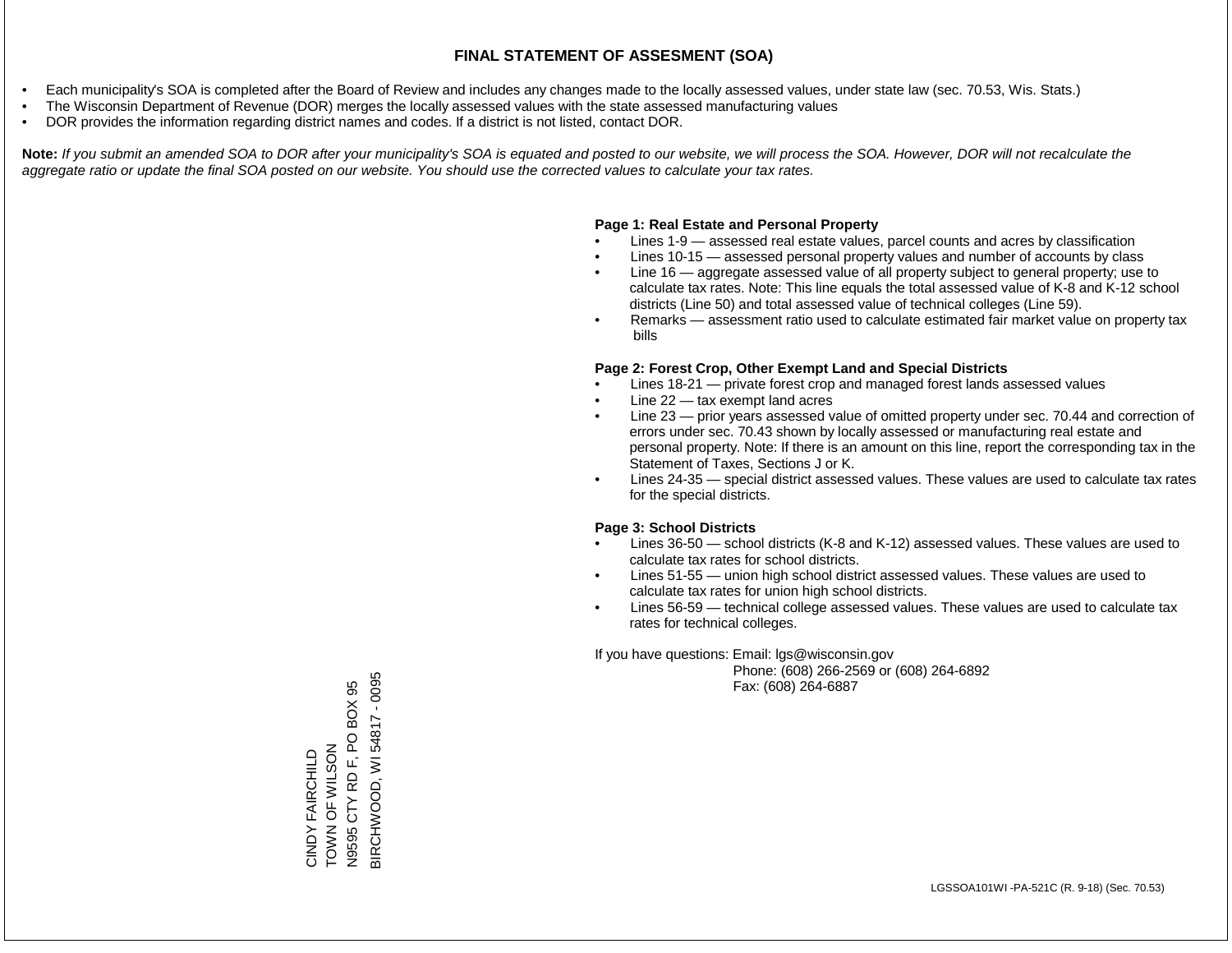|                | <b>FINAL - EQUATED</b><br><b>STATEMENT OF ASSESSMENT FOR 2021</b>                                                                                                                            |                                          | 54                        | 106                                      | 1450                    | This is an Amended Return              | Page 1                                         |
|----------------|----------------------------------------------------------------------------------------------------------------------------------------------------------------------------------------------|------------------------------------------|---------------------------|------------------------------------------|-------------------------|----------------------------------------|------------------------------------------------|
|                |                                                                                                                                                                                              |                                          | CO                        | <b>MUN</b>                               | ACCT NO                 |                                        |                                                |
|                | <b>FOR</b>                                                                                                                                                                                   |                                          |                           |                                          |                         |                                        |                                                |
|                | <b>VILLAGE OF</b><br>OF.<br>Town - Village - City                                                                                                                                            | <b>BRUCE</b><br><b>Municipality Name</b> |                           | <b>RUSK COUNTY</b><br><b>County Name</b> |                         |                                        |                                                |
|                |                                                                                                                                                                                              |                                          |                           |                                          |                         |                                        |                                                |
| Line           | <b>REAL ESTATE</b><br>(See Lines 18 - 22 for                                                                                                                                                 |                                          | PARCEL COUNT              | NO. OF ACRES<br><b>WHOLE</b>             | <b>VALUE OF</b><br>LAND | <b>VALUE OF</b><br><b>IMPROVEMENTS</b> | <b>TOTAL VALUE OF LAND</b><br>AND IMPROVEMENTS |
| No.            | other Real Estate)                                                                                                                                                                           |                                          | TOTAL LAND   IMPROVEMENTS | NUMBERS ONLY                             |                         |                                        |                                                |
| $\overline{1}$ | <b>RESIDENTIAL - Class 1</b>                                                                                                                                                                 | (Col. A)<br>391                          | (Col. B)<br>309           | (Col, C)<br>200                          | (Col. D)<br>2,797,700   | (Col. E)<br>20,124,000                 | (Col. F)<br>22,921,700                         |
| $\overline{2}$ | <b>COMMERCIAL - Class 2</b>                                                                                                                                                                  | 66                                       | 51                        | 51                                       | 538,600                 | 4,001,300                              | 4,539,900                                      |
| 3              | <b>MANUFACTURING - Class 3</b>                                                                                                                                                               | $\overline{4}$                           | 3                         | 33                                       | 153,100                 | 1,437,300                              | 1,590,400                                      |
| 4              |                                                                                                                                                                                              | 16                                       |                           | 297                                      | 60,100                  |                                        | 60,100                                         |
| 5              | <b>AGRICULTURAL - Class 4</b><br><b>UNDEVELOPED - Class 5</b>                                                                                                                                |                                          |                           |                                          |                         |                                        |                                                |
| 6              |                                                                                                                                                                                              | 23                                       |                           | 144                                      | 27,700                  |                                        | 27,700                                         |
| $\overline{7}$ | AGRICULTURAL FOREST - Class 5m                                                                                                                                                               | 1                                        |                           | 15                                       | 8,400                   |                                        | 8,400                                          |
|                | FOREST LANDS - Class 6                                                                                                                                                                       | 20                                       |                           | 171                                      | 224,200                 |                                        | 224,200                                        |
| 8              | OTHER - Class 7                                                                                                                                                                              | 1                                        | 1                         | 5                                        | 12,800                  | 158,200                                | 171,000                                        |
| 9              | <b>TOTAL - ALL COLUMNS</b>                                                                                                                                                                   | 522                                      | 364                       | 916                                      | 3,822,600               | 25,720,800                             | 29,543,400                                     |
| 10             | NUMBER OF PERSONAL PROPERTY ACCOUNTS IN ROLL                                                                                                                                                 |                                          |                           | 45                                       | <b>LOCALLY ASSESSED</b> | <b>MANUFACTURING</b>                   | <b>MERGED</b>                                  |
| 11             | BOATS AND OTHER WATERCRAFT NOT EXEMPT - Code 1                                                                                                                                               |                                          |                           |                                          | 0                       | 0                                      | $\mathbf 0$                                    |
| 12             | MACHINERY, TOOLS AND PATTERNS - Code 2                                                                                                                                                       |                                          |                           |                                          |                         | 217,600                                | 217,600                                        |
| 13             | FURNITURE, FIXTURES AND EQUIPMENT - Code 3                                                                                                                                                   |                                          |                           |                                          | 278,700                 | 22,500                                 | 301,200                                        |
| 14             | ALL OTHER PERSONAL PROPERTY NOT EXEMPT - Codes 4A, 4B, 4C                                                                                                                                    |                                          |                           | 124,400                                  | 7,200                   | 131,600                                |                                                |
| 15             | TOTAL OF PERSONAL PROPERTY NOT EXEMPT (Total of Lines 11-14)                                                                                                                                 | 403,100                                  | 247,300                   | 650,400                                  |                         |                                        |                                                |
| 16             | AGGREGATE ASSESSED VALUE OF ALL PROPERTY SUBJECT TO THE GENERAL PROPERTY TAX (Total of Lines 9F and 15F)<br>MUST EQUAL TOTAL VALUE OF THE SCHOOL DISTRICTS (K-12 PLUS K-8) - Line 50, Col. F |                                          |                           |                                          |                         |                                        | 30,193,800                                     |
| 17             | <b>BOARD OF REVIEW</b><br>DATE OF FINAL ADJOURNMENT                                                                                                                                          | 09/30/2021                               |                           | Name of Assessor<br><b>CINDY CHASE</b>   |                         | Telephone #                            | (715) 820-0541                                 |

The Assessment Ratio to be used in calculating the estimated Fair Market Value on tax bills for this tax district is .970933059

This ratio should be used to convert assessed values to "Calculate Equalized Values" in Step 1 of the Lottery and Gaming Credit Calculations.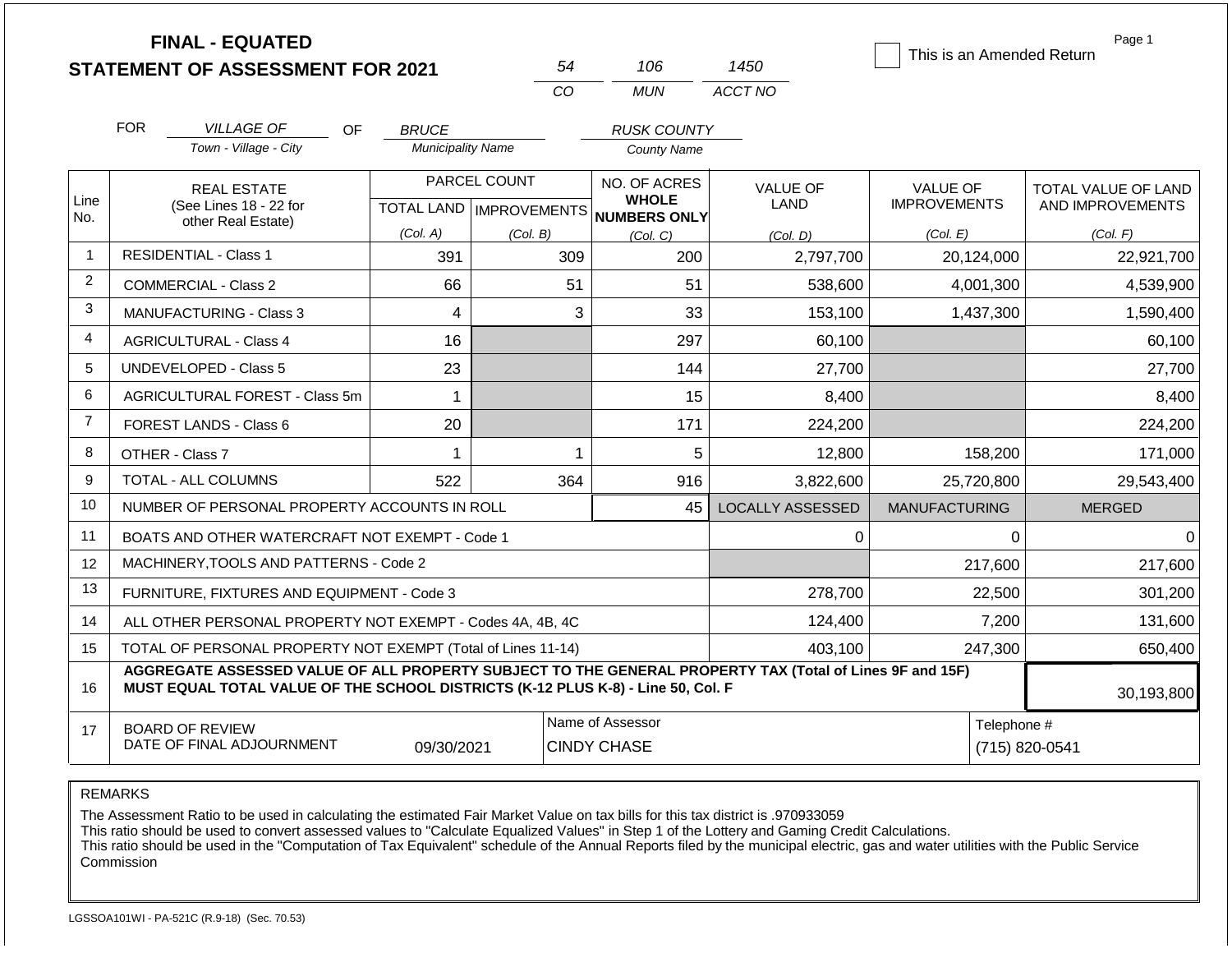2021 54 106 1450

FOREST LANDS (Line 7) and FOREST CROPS (in this section) - are **NOT** the same *YEAR CO MUN ACCT NO*

|    | Private Forest Crop - Reg Class @ 10¢ per acre                                 |                                                                  |  |                                                                          |  |                                                               | Private Forest Crop - Reg Class @ \$2.52 per acre                            |                                                                    |  |                    |
|----|--------------------------------------------------------------------------------|------------------------------------------------------------------|--|--------------------------------------------------------------------------|--|---------------------------------------------------------------|------------------------------------------------------------------------------|--------------------------------------------------------------------|--|--------------------|
| 18 | (a) PARCELS                                                                    | (b) ACRES                                                        |  | (c) ASSESSED VALUE                                                       |  | (d) PARCELS                                                   |                                                                              | (e) ACRES                                                          |  | (f) ASSESSED VALUE |
|    |                                                                                |                                                                  |  |                                                                          |  |                                                               | Entered Before 2005 Managed Forest - Ferrous Mining CLOSED @ \$7.87 per acre |                                                                    |  |                    |
| 19 | (a) PARCELS                                                                    | (b) ACRES                                                        |  | Private Forest Crop - Special Class @ 20¢ per acre<br>(c) ASSESSED VALUE |  | (d) PARCELS                                                   |                                                                              | (e) ACRES                                                          |  | (f) ASSESSED VALUE |
|    |                                                                                |                                                                  |  |                                                                          |  |                                                               |                                                                              |                                                                    |  |                    |
|    |                                                                                | Entered Before 2005 Managed Forest - OPEN @ 74 ¢ per acre        |  |                                                                          |  |                                                               |                                                                              | Entered Before 2005 Managed Forest - CLOSED @                      |  | \$1.75 per acre    |
| 20 | (a) PARCELS                                                                    | (b) ACRES                                                        |  | (c) ASSESSED VALUE                                                       |  | (d) PARCELS                                                   |                                                                              | (e) ACRES                                                          |  | (f) ASSESSED VALUE |
|    |                                                                                |                                                                  |  |                                                                          |  |                                                               |                                                                              |                                                                    |  |                    |
|    |                                                                                | Entered After 2004 Managed Forest - OPEN @ \$2.04 per acre       |  |                                                                          |  | Entered After 2004 Managed Forest - CLOSED @ \$10.20 per acre |                                                                              |                                                                    |  |                    |
| 21 | (a) PARCELS                                                                    | (b) ACRES                                                        |  | (c) ASSESSED VALUE                                                       |  | (d) PARCELS<br>(e) ACRES                                      |                                                                              | (f) ASSESSED VALUE                                                 |  |                    |
|    |                                                                                |                                                                  |  |                                                                          |  |                                                               |                                                                              |                                                                    |  |                    |
|    | (a) County Forest Cropland Acres                                               |                                                                  |  | (b) Federal Acres                                                        |  | (c) State Acres                                               |                                                                              | (d) County (NOT FOREST CROP) Acres                                 |  | (e) Other Acres    |
| 22 |                                                                                |                                                                  |  |                                                                          |  |                                                               |                                                                              |                                                                    |  |                    |
|    |                                                                                |                                                                  |  |                                                                          |  | 13.3                                                          |                                                                              | 1.68                                                               |  | 352.35             |
|    |                                                                                | Assessed Value of Omitted Property From Prior Years (Sec. 70.44) |  |                                                                          |  |                                                               |                                                                              | Assessed Value of Sec. 70.43 Corrections of Errors by Assessors    |  |                    |
| 23 |                                                                                | (a) REAL ESTATE                                                  |  | (b) PERSONAL                                                             |  |                                                               |                                                                              | (c1) REAL ESTATE                                                   |  | (c2) PERSONAL      |
|    |                                                                                |                                                                  |  |                                                                          |  |                                                               |                                                                              |                                                                    |  |                    |
|    | Manufacturing Equated Value of Omitted Property From Prior Years (Sec. 70.995) |                                                                  |  |                                                                          |  |                                                               |                                                                              | Mfg. Equated Value of Sec.70.43 Corrections of Errors by Assessors |  |                    |
|    |                                                                                | (d) REAL ESTATE                                                  |  | (e) PERSONAL                                                             |  |                                                               |                                                                              | (f1) REAL ESTATE                                                   |  | (f2) PERSONAL      |
|    |                                                                                |                                                                  |  |                                                                          |  |                                                               |                                                                              |                                                                    |  |                    |
|    |                                                                                |                                                                  |  |                                                                          |  |                                                               |                                                                              |                                                                    |  |                    |

## **SPECIAL DISTRICTS**

| Line<br>No. | Enter 6-digit<br>Special District<br>Code (Col. A) | <b>Account</b><br><b>Number</b><br>(Col. B) | <b>Special District Name</b><br>(Col. C) | <b>Locally Assessed Value</b><br>of Real Estate and<br><b>Personal Property (Col. D)</b> | Mfg Value of Real Estate<br>and Personal Property<br>(Col. E) | <b>Merged Value of</b><br><b>Real Estate and</b><br>Personal Property (Col. F) |
|-------------|----------------------------------------------------|---------------------------------------------|------------------------------------------|------------------------------------------------------------------------------------------|---------------------------------------------------------------|--------------------------------------------------------------------------------|
| 24          |                                                    |                                             |                                          |                                                                                          |                                                               |                                                                                |
| 25          |                                                    |                                             |                                          |                                                                                          |                                                               |                                                                                |
| 26          |                                                    |                                             |                                          |                                                                                          |                                                               |                                                                                |
| 27          |                                                    |                                             |                                          |                                                                                          |                                                               |                                                                                |
| 28          |                                                    |                                             |                                          |                                                                                          |                                                               |                                                                                |
| 29          |                                                    |                                             |                                          |                                                                                          |                                                               |                                                                                |
| 30          |                                                    |                                             |                                          |                                                                                          |                                                               |                                                                                |
| 31          |                                                    |                                             |                                          |                                                                                          |                                                               |                                                                                |
| 32          |                                                    |                                             |                                          |                                                                                          |                                                               |                                                                                |
| 33          |                                                    |                                             |                                          |                                                                                          |                                                               |                                                                                |
| 34          |                                                    |                                             |                                          |                                                                                          |                                                               |                                                                                |
| 35          |                                                    |                                             |                                          |                                                                                          |                                                               |                                                                                |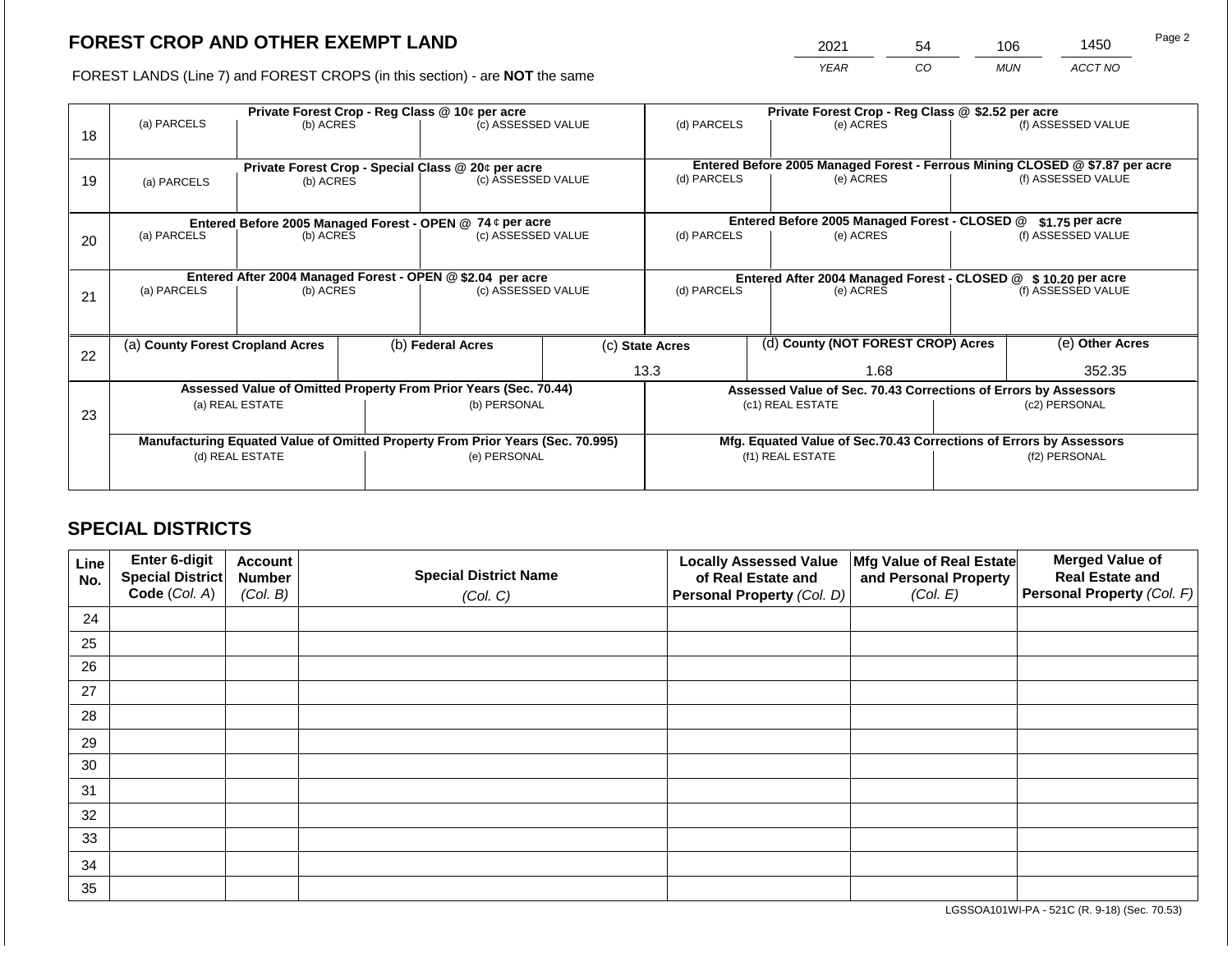| CO<br><b>YEAR</b><br><b>MUN</b>                                                                                                                                                                                                                                                                                         | ACCT NO                                                                        |  |  |  |  |  |
|-------------------------------------------------------------------------------------------------------------------------------------------------------------------------------------------------------------------------------------------------------------------------------------------------------------------------|--------------------------------------------------------------------------------|--|--|--|--|--|
|                                                                                                                                                                                                                                                                                                                         |                                                                                |  |  |  |  |  |
| <b>Account</b><br>Enter 6-digit<br><b>Locally Assessed Value</b><br>Mfg Value of Real Estate<br>Line<br><b>School District Name</b><br><b>Number</b><br><b>School District</b><br>and Personal Property<br>of Real Estate and<br>No.<br>(Col. B)<br>Code (Col. A)<br>(Col. C)<br>Personal Property (Col. D)<br>(Col. E) | <b>Merged Value of</b><br><b>Real Estate and</b><br>Personal Property (Col. F) |  |  |  |  |  |
| <b>SCHOOL DISTRICTS (K-8 and K-12)</b><br>A.                                                                                                                                                                                                                                                                            |                                                                                |  |  |  |  |  |
| 540735<br>SCH D OF BRUCE<br>28,356,100<br>1,837,700<br>0323<br>36                                                                                                                                                                                                                                                       | 30,193,800                                                                     |  |  |  |  |  |
| 37                                                                                                                                                                                                                                                                                                                      |                                                                                |  |  |  |  |  |
| 38                                                                                                                                                                                                                                                                                                                      |                                                                                |  |  |  |  |  |
| 39                                                                                                                                                                                                                                                                                                                      |                                                                                |  |  |  |  |  |
| 40                                                                                                                                                                                                                                                                                                                      |                                                                                |  |  |  |  |  |
| 41<br>42                                                                                                                                                                                                                                                                                                                |                                                                                |  |  |  |  |  |
| 43                                                                                                                                                                                                                                                                                                                      |                                                                                |  |  |  |  |  |
| 44                                                                                                                                                                                                                                                                                                                      |                                                                                |  |  |  |  |  |
| 45                                                                                                                                                                                                                                                                                                                      |                                                                                |  |  |  |  |  |
| 46                                                                                                                                                                                                                                                                                                                      |                                                                                |  |  |  |  |  |
| 47                                                                                                                                                                                                                                                                                                                      |                                                                                |  |  |  |  |  |
| 48                                                                                                                                                                                                                                                                                                                      |                                                                                |  |  |  |  |  |
| 49                                                                                                                                                                                                                                                                                                                      |                                                                                |  |  |  |  |  |
| TOTAL ASSESSED VALUE OF SCHOOL DISTRICTS (K-8 and K-12)<br>28,356,100<br>1,837,700<br>50                                                                                                                                                                                                                                | 30,193,800                                                                     |  |  |  |  |  |
| <b>B.</b><br><b>UNION HIGH SCHOOL DISTRICTS</b>                                                                                                                                                                                                                                                                         |                                                                                |  |  |  |  |  |
| 51                                                                                                                                                                                                                                                                                                                      |                                                                                |  |  |  |  |  |
| 52                                                                                                                                                                                                                                                                                                                      |                                                                                |  |  |  |  |  |
| 53                                                                                                                                                                                                                                                                                                                      |                                                                                |  |  |  |  |  |
| 54                                                                                                                                                                                                                                                                                                                      |                                                                                |  |  |  |  |  |
| TOTAL ASSESSED VALUE OF UNION HIGH SCHOOLS<br>55                                                                                                                                                                                                                                                                        |                                                                                |  |  |  |  |  |
| <b>TECHNICAL COLLEGE DISTRICTS</b><br>C.                                                                                                                                                                                                                                                                                |                                                                                |  |  |  |  |  |
| 56<br>NORTHWOOD TECHNICAL COLLEGE<br>0016<br>28,356,100<br>1,837,700<br>001700                                                                                                                                                                                                                                          | 30,193,800                                                                     |  |  |  |  |  |
| 57<br>58                                                                                                                                                                                                                                                                                                                |                                                                                |  |  |  |  |  |
| TOTAL ASSESSED VALUE OF TECHNICAL COLLEGES<br>59<br>1,837,700<br>28,356,100                                                                                                                                                                                                                                             | 30,193,800                                                                     |  |  |  |  |  |

| Name                     |                        | Title | Submission date                       |
|--------------------------|------------------------|-------|---------------------------------------|
| REBECCA MCEATHRON KRAMER |                        |       | 2021<br>$\overline{A}$ $\overline{C}$ |
| Phone                    | Email address          |       |                                       |
| 715<br>$532 -$<br>2143   | REBECC@RUSKCOUNTYWI.US |       |                                       |

LGSSOA101WI -PA-521C (R. 9-18) (Sec. 70.53)

Page 3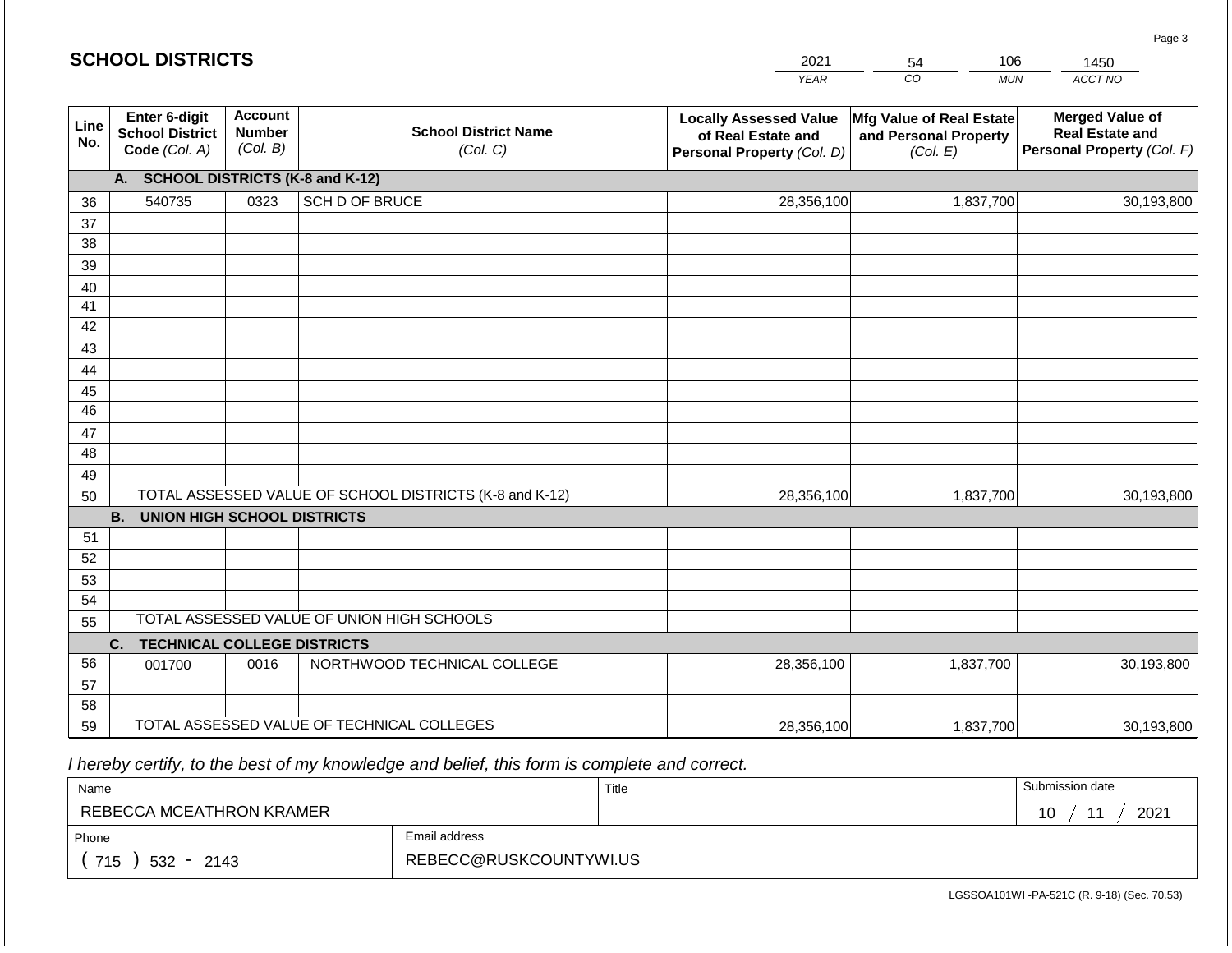- Each municipality's SOA is completed after the Board of Review and includes any changes made to the locally assessed values, under state law (sec. 70.53, Wis. Stats.)
- The Wisconsin Department of Revenue (DOR) merges the locally assessed values with the state assessed manufacturing values
- DOR provides the information regarding district names and codes. If a district is not listed, contact DOR.

Note: If you submit an amended SOA to DOR after your municipality's SOA is equated and posted to our website, we will process the SOA. However, DOR will not recalculate the *aggregate ratio or update the final SOA posted on our website. You should use the corrected values to calculate your tax rates.*

### **Page 1: Real Estate and Personal Property**

- Lines 1-9 assessed real estate values, parcel counts and acres by classification
- Lines 10-15 assessed personal property values and number of accounts by class
- Line 16 aggregate assessed value of all property subject to general property; use to calculate tax rates. Note: This line equals the total assessed value of K-8 and K-12 school districts (Line 50) and total assessed value of technical colleges (Line 59).
- Remarks assessment ratio used to calculate estimated fair market value on property tax bills

### **Page 2: Forest Crop, Other Exempt Land and Special Districts**

- Lines 18-21 private forest crop and managed forest lands assessed values
- Line  $22 -$  tax exempt land acres
- Line 23 prior years assessed value of omitted property under sec. 70.44 and correction of errors under sec. 70.43 shown by locally assessed or manufacturing real estate and personal property. Note: If there is an amount on this line, report the corresponding tax in the Statement of Taxes, Sections J or K.
- Lines 24-35 special district assessed values. These values are used to calculate tax rates for the special districts.

### **Page 3: School Districts**

- Lines 36-50 school districts (K-8 and K-12) assessed values. These values are used to calculate tax rates for school districts.
- Lines 51-55 union high school district assessed values. These values are used to calculate tax rates for union high school districts.
- Lines 56-59 technical college assessed values. These values are used to calculate tax rates for technical colleges.

If you have questions: Email: lgs@wisconsin.gov

 Phone: (608) 266-2569 or (608) 264-6892 Fax: (608) 264-6887

JESSICA HAYES<br>VILLAGE OF BRUCE<br>100 W RIVER AVE, PO BOX 238 100 W RIVER AVE, PO BOX 238 3RUCE, WI 54819 - 0238 BRUCE, WI 54819 - 0238VILLAGE OF BRUCE **JESSICA HAYES** JESSICA HAYES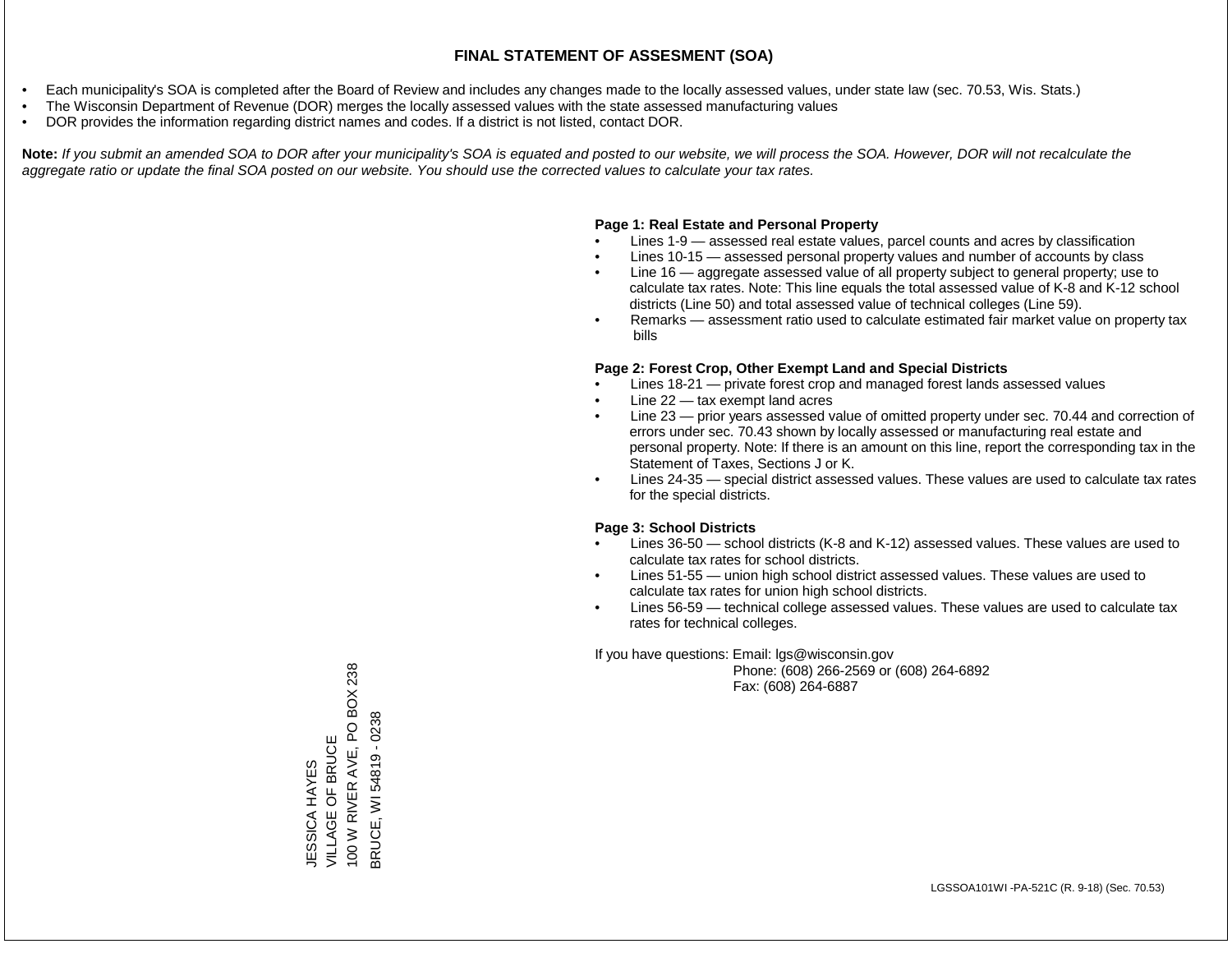**STATEMENT OF ASSESSMENT FOR 2021**

| 54 | 111 | 1451    |
|----|-----|---------|
| Γn | MUN | ACCT NO |

**FINAL - EQUATED**<br>  $\overline{X}$  This is an Amended Return

Page 1

|                | <b>FOR</b>                                                                                                                                                                                   | <b>VILLAGE OF</b><br>OF                        | CONRATH                  |                           | <b>RUSK COUNTY</b>           |                         |                      |                     |
|----------------|----------------------------------------------------------------------------------------------------------------------------------------------------------------------------------------------|------------------------------------------------|--------------------------|---------------------------|------------------------------|-------------------------|----------------------|---------------------|
|                |                                                                                                                                                                                              | Town - Village - City                          | <b>Municipality Name</b> |                           | <b>County Name</b>           |                         |                      |                     |
| Line           | <b>REAL ESTATE</b>                                                                                                                                                                           |                                                |                          | PARCEL COUNT              | NO. OF ACRES<br><b>WHOLE</b> | <b>VALUE OF</b>         | <b>VALUE OF</b>      | TOTAL VALUE OF LAND |
| No.            |                                                                                                                                                                                              | (See Lines 18 - 22 for<br>other Real Estate)   |                          | TOTAL LAND   IMPROVEMENTS | <b>NUMBERS ONLY</b>          | <b>LAND</b>             | <b>IMPROVEMENTS</b>  | AND IMPROVEMENTS    |
|                |                                                                                                                                                                                              |                                                | (Col. A)                 | (Col. B)                  | (Col. C)                     | (Col, D)                | (Col. E)             | (Col. F)            |
| $\overline{1}$ |                                                                                                                                                                                              | <b>RESIDENTIAL - Class 1</b>                   | 164                      | 42                        | 84                           | 307,600                 | 1,856,900            | 2,164,500           |
| $\overline{2}$ |                                                                                                                                                                                              | <b>COMMERCIAL - Class 2</b>                    | 25                       | 10                        | $\Omega$                     | 39,200                  | 878,500              | 917,700             |
| 3              |                                                                                                                                                                                              | <b>MANUFACTURING - Class 3</b>                 |                          |                           |                              | 4,800                   | 45,100               | 49,900              |
| 4              |                                                                                                                                                                                              | <b>AGRICULTURAL - Class 4</b>                  | $\overline{7}$           |                           | 73                           | 14,900                  |                      | 14,900              |
| 5              |                                                                                                                                                                                              | <b>UNDEVELOPED - Class 5</b>                   | 6                        |                           | 70                           | 21,700                  |                      | 21,700              |
| 6              |                                                                                                                                                                                              | AGRICULTURAL FOREST - Class 5m                 | $\mathbf 0$              |                           | 0                            | 0                       |                      |                     |
| $\overline{7}$ |                                                                                                                                                                                              | FOREST LANDS - Class 6                         | $\mathbf 0$              |                           | 0                            | 0                       |                      |                     |
| 8              |                                                                                                                                                                                              | OTHER - Class 7                                | $\Omega$                 | $\mathbf 0$               | $\Omega$                     | $\Omega$                | $\Omega$             | $\Omega$            |
| 9              |                                                                                                                                                                                              | <b>TOTAL - ALL COLUMNS</b>                     | 203                      | 53                        | 228                          | 388,200                 | 2,780,500            | 3,168,700           |
| 10             |                                                                                                                                                                                              | NUMBER OF PERSONAL PROPERTY ACCOUNTS IN ROLL   |                          |                           | 12                           | <b>LOCALLY ASSESSED</b> | <b>MANUFACTURING</b> | <b>MERGED</b>       |
| 11             |                                                                                                                                                                                              | BOATS AND OTHER WATERCRAFT NOT EXEMPT - Code 1 |                          |                           |                              | $\Omega$                | $\Omega$             | $\Omega$            |
| 12             |                                                                                                                                                                                              | MACHINERY, TOOLS AND PATTERNS - Code 2         |                          |                           |                              |                         | 2,900                | 2,900               |
| 13             |                                                                                                                                                                                              | FURNITURE, FIXTURES AND EQUIPMENT - Code 3     |                          |                           |                              | 5,000                   | $\Omega$             | 5,000               |
| 14             | ALL OTHER PERSONAL PROPERTY NOT EXEMPT - Codes 4A, 4B, 4C                                                                                                                                    |                                                |                          |                           |                              | 900                     | 100                  | 1,000               |
| 15             | TOTAL OF PERSONAL PROPERTY NOT EXEMPT (Total of Lines 11-14)                                                                                                                                 |                                                |                          |                           |                              | 5,900                   | 3,000                | 8,900               |
| 16             | AGGREGATE ASSESSED VALUE OF ALL PROPERTY SUBJECT TO THE GENERAL PROPERTY TAX (Total of Lines 9F and 15F)<br>MUST EQUAL TOTAL VALUE OF THE SCHOOL DISTRICTS (K-12 PLUS K-8) - Line 50, Col. F |                                                |                          |                           |                              |                         | 3,177,600            |                     |
| 17             |                                                                                                                                                                                              | <b>BOARD OF REVIEW</b>                         |                          |                           | Name of Assessor             |                         | Telephone #          |                     |
|                |                                                                                                                                                                                              | DATE OF FINAL ADJOURNMENT                      | 05/26/2021               |                           | <b>BOWMAR APPRAISAL</b>      |                         |                      | (715) 835-1141      |

REMARKS

The Assessment Ratio to be used in calculating the estimated Fair Market Value on tax bills for this tax district is .994177537

This ratio should be used to convert assessed values to "Calculate Equalized Values" in Step 1 of the Lottery and Gaming Credit Calculations.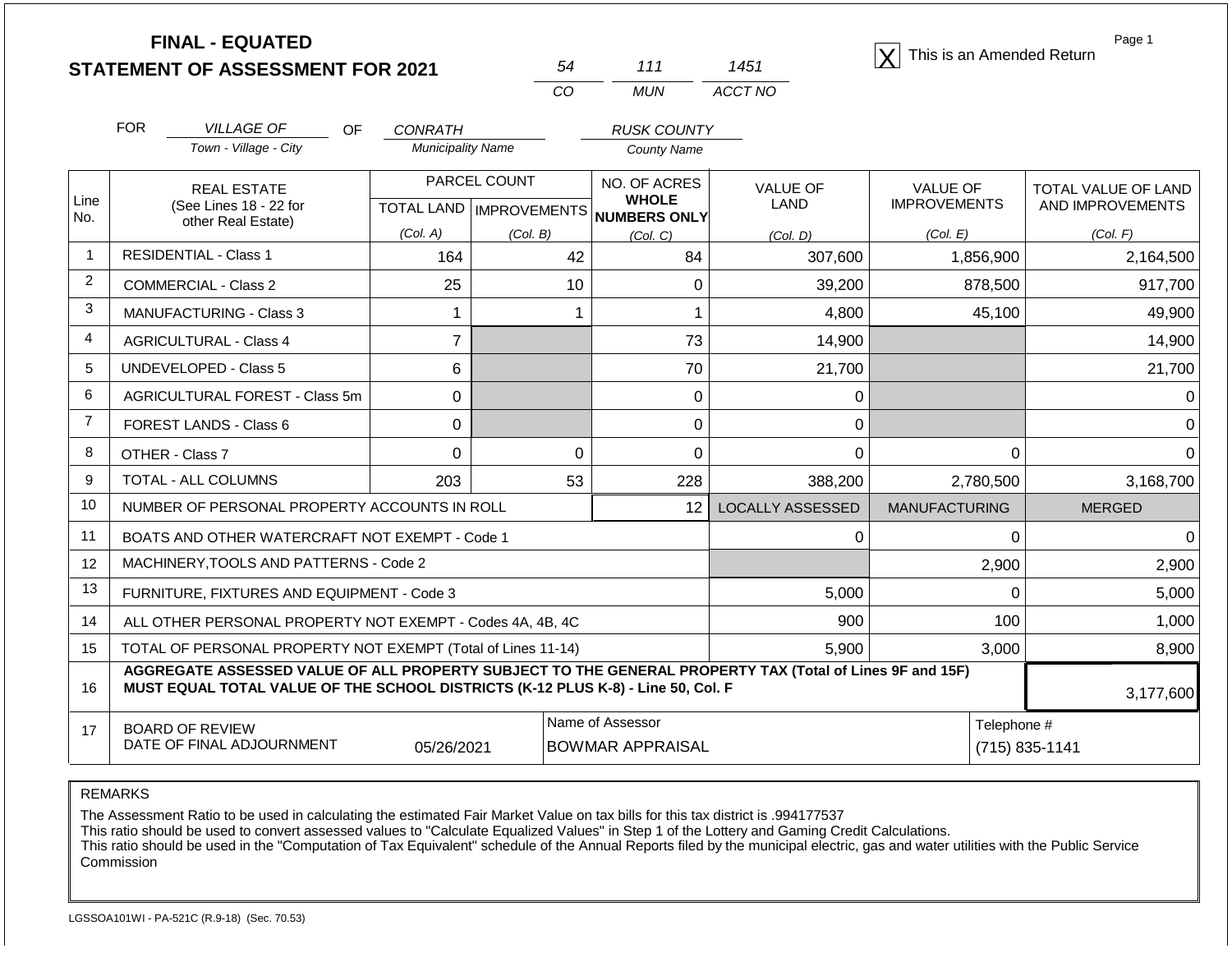2021 54 111 1451

FOREST LANDS (Line 7) and FOREST CROPS (in this section) - are **NOT** the same *YEAR CO MUN ACCT NO*

|    |                                                                                | Private Forest Crop - Reg Class @ 10¢ per acre                  |  |                                                                  |  | Private Forest Crop - Reg Class @ \$2.52 per acre                                           |  |                                                                    |               |                    |
|----|--------------------------------------------------------------------------------|-----------------------------------------------------------------|--|------------------------------------------------------------------|--|---------------------------------------------------------------------------------------------|--|--------------------------------------------------------------------|---------------|--------------------|
| 18 | (a) PARCELS                                                                    | (b) ACRES                                                       |  | (c) ASSESSED VALUE                                               |  | (d) PARCELS                                                                                 |  | (e) ACRES                                                          |               | (f) ASSESSED VALUE |
| 19 | (a) PARCELS                                                                    | Private Forest Crop - Special Class @ 20¢ per acre<br>(b) ACRES |  | (c) ASSESSED VALUE                                               |  | Entered Before 2005 Managed Forest - Ferrous Mining CLOSED @ \$7.87 per acre<br>(d) PARCELS |  | (e) ACRES                                                          |               | (f) ASSESSED VALUE |
|    |                                                                                |                                                                 |  |                                                                  |  |                                                                                             |  |                                                                    |               |                    |
|    |                                                                                |                                                                 |  | Entered Before 2005 Managed Forest - OPEN @ 74 ¢ per acre        |  |                                                                                             |  | Entered Before 2005 Managed Forest - CLOSED @                      |               | $$1.75$ per acre   |
| 20 | (a) PARCELS                                                                    | (b) ACRES                                                       |  | (c) ASSESSED VALUE                                               |  | (d) PARCELS                                                                                 |  | (e) ACRES                                                          |               | (f) ASSESSED VALUE |
|    |                                                                                |                                                                 |  | Entered After 2004 Managed Forest - OPEN @ \$2.04 per acre       |  | Entered After 2004 Managed Forest - CLOSED @ \$10.20 per acre                               |  |                                                                    |               |                    |
| 21 | (a) PARCELS                                                                    | (b) ACRES                                                       |  | (c) ASSESSED VALUE                                               |  | (d) PARCELS                                                                                 |  | (e) ACRES                                                          |               | (f) ASSESSED VALUE |
|    |                                                                                |                                                                 |  |                                                                  |  |                                                                                             |  |                                                                    |               |                    |
| 22 | (a) County Forest Cropland Acres                                               |                                                                 |  | (b) Federal Acres                                                |  | (c) State Acres                                                                             |  | (d) County (NOT FOREST CROP) Acres                                 |               | (e) Other Acres    |
|    |                                                                                |                                                                 |  |                                                                  |  |                                                                                             |  |                                                                    |               |                    |
|    |                                                                                |                                                                 |  | Assessed Value of Omitted Property From Prior Years (Sec. 70.44) |  | Assessed Value of Sec. 70.43 Corrections of Errors by Assessors                             |  |                                                                    |               |                    |
| 23 | (a) REAL ESTATE                                                                |                                                                 |  | (b) PERSONAL                                                     |  | (c1) REAL ESTATE                                                                            |  |                                                                    | (c2) PERSONAL |                    |
|    | Manufacturing Equated Value of Omitted Property From Prior Years (Sec. 70.995) |                                                                 |  |                                                                  |  |                                                                                             |  | Mfg. Equated Value of Sec.70.43 Corrections of Errors by Assessors |               |                    |
|    | (d) REAL ESTATE                                                                |                                                                 |  | (e) PERSONAL                                                     |  | (f1) REAL ESTATE                                                                            |  |                                                                    | (f2) PERSONAL |                    |
|    |                                                                                |                                                                 |  |                                                                  |  |                                                                                             |  |                                                                    |               |                    |

## **SPECIAL DISTRICTS**

| Line<br>No. | <b>Enter 6-digit</b><br>Special District | <b>Account</b><br><b>Number</b> | <b>Special District Name</b> | <b>Locally Assessed Value</b><br>of Real Estate and | Mfg Value of Real Estate<br>and Personal Property | <b>Merged Value of</b><br><b>Real Estate and</b> |
|-------------|------------------------------------------|---------------------------------|------------------------------|-----------------------------------------------------|---------------------------------------------------|--------------------------------------------------|
|             | Code (Col. A)                            | (Col. B)                        | (Col. C)                     | Personal Property (Col. D)                          | (Col. E)                                          | Personal Property (Col. F)                       |
| 24          |                                          |                                 |                              |                                                     |                                                   |                                                  |
| 25          |                                          |                                 |                              |                                                     |                                                   |                                                  |
| 26          |                                          |                                 |                              |                                                     |                                                   |                                                  |
| 27          |                                          |                                 |                              |                                                     |                                                   |                                                  |
| 28          |                                          |                                 |                              |                                                     |                                                   |                                                  |
| 29          |                                          |                                 |                              |                                                     |                                                   |                                                  |
| 30          |                                          |                                 |                              |                                                     |                                                   |                                                  |
| 31          |                                          |                                 |                              |                                                     |                                                   |                                                  |
| 32          |                                          |                                 |                              |                                                     |                                                   |                                                  |
| 33          |                                          |                                 |                              |                                                     |                                                   |                                                  |
| 34          |                                          |                                 |                              |                                                     |                                                   |                                                  |
| 35          |                                          |                                 |                              |                                                     |                                                   |                                                  |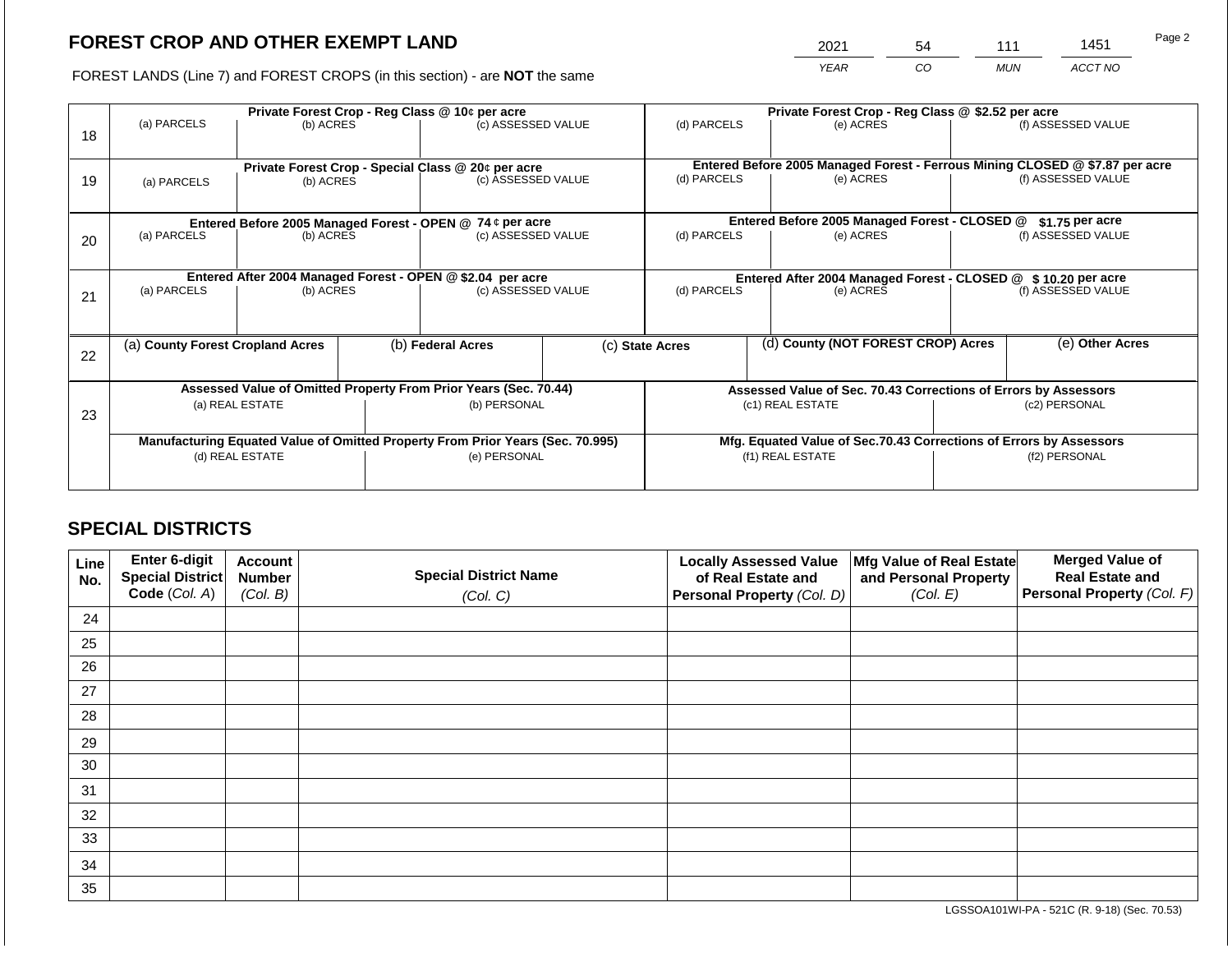|             | <b>SCHOOL DISTRICTS</b>                                  |                                             |                                                         | 2021                                                                              | 111<br>54                                                     | 1451                                                                           |
|-------------|----------------------------------------------------------|---------------------------------------------|---------------------------------------------------------|-----------------------------------------------------------------------------------|---------------------------------------------------------------|--------------------------------------------------------------------------------|
|             |                                                          |                                             |                                                         | <b>YEAR</b>                                                                       | CO<br><b>MUN</b>                                              | ACCT NO                                                                        |
| Line<br>No. | Enter 6-digit<br><b>School District</b><br>Code (Col. A) | <b>Account</b><br><b>Number</b><br>(Col. B) | <b>School District Name</b><br>(Col. C)                 | <b>Locally Assessed Value</b><br>of Real Estate and<br>Personal Property (Col. D) | Mfg Value of Real Estate<br>and Personal Property<br>(Col. E) | <b>Merged Value of</b><br><b>Real Estate and</b><br>Personal Property (Col. F) |
|             | А.                                                       |                                             | <b>SCHOOL DISTRICTS (K-8 and K-12)</b>                  |                                                                                   |                                                               |                                                                                |
| 36          | 545757                                                   | 0325                                        | SCH D OF FLAMBEAU                                       | 3,124,700                                                                         | 52,900                                                        | 3,177,600                                                                      |
| 37          |                                                          |                                             |                                                         |                                                                                   |                                                               |                                                                                |
| 38          |                                                          |                                             |                                                         |                                                                                   |                                                               |                                                                                |
| 39          |                                                          |                                             |                                                         |                                                                                   |                                                               |                                                                                |
| 40          |                                                          |                                             |                                                         |                                                                                   |                                                               |                                                                                |
| 41          |                                                          |                                             |                                                         |                                                                                   |                                                               |                                                                                |
| 42          |                                                          |                                             |                                                         |                                                                                   |                                                               |                                                                                |
| 43          |                                                          |                                             |                                                         |                                                                                   |                                                               |                                                                                |
| 44<br>45    |                                                          |                                             |                                                         |                                                                                   |                                                               |                                                                                |
| 46          |                                                          |                                             |                                                         |                                                                                   |                                                               |                                                                                |
| 47          |                                                          |                                             |                                                         |                                                                                   |                                                               |                                                                                |
| 48          |                                                          |                                             |                                                         |                                                                                   |                                                               |                                                                                |
| 49          |                                                          |                                             |                                                         |                                                                                   |                                                               |                                                                                |
| 50          |                                                          |                                             | TOTAL ASSESSED VALUE OF SCHOOL DISTRICTS (K-8 and K-12) | 3,124,700                                                                         | 52,900                                                        | 3,177,600                                                                      |
|             | <b>B.</b><br><b>UNION HIGH SCHOOL DISTRICTS</b>          |                                             |                                                         |                                                                                   |                                                               |                                                                                |
| 51          |                                                          |                                             |                                                         |                                                                                   |                                                               |                                                                                |
| 52          |                                                          |                                             |                                                         |                                                                                   |                                                               |                                                                                |
| 53          |                                                          |                                             |                                                         |                                                                                   |                                                               |                                                                                |
| 54          |                                                          |                                             |                                                         |                                                                                   |                                                               |                                                                                |
| 55          |                                                          |                                             | TOTAL ASSESSED VALUE OF UNION HIGH SCHOOLS              |                                                                                   |                                                               |                                                                                |
|             | <b>TECHNICAL COLLEGE DISTRICTS</b><br>C.                 |                                             |                                                         |                                                                                   |                                                               |                                                                                |
| 56          | 001700                                                   | 0016                                        | NORTHWOOD TECHNICAL COLLEGE                             | 3,124,700                                                                         | 52,900                                                        | 3,177,600                                                                      |
| 57          |                                                          |                                             |                                                         |                                                                                   |                                                               |                                                                                |
| 58          |                                                          |                                             |                                                         |                                                                                   |                                                               |                                                                                |
| 59          |                                                          |                                             | TOTAL ASSESSED VALUE OF TECHNICAL COLLEGES              | 3,124,700                                                                         | 52,900                                                        | 3,177,600                                                                      |

| Name                     |                         | Title | Submission date             |
|--------------------------|-------------------------|-------|-----------------------------|
| REBECCA MCEATHRON KRAMER |                         |       | 2021<br>ີ<br>07<br><u>_</u> |
| Phone                    | Email address           |       |                             |
| 715<br>532 -<br>2143     | REBECCA@RUSKCOUNTYWI.US |       |                             |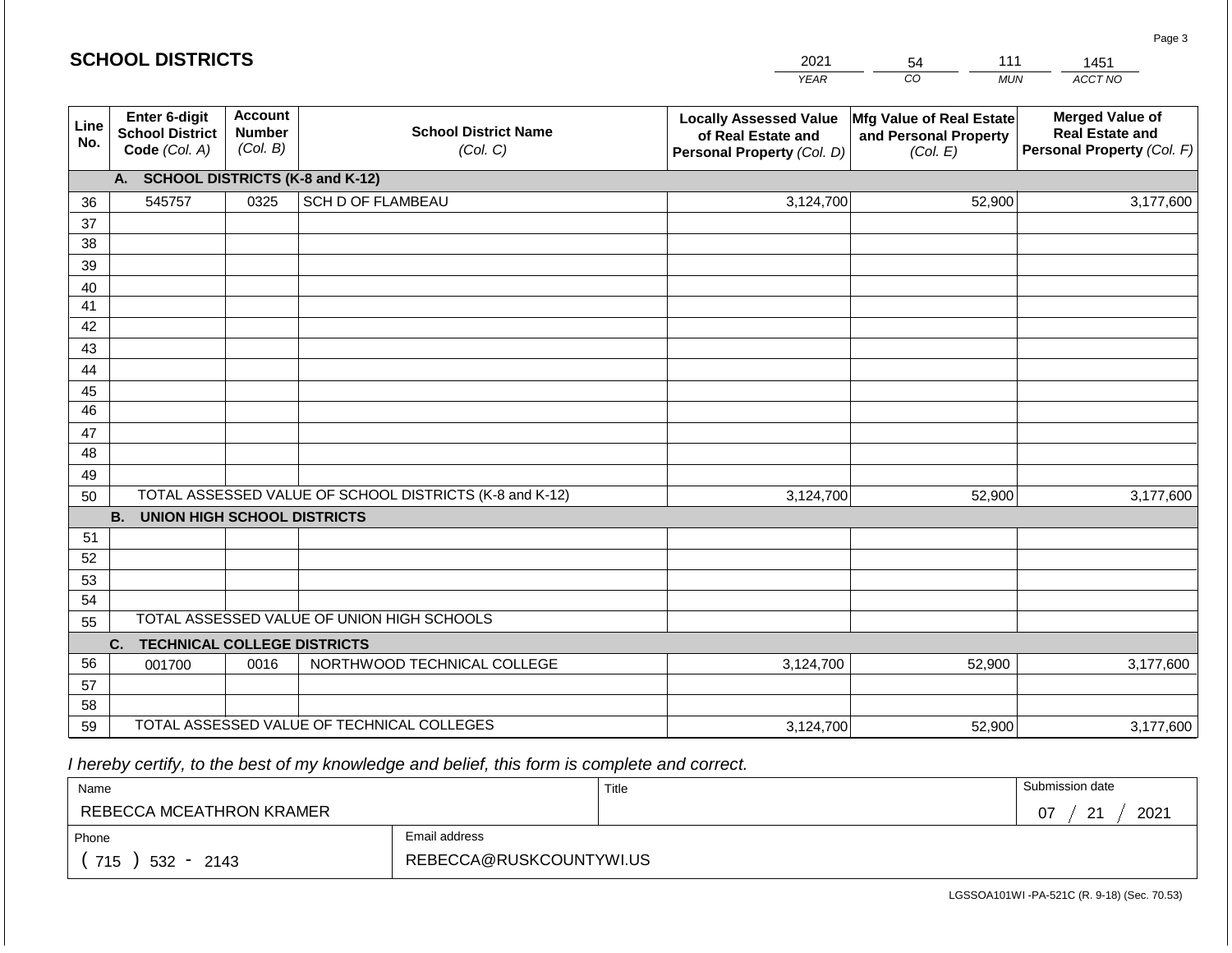- Each municipality's SOA is completed after the Board of Review and includes any changes made to the locally assessed values, under state law (sec. 70.53, Wis. Stats.)
- The Wisconsin Department of Revenue (DOR) merges the locally assessed values with the state assessed manufacturing values
- DOR provides the information regarding district names and codes. If a district is not listed, contact DOR.

Note: If you submit an amended SOA to DOR after your municipality's SOA is equated and posted to our website, we will process the SOA. However, DOR will not recalculate the *aggregate ratio or update the final SOA posted on our website. You should use the corrected values to calculate your tax rates.*

#### **Page 1: Real Estate and Personal Property**

- Lines 1-9 assessed real estate values, parcel counts and acres by classification
- Lines 10-15 assessed personal property values and number of accounts by class
- Line 16 aggregate assessed value of all property subject to general property; use to calculate tax rates. Note: This line equals the total assessed value of K-8 and K-12 school districts (Line 50) and total assessed value of technical colleges (Line 59).
- Remarks assessment ratio used to calculate estimated fair market value on property tax bills

#### **Page 2: Forest Crop, Other Exempt Land and Special Districts**

- Lines 18-21 private forest crop and managed forest lands assessed values
- Line  $22 -$  tax exempt land acres
- Line 23 prior years assessed value of omitted property under sec. 70.44 and correction of errors under sec. 70.43 shown by locally assessed or manufacturing real estate and personal property. Note: If there is an amount on this line, report the corresponding tax in the Statement of Taxes, Sections J or K.
- Lines 24-35 special district assessed values. These values are used to calculate tax rates for the special districts.

#### **Page 3: School Districts**

- Lines 36-50 school districts (K-8 and K-12) assessed values. These values are used to calculate tax rates for school districts.
- Lines 51-55 union high school district assessed values. These values are used to calculate tax rates for union high school districts.
- Lines 56-59 technical college assessed values. These values are used to calculate tax rates for technical colleges.

If you have questions: Email: lgs@wisconsin.gov

 Phone: (608) 266-2569 or (608) 264-6892 Fax: (608) 264-6887

PO BOX 235, N2720 PARK ST PO BOX 235, N2720 PARK ST VILLAGE OF CONRATH **VILLAGE OF CONRATH** CONRATH, WI 54731 CONRATH, WI 54731ANGELA HARVEY ANGELA HARVEY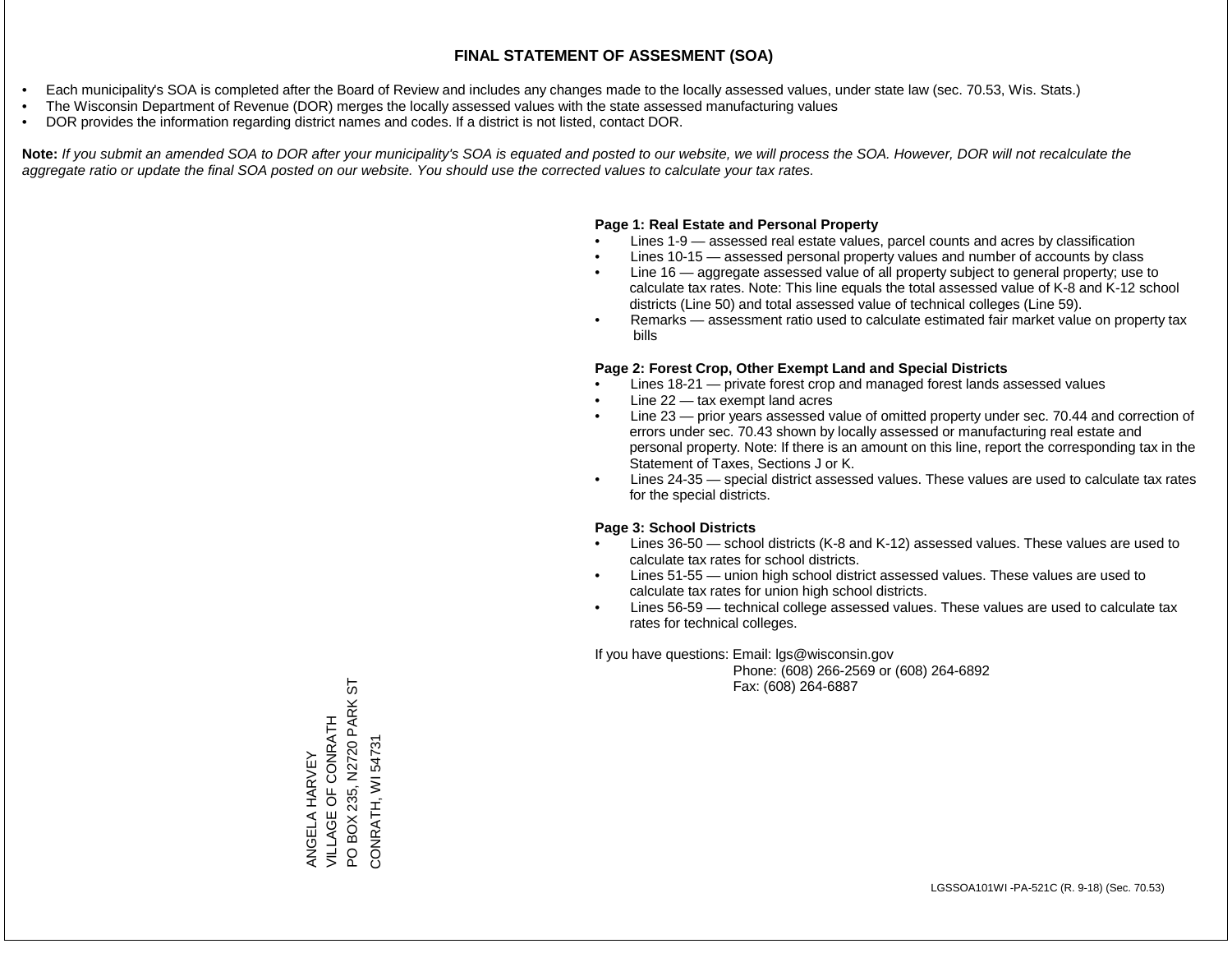|                |                                                                                                               | <b>FINAL - EQUATED</b><br><b>STATEMENT OF ASSESSMENT FOR 2021</b>                                                                                                                            |                                           |          | 54             | 131                                          | 1452                    | This is an Amended Return              | Page 1                                  |
|----------------|---------------------------------------------------------------------------------------------------------------|----------------------------------------------------------------------------------------------------------------------------------------------------------------------------------------------|-------------------------------------------|----------|----------------|----------------------------------------------|-------------------------|----------------------------------------|-----------------------------------------|
|                |                                                                                                               |                                                                                                                                                                                              |                                           |          | CO             | <b>MUN</b>                                   | ACCT NO                 |                                        |                                         |
|                | <b>FOR</b>                                                                                                    | <b>VILLAGE OF</b><br>OF.                                                                                                                                                                     | GLEN FLORA                                |          |                | <b>RUSK COUNTY</b>                           |                         |                                        |                                         |
|                |                                                                                                               | Town - Village - City                                                                                                                                                                        | <b>Municipality Name</b>                  |          |                | <b>County Name</b>                           |                         |                                        |                                         |
| Line<br>No.    |                                                                                                               | <b>REAL ESTATE</b><br>(See Lines 18 - 22 for                                                                                                                                                 | PARCEL COUNT<br>TOTAL LAND   IMPROVEMENTS |          |                | NO. OF ACRES<br><b>WHOLE</b><br>NUMBERS ONLY | <b>VALUE OF</b><br>LAND | <b>VALUE OF</b><br><b>IMPROVEMENTS</b> | TOTAL VALUE OF LAND<br>AND IMPROVEMENTS |
|                |                                                                                                               | other Real Estate)                                                                                                                                                                           | (Col. A)                                  | (Col. B) |                | (Col, C)                                     | (Col, D)                | (Col. E)                               | (Col. F)                                |
| $\mathbf 1$    |                                                                                                               | <b>RESIDENTIAL - Class 1</b>                                                                                                                                                                 | 116                                       |          | 40             | 23                                           | 216,350                 | 1,648,600                              | 1,864,950                               |
| $\overline{2}$ |                                                                                                               | <b>COMMERCIAL - Class 2</b>                                                                                                                                                                  | 21                                        |          | 12             | $\overline{7}$                               | 81,400                  | 1,108,400                              | 1,189,800                               |
| 3              |                                                                                                               | <b>MANUFACTURING - Class 3</b>                                                                                                                                                               | $\overline{2}$                            |          | $\overline{2}$ | 9                                            | 63,200                  | 1,968,200                              | 2,031,400                               |
| 4              |                                                                                                               | <b>AGRICULTURAL - Class 4</b>                                                                                                                                                                | 6                                         |          |                | 50                                           | 8,300                   |                                        | 8,300                                   |
| 5              |                                                                                                               | <b>UNDEVELOPED - Class 5</b>                                                                                                                                                                 | 8                                         |          |                | 96                                           | 29,400                  |                                        | 29,400                                  |
| 6              |                                                                                                               | AGRICULTURAL FOREST - Class 5m                                                                                                                                                               | $\mathbf{1}$                              |          |                | 12                                           | 9,000                   |                                        | 9,000                                   |
| $\overline{7}$ |                                                                                                               | <b>FOREST LANDS - Class 6</b>                                                                                                                                                                | $\overline{7}$                            |          |                | 50                                           | 62,900                  |                                        | 62,900                                  |
| 8              |                                                                                                               | OTHER - Class 7                                                                                                                                                                              | 1                                         |          | 1              | $\overline{2}$                               | 4,000                   | 47,000                                 | 51,000                                  |
| 9              |                                                                                                               | <b>TOTAL - ALL COLUMNS</b>                                                                                                                                                                   | 162                                       |          | 55             | 249                                          | 474,550                 | 4,772,200                              | 5,246,750                               |
| 10             |                                                                                                               | NUMBER OF PERSONAL PROPERTY ACCOUNTS IN ROLL                                                                                                                                                 |                                           |          |                | 9                                            | <b>LOCALLY ASSESSED</b> | <b>MANUFACTURING</b>                   | <b>MERGED</b>                           |
| 11             |                                                                                                               | BOATS AND OTHER WATERCRAFT NOT EXEMPT - Code 1                                                                                                                                               |                                           |          |                |                                              | 0                       | $\Omega$                               | $\Omega$                                |
| 12             |                                                                                                               | MACHINERY, TOOLS AND PATTERNS - Code 2                                                                                                                                                       |                                           |          |                |                                              |                         | 21,500                                 | 21,500                                  |
| 13             |                                                                                                               | FURNITURE, FIXTURES AND EQUIPMENT - Code 3                                                                                                                                                   |                                           |          |                |                                              | 27,900                  | 53,600                                 | 81,500                                  |
| 14             |                                                                                                               | ALL OTHER PERSONAL PROPERTY NOT EXEMPT - Codes 4A, 4B, 4C                                                                                                                                    |                                           |          |                |                                              | 1,100                   | 7,200                                  | 8,300                                   |
| 15             | TOTAL OF PERSONAL PROPERTY NOT EXEMPT (Total of Lines 11-14)                                                  |                                                                                                                                                                                              |                                           |          |                | 29,000<br>82,300                             |                         |                                        | 111,300                                 |
| 16             |                                                                                                               | AGGREGATE ASSESSED VALUE OF ALL PROPERTY SUBJECT TO THE GENERAL PROPERTY TAX (Total of Lines 9F and 15F)<br>MUST EQUAL TOTAL VALUE OF THE SCHOOL DISTRICTS (K-12 PLUS K-8) - Line 50, Col. F |                                           |          |                |                                              |                         |                                        | 5,358,050                               |
| 17             | Name of Assessor<br><b>BOARD OF REVIEW</b><br>DATE OF FINAL ADJOURNMENT<br><b>ROBERT PROKOP</b><br>06/21/2021 |                                                                                                                                                                                              |                                           |          |                |                                              |                         | Telephone #                            | (715) 452-5344                          |

The Assessment Ratio to be used in calculating the estimated Fair Market Value on tax bills for this tax district is .962829416

This ratio should be used to convert assessed values to "Calculate Equalized Values" in Step 1 of the Lottery and Gaming Credit Calculations.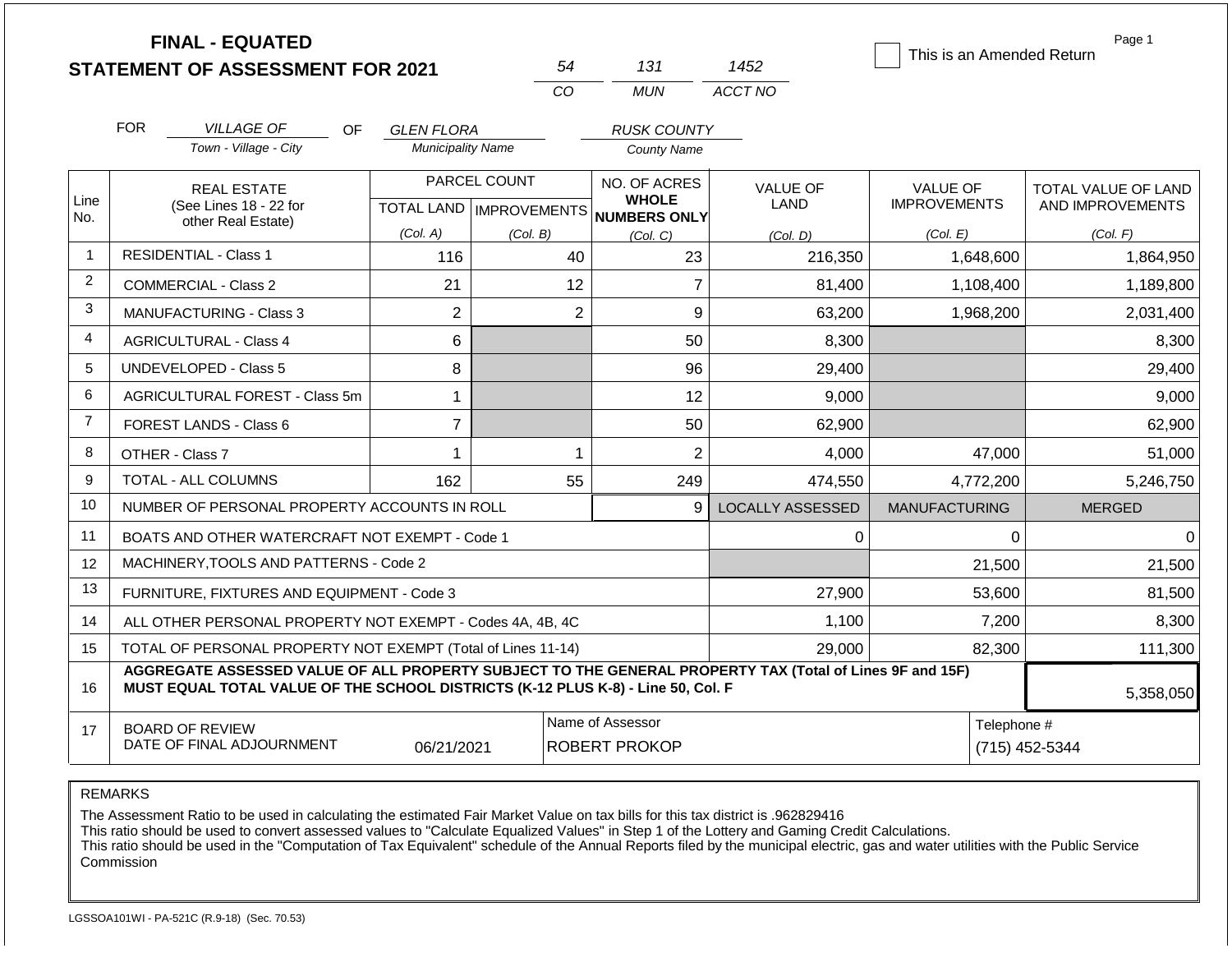2021 54 131 1452

FOREST LANDS (Line 7) and FOREST CROPS (in this section) - are **NOT** the same *YEAR CO MUN ACCT NO*

|    |                                                                                |                                                                 |  | Private Forest Crop - Reg Class @ 10¢ per acre            |                                   | Private Forest Crop - Reg Class @ \$2.52 per acre               |               |                                                                                                  |                                                                    |                    |
|----|--------------------------------------------------------------------------------|-----------------------------------------------------------------|--|-----------------------------------------------------------|-----------------------------------|-----------------------------------------------------------------|---------------|--------------------------------------------------------------------------------------------------|--------------------------------------------------------------------|--------------------|
| 18 | (a) PARCELS                                                                    | (b) ACRES                                                       |  | (c) ASSESSED VALUE                                        |                                   | (d) PARCELS                                                     |               | (e) ACRES                                                                                        |                                                                    | (f) ASSESSED VALUE |
|    |                                                                                |                                                                 |  |                                                           |                                   |                                                                 |               |                                                                                                  |                                                                    |                    |
|    |                                                                                |                                                                 |  |                                                           |                                   |                                                                 |               | Entered Before 2005 Managed Forest - Ferrous Mining CLOSED @ \$7.87 per acre                     |                                                                    |                    |
| 19 | (a) PARCELS                                                                    | Private Forest Crop - Special Class @ 20¢ per acre<br>(b) ACRES |  | (c) ASSESSED VALUE                                        |                                   | (d) PARCELS                                                     |               | (e) ACRES                                                                                        |                                                                    | (f) ASSESSED VALUE |
|    |                                                                                |                                                                 |  |                                                           |                                   |                                                                 |               |                                                                                                  |                                                                    |                    |
|    |                                                                                |                                                                 |  |                                                           |                                   |                                                                 |               |                                                                                                  |                                                                    |                    |
|    |                                                                                |                                                                 |  | Entered Before 2005 Managed Forest - OPEN @ 74 ¢ per acre |                                   |                                                                 |               | Entered Before 2005 Managed Forest - CLOSED @                                                    |                                                                    | \$1.75 per acre    |
| 20 | (a) PARCELS                                                                    | (b) ACRES                                                       |  | (c) ASSESSED VALUE                                        |                                   | (d) PARCELS                                                     |               | (e) ACRES                                                                                        |                                                                    | (f) ASSESSED VALUE |
|    |                                                                                |                                                                 |  |                                                           |                                   |                                                                 |               |                                                                                                  |                                                                    |                    |
|    | Entered After 2004 Managed Forest - OPEN @ \$2.04 per acre                     |                                                                 |  |                                                           |                                   |                                                                 |               |                                                                                                  |                                                                    |                    |
|    | (a) PARCELS                                                                    | (b) ACRES                                                       |  |                                                           | (d) PARCELS<br>(c) ASSESSED VALUE |                                                                 |               | Entered After 2004 Managed Forest - CLOSED @ \$10.20 per acre<br>(f) ASSESSED VALUE<br>(e) ACRES |                                                                    |                    |
| 21 |                                                                                |                                                                 |  |                                                           |                                   |                                                                 |               |                                                                                                  |                                                                    |                    |
|    |                                                                                |                                                                 |  |                                                           |                                   |                                                                 |               |                                                                                                  |                                                                    |                    |
|    | (a) County Forest Cropland Acres                                               |                                                                 |  | (b) Federal Acres                                         |                                   | (c) State Acres                                                 |               | (d) County (NOT FOREST CROP) Acres                                                               |                                                                    | (e) Other Acres    |
| 22 |                                                                                |                                                                 |  |                                                           |                                   |                                                                 |               |                                                                                                  |                                                                    |                    |
|    |                                                                                |                                                                 |  |                                                           |                                   |                                                                 |               |                                                                                                  |                                                                    | 51.26              |
|    | Assessed Value of Omitted Property From Prior Years (Sec. 70.44)               |                                                                 |  |                                                           |                                   | Assessed Value of Sec. 70.43 Corrections of Errors by Assessors |               |                                                                                                  |                                                                    |                    |
|    |                                                                                | (a) REAL ESTATE<br>(b) PERSONAL                                 |  |                                                           |                                   | (c1) REAL ESTATE                                                | (c2) PERSONAL |                                                                                                  |                                                                    |                    |
| 23 |                                                                                |                                                                 |  |                                                           |                                   |                                                                 |               |                                                                                                  |                                                                    |                    |
|    | Manufacturing Equated Value of Omitted Property From Prior Years (Sec. 70.995) |                                                                 |  |                                                           |                                   |                                                                 |               |                                                                                                  | Mfg. Equated Value of Sec.70.43 Corrections of Errors by Assessors |                    |
|    | (d) REAL ESTATE                                                                |                                                                 |  | (e) PERSONAL                                              |                                   | (f1) REAL ESTATE                                                |               |                                                                                                  | (f2) PERSONAL                                                      |                    |
|    |                                                                                |                                                                 |  |                                                           |                                   |                                                                 |               |                                                                                                  |                                                                    |                    |
|    |                                                                                |                                                                 |  |                                                           |                                   |                                                                 |               |                                                                                                  |                                                                    |                    |

## **SPECIAL DISTRICTS**

| Line<br>No. | Enter 6-digit<br>Special District | <b>Account</b><br><b>Number</b> | <b>Special District Name</b> | <b>Locally Assessed Value</b><br>of Real Estate and | Mfg Value of Real Estate<br>and Personal Property | <b>Merged Value of</b><br><b>Real Estate and</b> |
|-------------|-----------------------------------|---------------------------------|------------------------------|-----------------------------------------------------|---------------------------------------------------|--------------------------------------------------|
|             | Code (Col. A)                     | (Col. B)                        | (Col. C)                     | Personal Property (Col. D)                          | (Col. E)                                          | Personal Property (Col. F)                       |
| 24          |                                   |                                 |                              |                                                     |                                                   |                                                  |
| 25          |                                   |                                 |                              |                                                     |                                                   |                                                  |
| 26          |                                   |                                 |                              |                                                     |                                                   |                                                  |
| 27          |                                   |                                 |                              |                                                     |                                                   |                                                  |
| 28          |                                   |                                 |                              |                                                     |                                                   |                                                  |
| 29          |                                   |                                 |                              |                                                     |                                                   |                                                  |
| 30          |                                   |                                 |                              |                                                     |                                                   |                                                  |
| 31          |                                   |                                 |                              |                                                     |                                                   |                                                  |
| 32          |                                   |                                 |                              |                                                     |                                                   |                                                  |
| 33          |                                   |                                 |                              |                                                     |                                                   |                                                  |
| 34          |                                   |                                 |                              |                                                     |                                                   |                                                  |
| 35          |                                   |                                 |                              |                                                     |                                                   |                                                  |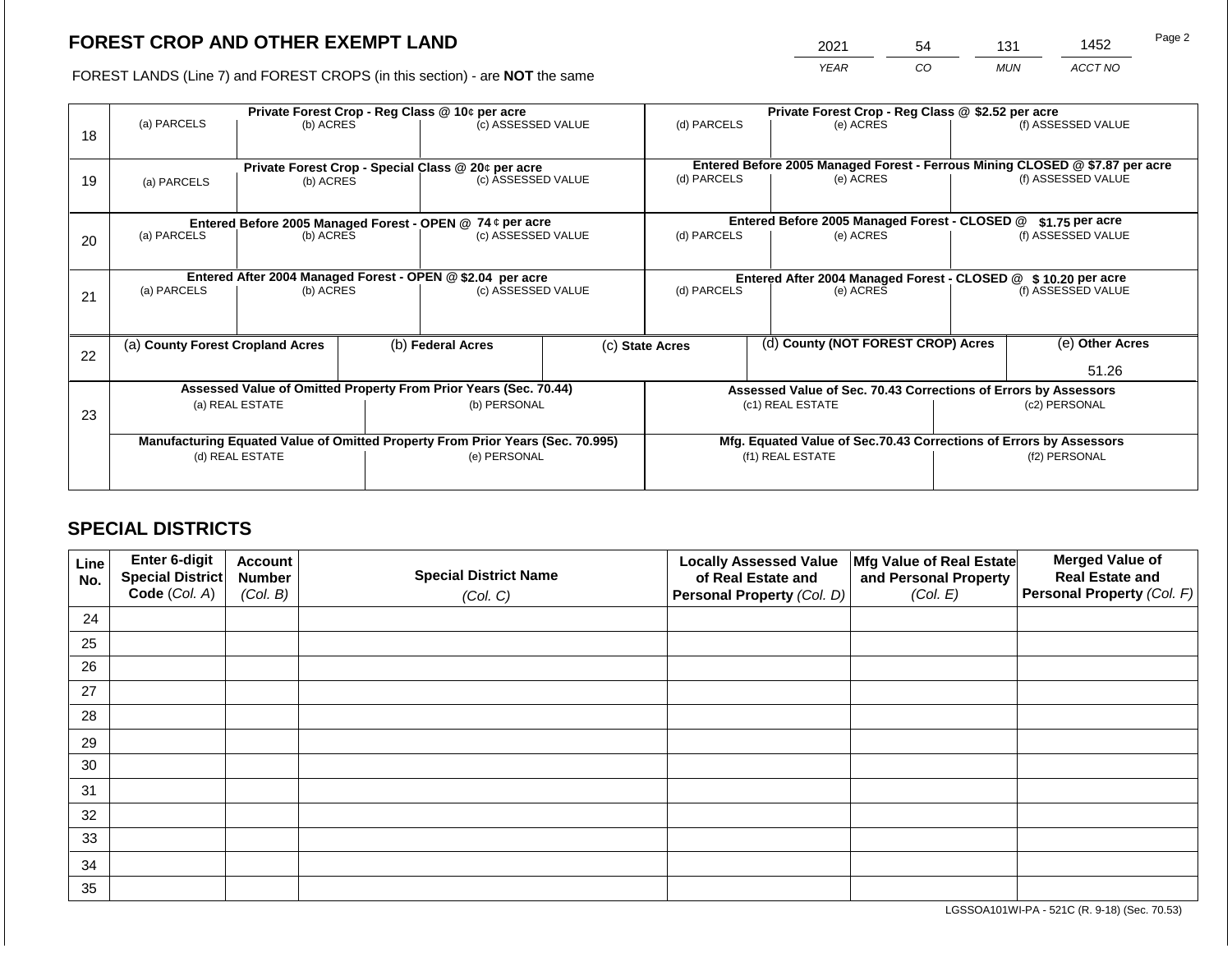|             | <b>SCHOOL DISTRICTS</b>                                  |                                             |                                                         | 2021                                                                              | 131<br>54                                                     | 1452                                                                           |
|-------------|----------------------------------------------------------|---------------------------------------------|---------------------------------------------------------|-----------------------------------------------------------------------------------|---------------------------------------------------------------|--------------------------------------------------------------------------------|
|             |                                                          |                                             |                                                         | <b>YEAR</b>                                                                       | CO<br><b>MUN</b>                                              | ACCT NO                                                                        |
| Line<br>No. | Enter 6-digit<br><b>School District</b><br>Code (Col. A) | <b>Account</b><br><b>Number</b><br>(Col. B) | <b>School District Name</b><br>(Col. C)                 | <b>Locally Assessed Value</b><br>of Real Estate and<br>Personal Property (Col. D) | Mfg Value of Real Estate<br>and Personal Property<br>(Col. E) | <b>Merged Value of</b><br><b>Real Estate and</b><br>Personal Property (Col. F) |
|             | А.                                                       |                                             | <b>SCHOOL DISTRICTS (K-8 and K-12)</b>                  |                                                                                   |                                                               |                                                                                |
| 36          | 545757                                                   | 0325                                        | SCH D OF FLAMBEAU                                       | 3,244,350                                                                         | 2,113,700                                                     | 5,358,050                                                                      |
| 37          |                                                          |                                             |                                                         |                                                                                   |                                                               |                                                                                |
| 38          |                                                          |                                             |                                                         |                                                                                   |                                                               |                                                                                |
| 39          |                                                          |                                             |                                                         |                                                                                   |                                                               |                                                                                |
| 40          |                                                          |                                             |                                                         |                                                                                   |                                                               |                                                                                |
| 41<br>42    |                                                          |                                             |                                                         |                                                                                   |                                                               |                                                                                |
| 43          |                                                          |                                             |                                                         |                                                                                   |                                                               |                                                                                |
| 44          |                                                          |                                             |                                                         |                                                                                   |                                                               |                                                                                |
| 45          |                                                          |                                             |                                                         |                                                                                   |                                                               |                                                                                |
| 46          |                                                          |                                             |                                                         |                                                                                   |                                                               |                                                                                |
| 47          |                                                          |                                             |                                                         |                                                                                   |                                                               |                                                                                |
| 48          |                                                          |                                             |                                                         |                                                                                   |                                                               |                                                                                |
| 49          |                                                          |                                             |                                                         |                                                                                   |                                                               |                                                                                |
| 50          |                                                          |                                             | TOTAL ASSESSED VALUE OF SCHOOL DISTRICTS (K-8 and K-12) | 3,244,350                                                                         | 2,113,700                                                     | 5,358,050                                                                      |
|             | <b>B.</b><br><b>UNION HIGH SCHOOL DISTRICTS</b>          |                                             |                                                         |                                                                                   |                                                               |                                                                                |
| 51          |                                                          |                                             |                                                         |                                                                                   |                                                               |                                                                                |
| 52          |                                                          |                                             |                                                         |                                                                                   |                                                               |                                                                                |
| 53          |                                                          |                                             |                                                         |                                                                                   |                                                               |                                                                                |
| 54          |                                                          |                                             |                                                         |                                                                                   |                                                               |                                                                                |
| 55          |                                                          |                                             | TOTAL ASSESSED VALUE OF UNION HIGH SCHOOLS              |                                                                                   |                                                               |                                                                                |
|             | <b>TECHNICAL COLLEGE DISTRICTS</b><br>C.                 |                                             |                                                         |                                                                                   |                                                               |                                                                                |
| 56          | 001700                                                   | 0016                                        | NORTHWOOD TECHNICAL COLLEGE                             | 3,244,350                                                                         | 2,113,700                                                     | 5,358,050                                                                      |
| 57<br>58    |                                                          |                                             |                                                         |                                                                                   |                                                               |                                                                                |
| 59          |                                                          |                                             | TOTAL ASSESSED VALUE OF TECHNICAL COLLEGES              | 3,244,350                                                                         | 2,113,700                                                     | 5,358,050                                                                      |

| Name                     |                         | Title | Submission date  |
|--------------------------|-------------------------|-------|------------------|
| REBECCA MCEATHRON KRAMER |                         |       | 2021<br>09<br>07 |
| Phone                    | Email address           |       |                  |
| 715<br>$532 -$<br>2143   | REBECCA@RUSKCOUNTYWI.US |       |                  |

Page 3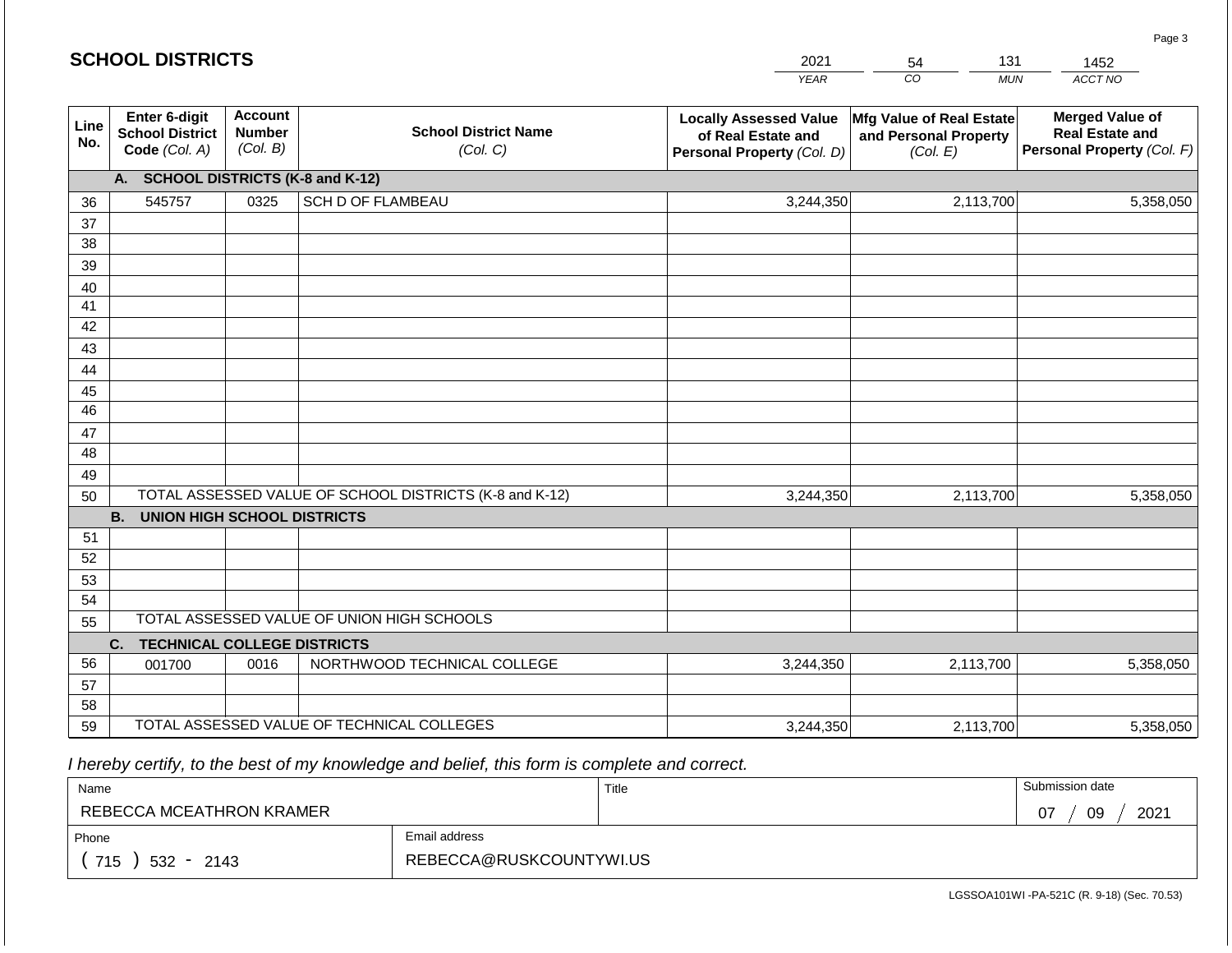- Each municipality's SOA is completed after the Board of Review and includes any changes made to the locally assessed values, under state law (sec. 70.53, Wis. Stats.)
- The Wisconsin Department of Revenue (DOR) merges the locally assessed values with the state assessed manufacturing values
- DOR provides the information regarding district names and codes. If a district is not listed, contact DOR.

Note: If you submit an amended SOA to DOR after your municipality's SOA is equated and posted to our website, we will process the SOA. However, DOR will not recalculate the *aggregate ratio or update the final SOA posted on our website. You should use the corrected values to calculate your tax rates.*

#### **Page 1: Real Estate and Personal Property**

- Lines 1-9 assessed real estate values, parcel counts and acres by classification
- Lines 10-15 assessed personal property values and number of accounts by class
- Line 16 aggregate assessed value of all property subject to general property; use to calculate tax rates. Note: This line equals the total assessed value of K-8 and K-12 school districts (Line 50) and total assessed value of technical colleges (Line 59).
- Remarks assessment ratio used to calculate estimated fair market value on property tax bills

#### **Page 2: Forest Crop, Other Exempt Land and Special Districts**

- Lines 18-21 private forest crop and managed forest lands assessed values
- Line  $22 -$  tax exempt land acres
- Line 23 prior years assessed value of omitted property under sec. 70.44 and correction of errors under sec. 70.43 shown by locally assessed or manufacturing real estate and personal property. Note: If there is an amount on this line, report the corresponding tax in the Statement of Taxes, Sections J or K.
- Lines 24-35 special district assessed values. These values are used to calculate tax rates for the special districts.

#### **Page 3: School Districts**

- Lines 36-50 school districts (K-8 and K-12) assessed values. These values are used to calculate tax rates for school districts.
- Lines 51-55 union high school district assessed values. These values are used to calculate tax rates for union high school districts.
- Lines 56-59 technical college assessed values. These values are used to calculate tax rates for technical colleges.

If you have questions: Email: lgs@wisconsin.gov

 Phone: (608) 266-2569 or (608) 264-6892 Fax: (608) 264-6887

LYNNE LUND<br>VILLAGE OF GLEN FLORA VILLAGE OF GLEN FLORA P.O. BOX 221<br>GLEN FLORA, WI 54526 - 0221 GLEN FLORA, WI 54526 - 0221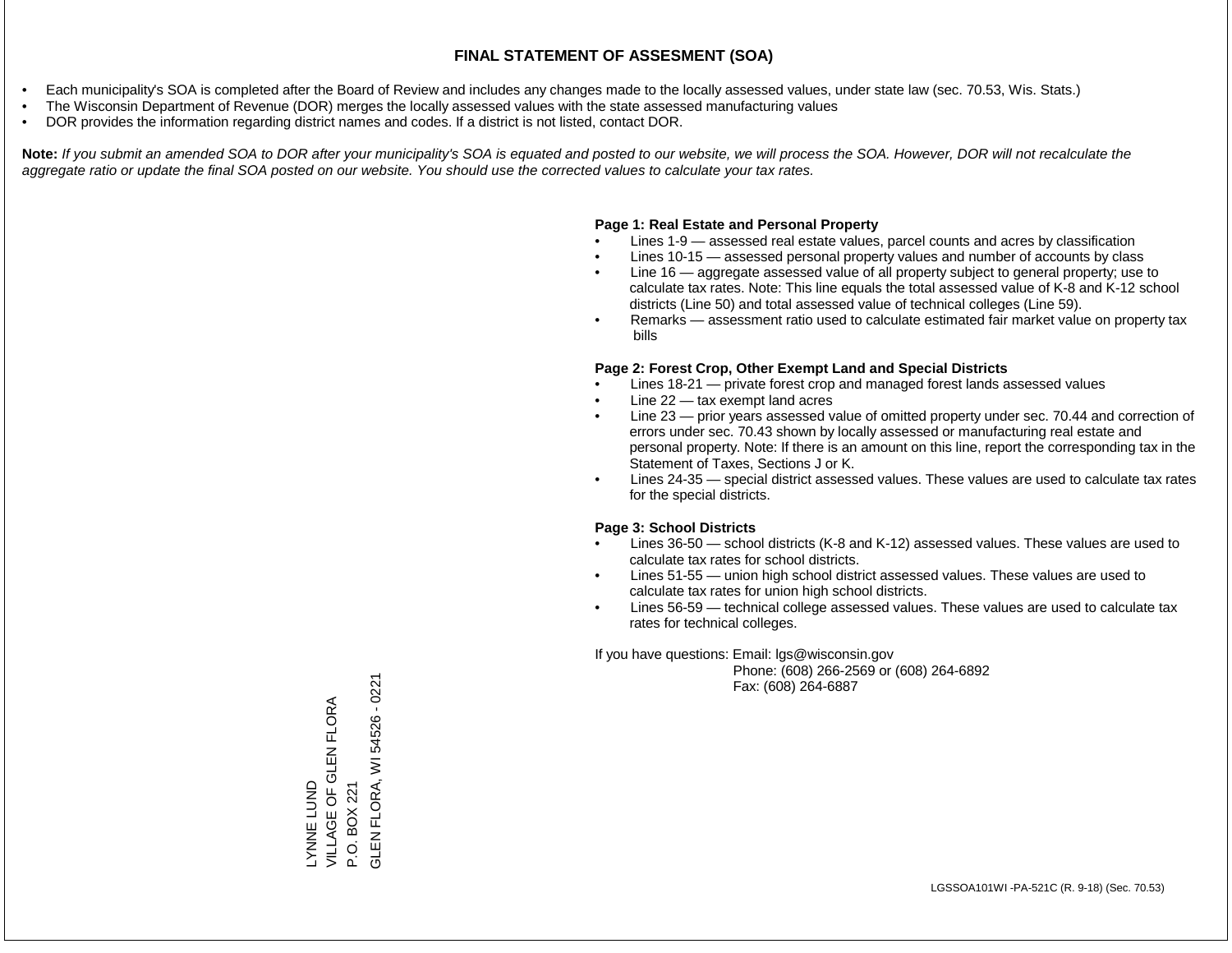|                | <b>FINAL - EQUATED</b><br><b>STATEMENT OF ASSESSMENT FOR 2021</b>                                                                                                                            |                          |                           | 54                           | 136                     | 1453                    |                      | Page 1<br>This is an Amended Return |  |
|----------------|----------------------------------------------------------------------------------------------------------------------------------------------------------------------------------------------|--------------------------|---------------------------|------------------------------|-------------------------|-------------------------|----------------------|-------------------------------------|--|
|                |                                                                                                                                                                                              |                          | CO                        |                              | <b>MUN</b>              | ACCT NO                 |                      |                                     |  |
|                | <b>FOR</b><br><b>VILLAGE OF</b><br>OF.                                                                                                                                                       | <b>HAWKINS</b>           |                           |                              | <b>RUSK COUNTY</b>      |                         |                      |                                     |  |
|                | Town - Village - City                                                                                                                                                                        | <b>Municipality Name</b> |                           |                              | <b>County Name</b>      |                         |                      |                                     |  |
|                | <b>REAL ESTATE</b>                                                                                                                                                                           | PARCEL COUNT             |                           | NO. OF ACRES                 |                         | <b>VALUE OF</b>         | <b>VALUE OF</b>      | TOTAL VALUE OF LAND                 |  |
| Line<br>No.    | (See Lines 18 - 22 for<br>other Real Estate)                                                                                                                                                 |                          | TOTAL LAND   IMPROVEMENTS | <b>WHOLE</b><br>NUMBERS ONLY |                         | LAND                    | <b>IMPROVEMENTS</b>  | AND IMPROVEMENTS                    |  |
|                |                                                                                                                                                                                              | (Col. A)                 | (Col. B)                  | (Col, C)                     |                         | (Col. D)                | (Col. E)             | (Col. F)                            |  |
| 1              | <b>RESIDENTIAL - Class 1</b>                                                                                                                                                                 | 283                      |                           | 156                          | 92                      | 597,100                 | 7,757,000            | 8,354,100                           |  |
| $\overline{2}$ | <b>COMMERCIAL - Class 2</b>                                                                                                                                                                  | 30                       |                           | 15                           | $\mathbf{1}$            | 124,100                 | 1,394,000            | 1,518,100                           |  |
| 3              | <b>MANUFACTURING - Class 3</b>                                                                                                                                                               | $\overline{2}$           |                           | $\overline{2}$               | 21                      | 102,100                 | 2,849,600            | 2,951,700                           |  |
| 4              | <b>AGRICULTURAL - Class 4</b>                                                                                                                                                                | 9                        |                           |                              | 173                     | 29,700                  |                      | 29,700                              |  |
| 5              | UNDEVELOPED - Class 5                                                                                                                                                                        | 28                       |                           | 406                          |                         | 146,500                 |                      | 146,500                             |  |
| 6              | AGRICULTURAL FOREST - Class 5m                                                                                                                                                               | $\Omega$                 |                           |                              | 0                       | 0                       |                      | 0                                   |  |
| $\overline{7}$ | <b>FOREST LANDS - Class 6</b>                                                                                                                                                                | 24                       |                           | 326                          |                         | 356,500                 |                      | 356,500                             |  |
| 8              | OTHER - Class 7                                                                                                                                                                              | 5                        |                           | 5                            | 12                      | 27,600                  | 311,000              | 338,600                             |  |
| 9              | <b>TOTAL - ALL COLUMNS</b>                                                                                                                                                                   | 381                      |                           | 178                          | 1,031                   | 1,383,600               | 12,311,600           | 13,695,200                          |  |
| 10             | NUMBER OF PERSONAL PROPERTY ACCOUNTS IN ROLL                                                                                                                                                 |                          |                           |                              | 19                      | <b>LOCALLY ASSESSED</b> | <b>MANUFACTURING</b> | <b>MERGED</b>                       |  |
| 11             | BOATS AND OTHER WATERCRAFT NOT EXEMPT - Code 1                                                                                                                                               |                          |                           |                              |                         | 0                       |                      | $\Omega$<br>0                       |  |
| 12             | MACHINERY, TOOLS AND PATTERNS - Code 2                                                                                                                                                       |                          |                           |                              |                         |                         | 680,900              | 680,900                             |  |
| 13             | FURNITURE, FIXTURES AND EQUIPMENT - Code 3                                                                                                                                                   |                          |                           |                              |                         | 90,000                  | 353,100              | 443,100                             |  |
| 14             | ALL OTHER PERSONAL PROPERTY NOT EXEMPT - Codes 4A, 4B, 4C                                                                                                                                    |                          |                           |                              |                         | 5,300                   | 37,200               | 42,500                              |  |
| 15             | TOTAL OF PERSONAL PROPERTY NOT EXEMPT (Total of Lines 11-14)                                                                                                                                 |                          |                           |                              |                         | 95,300                  | 1,071,200            | 1,166,500                           |  |
| 16             | AGGREGATE ASSESSED VALUE OF ALL PROPERTY SUBJECT TO THE GENERAL PROPERTY TAX (Total of Lines 9F and 15F)<br>MUST EQUAL TOTAL VALUE OF THE SCHOOL DISTRICTS (K-12 PLUS K-8) - Line 50, Col. F |                          |                           |                              |                         |                         |                      | 14,861,700                          |  |
| 17             | <b>BOARD OF REVIEW</b><br>DATE OF FINAL ADJOURNMENT                                                                                                                                          | 04/27/2021               |                           | Name of Assessor             | <b>GENEVIEVE MARTIN</b> |                         |                      | Telephone #<br>(715) 829-9312       |  |

The Assessment Ratio to be used in calculating the estimated Fair Market Value on tax bills for this tax district is .997230631

This ratio should be used to convert assessed values to "Calculate Equalized Values" in Step 1 of the Lottery and Gaming Credit Calculations.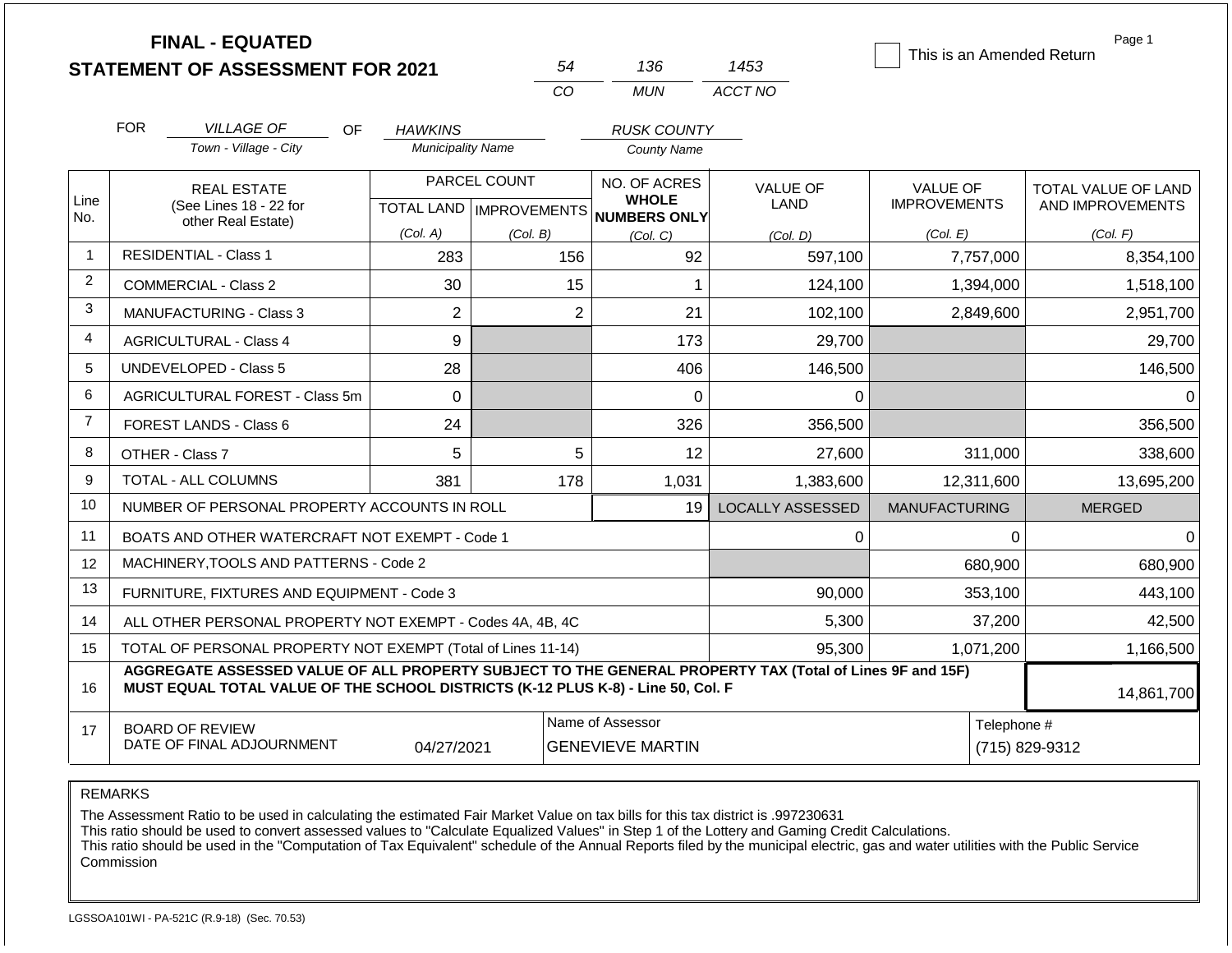2021 54 136 1453

FOREST LANDS (Line 7) and FOREST CROPS (in this section) - are **NOT** the same *YEAR CO MUN ACCT NO*

|    |                                                            | Private Forest Crop - Reg Class @ 10¢ per acre |                                                                                |                                                                  |  | Private Forest Crop - Reg Class @ \$2.52 per acre             |  |                                                                    |                                                                              |                    |
|----|------------------------------------------------------------|------------------------------------------------|--------------------------------------------------------------------------------|------------------------------------------------------------------|--|---------------------------------------------------------------|--|--------------------------------------------------------------------|------------------------------------------------------------------------------|--------------------|
| 18 | (a) PARCELS                                                | (b) ACRES                                      |                                                                                | (c) ASSESSED VALUE                                               |  | (d) PARCELS                                                   |  | (e) ACRES                                                          |                                                                              | (f) ASSESSED VALUE |
|    |                                                            |                                                |                                                                                |                                                                  |  |                                                               |  |                                                                    |                                                                              |                    |
|    |                                                            |                                                |                                                                                | Private Forest Crop - Special Class @ 20¢ per acre               |  |                                                               |  |                                                                    | Entered Before 2005 Managed Forest - Ferrous Mining CLOSED @ \$7.87 per acre |                    |
| 19 | (a) PARCELS                                                | (b) ACRES                                      |                                                                                | (c) ASSESSED VALUE                                               |  | (d) PARCELS                                                   |  | (e) ACRES                                                          |                                                                              | (f) ASSESSED VALUE |
|    |                                                            |                                                |                                                                                |                                                                  |  |                                                               |  |                                                                    |                                                                              |                    |
|    |                                                            |                                                |                                                                                | Entered Before 2005 Managed Forest - OPEN @ 74 ¢ per acre        |  |                                                               |  | Entered Before 2005 Managed Forest - CLOSED @                      |                                                                              | \$1.75 per acre    |
| 20 | (a) PARCELS<br>(b) ACRES                                   |                                                |                                                                                | (c) ASSESSED VALUE                                               |  | (d) PARCELS                                                   |  | (e) ACRES                                                          |                                                                              | (f) ASSESSED VALUE |
|    |                                                            |                                                |                                                                                |                                                                  |  |                                                               |  | 20                                                                 |                                                                              | 17.500             |
|    | Entered After 2004 Managed Forest - OPEN @ \$2.04 per acre |                                                |                                                                                |                                                                  |  | Entered After 2004 Managed Forest - CLOSED @ \$10.20 per acre |  |                                                                    |                                                                              |                    |
| 21 | (a) PARCELS                                                | (b) ACRES                                      |                                                                                | (c) ASSESSED VALUE                                               |  | (d) PARCELS                                                   |  | (e) ACRES                                                          |                                                                              | (f) ASSESSED VALUE |
|    |                                                            |                                                |                                                                                |                                                                  |  |                                                               |  |                                                                    |                                                                              |                    |
|    | (a) County Forest Cropland Acres                           |                                                |                                                                                | (b) Federal Acres                                                |  | (c) State Acres                                               |  | (d) County (NOT FOREST CROP) Acres                                 |                                                                              | (e) Other Acres    |
| 22 |                                                            |                                                |                                                                                |                                                                  |  |                                                               |  |                                                                    |                                                                              |                    |
|    |                                                            |                                                |                                                                                |                                                                  |  | .26                                                           |  |                                                                    | 132.22                                                                       |                    |
|    |                                                            |                                                |                                                                                | Assessed Value of Omitted Property From Prior Years (Sec. 70.44) |  |                                                               |  |                                                                    | Assessed Value of Sec. 70.43 Corrections of Errors by Assessors              |                    |
|    |                                                            | (a) REAL ESTATE                                |                                                                                | (b) PERSONAL                                                     |  |                                                               |  | (c1) REAL ESTATE                                                   | (c2) PERSONAL                                                                |                    |
| 23 |                                                            |                                                |                                                                                |                                                                  |  |                                                               |  |                                                                    |                                                                              |                    |
|    |                                                            |                                                | Manufacturing Equated Value of Omitted Property From Prior Years (Sec. 70.995) |                                                                  |  |                                                               |  | Mfg. Equated Value of Sec.70.43 Corrections of Errors by Assessors |                                                                              |                    |
|    |                                                            | (d) REAL ESTATE                                |                                                                                | (e) PERSONAL                                                     |  |                                                               |  | (f1) REAL ESTATE                                                   | (f2) PERSONAL                                                                |                    |
|    |                                                            |                                                |                                                                                |                                                                  |  |                                                               |  |                                                                    |                                                                              |                    |
|    |                                                            |                                                |                                                                                |                                                                  |  |                                                               |  |                                                                    |                                                                              |                    |

## **SPECIAL DISTRICTS**

| Line<br>No. | <b>Enter 6-digit</b><br>Special District | <b>Account</b><br><b>Number</b> | <b>Special District Name</b> | <b>Locally Assessed Value</b><br>of Real Estate and | Mfg Value of Real Estate<br>and Personal Property | <b>Merged Value of</b><br><b>Real Estate and</b> |
|-------------|------------------------------------------|---------------------------------|------------------------------|-----------------------------------------------------|---------------------------------------------------|--------------------------------------------------|
|             | Code (Col. A)                            | (Col. B)                        | (Col. C)                     | Personal Property (Col. D)                          | (Col. E)                                          | <b>Personal Property (Col. F)</b>                |
| 24          |                                          |                                 |                              |                                                     |                                                   |                                                  |
| 25          |                                          |                                 |                              |                                                     |                                                   |                                                  |
| 26          |                                          |                                 |                              |                                                     |                                                   |                                                  |
| 27          |                                          |                                 |                              |                                                     |                                                   |                                                  |
| 28          |                                          |                                 |                              |                                                     |                                                   |                                                  |
| 29          |                                          |                                 |                              |                                                     |                                                   |                                                  |
| 30          |                                          |                                 |                              |                                                     |                                                   |                                                  |
| 31          |                                          |                                 |                              |                                                     |                                                   |                                                  |
| 32          |                                          |                                 |                              |                                                     |                                                   |                                                  |
| 33          |                                          |                                 |                              |                                                     |                                                   |                                                  |
| 34          |                                          |                                 |                              |                                                     |                                                   |                                                  |
| 35          |                                          |                                 |                              |                                                     |                                                   |                                                  |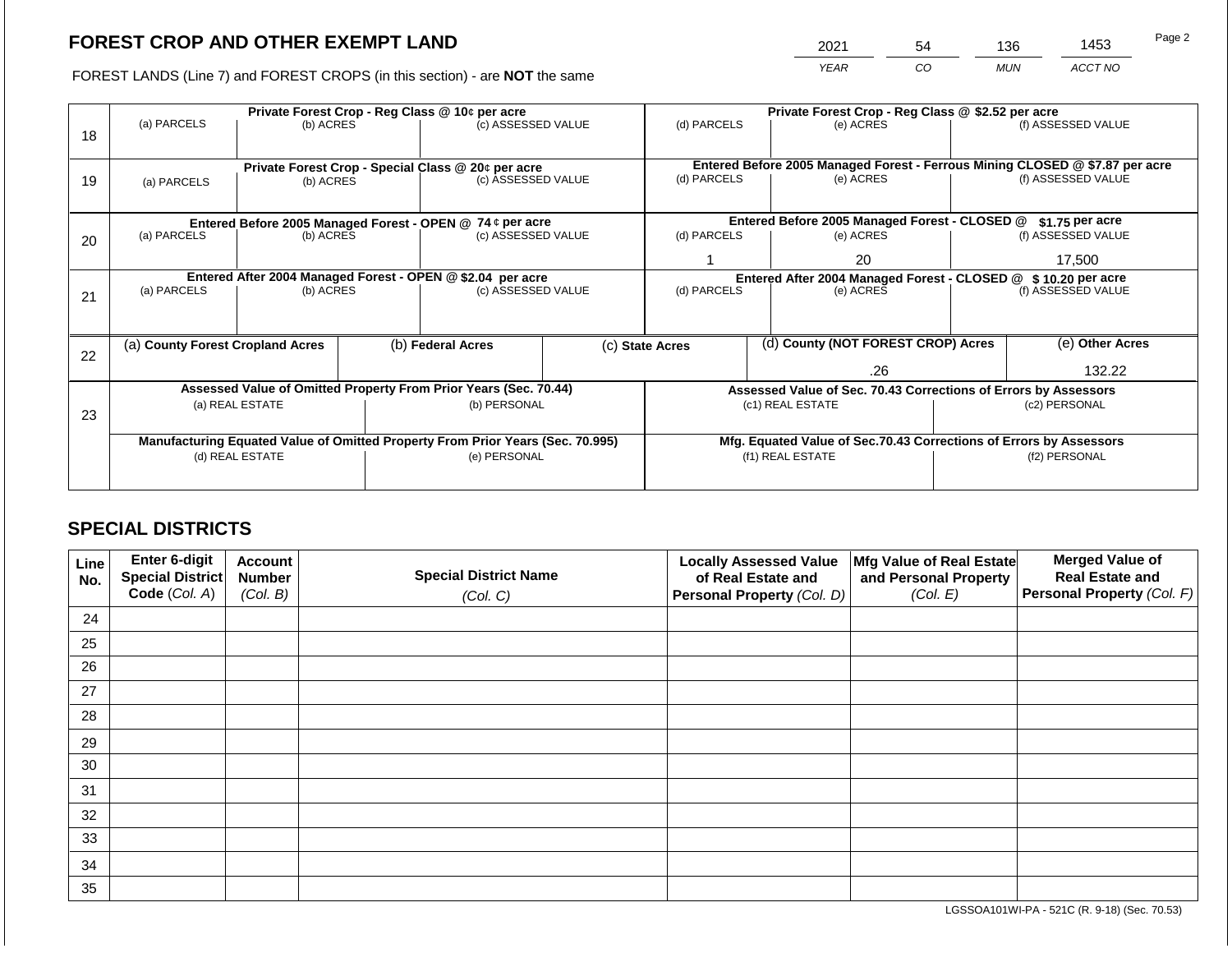|             | <b>SCHOOL DISTRICTS</b>                                  |                                             |                                                         | 2021                                                                              | 136<br>54                                                     | 1453                                                                           |
|-------------|----------------------------------------------------------|---------------------------------------------|---------------------------------------------------------|-----------------------------------------------------------------------------------|---------------------------------------------------------------|--------------------------------------------------------------------------------|
|             |                                                          |                                             |                                                         | <b>YEAR</b>                                                                       | CO<br><b>MUN</b>                                              | ACCT NO                                                                        |
| Line<br>No. | Enter 6-digit<br><b>School District</b><br>Code (Col. A) | <b>Account</b><br><b>Number</b><br>(Col. B) | <b>School District Name</b><br>(Col. C)                 | <b>Locally Assessed Value</b><br>of Real Estate and<br>Personal Property (Col. D) | Mfg Value of Real Estate<br>and Personal Property<br>(Col. E) | <b>Merged Value of</b><br><b>Real Estate and</b><br>Personal Property (Col. F) |
|             | A. SCHOOL DISTRICTS (K-8 and K-12)                       |                                             |                                                         |                                                                                   |                                                               |                                                                                |
| 36          | 545757                                                   | 0325                                        | SCH D OF FLAMBEAU                                       | 10,838,800                                                                        | 4,022,900                                                     | 14,861,700                                                                     |
| 37          |                                                          |                                             |                                                         |                                                                                   |                                                               |                                                                                |
| 38          |                                                          |                                             |                                                         |                                                                                   |                                                               |                                                                                |
| 39          |                                                          |                                             |                                                         |                                                                                   |                                                               |                                                                                |
| 40          |                                                          |                                             |                                                         |                                                                                   |                                                               |                                                                                |
| 41<br>42    |                                                          |                                             |                                                         |                                                                                   |                                                               |                                                                                |
| 43          |                                                          |                                             |                                                         |                                                                                   |                                                               |                                                                                |
| 44          |                                                          |                                             |                                                         |                                                                                   |                                                               |                                                                                |
| 45          |                                                          |                                             |                                                         |                                                                                   |                                                               |                                                                                |
| 46          |                                                          |                                             |                                                         |                                                                                   |                                                               |                                                                                |
| 47          |                                                          |                                             |                                                         |                                                                                   |                                                               |                                                                                |
| 48          |                                                          |                                             |                                                         |                                                                                   |                                                               |                                                                                |
| 49          |                                                          |                                             |                                                         |                                                                                   |                                                               |                                                                                |
| 50          |                                                          |                                             | TOTAL ASSESSED VALUE OF SCHOOL DISTRICTS (K-8 and K-12) | 10,838,800                                                                        | 4,022,900                                                     | 14,861,700                                                                     |
|             | <b>B.</b><br><b>UNION HIGH SCHOOL DISTRICTS</b>          |                                             |                                                         |                                                                                   |                                                               |                                                                                |
| 51          |                                                          |                                             |                                                         |                                                                                   |                                                               |                                                                                |
| 52          |                                                          |                                             |                                                         |                                                                                   |                                                               |                                                                                |
| 53          |                                                          |                                             |                                                         |                                                                                   |                                                               |                                                                                |
| 54<br>55    |                                                          |                                             | TOTAL ASSESSED VALUE OF UNION HIGH SCHOOLS              |                                                                                   |                                                               |                                                                                |
|             | <b>TECHNICAL COLLEGE DISTRICTS</b><br>C.                 |                                             |                                                         |                                                                                   |                                                               |                                                                                |
| 56          | 001700                                                   | 0016                                        | NORTHWOOD TECHNICAL COLLEGE                             | 10,838,800                                                                        | 4,022,900                                                     | 14,861,700                                                                     |
| 57          |                                                          |                                             |                                                         |                                                                                   |                                                               |                                                                                |
| 58          |                                                          |                                             |                                                         |                                                                                   |                                                               |                                                                                |
| 59          |                                                          |                                             | TOTAL ASSESSED VALUE OF TECHNICAL COLLEGES              | 10,838,800                                                                        | 4,022,900                                                     | 14,861,700                                                                     |

| Name                     |                         | Title | Submission date  |
|--------------------------|-------------------------|-------|------------------|
| REBECCA MCEATHRON KRAMER |                         |       | 25<br>2021<br>05 |
| Phone                    | Email address           |       |                  |
| 715<br>532 -<br>2143     | REBECCA@RUSKCOUNTYWI.US |       |                  |

LGSSOA101WI -PA-521C (R. 9-18) (Sec. 70.53)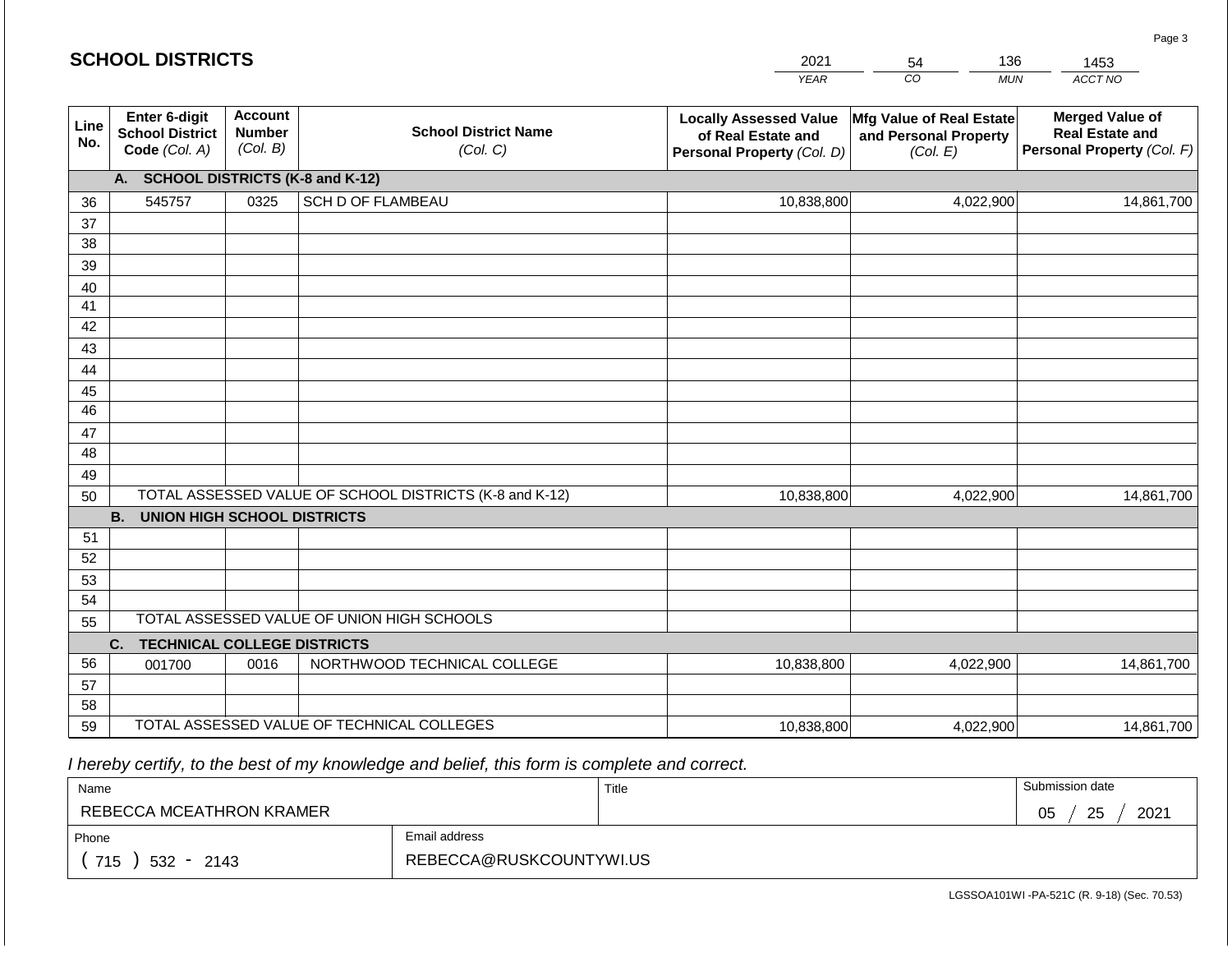- Each municipality's SOA is completed after the Board of Review and includes any changes made to the locally assessed values, under state law (sec. 70.53, Wis. Stats.)
- The Wisconsin Department of Revenue (DOR) merges the locally assessed values with the state assessed manufacturing values
- DOR provides the information regarding district names and codes. If a district is not listed, contact DOR.

Note: If you submit an amended SOA to DOR after your municipality's SOA is equated and posted to our website, we will process the SOA. However, DOR will not recalculate the *aggregate ratio or update the final SOA posted on our website. You should use the corrected values to calculate your tax rates.*

## **Page 1: Real Estate and Personal Property**

- Lines 1-9 assessed real estate values, parcel counts and acres by classification
- Lines 10-15 assessed personal property values and number of accounts by class
- Line 16 aggregate assessed value of all property subject to general property; use to calculate tax rates. Note: This line equals the total assessed value of K-8 and K-12 school districts (Line 50) and total assessed value of technical colleges (Line 59).
- Remarks assessment ratio used to calculate estimated fair market value on property tax bills

## **Page 2: Forest Crop, Other Exempt Land and Special Districts**

- Lines 18-21 private forest crop and managed forest lands assessed values
- Line  $22 -$  tax exempt land acres
- Line 23 prior years assessed value of omitted property under sec. 70.44 and correction of errors under sec. 70.43 shown by locally assessed or manufacturing real estate and personal property. Note: If there is an amount on this line, report the corresponding tax in the Statement of Taxes, Sections J or K.
- Lines 24-35 special district assessed values. These values are used to calculate tax rates for the special districts.

## **Page 3: School Districts**

- Lines 36-50 school districts (K-8 and K-12) assessed values. These values are used to calculate tax rates for school districts.
- Lines 51-55 union high school district assessed values. These values are used to calculate tax rates for union high school districts.
- Lines 56-59 technical college assessed values. These values are used to calculate tax rates for technical colleges.

If you have questions: Email: lgs@wisconsin.gov

 Phone: (608) 266-2569 or (608) 264-6892 Fax: (608) 264-6887

PO BOX 108<br>HAWKINS, WI 54530 - 0108 HAWKINS, WI 54530 - 0108VILLAGE OF HAWKINS ALICIA VALENTINE<br>VILLAGE OF HAWKINS ALICIA VALENTINE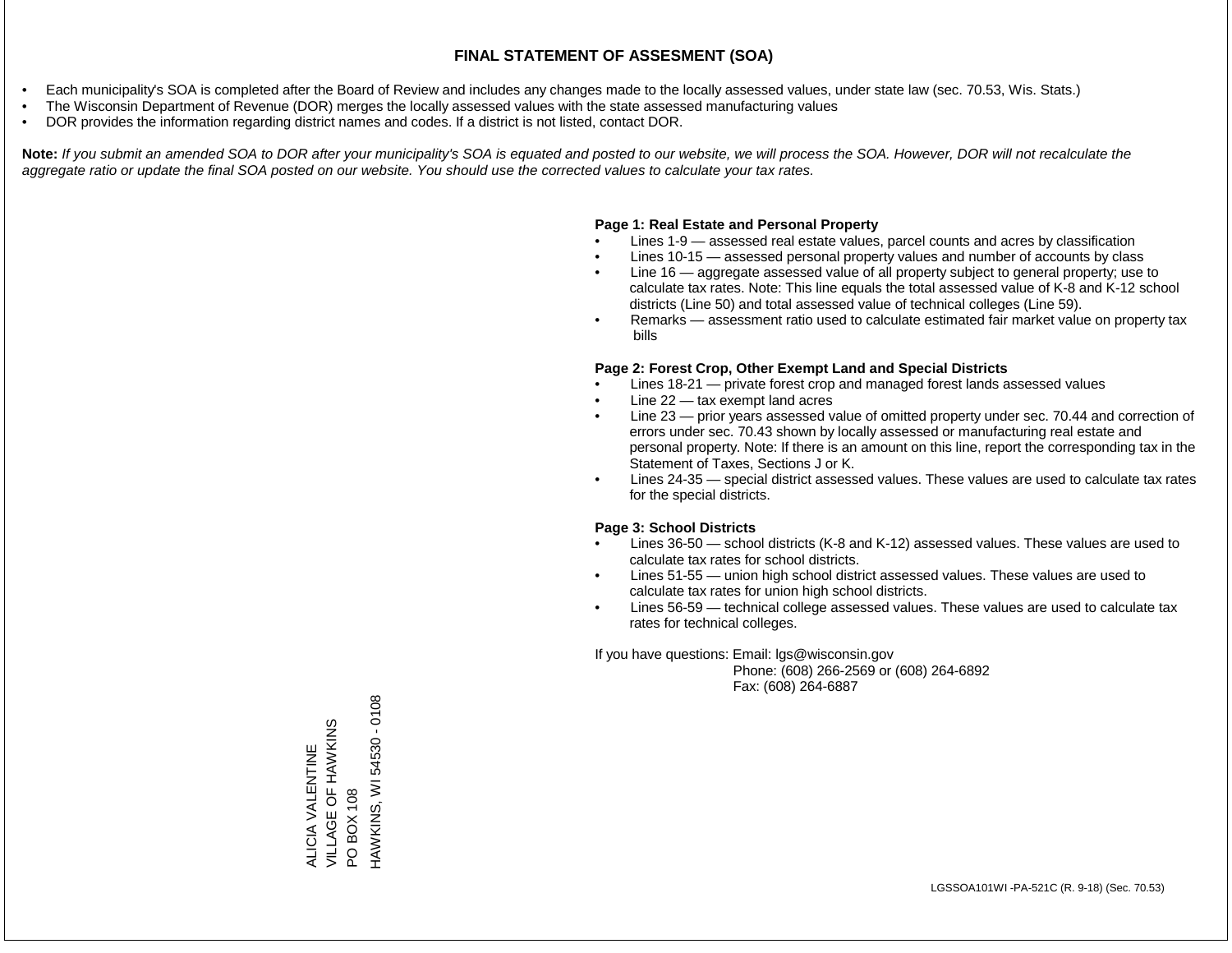|                | <b>FINAL - EQUATED</b><br><b>STATEMENT OF ASSESSMENT FOR 2021</b>                                                                                                                            |                          | 54             | 141                                                                 | 1454                           | This is an Amended Return              | Page 1                                  |  |  |  |
|----------------|----------------------------------------------------------------------------------------------------------------------------------------------------------------------------------------------|--------------------------|----------------|---------------------------------------------------------------------|--------------------------------|----------------------------------------|-----------------------------------------|--|--|--|
|                |                                                                                                                                                                                              |                          | CO             | <b>MUN</b>                                                          | ACCT NO                        |                                        |                                         |  |  |  |
|                | <b>FOR</b><br><b>VILLAGE OF</b><br>OF.                                                                                                                                                       | <b>INGRAM</b>            |                | <b>RUSK COUNTY</b>                                                  |                                |                                        |                                         |  |  |  |
|                | Town - Village - City                                                                                                                                                                        | <b>Municipality Name</b> |                | <b>County Name</b>                                                  |                                |                                        |                                         |  |  |  |
| Line<br>No.    | <b>REAL ESTATE</b><br>(See Lines 18 - 22 for                                                                                                                                                 |                          | PARCEL COUNT   | NO. OF ACRES<br><b>WHOLE</b><br>TOTAL LAND MPROVEMENTS NUMBERS ONLY | <b>VALUE OF</b><br><b>LAND</b> | <b>VALUE OF</b><br><b>IMPROVEMENTS</b> | TOTAL VALUE OF LAND<br>AND IMPROVEMENTS |  |  |  |
|                | other Real Estate)                                                                                                                                                                           | (Col. A)                 | (Col. B)       | (Col, C)                                                            | (Col. D)                       | (Col. E)                               | (Col. F)                                |  |  |  |
| $\overline{1}$ | <b>RESIDENTIAL - Class 1</b>                                                                                                                                                                 | 201                      | 61             | 10                                                                  | 155,700                        | 1,122,700                              | 1,278,400                               |  |  |  |
| $\overline{2}$ | <b>COMMERCIAL - Class 2</b>                                                                                                                                                                  | 9                        | $\overline{7}$ | 4                                                                   | 10,300                         | 208,300                                | 218,600                                 |  |  |  |
| 3              | <b>MANUFACTURING - Class 3</b>                                                                                                                                                               | $\mathbf 0$              | $\mathbf 0$    | 0                                                                   | $\Omega$                       | $\Omega$                               | $\Omega$                                |  |  |  |
| 4              | <b>AGRICULTURAL - Class 4</b>                                                                                                                                                                | 28                       |                | 128                                                                 | 25,100                         |                                        | 25,100                                  |  |  |  |
| 5              | UNDEVELOPED - Class 5                                                                                                                                                                        | 91                       |                | 164                                                                 | 60,400                         |                                        | 60,400                                  |  |  |  |
| 6              | AGRICULTURAL FOREST - Class 5m                                                                                                                                                               | 6                        |                | 88                                                                  | 44,200                         |                                        | 44,200                                  |  |  |  |
| $\overline{7}$ | FOREST LANDS - Class 6                                                                                                                                                                       | $\overline{7}$           |                | 96                                                                  | 96,400                         |                                        | 96,400                                  |  |  |  |
| 8              | OTHER - Class 7                                                                                                                                                                              | $\mathbf 0$              | $\Omega$       | 0                                                                   | $\Omega$                       | $\mathbf 0$                            | $\Omega$                                |  |  |  |
| 9              | <b>TOTAL - ALL COLUMNS</b>                                                                                                                                                                   | 342                      | 68             | 490                                                                 | 392,100                        | 1,331,000                              | 1,723,100                               |  |  |  |
| 10             | NUMBER OF PERSONAL PROPERTY ACCOUNTS IN ROLL                                                                                                                                                 |                          |                | $\overline{7}$                                                      | <b>LOCALLY ASSESSED</b>        | <b>MANUFACTURING</b>                   | <b>MERGED</b>                           |  |  |  |
| 11             | BOATS AND OTHER WATERCRAFT NOT EXEMPT - Code 1                                                                                                                                               |                          |                |                                                                     | 0                              | 0                                      | $\Omega$                                |  |  |  |
| 12             | MACHINERY.TOOLS AND PATTERNS - Code 2                                                                                                                                                        |                          |                |                                                                     |                                | $\pmb{0}$                              | $\Omega$                                |  |  |  |
| 13             | FURNITURE, FIXTURES AND EQUIPMENT - Code 3                                                                                                                                                   |                          |                |                                                                     | 8,900                          | $\pmb{0}$                              | 8,900                                   |  |  |  |
| 14             | ALL OTHER PERSONAL PROPERTY NOT EXEMPT - Codes 4A, 4B, 4C                                                                                                                                    |                          |                |                                                                     | 1,300                          | $\mathbf 0$                            | 1,300                                   |  |  |  |
| 15             | TOTAL OF PERSONAL PROPERTY NOT EXEMPT (Total of Lines 11-14)                                                                                                                                 |                          |                |                                                                     | 10,200                         | 0                                      | 10,200                                  |  |  |  |
| 16             | AGGREGATE ASSESSED VALUE OF ALL PROPERTY SUBJECT TO THE GENERAL PROPERTY TAX (Total of Lines 9F and 15F)<br>MUST EQUAL TOTAL VALUE OF THE SCHOOL DISTRICTS (K-12 PLUS K-8) - Line 50, Col. F |                          |                |                                                                     |                                |                                        |                                         |  |  |  |
| 17             | <b>BOARD OF REVIEW</b><br>DATE OF FINAL ADJOURNMENT                                                                                                                                          | Telephone #              | (715) 529-1032 |                                                                     |                                |                                        |                                         |  |  |  |

The Assessment Ratio to be used in calculating the estimated Fair Market Value on tax bills for this tax district is 1.017015784

This ratio should be used to convert assessed values to "Calculate Equalized Values" in Step 1 of the Lottery and Gaming Credit Calculations.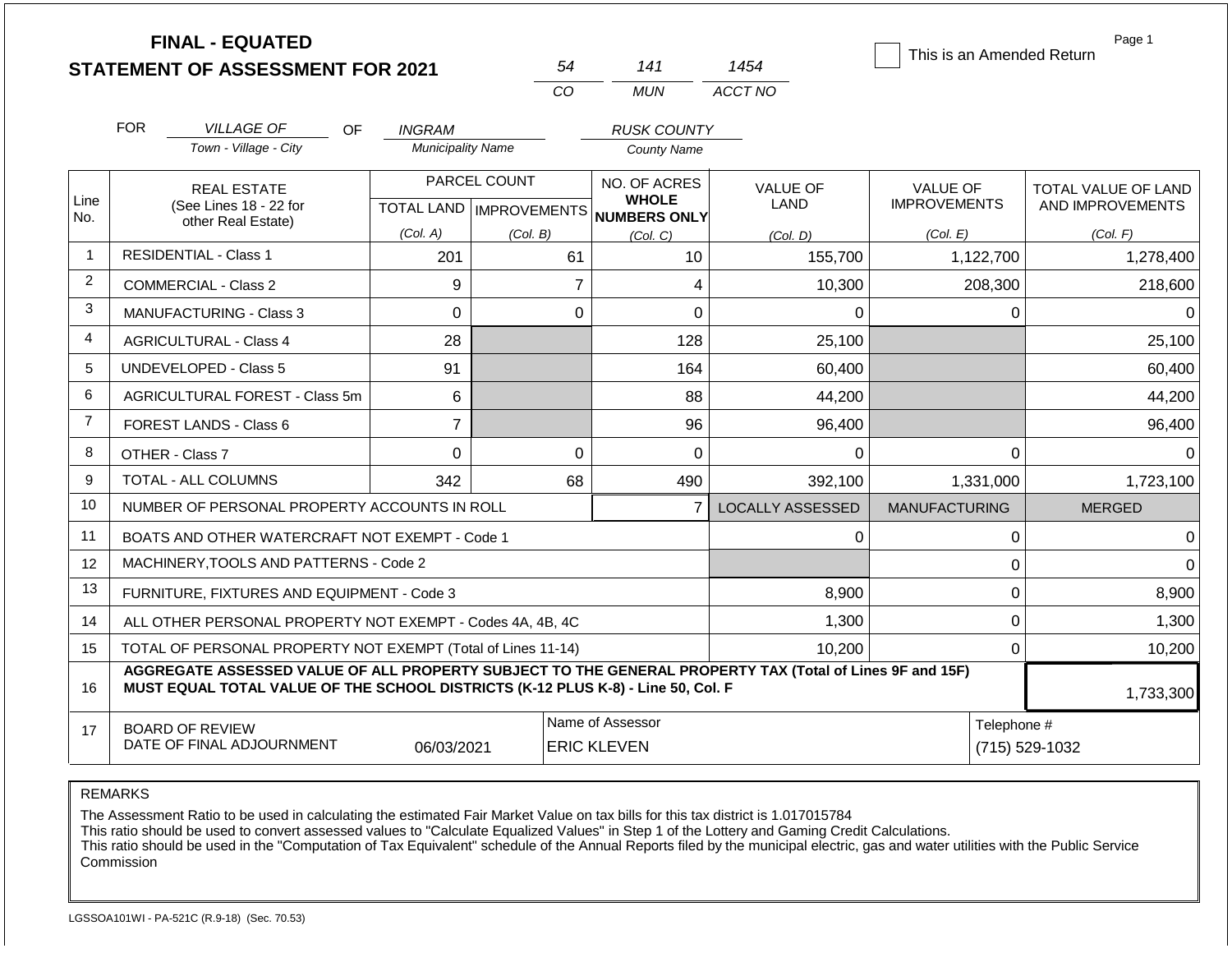2021 54 141 1454

FOREST LANDS (Line 7) and FOREST CROPS (in this section) - are **NOT** the same *YEAR CO MUN ACCT NO*

|    |                                                            |                 |  | Private Forest Crop - Reg Class @ 10¢ per acre                                 |  | Private Forest Crop - Reg Class @ \$2.52 per acre             |  |                                               |                                                                    |                                                                                                    |
|----|------------------------------------------------------------|-----------------|--|--------------------------------------------------------------------------------|--|---------------------------------------------------------------|--|-----------------------------------------------|--------------------------------------------------------------------|----------------------------------------------------------------------------------------------------|
|    | (a) PARCELS                                                | (b) ACRES       |  | (c) ASSESSED VALUE                                                             |  | (d) PARCELS                                                   |  | (e) ACRES                                     |                                                                    | (f) ASSESSED VALUE                                                                                 |
| 18 |                                                            |                 |  |                                                                                |  |                                                               |  |                                               |                                                                    |                                                                                                    |
|    |                                                            |                 |  |                                                                                |  |                                                               |  |                                               |                                                                    |                                                                                                    |
|    |                                                            |                 |  | Private Forest Crop - Special Class @ 20¢ per acre                             |  | (d) PARCELS                                                   |  | (e) ACRES                                     |                                                                    | Entered Before 2005 Managed Forest - Ferrous Mining CLOSED @ \$7.87 per acre<br>(f) ASSESSED VALUE |
| 19 | (a) PARCELS                                                | (b) ACRES       |  | (c) ASSESSED VALUE                                                             |  |                                                               |  |                                               |                                                                    |                                                                                                    |
|    |                                                            |                 |  |                                                                                |  |                                                               |  |                                               |                                                                    |                                                                                                    |
|    |                                                            |                 |  | Entered Before 2005 Managed Forest - OPEN @ 74 ¢ per acre                      |  |                                                               |  | Entered Before 2005 Managed Forest - CLOSED @ |                                                                    | \$1.75 per acre                                                                                    |
| 20 | (a) PARCELS                                                | (b) ACRES       |  | (c) ASSESSED VALUE                                                             |  | (d) PARCELS                                                   |  | (e) ACRES                                     |                                                                    | (f) ASSESSED VALUE                                                                                 |
|    |                                                            |                 |  |                                                                                |  |                                                               |  |                                               |                                                                    |                                                                                                    |
|    |                                                            |                 |  |                                                                                |  |                                                               |  |                                               |                                                                    |                                                                                                    |
|    | Entered After 2004 Managed Forest - OPEN @ \$2.04 per acre |                 |  |                                                                                |  | Entered After 2004 Managed Forest - CLOSED @ \$10.20 per acre |  |                                               |                                                                    |                                                                                                    |
| 21 | (a) PARCELS                                                | (b) ACRES       |  | (c) ASSESSED VALUE                                                             |  | (d) PARCELS                                                   |  | (e) ACRES                                     |                                                                    | (f) ASSESSED VALUE                                                                                 |
|    |                                                            |                 |  |                                                                                |  |                                                               |  |                                               |                                                                    |                                                                                                    |
|    |                                                            |                 |  |                                                                                |  |                                                               |  | 18                                            |                                                                    | 9,000                                                                                              |
|    | (a) County Forest Cropland Acres                           |                 |  | (b) Federal Acres                                                              |  | (c) State Acres                                               |  | (d) County (NOT FOREST CROP) Acres            |                                                                    | (e) Other Acres                                                                                    |
| 22 |                                                            |                 |  |                                                                                |  |                                                               |  |                                               |                                                                    |                                                                                                    |
|    |                                                            |                 |  |                                                                                |  |                                                               |  |                                               |                                                                    | 34                                                                                                 |
|    |                                                            |                 |  | Assessed Value of Omitted Property From Prior Years (Sec. 70.44)               |  |                                                               |  |                                               | Assessed Value of Sec. 70.43 Corrections of Errors by Assessors    |                                                                                                    |
|    |                                                            | (a) REAL ESTATE |  | (b) PERSONAL                                                                   |  |                                                               |  | (c1) REAL ESTATE                              |                                                                    | (c2) PERSONAL                                                                                      |
| 23 |                                                            |                 |  |                                                                                |  |                                                               |  |                                               |                                                                    |                                                                                                    |
|    |                                                            |                 |  | Manufacturing Equated Value of Omitted Property From Prior Years (Sec. 70.995) |  |                                                               |  |                                               | Mfg. Equated Value of Sec.70.43 Corrections of Errors by Assessors |                                                                                                    |
|    | (d) REAL ESTATE                                            |                 |  | (e) PERSONAL                                                                   |  |                                                               |  | (f1) REAL ESTATE                              | (f2) PERSONAL                                                      |                                                                                                    |
|    |                                                            |                 |  |                                                                                |  |                                                               |  |                                               |                                                                    |                                                                                                    |
|    |                                                            |                 |  |                                                                                |  |                                                               |  |                                               |                                                                    |                                                                                                    |

## **SPECIAL DISTRICTS**

| Line<br>No. | Enter 6-digit<br>Special District<br>Code (Col. A) | <b>Account</b><br><b>Number</b><br>(Col. B) | <b>Special District Name</b><br>(Col. C) | <b>Locally Assessed Value</b><br>of Real Estate and<br><b>Personal Property (Col. D)</b> | Mfg Value of Real Estate<br>and Personal Property<br>(Col. E) | <b>Merged Value of</b><br><b>Real Estate and</b><br>Personal Property (Col. F) |
|-------------|----------------------------------------------------|---------------------------------------------|------------------------------------------|------------------------------------------------------------------------------------------|---------------------------------------------------------------|--------------------------------------------------------------------------------|
| 24          |                                                    |                                             |                                          |                                                                                          |                                                               |                                                                                |
| 25          |                                                    |                                             |                                          |                                                                                          |                                                               |                                                                                |
| 26          |                                                    |                                             |                                          |                                                                                          |                                                               |                                                                                |
| 27          |                                                    |                                             |                                          |                                                                                          |                                                               |                                                                                |
| 28          |                                                    |                                             |                                          |                                                                                          |                                                               |                                                                                |
| 29          |                                                    |                                             |                                          |                                                                                          |                                                               |                                                                                |
| 30          |                                                    |                                             |                                          |                                                                                          |                                                               |                                                                                |
| 31          |                                                    |                                             |                                          |                                                                                          |                                                               |                                                                                |
| 32          |                                                    |                                             |                                          |                                                                                          |                                                               |                                                                                |
| 33          |                                                    |                                             |                                          |                                                                                          |                                                               |                                                                                |
| 34          |                                                    |                                             |                                          |                                                                                          |                                                               |                                                                                |
| 35          |                                                    |                                             |                                          |                                                                                          |                                                               |                                                                                |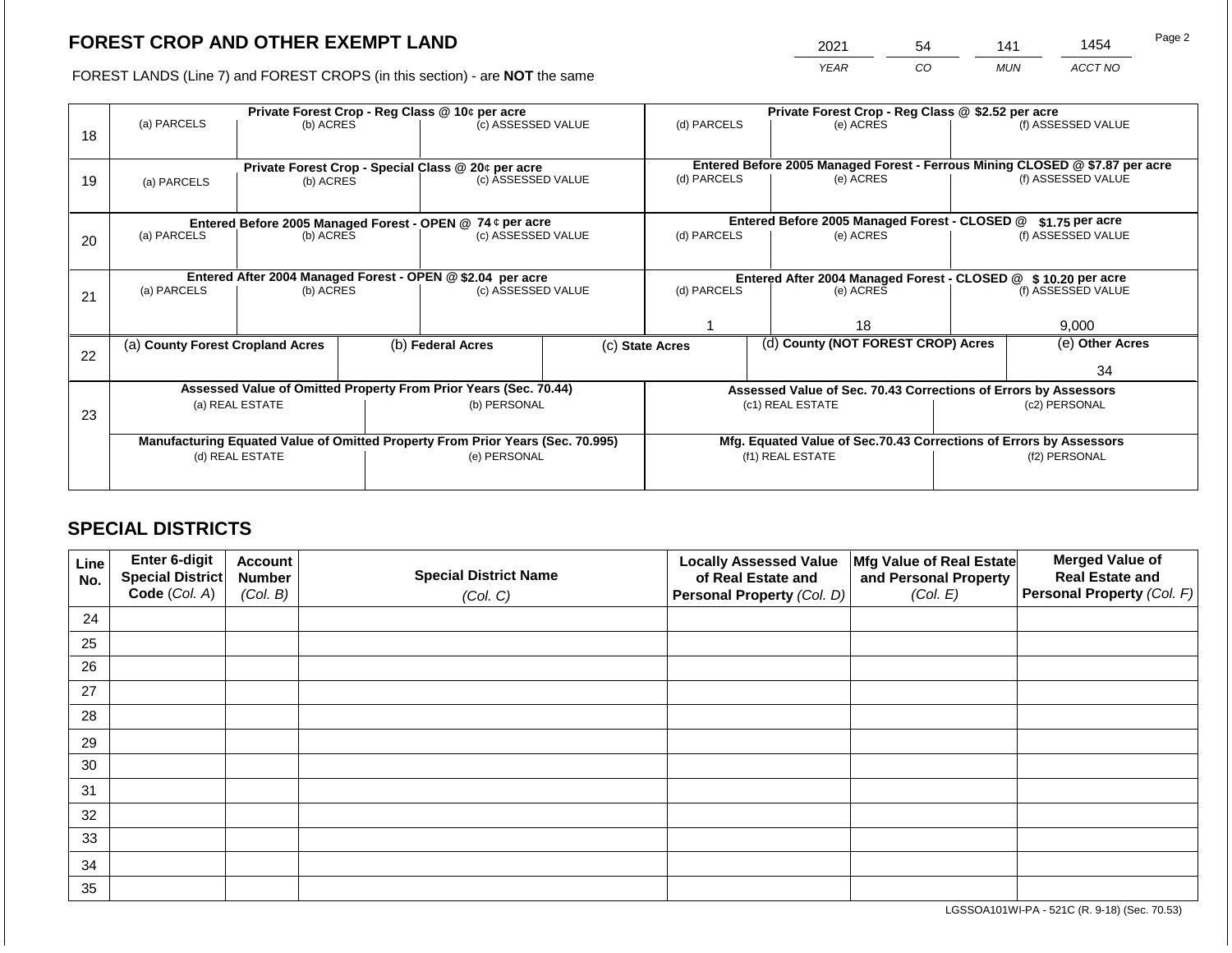#### *YEAR*  2021  $\overline{co}$ 54 *MUN*  141 *ACCT NO*  1454 **SCHOOL DISTRICTS Line No. Enter 6-digit School District Code** *(Col. A)* **Account Number** *(Col. B)* **School District Name** *(Col. C)* **Locally Assessed Value of Real Estate and Personal Property** *(Col. D)* **Mfg Value of Real Estate and Personal Property** *(Col. E)* **Merged Value of Real Estate and Personal Property** *(Col. F)* **A. SCHOOL DISTRICTS (K-8 and K-12)** 36 37 38 39 40 41 42 43 44 45 46 47 48 49 50 TOTAL ASSESSED VALUE OF SCHOOL DISTRICTS (K-8 and K-12) **B. UNION HIGH SCHOOL DISTRICTS** 51 52 53 54 55 **C. TECHNICAL COLLEGE DISTRICTS** 56 57 58 59 TOTAL ASSESSED VALUE OF TECHNICAL COLLEGES TOTAL ASSESSED VALUE OF UNION HIGH SCHOOLS 545757 0325 SCH D OF FLAMBEAU 1,733,300 1,733,300 001700 | 0016 | NORTHWOOD TECHNICAL COLLEGE 1,733,300 1,733,300 1,733,300 1,733,300 1,733,300 1,733,300

 *I hereby certify, to the best of my knowledge and belief, this form is complete and correct.*

| Name                     |                         | Title | Submission date  |
|--------------------------|-------------------------|-------|------------------|
| REBECCA MCEATHRON KRAMER |                         |       | 09<br>2021<br>06 |
| Phone                    | Email address           |       |                  |
| 715<br>$532 - 2143$      | REBECCA@RUSKCOUNTYWI.US |       |                  |

LGSSOA101WI -PA-521C (R. 9-18) (Sec. 70.53)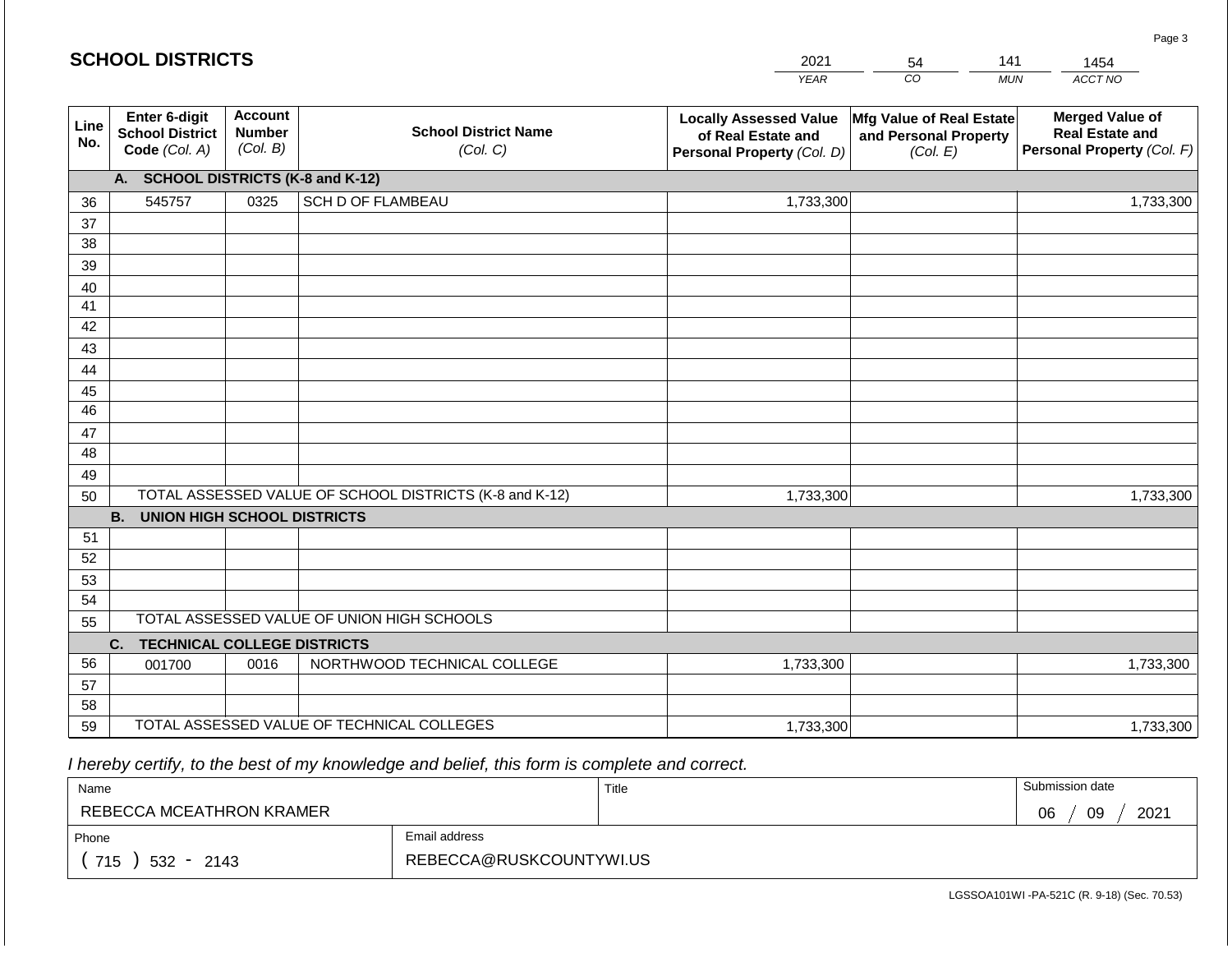- Each municipality's SOA is completed after the Board of Review and includes any changes made to the locally assessed values, under state law (sec. 70.53, Wis. Stats.)
- The Wisconsin Department of Revenue (DOR) merges the locally assessed values with the state assessed manufacturing values
- DOR provides the information regarding district names and codes. If a district is not listed, contact DOR.

Note: If you submit an amended SOA to DOR after your municipality's SOA is equated and posted to our website, we will process the SOA. However, DOR will not recalculate the *aggregate ratio or update the final SOA posted on our website. You should use the corrected values to calculate your tax rates.*

#### **Page 1: Real Estate and Personal Property**

- Lines 1-9 assessed real estate values, parcel counts and acres by classification
- Lines 10-15 assessed personal property values and number of accounts by class
- Line 16 aggregate assessed value of all property subject to general property; use to calculate tax rates. Note: This line equals the total assessed value of K-8 and K-12 school districts (Line 50) and total assessed value of technical colleges (Line 59).
- Remarks assessment ratio used to calculate estimated fair market value on property tax bills

#### **Page 2: Forest Crop, Other Exempt Land and Special Districts**

- Lines 18-21 private forest crop and managed forest lands assessed values
- Line  $22 -$  tax exempt land acres
- Line 23 prior years assessed value of omitted property under sec. 70.44 and correction of errors under sec. 70.43 shown by locally assessed or manufacturing real estate and personal property. Note: If there is an amount on this line, report the corresponding tax in the Statement of Taxes, Sections J or K.
- Lines 24-35 special district assessed values. These values are used to calculate tax rates for the special districts.

#### **Page 3: School Districts**

- Lines 36-50 school districts (K-8 and K-12) assessed values. These values are used to calculate tax rates for school districts.
- Lines 51-55 union high school district assessed values. These values are used to calculate tax rates for union high school districts.
- Lines 56-59 technical college assessed values. These values are used to calculate tax rates for technical colleges.

If you have questions: Email: lgs@wisconsin.gov

 Phone: (608) 266-2569 or (608) 264-6892 Fax: (608) 264-6887

N5828 STATE HWY 73 N5828 STATE HWY 73 KERI BASELT<br>VILLAGE OF INGRAM VILLAGE OF INGRAM **NGRAM, WI 54526** INGRAM, WI 54526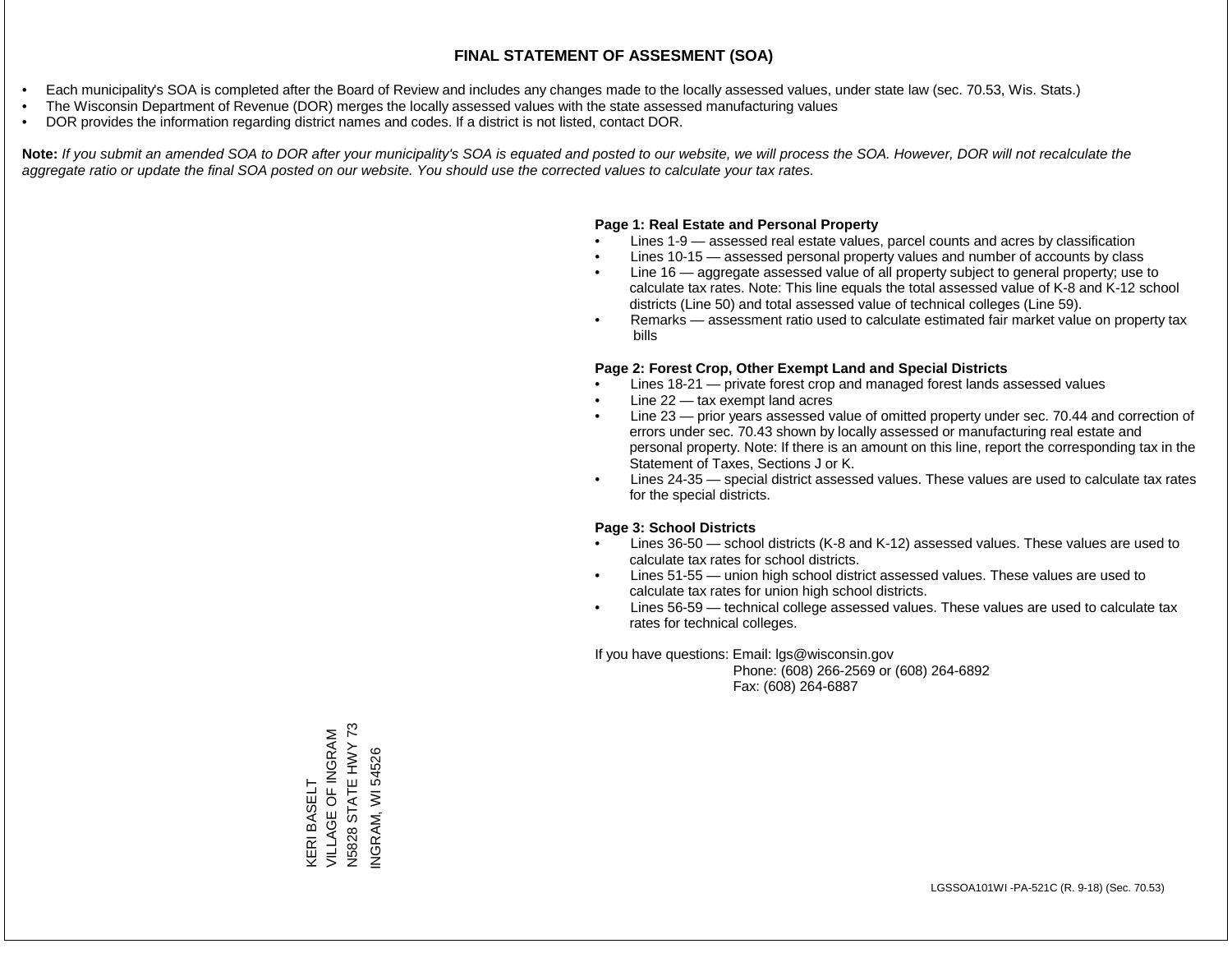|                |                                | <b>FINAL - EQUATED</b><br><b>STATEMENT OF ASSESSMENT FOR 2021</b>                                                                                                                            |                                            | 54              | 181                                      | 1455                           | This is an Amended Return              | Page 1                                  |
|----------------|--------------------------------|----------------------------------------------------------------------------------------------------------------------------------------------------------------------------------------------|--------------------------------------------|-----------------|------------------------------------------|--------------------------------|----------------------------------------|-----------------------------------------|
|                |                                |                                                                                                                                                                                              |                                            | CO              | <b>MUN</b>                               | ACCT NO                        |                                        |                                         |
|                | <b>FOR</b>                     |                                                                                                                                                                                              |                                            |                 |                                          |                                |                                        |                                         |
|                |                                | <b>VILLAGE OF</b><br>OF.<br>Town - Village - City                                                                                                                                            | <b>SHELDON</b><br><b>Municipality Name</b> |                 | <b>RUSK COUNTY</b><br><b>County Name</b> |                                |                                        |                                         |
| Line           |                                | <b>REAL ESTATE</b><br>(See Lines 18 - 22 for                                                                                                                                                 |                                            | PARCEL COUNT    | NO. OF ACRES<br><b>WHOLE</b>             | <b>VALUE OF</b><br><b>LAND</b> | <b>VALUE OF</b><br><b>IMPROVEMENTS</b> | TOTAL VALUE OF LAND<br>AND IMPROVEMENTS |
| No.            |                                | other Real Estate)                                                                                                                                                                           | (Col. A)                                   |                 | TOTAL LAND IMPROVEMENTS NUMBERS ONLY     |                                | (Col. E)                               | (Col. F)                                |
| $\mathbf 1$    |                                | <b>RESIDENTIAL - Class 1</b>                                                                                                                                                                 | 217                                        | (Col. B)<br>109 | (Col, C)<br>27                           | (Col, D)<br>710,700            | 5,528,700                              | 6,239,400                               |
| $\overline{2}$ |                                | <b>COMMERCIAL - Class 2</b>                                                                                                                                                                  | 84                                         | 21              | 12                                       | 232,100                        | 2,108,400                              | 2,340,500                               |
| 3              | <b>MANUFACTURING - Class 3</b> |                                                                                                                                                                                              |                                            | $\Omega$        | $\overline{0}$                           | $\Omega$                       | $\Omega$                               | 0                                       |
| 4              |                                | <b>AGRICULTURAL - Class 4</b>                                                                                                                                                                | $\Omega$<br>$\overline{7}$                 |                 | 134                                      | 17,900                         |                                        | 17,900                                  |
| 5              | <b>UNDEVELOPED - Class 5</b>   |                                                                                                                                                                                              | 4                                          |                 | 24                                       | 12,000                         |                                        | 12,000                                  |
| 6              |                                | AGRICULTURAL FOREST - Class 5m                                                                                                                                                               | 3                                          |                 | 28                                       | 15,400                         |                                        | 15,400                                  |
| $\overline{7}$ |                                | <b>FOREST LANDS - Class 6</b>                                                                                                                                                                | $\Omega$                                   |                 | 0                                        | $\Omega$                       |                                        | $\Omega$                                |
| 8              |                                | OTHER - Class 7                                                                                                                                                                              | 0                                          | $\mathbf 0$     | 0                                        | $\Omega$                       | $\Omega$                               | $\Omega$                                |
| 9              |                                | <b>TOTAL - ALL COLUMNS</b>                                                                                                                                                                   | 315                                        | 130             | 225                                      | 988,100                        | 7,637,100                              | 8,625,200                               |
| 10             |                                | NUMBER OF PERSONAL PROPERTY ACCOUNTS IN ROLL                                                                                                                                                 |                                            |                 | 29                                       | LOCALLY ASSESSED               | <b>MANUFACTURING</b>                   | <b>MERGED</b>                           |
| 11             |                                | BOATS AND OTHER WATERCRAFT NOT EXEMPT - Code 1                                                                                                                                               |                                            |                 |                                          | 0                              | $\Omega$                               | $\Omega$                                |
| 12             |                                | MACHINERY, TOOLS AND PATTERNS - Code 2                                                                                                                                                       |                                            |                 |                                          |                                | 10,300                                 | 10,300                                  |
| 13             |                                | FURNITURE, FIXTURES AND EQUIPMENT - Code 3                                                                                                                                                   |                                            |                 |                                          | 39,762                         | 300                                    | 40,062                                  |
| 14             |                                | ALL OTHER PERSONAL PROPERTY NOT EXEMPT - Codes 4A, 4B, 4C                                                                                                                                    |                                            |                 |                                          | 3,274                          | 100                                    | 3,374                                   |
| 15             |                                | TOTAL OF PERSONAL PROPERTY NOT EXEMPT (Total of Lines 11-14)                                                                                                                                 |                                            |                 |                                          | 43,036                         | 10,700                                 | 53,736                                  |
| 16             |                                | AGGREGATE ASSESSED VALUE OF ALL PROPERTY SUBJECT TO THE GENERAL PROPERTY TAX (Total of Lines 9F and 15F)<br>MUST EQUAL TOTAL VALUE OF THE SCHOOL DISTRICTS (K-12 PLUS K-8) - Line 50, Col. F |                                            |                 |                                          |                                |                                        | 8,678,936                               |
| 17             |                                | <b>BOARD OF REVIEW</b><br>DATE OF FINAL ADJOURNMENT                                                                                                                                          | 06/17/2021                                 |                 | Name of Assessor<br><b>MARK GARLICK</b>  |                                |                                        | Telephone #<br>(715) 287-3376           |

The Assessment Ratio to be used in calculating the estimated Fair Market Value on tax bills for this tax district is .966003143

This ratio should be used to convert assessed values to "Calculate Equalized Values" in Step 1 of the Lottery and Gaming Credit Calculations.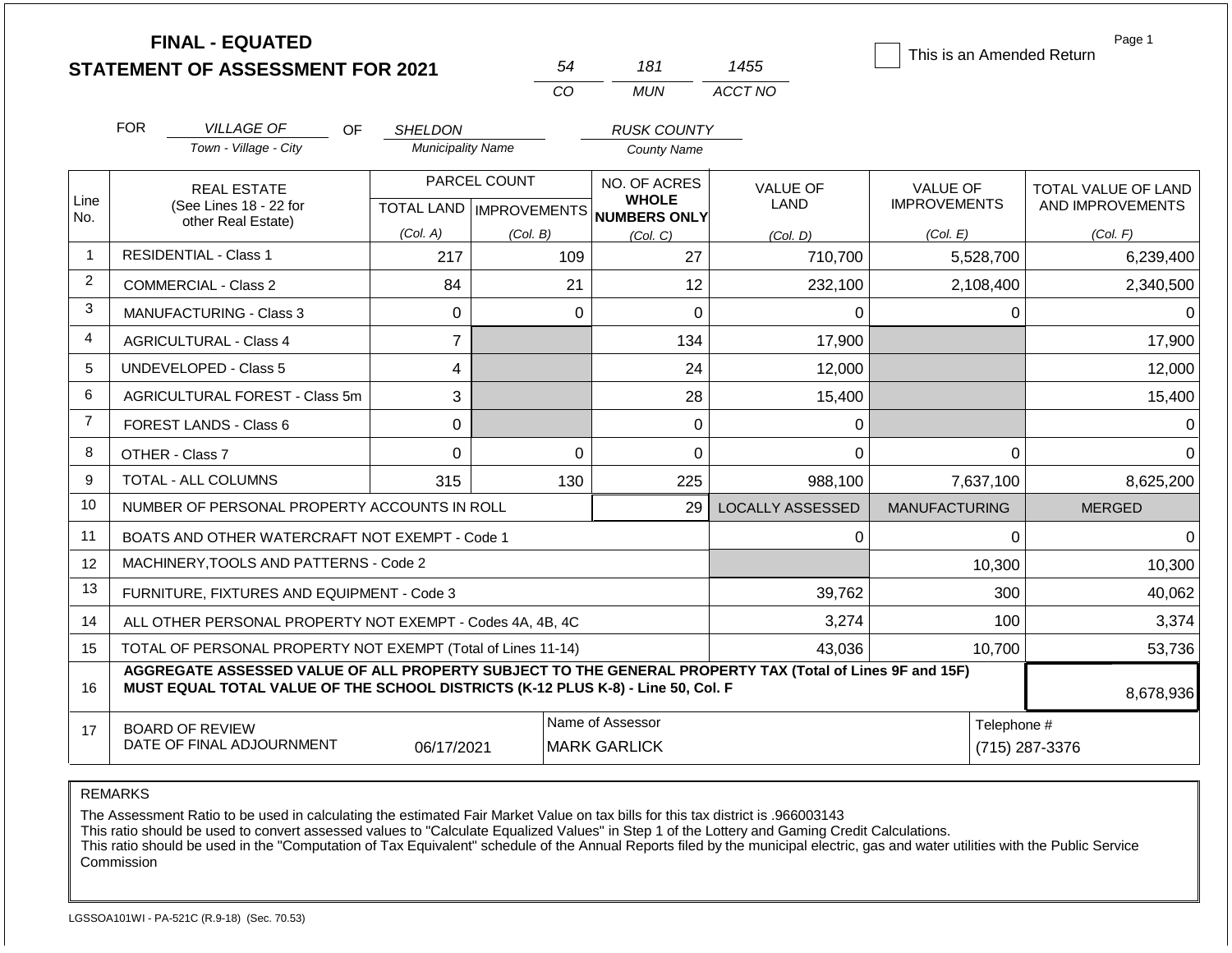2021 54 181 1455

FOREST LANDS (Line 7) and FOREST CROPS (in this section) - are **NOT** the same *YEAR CO MUN ACCT NO*

|    |                                  |                 |                                                           | Private Forest Crop - Reg Class @ 10¢ per acre                                 |  | Private Forest Crop - Reg Class @ \$2.52 per acre               |                                               |                                                                              |                                                                    |                    |
|----|----------------------------------|-----------------|-----------------------------------------------------------|--------------------------------------------------------------------------------|--|-----------------------------------------------------------------|-----------------------------------------------|------------------------------------------------------------------------------|--------------------------------------------------------------------|--------------------|
| 18 | (a) PARCELS                      | (b) ACRES       |                                                           | (c) ASSESSED VALUE                                                             |  | (d) PARCELS                                                     |                                               | (e) ACRES                                                                    |                                                                    | (f) ASSESSED VALUE |
|    |                                  |                 |                                                           |                                                                                |  |                                                                 |                                               |                                                                              |                                                                    |                    |
|    |                                  |                 |                                                           |                                                                                |  |                                                                 |                                               | Entered Before 2005 Managed Forest - Ferrous Mining CLOSED @ \$7.87 per acre |                                                                    |                    |
| 19 | (a) PARCELS                      | (b) ACRES       |                                                           | Private Forest Crop - Special Class @ 20¢ per acre<br>(c) ASSESSED VALUE       |  | (d) PARCELS                                                     |                                               | (e) ACRES                                                                    |                                                                    | (f) ASSESSED VALUE |
|    |                                  |                 |                                                           |                                                                                |  |                                                                 |                                               |                                                                              |                                                                    |                    |
|    |                                  |                 |                                                           |                                                                                |  |                                                                 |                                               |                                                                              |                                                                    |                    |
|    |                                  |                 | Entered Before 2005 Managed Forest - OPEN @ 74 ¢ per acre |                                                                                |  |                                                                 | Entered Before 2005 Managed Forest - CLOSED @ |                                                                              | $$1.75$ per acre                                                   |                    |
| 20 | (a) PARCELS<br>(b) ACRES         |                 |                                                           | (c) ASSESSED VALUE                                                             |  | (d) PARCELS                                                     |                                               | (e) ACRES                                                                    |                                                                    | (f) ASSESSED VALUE |
|    |                                  |                 |                                                           |                                                                                |  |                                                                 |                                               |                                                                              |                                                                    |                    |
|    |                                  |                 |                                                           | Entered After 2004 Managed Forest - OPEN @ \$2.04 per acre                     |  |                                                                 |                                               |                                                                              |                                                                    |                    |
|    | (a) PARCELS                      | (b) ACRES       |                                                           | (c) ASSESSED VALUE                                                             |  | (d) PARCELS                                                     |                                               | Entered After 2004 Managed Forest - CLOSED @ \$10.20 per acre<br>(e) ACRES   |                                                                    | (f) ASSESSED VALUE |
| 21 |                                  |                 |                                                           |                                                                                |  |                                                                 |                                               |                                                                              |                                                                    |                    |
|    |                                  |                 |                                                           |                                                                                |  |                                                                 |                                               |                                                                              |                                                                    |                    |
|    | (a) County Forest Cropland Acres |                 |                                                           | (b) Federal Acres                                                              |  | (c) State Acres                                                 |                                               | (d) County (NOT FOREST CROP) Acres                                           |                                                                    | (e) Other Acres    |
| 22 |                                  |                 |                                                           |                                                                                |  |                                                                 |                                               |                                                                              |                                                                    |                    |
|    |                                  |                 |                                                           |                                                                                |  | .05                                                             |                                               |                                                                              |                                                                    | .63                |
|    |                                  |                 |                                                           | Assessed Value of Omitted Property From Prior Years (Sec. 70.44)               |  | Assessed Value of Sec. 70.43 Corrections of Errors by Assessors |                                               |                                                                              |                                                                    |                    |
|    |                                  | (a) REAL ESTATE |                                                           | (b) PERSONAL                                                                   |  |                                                                 |                                               | (c1) REAL ESTATE                                                             | (c2) PERSONAL                                                      |                    |
| 23 |                                  |                 |                                                           |                                                                                |  |                                                                 |                                               |                                                                              |                                                                    |                    |
|    |                                  |                 |                                                           | Manufacturing Equated Value of Omitted Property From Prior Years (Sec. 70.995) |  |                                                                 |                                               |                                                                              | Mfg. Equated Value of Sec.70.43 Corrections of Errors by Assessors |                    |
|    |                                  | (d) REAL ESTATE |                                                           | (e) PERSONAL                                                                   |  |                                                                 |                                               | (f1) REAL ESTATE                                                             | (f2) PERSONAL                                                      |                    |
|    |                                  |                 |                                                           |                                                                                |  |                                                                 |                                               |                                                                              |                                                                    |                    |
|    |                                  |                 |                                                           |                                                                                |  |                                                                 |                                               |                                                                              |                                                                    |                    |

## **SPECIAL DISTRICTS**

| Line<br>No. | <b>Enter 6-digit</b><br>Special District | <b>Account</b><br><b>Number</b> | <b>Special District Name</b> | <b>Locally Assessed Value</b><br>of Real Estate and | Mfg Value of Real Estate<br>and Personal Property | <b>Merged Value of</b><br><b>Real Estate and</b> |
|-------------|------------------------------------------|---------------------------------|------------------------------|-----------------------------------------------------|---------------------------------------------------|--------------------------------------------------|
|             | Code (Col. A)                            | (Col. B)                        | (Col. C)                     | Personal Property (Col. D)                          | (Col. E)                                          | Personal Property (Col. F)                       |
| 24          |                                          |                                 |                              |                                                     |                                                   |                                                  |
| 25          |                                          |                                 |                              |                                                     |                                                   |                                                  |
| 26          |                                          |                                 |                              |                                                     |                                                   |                                                  |
| 27          |                                          |                                 |                              |                                                     |                                                   |                                                  |
| 28          |                                          |                                 |                              |                                                     |                                                   |                                                  |
| 29          |                                          |                                 |                              |                                                     |                                                   |                                                  |
| 30          |                                          |                                 |                              |                                                     |                                                   |                                                  |
| 31          |                                          |                                 |                              |                                                     |                                                   |                                                  |
| 32          |                                          |                                 |                              |                                                     |                                                   |                                                  |
| 33          |                                          |                                 |                              |                                                     |                                                   |                                                  |
| 34          |                                          |                                 |                              |                                                     |                                                   |                                                  |
| 35          |                                          |                                 |                              |                                                     |                                                   |                                                  |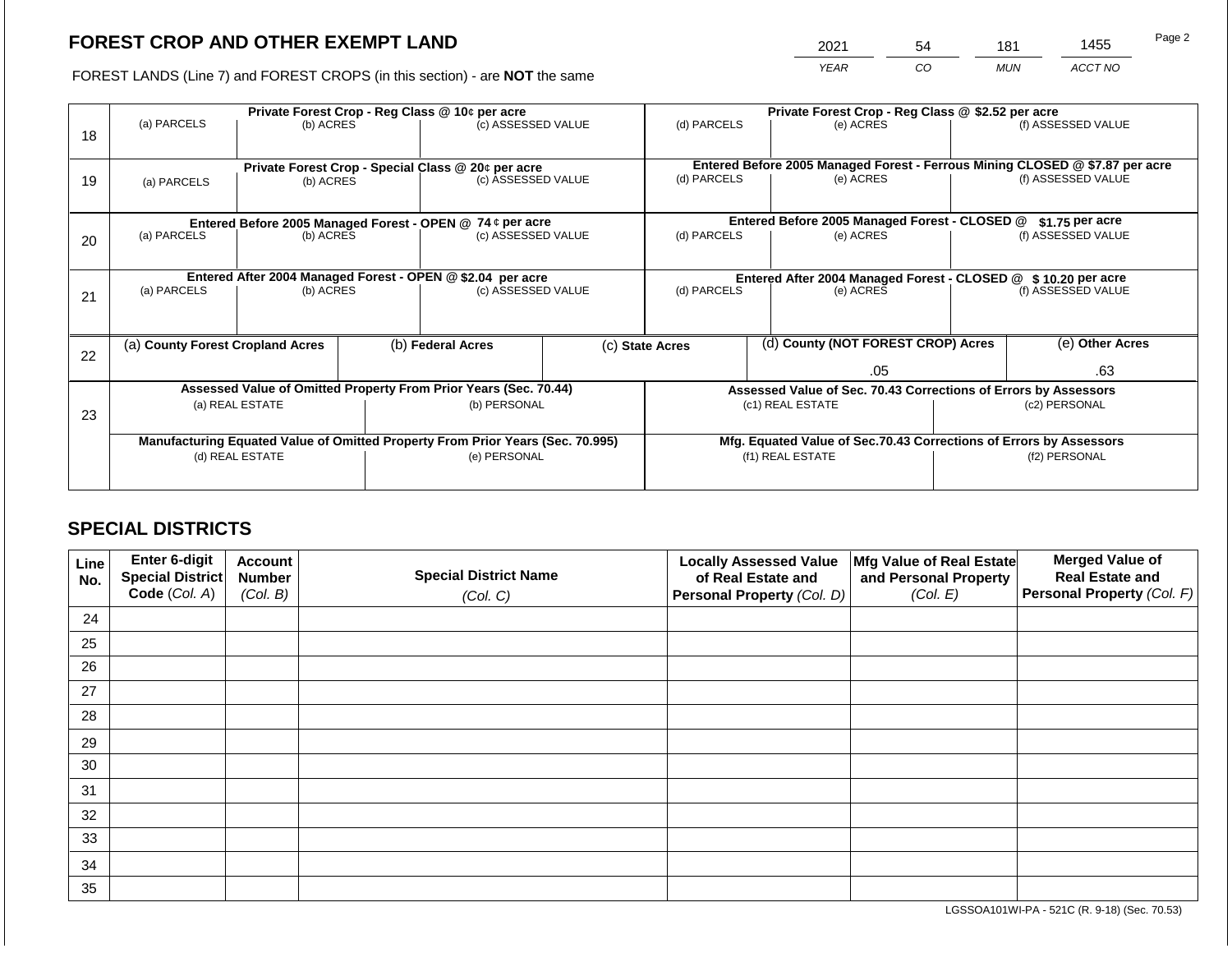|             | <b>SCHOOL DISTRICTS</b>                                  |                                             |                                                         | 2021                                                                              | 181<br>54                                                     | 1455                                                                           |
|-------------|----------------------------------------------------------|---------------------------------------------|---------------------------------------------------------|-----------------------------------------------------------------------------------|---------------------------------------------------------------|--------------------------------------------------------------------------------|
|             |                                                          |                                             |                                                         | <b>YEAR</b>                                                                       | CO<br><b>MUN</b>                                              | ACCT NO                                                                        |
| Line<br>No. | Enter 6-digit<br><b>School District</b><br>Code (Col. A) | <b>Account</b><br><b>Number</b><br>(Col. B) | <b>School District Name</b><br>(Col. C)                 | <b>Locally Assessed Value</b><br>of Real Estate and<br>Personal Property (Col. D) | Mfg Value of Real Estate<br>and Personal Property<br>(Col. E) | <b>Merged Value of</b><br><b>Real Estate and</b><br>Personal Property (Col. F) |
|             | A. SCHOOL DISTRICTS (K-8 and K-12)                       |                                             |                                                         |                                                                                   |                                                               |                                                                                |
| 36          | 545757                                                   | 0325                                        | SCH D OF FLAMBEAU                                       | 8,668,236                                                                         | 10,700                                                        | 8,678,936                                                                      |
| 37          |                                                          |                                             |                                                         |                                                                                   |                                                               |                                                                                |
| 38          |                                                          |                                             |                                                         |                                                                                   |                                                               |                                                                                |
| 39          |                                                          |                                             |                                                         |                                                                                   |                                                               |                                                                                |
| 40          |                                                          |                                             |                                                         |                                                                                   |                                                               |                                                                                |
| 41<br>42    |                                                          |                                             |                                                         |                                                                                   |                                                               |                                                                                |
| 43          |                                                          |                                             |                                                         |                                                                                   |                                                               |                                                                                |
| 44          |                                                          |                                             |                                                         |                                                                                   |                                                               |                                                                                |
| 45          |                                                          |                                             |                                                         |                                                                                   |                                                               |                                                                                |
| 46          |                                                          |                                             |                                                         |                                                                                   |                                                               |                                                                                |
| 47          |                                                          |                                             |                                                         |                                                                                   |                                                               |                                                                                |
| 48          |                                                          |                                             |                                                         |                                                                                   |                                                               |                                                                                |
| 49          |                                                          |                                             |                                                         |                                                                                   |                                                               |                                                                                |
| 50          |                                                          |                                             | TOTAL ASSESSED VALUE OF SCHOOL DISTRICTS (K-8 and K-12) | 8,668,236                                                                         | 10,700                                                        | 8,678,936                                                                      |
|             | <b>B. UNION HIGH SCHOOL DISTRICTS</b>                    |                                             |                                                         |                                                                                   |                                                               |                                                                                |
| 51          |                                                          |                                             |                                                         |                                                                                   |                                                               |                                                                                |
| 52          |                                                          |                                             |                                                         |                                                                                   |                                                               |                                                                                |
| 53          |                                                          |                                             |                                                         |                                                                                   |                                                               |                                                                                |
| 54<br>55    |                                                          |                                             | TOTAL ASSESSED VALUE OF UNION HIGH SCHOOLS              |                                                                                   |                                                               |                                                                                |
|             | <b>TECHNICAL COLLEGE DISTRICTS</b><br>C.                 |                                             |                                                         |                                                                                   |                                                               |                                                                                |
| 56          | 001700                                                   | 0016                                        | NORTHWOOD TECHNICAL COLLEGE                             | 8,668,236                                                                         | 10,700                                                        | 8,678,936                                                                      |
| 57          |                                                          |                                             |                                                         |                                                                                   |                                                               |                                                                                |
| 58          |                                                          |                                             |                                                         |                                                                                   |                                                               |                                                                                |
| 59          |                                                          |                                             | TOTAL ASSESSED VALUE OF TECHNICAL COLLEGES              | 8,668,236                                                                         | 10,700                                                        | 8,678,936                                                                      |

| Name                                           |                         | Title | Submission date      |
|------------------------------------------------|-------------------------|-------|----------------------|
| REBECCA MCEATHRON KRAMER                       |                         |       | $\sim$<br>2021<br>09 |
| Phone                                          | Email address           |       |                      |
| 715<br>532<br>2143<br>$\overline{\phantom{a}}$ | REBECCA@RUSKCOUNTYWI.US |       |                      |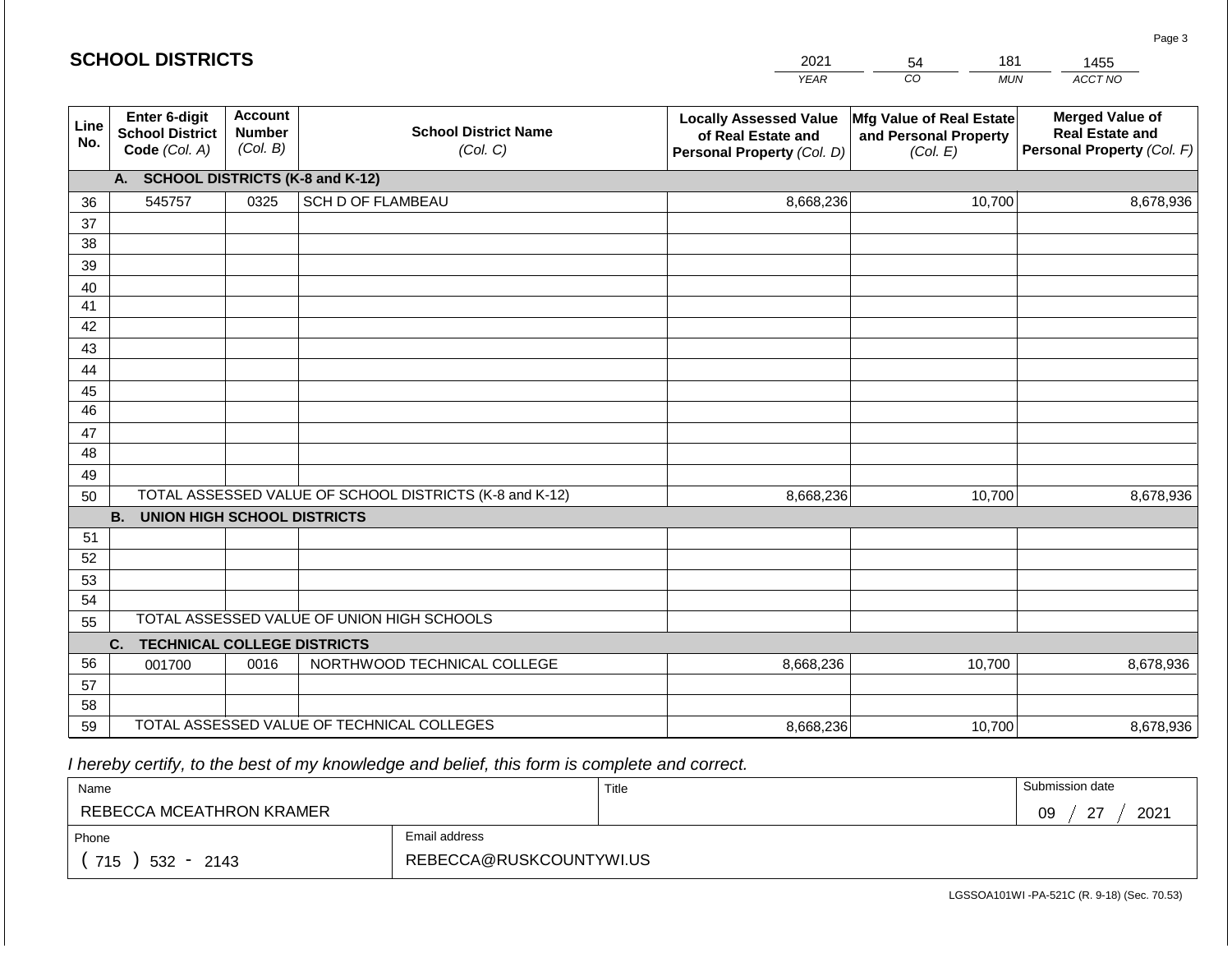- Each municipality's SOA is completed after the Board of Review and includes any changes made to the locally assessed values, under state law (sec. 70.53, Wis. Stats.)
- The Wisconsin Department of Revenue (DOR) merges the locally assessed values with the state assessed manufacturing values
- DOR provides the information regarding district names and codes. If a district is not listed, contact DOR.

Note: If you submit an amended SOA to DOR after your municipality's SOA is equated and posted to our website, we will process the SOA. However, DOR will not recalculate the *aggregate ratio or update the final SOA posted on our website. You should use the corrected values to calculate your tax rates.*

## **Page 1: Real Estate and Personal Property**

- Lines 1-9 assessed real estate values, parcel counts and acres by classification
- Lines 10-15 assessed personal property values and number of accounts by class
- Line 16 aggregate assessed value of all property subject to general property; use to calculate tax rates. Note: This line equals the total assessed value of K-8 and K-12 school districts (Line 50) and total assessed value of technical colleges (Line 59).
- Remarks assessment ratio used to calculate estimated fair market value on property tax bills

## **Page 2: Forest Crop, Other Exempt Land and Special Districts**

- Lines 18-21 private forest crop and managed forest lands assessed values
- Line  $22 -$  tax exempt land acres
- Line 23 prior years assessed value of omitted property under sec. 70.44 and correction of errors under sec. 70.43 shown by locally assessed or manufacturing real estate and personal property. Note: If there is an amount on this line, report the corresponding tax in the Statement of Taxes, Sections J or K.
- Lines 24-35 special district assessed values. These values are used to calculate tax rates for the special districts.

## **Page 3: School Districts**

- Lines 36-50 school districts (K-8 and K-12) assessed values. These values are used to calculate tax rates for school districts.
- Lines 51-55 union high school district assessed values. These values are used to calculate tax rates for union high school districts.
- Lines 56-59 technical college assessed values. These values are used to calculate tax rates for technical colleges.

If you have questions: Email: lgs@wisconsin.gov

 Phone: (608) 266-2569 or (608) 264-6892 Fax: (608) 264-6887

HEIDI S WILLIAMS<br>VILLAGE OF SHELDON<br>VILS594 MAIN STREET VILLAGE OF SHELDON W5594 MAIN STREET SHELDON, WI54766 SHELDON, WI 54766HEIDI S WILLIAMS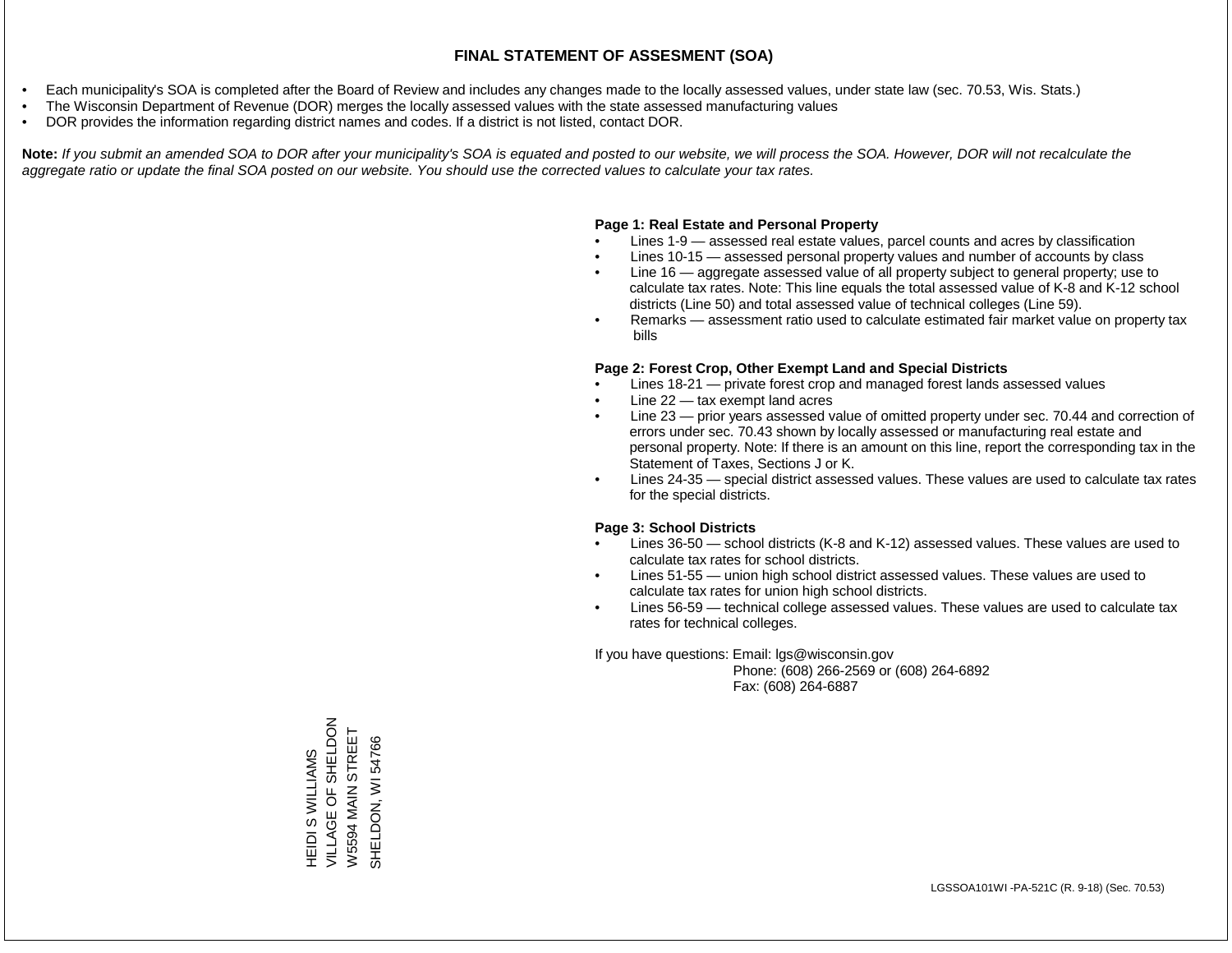|                |                                     | <b>FINAL - EQUATED</b><br><b>STATEMENT OF ASSESSMENT FOR 2021</b>                                                                                                                            |                          | 54                                        | 186                                                 | 1456                    | This is an Amended Return              | Page 1                                         |
|----------------|-------------------------------------|----------------------------------------------------------------------------------------------------------------------------------------------------------------------------------------------|--------------------------|-------------------------------------------|-----------------------------------------------------|-------------------------|----------------------------------------|------------------------------------------------|
|                |                                     |                                                                                                                                                                                              |                          | CO                                        | MUN                                                 | ACCT NO                 |                                        |                                                |
|                | <b>FOR</b>                          | <b>VILLAGE OF</b><br>OF.                                                                                                                                                                     | <b>TONY</b>              |                                           | <b>RUSK COUNTY</b>                                  |                         |                                        |                                                |
|                |                                     | Town - Village - City                                                                                                                                                                        | <b>Municipality Name</b> |                                           | <b>County Name</b>                                  |                         |                                        |                                                |
| Line<br>No.    |                                     | <b>REAL ESTATE</b><br>(See Lines 18 - 22 for                                                                                                                                                 |                          | PARCEL COUNT<br>TOTAL LAND   IMPROVEMENTS | NO. OF ACRES<br><b>WHOLE</b><br><b>NUMBERS ONLY</b> | <b>VALUE OF</b><br>LAND | <b>VALUE OF</b><br><b>IMPROVEMENTS</b> | <b>TOTAL VALUE OF LAND</b><br>AND IMPROVEMENTS |
|                | other Real Estate)                  |                                                                                                                                                                                              | (Col. A)                 | (Col. B)                                  | (Col, C)                                            | (Col. D)                | (Col. E)                               | (Col. F)                                       |
| $\mathbf 1$    |                                     | <b>RESIDENTIAL - Class 1</b>                                                                                                                                                                 | 135                      | 54                                        | 13                                                  | 177,900                 | 2,570,400                              | 2,748,300                                      |
| $\overline{2}$ | <b>COMMERCIAL - Class 2</b>         |                                                                                                                                                                                              | 52                       | 19                                        | 13                                                  | 128,700                 | 806,400                                | 935,100                                        |
| 3              | <b>MANUFACTURING - Class 3</b>      |                                                                                                                                                                                              | $\Omega$                 |                                           | $\Omega$<br>$\overline{0}$                          | $\Omega$                | $\Omega$                               | $\Omega$                                       |
| 4              | 25<br><b>AGRICULTURAL - Class 4</b> |                                                                                                                                                                                              |                          | 681                                       | 101,100                                             |                         | 101,100                                |                                                |
| 5              |                                     | <b>UNDEVELOPED - Class 5</b>                                                                                                                                                                 | 18                       |                                           | 266                                                 | 109,800                 |                                        | 109,800                                        |
| 6              |                                     | AGRICULTURAL FOREST - Class 5m                                                                                                                                                               | $\overline{c}$           |                                           | 43                                                  | 28,800                  |                                        | 28,800                                         |
| $\overline{7}$ |                                     | <b>FOREST LANDS - Class 6</b>                                                                                                                                                                | 8                        |                                           | 110                                                 | 83,400                  |                                        | 83,400                                         |
| 8              |                                     | OTHER - Class 7                                                                                                                                                                              | 5                        |                                           | 5<br>5                                              | 18,500                  | 208,000                                | 226,500                                        |
| 9              |                                     | <b>TOTAL - ALL COLUMNS</b>                                                                                                                                                                   | 245                      | 78                                        | 1,131                                               | 648,200                 | 3,584,800                              | 4,233,000                                      |
| 10             |                                     | NUMBER OF PERSONAL PROPERTY ACCOUNTS IN ROLL                                                                                                                                                 |                          |                                           | 12 <sup>1</sup>                                     | LOCALLY ASSESSED        | <b>MANUFACTURING</b>                   | <b>MERGED</b>                                  |
| 11             |                                     | BOATS AND OTHER WATERCRAFT NOT EXEMPT - Code 1                                                                                                                                               |                          |                                           |                                                     | 0                       | 0                                      | $\Omega$                                       |
| 12             |                                     | MACHINERY, TOOLS AND PATTERNS - Code 2                                                                                                                                                       |                          |                                           |                                                     |                         | $\mathbf 0$                            | $\Omega$                                       |
| 13             |                                     | FURNITURE, FIXTURES AND EQUIPMENT - Code 3                                                                                                                                                   |                          |                                           |                                                     | 57,100                  | $\mathbf 0$                            | 57,100                                         |
| 14             |                                     | ALL OTHER PERSONAL PROPERTY NOT EXEMPT - Codes 4A, 4B, 4C                                                                                                                                    |                          |                                           |                                                     | 500                     | $\mathbf 0$                            | 500                                            |
| 15             |                                     | TOTAL OF PERSONAL PROPERTY NOT EXEMPT (Total of Lines 11-14)                                                                                                                                 |                          |                                           |                                                     | 57,600                  | $\mathbf 0$                            | 57,600                                         |
| 16             |                                     | AGGREGATE ASSESSED VALUE OF ALL PROPERTY SUBJECT TO THE GENERAL PROPERTY TAX (Total of Lines 9F and 15F)<br>MUST EQUAL TOTAL VALUE OF THE SCHOOL DISTRICTS (K-12 PLUS K-8) - Line 50, Col. F |                          |                                           |                                                     |                         |                                        | 4,290,600                                      |
| 17             |                                     | <b>BOARD OF REVIEW</b><br>DATE OF FINAL ADJOURNMENT                                                                                                                                          | Telephone #              | (715) 452-5344                            |                                                     |                         |                                        |                                                |

The Assessment Ratio to be used in calculating the estimated Fair Market Value on tax bills for this tax district is .943403694

This ratio should be used to convert assessed values to "Calculate Equalized Values" in Step 1 of the Lottery and Gaming Credit Calculations.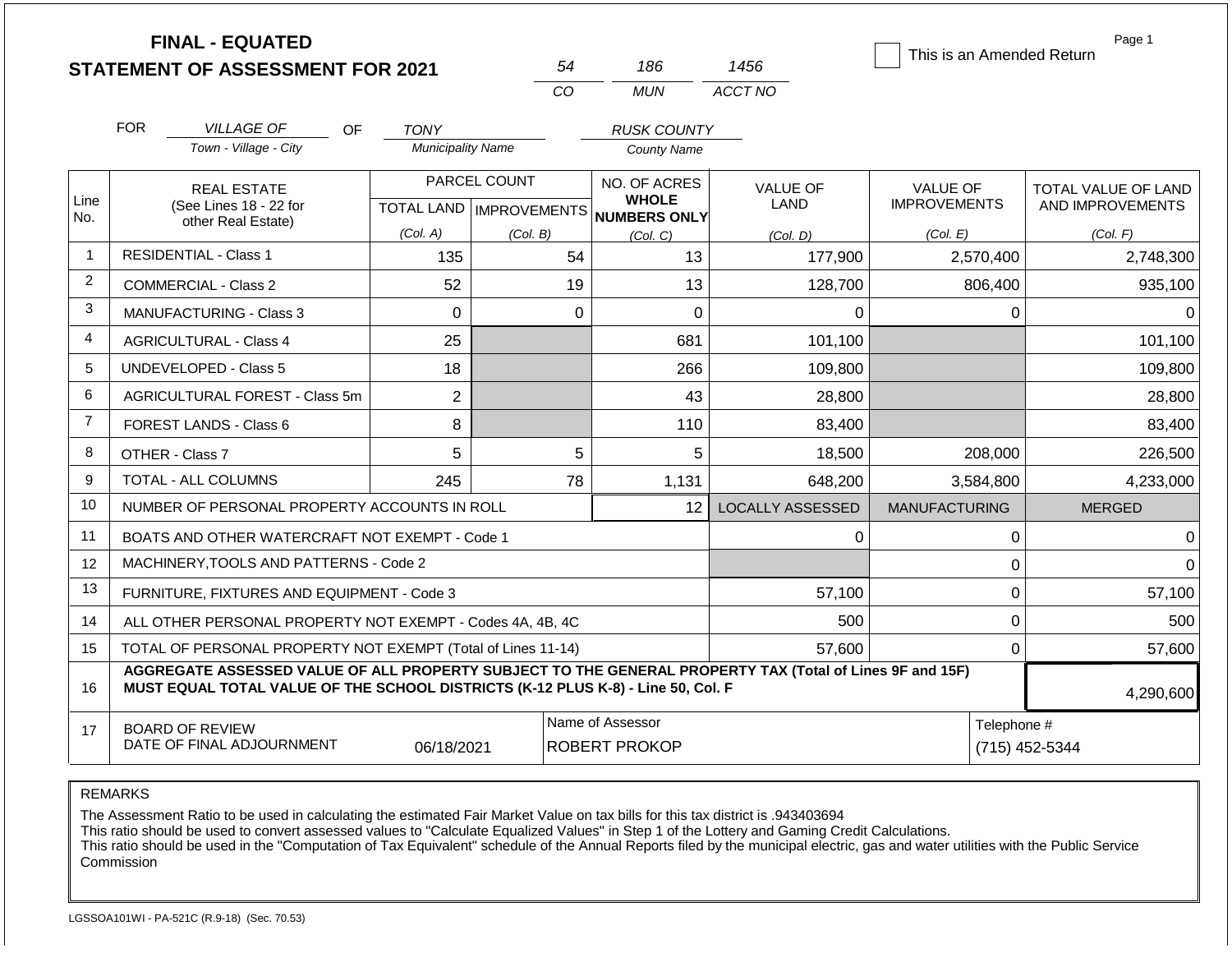2021 54 186 1456

FOREST LANDS (Line 7) and FOREST CROPS (in this section) - are **NOT** the same *YEAR CO MUN ACCT NO*

|    |                                                            |                                  |                                                               | Private Forest Crop - Reg Class @ 10¢ per acre                                 |                   | Private Forest Crop - Reg Class @ \$2.52 per acre                            |                                                       |                                                                    |               |                    |
|----|------------------------------------------------------------|----------------------------------|---------------------------------------------------------------|--------------------------------------------------------------------------------|-------------------|------------------------------------------------------------------------------|-------------------------------------------------------|--------------------------------------------------------------------|---------------|--------------------|
| 18 | (a) PARCELS                                                | (b) ACRES                        |                                                               | (c) ASSESSED VALUE                                                             |                   | (d) PARCELS                                                                  |                                                       | (e) ACRES                                                          |               | (f) ASSESSED VALUE |
|    |                                                            |                                  |                                                               | Private Forest Crop - Special Class @ 20¢ per acre                             |                   | Entered Before 2005 Managed Forest - Ferrous Mining CLOSED @ \$7.87 per acre |                                                       |                                                                    |               |                    |
| 19 | (a) PARCELS                                                | (b) ACRES                        |                                                               | (c) ASSESSED VALUE                                                             |                   | (d) PARCELS                                                                  |                                                       | (e) ACRES                                                          |               | (f) ASSESSED VALUE |
|    |                                                            |                                  |                                                               |                                                                                |                   |                                                                              |                                                       |                                                                    |               |                    |
|    |                                                            |                                  |                                                               | Entered Before 2005 Managed Forest - OPEN @ 74 ¢ per acre                      |                   |                                                                              |                                                       | Entered Before 2005 Managed Forest - CLOSED @                      |               | $$1.75$ per acre   |
| 20 | (a) PARCELS                                                | (b) ACRES                        |                                                               | (c) ASSESSED VALUE                                                             |                   | (d) PARCELS                                                                  |                                                       | (e) ACRES                                                          |               | (f) ASSESSED VALUE |
|    |                                                            |                                  |                                                               |                                                                                |                   |                                                                              |                                                       |                                                                    |               |                    |
|    | Entered After 2004 Managed Forest - OPEN @ \$2.04 per acre |                                  | Entered After 2004 Managed Forest - CLOSED @ \$10.20 per acre |                                                                                |                   |                                                                              |                                                       |                                                                    |               |                    |
| 21 | (a) PARCELS                                                | (b) ACRES                        |                                                               | (c) ASSESSED VALUE                                                             |                   | (d) PARCELS                                                                  |                                                       | (e) ACRES                                                          |               | (f) ASSESSED VALUE |
|    |                                                            |                                  |                                                               |                                                                                |                   |                                                                              |                                                       |                                                                    |               |                    |
|    |                                                            | (a) County Forest Cropland Acres |                                                               |                                                                                | (b) Federal Acres |                                                                              | (d) County (NOT FOREST CROP) Acres<br>(c) State Acres |                                                                    |               | (e) Other Acres    |
| 22 |                                                            |                                  |                                                               | 2.59                                                                           |                   | 34                                                                           |                                                       |                                                                    | 5.33          |                    |
|    |                                                            |                                  |                                                               | Assessed Value of Omitted Property From Prior Years (Sec. 70.44)               |                   |                                                                              |                                                       | Assessed Value of Sec. 70.43 Corrections of Errors by Assessors    |               |                    |
| 23 |                                                            | (a) REAL ESTATE                  |                                                               | (b) PERSONAL                                                                   |                   |                                                                              |                                                       | (c1) REAL ESTATE                                                   | (c2) PERSONAL |                    |
|    |                                                            |                                  |                                                               |                                                                                |                   |                                                                              |                                                       |                                                                    |               |                    |
|    |                                                            |                                  |                                                               | Manufacturing Equated Value of Omitted Property From Prior Years (Sec. 70.995) |                   |                                                                              |                                                       | Mfg. Equated Value of Sec.70.43 Corrections of Errors by Assessors |               |                    |
|    |                                                            | (d) REAL ESTATE                  |                                                               | (e) PERSONAL                                                                   |                   | (f1) REAL ESTATE                                                             |                                                       |                                                                    | (f2) PERSONAL |                    |
|    |                                                            |                                  |                                                               |                                                                                |                   |                                                                              |                                                       |                                                                    |               |                    |

## **SPECIAL DISTRICTS**

| Line<br>No. | Enter 6-digit<br>Special District | <b>Account</b><br><b>Number</b> | <b>Special District Name</b> | <b>Locally Assessed Value</b><br>of Real Estate and | Mfg Value of Real Estate<br>and Personal Property | <b>Merged Value of</b><br><b>Real Estate and</b> |
|-------------|-----------------------------------|---------------------------------|------------------------------|-----------------------------------------------------|---------------------------------------------------|--------------------------------------------------|
|             | Code (Col. A)                     | (Col. B)                        | (Col. C)                     | Personal Property (Col. D)                          | (Col. E)                                          | Personal Property (Col. F)                       |
| 24          |                                   |                                 |                              |                                                     |                                                   |                                                  |
| 25          |                                   |                                 |                              |                                                     |                                                   |                                                  |
| 26          |                                   |                                 |                              |                                                     |                                                   |                                                  |
| 27          |                                   |                                 |                              |                                                     |                                                   |                                                  |
| 28          |                                   |                                 |                              |                                                     |                                                   |                                                  |
| 29          |                                   |                                 |                              |                                                     |                                                   |                                                  |
| 30          |                                   |                                 |                              |                                                     |                                                   |                                                  |
| 31          |                                   |                                 |                              |                                                     |                                                   |                                                  |
| 32          |                                   |                                 |                              |                                                     |                                                   |                                                  |
| 33          |                                   |                                 |                              |                                                     |                                                   |                                                  |
| 34          |                                   |                                 |                              |                                                     |                                                   |                                                  |
| 35          |                                   |                                 |                              |                                                     |                                                   |                                                  |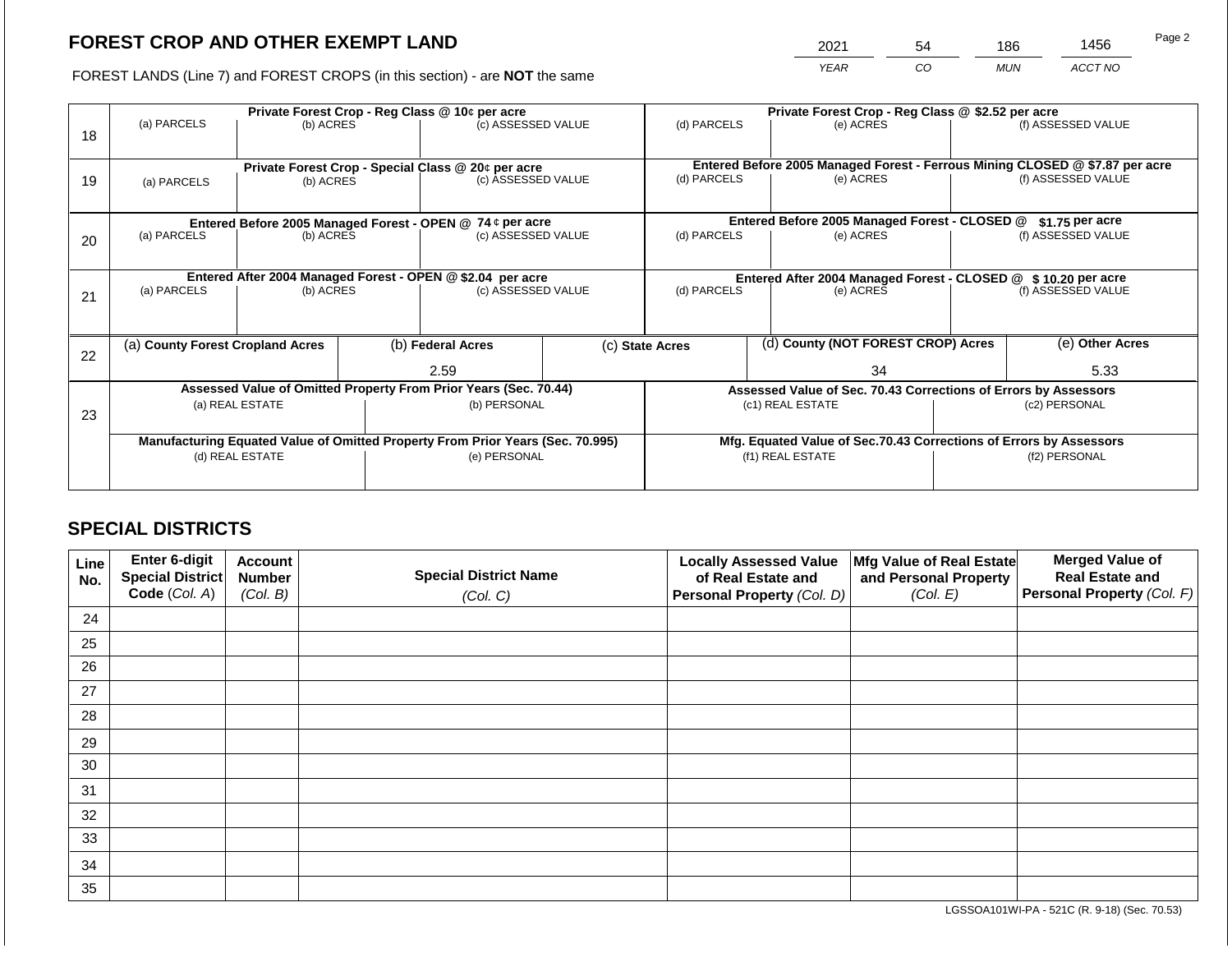|                 | <b>SCHOOL DISTRICTS</b>                                         |                                             |                                                         | 2021                                                                              | 54                                                            | 186        | 1456                                                                           |
|-----------------|-----------------------------------------------------------------|---------------------------------------------|---------------------------------------------------------|-----------------------------------------------------------------------------------|---------------------------------------------------------------|------------|--------------------------------------------------------------------------------|
|                 |                                                                 |                                             |                                                         | <b>YEAR</b>                                                                       | CO                                                            | <b>MUN</b> | ACCT NO                                                                        |
| Line<br>No.     | <b>Enter 6-digit</b><br><b>School District</b><br>Code (Col. A) | <b>Account</b><br><b>Number</b><br>(Col. B) | <b>School District Name</b><br>(Col. C)                 | <b>Locally Assessed Value</b><br>of Real Estate and<br>Personal Property (Col. D) | Mfg Value of Real Estate<br>and Personal Property<br>(Col. E) |            | <b>Merged Value of</b><br><b>Real Estate and</b><br>Personal Property (Col. F) |
|                 | A. SCHOOL DISTRICTS (K-8 and K-12)                              |                                             |                                                         |                                                                                   |                                                               |            |                                                                                |
| 36              | 545757                                                          | 0325                                        | SCH D OF FLAMBEAU                                       | 4,290,600                                                                         |                                                               |            | 4,290,600                                                                      |
| 37              |                                                                 |                                             |                                                         |                                                                                   |                                                               |            |                                                                                |
| 38              |                                                                 |                                             |                                                         |                                                                                   |                                                               |            |                                                                                |
| 39              |                                                                 |                                             |                                                         |                                                                                   |                                                               |            |                                                                                |
| 40              |                                                                 |                                             |                                                         |                                                                                   |                                                               |            |                                                                                |
| 41              |                                                                 |                                             |                                                         |                                                                                   |                                                               |            |                                                                                |
| 42              |                                                                 |                                             |                                                         |                                                                                   |                                                               |            |                                                                                |
| 43              |                                                                 |                                             |                                                         |                                                                                   |                                                               |            |                                                                                |
| 44<br>45        |                                                                 |                                             |                                                         |                                                                                   |                                                               |            |                                                                                |
| $\overline{46}$ |                                                                 |                                             |                                                         |                                                                                   |                                                               |            |                                                                                |
| 47              |                                                                 |                                             |                                                         |                                                                                   |                                                               |            |                                                                                |
| 48              |                                                                 |                                             |                                                         |                                                                                   |                                                               |            |                                                                                |
| 49              |                                                                 |                                             |                                                         |                                                                                   |                                                               |            |                                                                                |
| 50              |                                                                 |                                             | TOTAL ASSESSED VALUE OF SCHOOL DISTRICTS (K-8 and K-12) | 4,290,600                                                                         |                                                               |            | 4,290,600                                                                      |
|                 | <b>B.</b><br><b>UNION HIGH SCHOOL DISTRICTS</b>                 |                                             |                                                         |                                                                                   |                                                               |            |                                                                                |
| 51              |                                                                 |                                             |                                                         |                                                                                   |                                                               |            |                                                                                |
| 52              |                                                                 |                                             |                                                         |                                                                                   |                                                               |            |                                                                                |
| 53              |                                                                 |                                             |                                                         |                                                                                   |                                                               |            |                                                                                |
| 54              |                                                                 |                                             |                                                         |                                                                                   |                                                               |            |                                                                                |
| 55              |                                                                 |                                             | TOTAL ASSESSED VALUE OF UNION HIGH SCHOOLS              |                                                                                   |                                                               |            |                                                                                |
|                 | C.<br><b>TECHNICAL COLLEGE DISTRICTS</b>                        |                                             |                                                         |                                                                                   |                                                               |            |                                                                                |
| 56              | 001700                                                          | 0016                                        | NORTHWOOD TECHNICAL COLLEGE                             | 4,290,600                                                                         |                                                               |            | 4,290,600                                                                      |
| 57<br>58        |                                                                 |                                             |                                                         |                                                                                   |                                                               |            |                                                                                |
| 59              |                                                                 |                                             | TOTAL ASSESSED VALUE OF TECHNICAL COLLEGES              | 4,290,600                                                                         |                                                               |            | 4,290,600                                                                      |
|                 |                                                                 |                                             |                                                         |                                                                                   |                                                               |            |                                                                                |

**SCHOOL DISTRICTS**

| Name                     |                         | Title | Submission date  |
|--------------------------|-------------------------|-------|------------------|
| REBECCA MCEATHRON KRAMER |                         |       | 09<br>2021<br>07 |
| Phone                    | Email address           |       |                  |
| 715<br>$532 -$<br>2143   | REBECCA@RUSKCOUNTYWI.US |       |                  |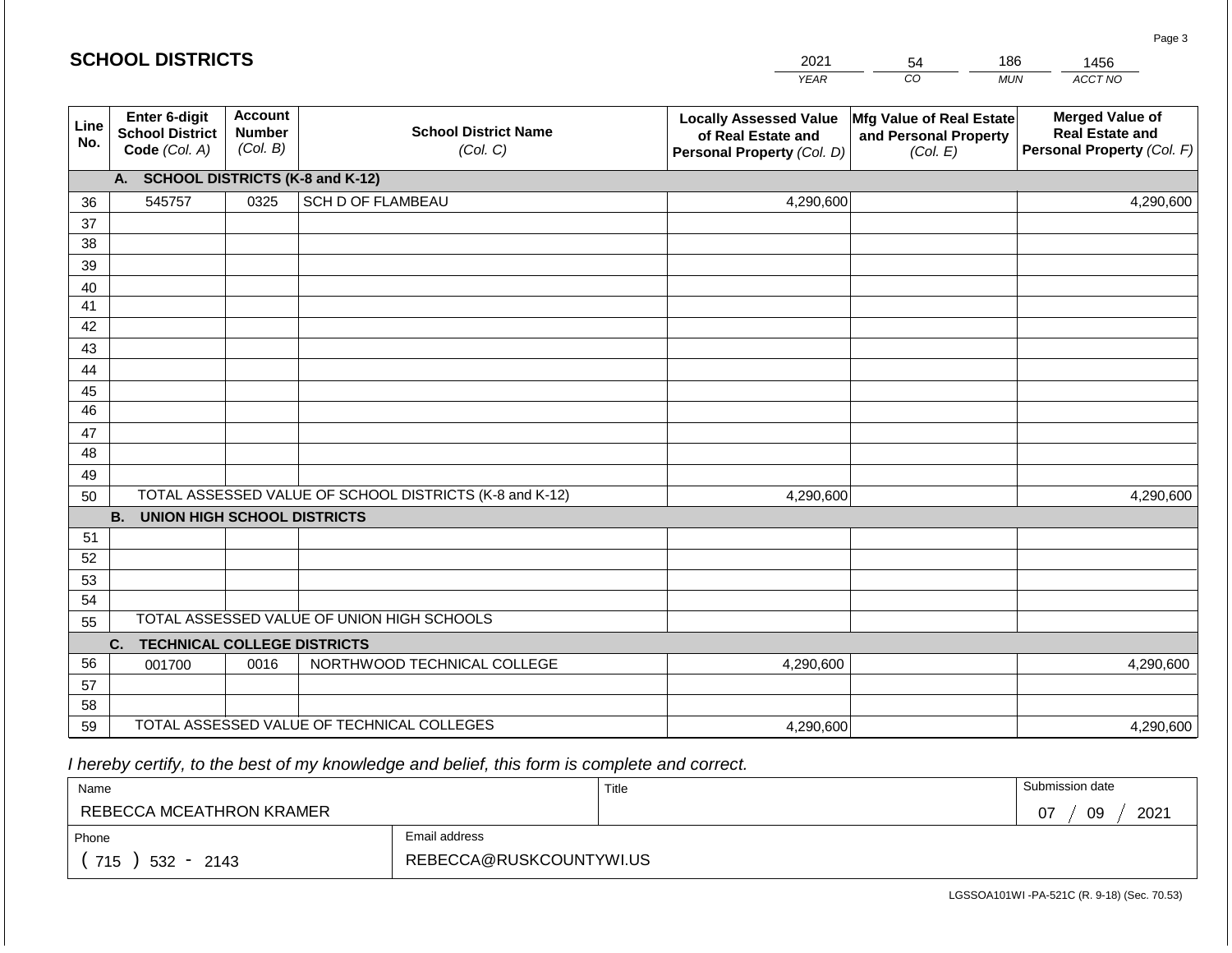- Each municipality's SOA is completed after the Board of Review and includes any changes made to the locally assessed values, under state law (sec. 70.53, Wis. Stats.)
- The Wisconsin Department of Revenue (DOR) merges the locally assessed values with the state assessed manufacturing values
- DOR provides the information regarding district names and codes. If a district is not listed, contact DOR.

Note: If you submit an amended SOA to DOR after your municipality's SOA is equated and posted to our website, we will process the SOA. However, DOR will not recalculate the *aggregate ratio or update the final SOA posted on our website. You should use the corrected values to calculate your tax rates.*

#### **Page 1: Real Estate and Personal Property**

- Lines 1-9 assessed real estate values, parcel counts and acres by classification
- Lines 10-15 assessed personal property values and number of accounts by class
- Line 16 aggregate assessed value of all property subject to general property; use to calculate tax rates. Note: This line equals the total assessed value of K-8 and K-12 school districts (Line 50) and total assessed value of technical colleges (Line 59).
- Remarks assessment ratio used to calculate estimated fair market value on property tax bills

#### **Page 2: Forest Crop, Other Exempt Land and Special Districts**

- Lines 18-21 private forest crop and managed forest lands assessed values
- Line  $22 -$  tax exempt land acres
- Line 23 prior years assessed value of omitted property under sec. 70.44 and correction of errors under sec. 70.43 shown by locally assessed or manufacturing real estate and personal property. Note: If there is an amount on this line, report the corresponding tax in the Statement of Taxes, Sections J or K.
- Lines 24-35 special district assessed values. These values are used to calculate tax rates for the special districts.

#### **Page 3: School Districts**

- Lines 36-50 school districts (K-8 and K-12) assessed values. These values are used to calculate tax rates for school districts.
- Lines 51-55 union high school district assessed values. These values are used to calculate tax rates for union high school districts.
- Lines 56-59 technical college assessed values. These values are used to calculate tax rates for technical colleges.

If you have questions: Email: lgs@wisconsin.gov

 Phone: (608) 266-2569 or (608) 264-6892 Fax: (608) 264-6887

PO BOX 74<br>TONY, WI 54563 - 9685 TONY, WI 54563 - 9685VILLAGE OF TONY VILLAGE OF TONY **KELLY SPORTS** KELLY SPORTS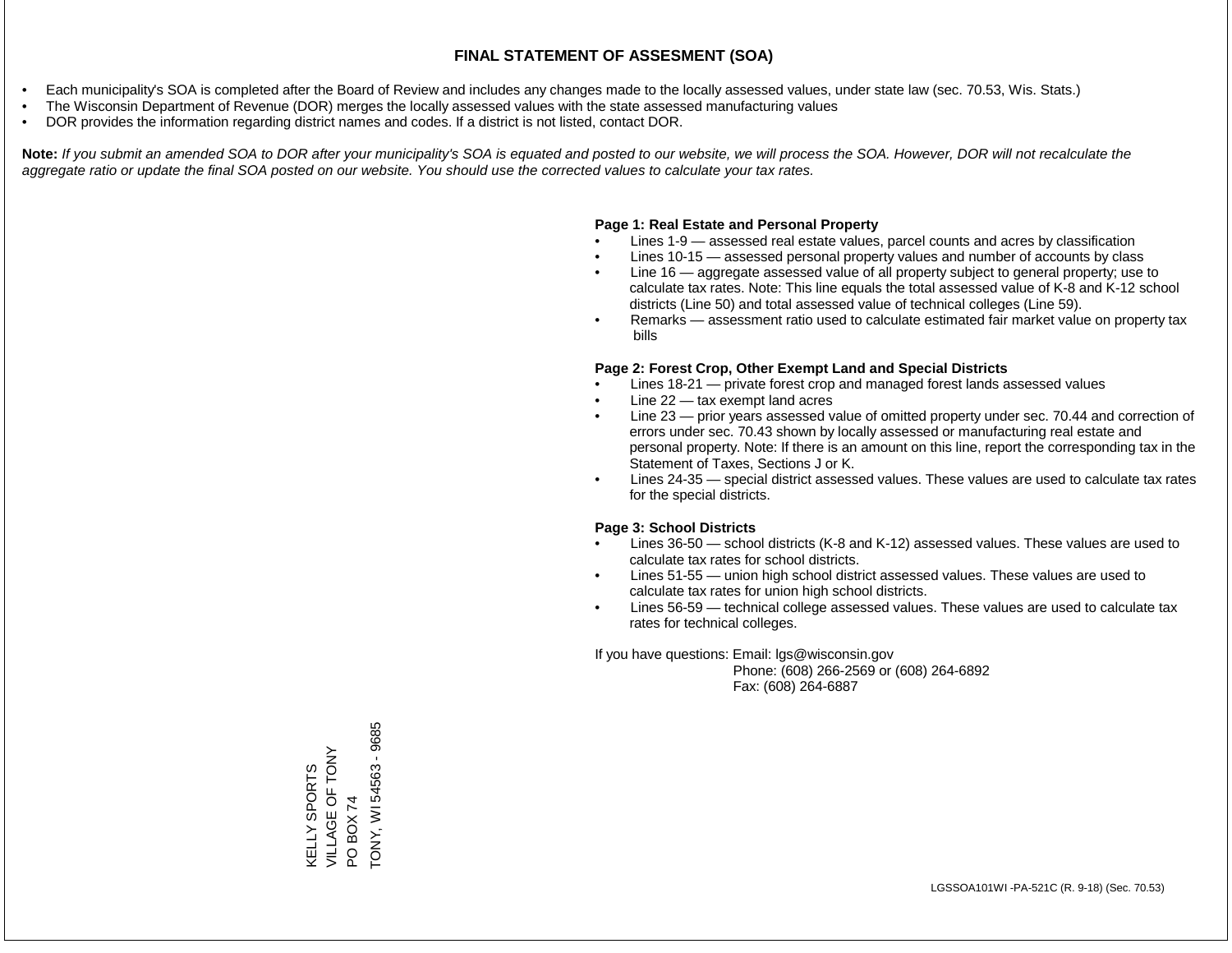|                |                                | <b>FINAL - EQUATED</b><br><b>STATEMENT OF ASSESSMENT FOR 2021</b>                                                                                                                            |                          | 54           | 191                                                                      | 1457                           | This is an Amended Return              | Page 1                                  |
|----------------|--------------------------------|----------------------------------------------------------------------------------------------------------------------------------------------------------------------------------------------|--------------------------|--------------|--------------------------------------------------------------------------|--------------------------------|----------------------------------------|-----------------------------------------|
|                |                                |                                                                                                                                                                                              |                          | CO.          | <b>MUN</b>                                                               | ACCT NO                        |                                        |                                         |
|                | <b>FOR</b>                     | <b>VILLAGE OF</b><br>OF.                                                                                                                                                                     | <b>WEYERHAEUSER</b>      |              | <b>RUSK COUNTY</b>                                                       |                                |                                        |                                         |
|                |                                | Town - Village - City                                                                                                                                                                        | <b>Municipality Name</b> |              | <b>County Name</b>                                                       |                                |                                        |                                         |
| Line           |                                | <b>REAL ESTATE</b><br>(See Lines 18 - 22 for                                                                                                                                                 |                          | PARCEL COUNT | NO. OF ACRES<br><b>WHOLE</b><br>TOTAL LAND   IMPROVEMENTS   NUMBERS ONLY | <b>VALUE OF</b><br><b>LAND</b> | <b>VALUE OF</b><br><b>IMPROVEMENTS</b> | TOTAL VALUE OF LAND<br>AND IMPROVEMENTS |
| No.            | other Real Estate)             |                                                                                                                                                                                              | (Col. A)                 | (Col. B)     | (Col, C)                                                                 | (Col, D)                       | (Col. E)                               | (Col. F)                                |
| $\mathbf{1}$   |                                | <b>RESIDENTIAL - Class 1</b>                                                                                                                                                                 | 145                      | 125          | 32                                                                       | 750,600                        | 6,215,300                              | 6,965,900                               |
| 2              | <b>COMMERCIAL - Class 2</b>    |                                                                                                                                                                                              | 23                       | 19           | 24                                                                       | 139,900                        | 1,337,000                              | 1,476,900                               |
| 3              | <b>MANUFACTURING - Class 3</b> |                                                                                                                                                                                              | 3                        |              | 3<br>56                                                                  | 332,300                        | 7,807,500                              | 8,139,800                               |
| 4              | <b>AGRICULTURAL - Class 4</b>  |                                                                                                                                                                                              | 9                        |              | 144                                                                      | 17,500                         |                                        | 17,500                                  |
| 5              |                                | <b>UNDEVELOPED - Class 5</b>                                                                                                                                                                 | 8                        |              | 49                                                                       | 13,800                         |                                        | 13,800                                  |
| 6              |                                | AGRICULTURAL FOREST - Class 5m                                                                                                                                                               | 5                        |              | 46                                                                       | 26,600                         |                                        | 26,600                                  |
| $\overline{7}$ |                                | FOREST LANDS - Class 6                                                                                                                                                                       | 5                        |              | 68                                                                       | 78,600                         |                                        | 78,600                                  |
| 8              |                                | OTHER - Class 7                                                                                                                                                                              | $\overline{2}$           |              | $\overline{2}$<br>3                                                      | 7,000                          | 127,200                                | 134,200                                 |
| 9              |                                | TOTAL - ALL COLUMNS                                                                                                                                                                          | 200                      | 149          | 422                                                                      | 1,366,300                      | 15,487,000                             | 16,853,300                              |
| 10             |                                | NUMBER OF PERSONAL PROPERTY ACCOUNTS IN ROLL                                                                                                                                                 |                          |              | 25                                                                       | <b>LOCALLY ASSESSED</b>        | <b>MANUFACTURING</b>                   | <b>MERGED</b>                           |
| 11             |                                | BOATS AND OTHER WATERCRAFT NOT EXEMPT - Code 1                                                                                                                                               |                          |              |                                                                          | 0                              | $\Omega$                               | $\Omega$                                |
| 12             |                                | MACHINERY, TOOLS AND PATTERNS - Code 2                                                                                                                                                       |                          |              |                                                                          |                                | 3,709,400                              | 3,709,400                               |
| 13             |                                | FURNITURE, FIXTURES AND EQUIPMENT - Code 3                                                                                                                                                   |                          |              |                                                                          | 33,000                         | 267,800                                | 300,800                                 |
| 14             |                                | ALL OTHER PERSONAL PROPERTY NOT EXEMPT - Codes 4A, 4B, 4C                                                                                                                                    |                          |              |                                                                          | 21,100                         | 2,500                                  | 23,600                                  |
| 15             |                                | TOTAL OF PERSONAL PROPERTY NOT EXEMPT (Total of Lines 11-14)                                                                                                                                 |                          |              |                                                                          | 54,100                         | 3,979,700                              | 4,033,800                               |
| 16             |                                | AGGREGATE ASSESSED VALUE OF ALL PROPERTY SUBJECT TO THE GENERAL PROPERTY TAX (Total of Lines 9F and 15F)<br>MUST EQUAL TOTAL VALUE OF THE SCHOOL DISTRICTS (K-12 PLUS K-8) - Line 50, Col. F |                          |              |                                                                          |                                |                                        | 20,887,100                              |
| 17             |                                | <b>BOARD OF REVIEW</b><br>DATE OF FINAL ADJOURNMENT                                                                                                                                          | 05/12/2021               |              | Telephone #                                                              | (715) 379-3453                 |                                        |                                         |

The Assessment Ratio to be used in calculating the estimated Fair Market Value on tax bills for this tax district is .929342181

This ratio should be used to convert assessed values to "Calculate Equalized Values" in Step 1 of the Lottery and Gaming Credit Calculations.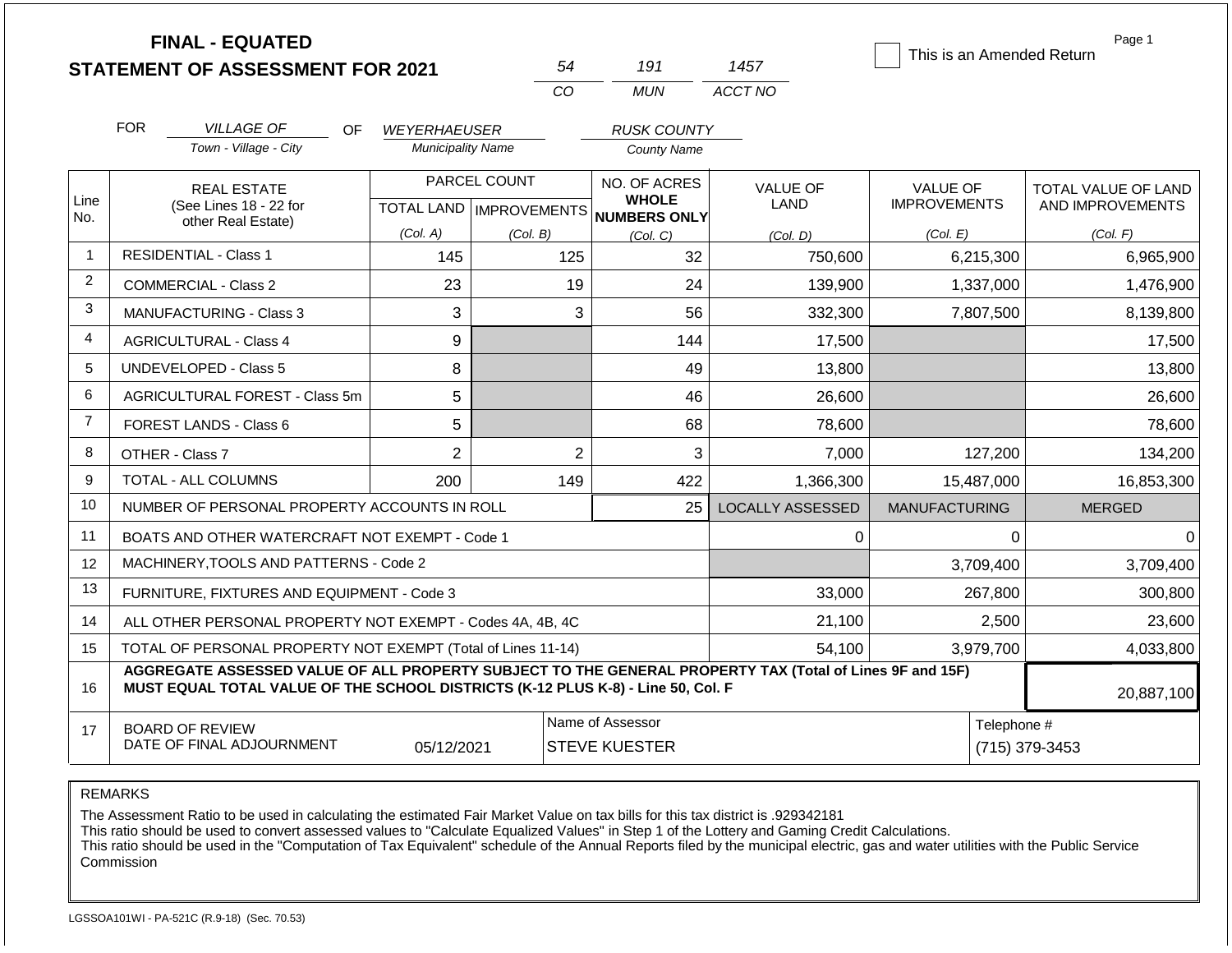2021 54 191 1457

FOREST LANDS (Line 7) and FOREST CROPS (in this section) - are **NOT** the same *YEAR CO MUN ACCT NO*

|    |                                                |                                                                                               |                                                           | Private Forest Crop - Reg Class @ 10¢ per acre                                 |           | Private Forest Crop - Reg Class @ \$2.52 per acre     |                                               |                                                                              |                 |                    |
|----|------------------------------------------------|-----------------------------------------------------------------------------------------------|-----------------------------------------------------------|--------------------------------------------------------------------------------|-----------|-------------------------------------------------------|-----------------------------------------------|------------------------------------------------------------------------------|-----------------|--------------------|
|    | (a) PARCELS                                    | (b) ACRES                                                                                     |                                                           | (c) ASSESSED VALUE                                                             |           | (d) PARCELS                                           |                                               | (e) ACRES                                                                    |                 | (f) ASSESSED VALUE |
| 18 |                                                |                                                                                               |                                                           |                                                                                |           |                                                       |                                               |                                                                              |                 |                    |
|    |                                                |                                                                                               |                                                           |                                                                                |           |                                                       |                                               | Entered Before 2005 Managed Forest - Ferrous Mining CLOSED @ \$7.87 per acre |                 |                    |
| 19 | (a) PARCELS                                    | (b) ACRES                                                                                     |                                                           | Private Forest Crop - Special Class @ 20¢ per acre<br>(c) ASSESSED VALUE       |           | (d) PARCELS                                           |                                               | (e) ACRES                                                                    |                 | (f) ASSESSED VALUE |
|    |                                                |                                                                                               |                                                           |                                                                                |           |                                                       |                                               |                                                                              |                 |                    |
|    |                                                |                                                                                               |                                                           |                                                                                |           |                                                       |                                               |                                                                              |                 |                    |
|    |                                                |                                                                                               | Entered Before 2005 Managed Forest - OPEN @ 74 ¢ per acre |                                                                                |           |                                                       | Entered Before 2005 Managed Forest - CLOSED @ |                                                                              | \$1.75 per acre |                    |
| 20 | (a) PARCELS<br>(b) ACRES<br>(c) ASSESSED VALUE |                                                                                               | (d) PARCELS                                               |                                                                                | (e) ACRES |                                                       | (f) ASSESSED VALUE                            |                                                                              |                 |                    |
|    |                                                |                                                                                               |                                                           |                                                                                |           | 40                                                    |                                               | 48.000                                                                       |                 |                    |
|    |                                                |                                                                                               |                                                           |                                                                                |           |                                                       |                                               | Entered After 2004 Managed Forest - CLOSED @ \$10.20 per acre                |                 |                    |
|    | (a) PARCELS                                    | Entered After 2004 Managed Forest - OPEN @ \$2.04 per acre<br>(c) ASSESSED VALUE<br>(b) ACRES |                                                           | (d) PARCELS<br>(e) ACRES                                                       |           |                                                       |                                               | (f) ASSESSED VALUE                                                           |                 |                    |
| 21 |                                                |                                                                                               |                                                           |                                                                                |           |                                                       |                                               |                                                                              |                 |                    |
|    |                                                |                                                                                               |                                                           |                                                                                |           |                                                       |                                               |                                                                              |                 |                    |
|    |                                                |                                                                                               |                                                           |                                                                                |           |                                                       |                                               |                                                                              | 5,000           |                    |
|    | (a) County Forest Cropland Acres               |                                                                                               |                                                           | (b) Federal Acres                                                              |           | (d) County (NOT FOREST CROP) Acres<br>(c) State Acres |                                               |                                                                              |                 | (e) Other Acres    |
| 22 |                                                |                                                                                               |                                                           |                                                                                |           |                                                       |                                               |                                                                              |                 |                    |
|    |                                                |                                                                                               |                                                           |                                                                                |           |                                                       |                                               | .84                                                                          |                 | 11.52              |
|    |                                                |                                                                                               |                                                           | Assessed Value of Omitted Property From Prior Years (Sec. 70.44)               |           |                                                       |                                               | Assessed Value of Sec. 70.43 Corrections of Errors by Assessors              |                 |                    |
|    |                                                | (a) REAL ESTATE                                                                               |                                                           | (b) PERSONAL                                                                   |           |                                                       |                                               | (c1) REAL ESTATE                                                             |                 | (c2) PERSONAL      |
| 23 |                                                |                                                                                               |                                                           |                                                                                |           |                                                       |                                               |                                                                              |                 |                    |
|    |                                                |                                                                                               |                                                           | Manufacturing Equated Value of Omitted Property From Prior Years (Sec. 70.995) |           |                                                       |                                               | Mfg. Equated Value of Sec.70.43 Corrections of Errors by Assessors           |                 |                    |
|    |                                                | (d) REAL ESTATE                                                                               |                                                           | (e) PERSONAL                                                                   |           |                                                       |                                               | (f1) REAL ESTATE                                                             | (f2) PERSONAL   |                    |
|    |                                                |                                                                                               |                                                           |                                                                                |           |                                                       |                                               |                                                                              |                 |                    |
|    |                                                |                                                                                               |                                                           |                                                                                |           |                                                       |                                               |                                                                              |                 |                    |

## **SPECIAL DISTRICTS**

| Line<br>No. | Enter 6-digit<br>Special District<br>Code (Col. A) | <b>Account</b><br><b>Number</b><br>(Col. B) | <b>Special District Name</b><br>(Col. C) | <b>Locally Assessed Value</b><br>of Real Estate and<br><b>Personal Property (Col. D)</b> | Mfg Value of Real Estate<br>and Personal Property<br>(Col. E) | <b>Merged Value of</b><br><b>Real Estate and</b><br>Personal Property (Col. F) |
|-------------|----------------------------------------------------|---------------------------------------------|------------------------------------------|------------------------------------------------------------------------------------------|---------------------------------------------------------------|--------------------------------------------------------------------------------|
| 24          |                                                    |                                             |                                          |                                                                                          |                                                               |                                                                                |
| 25          |                                                    |                                             |                                          |                                                                                          |                                                               |                                                                                |
| 26          |                                                    |                                             |                                          |                                                                                          |                                                               |                                                                                |
| 27          |                                                    |                                             |                                          |                                                                                          |                                                               |                                                                                |
| 28          |                                                    |                                             |                                          |                                                                                          |                                                               |                                                                                |
| 29          |                                                    |                                             |                                          |                                                                                          |                                                               |                                                                                |
| 30          |                                                    |                                             |                                          |                                                                                          |                                                               |                                                                                |
| 31          |                                                    |                                             |                                          |                                                                                          |                                                               |                                                                                |
| 32          |                                                    |                                             |                                          |                                                                                          |                                                               |                                                                                |
| 33          |                                                    |                                             |                                          |                                                                                          |                                                               |                                                                                |
| 34          |                                                    |                                             |                                          |                                                                                          |                                                               |                                                                                |
| 35          |                                                    |                                             |                                          |                                                                                          |                                                               |                                                                                |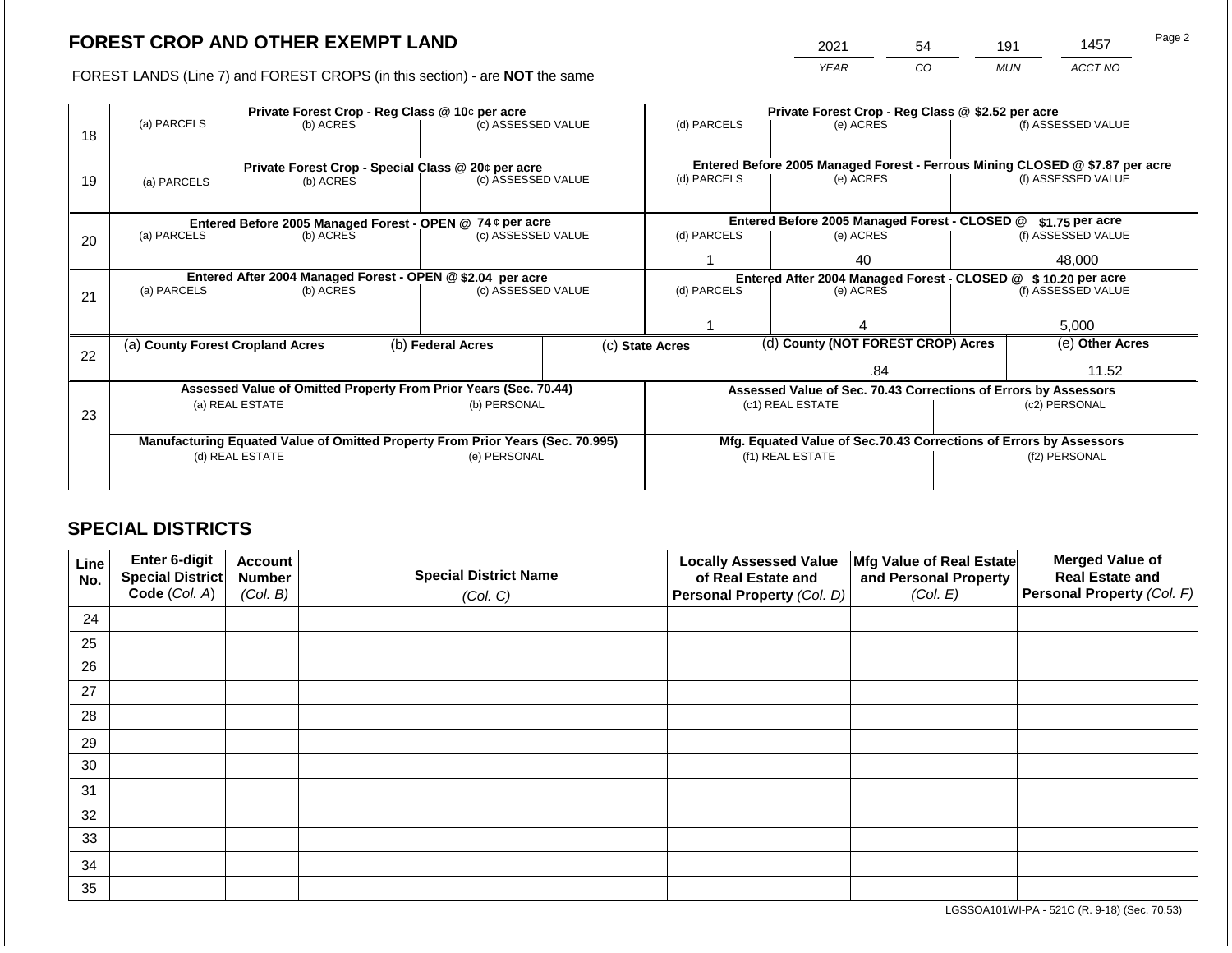|             | <b>SCHOOL DISTRICTS</b>                                  |                                             |                                                         | 2021<br><b>YEAR</b>                                                               | 191<br>54<br>CO<br><b>MUN</b>                                 | 1457<br>ACCT NO                                                                |
|-------------|----------------------------------------------------------|---------------------------------------------|---------------------------------------------------------|-----------------------------------------------------------------------------------|---------------------------------------------------------------|--------------------------------------------------------------------------------|
| Line<br>No. | Enter 6-digit<br><b>School District</b><br>Code (Col. A) | <b>Account</b><br><b>Number</b><br>(Col. B) | <b>School District Name</b><br>(Col. C)                 | <b>Locally Assessed Value</b><br>of Real Estate and<br>Personal Property (Col. D) | Mfg Value of Real Estate<br>and Personal Property<br>(Col. E) | <b>Merged Value of</b><br><b>Real Estate and</b><br>Personal Property (Col. F) |
|             | A.                                                       |                                             | <b>SCHOOL DISTRICTS (K-8 and K-12)</b>                  |                                                                                   |                                                               |                                                                                |
| 36          | 031080                                                   | 0024                                        | SCH D OF CHETEK-WEYERHAEUSER AREA                       | 8,767,600                                                                         | 12,119,500                                                    | 20,887,100                                                                     |
| 37          |                                                          |                                             |                                                         |                                                                                   |                                                               |                                                                                |
| 38          |                                                          |                                             |                                                         |                                                                                   |                                                               |                                                                                |
| 39          |                                                          |                                             |                                                         |                                                                                   |                                                               |                                                                                |
| 40          |                                                          |                                             |                                                         |                                                                                   |                                                               |                                                                                |
| 41          |                                                          |                                             |                                                         |                                                                                   |                                                               |                                                                                |
| 42          |                                                          |                                             |                                                         |                                                                                   |                                                               |                                                                                |
| 43          |                                                          |                                             |                                                         |                                                                                   |                                                               |                                                                                |
| 44          |                                                          |                                             |                                                         |                                                                                   |                                                               |                                                                                |
| 45<br>46    |                                                          |                                             |                                                         |                                                                                   |                                                               |                                                                                |
| 47          |                                                          |                                             |                                                         |                                                                                   |                                                               |                                                                                |
| 48          |                                                          |                                             |                                                         |                                                                                   |                                                               |                                                                                |
| 49          |                                                          |                                             |                                                         |                                                                                   |                                                               |                                                                                |
| 50          |                                                          |                                             | TOTAL ASSESSED VALUE OF SCHOOL DISTRICTS (K-8 and K-12) | 8,767,600                                                                         | 12,119,500                                                    | 20,887,100                                                                     |
|             | <b>B.</b><br><b>UNION HIGH SCHOOL DISTRICTS</b>          |                                             |                                                         |                                                                                   |                                                               |                                                                                |
| 51          |                                                          |                                             |                                                         |                                                                                   |                                                               |                                                                                |
| 52          |                                                          |                                             |                                                         |                                                                                   |                                                               |                                                                                |
| 53          |                                                          |                                             |                                                         |                                                                                   |                                                               |                                                                                |
| 54          |                                                          |                                             |                                                         |                                                                                   |                                                               |                                                                                |
| 55          |                                                          |                                             | TOTAL ASSESSED VALUE OF UNION HIGH SCHOOLS              |                                                                                   |                                                               |                                                                                |
|             | C.<br><b>TECHNICAL COLLEGE DISTRICTS</b>                 |                                             |                                                         |                                                                                   |                                                               |                                                                                |
| 56          | 001700                                                   | 0016                                        | NORTHWOOD TECHNICAL COLLEGE                             | 8,767,600                                                                         | 12,119,500                                                    | 20,887,100                                                                     |
| 57          |                                                          |                                             |                                                         |                                                                                   |                                                               |                                                                                |
| 58          |                                                          |                                             |                                                         |                                                                                   |                                                               |                                                                                |
| 59          |                                                          |                                             | TOTAL ASSESSED VALUE OF TECHNICAL COLLEGES              | 8,767,600                                                                         | 12,119,500                                                    | 20,887,100                                                                     |

| Name                     |                         | Title | Submission date  |
|--------------------------|-------------------------|-------|------------------|
| REBECCA MCEATHRON KRAMER |                         |       | 19<br>2021<br>05 |
| Phone                    | Email address           |       |                  |
| 715<br>$532 - 2143$      | REBECCA@RUSKCOUNTYWI.US |       |                  |

LGSSOA101WI -PA-521C (R. 9-18) (Sec. 70.53)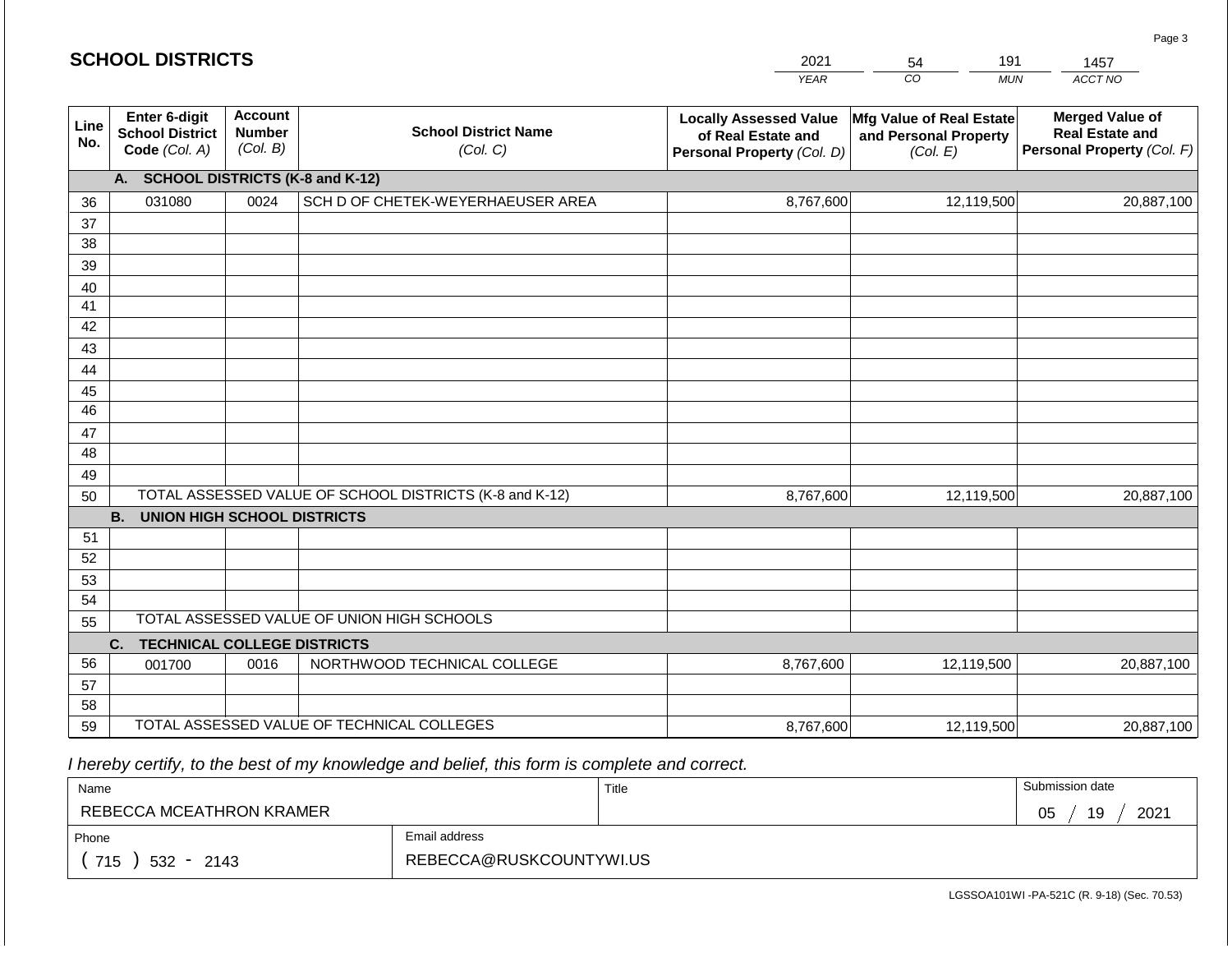- Each municipality's SOA is completed after the Board of Review and includes any changes made to the locally assessed values, under state law (sec. 70.53, Wis. Stats.)
- The Wisconsin Department of Revenue (DOR) merges the locally assessed values with the state assessed manufacturing values
- DOR provides the information regarding district names and codes. If a district is not listed, contact DOR.

Note: If you submit an amended SOA to DOR after your municipality's SOA is equated and posted to our website, we will process the SOA. However, DOR will not recalculate the *aggregate ratio or update the final SOA posted on our website. You should use the corrected values to calculate your tax rates.*

#### **Page 1: Real Estate and Personal Property**

- Lines 1-9 assessed real estate values, parcel counts and acres by classification
- Lines 10-15 assessed personal property values and number of accounts by class
- Line 16 aggregate assessed value of all property subject to general property; use to calculate tax rates. Note: This line equals the total assessed value of K-8 and K-12 school districts (Line 50) and total assessed value of technical colleges (Line 59).
- Remarks assessment ratio used to calculate estimated fair market value on property tax bills

#### **Page 2: Forest Crop, Other Exempt Land and Special Districts**

- Lines 18-21 private forest crop and managed forest lands assessed values
- Line  $22 -$  tax exempt land acres
- Line 23 prior years assessed value of omitted property under sec. 70.44 and correction of errors under sec. 70.43 shown by locally assessed or manufacturing real estate and personal property. Note: If there is an amount on this line, report the corresponding tax in the Statement of Taxes, Sections J or K.
- Lines 24-35 special district assessed values. These values are used to calculate tax rates for the special districts.

#### **Page 3: School Districts**

- Lines 36-50 school districts (K-8 and K-12) assessed values. These values are used to calculate tax rates for school districts.
- Lines 51-55 union high school district assessed values. These values are used to calculate tax rates for union high school districts.
- Lines 56-59 technical college assessed values. These values are used to calculate tax rates for technical colleges.

If you have questions: Email: lgs@wisconsin.gov

 Phone: (608) 266-2569 or (608) 264-6892 Fax: (608) 264-6887

KRIS SNYDER<br>VILLAGE OF WEYERHAEUSER VILLAGE OF WEYERHAEUSER P.O. BOX 168<br>WEYERHAEUSER, WI 54191 WEYERHAEUSER, WI 54191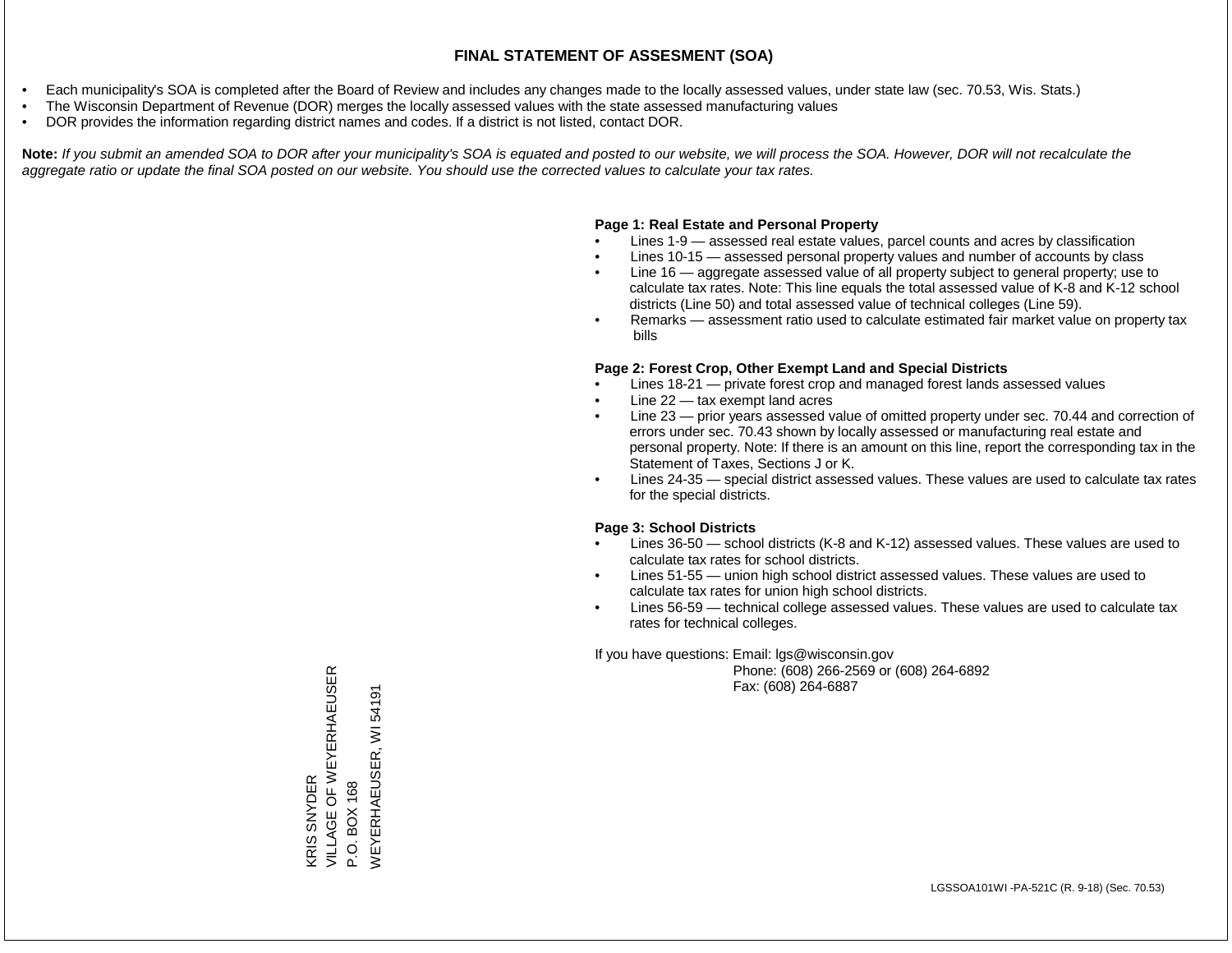|                |                                                                                                                                                                                              | <b>FINAL - EQUATED</b><br><b>STATEMENT OF ASSESSMENT FOR 2021</b> |                                           | 54       | 246                                                 | 1458                    | This is an Amended Return              | Page 1                                         |
|----------------|----------------------------------------------------------------------------------------------------------------------------------------------------------------------------------------------|-------------------------------------------------------------------|-------------------------------------------|----------|-----------------------------------------------------|-------------------------|----------------------------------------|------------------------------------------------|
|                |                                                                                                                                                                                              |                                                                   |                                           | CO       | <b>MUN</b>                                          | ACCT NO                 |                                        |                                                |
|                | <b>FOR</b>                                                                                                                                                                                   | CITY OF<br>OF.                                                    | <b>LADYSMITH</b>                          |          | <b>RUSK COUNTY</b>                                  |                         |                                        |                                                |
|                |                                                                                                                                                                                              | Town - Village - City                                             | <b>Municipality Name</b>                  |          | <b>County Name</b>                                  |                         |                                        |                                                |
| Line           | <b>REAL ESTATE</b><br>(See Lines 18 - 22 for                                                                                                                                                 |                                                                   | PARCEL COUNT<br>TOTAL LAND   IMPROVEMENTS |          | NO. OF ACRES<br><b>WHOLE</b><br><b>NUMBERS ONLY</b> | <b>VALUE OF</b><br>LAND | <b>VALUE OF</b><br><b>IMPROVEMENTS</b> | <b>TOTAL VALUE OF LAND</b><br>AND IMPROVEMENTS |
| No.            |                                                                                                                                                                                              | other Real Estate)                                                | (Col. A)                                  | (Col. B) | (Col, C)                                            | (Col. D)                | (Col. E)                               | (Col. F)                                       |
| $\mathbf 1$    |                                                                                                                                                                                              | <b>RESIDENTIAL - Class 1</b>                                      | 1,407                                     | 1,206    | 786                                                 | 15,437,400              | 67,753,300                             | 83,190,700                                     |
| $\overline{2}$ |                                                                                                                                                                                              | <b>COMMERCIAL - Class 2</b>                                       | 252                                       | 191      | 336                                                 | 9,341,400               | 49,727,200                             | 59,068,600                                     |
| 3              |                                                                                                                                                                                              | <b>MANUFACTURING - Class 3</b>                                    | 16                                        | 11       | 118                                                 | 1,073,000               | 7,662,700                              | 8,735,700                                      |
| 4              |                                                                                                                                                                                              | <b>AGRICULTURAL - Class 4</b>                                     | 1                                         |          | 3                                                   | 500                     |                                        | 500                                            |
| 5              | <b>UNDEVELOPED - Class 5</b>                                                                                                                                                                 |                                                                   | 13                                        |          | 108                                                 | 21,500                  |                                        | 21,500                                         |
| 6              | AGRICULTURAL FOREST - Class 5m                                                                                                                                                               |                                                                   | $\mathbf 0$                               |          | 0                                                   | 0                       |                                        | $\Omega$                                       |
| $\overline{7}$ |                                                                                                                                                                                              | <b>FOREST LANDS - Class 6</b>                                     | 3                                         |          | 33                                                  | 32,900                  |                                        | 32,900                                         |
| 8              |                                                                                                                                                                                              | OTHER - Class 7                                                   | $\Omega$                                  |          | $\Omega$<br>$\overline{0}$                          | 0                       | $\Omega$                               | $\Omega$                                       |
| 9              |                                                                                                                                                                                              | <b>TOTAL - ALL COLUMNS</b>                                        | 1,692                                     | 1,408    | 1,384                                               | 25,906,700              | 125,143,200                            | 151,049,900                                    |
| 10             |                                                                                                                                                                                              | NUMBER OF PERSONAL PROPERTY ACCOUNTS IN ROLL                      |                                           |          | 221                                                 | <b>LOCALLY ASSESSED</b> | <b>MANUFACTURING</b>                   | <b>MERGED</b>                                  |
| 11             |                                                                                                                                                                                              | BOATS AND OTHER WATERCRAFT NOT EXEMPT - Code 1                    |                                           |          |                                                     | 0                       | $\Omega$                               | $\Omega$                                       |
| 12             |                                                                                                                                                                                              | MACHINERY, TOOLS AND PATTERNS - Code 2                            |                                           |          |                                                     |                         | 1,508,100                              | 1,508,100                                      |
| 13             |                                                                                                                                                                                              | FURNITURE, FIXTURES AND EQUIPMENT - Code 3                        |                                           |          |                                                     | 2,598,700               | 790,800                                | 3,389,500                                      |
| 14             |                                                                                                                                                                                              | ALL OTHER PERSONAL PROPERTY NOT EXEMPT - Codes 4A, 4B, 4C         |                                           |          |                                                     | 527,100                 | 834,200                                | 1,361,300                                      |
| 15             | TOTAL OF PERSONAL PROPERTY NOT EXEMPT (Total of Lines 11-14)                                                                                                                                 |                                                                   |                                           |          |                                                     | 3,125,800<br>3,133,100  |                                        | 6,258,900                                      |
| 16             | AGGREGATE ASSESSED VALUE OF ALL PROPERTY SUBJECT TO THE GENERAL PROPERTY TAX (Total of Lines 9F and 15F)<br>MUST EQUAL TOTAL VALUE OF THE SCHOOL DISTRICTS (K-12 PLUS K-8) - Line 50, Col. F |                                                                   |                                           |          |                                                     |                         | 157,308,800                            |                                                |
| 17             | Name of Assessor<br><b>BOARD OF REVIEW</b><br>DATE OF FINAL ADJOURNMENT<br><b>BARRETT BRENNER</b><br>05/05/2021                                                                              |                                                                   |                                           |          |                                                     |                         | Telephone #<br>(715) 926-3199          |                                                |

The Assessment Ratio to be used in calculating the estimated Fair Market Value on tax bills for this tax district is .927065612

This ratio should be used to convert assessed values to "Calculate Equalized Values" in Step 1 of the Lottery and Gaming Credit Calculations.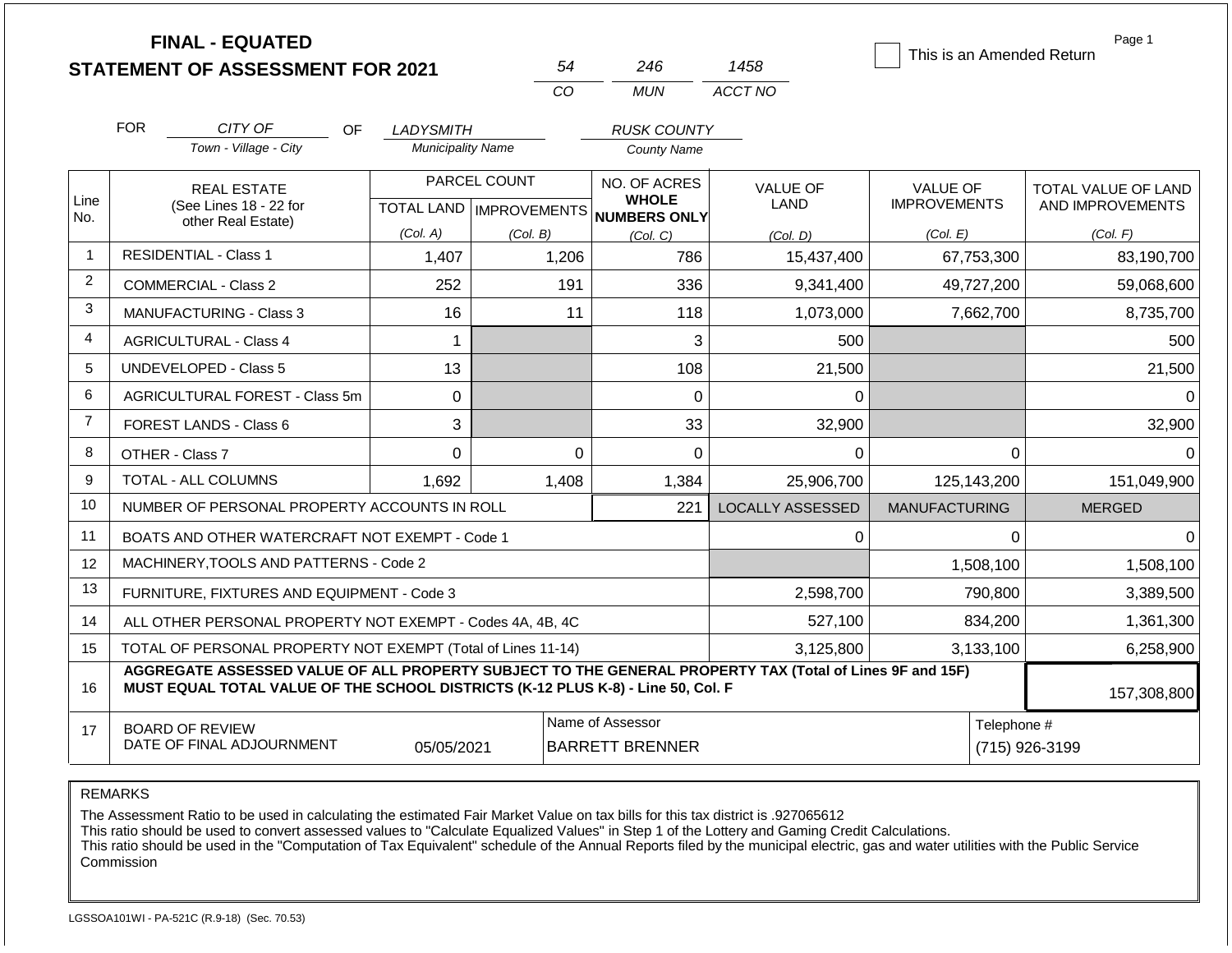2021 54 246 1458

FOREST LANDS (Line 7) and FOREST CROPS (in this section) - are **NOT** the same *YEAR CO MUN ACCT NO*

| Private Forest Crop - Reg Class @ 10¢ per acre                   |                            |                                                                    |                        |  | Private Forest Crop - Reg Class @ \$2.52 per acre                                                                                                                                                                                                                                                                                 |                        |                                                               |               |                                                                                                                                                                     |  |  |
|------------------------------------------------------------------|----------------------------|--------------------------------------------------------------------|------------------------|--|-----------------------------------------------------------------------------------------------------------------------------------------------------------------------------------------------------------------------------------------------------------------------------------------------------------------------------------|------------------------|---------------------------------------------------------------|---------------|---------------------------------------------------------------------------------------------------------------------------------------------------------------------|--|--|
|                                                                  |                            |                                                                    |                        |  | (d) PARCELS                                                                                                                                                                                                                                                                                                                       |                        | (e) ACRES                                                     |               | (f) ASSESSED VALUE                                                                                                                                                  |  |  |
|                                                                  |                            |                                                                    |                        |  |                                                                                                                                                                                                                                                                                                                                   |                        |                                                               |               |                                                                                                                                                                     |  |  |
| (a) PARCELS                                                      | (b) ACRES                  |                                                                    | (c) ASSESSED VALUE     |  | (d) PARCELS                                                                                                                                                                                                                                                                                                                       |                        | (e) ACRES                                                     |               | (f) ASSESSED VALUE                                                                                                                                                  |  |  |
|                                                                  |                            |                                                                    |                        |  |                                                                                                                                                                                                                                                                                                                                   |                        |                                                               |               |                                                                                                                                                                     |  |  |
|                                                                  |                            |                                                                    |                        |  |                                                                                                                                                                                                                                                                                                                                   |                        |                                                               |               | $$1.75$ per acre                                                                                                                                                    |  |  |
|                                                                  |                            |                                                                    |                        |  | (d) PARCELS                                                                                                                                                                                                                                                                                                                       |                        | (e) ACRES                                                     |               | (f) ASSESSED VALUE                                                                                                                                                  |  |  |
|                                                                  |                            |                                                                    |                        |  |                                                                                                                                                                                                                                                                                                                                   |                        |                                                               |               |                                                                                                                                                                     |  |  |
|                                                                  |                            |                                                                    |                        |  |                                                                                                                                                                                                                                                                                                                                   |                        | Entered After 2004 Managed Forest - CLOSED @ \$10.20 per acre |               |                                                                                                                                                                     |  |  |
| (a) PARCELS                                                      | (b) ACRES                  |                                                                    |                        |  | (d) PARCELS                                                                                                                                                                                                                                                                                                                       |                        | (e) ACRES                                                     |               | (f) ASSESSED VALUE                                                                                                                                                  |  |  |
|                                                                  |                            |                                                                    |                        |  |                                                                                                                                                                                                                                                                                                                                   |                        |                                                               |               |                                                                                                                                                                     |  |  |
| (a) County Forest Cropland Acres<br>22                           |                            |                                                                    | (b) Federal Acres      |  |                                                                                                                                                                                                                                                                                                                                   |                        |                                                               |               | (e) Other Acres                                                                                                                                                     |  |  |
|                                                                  |                            |                                                                    |                        |  | 49.79                                                                                                                                                                                                                                                                                                                             |                        |                                                               | 583.23        |                                                                                                                                                                     |  |  |
| Assessed Value of Omitted Property From Prior Years (Sec. 70.44) |                            |                                                                    |                        |  | Assessed Value of Sec. 70.43 Corrections of Errors by Assessors                                                                                                                                                                                                                                                                   |                        |                                                               |               |                                                                                                                                                                     |  |  |
|                                                                  |                            |                                                                    | (b) PERSONAL           |  | (c1) REAL ESTATE                                                                                                                                                                                                                                                                                                                  |                        | (c2) PERSONAL                                                 |               |                                                                                                                                                                     |  |  |
|                                                                  |                            |                                                                    |                        |  |                                                                                                                                                                                                                                                                                                                                   |                        |                                                               |               |                                                                                                                                                                     |  |  |
|                                                                  |                            | Mfg. Equated Value of Sec.70.43 Corrections of Errors by Assessors |                        |  |                                                                                                                                                                                                                                                                                                                                   |                        |                                                               |               |                                                                                                                                                                     |  |  |
| (d) REAL ESTATE                                                  |                            |                                                                    | (e) PERSONAL           |  | (f1) REAL ESTATE                                                                                                                                                                                                                                                                                                                  |                        |                                                               | (f2) PERSONAL |                                                                                                                                                                     |  |  |
|                                                                  |                            |                                                                    |                        |  |                                                                                                                                                                                                                                                                                                                                   |                        |                                                               |               |                                                                                                                                                                     |  |  |
|                                                                  | (a) PARCELS<br>(a) PARCELS | (a) REAL ESTATE                                                    | (b) ACRES<br>(b) ACRES |  | (c) ASSESSED VALUE<br>Private Forest Crop - Special Class @ 20¢ per acre<br>Entered Before 2005 Managed Forest - OPEN @ 74 ¢ per acre<br>(c) ASSESSED VALUE<br>Entered After 2004 Managed Forest - OPEN @ \$2.04 per acre<br>(c) ASSESSED VALUE<br>Manufacturing Equated Value of Omitted Property From Prior Years (Sec. 70.995) | (c) State Acres<br>.01 |                                                               |               | Entered Before 2005 Managed Forest - Ferrous Mining CLOSED @ \$7.87 per acre<br>Entered Before 2005 Managed Forest - CLOSED @<br>(d) County (NOT FOREST CROP) Acres |  |  |

## **SPECIAL DISTRICTS**

| Line<br>No. | Enter 6-digit<br>Special District | <b>Account</b><br><b>Number</b> | <b>Special District Name</b> | <b>Locally Assessed Value</b><br>of Real Estate and | Mfg Value of Real Estate<br>and Personal Property | <b>Merged Value of</b><br><b>Real Estate and</b> |
|-------------|-----------------------------------|---------------------------------|------------------------------|-----------------------------------------------------|---------------------------------------------------|--------------------------------------------------|
|             | Code (Col. A)                     | (Col. B)                        | (Col. C)                     | Personal Property (Col. D)                          | (Col. E)                                          | Personal Property (Col. F)                       |
| 24          |                                   |                                 |                              |                                                     |                                                   |                                                  |
| 25          |                                   |                                 |                              |                                                     |                                                   |                                                  |
| 26          |                                   |                                 |                              |                                                     |                                                   |                                                  |
| 27          |                                   |                                 |                              |                                                     |                                                   |                                                  |
| 28          |                                   |                                 |                              |                                                     |                                                   |                                                  |
| 29          |                                   |                                 |                              |                                                     |                                                   |                                                  |
| 30          |                                   |                                 |                              |                                                     |                                                   |                                                  |
| 31          |                                   |                                 |                              |                                                     |                                                   |                                                  |
| 32          |                                   |                                 |                              |                                                     |                                                   |                                                  |
| 33          |                                   |                                 |                              |                                                     |                                                   |                                                  |
| 34          |                                   |                                 |                              |                                                     |                                                   |                                                  |
| 35          |                                   |                                 |                              |                                                     |                                                   |                                                  |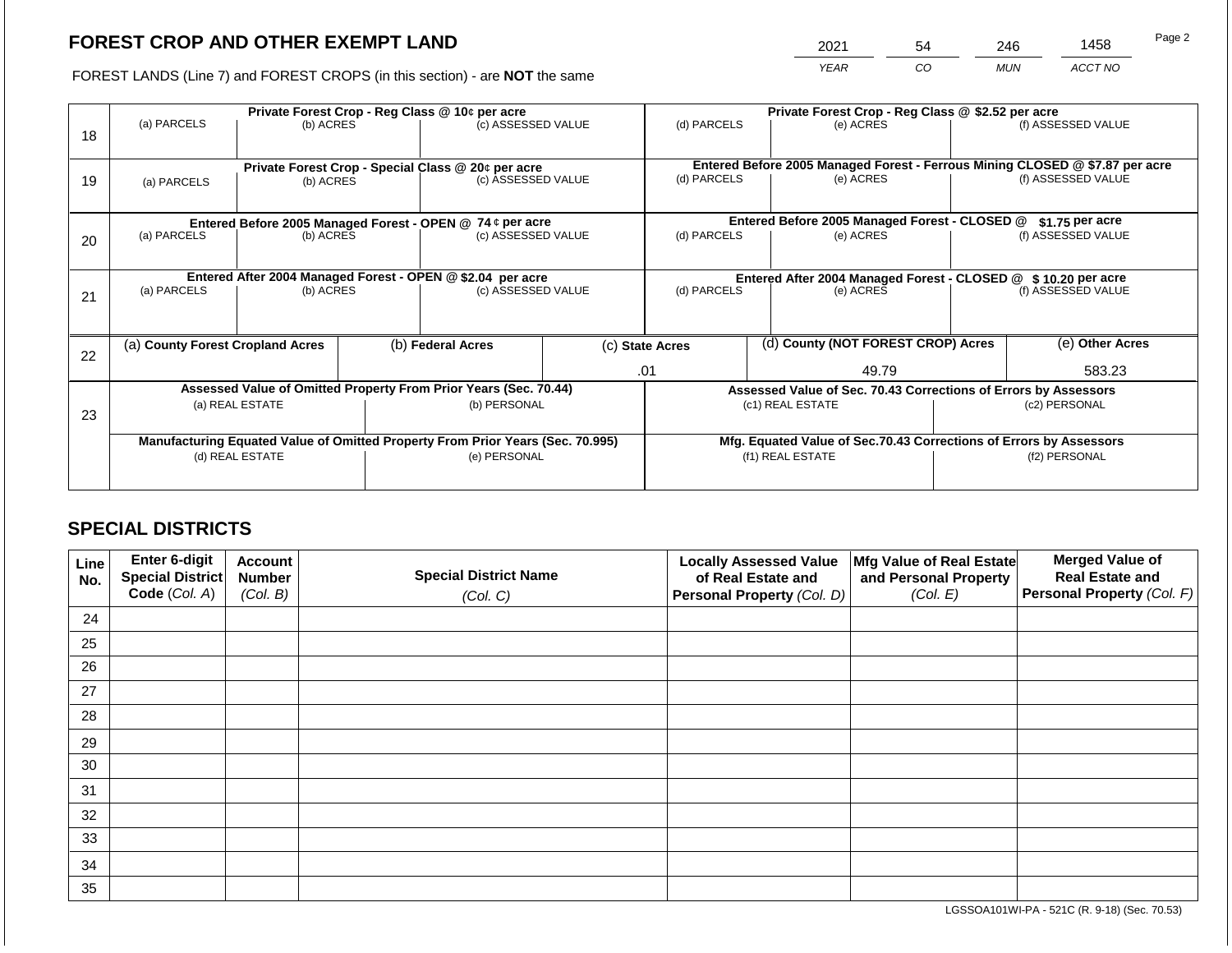|             | <b>SCHOOL DISTRICTS</b>                                  |                                             |                                                         | 2021                                                                              | 246<br>54                                                     | 1458                                                                           |
|-------------|----------------------------------------------------------|---------------------------------------------|---------------------------------------------------------|-----------------------------------------------------------------------------------|---------------------------------------------------------------|--------------------------------------------------------------------------------|
|             |                                                          |                                             |                                                         | <b>YEAR</b>                                                                       | CO<br><b>MUN</b>                                              | ACCT NO                                                                        |
| Line<br>No. | Enter 6-digit<br><b>School District</b><br>Code (Col. A) | <b>Account</b><br><b>Number</b><br>(Col. B) | <b>School District Name</b><br>(Col. C)                 | <b>Locally Assessed Value</b><br>of Real Estate and<br>Personal Property (Col. D) | Mfg Value of Real Estate<br>and Personal Property<br>(Col. E) | <b>Merged Value of</b><br><b>Real Estate and</b><br>Personal Property (Col. F) |
|             | A. SCHOOL DISTRICTS (K-8 and K-12)                       |                                             |                                                         |                                                                                   |                                                               |                                                                                |
| 36          | 542856                                                   | 0324                                        | SCH D OF LADYSMITH                                      | 145,440,000                                                                       | 11,868,800                                                    | 157,308,800                                                                    |
| 37          |                                                          |                                             |                                                         |                                                                                   |                                                               |                                                                                |
| 38          |                                                          |                                             |                                                         |                                                                                   |                                                               |                                                                                |
| 39          |                                                          |                                             |                                                         |                                                                                   |                                                               |                                                                                |
| 40          |                                                          |                                             |                                                         |                                                                                   |                                                               |                                                                                |
| 41          |                                                          |                                             |                                                         |                                                                                   |                                                               |                                                                                |
| 42<br>43    |                                                          |                                             |                                                         |                                                                                   |                                                               |                                                                                |
| 44          |                                                          |                                             |                                                         |                                                                                   |                                                               |                                                                                |
| 45          |                                                          |                                             |                                                         |                                                                                   |                                                               |                                                                                |
| 46          |                                                          |                                             |                                                         |                                                                                   |                                                               |                                                                                |
| 47          |                                                          |                                             |                                                         |                                                                                   |                                                               |                                                                                |
| 48          |                                                          |                                             |                                                         |                                                                                   |                                                               |                                                                                |
| 49          |                                                          |                                             |                                                         |                                                                                   |                                                               |                                                                                |
| 50          |                                                          |                                             | TOTAL ASSESSED VALUE OF SCHOOL DISTRICTS (K-8 and K-12) | 145,440,000                                                                       | 11,868,800                                                    | 157,308,800                                                                    |
|             | <b>B.</b><br><b>UNION HIGH SCHOOL DISTRICTS</b>          |                                             |                                                         |                                                                                   |                                                               |                                                                                |
| 51          |                                                          |                                             |                                                         |                                                                                   |                                                               |                                                                                |
| 52          |                                                          |                                             |                                                         |                                                                                   |                                                               |                                                                                |
| 53          |                                                          |                                             |                                                         |                                                                                   |                                                               |                                                                                |
| 54          |                                                          |                                             | TOTAL ASSESSED VALUE OF UNION HIGH SCHOOLS              |                                                                                   |                                                               |                                                                                |
| 55          |                                                          |                                             |                                                         |                                                                                   |                                                               |                                                                                |
|             | <b>TECHNICAL COLLEGE DISTRICTS</b><br>C.                 |                                             |                                                         |                                                                                   |                                                               |                                                                                |
| 56<br>57    | 001700                                                   | 0016                                        | NORTHWOOD TECHNICAL COLLEGE                             | 145,440,000                                                                       | 11,868,800                                                    | 157,308,800                                                                    |
| 58          |                                                          |                                             |                                                         |                                                                                   |                                                               |                                                                                |
| 59          |                                                          |                                             | TOTAL ASSESSED VALUE OF TECHNICAL COLLEGES              | 145,440,000                                                                       | 11,868,800                                                    | 157,308,800                                                                    |

| Name                     |                         | Title | Submission date             |
|--------------------------|-------------------------|-------|-----------------------------|
| REBECCA MCEATHRON KRAMER |                         |       | $\sim$<br>2021<br>05<br>- 1 |
| Phone                    | Email address           |       |                             |
| 715<br>532 -<br>2143     | REBECCA@RUSKCOUNTYWI.US |       |                             |

Page 3

|  |  | <b>SCHOOL DISTRICTS</b> |  |
|--|--|-------------------------|--|
|  |  |                         |  |